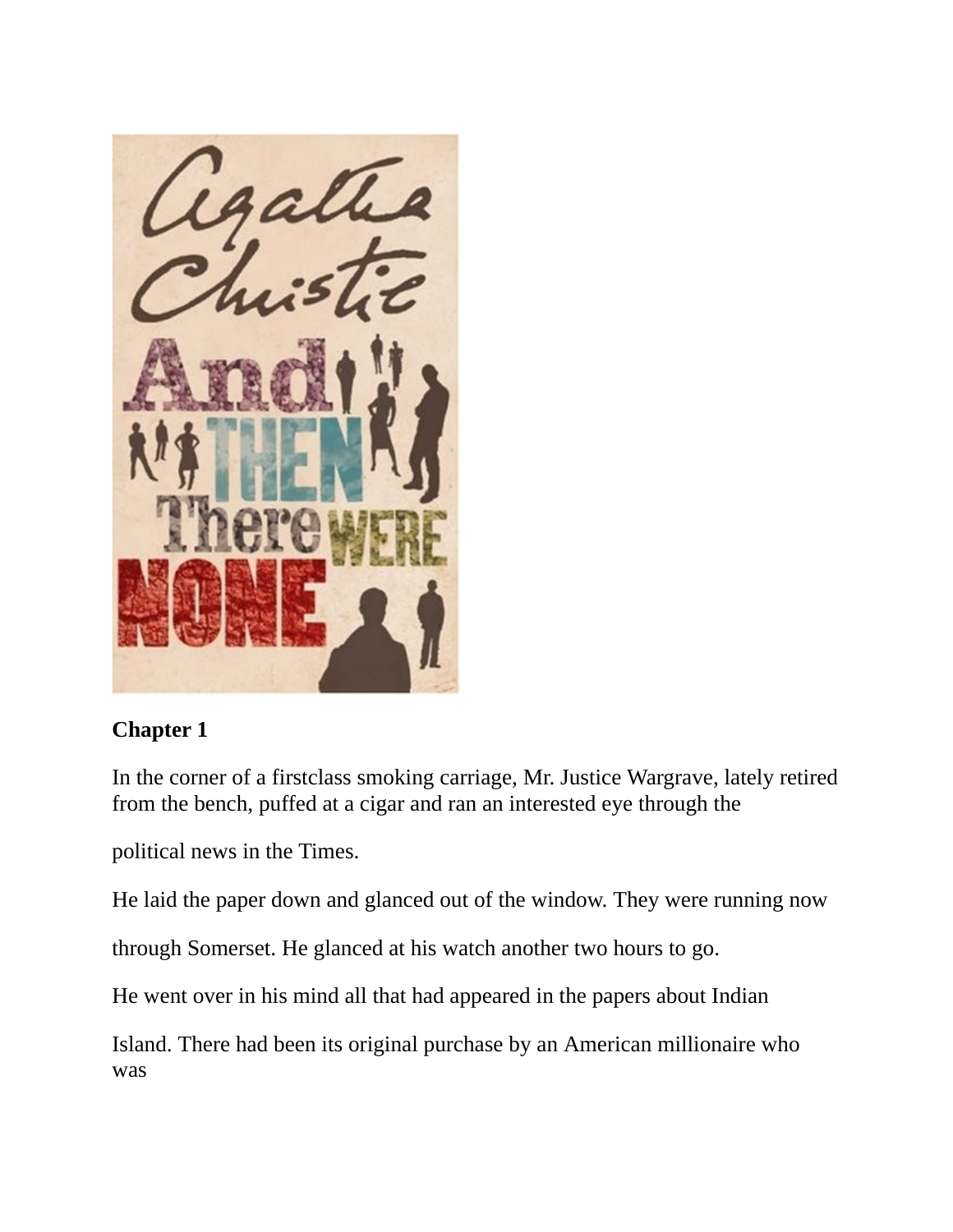crazy about yachting and an account of the luxurious modern house he had built on this little island off the Devon coast. The unfortunate fact that the new third wife of the American millionaire was a bad sailor had led to the subsequent putting up of the house and island for sale. Various glowing advertisements of it had appeared in the papers. Then came the first bald statement that it had been bought by a Mr. Owen. After that the rumours of the gossip writers had started. Indian Island had really been bought by Miss Gabrielle Turl, the Hollywood film star! She wanted to spend some months there free from all publicity! Busy Bee had hinted delicately that it was to be an abode for Royalty??! Mr. Merryweather had had it whispered to him that it had been bought for a honeymoon Young Lord L... had surrendered to Cupid at last! Jones knew for a fact that it had been purchased by the Admiralty with a view to carrying out some very hush hush

experiments!

Definitely, Indian Island was news!

From his pocket Mr. Justice Wargrave drew out a letter. The handwriting was practically illegible but words here and there stood out with unexpected clarity. Dearest Lawrence... such years since I heard anything of you... must come to Indian Island... the most enchanting place... so much to talk over... old days... communion with Nature... bask in sunshine... 12:40 from Paddington... meet you at Oakbridge... and his correspondent signed herself with a flourish his ever

Constance Culmington.

Mr. Justice Wargrave cast back in his mind to remember when exactly he had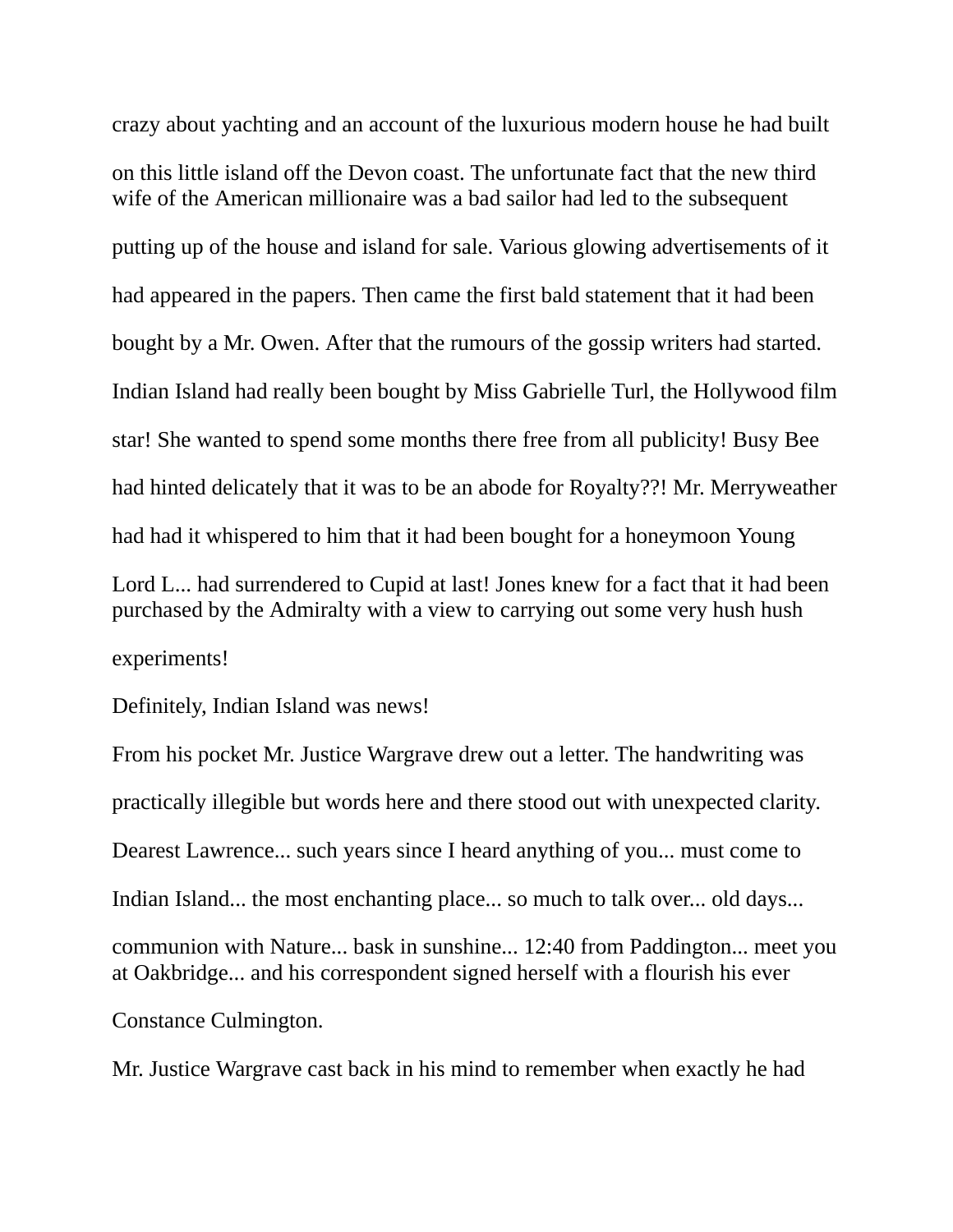last seen Lady Constance Culmington. It must be seven no, eight years ago. She

had then been going to Italy to bask in the sun and be at one with Nature and

the contadini. Later, he had heard, she had proceeded to Syria where she proposed to bask in yet stronger sun and live at one with Nature and the bedouin.

Constance Culmington, he reflected to himself, was exactly the sort of woman

who would buy an island and surround herself with mystery! Nodding his head

in gentle approval of his logic, Mr. Justice Wargrave allowed his head to nod... He slept...

II

Vera Claythorne, in a thirdclass carriage with five other travellers in it, leaned her head back and shut her eyes. How hot it was travelling by train today! It

would be nice to get to the sea! Really a great piece of luck getting this job. When you wanted a holiday post it nearly always meant looking after a swarm of

children secretarial holiday posts were much more difficult to get. Even the

agency hadn't held out much hope.

And then the letter had come.

"I have received your name from the Skilled Women's Agency together with their recommendation. I understand they know you personally. I shall be glad to pay

you the salary you ask and shall expect you to take up your duties on August 8th.

The train is the 12:40 from Paddington and you will be met at Oakbridge station.

I enclose five pound notes for expenses.

Yours truly,

Una Nancy Owen.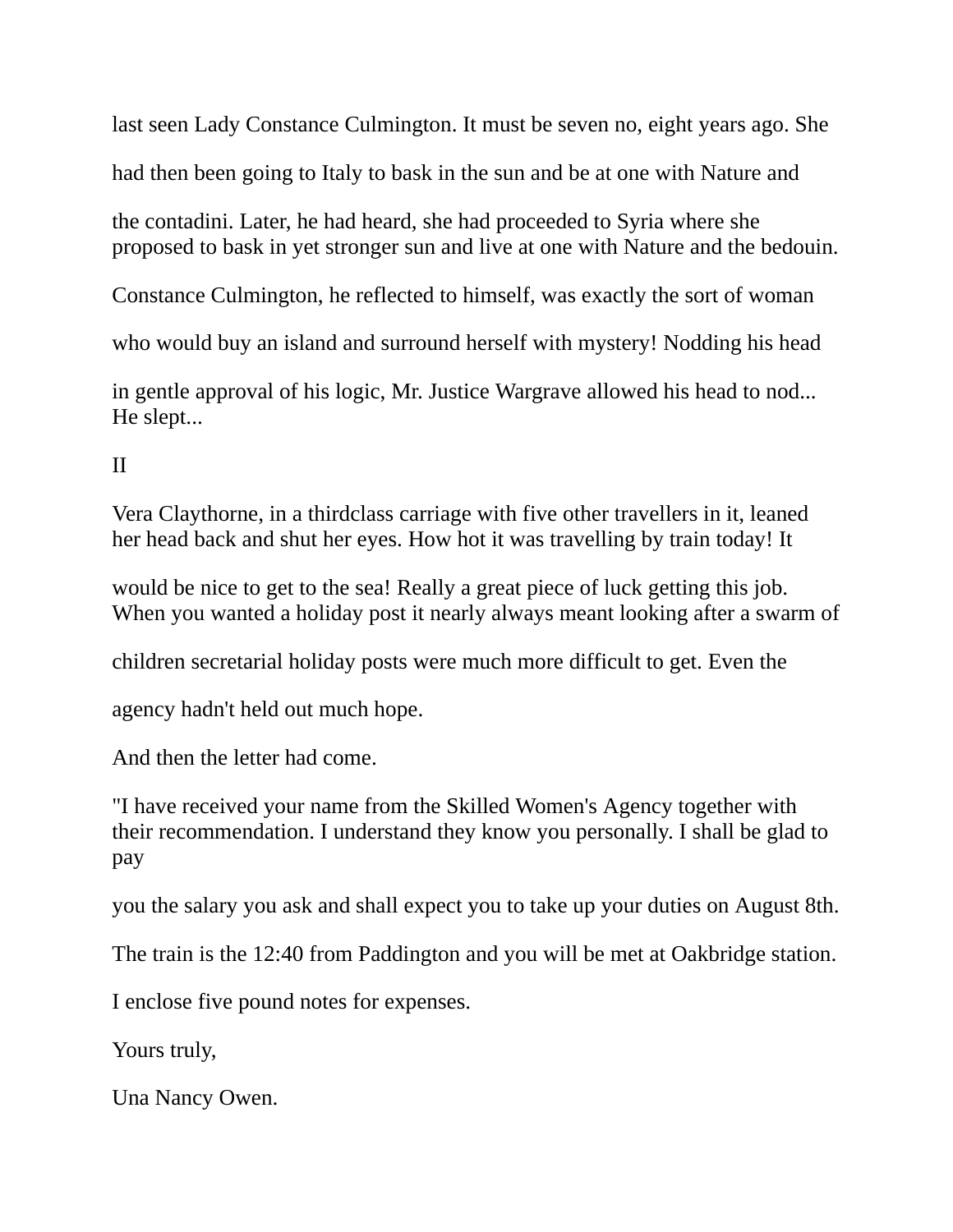And at the top was the stamped address Indian Island. Sticklehaven. Devon...

Indian Island! Why, there had been nothing else in the papers lately! All sorts of hints and interesting rumours. Though probably that was mostly untrue. But the

house had certainly been built by a millionaire and was said to be absolutely the

last word in luxury.

Vera Claythorne, tired by a recent strenuous term at school, thought to herself

"Being a games mistress in a thirdclass school isn't much of a catch... If only I could get a job at some decent school."

And then, with a cold feeling round her heart, she thought: "But I'm lucky to have even this. After all, people don't like a Coroner's Inquest, even if the Coroner did acquit me of all blame!"

He had even complimented her on her presence of mind and courage, she remembered. For an inquest it couldn't have gone better. And Mrs. Hamilton had

been kindness itself to her only Hugo (but she wouldn't think of Hugo!)

Suddenly, in spite of the heat in the carriage she shivered and wished she wasn't

going to the sea. A picture rose clearly before her mind. Cyril's head, bobbing up and down, swimming to the rock... Up and down up and down... And herself,

swimming in easy practised strokes after him cleaving her way through the water but knowing, only too surely, that she wouldn't be in time...

The sea its deep warm blue mornings spent lying out on the sands Hugo

Hugo who had said he loved her...

She must not think of Hugo...

She opened her eyes and frowned across at the man opposite her. A tall man with

a brown face, light eyes set rather close together and an arrogant almost cruel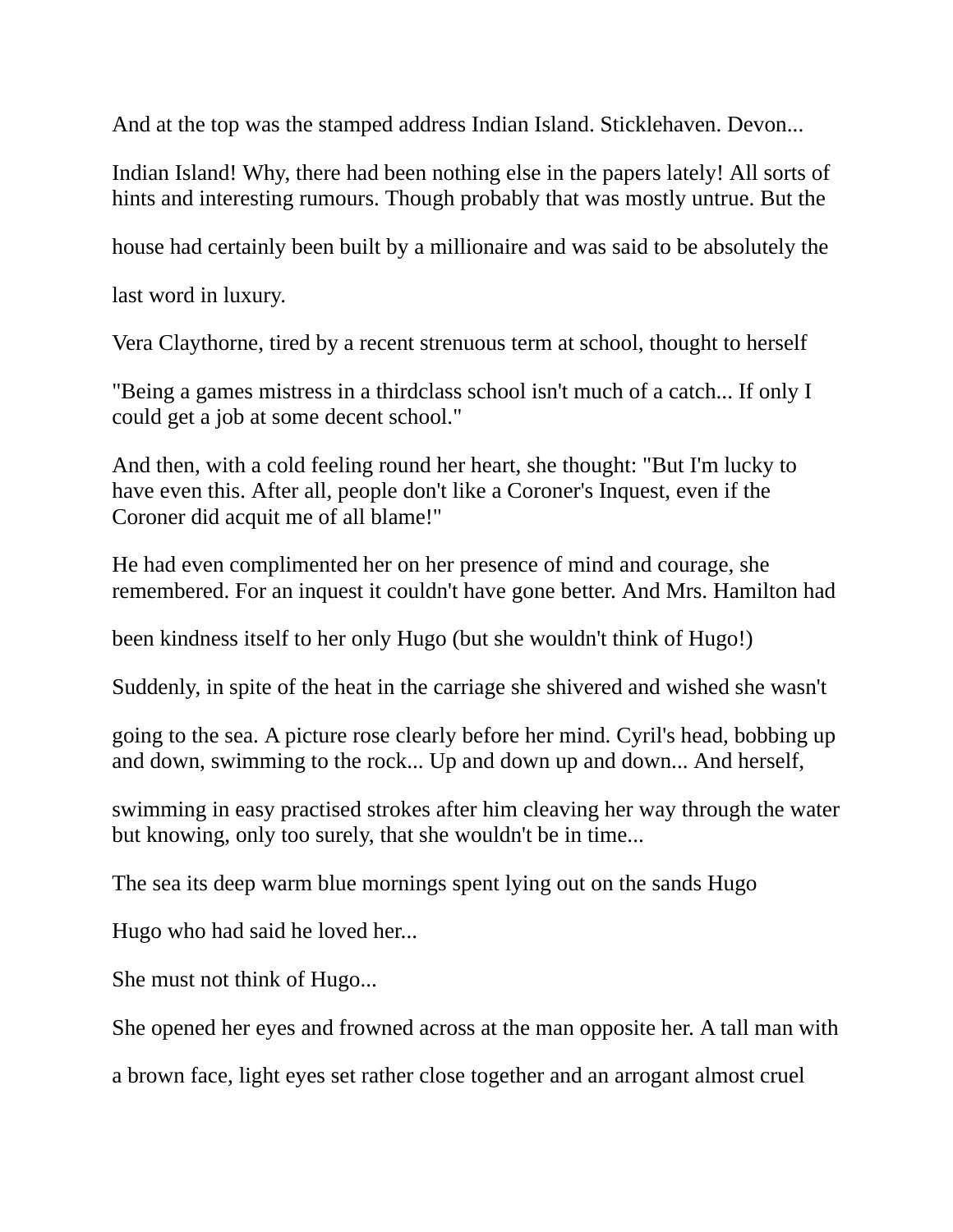mouth.

She thought to herself:

"I bet he's been to some interesting parts of the world and seen some interesting things..."

III

Philip Lombard, summing up the girl opposite in a mere flash of his quick moving eyes thought to himself:

"Quite attractive a bit schoolmistressy perhaps..."

A cool customer, he should imagine and one who could hold her own in love or

war. He'd rather like to take her on...

He frowned. No, cut out all that kind of stuff. This was business. He'd got to keep his mind on the job.

What exactly was up, he wondered? That little Jew had been damned mysterious.

"Take it or leave it, Captain Lombard."

He had said thoughtfully:

"A hundred guineas, eh?"

He had said it in a casual way as though a hundred guineas was nothing to him.

A hundred guineas when he was literally down to his last square meal! He had

fancied, though, that the little Jew had not been deceived that was the damnable part about Jews, you couldn't deceive them about money they knew!

He had said in the same casual tone:

"And you can't give me any further information?"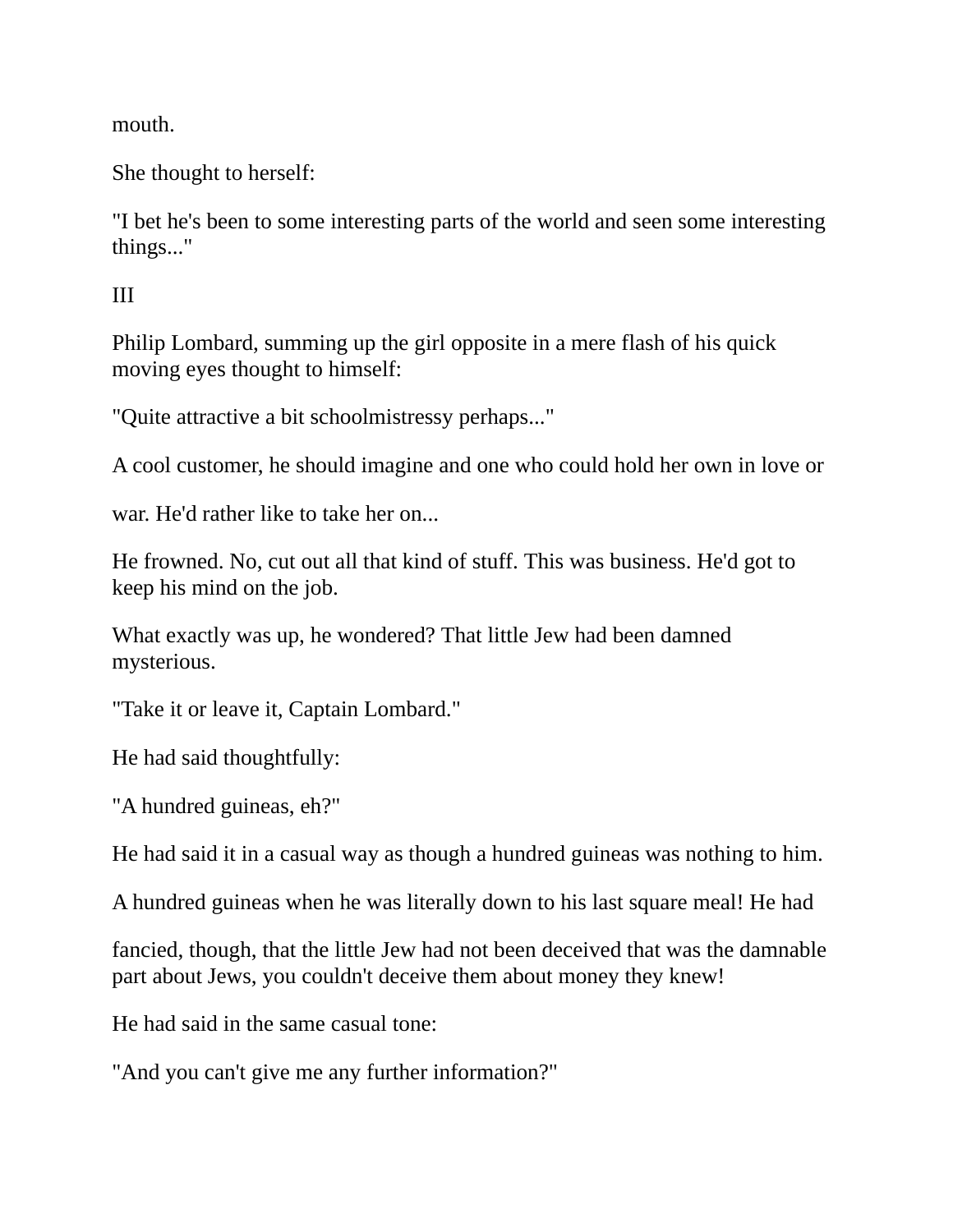Mr. Isaac Morris had shaken his little bald head very positively.

"No, Captain Lombard, the matter rests there. It is understood by my client that your reputation is that of a good man in a tight place. I am empowered to hand you one hundred guineas in return for which you will travel to Sticklehaven, Devon. The nearest station is Oakbridge, you will be met there and motored to Sticklehaven where a motor launch will convey you to Indian Island. There you will hold yourself at the disposal of my client."

Lombard had said abruptly:

"For how long?"

"Not longer than a week at most."

Fingering his small moustache, Captain Lombard said:

"You understand I can't undertake anything illegal?"

He had darted a very sharp glance at the other as he had spoken. There had been

a very faint smile on the thick Semitic lips of Mr. Morris as he answered gravely:

"If anything illegal is proposed, you will, of course, be at perfect liberty to withdraw."

Damn the smooth little brute, he had smiled! It was as though he knew very well

that in Lombard's past actions legality had not always been a sine qua non...

Lombard's own lips parted in a grin.

By Jove, he'd sailed pretty near the wind once or twice! But he'd always got away

with it! There wasn't much he drew the line at really...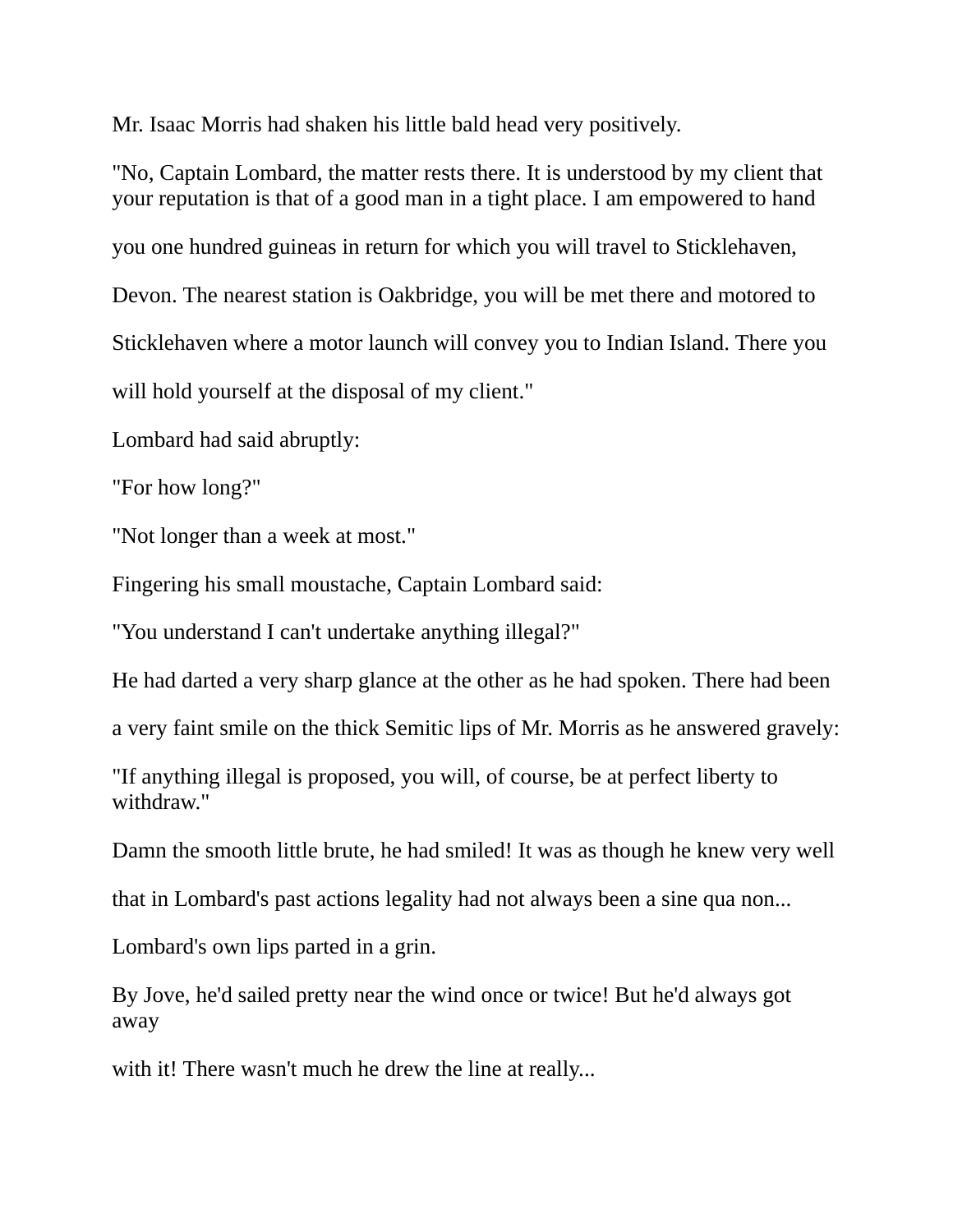No, there wasn't much he'd draw the line at. He fancied that he was going to enjoy himself at Indian Island...

IV

In a nonsmoking carriage Miss Emily Brent sat very upright as was her custom.

She was sixtyfive and she did not approve of lounging. Her father, a Colonel of

the old school, had been particular about deportment.

The present generation was shamelessly lax in their carriage, and in every

other way...

Enveloped in an aura of righteousness and unyielding principles, Miss Brent sat in her crowded thirdclass carriage and triumphed over its discomfort and its

heat. Every one made such a fuss over things nowadays! They wanted injections

before they had teeth pulled they took drugs if they couldn't sleep they wanted easy chairs and cushions and the girls allowed their figures to slop about anyhow

and lay about half naked on the beaches in summer.

Miss Brent's lips set closely. She would like to make an example of certain people.

She remembered last year's summer holiday. This year, however, it would be

quite different. Indian Island...

Mentally she reread the letter which she had already read so many times.

Dear Miss Brent,

I do hope you remember me? We were together at Bellhaven Guest House in

August some years ago, and we seemed to have so much in common.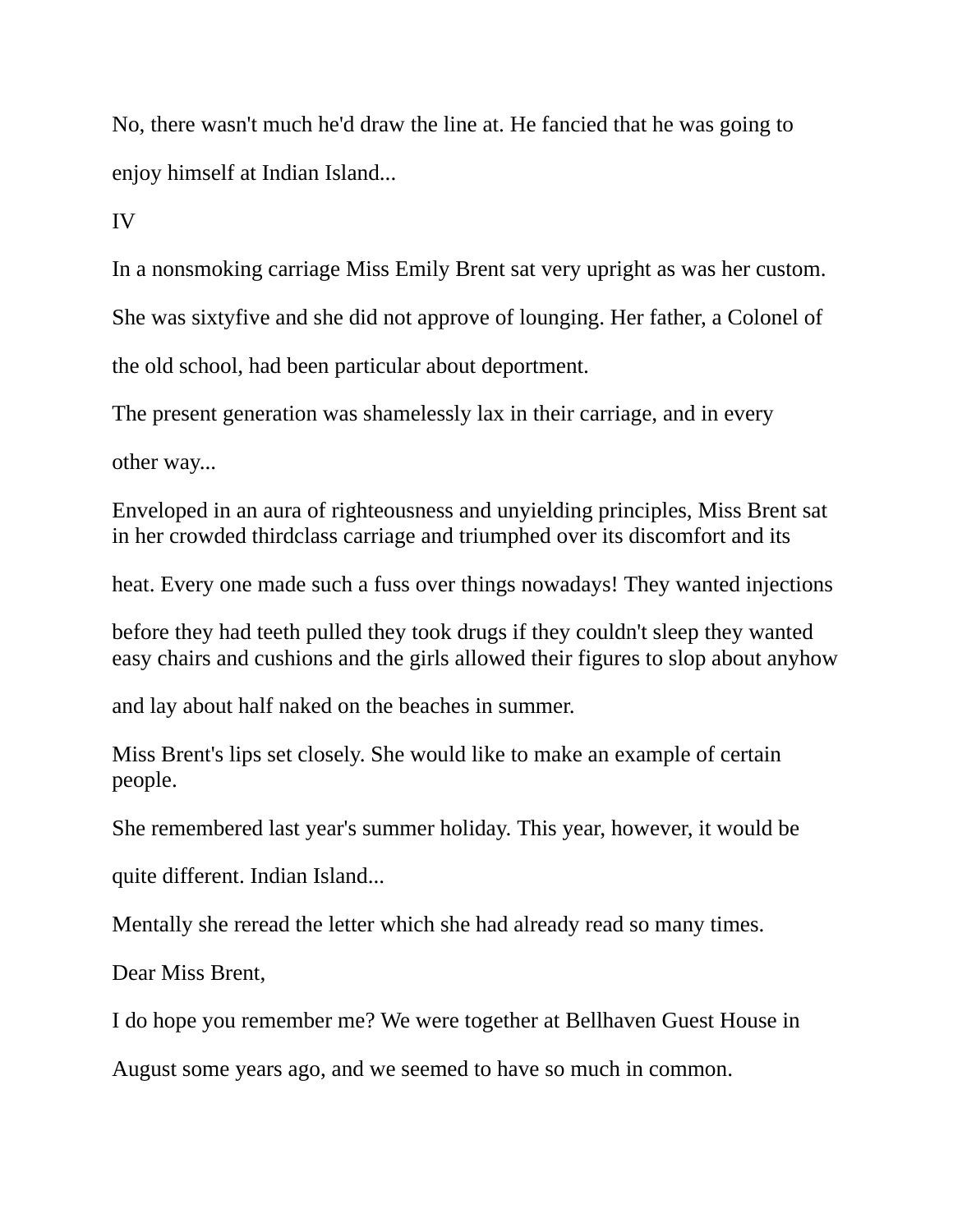I am starting a guest house of my own on an island off the coast of Devon. I think there is really an opening for a place where there is good plain cooking and a nice oldfashioned type of person. None of this nudity and gramophones half the night. I shall be very glad if you could see your way to spending your summer

holiday on Indian Island quite free as my guest. Would early in August suit

you? Perhaps the 8th.

Yours sincerely.

U.N.

What was the name? The signature was rather difficult to read. Emily Brent thought impatiently: "So many people write their signatures quite illegibly." She let her mind run back over the people at Bellhaven. She had been there two summers running. There had been that nice middleaged woman Mrs. Mrs. now what was her name? her father had been a Canon. And there had been a

Miss Olton Ormen No, surely it was Oliver! Yes Oliver.

Indian Island! There had been things in the paper about Indian Island

something about a film star or was it an American millionaire?

Of course often those places went very cheap islands didn't suit everybody. They thought the idea was romantic but when they came to live there they realized the disadvantages and were only too glad to sell.

Emily Brent thought to herself: "I shall be getting a free holiday at any rate." With her income so much reduced and so many dividends not being paid, that was indeed something to take into consideration. If only she could remember a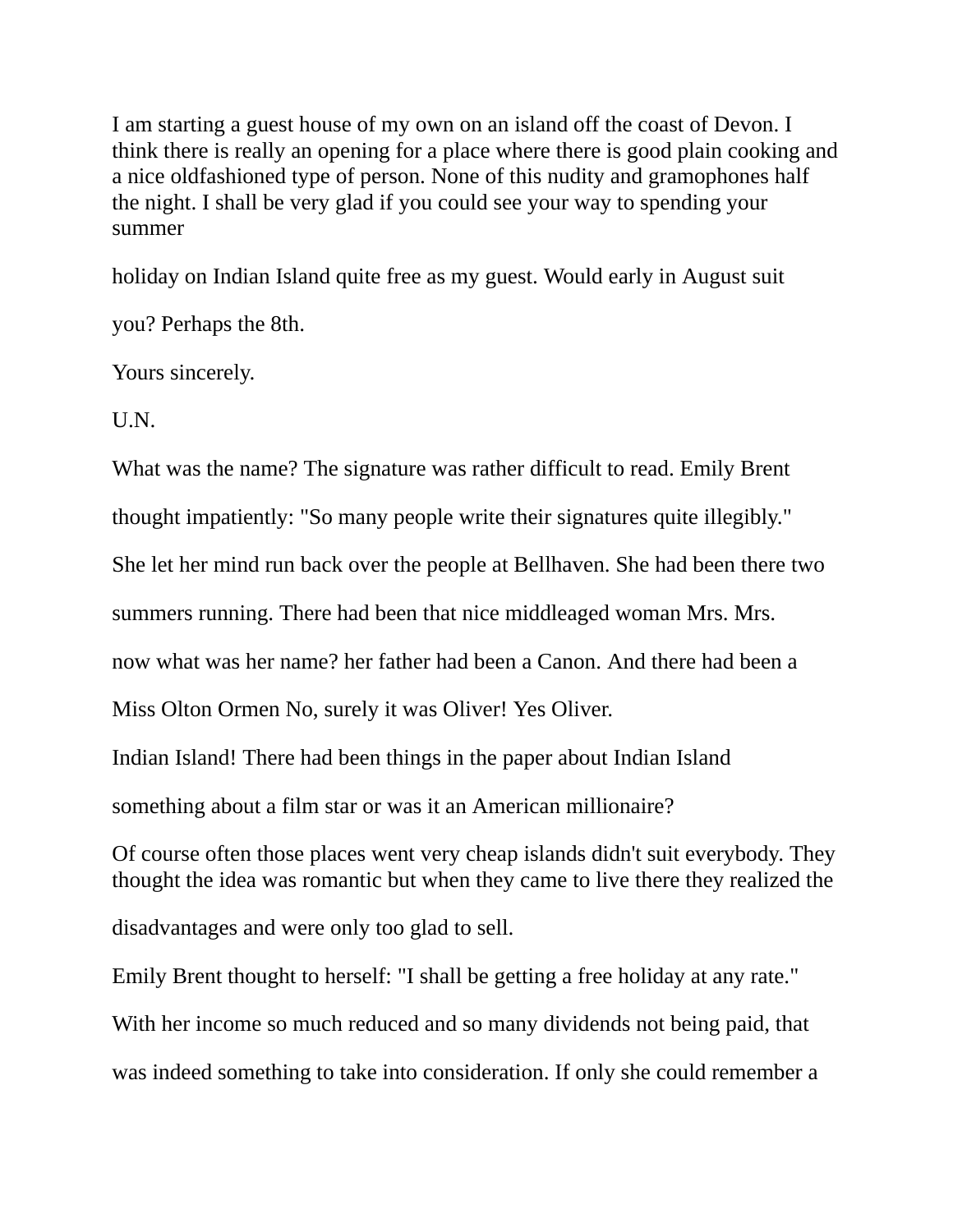little more about Mrs. or was it Miss Oliver?

V

General Macarthur looked out of the carriage window. The train was just coming

into Exeter where he had to change. Damnable, these slow branch line trains!

This place, Indian Island, was really no distance at all as the crow flies.

He hadn't got it clear who this fellow Owen was. A friend of Spoof Leggard's, apparently and of Johnny Dyer's.

One or two of your old cronies are coming would like to have a talk over old

times.

Well, he'd enjoy a chat about old times. He'd had a fancy lately that fellows were rather lighting shy of him. All owing to that damned rumour! By God, it was

pretty hard nearly thirty years ago now! Armstrong had talked, he supposed.

Damned young pup! What did he know about it? Oh, well, no good brooding about

these things! One fancied things sometimes fancied a fellow was looking at you queerly.

This Indian Island now, he'd be interested to see it. A lot of gossip flying about.

Looked as though there might be something in the rumour that the Admiralty or

the War Office or the Air Force had got hold of it...

Young Elmer Robson, the American millionaire, had actually built the place.

Spent thousands on it, so it was said. Every mortal luxury...

Exeter! And an hour to wait! And he didn't want to wait. He wanted to get on...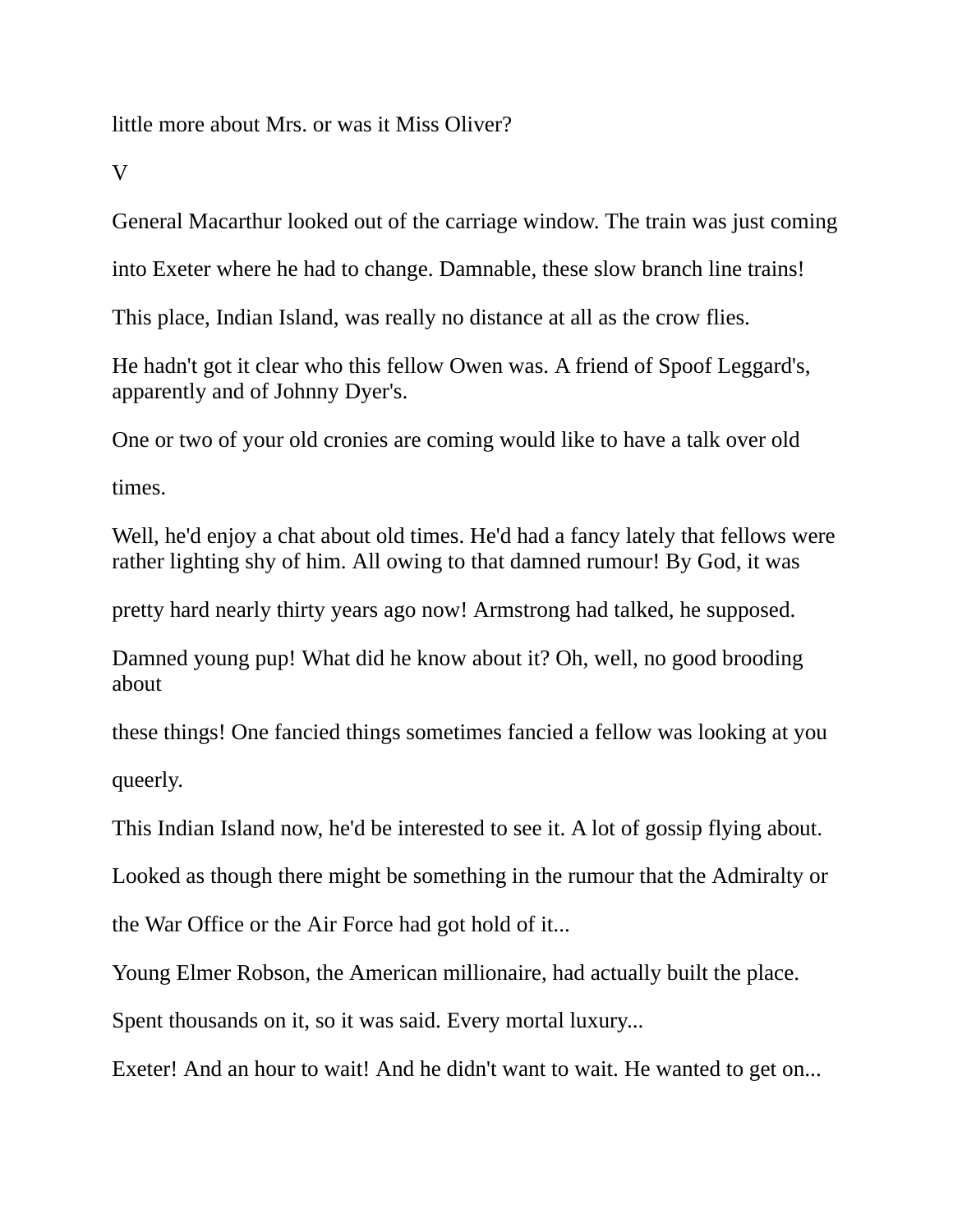Dr. Armstrong was driving his Morris across Salisbury Plain. He was very tired...

Success had its penalties. There had been a time when he had sat in his consulting room in Harley Street, correctly apparelled, surrounded with the most

uptodate appliances and the most luxurious furnishings and waited waited

through the empty days for his venture to succeed or fail...

Well, it had succeeded! He'd been lucky! Lucky and skillful of course. He was a good man at his job but that wasn't enough for success. You had to have luck as

well. And he'd had it! An accurate diagnosis, a couple of grateful women patients

women with money and position and word had got about. "You ought to try

Armstrong quite a young man but so clever Pam had been to all sorts of

people for years and he put his finger on the trouble at once!" The ball had

started rolling.

And now Dr. Armstrong had definitely arrived. His days were full. He had little

leisure. And so, on this August morning, he was glad that he was leaving London

and going to be for some days on an island off the Devon coast. Not that it was

exactly a holiday. The letter he had received had been rather vague in its terms,

but there was nothing vague about the accompanying cheque. A whacking fee.

These Owens must be rolling in money. Some little difficulty, it seemed, a husband who was worried about his wife's health and wanted a report on it

without her being alarmed. She wouldn't hear of seeing a doctor. Her nerves

VI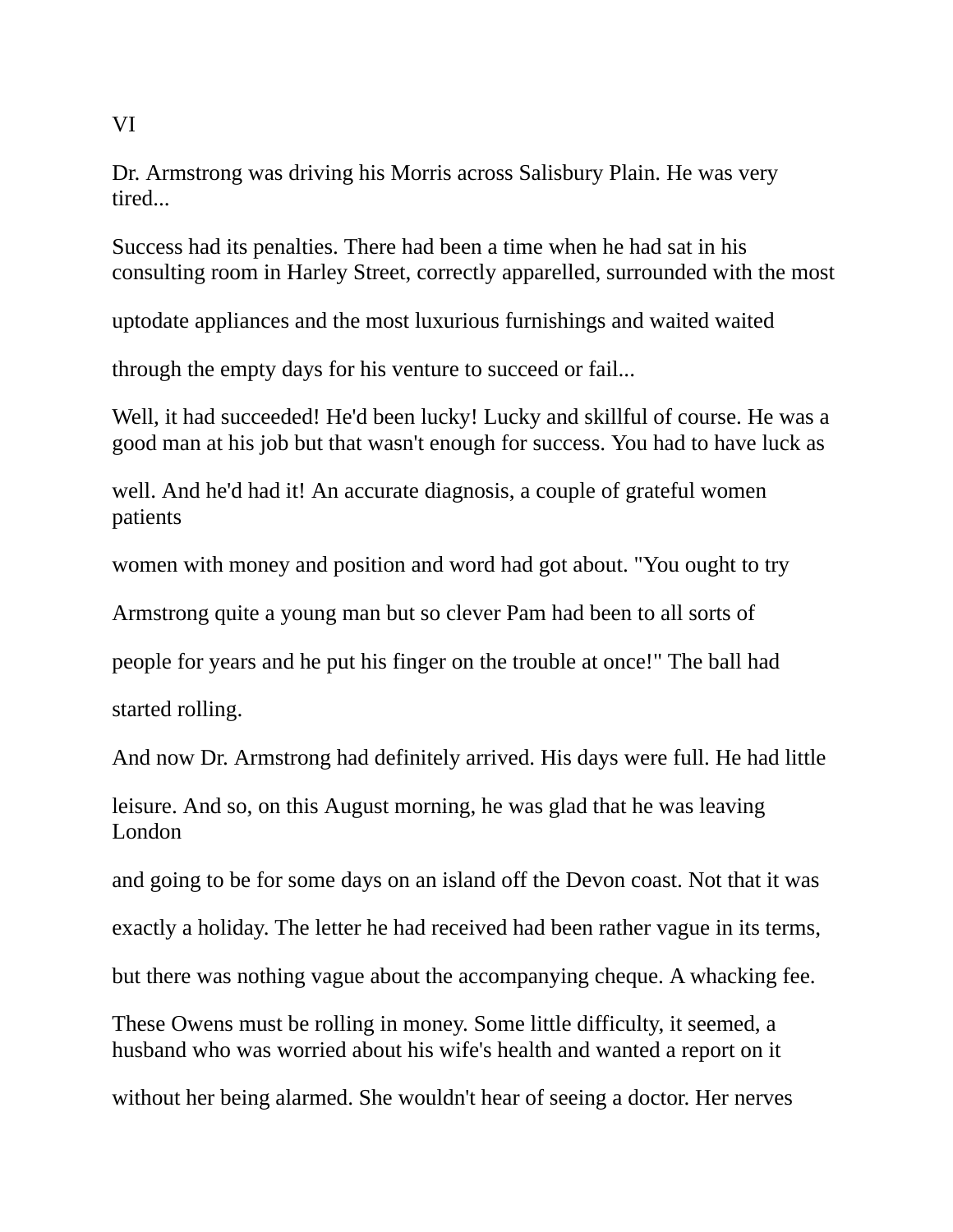Nerves! The doctor's eyebrows went up. These women and their nerves! Well, it was good for business, after all. Half the women who consulted him had nothing the matter with them but boredom, but they wouldn't thank you for telling them so! And one could usually find something.

"A slightly uncommon condition of the some long word nothing at all serious but it just needs putting right. A simple treatment."

Well, medicine was mostly faithhealing when it came to it. And he had a good manner he could inspire hope and belief.

Lucky that he'd managed to pull himself together in time after that business ten

no, fifteen years ago. It had been a near thing, that! He'd been going to pieces.

The shock had pulled him together. He'd cut out drink altogether. By Jove, it had been a near thing though...

With a devastating carsplitting blast on the horn an enormous Super Sports Dalmain car rushed past him at eighty miles an hour. Dr. Armstrong nearly went into the hedge. One of these young fools who tore round the country. He hated them. That had been a near shave, too. Damned young fool!

VII

Tony Marston, roaring down into Mere, thought to himself:

"The amount of cars crawling about the roads is frightful. Always something blocking your way. And they will drive in the middle of the road! Pretty hopeless driving in England, anyway... Not like France where you really could let out..."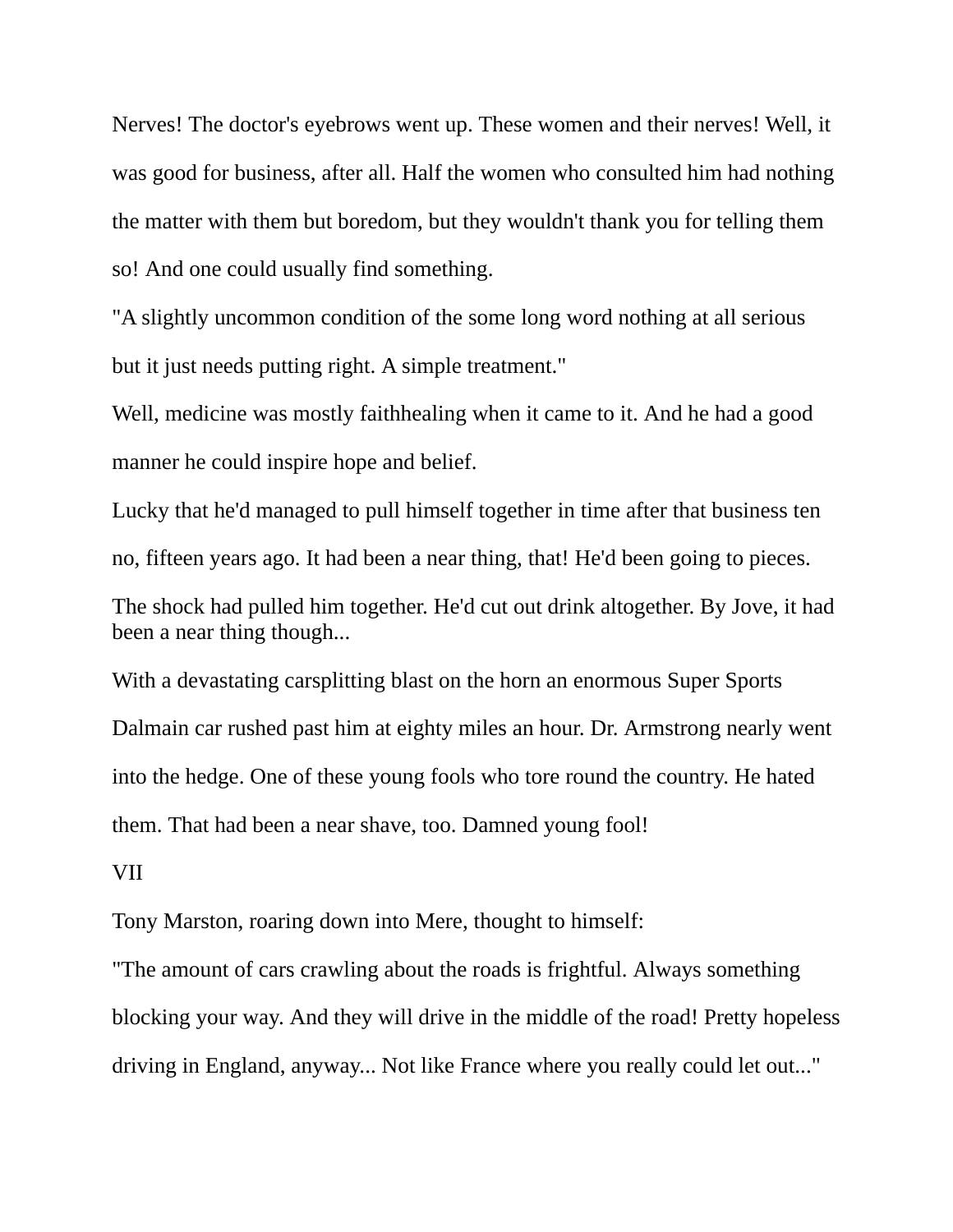Should he stop here for a drink, or push on? Heaps of time! Only another hundred miles and a bit to go. He'd have a gin and gingerbeer. Fizzing hot day!

This island place ought to be rather good fun if the weather lasted. Who were

these Owens, he wondered? Rich and stinking, probably. Badger was rather good

at nosing people like that out. Of course, he had to, poor old chap, with no money of his own...

Hope they'd do one well in drinks. Never knew with these fellows who'd made

their money and weren't born to it. Pity that story about Gabrielle Turl having

bought Indian Island wasn't true. He'd like to have been in with that film star

crowd.

Oh, well, he supposed there'd be a few girls there...

Coming out of the Hotel, he stretched himself, yawned, looked up at the blue sky and climbed into the Dalmain.

Several young women looked at him admiringly his six feet of wellproportioned

body, his crisp hair, tanned face, and intensely blue eyes.

He let in the clutch with a roar and leapt up the narrow street. Old men and

errand boys jumped for safety. The latter looked after the car admiringly.

Anthony Marston proceeded on his triumphal progress.

VIII

Mr. Blore was in the slow train from Plymouth. There was only one other person in his carriage, an elderly seafaring gentleman with a bleary eye. At the present moment he had dropped off to sleep.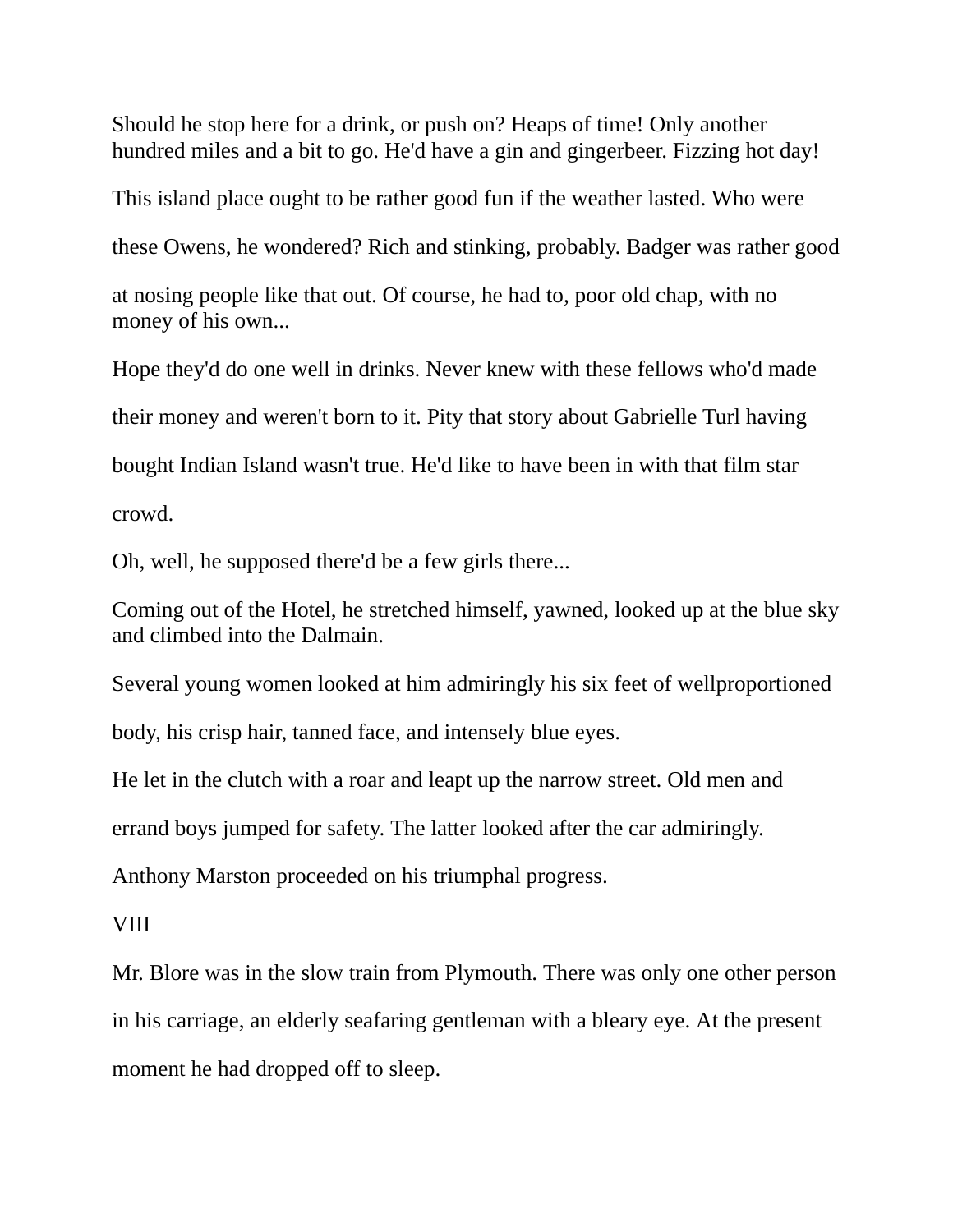Mr. Blore was writing carefully in a little notebook.

"That's the lot," he muttered to himself. "Emily Brent, Vera Claythorne, Dr. Armstrong, Anthony Marston, old Justice Wargrave, Philip Lombard, General Macarthur, C.M.G., D.S.O. Manservant and wife: Mr. and Mrs. Rogers." He closed the notebook and put it back in his pocket. He glanced over at the corner and the slumbering man.

"Had one over the eight." diagnosed Mr. Blore accurately. He went over things carefully and conscientiously in his mind.

"Job ought to be easy enough," he ruminated. "Don't see how I can slip up on it.

Hope I look all right."

He stood up and scrutinized himself anxiously in the glass. The face reflected

there was of a slightly military cast with a moustache. There was very little

expression in it. The eyes were grey and set rather close together.

"Might be a Major," said Mr. Blore. "No, I forgot. There's that old military gent.

He'd spot me at once.

"South Africa," said Mr. Blore, "that's my line! None of these people have anything to do with South Africa, and I've just been reading that travel folder so I can talk about it all right."

Fortunately there were all sorts and types of colonials. As a man of means from

South Africa, Mr. Blore felt that he could enter into any society unchallenged.

Indian Island. He remembered Indian Island as a boy... Smelly sort of rock covered with gulls stood about a mile from the coast. It had got its name from

its resemblance to a man's head an American Indian profile.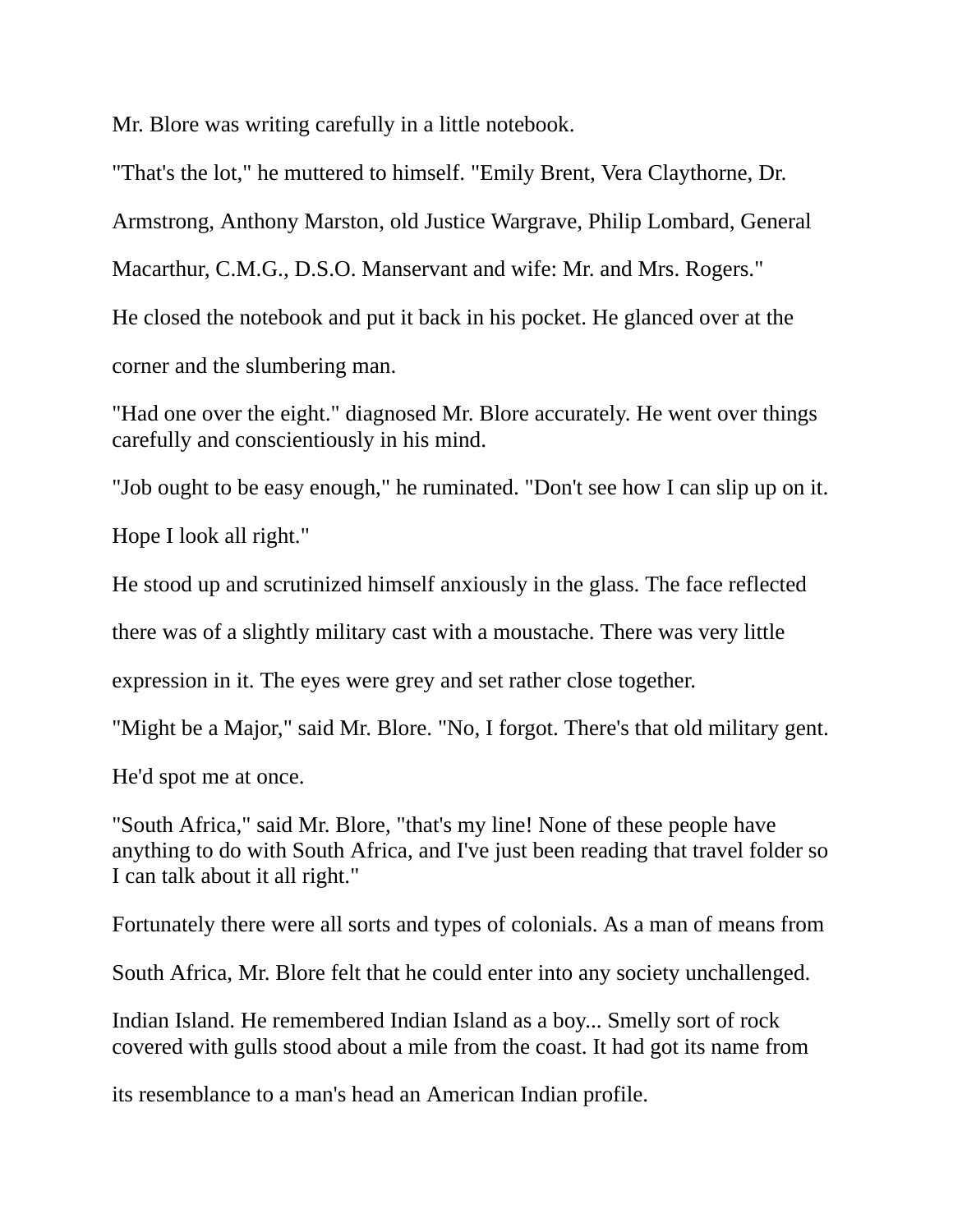Funny idea to go and build a house on it! Awful in bad weather! But millionaires were full of whims!

The old man in the corner woke up and said:

"You can't never tell at sea never!"

Mr. Blore said soothingly, "That's right. You can't."

The old man hiccuped twice and said plaintively:

"There's a squall coming."

Mr. Blore said:

"No, no, mate, it's a lovely day."

The old man said angrily:

"There's a squall ahead. I can smell it."

"Maybe you're right," said Mr. Blore pacifically.

The train stopped at a station and the old fellow rose unsteadily.

"Thish where I get out." He fumbled with the window. Mr. Blore helped him.

The old man stood in the doorway. He raised a solemn hand and blinked his bleary eyes.

"Watch and pray," he said. "Watch and pray. The day of judgement is at hand." He collapsed through the doorway onto the platform. From a recumbent position he looked up at Mr. Blore and said with immense dignity:

"I'm talking to you, young man. The day of judgement is very close at hand."

Subsiding onto his seat Mr. Blore thought to himself: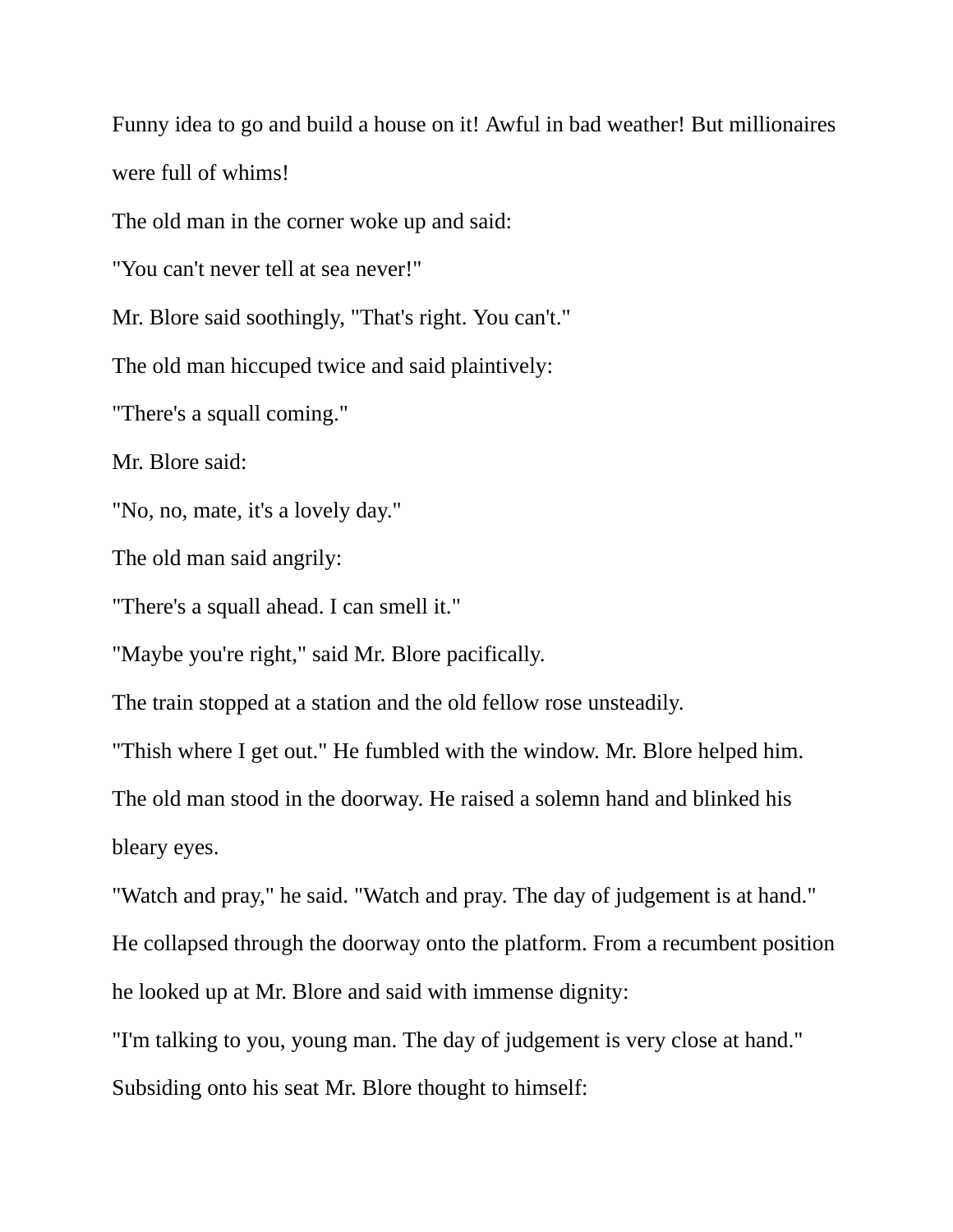"He's nearer the day of judgement than I am!"

But there, as it happens, he was wrong...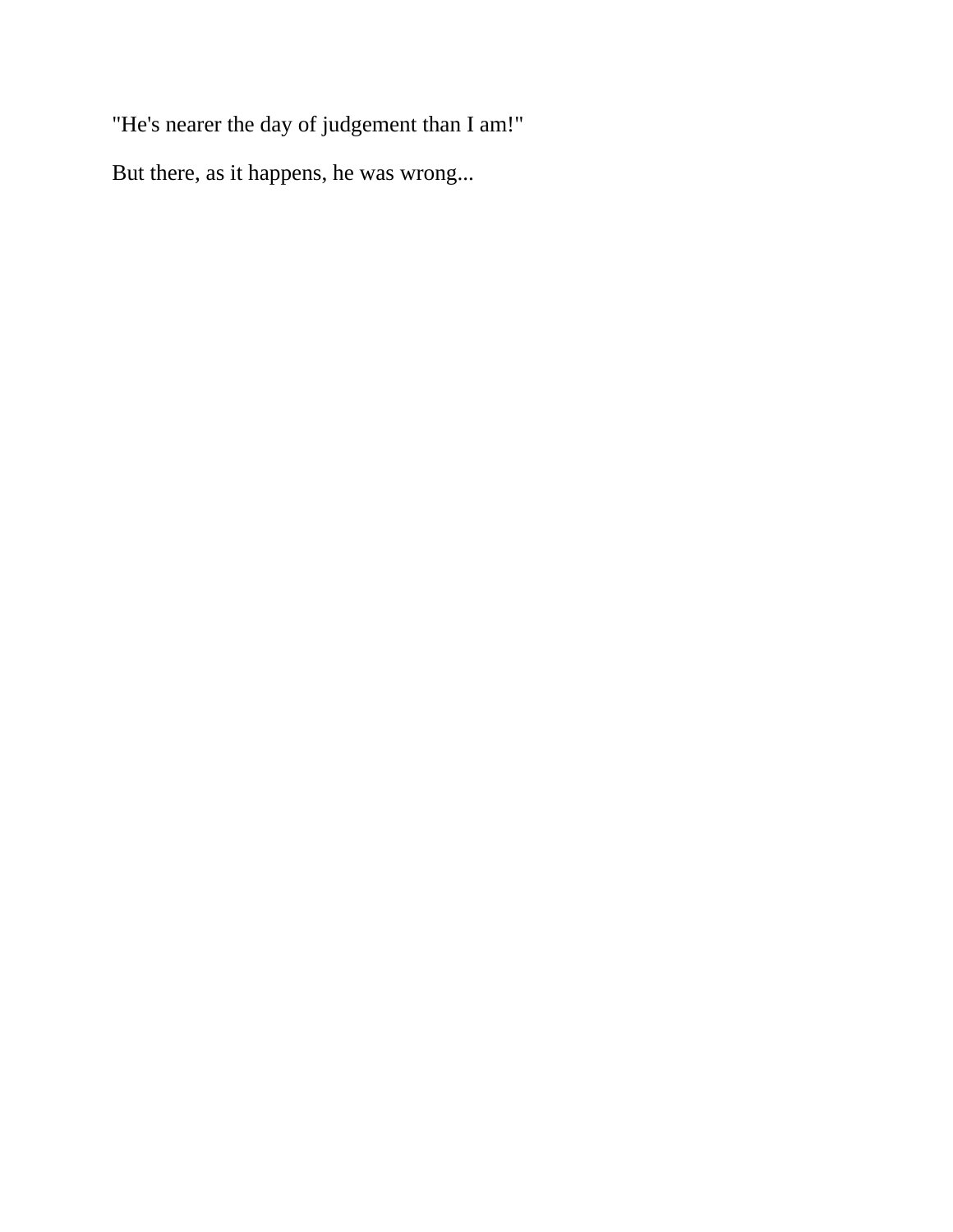## **Chapter 2**

Outside Oakbridge station a little group of people stood in momentary uncertainty. Behind them stood porters with suitcases. One of these called "Jim!"

The driver of one of the taxis stepped forward.

"You'm for Indian Island, maybe? he asked in a soft Devon voice. Four voices

gave assent and then immediately afterwards gave quick surreptitious glances

at each other.

The driver said, addressing his remarks to Mr. Justice Wargrave as the senior

member of the party:

"There are two taxis here, sir. One of them must wait till the slow train from Exeter gets in a matter of five minutes there's one gentleman coming by that.

Perhaps one of you wouldn't mind waiting? You'd be more comfortable that way."

Vera Claythorne, her own secretarial position clear in her mind, spoke at once.

"I'll wait," she said, "if you will go on?" She looked at the other three, her glance and voice had that slight suggestion of command in it that comes from having

occupied a position of authority. She might have been directing which tennis sets

the girls were to play in.

Miss Brent said stiffly, "Thank you," bent her head and entered one of the taxis, the door of which the driver was holding open.

Mr. Justice Wargrave followed her.

Captain Lombard said: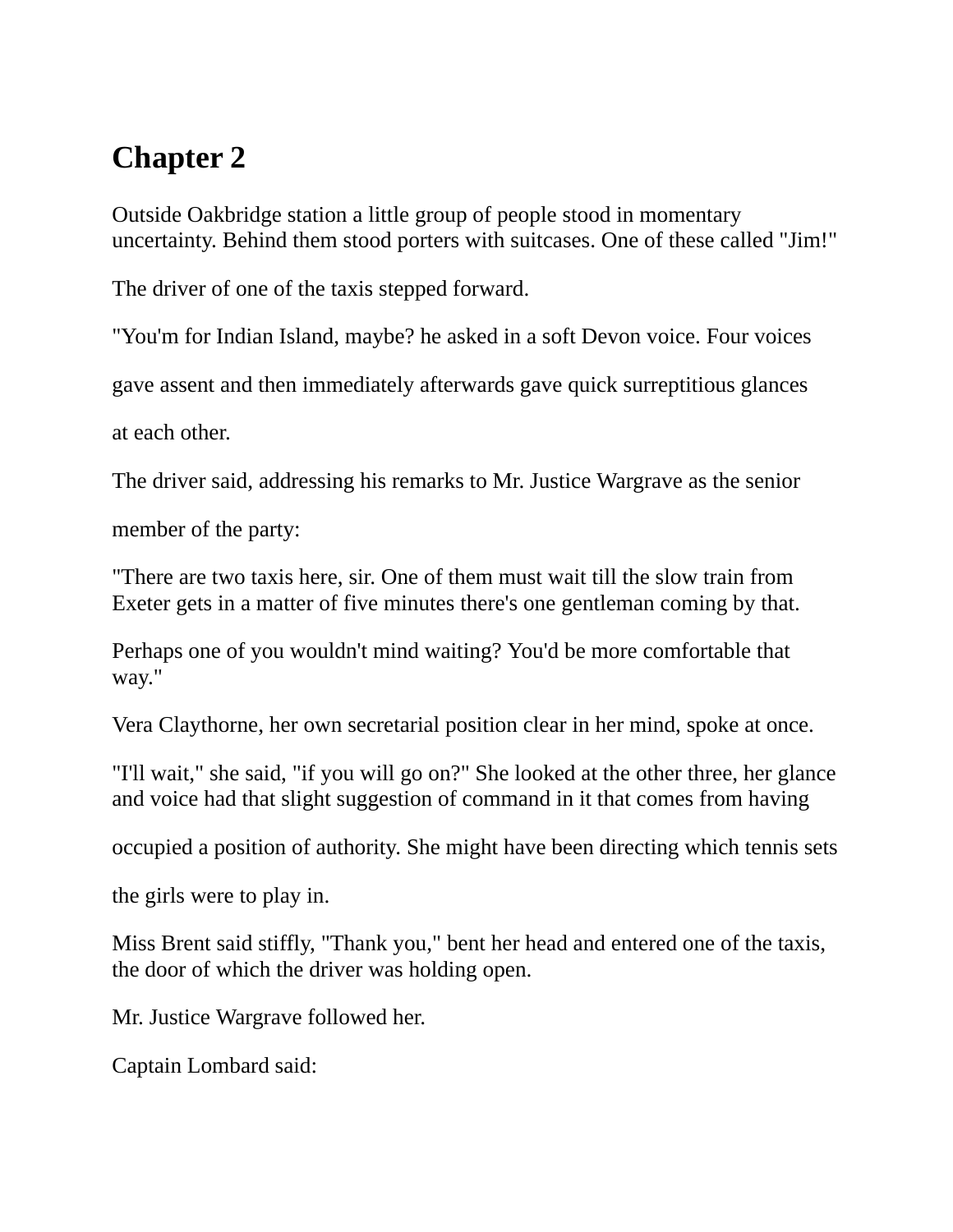"I'll wait with Miss "

"Claythorne," said Vera.

"My name is Lombard, Philip Lombard."

The porters were piling luggage on the taxi. Inside, Mr. Justice Wargrave said with due legal caution:

"Beautiful weather we are having."

Miss Brent said:

"Yes, indeed."

A very distinguished old gentleman, she thought to herself. Quite unlike the

usual type of man in seaside guest houses. Evidently Mrs. or Miss Oliver had

good connections...

Mr. Justice Wargrave inquired:

"Do you know this part of the world well?"

"I have been to Cornwall and to Torquay, but this is my first visit to this part of Devon."

The judge said:

"I also am unacquainted with this part of the world."

The taxi drove off.

The driver of the second taxi said:

"Like to sit inside while you're waiting?"

Vera said decisively: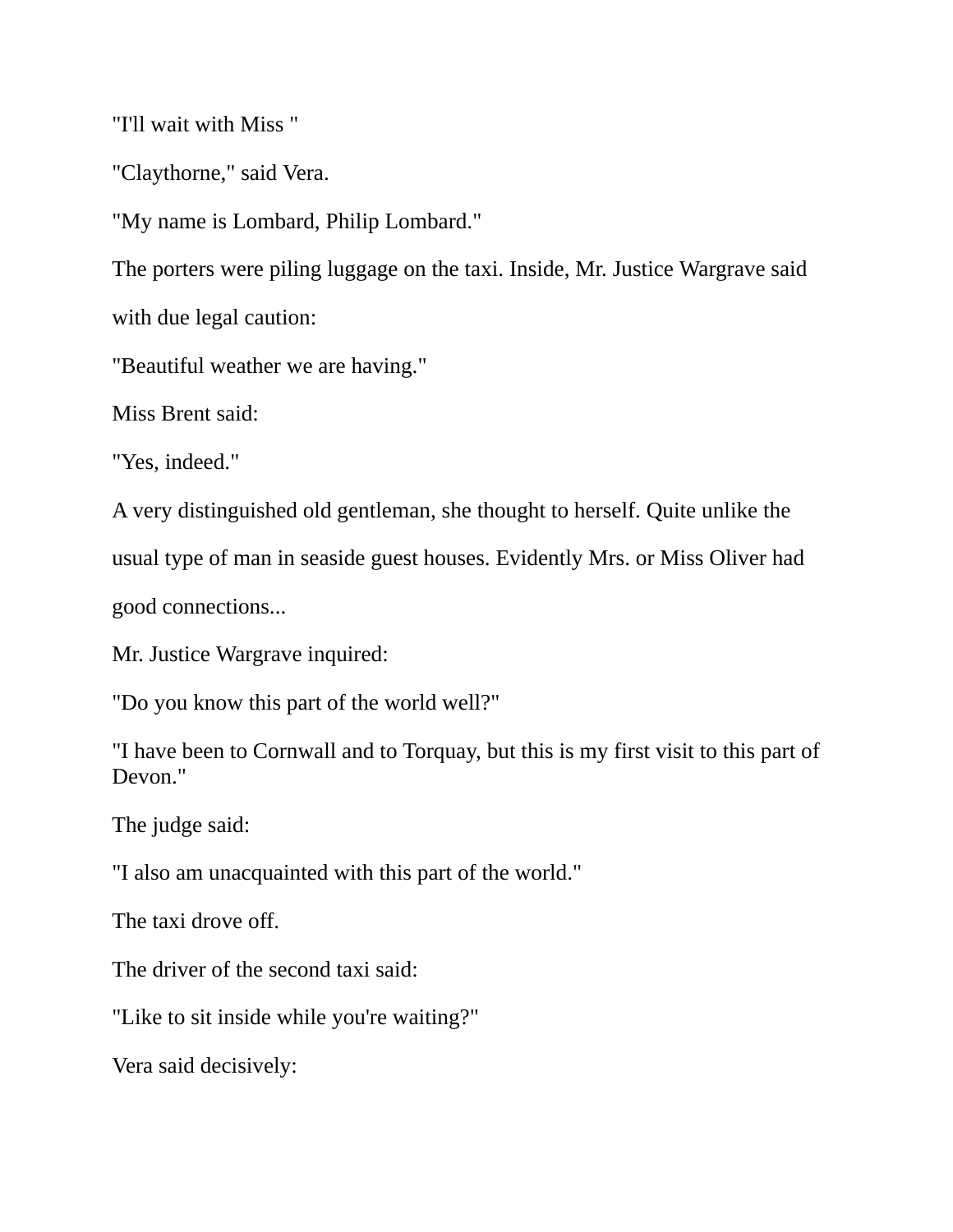"Not at all."

Captain Lombard smiled.

He said:

"That sunny wall looks more attractive. Unless you'd rather go inside the station?"

"No, indeed. It's so delightful to get out of that stuffy train."

He answered:

"Yes, travelling by train is rather trying in this weather."

Vera said conventionally:

"I do hope it lasts the weather, I mean. Our English summers are so treacherous."

With a slight lack of originality Lombard asked:

"Do you know this part of the world well?"

"No, I've never been here before." She added quickly, conscientiously determined to make her position clear at once, "I haven't even seen my employer yet."

"Your employer?"

"Yes, I'm Mrs. Owen's secretary."

"Oh, I see." Just imperceptibly his manner changed. It was slightly more assured

easier in tone. He said: "Isn't that rather unusual?"

Vera laughed.

"Oh, no, I don't think so. Her own secretary was suddenly taken ill and she wired to an agency for a substitute and they sent me."

"So that was it. And suppose you don't like the post when you've got there?"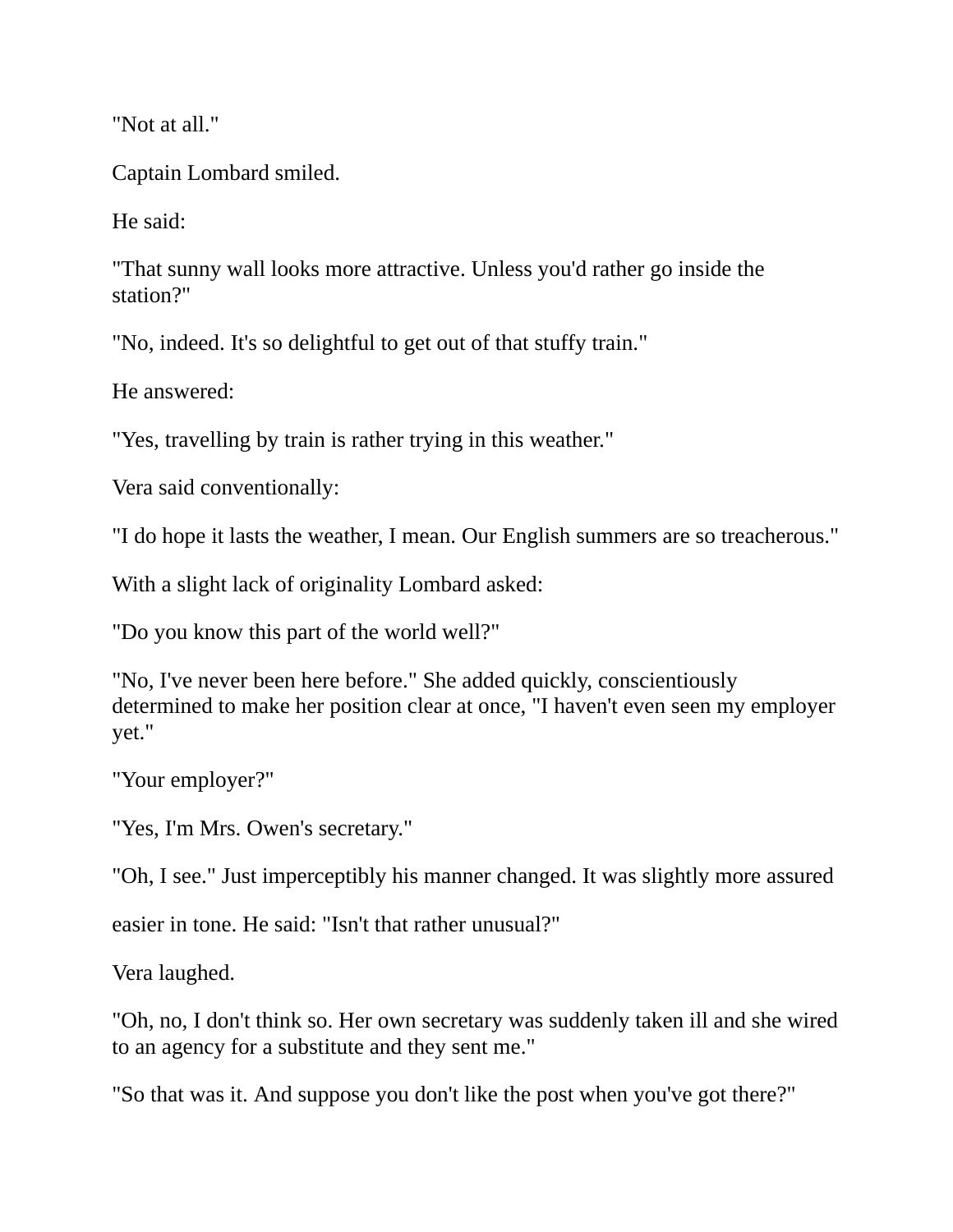Vera laughed again.

"Oh, it's only temporary a holiday post. I've got a permanent job at a girls'

school. As a matter of fact I'm frightfully thrilled at the prospect of seeing Indian Island. There's been such a lot about it in the papers. Is it really very fascinating?"

Lombard said:

"I don't know. I haven't seen it."

"Oh, really? The Owens are frightfully keen on it, I suppose. What are they like?

Do tell me."

Lombard thought: "Awkward, this am I supposed to have met them or not?" He said quickly:

"There's a wasp crawling up your arm. No keep quite still."

He made a convincing pounce. "There. It's gone!"

"Oh, thank you. There are a lot of wasps about this summer."

"Yes, I suppose it's the heat. Who are we waiting for, do you know?"

"I haven't the least idea."

The loud drawn out scream of an approaching train was heard. Lombard said:

"That will be the train now."

II

It was a tall soldierly old man who appeared at the exit from the platform. His

grey hair was clipped close and he had a neatly trimmed white moustache.

His porter, staggering slightly under the weight of the solid leather suitcase, indicated Vera and Lombard.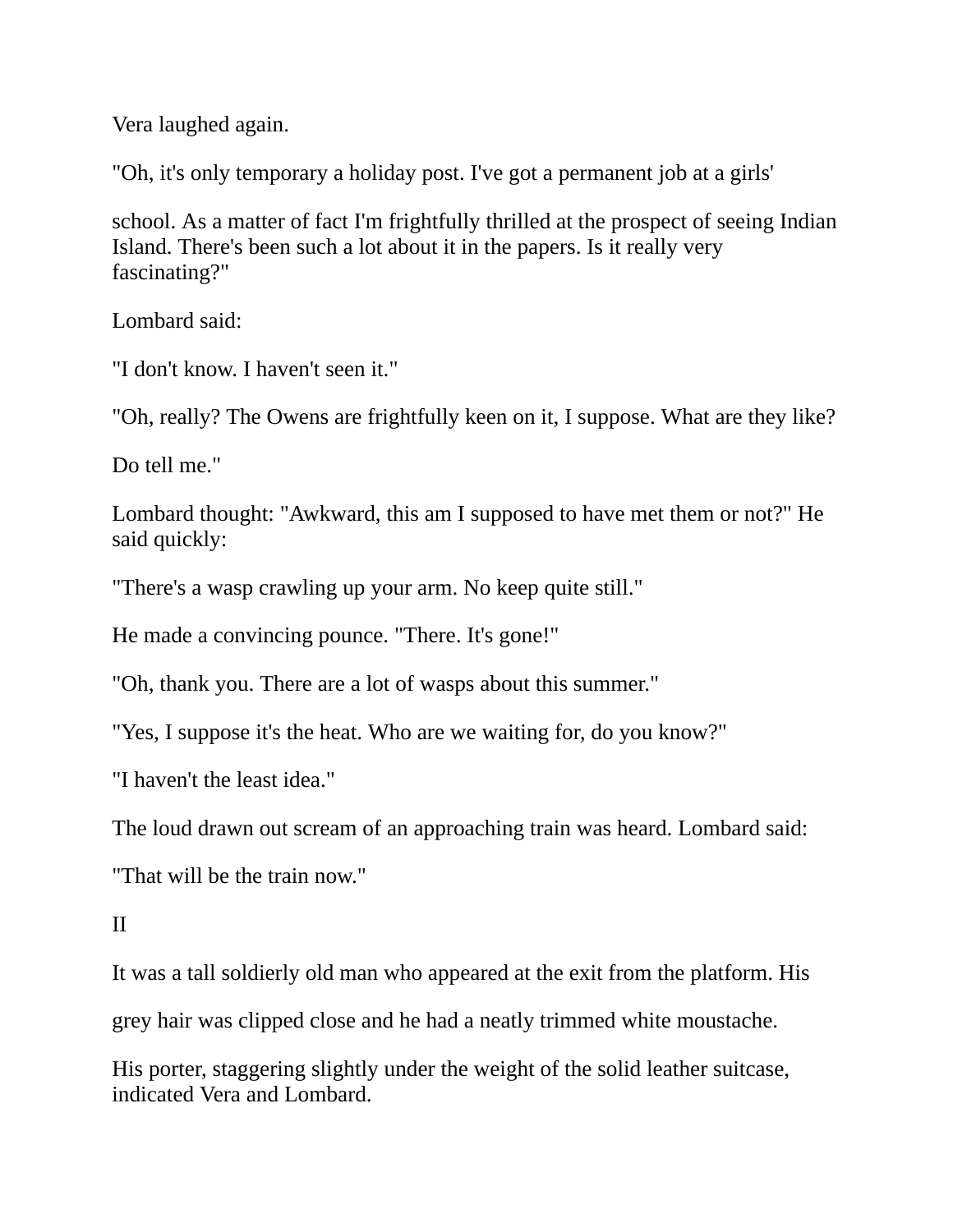Vera came forward in a competent manner. She said:

"I am Mrs. Owen's secretary. There is a car here waiting." She added: "This is Mr. Lombard."

The faded blue eyes, shrewd in spite of their age, sized up Lombard. For a moment a judgement showed in them had there been any one to read it.

"Goodlooking fellow. Something just a little wrong about him..."

The three of them got into the waiting taxi. They drove through the sleepy streets of little Oakbridge and continued about a mile on the main Plymouth

road. Then they plunged into a maze of cross country lanes, steep, green and

narrow.

General Macarthur said:

"Don't know this part of Devon at all. My little place is in East Devon just on the borderline of Dorset."

Vera said:

"It really is lovely here. The hills and the red earth and everything so green and luscious looking."

Philip Lombard said critically:

"It's a bit shut in... I like open country myself. Where you can see what's coming..."

General Macarthur said to him:

"You've seen a bit of the world, I fancy?"

Lombard shrugged his shoulders disparagingly.

"I've knocked about here and there, sir."

He thought to himself: "He'll ask me now if I was old enough to be in the War.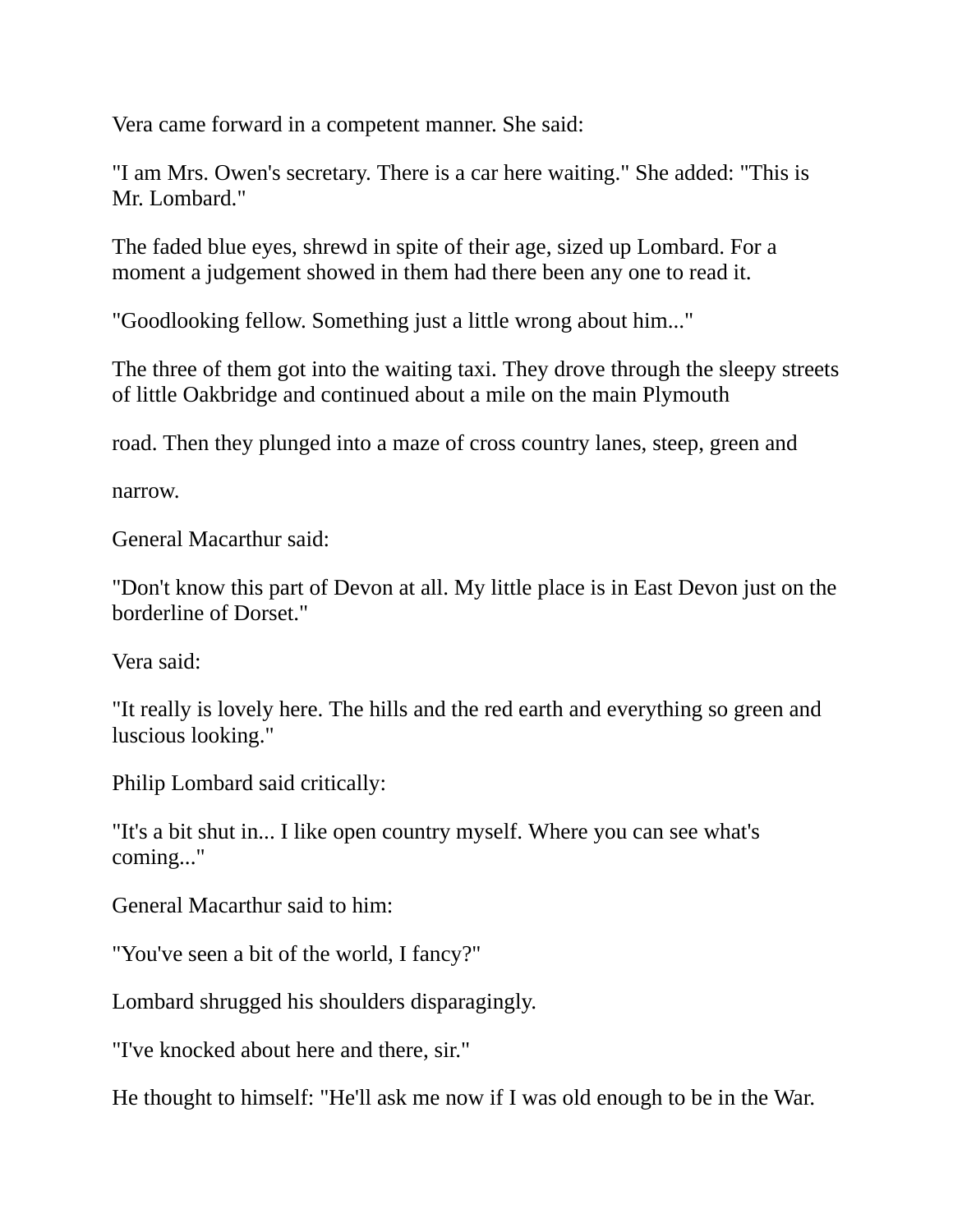These old boys always do."

But General Macarthur did not mention the War.

III

They came up over a steep hill and down a zigzag track to Sticklehaven a mere

cluster of cottages with a fishing boat or two drawn up on the beach.

Illuminated by the setting sun, they had their first glimpse of Indian Island

jutting up out of the sea to the south.

Vera said, surprised:

"It's a long way out."

She had pictured it differently, close to shore, crowned with a beautiful white

house. But there was no house visible, only the boldly silhouetted rock with its

faint resemblance to a giant Indian's head. There was something sinister about it. She shivered faintly.

Outside a little inn, the Seven Stars, three people were sitting. There was the

hunched elderly figure of the judge, the upright form of Miss Brent, and a third

man a big bluff man who came forward and introduced himself.

"Thought we might as well wait for you," he said. "Make one trip of it. Allow me to introduce myself. Name's Davis. Natal, South Africa's my natal spot, ha, ha!"

He laughed breezily.

Mr. Justice Wargrave looked at him with active malevolence. He seemed to be wishing that he could order the court to be cleared. Miss Emily Brent was clearly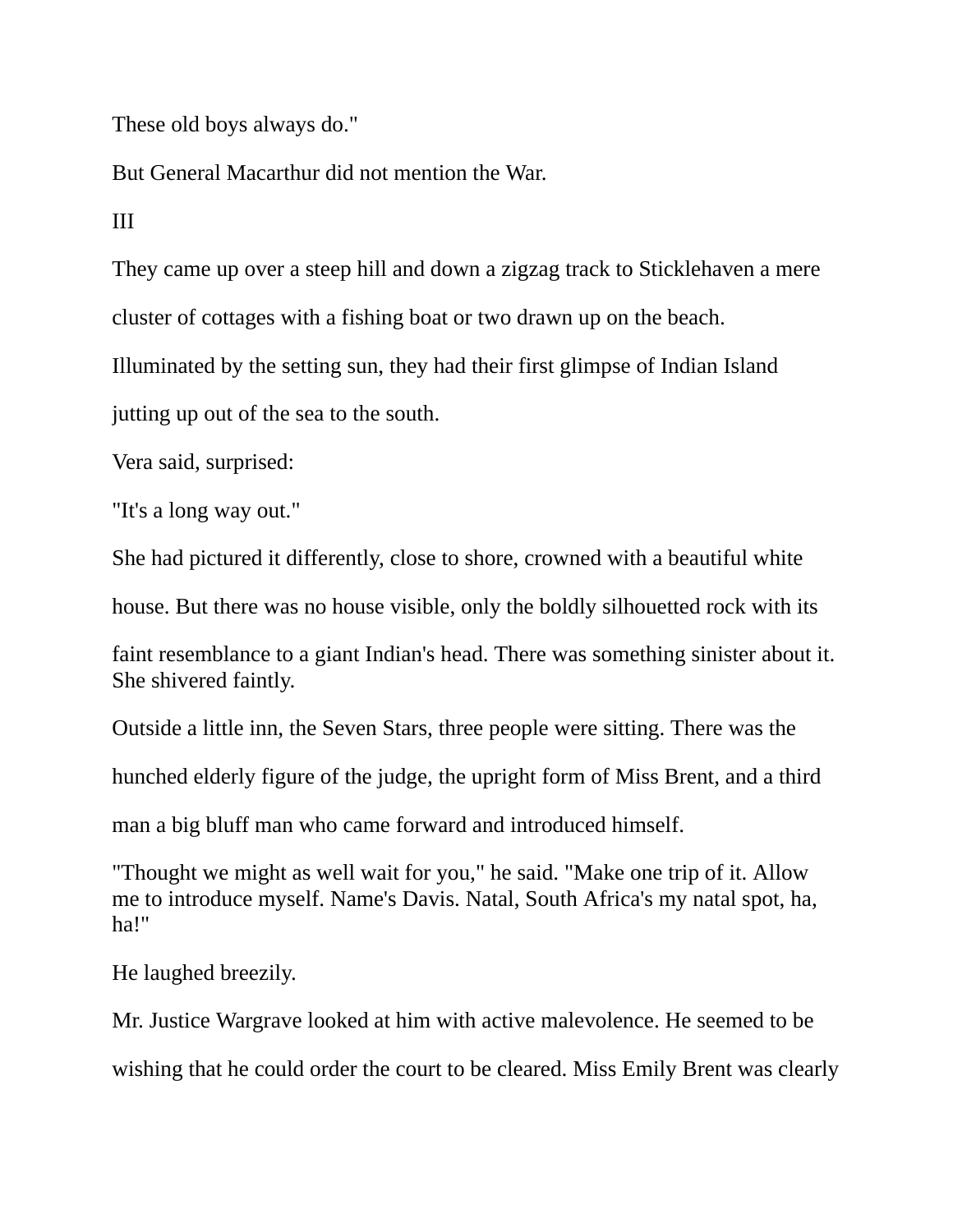not sure if she liked colonials.

"Any one care for a little nip before we embark?" asked Mr. Davis hospitably.

Nobody assenting to this proposition, Mr. Davis turned and held up a finger.

"Mustn't delay, then. Our good host and hostess will be expecting us," he said.

He might have noticed that a curious constraint came over the other members of

the party. It was as though the mention of their host and hostess had a curiously

paralyzing effect upon the guests.

In response to Davis' beckoning finger, a man detached himself from a nearby

wall against which he was leaning and came up to them. His rolling gait proclaimed him a man of the sea. He had a weatherbeaten face and dark eyes

with a slightly evasive expression. He spoke in his soft Devon voice.

"Will you be ready to be starting for the island, ladies and gentlemen? The boat's waiting. There's two gentlemen coming by car, but Mr. Owen's orders was not to

wait for them as they might arrive at any time."

The party got up. Their guide led them along a small stone jetty. Alongside it a

motor boat was lying.

Emily Brent said:

"That's a very small boat."

The boat's owner said persuasively:

"She's a fine boat, that, Ma'am. You could go to Plymouth in her as easy as winking."

Mr. Justice Wargrave said sharply: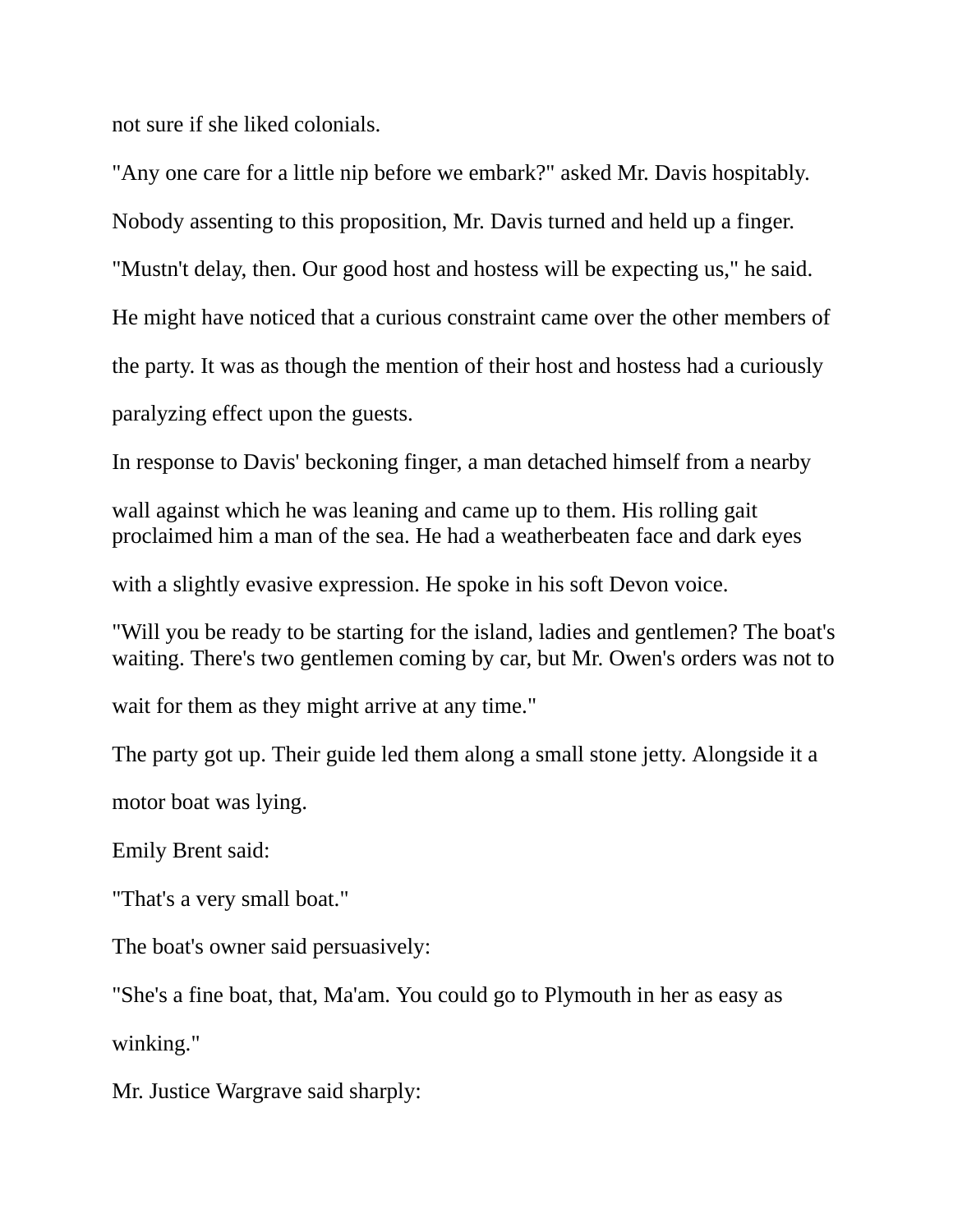"There are a good many of us."

"She'd take double the number, sir."

Philip Lombard said in his pleasant easy voice:

"It's quite all right. Glorious weather no swell."

Rather doubtfully, Miss Brent permitted herself to be helped into the boat. The

others followed suit. There was as yet no fraternizing among the party. It was as

though each member of it was puzzled by the other members.

They were just about to cast loose when their guide paused, boathook in hand.

Down the steep track into the village a car was coming. A car so fantastically powerful, so superlatively beautiful that it had all the nature of an apparition. At the wheel sat a young man, his hair blown back by the wind. In the blaze of the

evening light he looked, not a man, but a young God, a Hero God out of some

Northern Saga.

He touched the horn and a great roar of sound echoed from the rocks of the bay.

It was a fantastic moment. In it, Anthony Marston seemed to be something more

than mortal. Afterwards, more than one of those present remembered that moment.

IV

Fred Narracott sat by the engine thinking to himself that this was a queer lot. Not at all his idea of what Mr. Owen's guests were likely to be. He'd expected something altogether more classy. Togged up women and gentlemen in yachting costume and all very rich and important looking.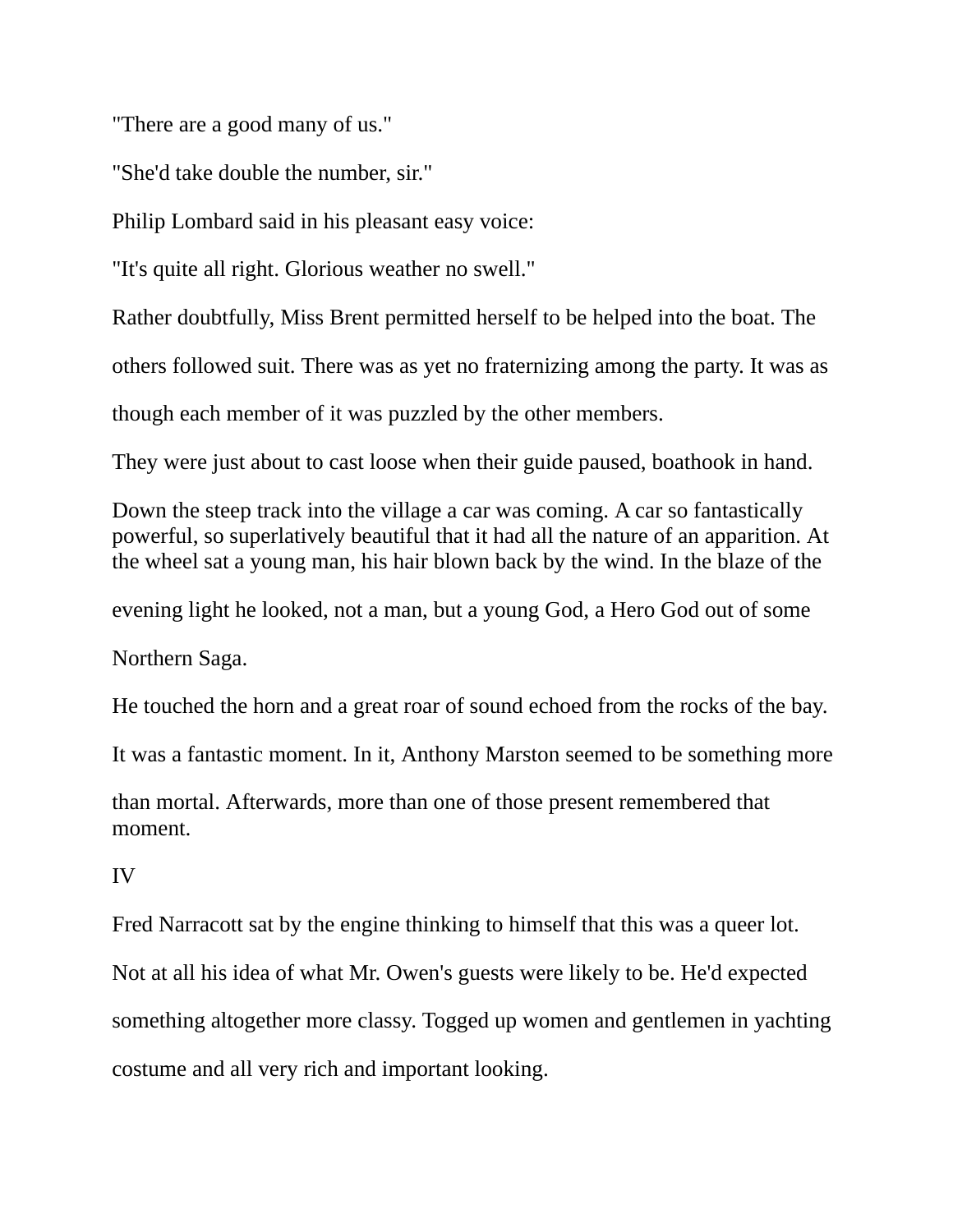Not at all like Mr. Elmer Robson's parties. A faint grin came to Fred Narracott's lips as he remembered the millionaire's guests. That had been a party if you like and the drink they'd got through!

This Mr. Owen must be a very different sort of gentleman. Funny it was, thought Fred, that he'd never yet set eyes on Owen or his Missus either. Never been down here yet, he hadn't. Everything ordered and paid for by that Mr. Morris. Instructions always very clear and payment prompt, but it was odd, all the same. The papers said there was some mystery about Owen. Mr. Narracott agreed with them.

Perhaps, after all, it was Miss Gabrielle Turl who had bought the island. But that theory departed from him as he surveyed his passengers. Not this lot none

of them looked likely to have anything to do with a film star.

He summed them up dispassionately.

One old maid the sour kind he knew them well enough. She was a Tartar, he could bet. Old military gentleman real Army by the look of him. Nice looking young lady but the ordinary kind, not glamourous no Hollywood touch about her. That bluff cheery gent he wasn't a real gentleman. Retired tradesman, that's what he is, thought Fred Narracott. The other gentleman, the lean hungry looking gentleman with the quick eyes, he was a queer one, he was. Just possible he might have something to do with the pictures.

No, there was only one satisfactory passenger in the boat. The last gentleman,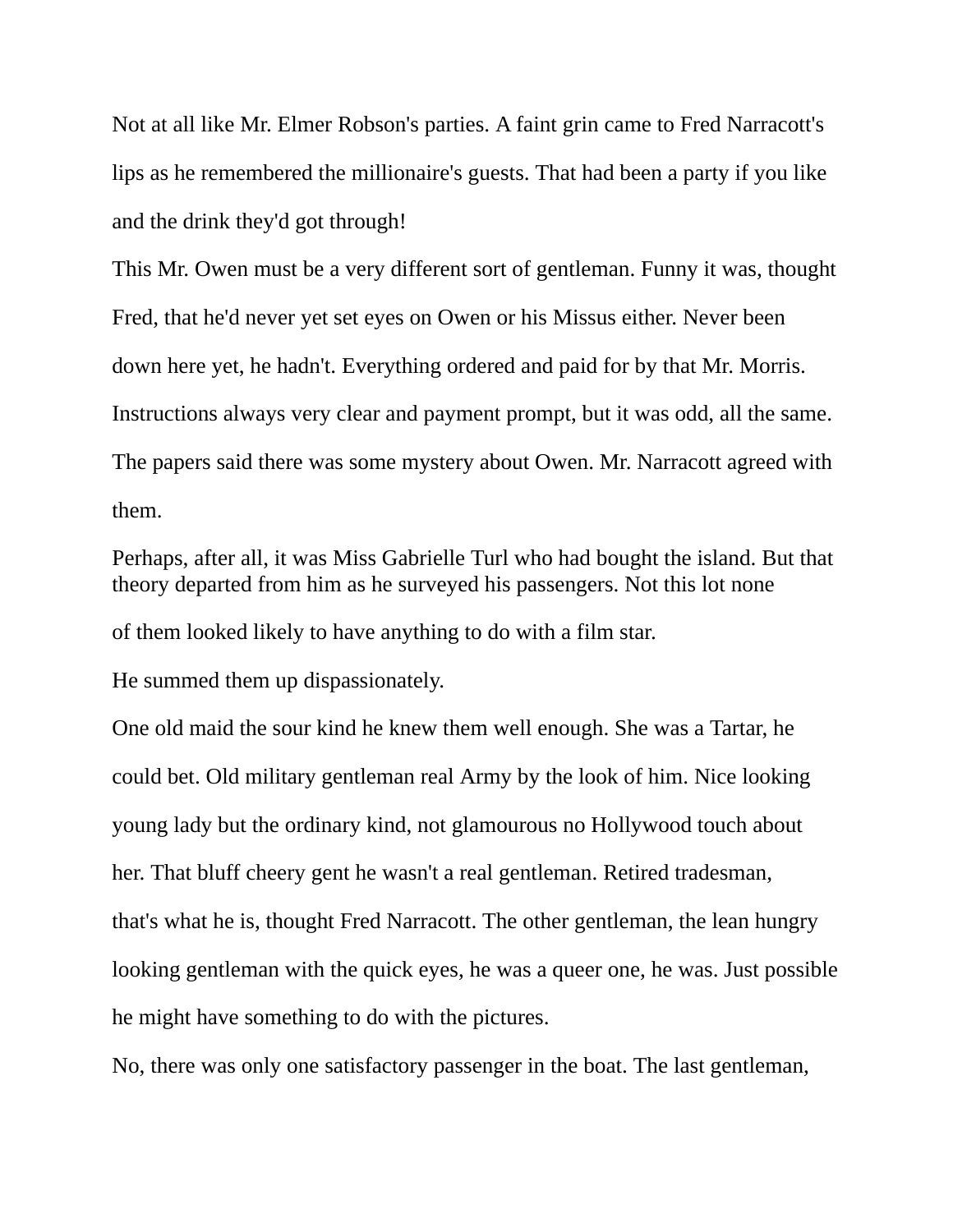the one who had arrived in the car (and what a car! A car such as had never been seen in Sticklehaven before. Must have cost hundreds and hundreds, a car like that).

He was the right kind. Born to money, he was. If the party had been all like him... he'd understand it...

Queer business when you came to think of it the whole thing was queer very queer...

V

The boat churned its way round the rock. Now at last the house came into view.

The south side of the island was quite different It shelved gently down to the sea.

The house was there facing south low and square and modernlooking with rounded windows letting in all the light.

An exciting house a house that lived up to expectation!

Fred Narracott shut off the engine, they nosed their way gently into a little

natural inlet between rocks.

Philip Lombard said sharply:

"Must be difficult to land here in dirty weather."

Fred Narracott said cheerfully:

"Can't land on Indian Island when there's a southeasterly. Sometimes 'tis cut off for a week or more."

Vera Claythorne thought:

"The catering must be very difficult. That's the worst of an island. All the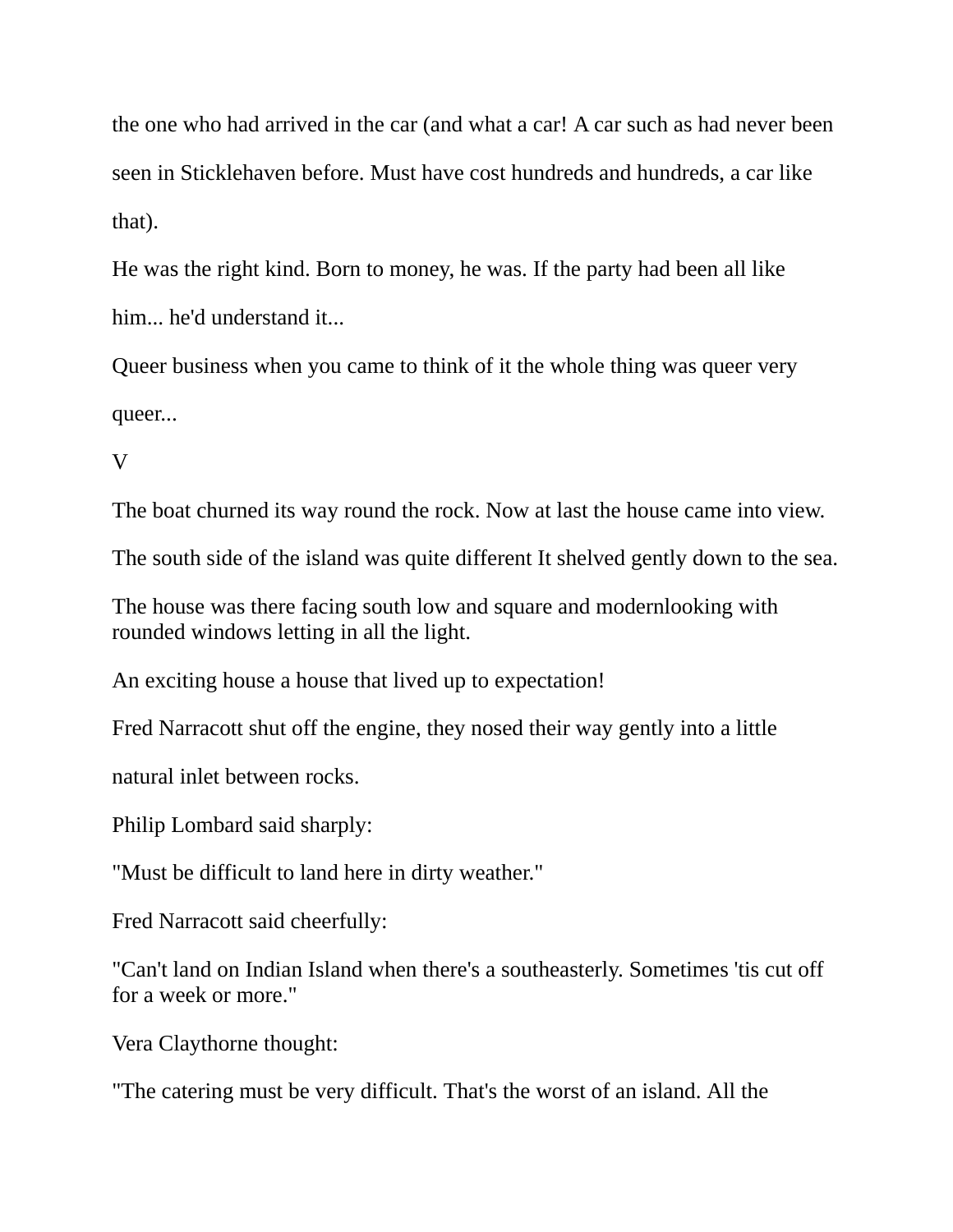domestic problems are so worrying."

The boat grated against the rocks. Fred Narracott jumped out and he and Lombard helped the others to alight. Narracott made the boat fast to a ring in

the rock. Then he led the way up steps cut in the rock.

General Macarthur said:

"Ha, delightful spot!"

But he felt uneasy. Damned odd sort of place.

As the party ascended the steps, and came out on a terrace above, their spirits revived. In the open doorway of the house a correct butler was awaiting them,

and something about his gravity reassured them. And then the house itself was

really most attractive, the view from the terrace magnificent...

The butler came forward bowing slightly. He was a tall lank man, greyhaired

and very respectable. He said:

"Will you come this way, please?"

In the wide hall drinks stood ready. Rows of bottles. Anthony Marston's spirits

cheered up a little. He'd just been thinking this was a rum kind of show. None of

his lot! What could old Badger have been thinking about to let him in for this?

However the drinks were all right. Plenty of ice, too.

What was it the butler chap was saying?

"Mr. Owen unfortunately delayed unable to get here till tomorrow.

Instructions everything they wanted if they would like to go to their rooms?... dinner would be at 8 o'clock..."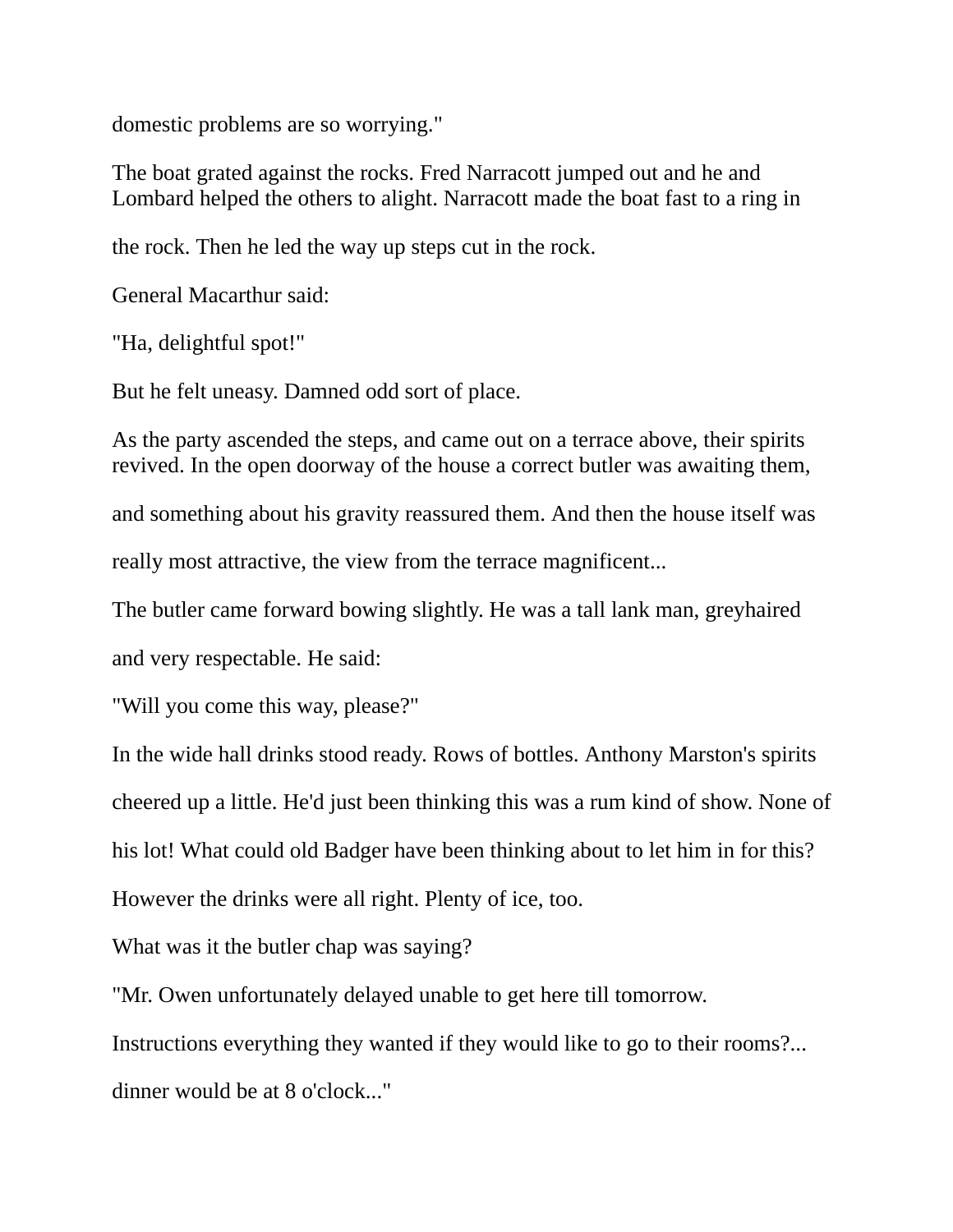Vera had followed Mrs. Rogers upstairs. The woman had thrown open a door at the end of a passage and Vera had walked into a delightful bedroom with a big window that opened wide upon the sea and another looking east. She uttered a quick exclamation of pleasure.

Mrs. Rogers was saying:

"I hope you've got everything you want, Miss?"

Vera looked round. Her luggage had been brought up and had been unpacked. At one side of the room a door stood open into a pale blue tiled bathroom.

She said quickly:

"Yes, everything, I think."

"You'll ring the bell if you want anything, Miss?"

Mrs. Rogers had a flat monotonous voice. Vera looked at her curiously. What a

white bloodless ghost of a woman! Very respectable looking, with her hair dragged back from her face and her black dress. Queer light eyes that shifted the

whole time from place to place.

Vera thought:

"She looks frightened of her own shadow."

Yes, that was it frightened!

She looked like a woman who walked in mortal fear...

A little shiver passed down Vera's back. What on earth was the woman afraid of?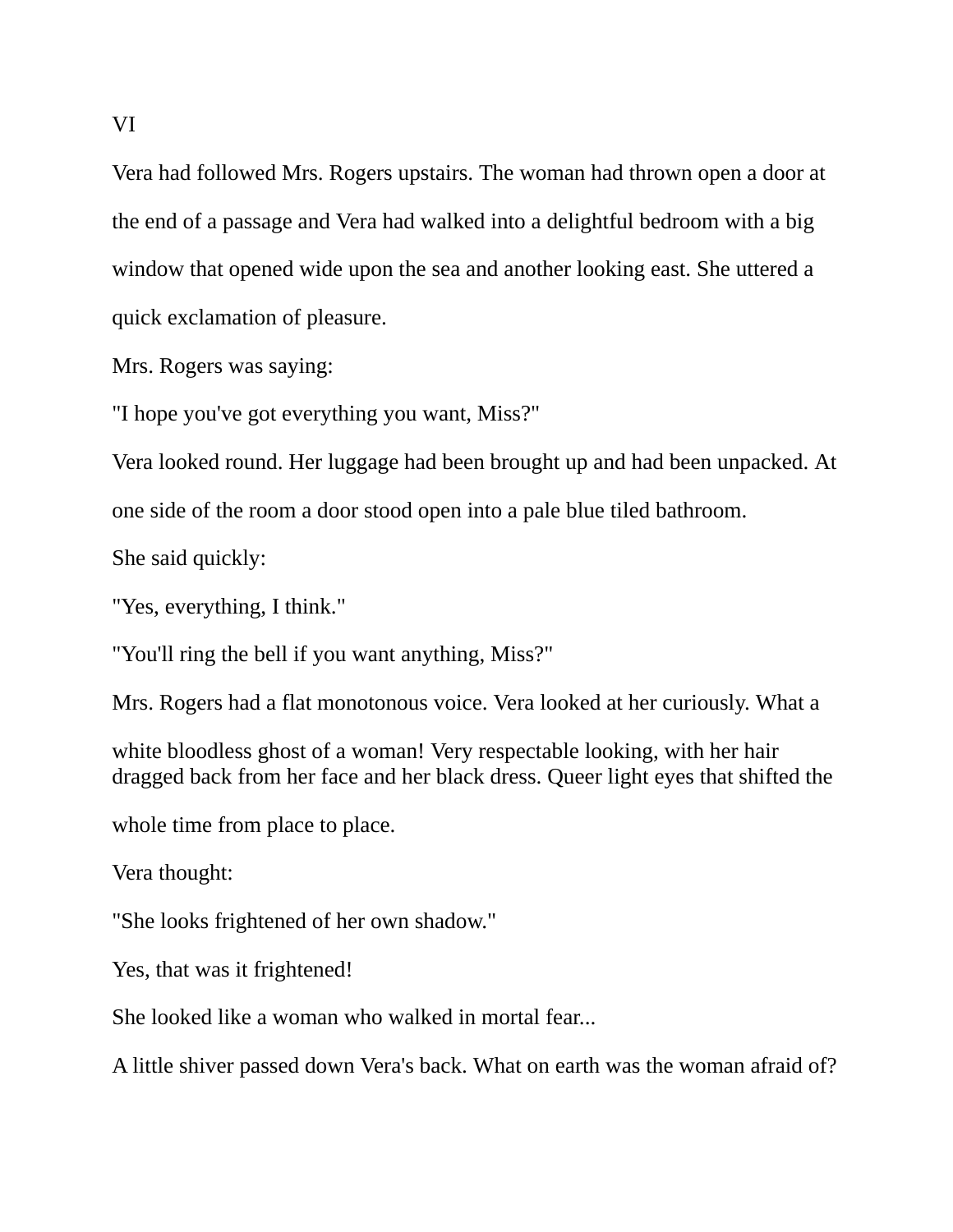She said pleasantly:

"I'm Mrs. Owen's new secretary. I expect you know that."

Mrs. Rogers said:

"No, Miss, I don't know anything. Just a list of the ladies and gentlemen and what rooms they were to have."

Vera said:

"Mrs. Owen didn't mention me?"

Mrs. Rogers' eyelashes flickered.

"I haven't seen Mrs. Owen not yet. We only came here two days ago."

"Extraordinary people, these Owens," thought Vera. Aloud she said:

"What staff is there here?"

"Just me and Rogers, Miss."

Vera frowned. Eight people in the house ten with the host and hostess and

only one married couple to do for them.

Mrs. Rogers said:

"I'm a good cook and Rogers is handy about the house. I didn't know, of course, that there was to be such a large party."

Vera said:

"But you can manage?"

"Oh, yes, Miss, I can manage. If there's to be large parties often perhaps Mrs.

Owen could get extra help in."

Vera said, "I expect so."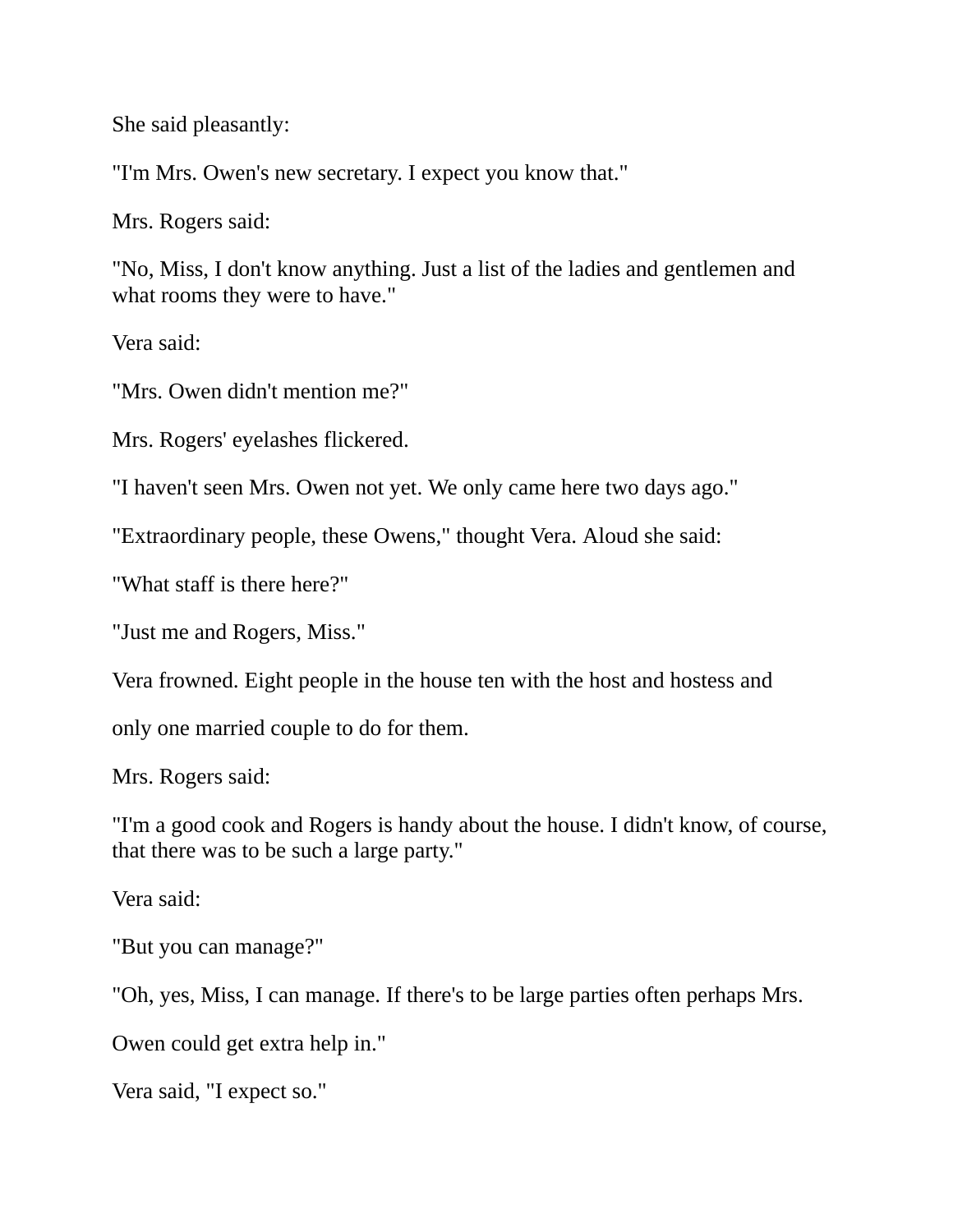Mrs. Rogers turned to go. Her feet moved noiselessly over the ground. She drifted

from the room like a shadow.

Vera went over to the window and sat down on the window seat. She was faintly disturbed. Everything somehow was a little queer. The absence of the Owens, the pale ghostlike Mrs. Rogers. And the guests! Yes, the guests were queer too. An oddly assorted party.

Vera thought:

"I wish I'd seen the Owens... I wish I knew what they were like."

She got up and walked restlessly about the room.

A perfect bedroom decorated throughout in the modern style. Offwhite rugs on the gleaming parquet floor faintly tinted walls a long mirror surrounded by lights. A mantelpiece bare of ornaments save for an enormous block of white marble shaped like a bear, a piece of modern sculpture in which was inset a clock. Over it, in a gleaming chromium frame, was a big square of parchment a poem.

She stood in front of the fireplace and read it. It was the old nursery rhyme that she remembered from her childhood days.

Ten little Indian boys went out to dine;

One choked his little self and then there were nine.

Nine little Indian boys sat up very late;

One overslept himself and then there were eight.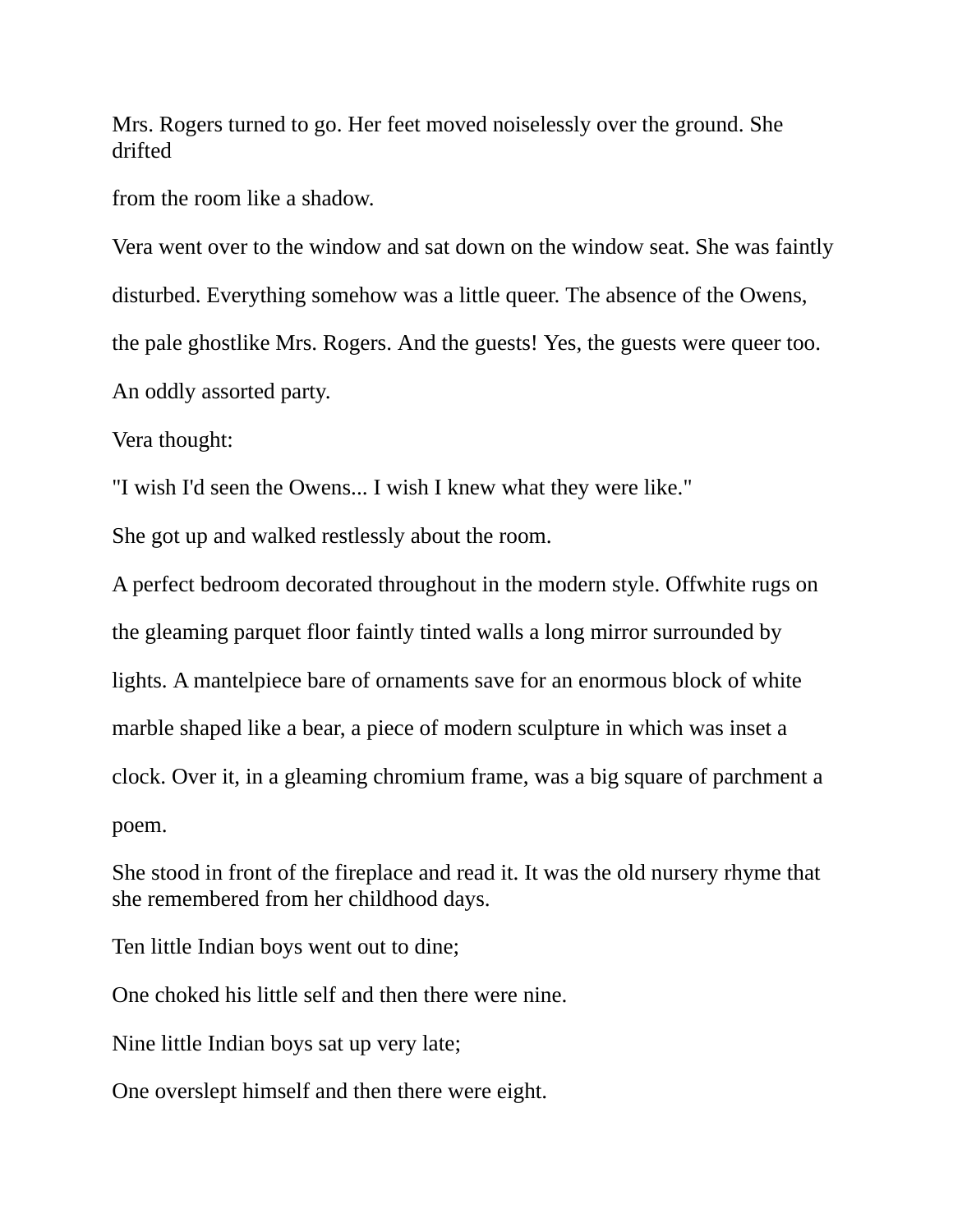Eight little Indian boys travelling in Devon; One said he'd stay there and then there were seven. Seven little Indian boys chopping up sticks; One chopped himself in halves and then there were six. Six little Indian boys playing with a hive; A bumblebee stung one and then there were five. Five little Indian boys going in for law; One got in Chancery and then there were four. Four little Indian boys going out to sea; A red herring swallowed one and then there were three. Three little Indian boys walking in the Zoo; A big bear hugged one and then there were two. Two little Indian boys sitting in the sun; One got frizzled up and then there was one. One little Indian boy left all alone; He went and hanged himself and then there were none. Vera smiled. Of course! This was Indian Island! She went and sat again by the window looking out to sea. How big the sea was! From here there was no land to be seen anywhere just a vast expanse of blue water rippling in the evening sun. The sea... So peaceful today sometimes so cruel... The sea that dragged you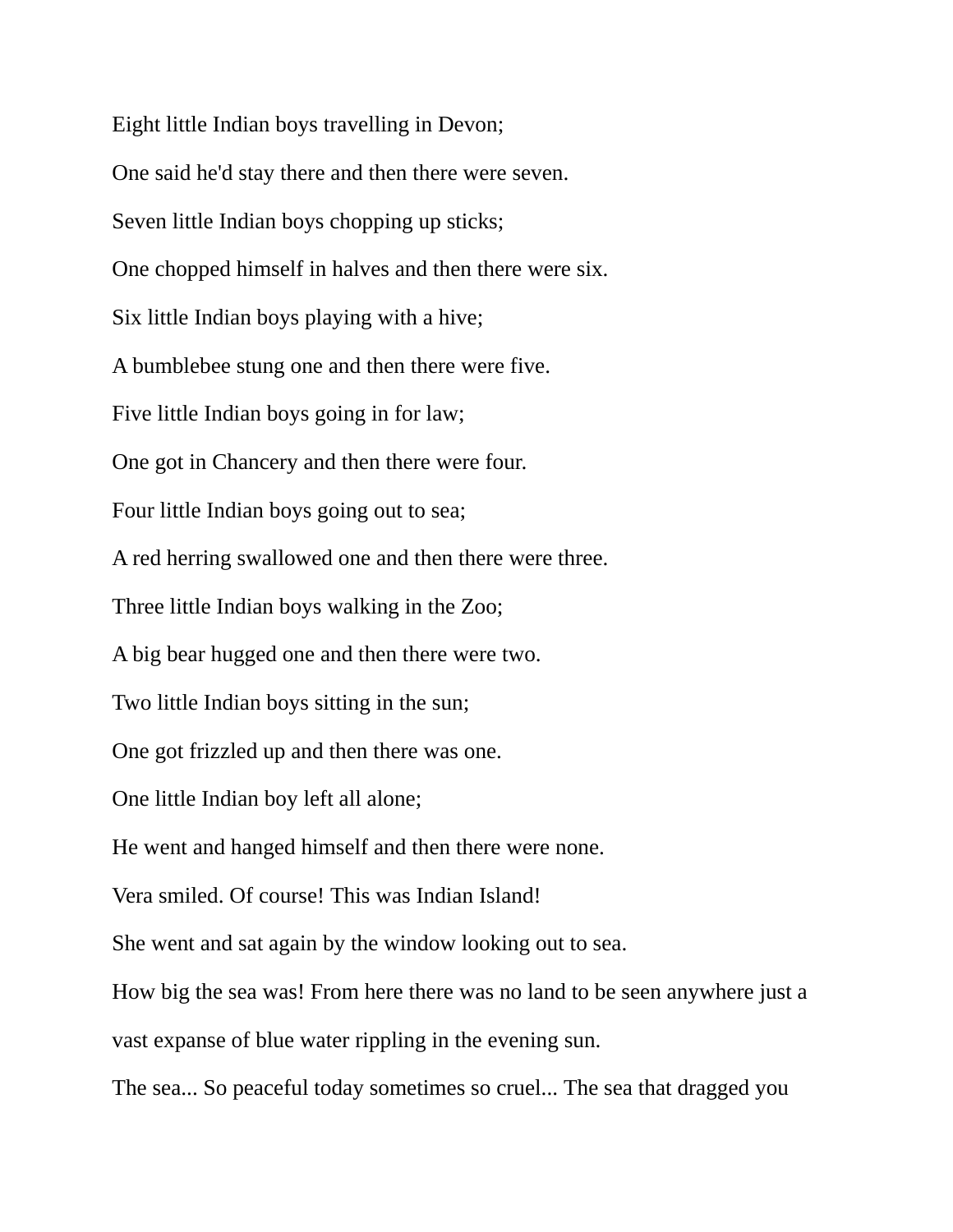down to its depths. Drowned... Found drowned... Drowned at sea... Drowned drowned drowned...

No, she wouldn't remember... She would not think of it!

All that was over...

VII

Dr. Armstrong came to Indian Island just as the sun was sinking into the sea. On

the way across he had chatted to the boatman a local man. He was anxious to

find out a little about these people who owned Indian Island, but the man Narracott seemed curiously ill informed, or perhaps unwilling to talk.

So Dr. Armstrong chatted instead of the weather and of fishing.

He was tired after his long motor drive. His eyeballs ached. Driving west you

were driving against the sun.

Yes, he was very tired. The sea and perfect peace that was what he needed. He

would like, really, to take a long holiday. But he couldn't afford to do that. He

could afford it financially, of course, but he couldn't afford to drop out. You were soon forgotten nowadays. No, now that he had arrived, he must keep his nose to

the grindstone.

He thought:

"All the same, this evening, I'll imagine to myself that I'm not going back that I've done with London and Harley Street and all the rest of it."

There was something magical about an island the mere word suggested fantasy.

You lost touch with the world an island was a world of its own. A world,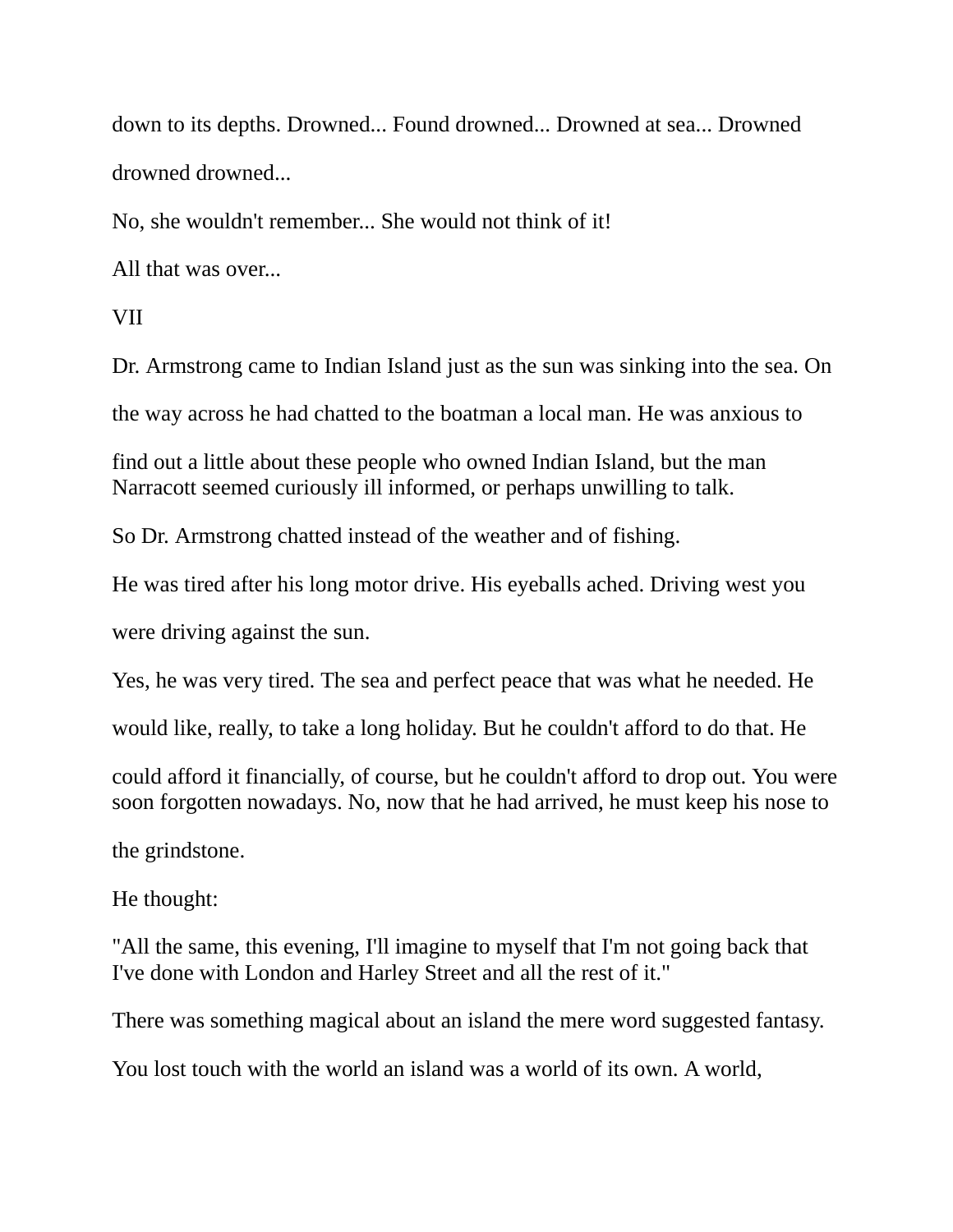perhaps, from which you might never return.

He thought:

"I'm leaving my ordinary life behind me."

And, smiling to himself, he began to make plans, fantastic plans for the future. He was still smiling when he walked up the rock cut steps.

In a chair on the terrace an old gentleman was sitting and the sight of him was vaguely familiar to Dr. Armstrong. Where had he seen that froglike face, that tortoiselike neck, that hunched up attitude yes, and those pale shrewd little eyes? Of course old Wargrave. He'd given evidence once before him. Always looked half asleep, but was shrewd as could be when it came to a point of law. Had great power with a jury it was said he could make their minds up for them any day of the week. He'd got one or two unlikely convictions out of them. A hanging judge, some people said.

Funny place to meet him... here out of the world.

VIII

Mr. Justice Wargrave thought to himself:

"Armstrong? Remember him in the witness box. Very correct and cautious. All

doctors are damned fools. Harley Street ones are the worst of the lot." And his mind dwelt malevolently on a recent interview he had had with a suave personage in that very street.

Aloud he grunted:

"Drinks are in the hall."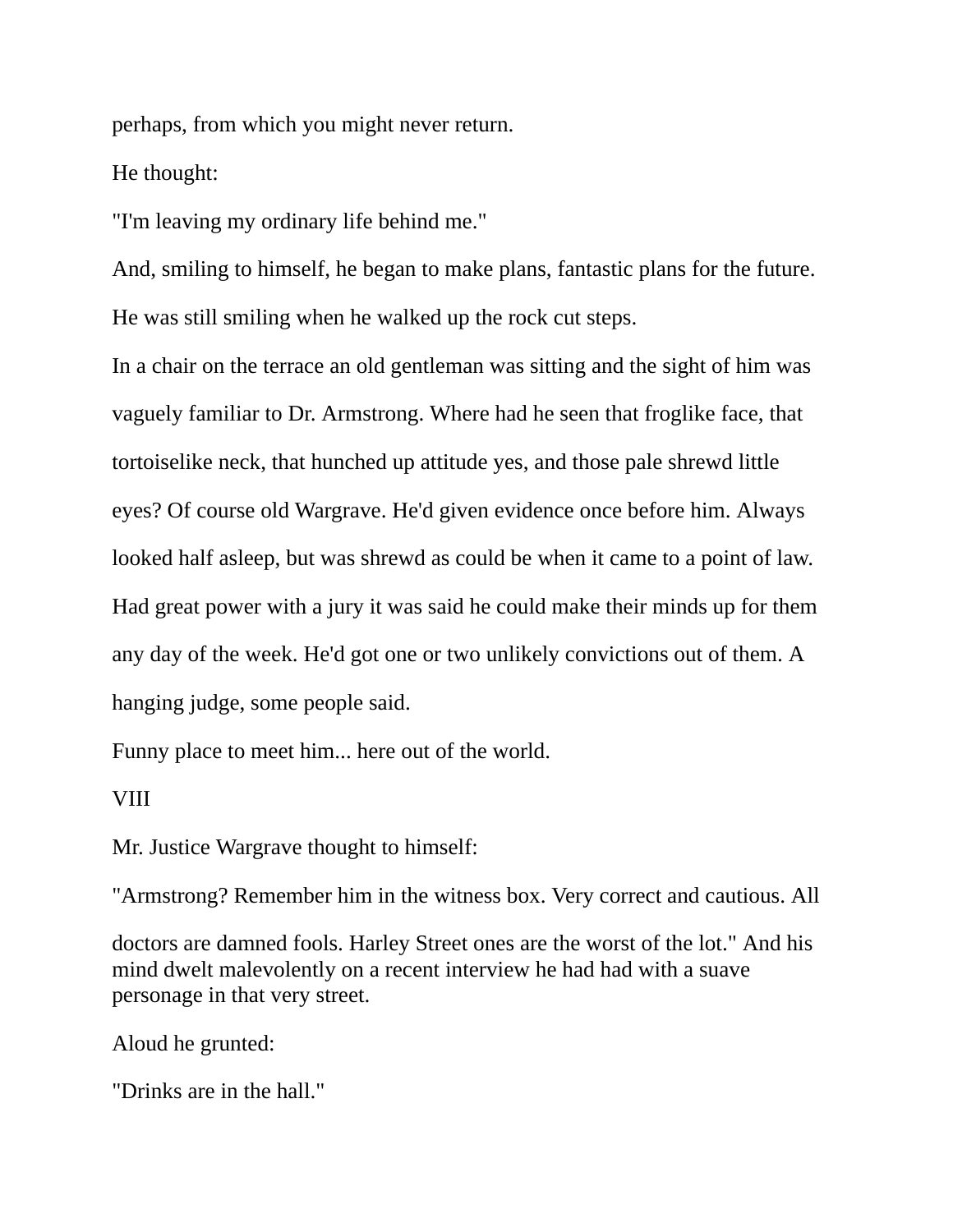Dr. Armstrong said:

"I must go and pay my respects to my host and hostess."

Mr. Justice Wargrave closed his eyes again, looking decidedly reptilian, and said:

"You can't do that."

Dr. Armstrong was startled.

"Why not?"

The judge said:

"No host and hostess. Very curious state of affairs. Don't understand this place."

Dr. Armstrong stared at him for a minute. When he thought the old gentleman

had actually gone to sleep, Wargrave said suddenly:

"D'you know Constance Culmington?"

"Er no, I'm afraid I don't."

"It's of no consequence," said the judge. "Very vague woman and practically unreadable handwriting. I was just wondering if I'd come to the wrong house."

Dr. Armstrong shook his head and went on up to the house.

Mr. Justice Wargrave reflected on the subject of Constance Culmington.

Undependable like all women.

His mind went on to the two women in the house, the tightlipped old maid and

the girl. He didn't care for the girl, coldblooded young hussy. No, three women, if you counted the Rogers woman. Odd creature, she looked scared to death.

Respectable pair and knew their job...

Rogers coming out on the terrace that minute, the Judge asked him: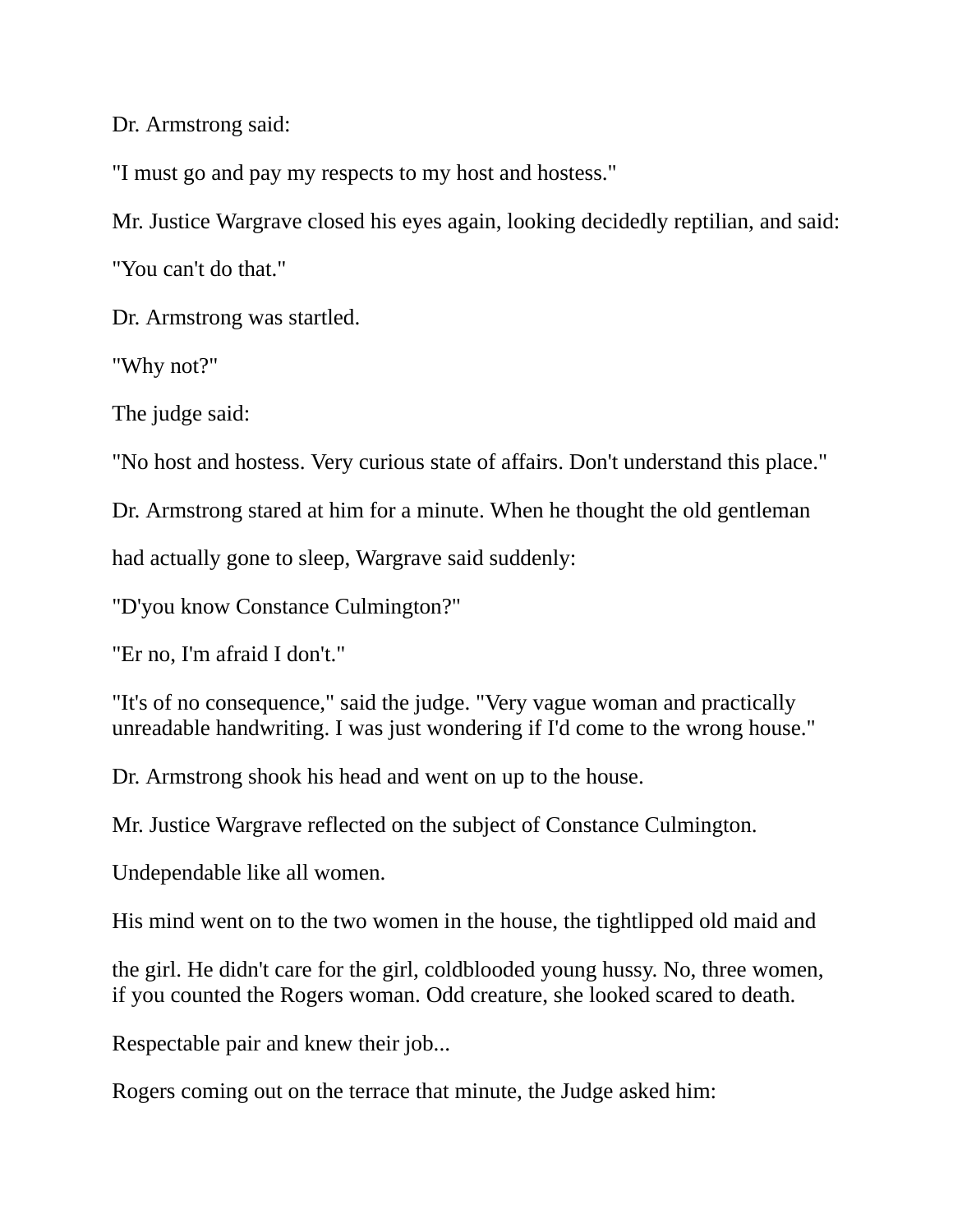"Is Lady Constance Culmington expected, do you know?"

Rogers stared at him.

"No, sir, not to my knowledge."

The judge's eyebrows rose. But he only grunted.

He thought:

"Indian Island, eh? There's a nigger in the woodpile."

IX

Anthony Marston was in his bath. He luxuriated in the steaming water. His

limbs had felt cramped after his long drive. Very few thoughts passed through

his head. Anthony was a creature of sensation and of action.

He thought to himself:

"Must go through with it, I suppose," and thereafter dismissed everything from his mind.

Warm steaming water tired limbs presently a shave a cocktail dinner.

And after ?

## X

Mr. Blore was tying his tie. He wasn't very good at this sort of thing.

Did he look all right? He supposed so.

Nobody had been exactly cordial to him... Funny the way they all eyed each other

as though they knew...

Well, it was up to him. He didn't mean to bungle his job.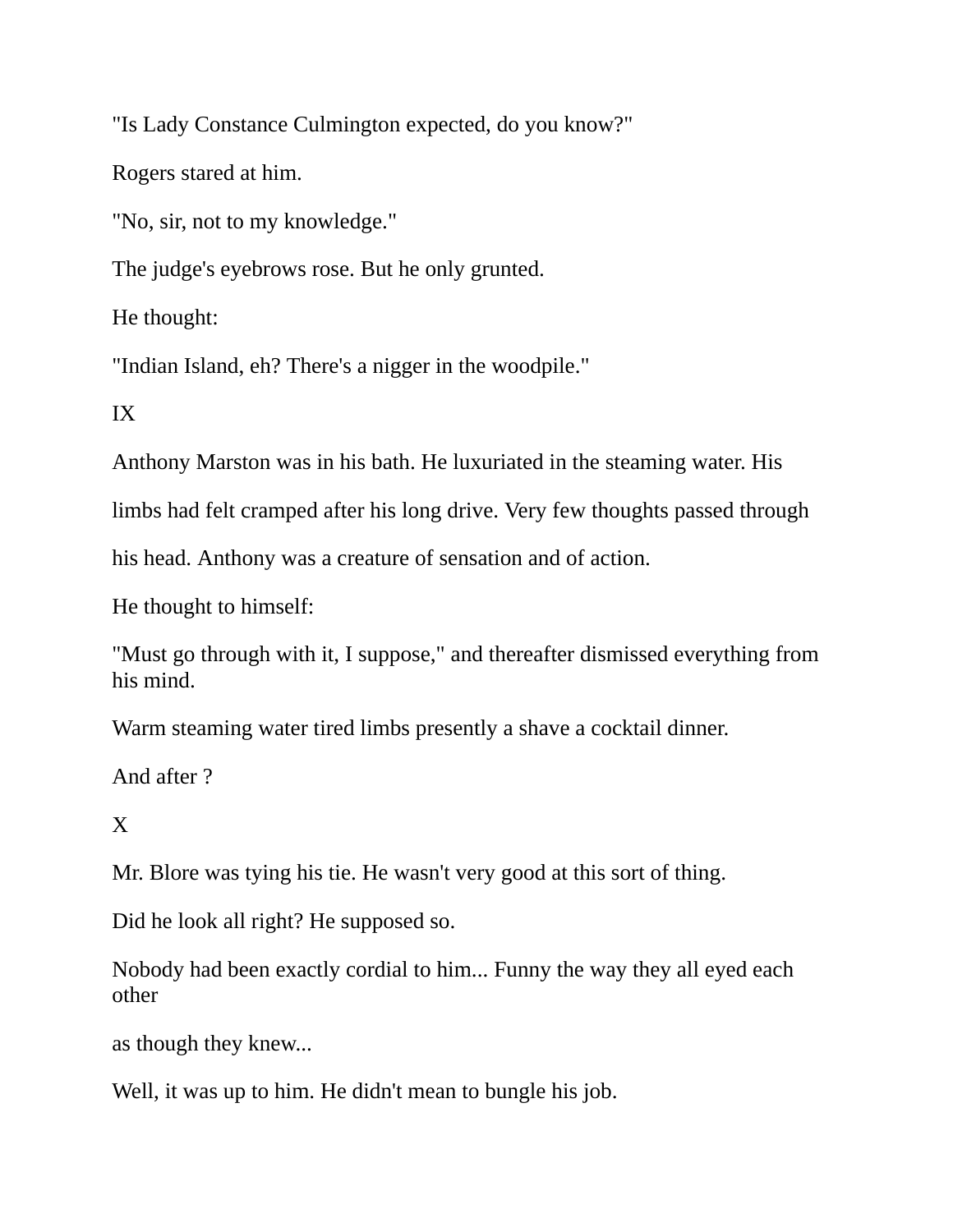He glanced up at the framed nursery rhyme over the mantelpiece.

Neat touch, having that there!

He thought:

"Remember this island when I was a kid. Never thought I'd be doing this sort of a job in a house here. Good thing, perhaps, that one can't foresee the future..."

XI

General Macarthur was frowning to himself. Damn it all, the whole thing was deuced odd! Not at all what he'd been led to expect...

For two pins he'd make an excuse and get away... Throw up the whole business...

But the motor boat had gone back to the mainland.

He'd have to stay.

That fellow Lombard now, he was a queer chap.

Not straight. He'd swear the man wasn't straight.

XII

As the gong sounded, Philip Lombard came out of his room and walked to the

head of the stairs. He moved like a panther, smoothly and noiselessly. There was

something of the panther about him altogether. A beast of prey pleasant to the

eye.

He was smiling to himself.

A week eh?

He was going to enjoy that week.

XIII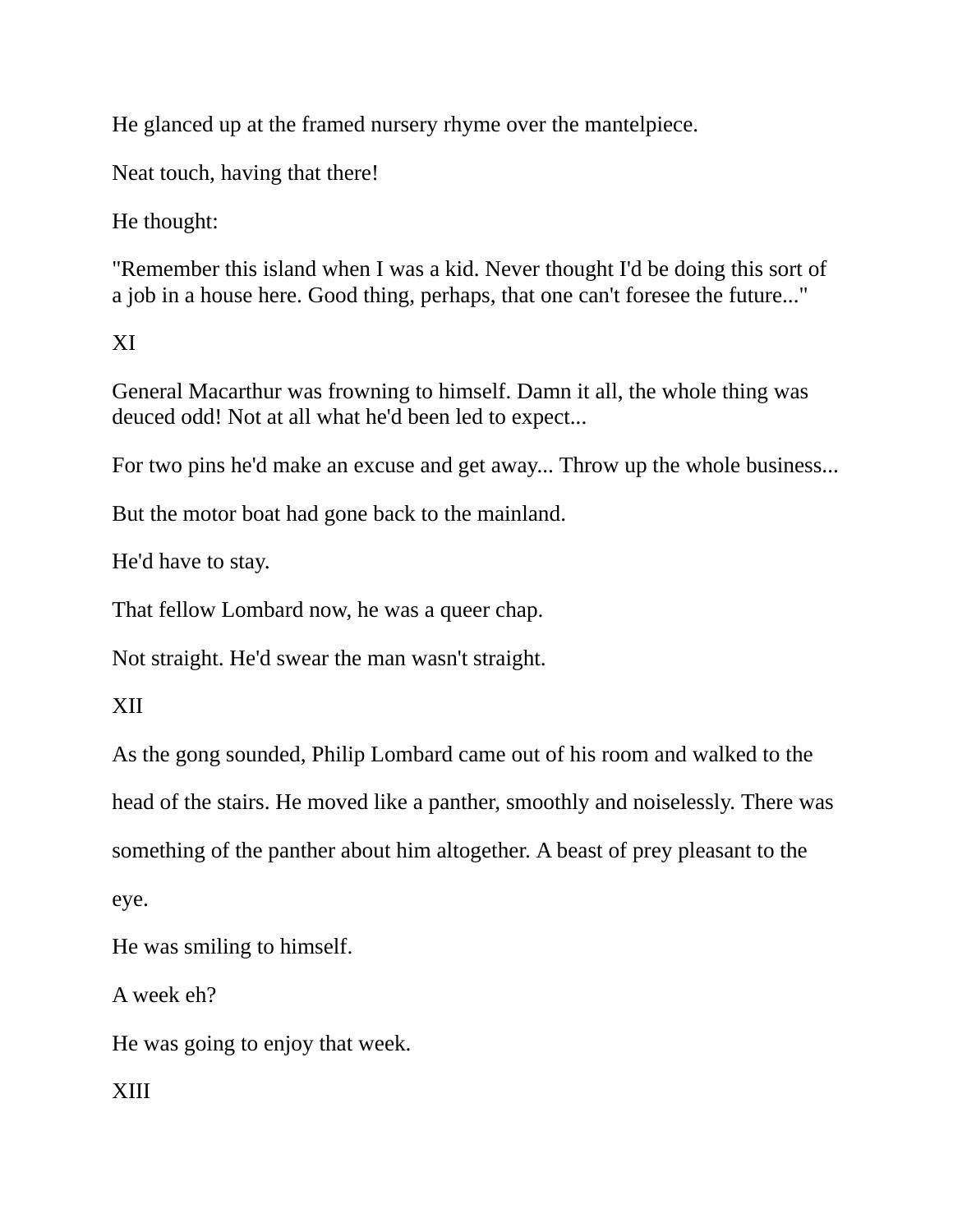In her bedroom, Emily Brent, dressed in black silk ready for dinner, was reading her Bible.

Her lips moved as she followed the words:

"The heathen are sunk down in the pit that they made: in the net which they hid is their own foot taken. The Lord is known by the judgement which he executeth:

the wicked is snared in the work of his own hands. The wicked shall be turned

into hell."

Her tight lips closed. She shut the Bible.

Rising, she pinned a cairngorm brooch at her neck, and went down to dinner.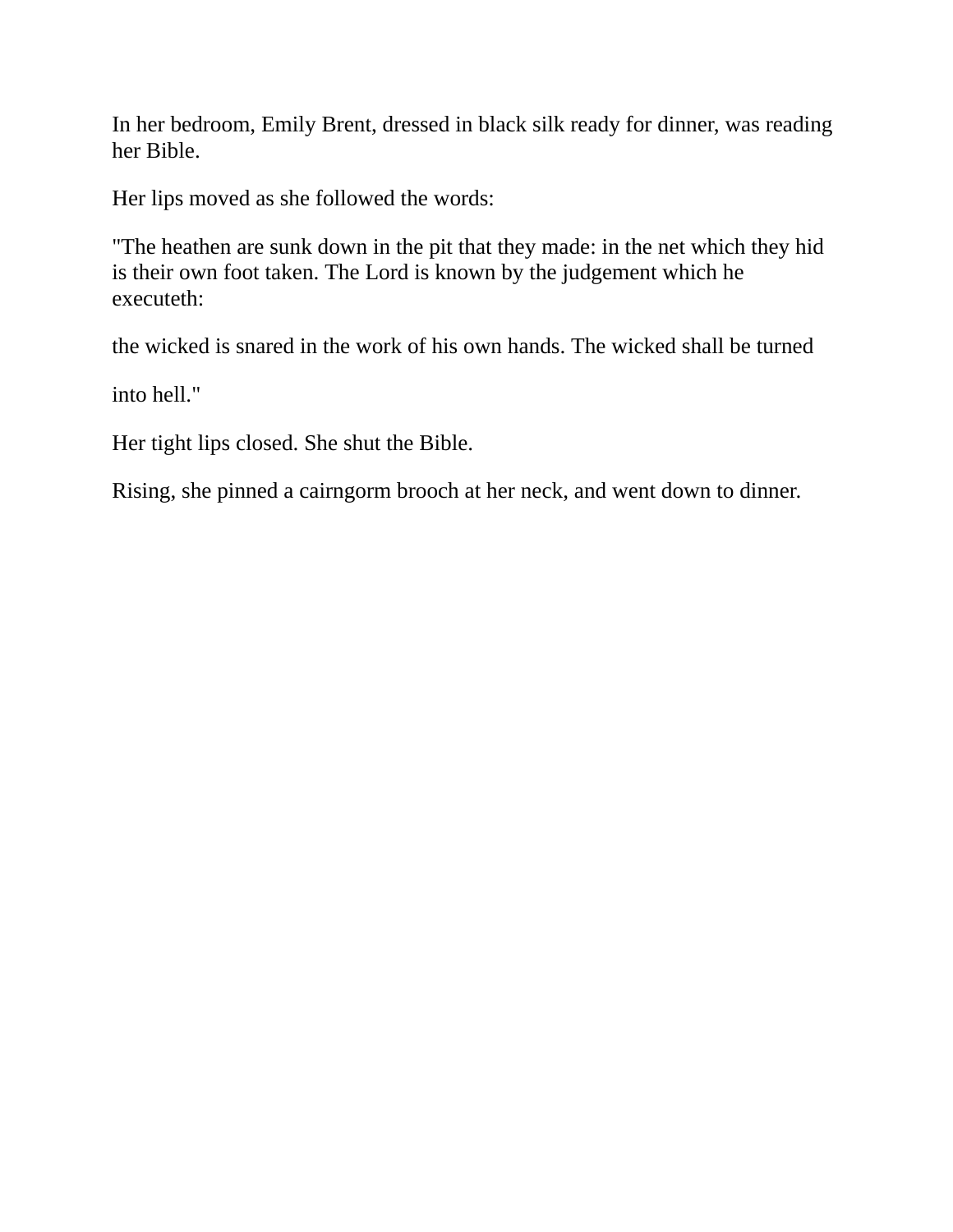## **Chapter 3**

Dinner was drawing to a close.

The food had been good, the wine perfect. Rogers waited well.

Every one was in better spirits. They had begun to talk to each other with more freedom and intimacy.

Mr. Justice Wargrave, mellowed by the excellent port, was being amusing in a

caustic fashion; Dr. Armstrong and Tony Marston were listening to him. Miss

Brent chatted to General Macarthur; they had discovered some mutual friends.

Vera Claythorne was asking Mr. Davis intelligent questions about South Africa.

Mr. Davis was quite fluent on the subject. Lombard listened to the conversation.

Once or twice he looked up quickly, and his eyes narrowed. Now and then his eyes played round the table, studying the others.

Anthony Marston said suddenly:

"Quaint, these things, aren't they?"

In the centre of the round table, on a circular glass stand, were some little china figures.

"Indians." said Tony. "Indian Island. I suppose that's the idea."

Vera leaned forward.

"I wonder. How many are there? Ten?"

"Yes ten there are."

Vera cried: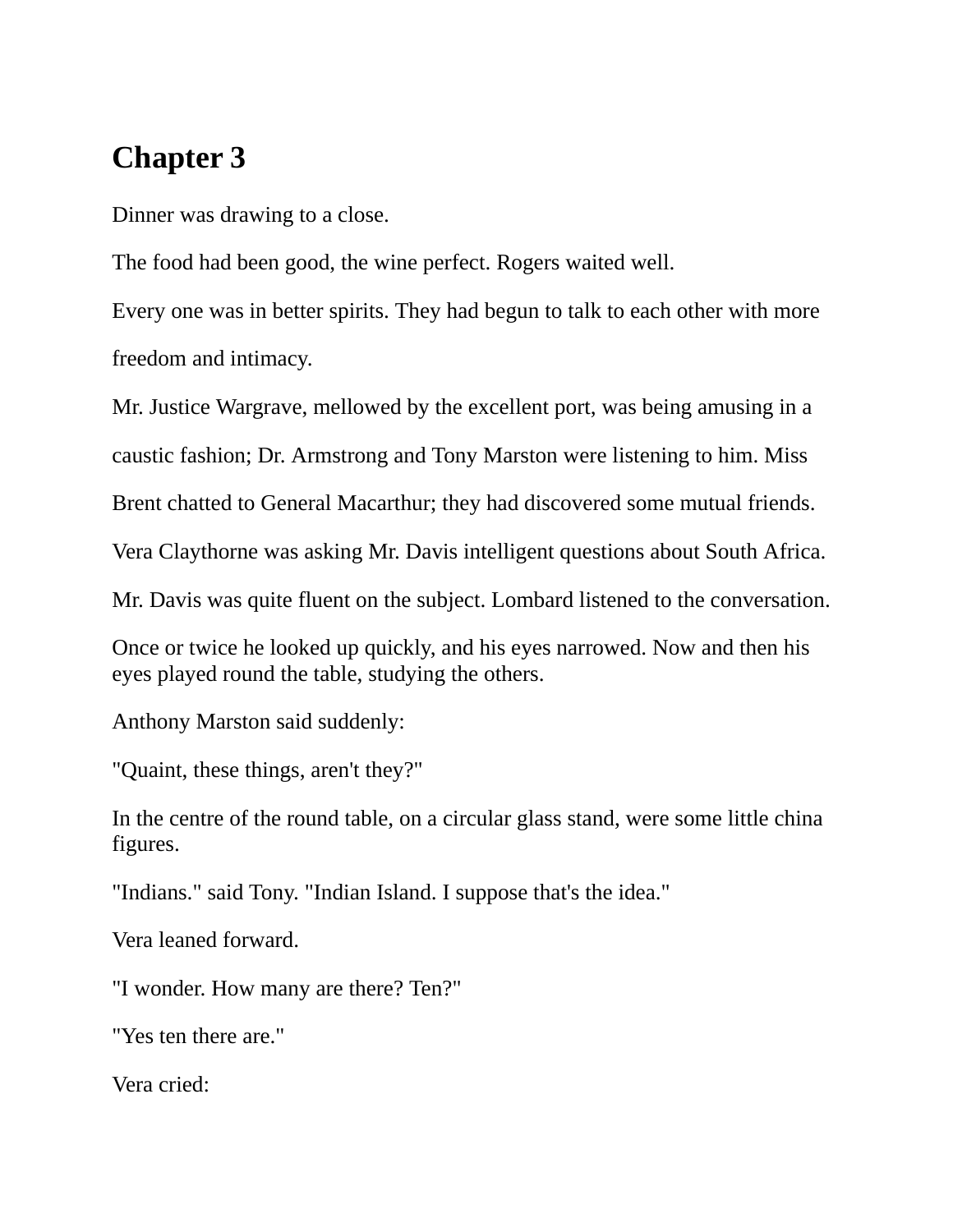"What fun! They're the ten little Indian boys of the nursery rhyme, I suppose. In my bedroom the rhyme is framed and hung up over the mantelpiece."

Lombard said:

"In my room, too."

"And mine."

"And mine."

Everybody joined the chorus. Vera said:

"It's an amusing idea, isn't it?"

Mr. Justice Wargrave grunted:

"Remarkably childish," and helped himself to port.

Emily Brent looked at Vera Claythorne. Vera Claythorne looked at Miss Brent.

The two women rose.

In the drawingroom, the French windows were open onto the terrace and the

sound of the sea murmuring against the rocks came up to them.

Emily Brent said: "Pleasant sound."

Vera said sharply: "I hate it."

Miss Brent's eyes looked at her in surprise. Vera flushed. She said, more composedly:

"I don't think this place would be very agreeable in a storm."

Emily Brent agreed.

"I've no doubt the house is shut up in winter," she said. "You'd never get servants to stay here for one thing."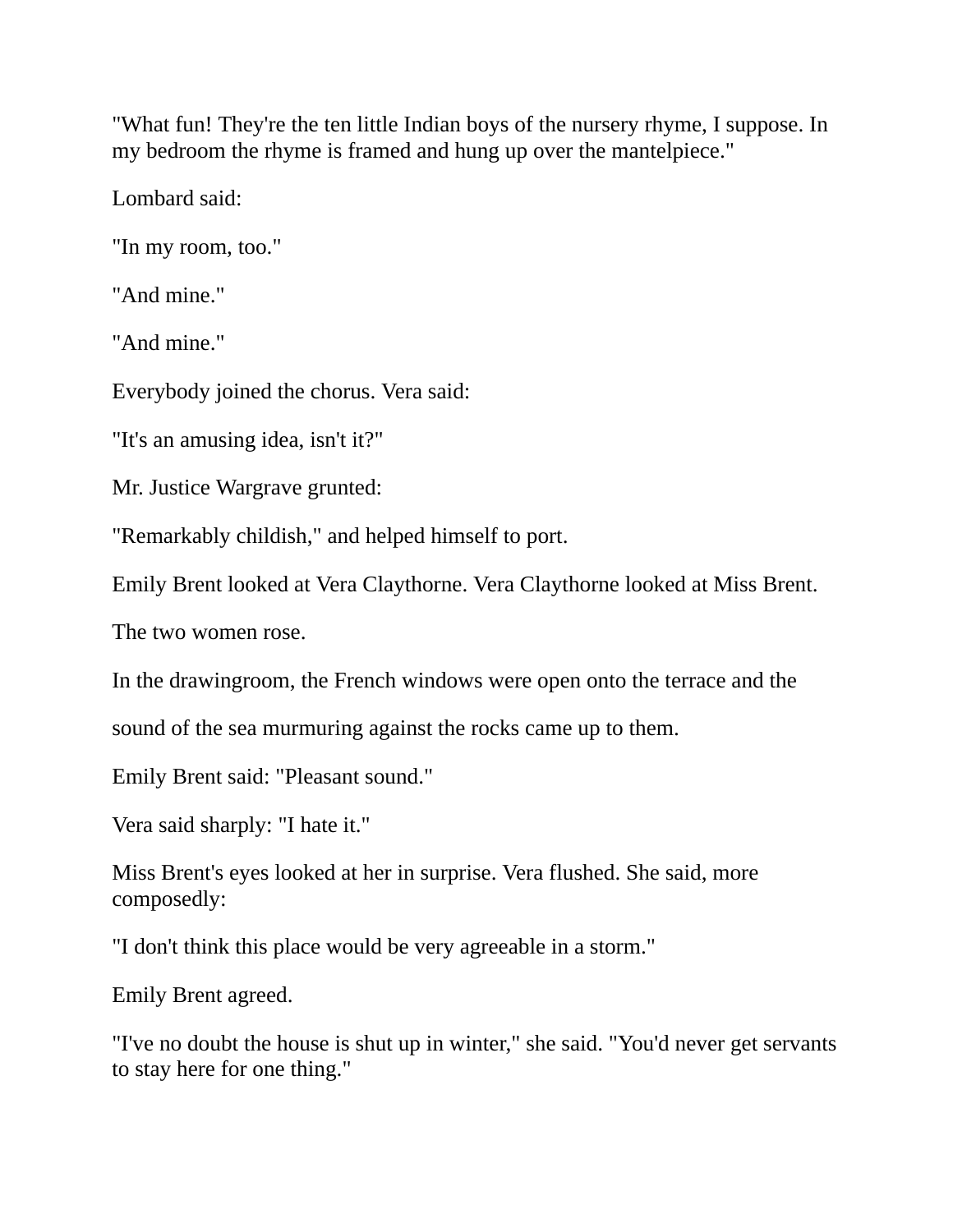Vera murmured:

"It must be difficult to get servants anyway."

Emily Brent said:

"Mrs. Oliver has been lucky to get these two. The woman's a good cook."

Vera thought:

"Funny how elderly people always get names wrong."

She said:

"Yes, I think Mrs. Owen has been very lucky indeed."

Emily Brent had brought a small piece of embroidery out of her bag. Now, as she was about to thread her needle, she paused.

She said sharply:

"Owen? Did you say Owen?"

"Yes."

Emily Brent said sharply:

"I've never met any one called Owen in my life."

Vera stared.

```
"But surely "
```
She did not finish her sentence. The door opened and the men joined them.

Rogers followed them into the room with the coffee tray.

The judge came and sat down by Emily Brent. Armstrong came up to Vera. Tony

Marston strolled to the open window. Blore studied with naпve surprise a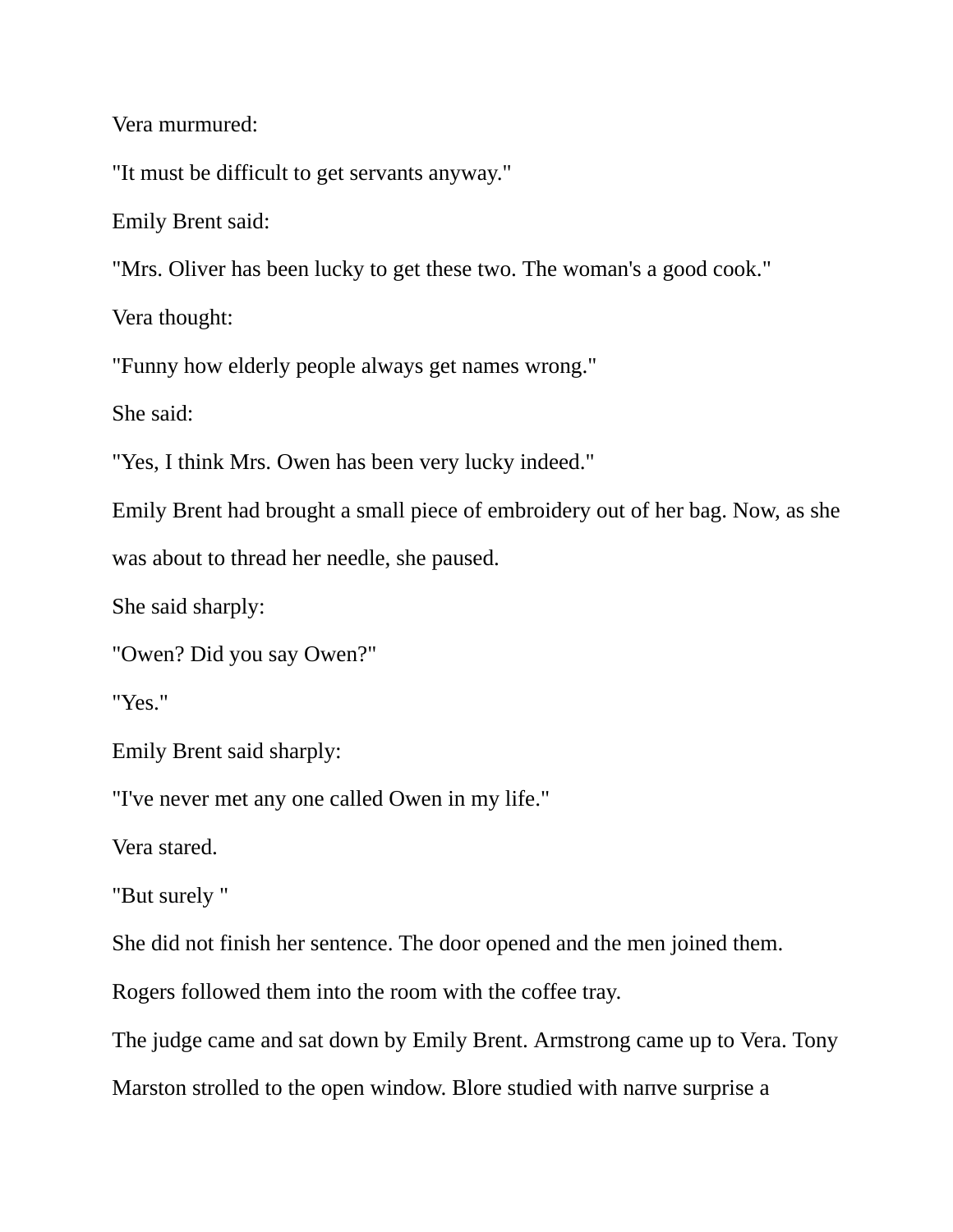statuette in brass wondering perhaps if its bizarre angularities were really supposed to be the female figure. General Macarthur stood with his back to the mantelpiece. He pulled at his little white moustache. That had been a damned good dinner! His spirits were rising. Lombard turned over the pages of Punch that lay with other papers on a table by the wall.

Rogers went round with the coffee tray. The coffee was good really black and very hot.

The whole party had dined well. They were satisfied with themselves and with life. The hands of the clock pointed to twenty minutes past nine. There was a silence a comfortable replete silence.

Into that silence came The Voice. Without warning, inhuman, penetrating...

"Ladies and gentlemen! Silence, please!"

Every one was startled. They looked round at each other, at the walls. Who was speaking?

The Voice went on a high clear voice.

You are charged with the following indictments:

Edward George Armstrong, that you did upon the 14th day of March, 1925, cause the death of Louisa Mary Clees.

Emily Caroline Brent, that upon the 5th November, 1931, you were responsible for the death of Beatrice Taylor.

William Henry Blore, that you brought about the death of James Stephen Landor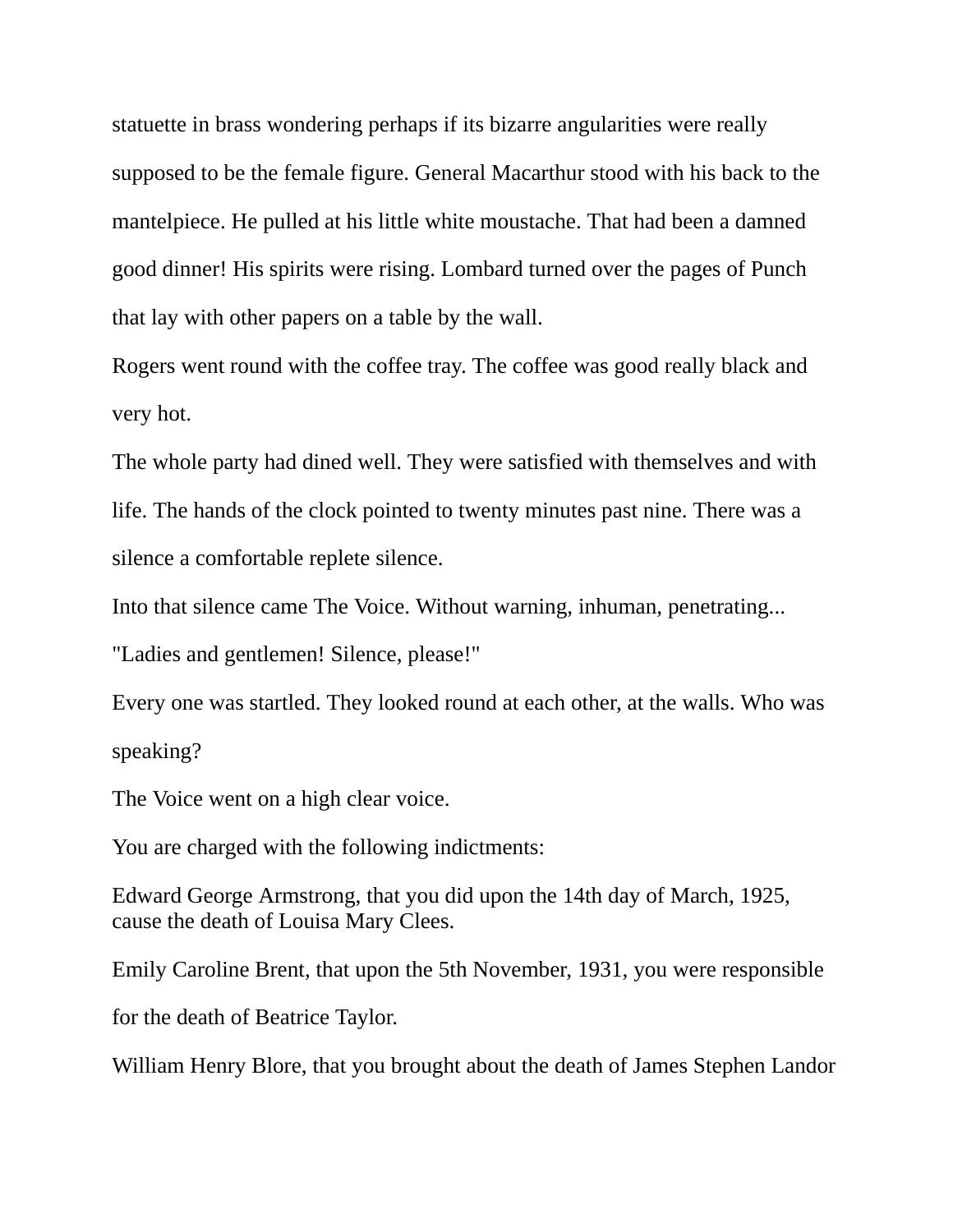on October 10th, 1928.

Vera Elizabeth Claythorne, that on the 11th day of August, 1935, you killed Cyril

Ogilvie Hamilton.

Philip Lombard, that upon a date in February, 1932, you were guilty of the death of twentyone men, members of an East African tribe.

John Gordon Macarthur, that on the 4th of January, 1917, you deliberately sent your wife's lover, Arthur Richmond, to his death.

Anthony James Marston, that upon the 14th day of November last, you were guilty of the murder of John and Lucy Combes.

Thomas Rogers and Ethel Rogers, that on the 6th of May, 1929, you brought about the death of Jennifer Brady.

Lawrence John Wargrave, that upon the 10th day of June, 1930, you were guilty of the murder of Edward Seton.

Prisoners at the bar, have you anything to say in your defence?

II

The Voice had stopped.

There was a moment's petrified silence and then a resounding crash! Rogers had

dropped the coffee tray!

At the same moment, from somewhere outside the room there came a scream and

the sound of a thud.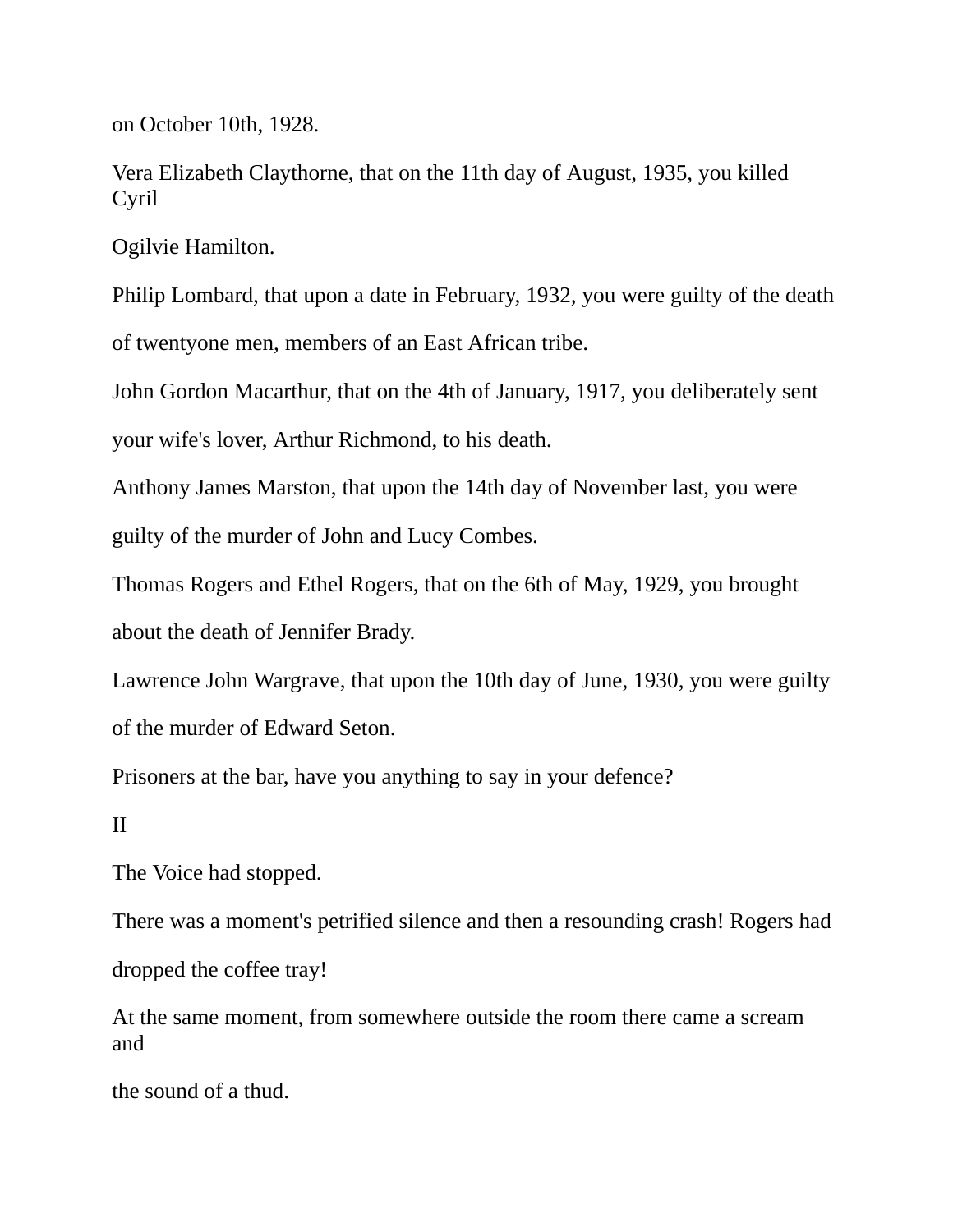Lombard was the first to move. He leapt to the door and flung it open. Outside,

lying in a huddled mass, was Mrs. Rogers.

Lombard called:

"Marston."

Anthony sprang to help him. Between them, they lifted up the woman and carried her into the drawingroom.

Dr. Armstrong came across quickly. He helped them to lift her onto the sofa and

bent over her. He said quickly:

"It's nothing. She's fainted, that's all. She'll be round in a minute."

Lombard said to Rogers:

"Get some brandy."

Rogers, his face white, his hands shaking, murmured:

"Yes, sir," and slipped quickly out of the room.

Vera cried out:

"Who was that speaking? Where was he? It sounded it sounded "

General Macarthur spluttered out:

"What's going on here? What kind of a practical joke was that?"

His hand was shaking. His shoulders sagged. He looked suddenly ten years older.

Blore was mopping his face with a handkerchief.

Only Mr. Justice Wargrave and Miss Brent seemed comparatively unmoved.

Emily Brent sat upright, her head held high. In both cheeks was a spot of hard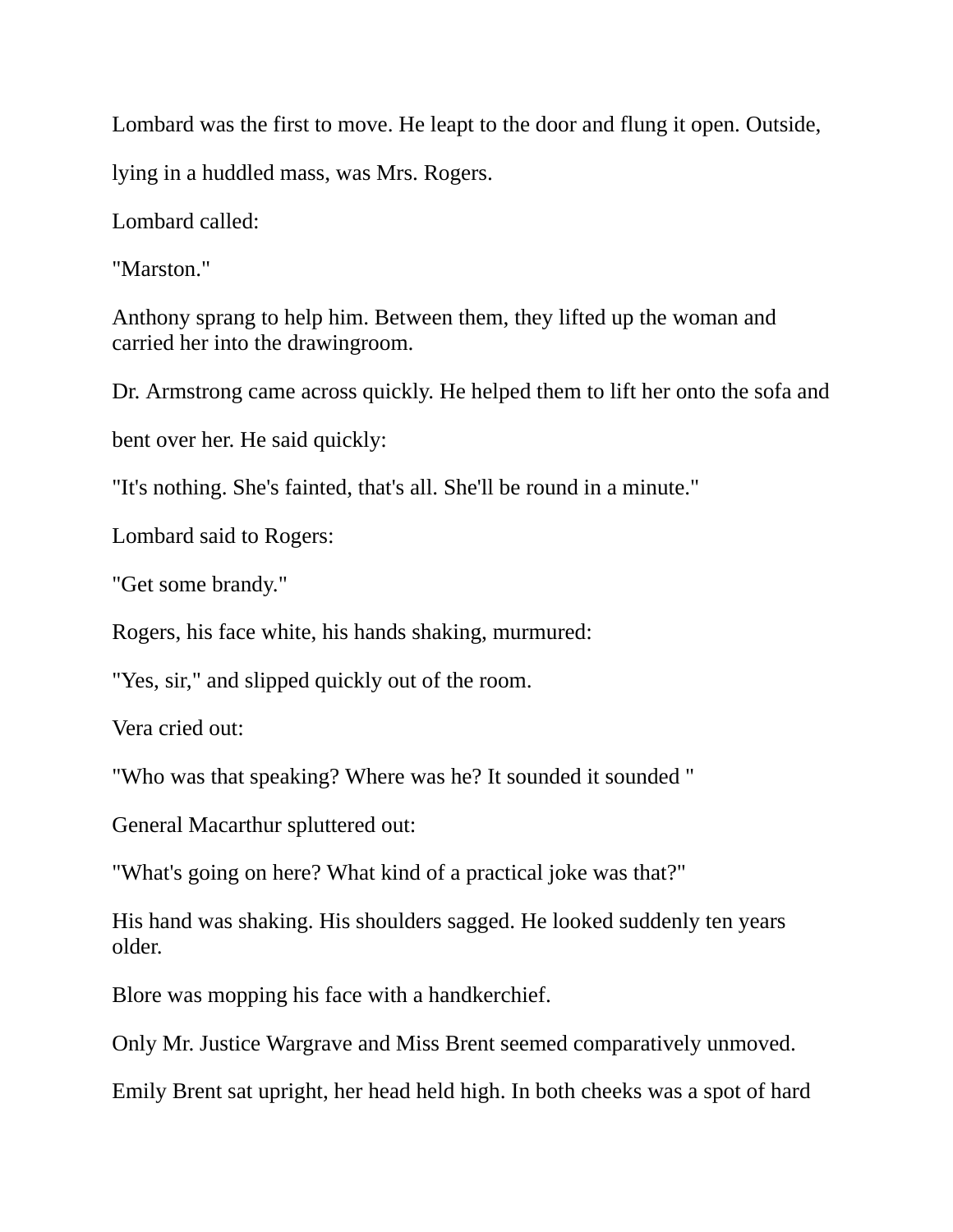colour. The judge sat in his habitual pose, his head sunk down into his neck.

With one hand he gently scratched his ear. Only his eyes were active, darting

round and round the room, puzzled, alert with intelligence.

Again it was Lombard who acted. Armstrong being busy with the collapsed woman, Lombard was free once more to take the initiative.

He said:

"That voice? It sounded as though it were in the room."

Vera cried:

"Who was it? Who was it? It wasn't one of us."

Like the judge, Lombard's eyes wandered slowly round the room. They rested a minute on the open window, then he shook his head decisively. Suddenly his eyes

lighted up. He moved forward swiftly to where a door near the fireplace led into

an adjoining room.

With a swift gesture, he caught the handle and flung the door open. He passed

through and immediately uttered an exclamation of satisfaction.

He said:

"Ah, here we are."

The others crowded after him. Only Miss Brent remained alone sitting erect in her chair.

Inside the second room a table had been brought up close to the wall which adjoined the drawingroom. On the table was a gramophone an oldfashioned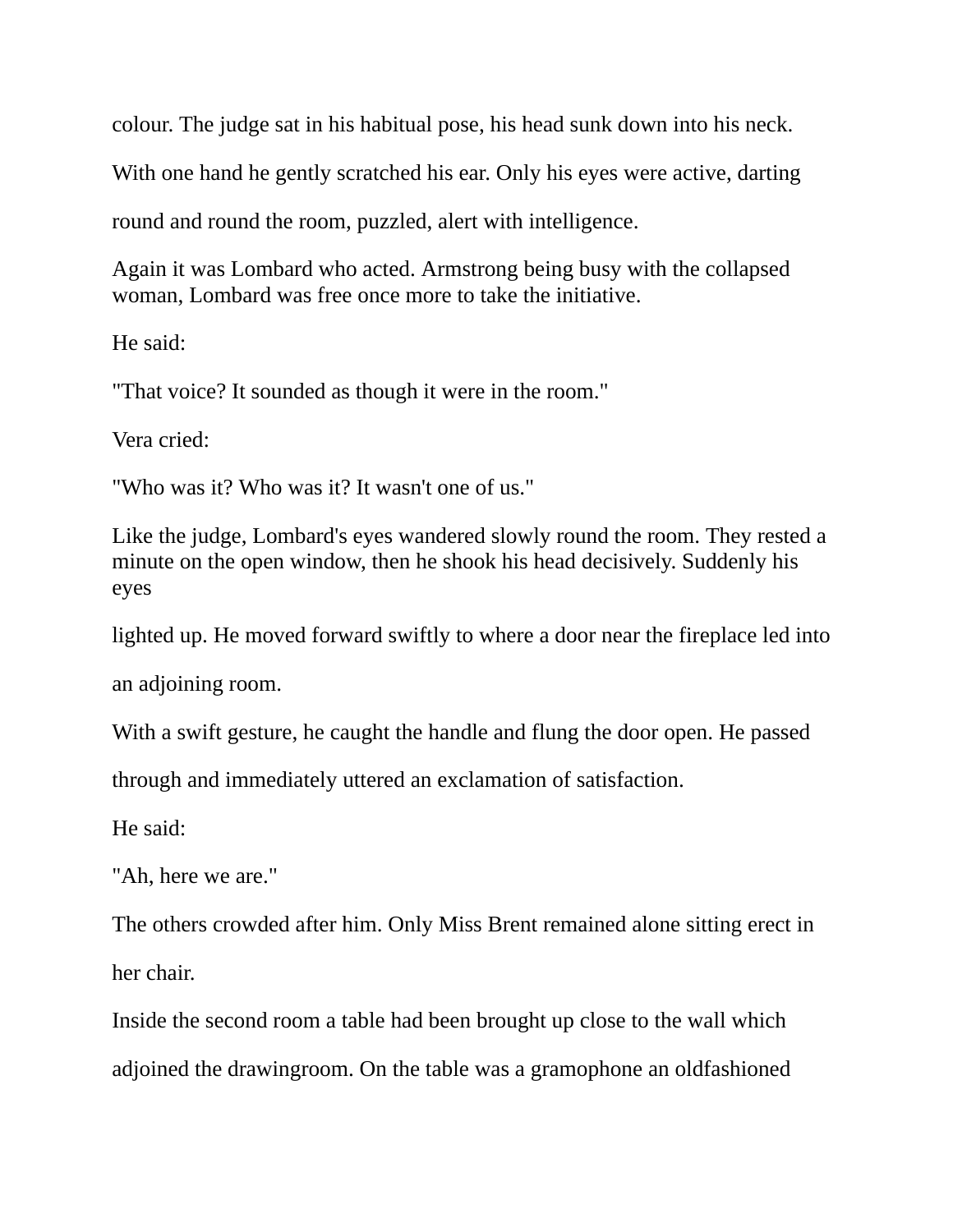type with a large trumpet attached. The mouth of the trumpet was against the wall, and Lombard, pushing it aside, indicated where two or three small holes had been unobtrusively bored through the wall.

Adjusting the gramophone he replaced the needle on the record and immediately they heard again: "You are charged with the following indictments "

Vera cried:

"Turn it off! Turn it off! It's horrible!"

Lombard obeyed.

Dr. Armstrong said, with a sigh of relief:

"A disgraceful and heartless practical joke, I suppose."

The small clear voice of Mr. Justice Wargrave murmured:

"So you think it's a joke, do you?"

The doctor stared at him.

"What else could it be?"

The hand of the judge gently stroked his upper lip.

He said:

"At the moment I'm not prepared to give an opinion."

Anthony Marston broke in. He said:

"Look here, there's one thing you've forgotten. Who the devil turned the thing on and set it going?"

Wargrave murmured: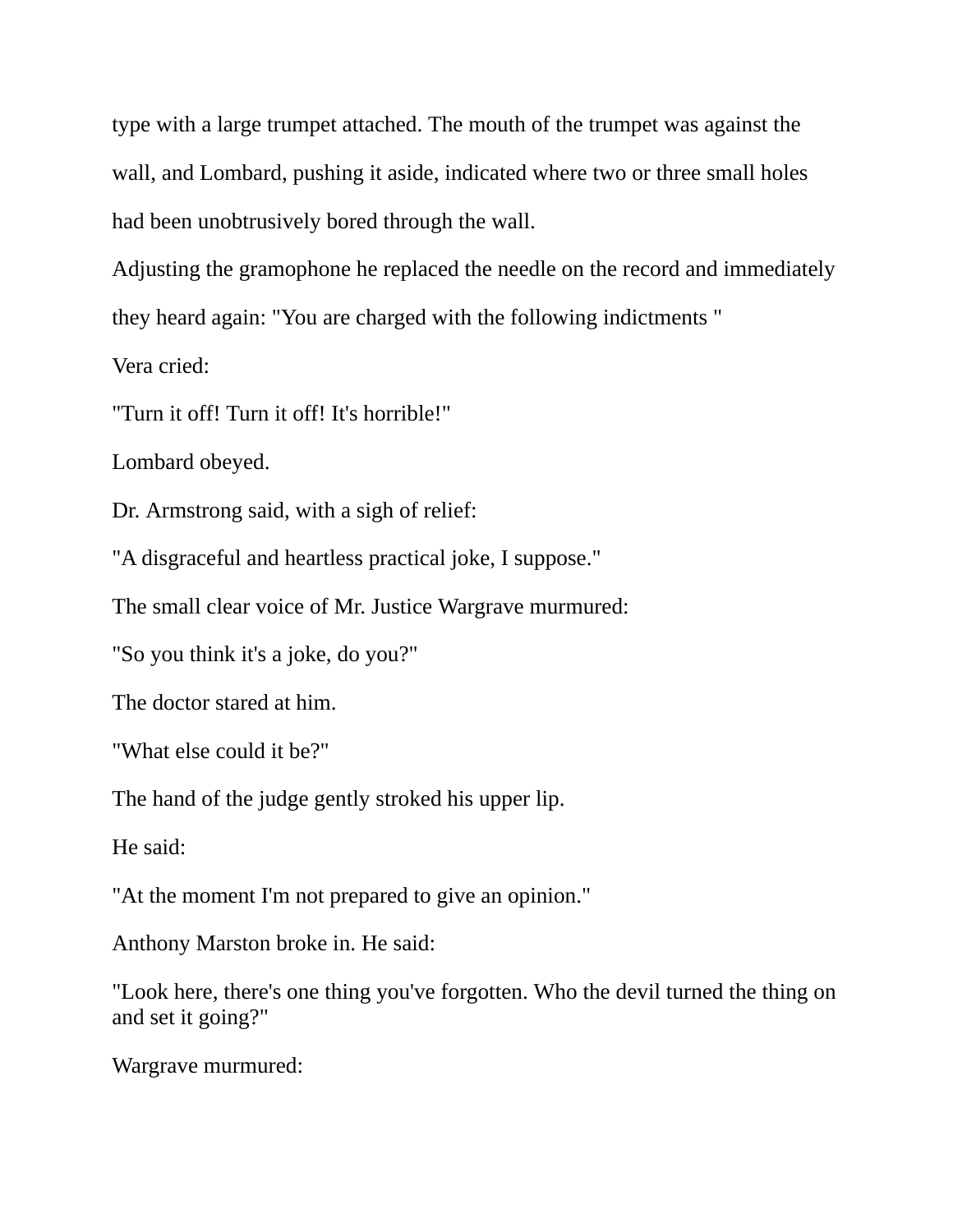"Yes, I think we must inquire into that."

He led the way back into the drawingroom. The others followed.

Rogers had just come in with a glass of brandy. Miss Brent was bending over the

moaning form of Mrs. Rogers.

Adroitly Rogers slipped between the two women.

"Allow me, Madam, I'll speak to her. Ethel Ethel it's all right. All right, do you hear? Pull yourself together."

Mrs. Rogers' breath came in quick gasps. Her eyes, staring frightened eyes, went

round and round the ring of faces. There was urgency in Rogers' tone.

"Pull yourself together, Ethel."

Dr. Armstrong spoke to her soothingly.

"You'll be all right now, Mrs. Rogers. Just a nasty turn."

She said:

"Did I faint, sir?"

"Yes."

"It was The Voice that awful voice like a judgement "

Her face turned green again, her eyelids fluttered.

Dr. Armstrong said sharply:

"Where's that brandy?"

Rogers had put it down on a little table. Some one handed it to the doctor and he bent over the gasping woman with it.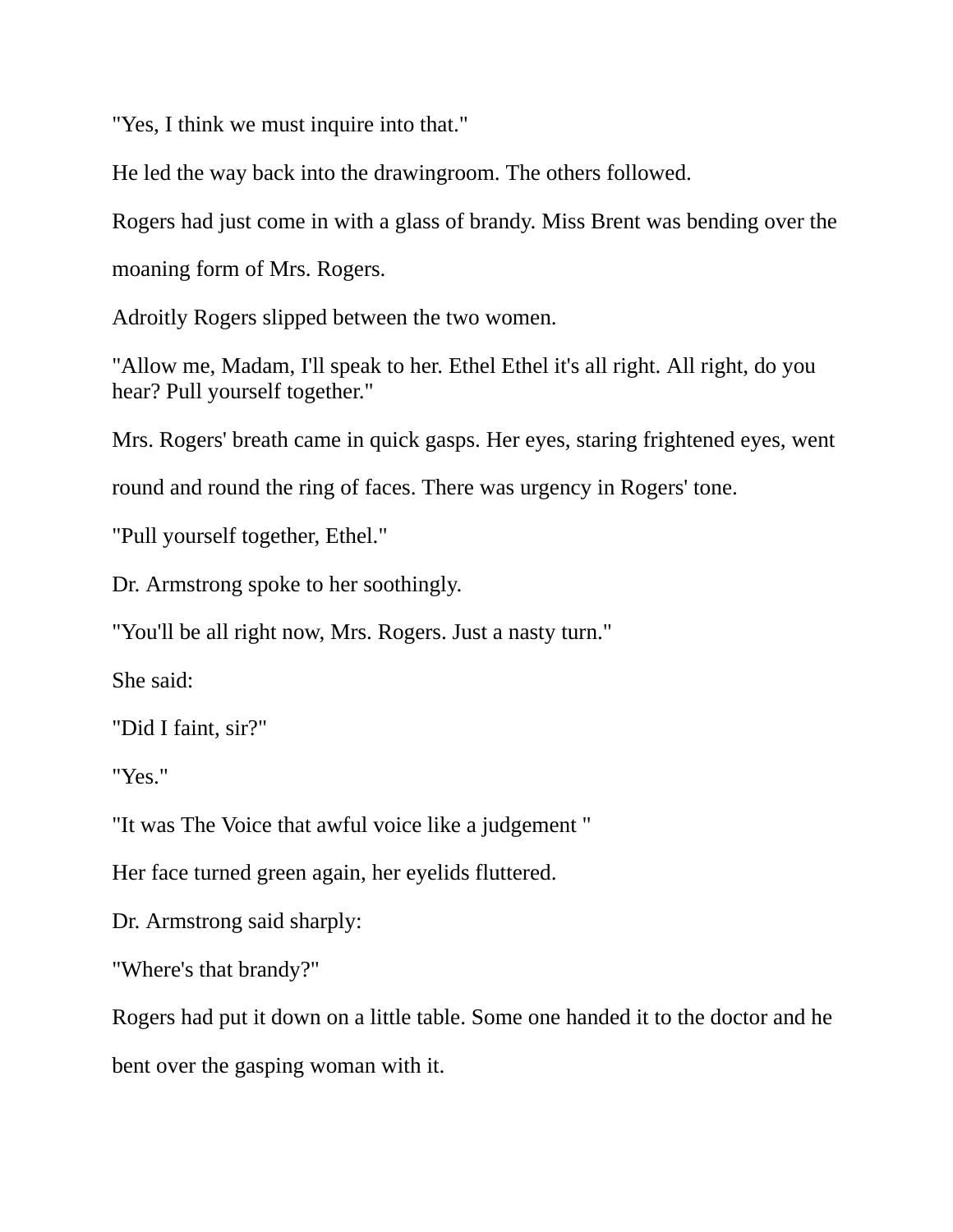"Drink this, Mrs. Rogers."

She drank, choking a little and gasping. The spirit did her good. The colour

returned to her face. She said:

"I'm all right now. It just gave me a turn."

Rogers said quickly:

"Of course it did. It gave me a turn too. Fair made me drop that tray. Wicked lies, it was! I'd like to know "

He was interrupted. It was only a cough a dry little cough but it had the effect of stopping him in full cry. He stared at Mr. Justice Wargrave and the latter

coughed again. Then he said:

"Who put that record on the gramophone? Was it you, Rogers?"

Rogers cried:

"I didn't know what it was. Before God, I didn't know what it was, sir. If I had I'd never have done it."

The judge said drily:

"That is probably true. But I think you'd better explain, Rogers."

The butler wiped his face with a handkerchief. He said earnestly:

"I was just obeying orders, sir, that's all."

"Whose orders?"

"Mr. Owen's."

Mr. Justice Wargrave said:

"Let me get this quite clear. Mr. Owen's orders were what exactly?"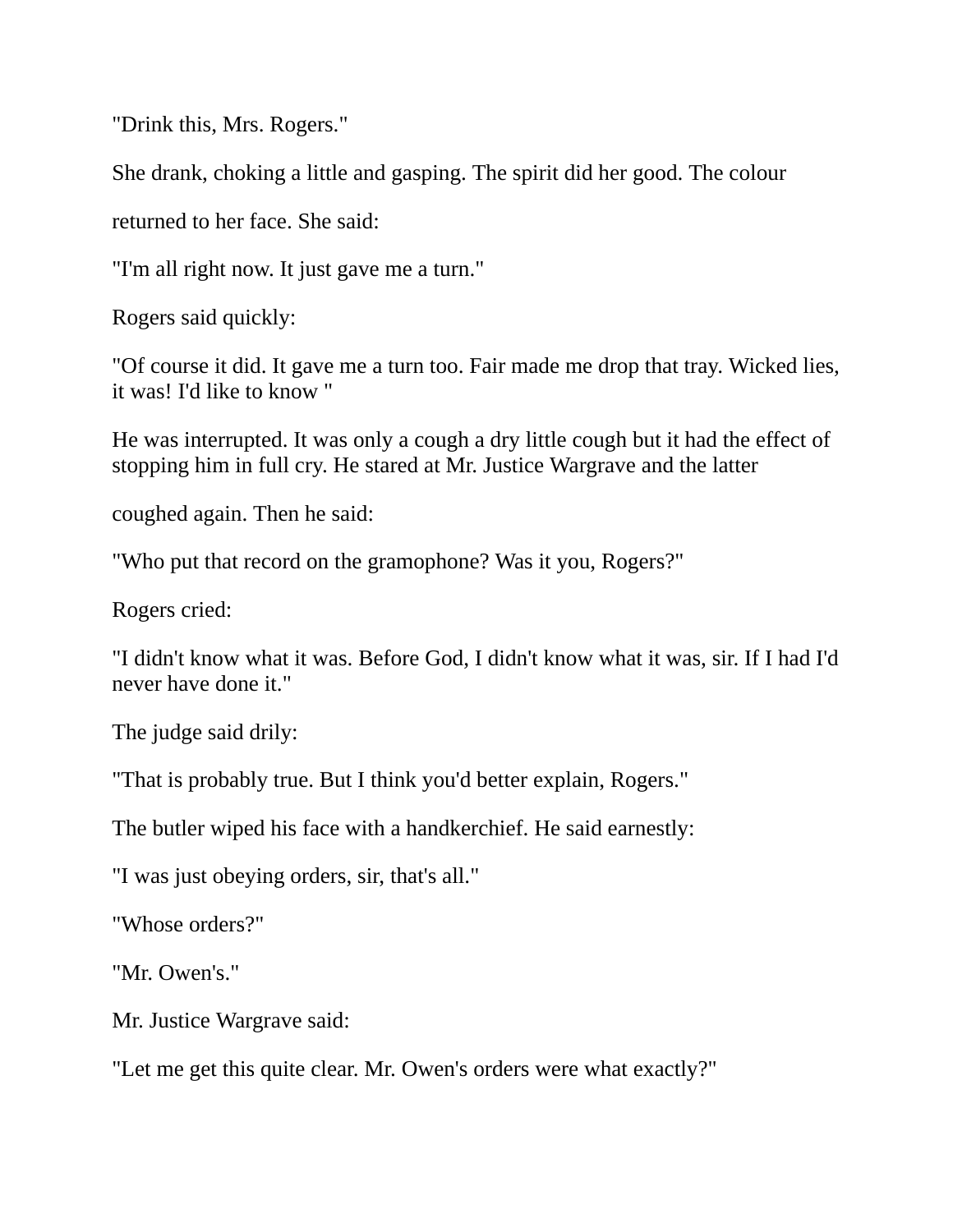Rogers said:

"I was to put a record on the gramophone. I'd find the record in the drawer and my wife was to start the gramophone when I'd gone into the drawingroom with

the coffee tray."

The judge murmured:

"A very remarkable story."

Rogers cried:

"It's the truth, sir. I swear to God it's the truth. I didn't know what it was not for a moment. It had a name on it I thought it was just a piece of music."

Wargrave looked at Lombard.

"Was there a title on it?"

Lombard nodded. He grinned suddenly, showing his white pointed teeth.

He said:

"Quite right, sir. It was entitled Swan Song..."

III

General Macarthur broke out suddenly. He exclaimed:

"The whole thing is preposterous preposterous! Slinging accusations about like this! Something must be done about it. This fellow Owen whoever he is "

Emily Brent interrupted. She said sharply:

"That's just it, who is he?"

The judge interposed. He spoke with the authority that a lifetime in the courts

had given him. He said: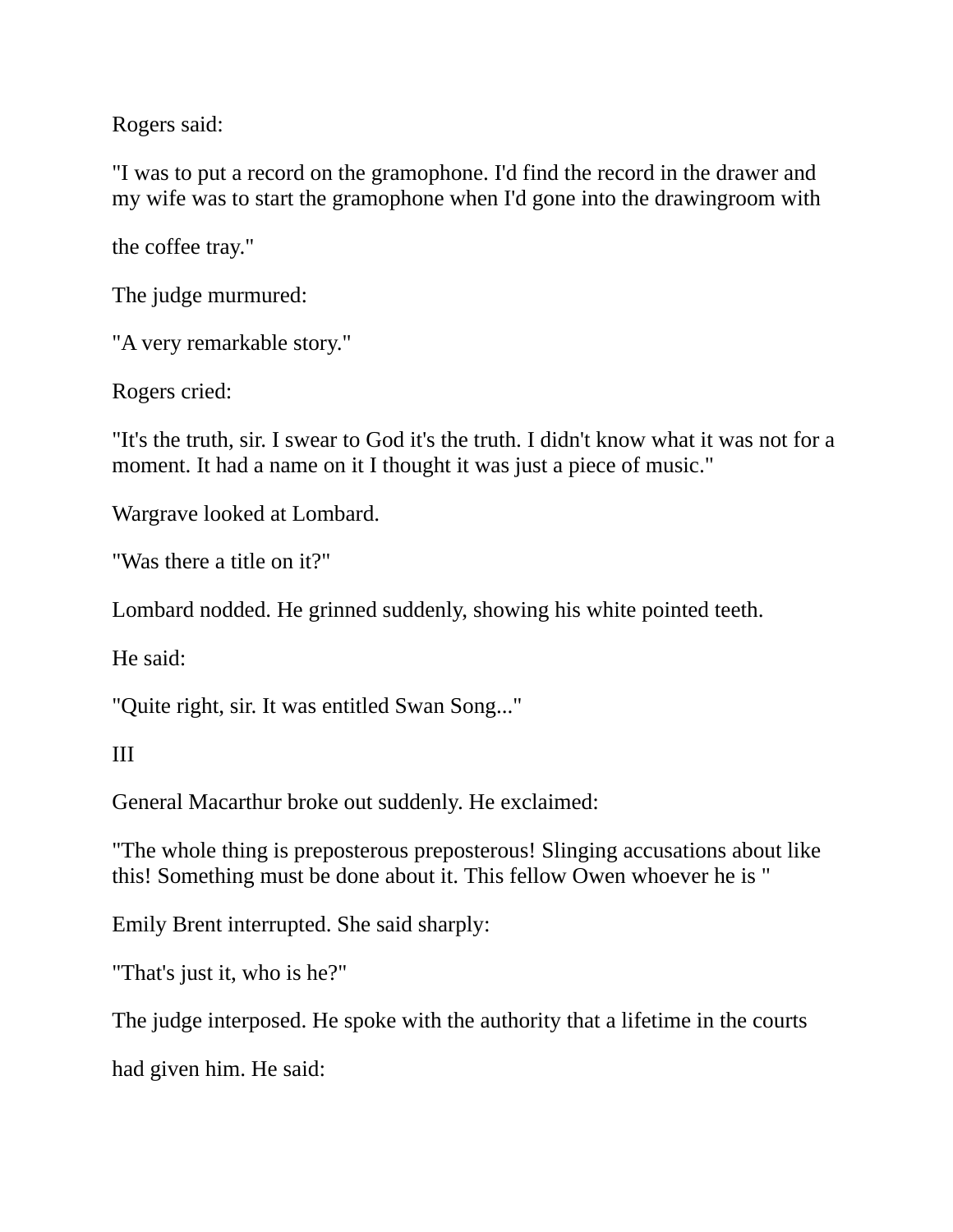"That is exactly what we must go into very carefully. I should suggest that you get your wife to bed first of all, Rogers. Then come back here."

"Yes, sir."

Dr. Armstrong said:

"I'll give you a hand, Rogers."

Leaning on the two men, Mrs. Rogers tottered out of the room. When they had

gone Tony Marston said:

"Don't know about you, sir, but I could do with a drink."

Lombard said:

"I agree."

Tony said:

"I'll go and forage."

He went out of the room.

He returned a second or two later.

"Found them all waiting on a tray outside ready to be brought in."

He set down his burden carefully. The next minute or two was spent in dispensing drinks. General Macarthur had a stiff whiskey and so did the judge.

Every one felt the need of a stimulant. Only Emily Brent demanded and obtained

a glass of water.

Dr. Armstrong reentered the room.

"She's all right," he said. "I've given her a sedative to take. What's that, a drink? I could do with one."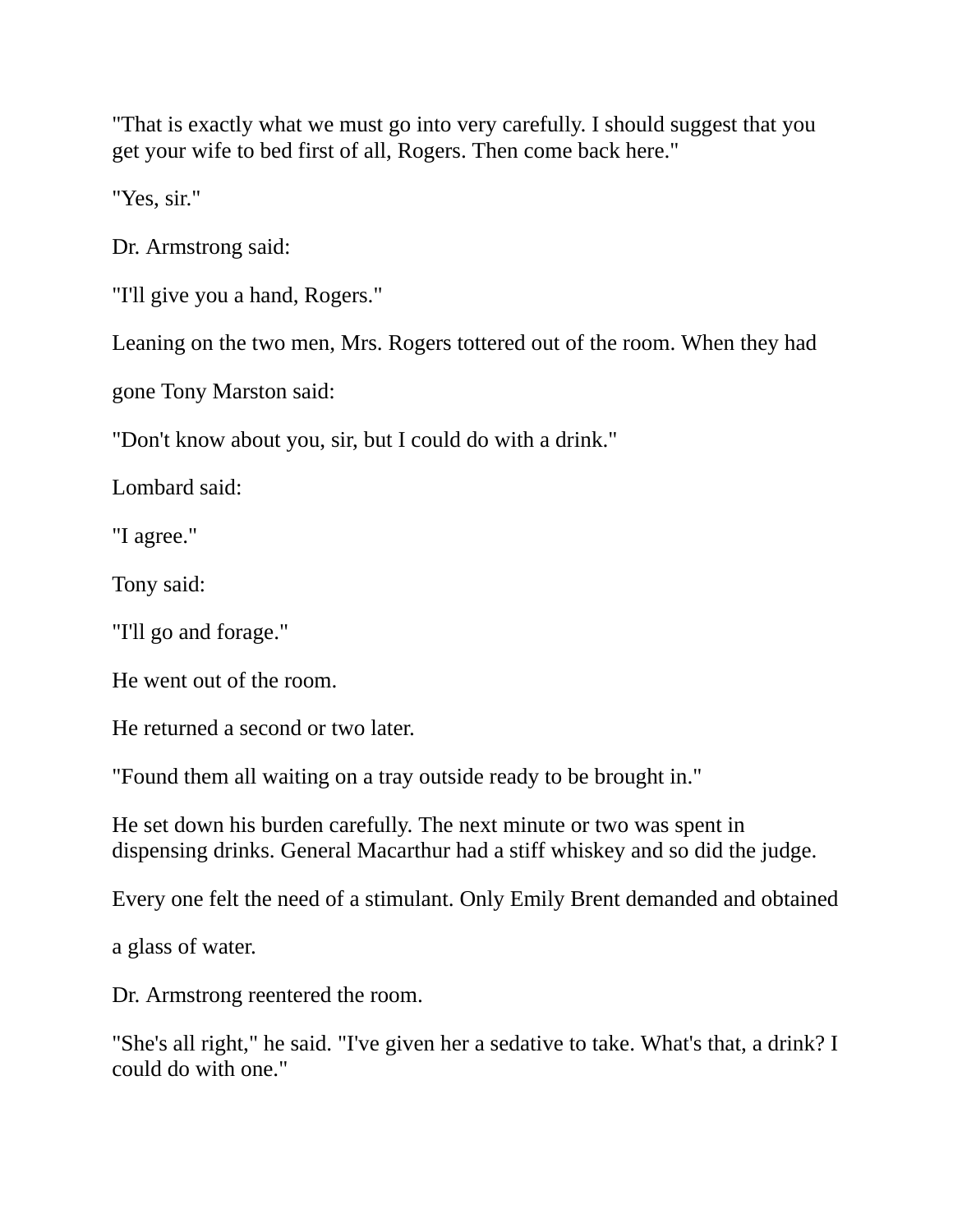Several of the men refilled their glasses. A moment or two later Rogers reentered the room.

Mr. Justice Wargrave took charge of the proceedings. The room became an impromptu court of law.

The judge said:

"Now then, Rogers, we must get to the bottom of this. Who is this Mr. Owen?"

Rogers stared.

"He owns this place, sir."

"I am aware of that fact. What I want you to tell me is what you yourself know about the man."

Rogers shook his head.

"I can't say, sir. You see, I've never seen him."

There was a faint stir in the room.

General Macarthur said:

"You've never seen him? What d'yer mean?"

"We've only been here just under a week, sir, my wife and I. We were engaged by letter, through an agency. The Regina Agency in Plymouth."

Blore nodded.

"Old established firm," he volunteered.

Wargrave said:

"Have you got that letter?"

"The letter engaging us? No, sir. I didn't keep it."

"Go on with your story. You were engaged, as you say, by letter."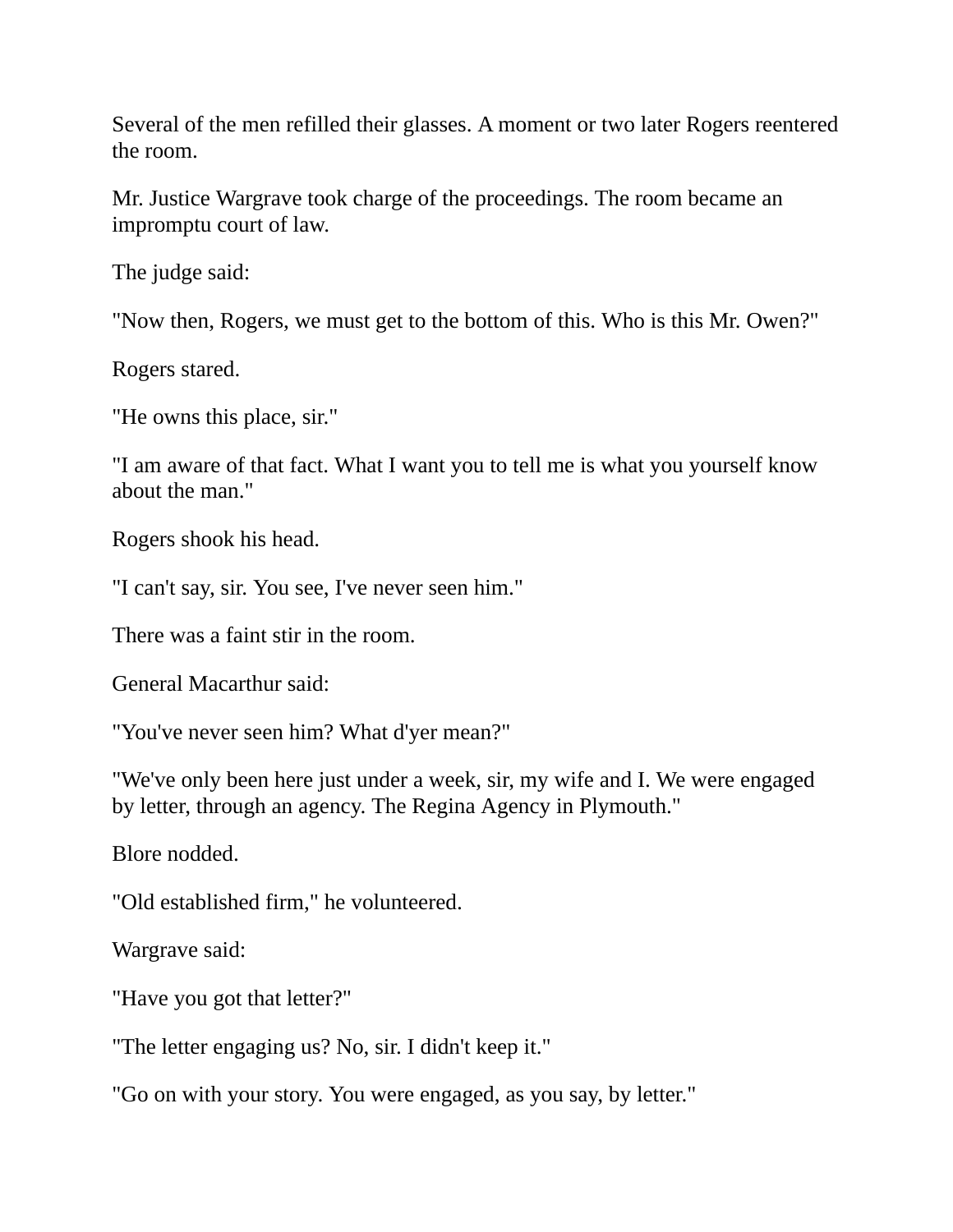"Yes, sir. We were to arrive on a certain day. We did. Everything was in order here. Plenty of food in stock and everything very nice. Just needed dusting and

that."

"What next?"

"Nothing, sir. We got orders by letter again to prepare the rooms for a houseparty and then yesterday by the afternoon post I got another letter from

Mr. Owen. It said he and Mrs. Owen were detained and to do the best we could

and it gave the instructions about dinner and coffee and putting on the gramophone record."

The judge said sharply:

"Surely you've got that letter?"

"Yes, sir, I've got it here."

He produced it from a pocket. The judge took it.

"H'm," he said. "Headed Ritz Hotel and typewritten."

With a quick movement Blore was beside him.

He said:

"If you'll just let me have a look."

He twitched it out of the other's hand, and ran his eye over it.

He murmured:

"Coronation machine. Quite new no defects. Ensign paper the most widely

used make. You won't get anything out of that. Might be fingerprints, but I doubt

it."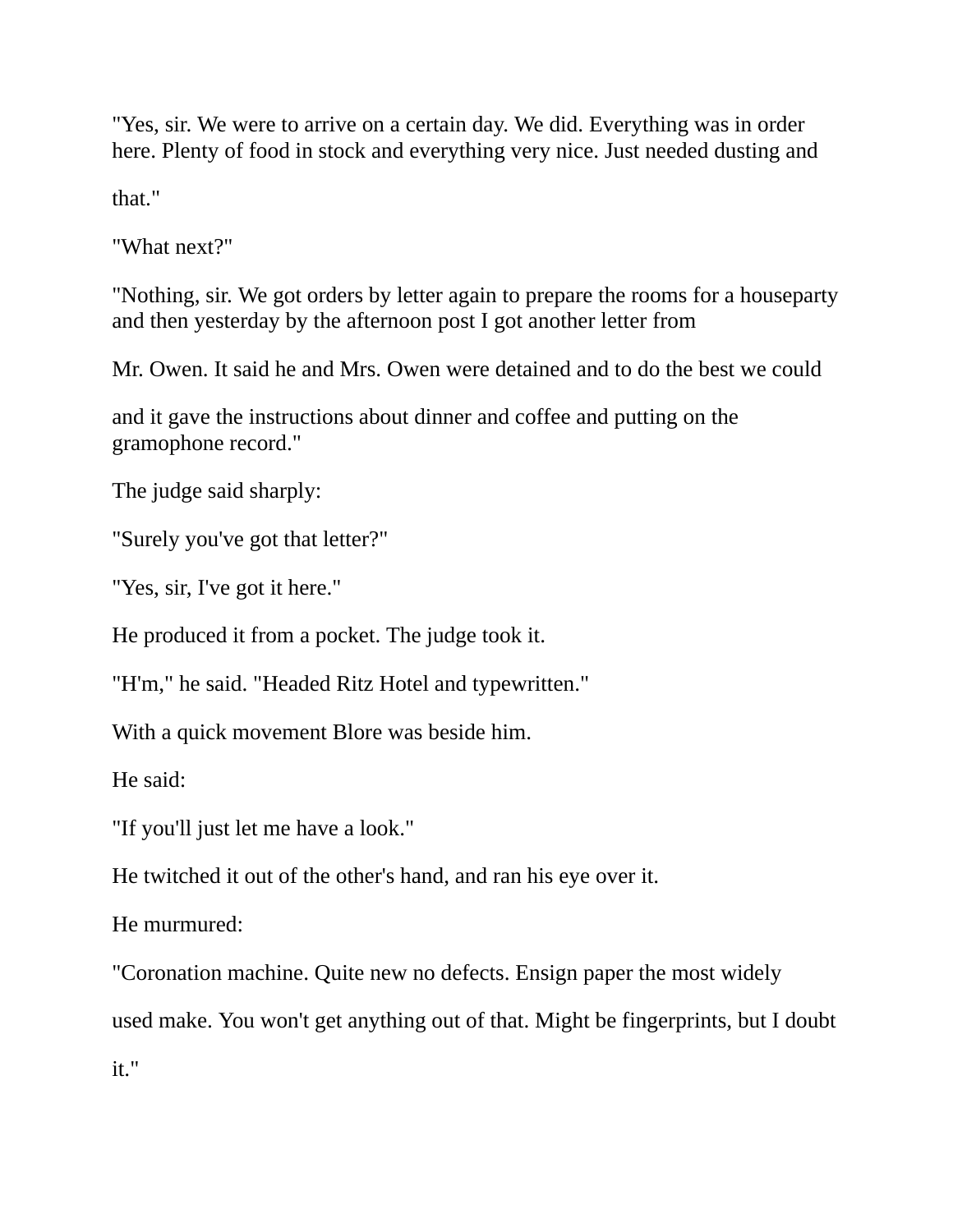Wargrave stared at him with sudden attention.

Anthony Marston was standing beside Blore looking over his shoulder. He said:

"Got some fancy Christian names, hasn't he? Ulick Norman Owen. Quite a mouthful."

"The old judge said with a slight start:

"I am obliged to you, Mr. Marston. You have drawn my attention to a curious and suggestive point."

He looked round at the others and thrusting his neck forward like an angry

tortoise, he said:

"I think the time has come for us all to pool our information. It would be well, I think, for everybody to come forward with all the information they have regarding the owner of this house." He paused and then went on. "We are all his guests. I think it would be profitable if each one of us were to explain exactly how that came about."

There was a moment's pause and then Emily Brent spoke with decision.

"There's something very peculiar about all this," she said. "I received a letter with a signature that was not very easy to read. It purported to be from a woman

I had met at a certain summer resort two or three years ago. I took the name to

be either Ogden or Oliver. I am acquainted with a Mrs. Oliver and also with a

Miss Ogden. I am quite certain that I have never met, or become friendly with,

any one of the name of Owen."

Mr. Justice Wargrave said:

"You have that letter, Miss Brent?"

"Yes, I will fetch it for you."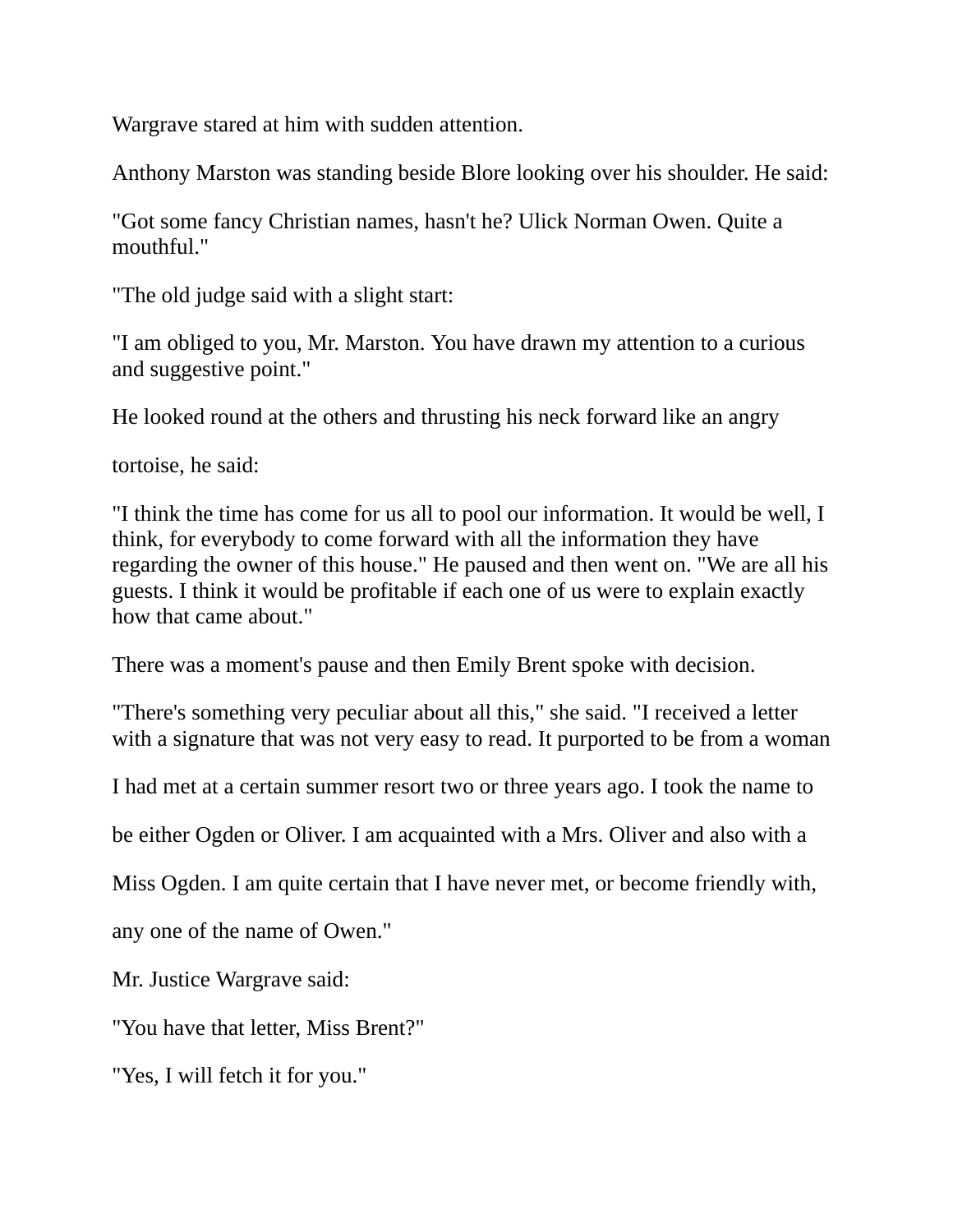She went away and returned a minute later with the letter.

The judge read it. He said:

"I begin to understand... Miss Claythorne?"

Vera explained the circumstances of her secretarial engagement.

The judge said:

"Marston?"

Anthony said:

"Got a wire. From a pal of mine. Badger Berkeley. Surprised me at the time

because I had an idea the old horse had gone to Norway. Told me to roll up here."

Again Wargrave nodded. He said:

"Dr. Armstrong?"

"I was called in professionally."

"I see. You had no previous acquaintanceship with the family?"

"No. A colleague of mine was mentioned in the letter."

The judge said:

"To give verisimilitude... Yes, and that colleague, I presume, was momentarily out of touch with you?"

"Well er yes."

Lombard, who had been staring at Blore, said suddenly:

"Look here, I've just thought of something "

The judge lifted a hand.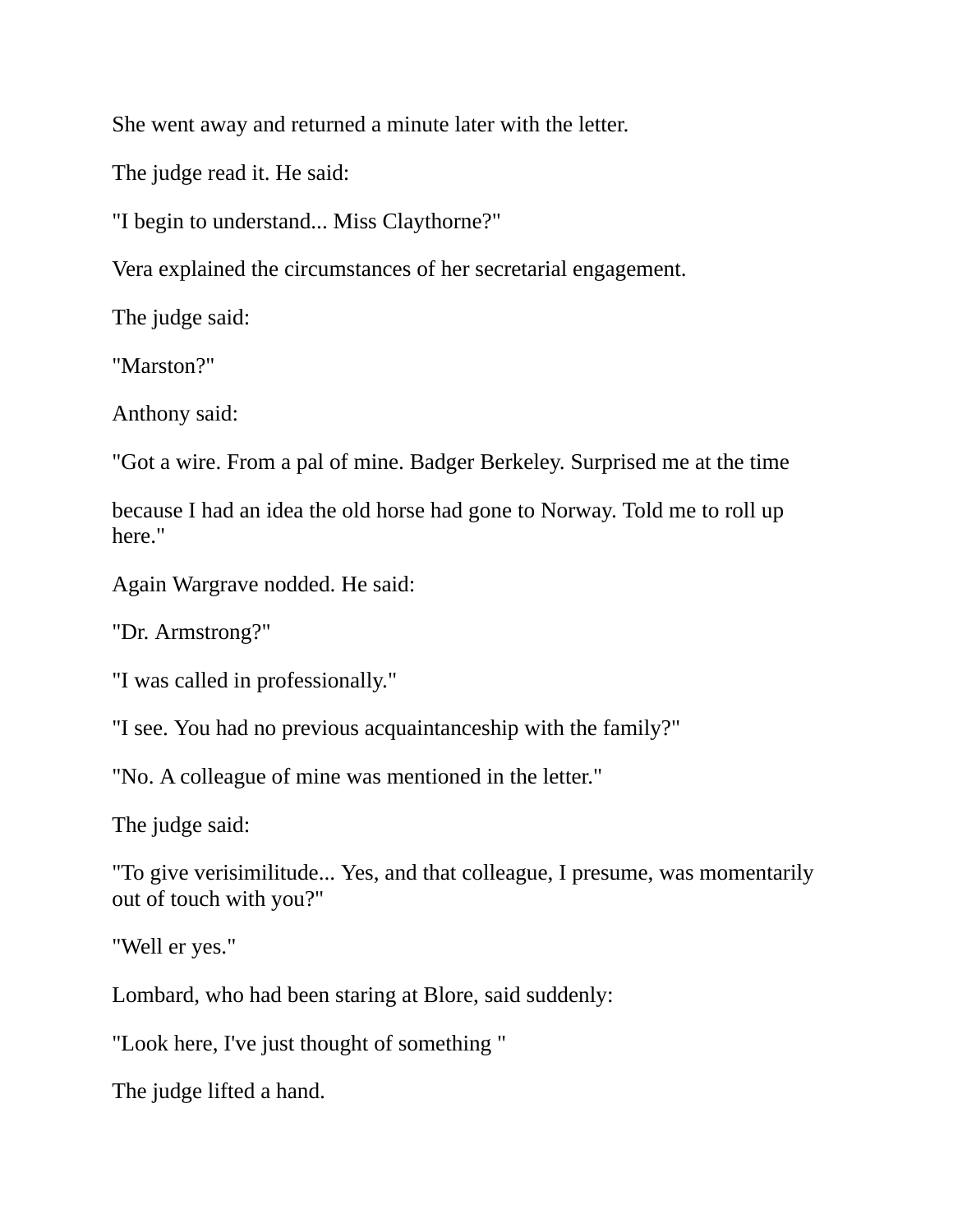"In a minute "

"But I "

"We will take one thing at a time, Mr. Lombard. We are at present inquiring into the causes which have resulted in our being assembled here tonight. General

Macarthur?"

Pulling at his moustache, the General muttered:

"Got a letter from this fellow Owen mentioned some old pals of mine who were to be here hoped I'd excuse informal invitation. Haven't kept the letter. I'm

afraid."

Wargrave said:

"Mr. Lombard?"

Lombard's brain had been active. Was he to come out in the open, or not? He

made up his mind.

"Same sort of thing," he said. "Invitation, mention of mutual friends I fell for it all right. I've torn up the letter."

Mr. Justice Wargrave turned his attention to Mr. Blore. His forefinger stroked

his upper lip and his voice was dangerously polite.

He said: "Just now we had a somewhat disturbing experience. An apparently

disembodied voice spoke to us all by name, uttering certain precise accusations

against us. We will deal with those accusations presently. At the moment I am

interested in a minor point Amongst the names recited was that of William

Henry Blore. But as far as we know there is no one named Blore amongst us. The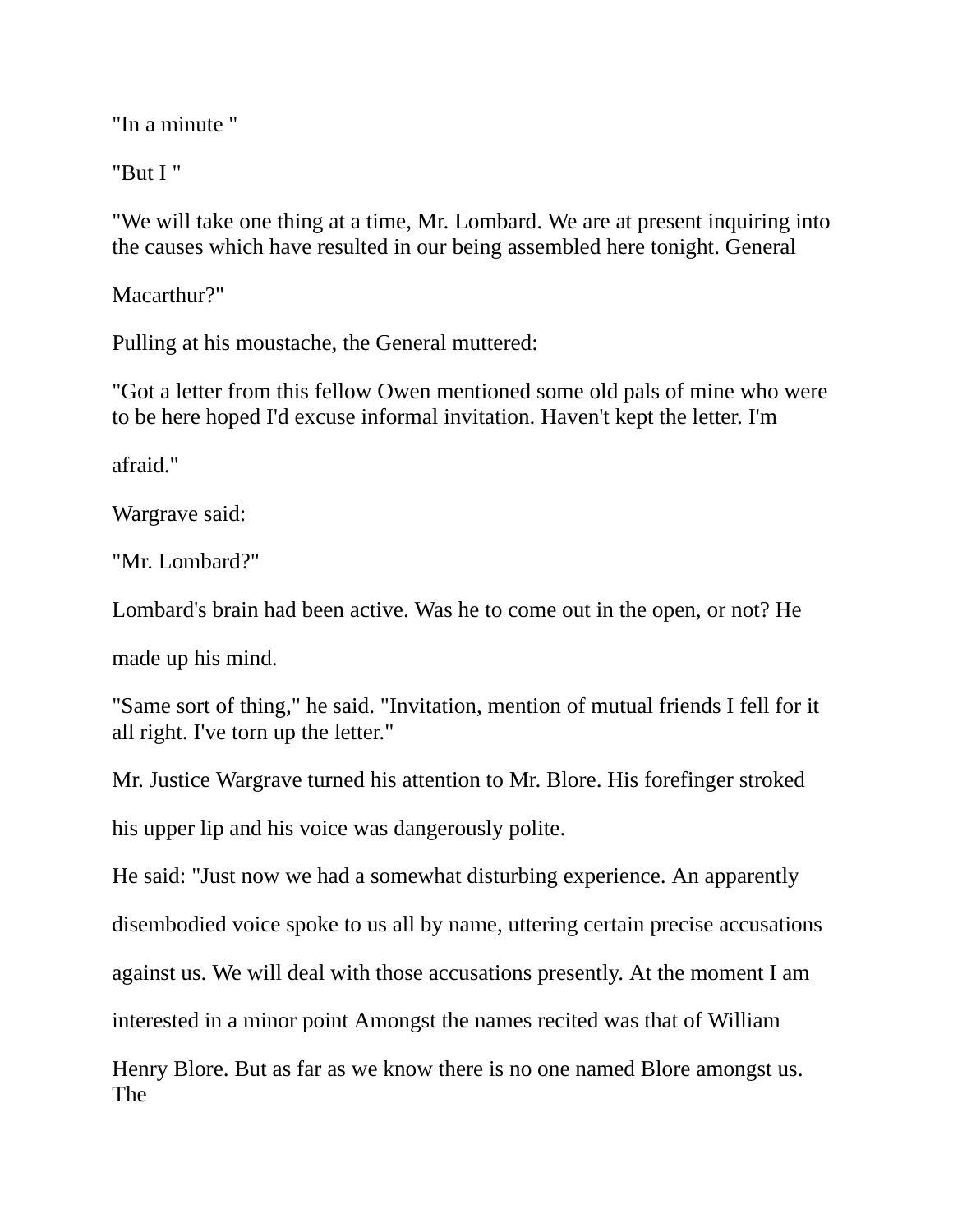name of Davis was not mentioned. What have you to say about that, Mr. Davis?"

Blore said sulkily:

"Cat's out of the bag, it seems. I suppose I'd better admit that my name isn't Davis."

"You are William Henry Blore?"

"That's right."

"I will add something," said Lombard. "Not only are you here under a false name, Mr. Blore, but in addition I've noticed this evening that you're a firstclass liar.

You claim to have come from Natal, South Africa. I know South Africa and Natal

and I'm prepared to swear that you've never set foot in South Africa in your life."

All eyes were turned on Blore. Angry suspicious eyes. Anthony Marston moved a

step nearer to him. His fists clenched themselves.

"Now then, you swine," he said. "Any explanation?"

Blore flung back his head and set his square jaw.

"You gentlemen have got me wrong," he said. "I've got my credentials and you can see them. I'm an exC.I.D. man. I run a detective agency in Plymouth. I was

put on this job."

Mr. Justice Wargrave asked: "By whom?"

"This man Owen. Enclosed a handsome money order for expenses and instructed

me as to what he wanted done. I was to join the house party, posing as a guest. I

was given all your names. I was to watch you all."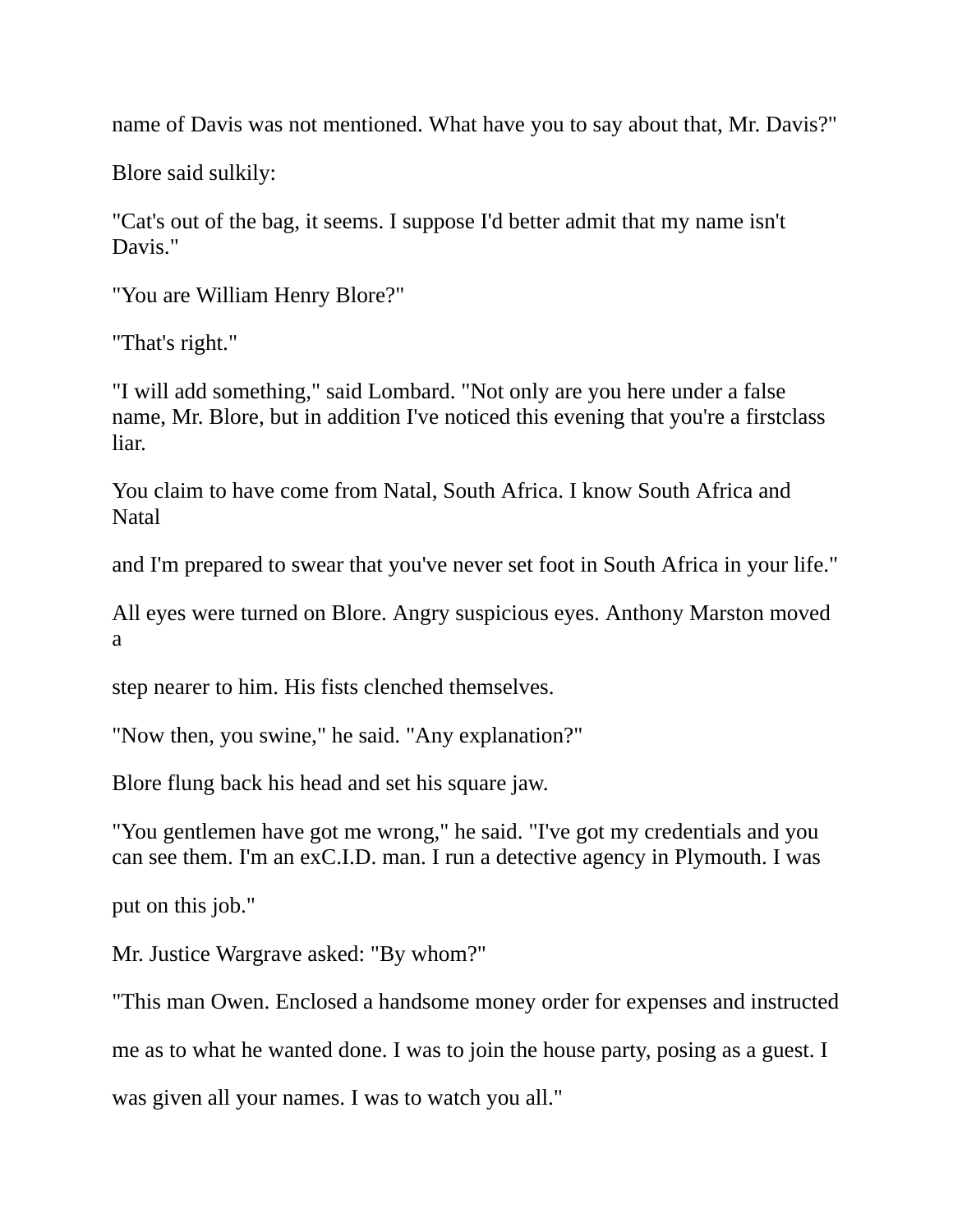"Any reason given?"

Blore said bitterly:

"Mrs. Owen's jewels. Mrs. Owen my foot! I don't believe there's any such person."

Again the forefinger of the judge stroked his lip, this time appreciatively.

"Your conclusions are, I think, justified," he said. "Ulick Norman Owen! In Miss Brent's letter, though the signature of the surname is a mere scrawl the Christian names are reasonably clear Una Nancy in either case, you notice,

the same initials. Ulick Norman Owen Una Nancy Owen each time, that is to

say, U.N. Owen. Or by a slight stretch of fancy, UNKNOWN!"

Vera cried:

"But this is fantastic mad!"

The judge nodded gently.

He said:

"Oh, yes. I've no doubt in my own mind that we have been invited here by a

madman probably a dangerous homicidal lunatic."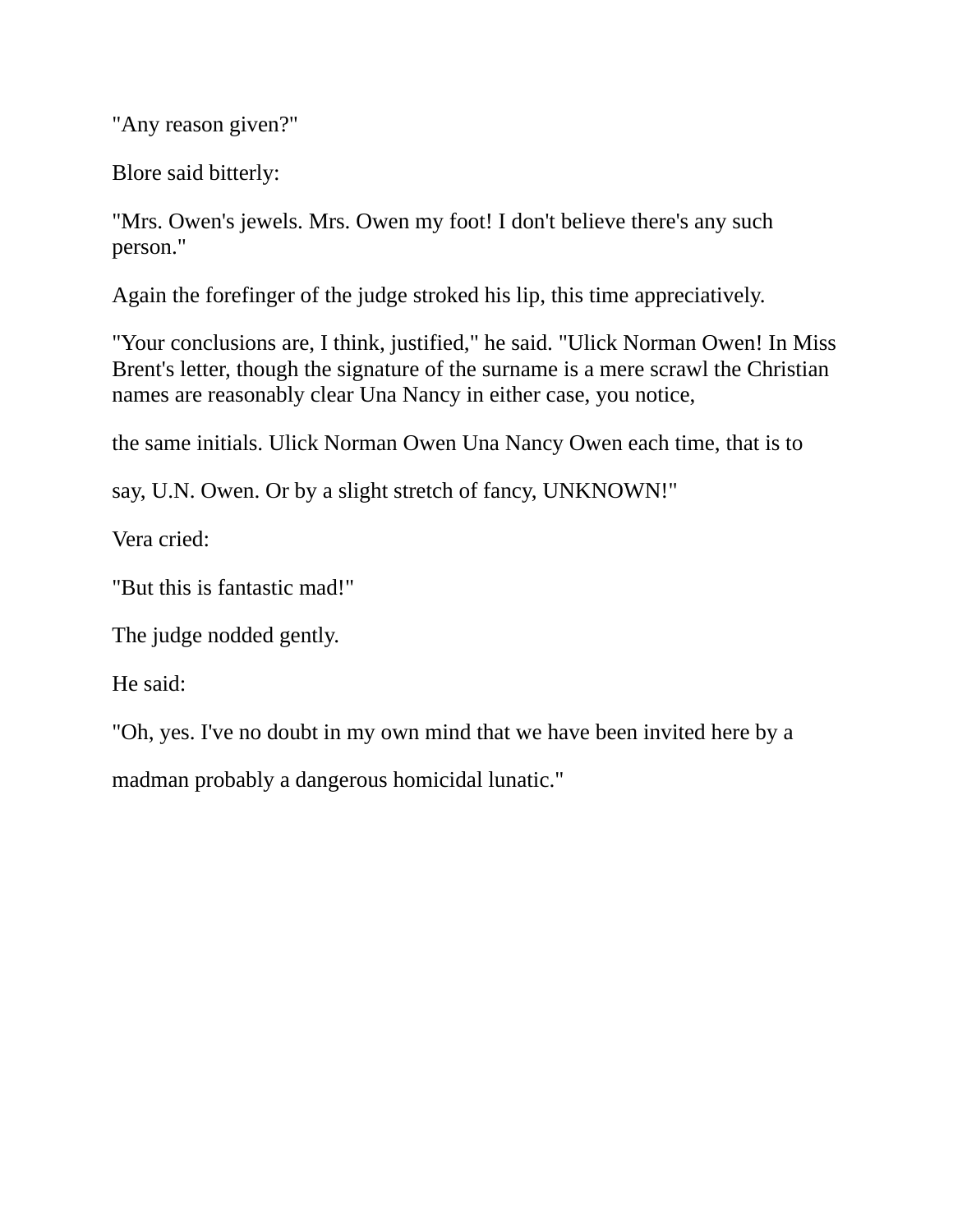# **Chapter 4**

There was a moment's silence a silence of dismay and bewilderment. Then the

judge's small clear voice took up the thread once more.

"We will now proceed to the next stage of our inquiry. First, however, I will just add my own credentials to the list."

He took a letter from his pocket and tossed it onto the table.

"This purports to be from an old friend of mine, Lady Constance Culmington. I hove not seen her for some years. She went to the East. It is exactly the kind of

vague incoherent letter she would write, urging me to join her here and referring

to her host and hostess in the vaguest of terms. The same technique, you will

observe. I only mention it because it agrees with the other evidence from all of which emerges one interesting point. Whoever it was who enticed us here, that

person knows or has taken the trouble to find out a good deal about us all. He,

whoever he may be, is aware of my friendship for Lady Constance and is familiar with her epistolary style. He knows something about Dr. Armstrong's

colleagues and their present whereabouts. He knows the nickname of Mr.

Marston's friend and the kind of telegrams he sends. He knows exactly where

Miss Brent was two years ago for her holiday and the kind of people she met

there. He knows all about General Macarthur's old cronies."

He paused. Then he said:

"He knows, you see, a good deal. And out of his knowledge concerning us, he has made certain definite accusations."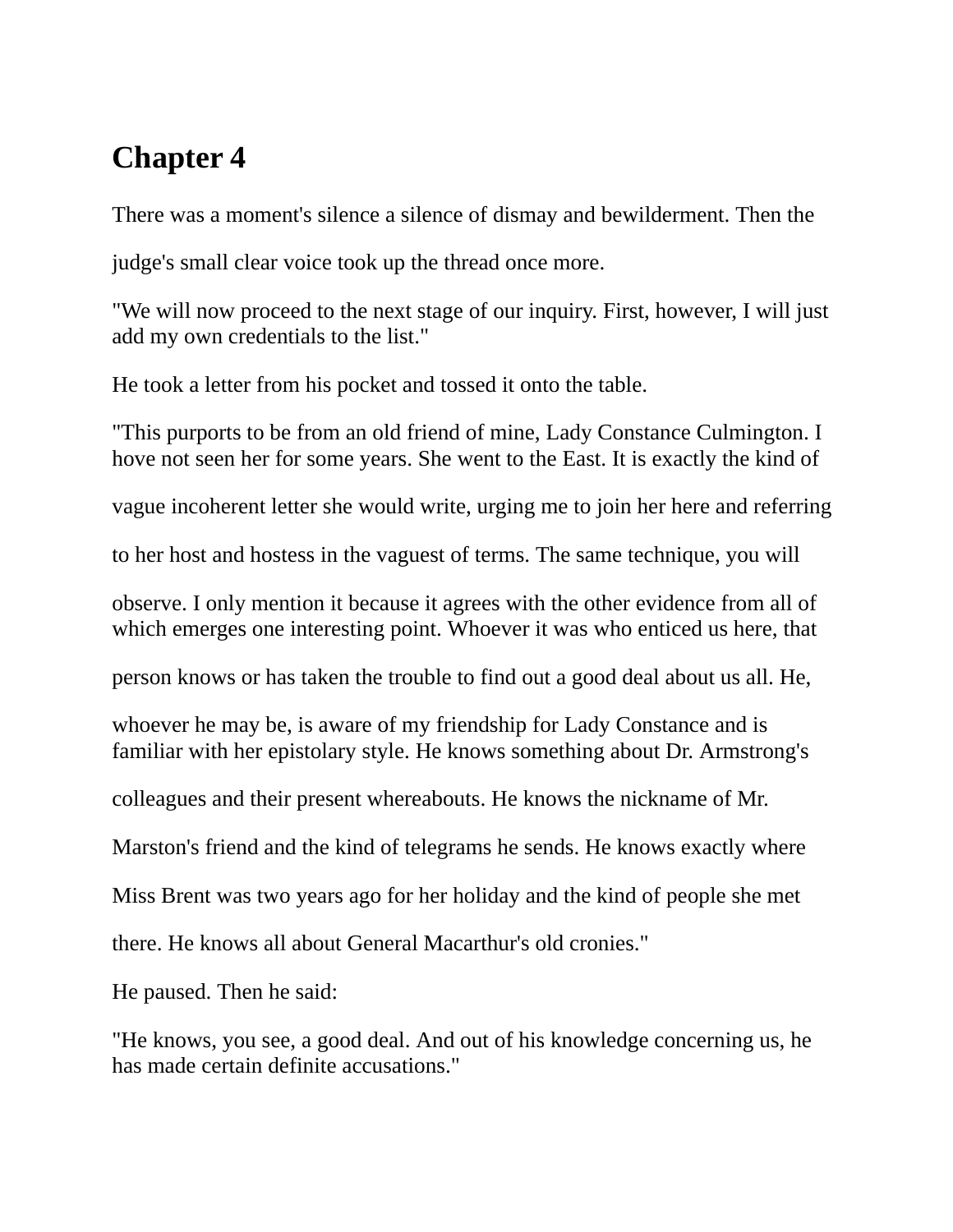Immediately a babel broke out.

General Macarthur shouted:

"A pack of damn lies! Slander!"

Vera cried out:

"It's iniquitous!" Her breath came fast. "Wicked!"

Rogers said hoarsely:

"A lie a wicked lie... we never did neither of us..."

Anthony Marston growled:

"Don't know what the damned fool was getting at!"

The upraised hand of Mr. Justice Wargrave calmed the tumult.

He said, picking his words with care:

"I wish to say this. Our unknown friend accuses me of the murder of one Edward Seton. I remember Seton perfectly well. He came up before me for trial in June of

the year 1930. He was charged with the murder of an elderly woman. He was

very ably defended and made a good impression on the jury in the witness box.

Nevertheless, on the evidence, he was certainly guilty. I summed up accordingly,

and the jury brought in a verdict of Guilty. In passing sentence of death I concurred with the verdict. An appeal was lodged on the grounds of misdirection.

The appeal was rejected and the man was duly executed. I wish to say before you

all that my conscience is perfectly clear on the matter. I did my duty and nothing more. I passed sentence on a rightly convicted murderer."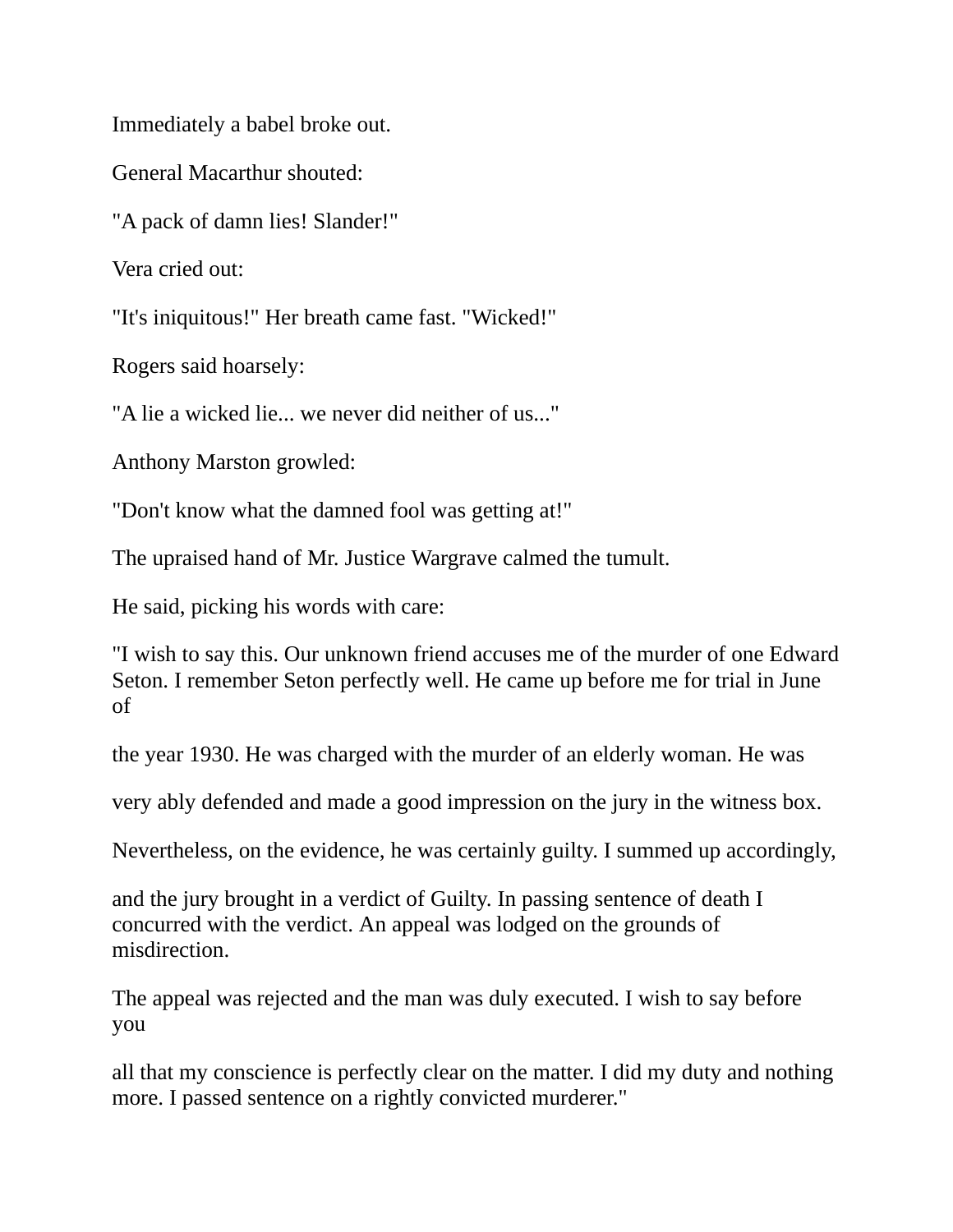Armstrong was remembering now. The Seton case! The verdict had come as a

great surprise. He had met Matthews, K.C., on one of the days of the trial dining

at a restaurant. Matthews had been confident. "Not a doubt of the verdict.

Acquittal practically certain." And then afterwards he had heard comments:

"Judge was dead against him. Turned the jury right round and they brought him in guilty. Quite legal, though. Old Wargrave knows his law." "It was almost as though he had a private down on the fellow."

All these memories rushed through the doctor's mind. Before he could consider the wisdom of the question he had asked impulsively:

"Did you know Seton at all? I mean previous to the case."

The hooded reptilian eyes met his. In a clear cold voice the judge said:

"I knew nothing of Seton previous to the case."

Armstrong said to himself:

"The fellow's lying I know he's lying."

### II

Vera Claythorne spoke in a trembling voice.

She said:

"I'd like to tell you. About that child Cyril Hamilton. I was nursery governess to him. He was forbidden to swim out far. One day, when my attention was distracted, he started off. I swam after him... I couldn't get there in time... It was awful... But it wasn't my fault. At the inquest the Coroner exonerated me. And

his mother she was so kind. If even she didn't blame me, why should why

should this awful thing be said? It's not fair not fair..."

She broke down, weeping bitterly.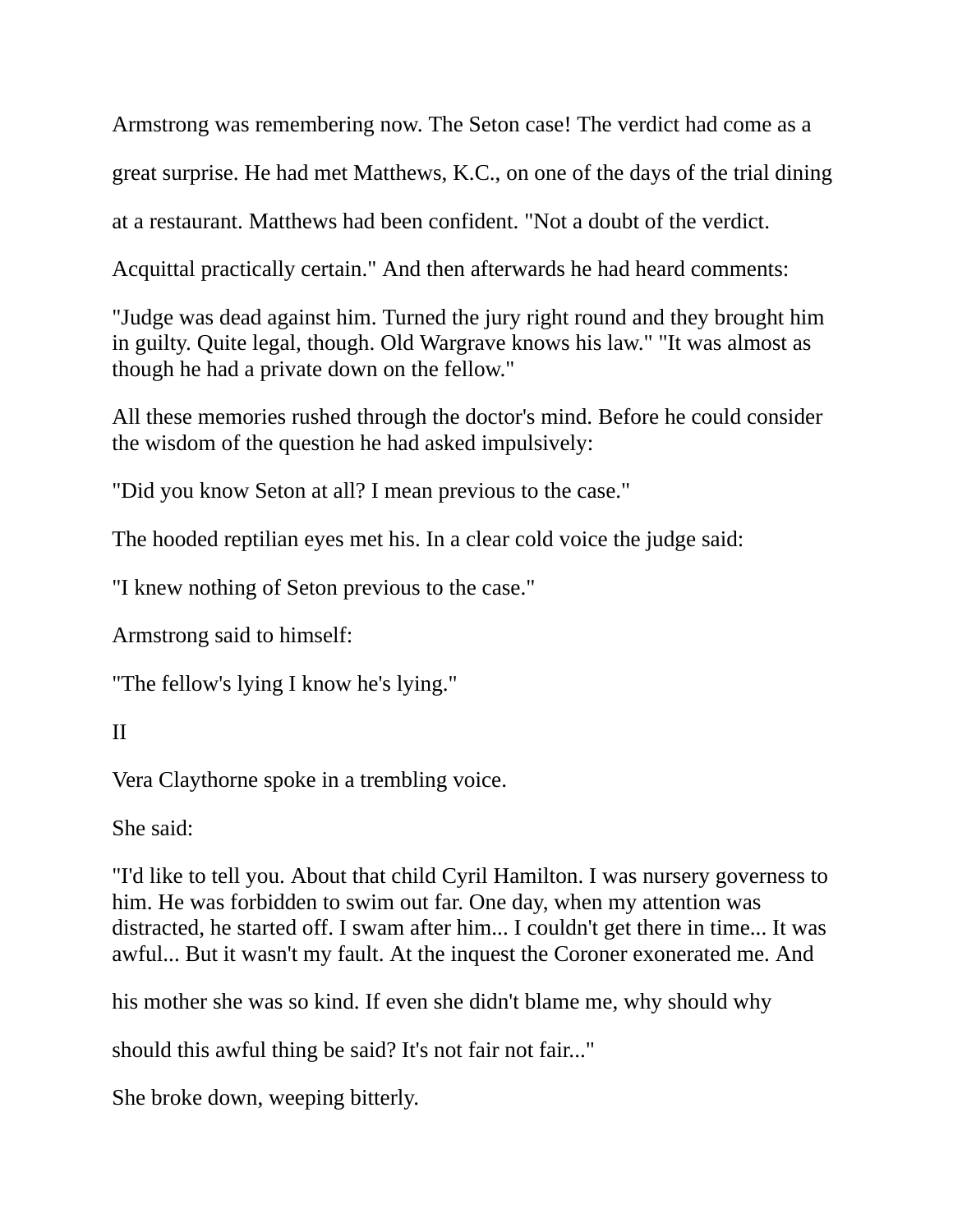General Macarthur patted her shoulder.

He said:

"There, there, my dear. Of course it's not true. Fellow's a madman. A madman!

Got a bee in his bonnet! Got hold of the wrong end of the stick all round."

He stood erect, squaring his shoulders. He barked out:

"Best really to leave this sort of thing unanswered. However, feel I ought to say

no truth no truth whatsoever in what he said about er young Arthur Richmond. Richmond was one of my officers. I sent him on a reconnaissance. He

was killed. Natural course of events in war time. Wish to say resent very much

slur on my wife. Best woman in the world. Absolutely Caesar's wife!"

General Macarthur sat down. His shaking hand pulled at his moustache. The

effort to speak had cost him a good deal.

Lombard spoke. His eyes were amused. He said:

"About those natives "

Marston said:

"What about them?"

Philip Lombard grinned.

"Story's quite true! I left 'em! Matter of selfpreservation. We were lost in the bush. I and a couple of other fellows took what food there was and cleared out."

General Macarthur said sternly:

"You abandoned your men left them to starve?"

Lombard said: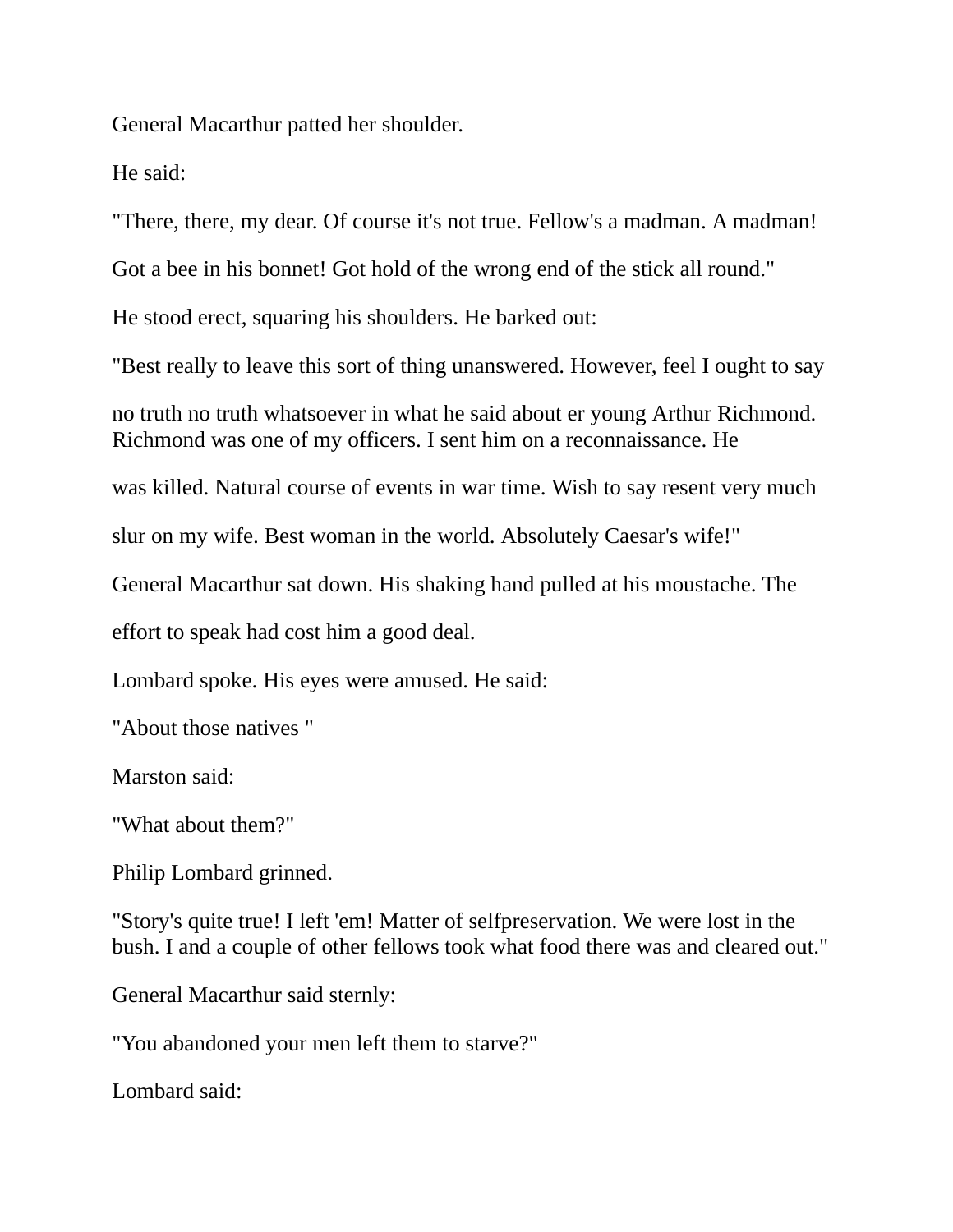"Not quite the act of a pukka sahib, I'm afraid. But selfpreservation's a man's first duty. And natives don't mind dying, you know. They don't feel about it as

Europeans do."

Vera lifted her face from her hands. She said, staring at him:

"You left them to die?"

Lombard answered:

"I left them to die."

His amused eyes looked into her horrified ones.

Anthony Marston said in a slow puzzled voice:

"I've just been thinking John and Lucy Combes. Must have been a couple of kids I ran over near Cambridge. Beastly bad luck."

Mr. Justice Wargrave said acidly:

"For them, or for you?"

Anthony said:

"Well, I was thinking for me but of course, you're right, sir, it was damned bad luck on them. Of course it was a pure accident. They rushed out of some cottage

or other. I had my licence endorsed for a year. Beastly nuisance."

Dr. Armstrong said warmly:

"This speeding's all wrong all wrong! Young men like you are a danger to the community."

Anthony shrugged his shoulders.

He said:

"Speed's come to stay. English roads are hopeless, of course. Can't get up a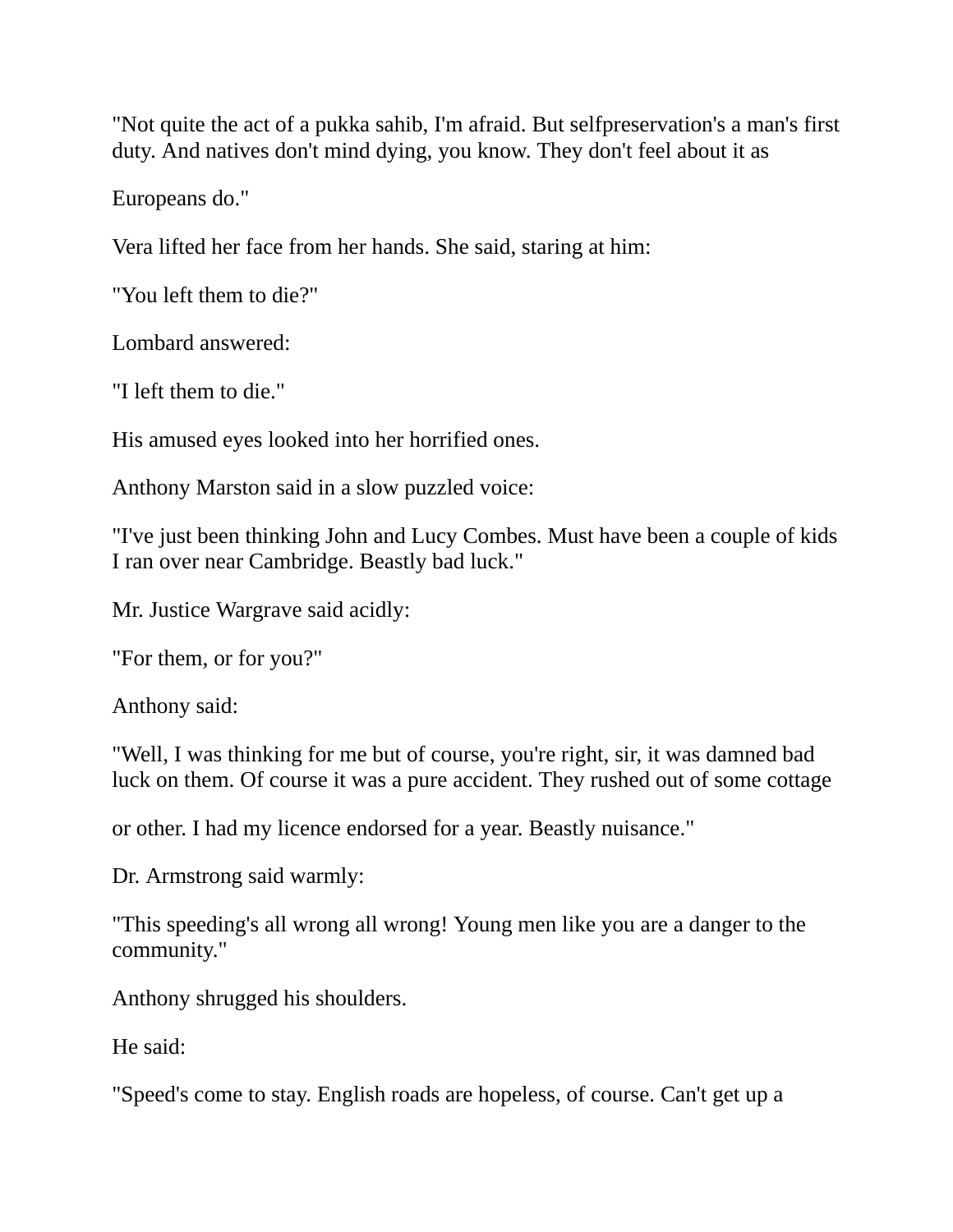decent pace on them."

He looked round vaguely for his glass, picked it up off a table and went over to the side table and helped himself to another whiskey and soda. He said over his shoulder:

"Well, anyway, it wasn't my fault. Just an accident!"

III

The manservant, Rogers, had been moistening his lips and twisting his hands.

He said now in a low deferential voice:

"If I might just say a word, sir."

Lombard said:

"Go ahead, Rogers."

Rogers cleared his throat and passed his tongue once more over his dry lips.

"There was a mention, sir, of me and Mrs. Rogers. And of Miss Brady. There isn't a word of truth in it, sir. My wife and I were with Miss Brady till she died. She

was always in poor health, sir, always from the time we came to her. There was a

storm, sir, that night the night she was taken bad. The telephone was out of

order. We couldn't get the doctor to her. I went for him, sir, on foot. But he got there too late. We'd done everything possible for her, sir. Devoted to her, we

were. Any one will tell you the same. There was never a word said against us.

Not a word."

Lombard looked thoughtfully at the man's twitching face, his dry lips, the fright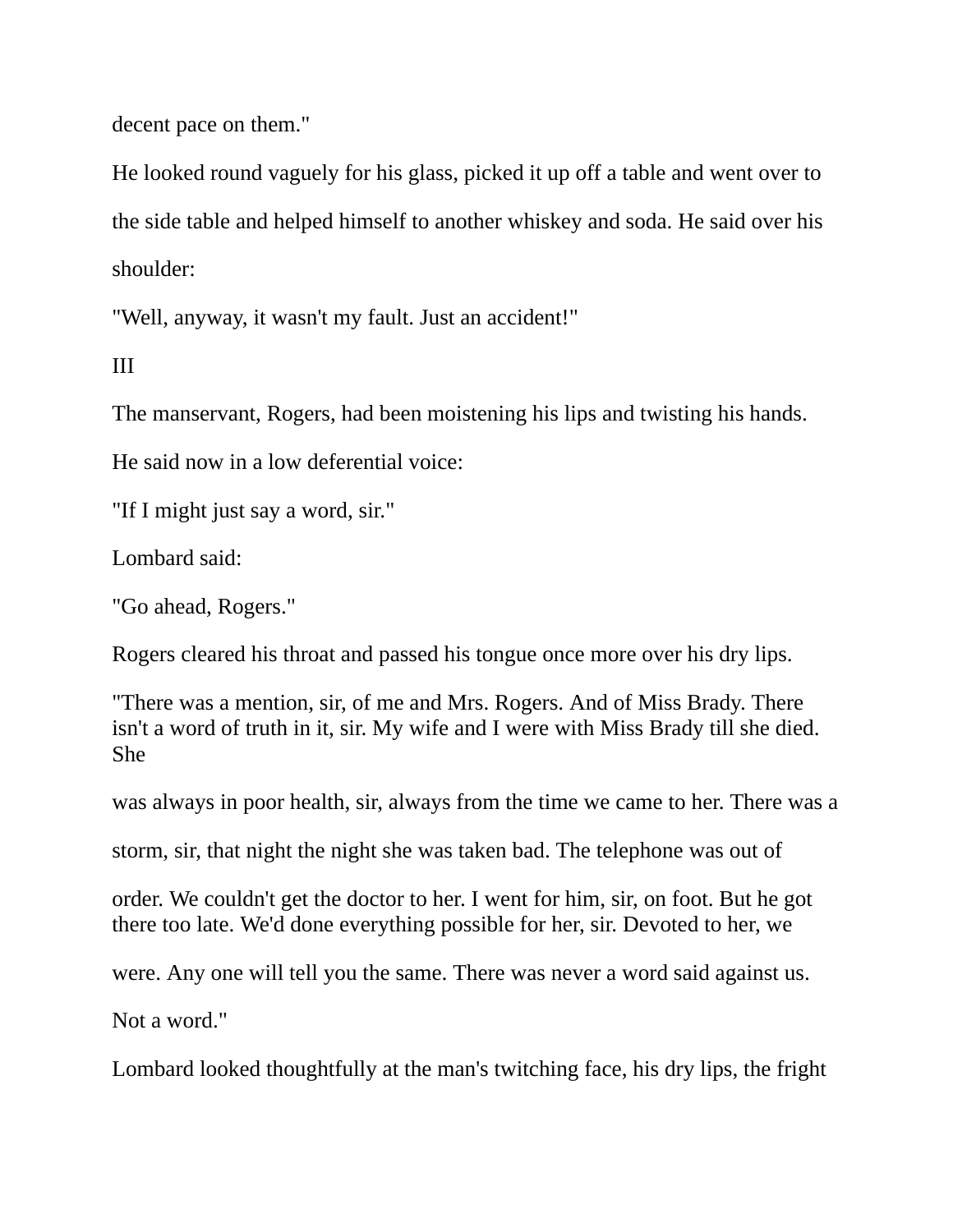in his eyes. He remembered the crash of the falling coffee tray. He thought, but

did not say, "Oh, yea?"

Blore spoke spoke in his hearty bullying official manner.

He said:

"Came into a little something at her death, though? Eh?"

Rogers drew himself up. He said stiffly:

"Miss Brady left us a legacy in recognition of our faithful services. And why not, I'd like to know?"

Lombard said:

"What about yourself, Mr. Blore?"

"What about me?"

"Your name was included in the list."

Blore went purple.

"Landor, you mean? That was the bank robbery London and Commercial."

Mr. Justice Wargrave stirred. He said:

"I remember. It didn't come before me, but I remember the case. Landor was

convicted on your evidence. You were the police officer in charge of the case?"

Blore said:

"I was."

"Landor got penal servitude for life and died in Dartmoor a year later. He was a delicate man."

Blore said: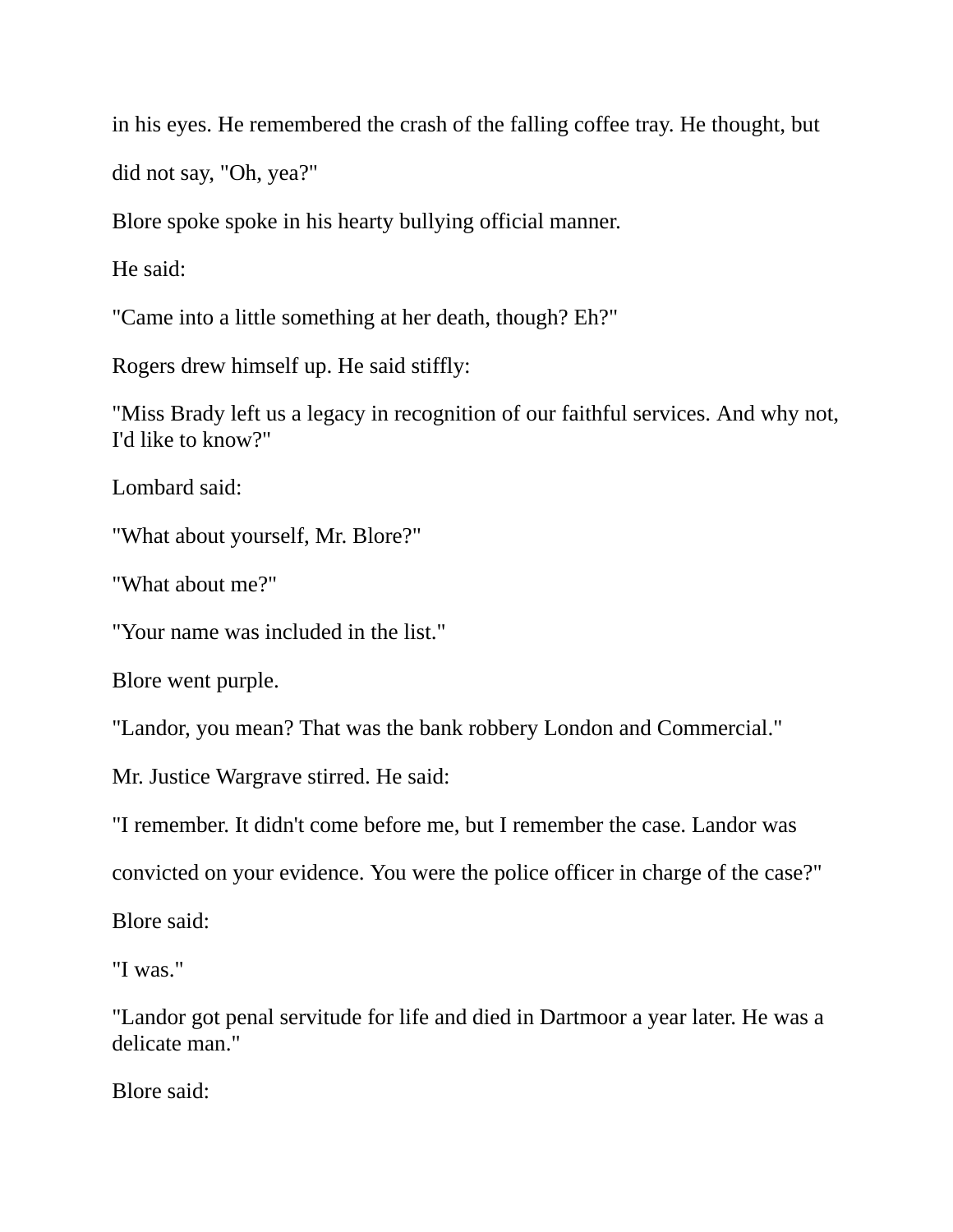"He was a crook. It was he who knocked out the night watchman. The case was quite clear against him."

Wargrave said slowly:

"You were complimented, I think, on your able handling of the case."

Blore said sulkily:

"I got my promotion."

He added in a thick voice:

"I was only doing my duty."

Lombard laughed a sudden ringing laugh. He said:

"What a dutyloving, lawabiding lot we all seem to be! Myself excepted. What about you, doctor and your little professional mistake? Illegal operation, was

it?"

Emily Brent glanced at him in sharp distaste and drew herself away a little.

Dr. Armstrong, very much master of himself, shook his head goodhumouredly.

"I'm at a loss to understand the matter," he said. "The name meant nothing to me when it was spoken. What was it Clees? Close? I really can't remember having a

patient of that name, or being connected with a death in any way. The thing's a

complete mystery to me. Of course, it's a long time ago. It might possibly be one

of my operation cases in hospital. They come too late, so many of these people.

Then, when the patient dies, they always consider it's the surgeon's fault."

He sighed, shaking his head.

He thought: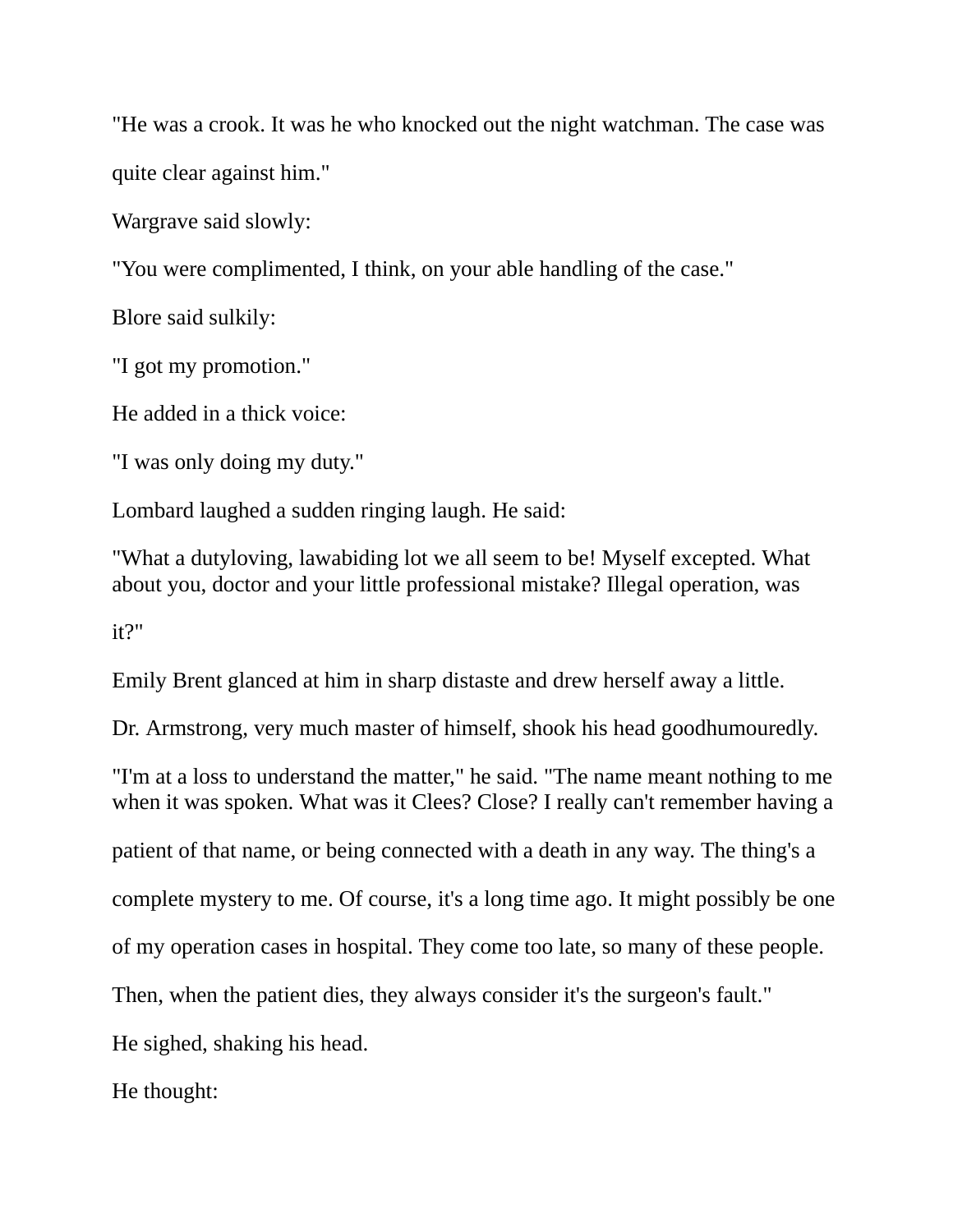"Drunk that's what it was drunk... And I operated! Nerves all to pieces hands shaking. I killed her, all right. Poor devil elderly woman simple job if I'd been sober. Lucky for me there's loyalty in our profession. The Sister knew, of course but she held her tongue, God, it gave me a shock! Pulled me up. But who could have known about it after all these years?"

IV

There was a silence in the room. Everybody was looking, covertly or openly, at

Emily Brent. It was a minute or two before she became aware of the expectation.

Her eyebrows rose on her narrow forehead. She said:

"Are you waiting for me to say something? I have nothing to say."

The judge said:

"Nothing, Miss Brent?"

"Nothing."

Her lips closed tightly.

The judge stroked his face. He said mildly:

"You reserve your defence?"

Miss Brent said coldly:

"There is no question of defence. I have always acted in accordance with the

dictates of my conscience. I have nothing with which to reproach myself."

There was an unsatisfied feeling in the air. But Emily Brent was not one to be swayed by public opinion. She sat unyielding.

The judge cleared his throat once or twice. Then he said: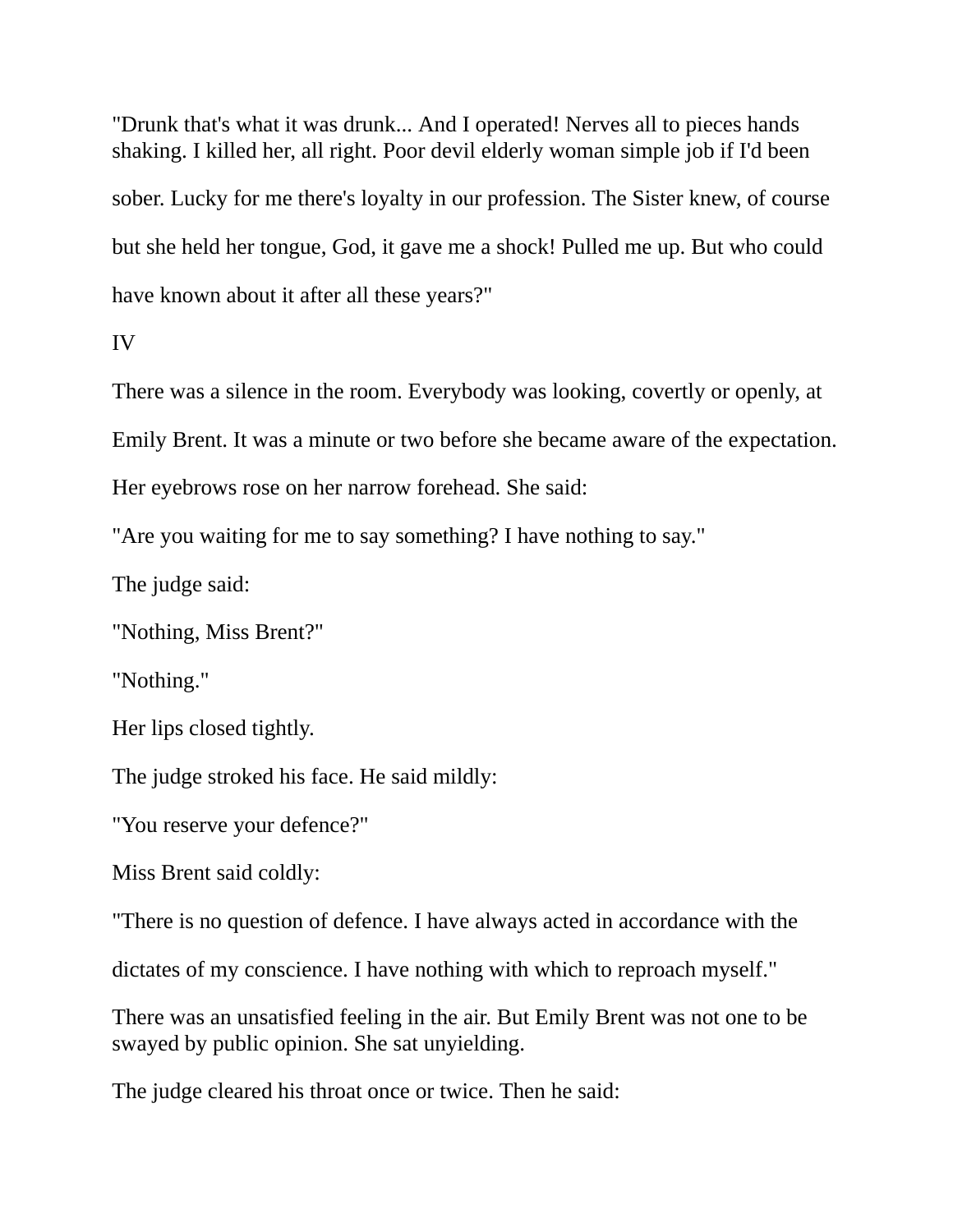"Our inquiry rests there. Now, Rogers, who else is there on this island besides ourselves and you and your wife?"

"Nobody, sir. Nobody at all."

"You're sure of that?"

"Quite sure, sir."

Wargrave said:

"I am not yet clear as to the purpose of our Unknown host in getting us to

assemble here. But in my opinion this person, whoever he may be, is not sane in

the accepted sense of the word.

"He may be dangerous. In my opinion it would be well for us to leave this place as soon as possible. I suggest that we leave tonight."

Rogers said:

"I beg your pardon, sir, but there's no boat on the island."

"No boat at all?"

"No, sir."

"How do you communicate with the mainland?"

"Fred Narracott, he comes over every morning, sir. He brings the bread and the milk and the post, and takes the orders."

Mr. Justice Wargrave said:

"Then in my opinion it would be well if we all left tomorrow morning as soon as Narracott's boat arrives."

There was a chorus of agreement with only one dissentient voice. It was Anthony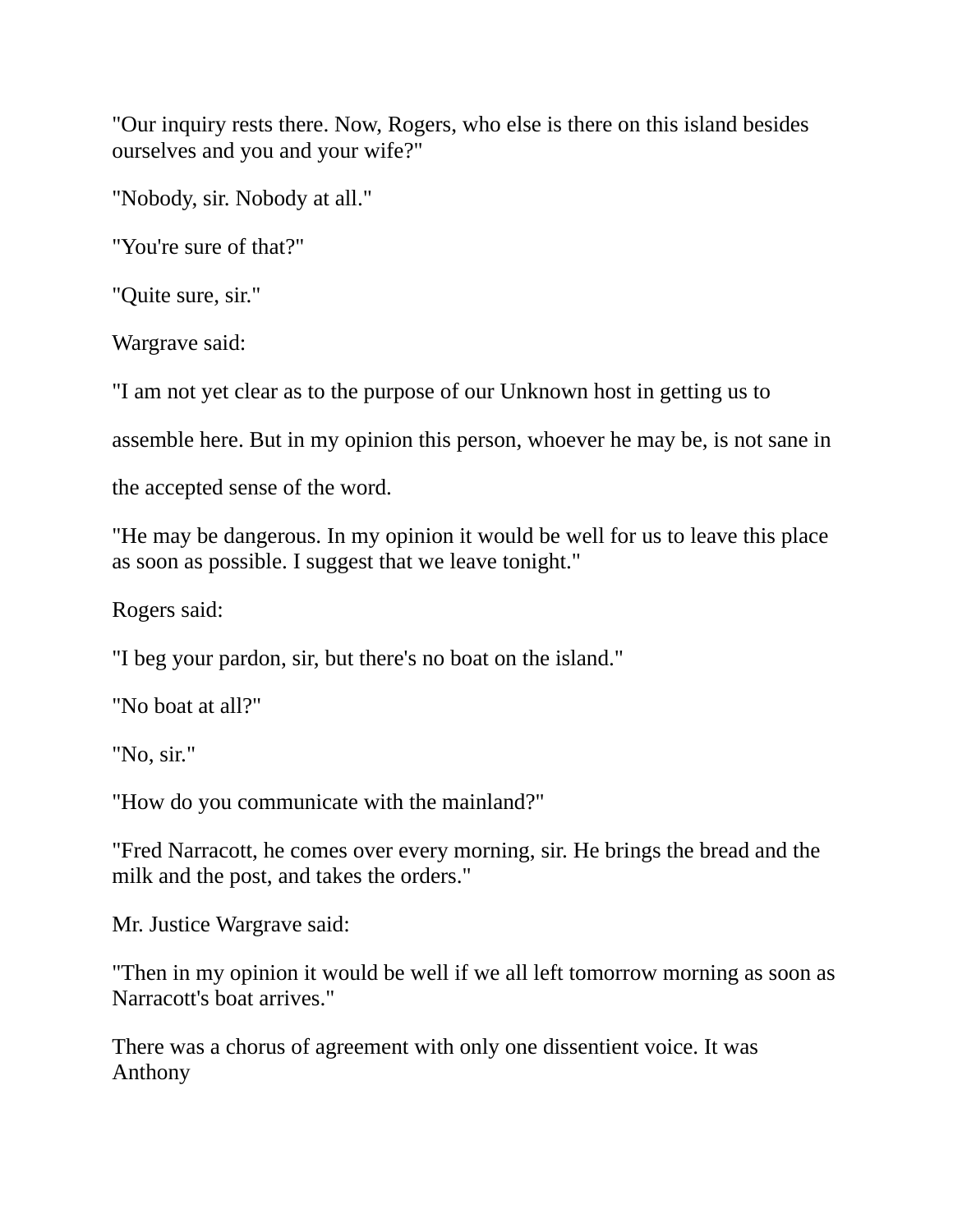Marston who disagreed with the majority.

"A bit unsporting, what?" he said. "Ought to ferret out the mystery before we go.

Whole thing's like a detective story. Positively thrilling."

The judge said acidly:

"At my time of life, I have no desire for 'thrills,' as you call them."

Anthony said with a grin:

"The legal life's narrowing! I'm all for crime! Here's to it."

He picked up his drink and drank it off at a gulp.

Too quickly, perhaps. He choked choked badly. His face contorted, turned purple. He gasped for breath then slid down off his chair, the glass falling from his hand.

Chapter 5

It was so sudden and so unexpected that it took every one's breath away. They

remained stupidly staring at the crumpled figure on the ground.

Then Dr. Armstrong jumped up and went over to him, kneeling beside him.

When he raised his head his eyes were bewildered.

He said in a low awestruck whisper:

"My God! he's dead!"

They didn't take it in. Not at once.

Dead? Dead? That young Norse God in the prime of his health and strength.

Struck down all in a moment. Healthy young men didn't die like that, choking

over a whiskey and soda...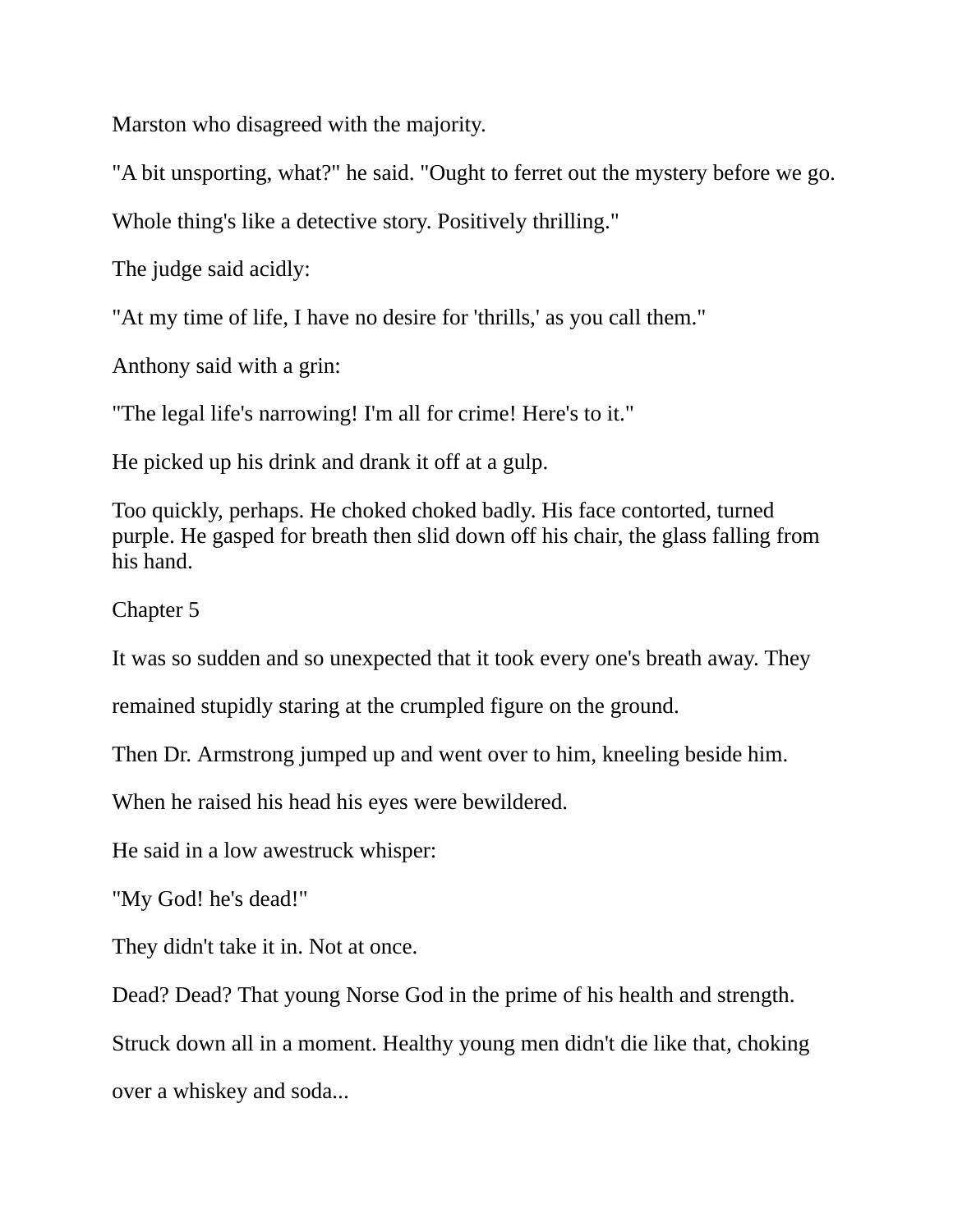No, they couldn't take it in.

Dr. Armstrong was peering into the dead man's face. He sniffed at the blue twisted lips. Then he picked up the glass from which Anthony Marston had been drinking.

General Macarthur said:

"Dead: D'you mean the fellow just choked and and died?"

The physician said:

"You can call it choking if you like. He died of asphyxiation right enough."

He was sniffing now at the glass. He dipped a finger into the dregs and very

cautiously just touched the finger with the tip of his tongue.

His expression altered.

General Macarthur said:

"Never knew a man could die like that just of a choking fit!"

Emily Brent said in a clear voice:

"In the midst of life we are in death."

Dr. Armstrong stood up. He said brusquely:

"No, a man doesn't die of a mere choking fit. Marston's death wasn't what we call a natural death."

Vera said almost in a whisper:

"Was there something in the whiskey?"

Armstrong nodded.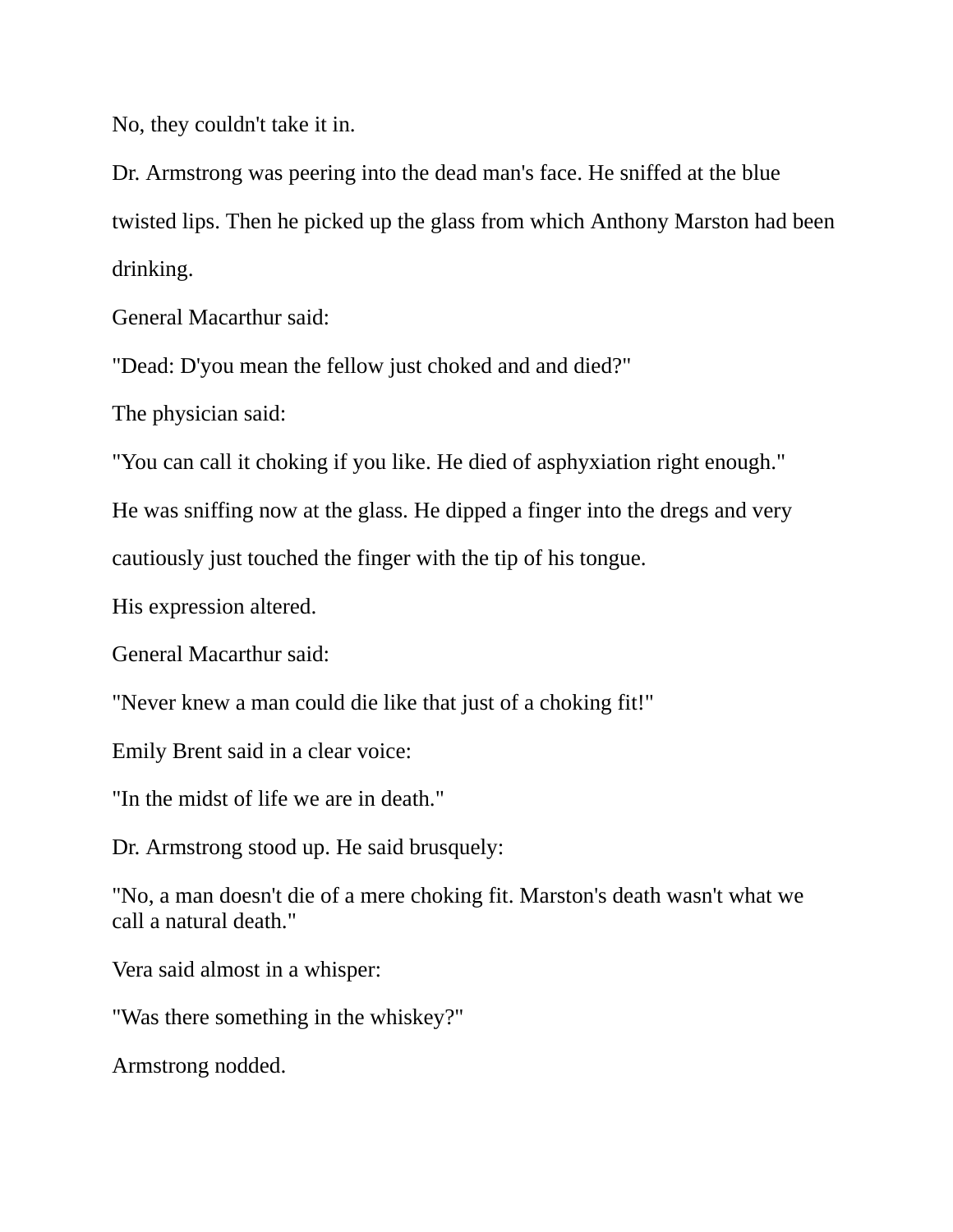"Yes. Can't say exactly. Everything points to one of the cyanides. No distinctive smell of Prussic Acid, probably Potassium Cyanide. It acts pretty well instantaneously."

The judge said sharply:

"It was in his glass?"

"Yes."

The doctor strode to the table where the drinks were. He removed the stopper

from the whiskey and smelt and tasted it. Then he tasted the soda water. He

shook his head.

```
"They're both all right."
```
Lombard said:

"You mean he must have put the stuff in his glass himself!"

Armstrong nodded with a curiously dissatisfied expression. He said:

"Seems like it."

Blore said:

"Suicide, eh? That's a queer go."

Vera said slowly:

"You'd never think that he would kill himself. He was so alive. He was oh

enjoying himself! When he came down the hill in his car this evening he looked

he looked oh, I can't explain!"

But they knew what she meant. Anthony Marston, in the height of his youth and manhood, had seemed like a being who was immortal. And now, crumpled and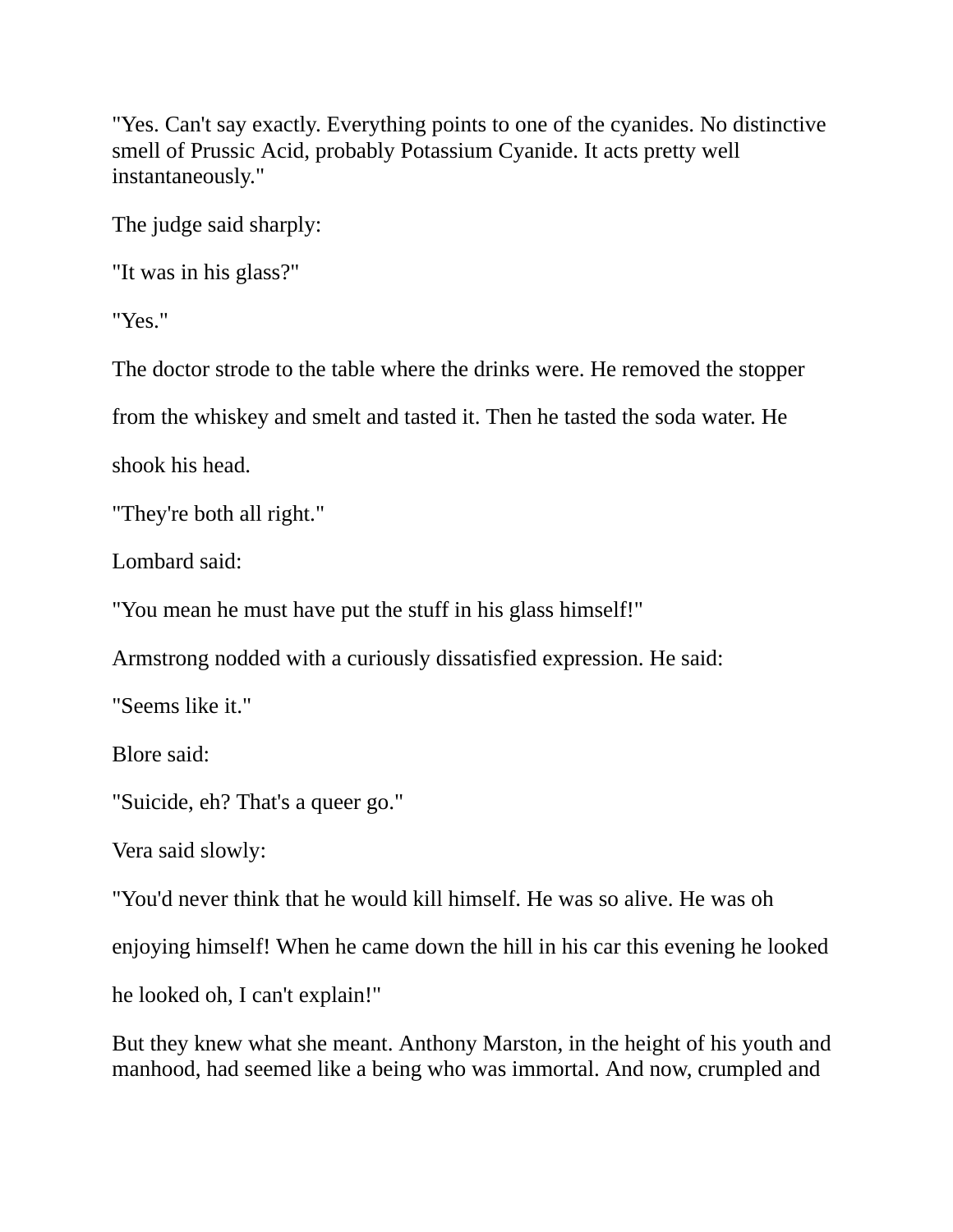broken, he lay on the floor.

Dr. Armstrong said:

"Is there any possibility other than suicide?"

Slowly every one shook his head. There could be no other explanation. The drinks

themselves were untampered with. They had all seen Anthony Marston go across

and help himself. It followed therefore that any Cyanide in the drink must have

been put there by Anthony Marston himself.

And yet why should Anthony Marston commit suicide?

Blore said thoughtfully:

"You know, doctor, it doesn't seem right to me. I shouldn't have said Mr. Marston was a suicidal type of gentleman."

Armstrong answered:

"I agree."

II

They had left it like that. What else was there to say?

Together Armstrong and Lombard had carried the inert body of Anthony Marston to his bedroom and had laid him there covered over with a sheet.

When they came downstairs again, the others were standing in a group, shivering a little, though the night was not cold.

Emily Brent said:

"We'd better go to bed. It's late."

It was past twelve o'clock. The suggestion was a wise one yet every one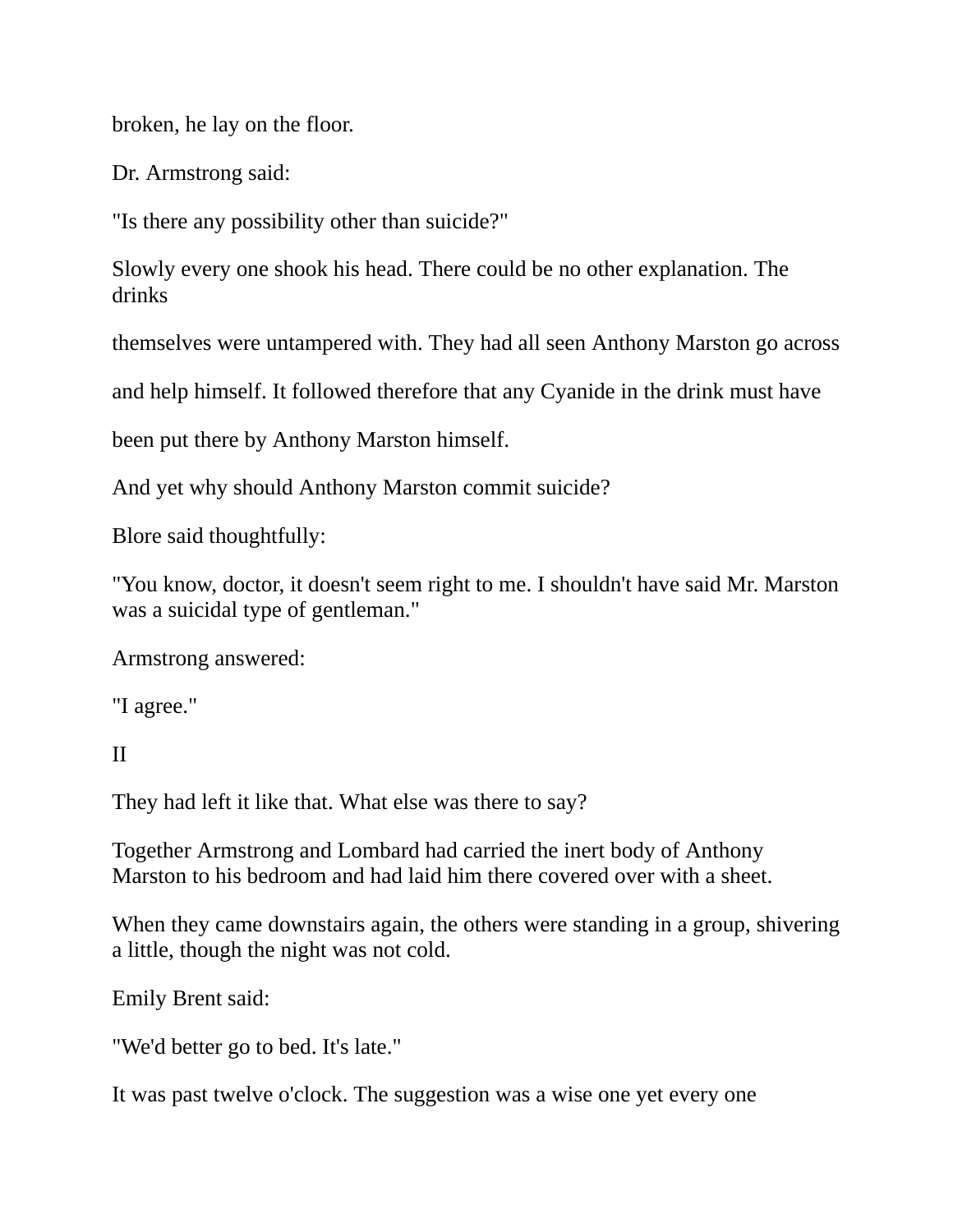hesitated. It was as though they clung to each other's company for reassurance.

The judge said:

"Yes, we must get some sleep."

Rogers said:

"I haven't cleared yet in the diningroom."

Lombard said curtly:

"Do it in the morning."

Armstrong said to him:

"Is your wife all right?"

"I'll go and see, sir."

He returned a minute or two later.

"Sleeping beautiful, she is."

"Good," said the doctor. "Don't disturb her."

"No, sir. I'll just put things straight in the diningroom and make sure everything's locked up right, and then I'll turn in."

He went across the hall into the diningroom.

The others went upstairs, a slow unwilling procession.

If this had been an old house, with creaking wood, and dark shadows, and heavily panelled walls, there might have been an eerie feeling. But this house

was the essence of modernity. There were no dark corners no possible sliding

panels it was flooded with electric light everything was new and bright and

shining. There was nothing hidden in this house, nothing concealed. It had no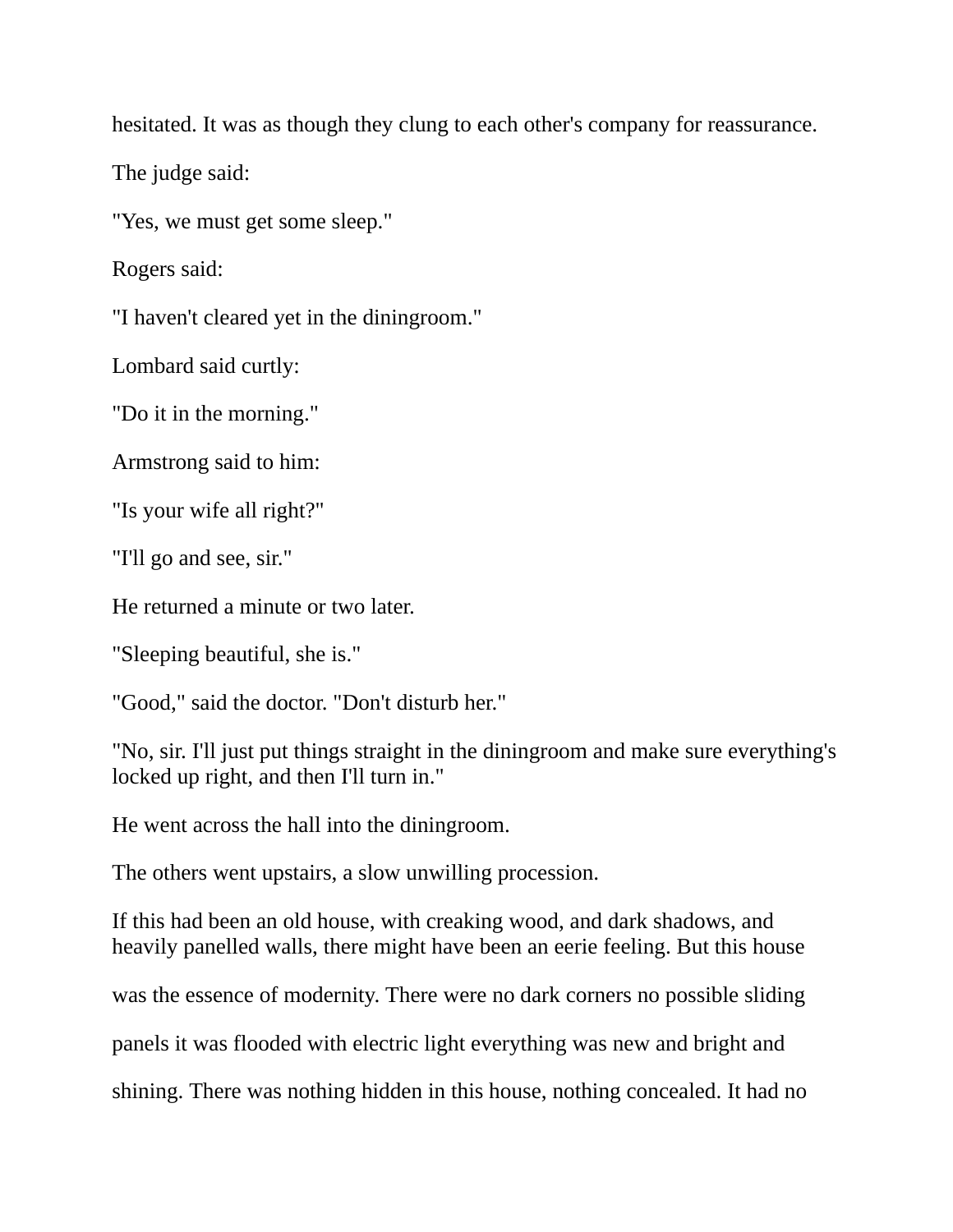atmosphere about it.

Somehow, that was the most frightening thing of all...

They exchanged goodnights on the upper landing. Each of them went into his or

her own room, and each of them automatically, almost without conscious thought, locked the door...

III

In his pleasant softly tinted room, Mr. Justice Wargrave removed his garments

and prepared himself for bed.

He was thinking about Edward Seton.

He remembered Seton very well. His fair hair, his blue eyes, his habit of looking you straight in the face with a pleasant air of straightforwardness. That was

what had made so good an impression on the jury.

Llewellyn, for the Crown, had bungled it a bit. He had been overvehement, had

tried to prove too much.

Matthews, on the other hand, for the Defence, had been good. His points had

told. His crossexaminations had been deadly. His handling of his client in the

witness box had been masterly.

And Seton had come through the ordeal of crossexamination well. He had not

got excited or overvehement. The jury had been impressed. It had seemed to

Matthews, perhaps, as though everything had been over bar the shouting.

The judge wound up his watch carefully and placed it by the bed.

He remembered exactly how he had felt sitting there listening, making notes,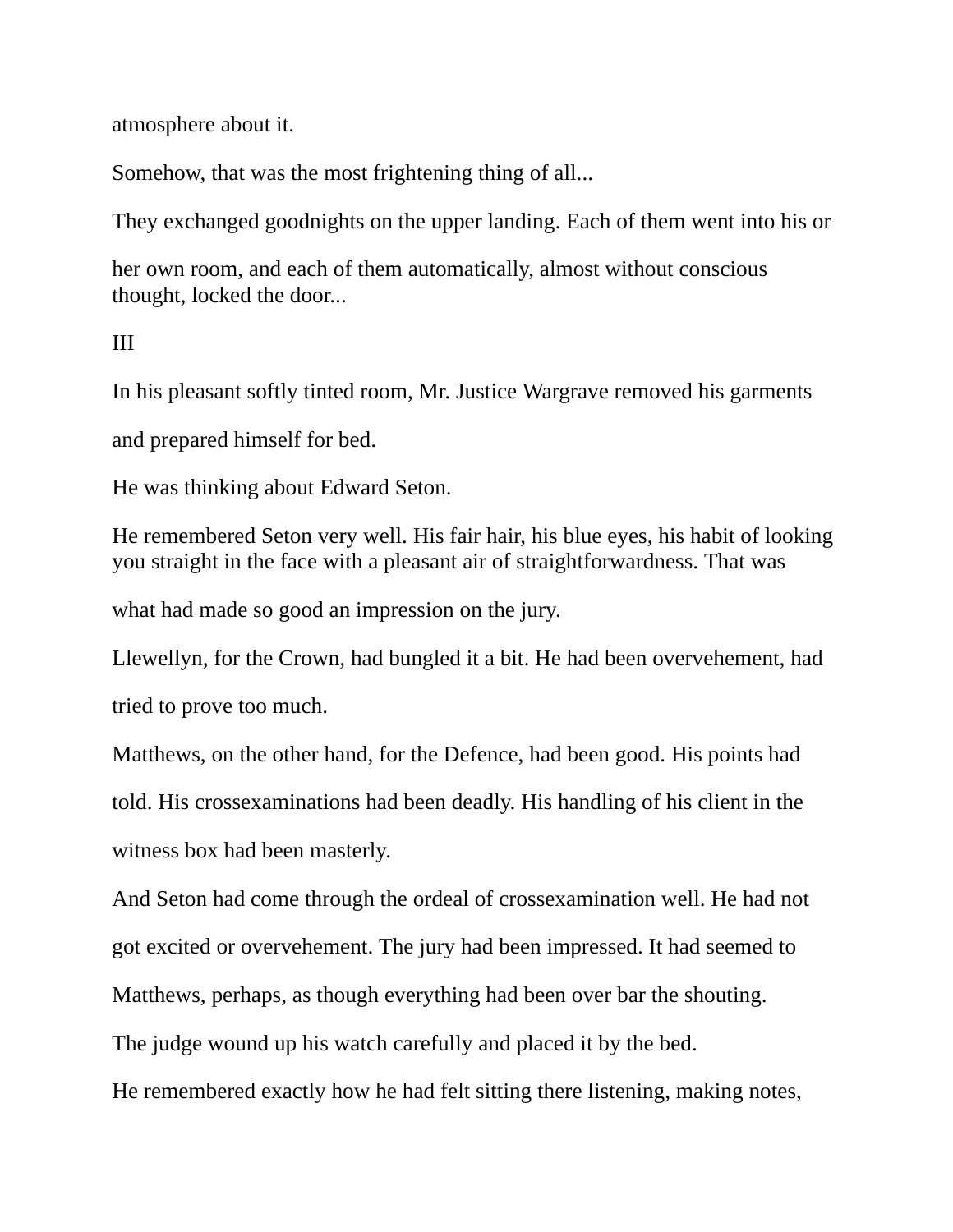appreciating everything, tabulating every scrap of evidence that told against the prisoner.

He'd enjoyed that case! Matthews' final speech had been firstclass. Llewellyn, coming after it, had failed to remove the good impression that the defending counsel had made.

And then had come his own summing up...

Carefully, Mr. Justice Wargrave removed his false teeth and dropped them into a glass of water. The shrunken lips fell in. It was a cruel mouth now, cruel and predatory.

Hooding his eyes, the judge smiled to himself.

He'd cooked Seton's goose all right!

With a slightly rheumatic grunt, he climbed into bed and turned out the electric light.

### IV

Downstairs in the diningroom, Rogers stood puzzled.

He was staring at the china figures in the centre of the table.

He muttered to himself:

"That's a rum go! I could have sworn there were ten of them."

### V

General Macarthur tossed from side to side.

Sleep would not come to him.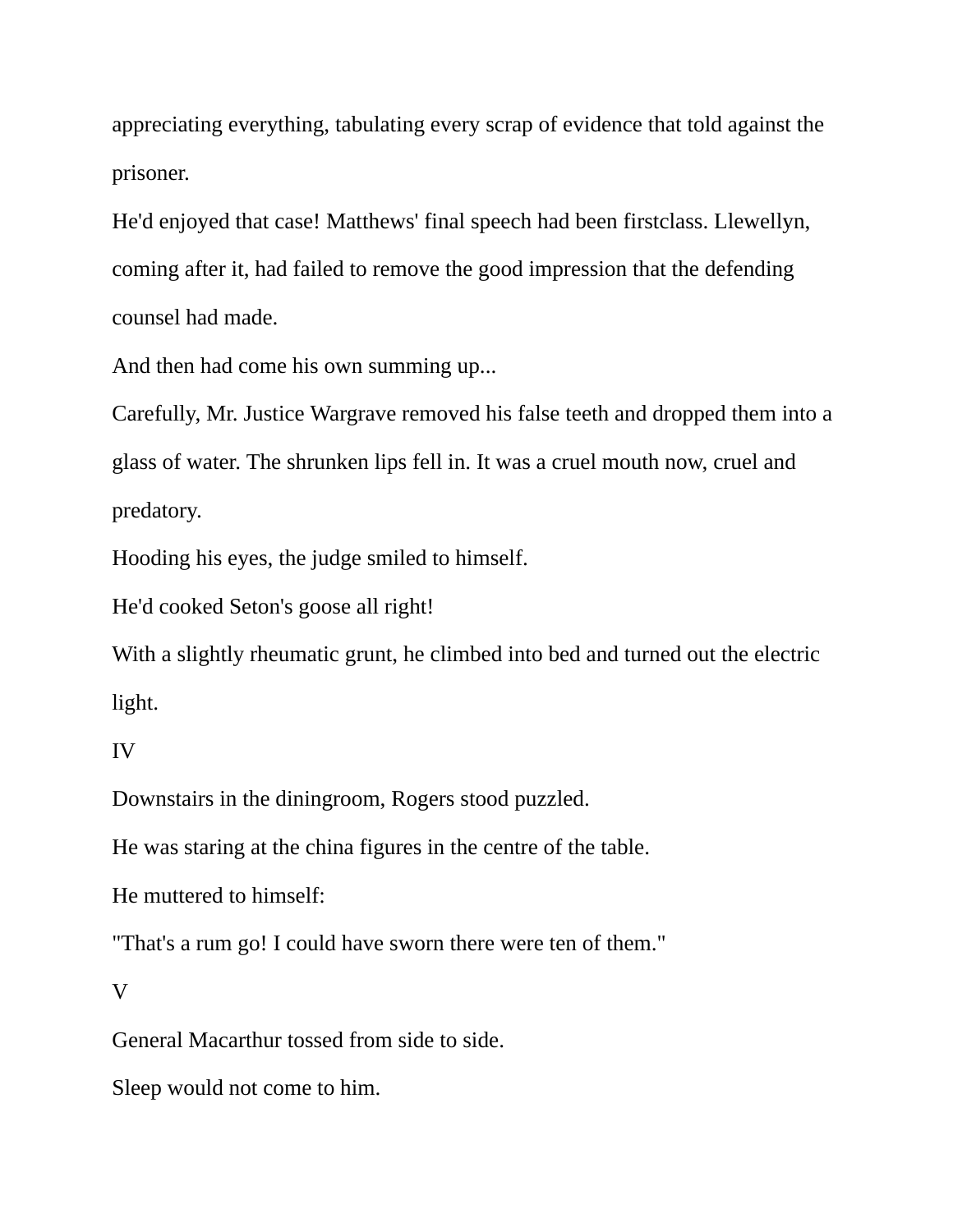In the darkness he kept seeing Arthur Richmond's face.

He'd liked Arthur he'd been damned fond of Arthur. He'd been pleased that

Leslie liked him too.

Leslie was so capricious. Lots of good fellows that Leslie would turn up her nose at and pronounce dull. "Dull!" Just like that.

But she hadn't found Arthur Richmond dull. They'd got on well together from the

beginning. They'd talked of plays and music and pictures together. She'd teased

him, made fun of him, ragged him. And he, Macarthur, had been delighted at the

thought that Leslie took quite a motherly interest in the boy.

Motherly indeed! Damn fool not to remember that Richmond was twentyeight to

Leslie's twentynine.

He'd loved Leslie. He could see her now. Her heartshaped face, and her dancing

deep grey eyes, and the brown curling mass of her hair. He'd loved Leslie and

he'd believed in her absolutely.

Out there in France, in the middle of all the hell of it, he'd sat thinking of her, taken her picture out of the breast pocket of his tunic.

And then he'd found out!

It had come about exactly in the way things happened in books. The letter in the wrong envelope. She'd been writing to them both and she'd put her letter to Richmond in the envelope addressed to her husband. Even now, all these years later, he could feel the shock of it the pain...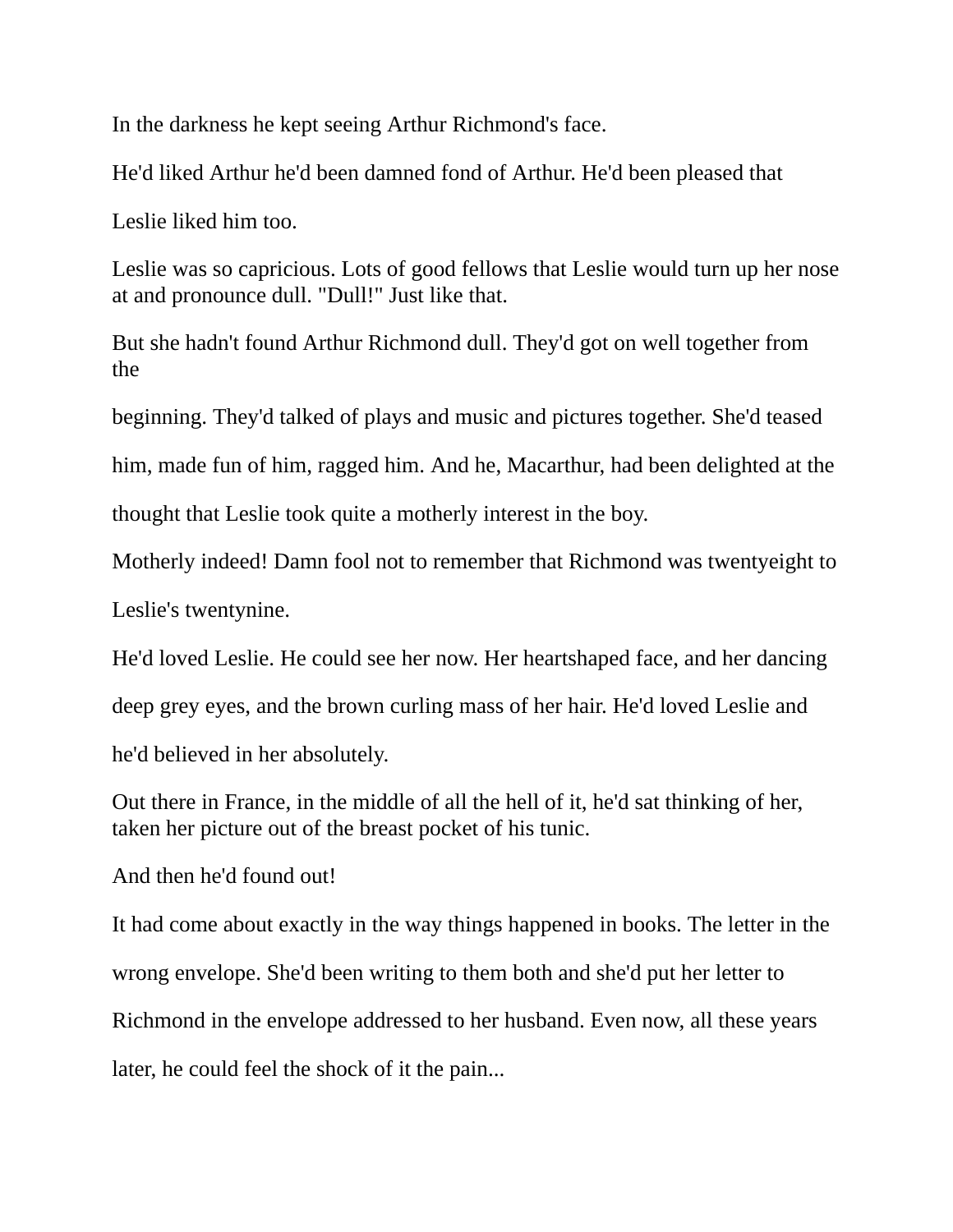God, it had hurt!

And the business had been going on some time. The letter made that clear. Weekends! Richmond's last leave...

Leslie Leslie and Arthur!

God damn the fellow! Damn his smiling face, his brisk "Yes, sir." Liar and hypocrite! Stealer of another man's wife!

It had gathered slowly that cold murderous rage.

He'd managed to carry on as usual to show nothing. He'd tried to make his

manner to Richmond just the same.

Had he succeeded? He thought so. Richmond hadn't suspected. Inequalities of temper were easily accounted for out there, where men's nerves were continually snapping under the strain.

Only young Armitage had looked at him curiously once or twice. Quite a young chap, but he'd had perceptions, that boy.

Armitage, perhaps, had guessed when the time came.

He'd sent Richmond deliberately to death. Only a miracle could have brought him

through unhurt. That miracle didn't happen. Yes, he'd sent Richmond to his death and he wasn't sorry. It had been easy enough. Mistakes were being made all the time, officers being sent to death needlessly. All was confusion, panic. People might say afterwards, "Old Macarthur lost his nerve a bit, made some colossal blunders, sacrificed some of his best men." They couldn't say more.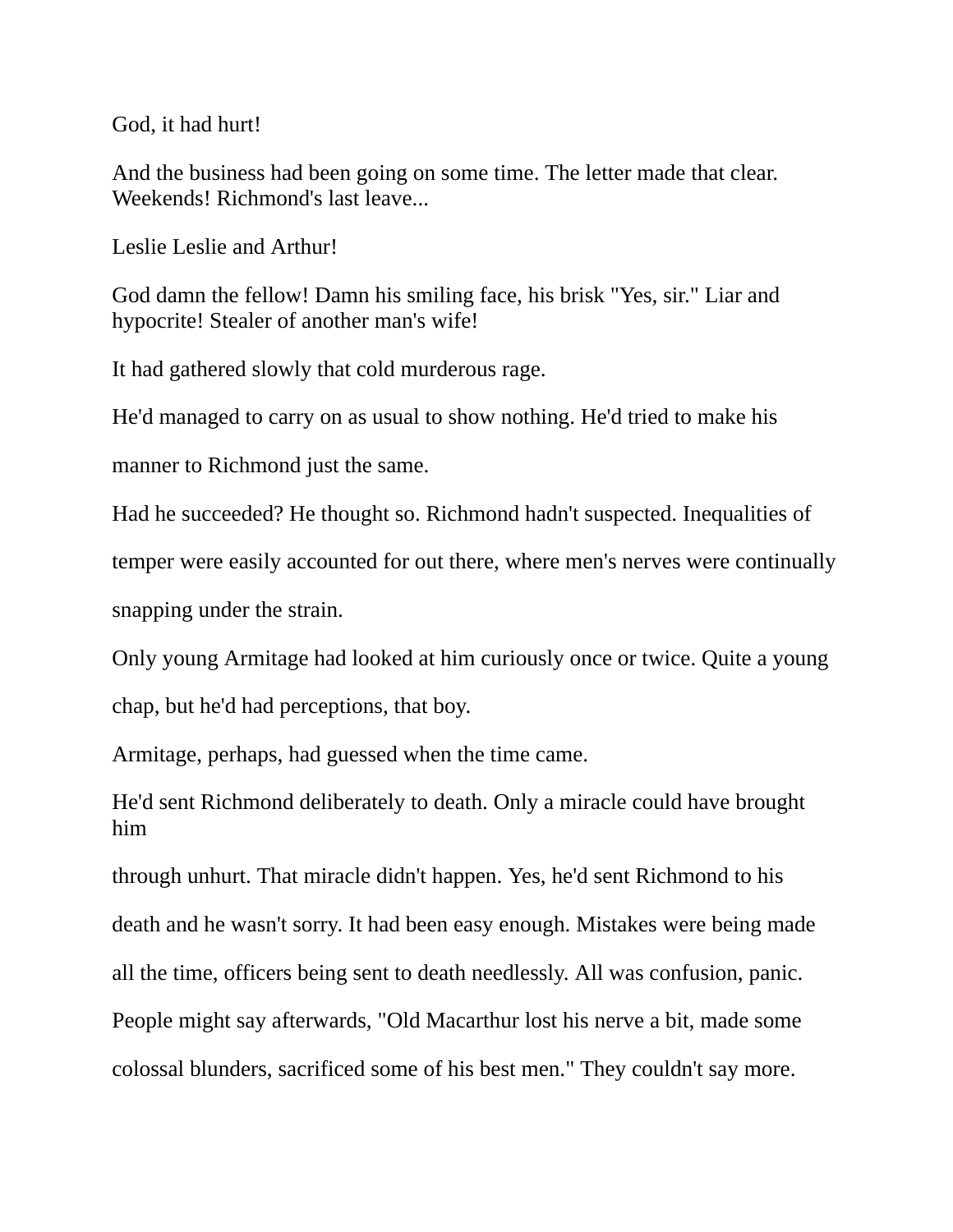But young Armitage was different. He'd looked at his commanding officer very

oddly. He'd known, perhaps, that Richmond was being deliberately sent to death.

(And after the War was over had Armitage talked?)

Leslie hadn't known. Leslie had wept for her lover (he supposed) but her weeping was over by the time he'd come back to England. He'd never told her that he'd

found her out. They'd gone on together only, somehow, she hadn't seemed very real any more. And then, three or four years later, she'd got double pneumonia and died.

That had been a long time ago. Fifteen years sixteen years?

And he'd left the Army and come to live in Devon bought the sort of little place he'd always meant to have. Nice neighbours pleasant part of the world. There

was a bit of shooting and fishing. He'd gone to church on Sundays. (But not the

day that the lesson was read about David putting Uriah in the forefront of the

battle. Somehow he couldn't face that. Gave him an uncomfortable feeling.)

Everybody had been very friendly. At first, that is. Later, he'd had an uneasy

feeling that people were talking about him behind his back. They eyed him differently, somehow. As though they'd heard something some lying rumour...

(Armitage? Supposing Armitage had talked?)

He'd avoided people after that withdrawn into himself. Unpleasant to feel that people were discussing you.

And all so long ago. So so purposeless now. Leslie had faded into the distance and Arthur Richmond, too. Nothing of what had happened seemed to matter any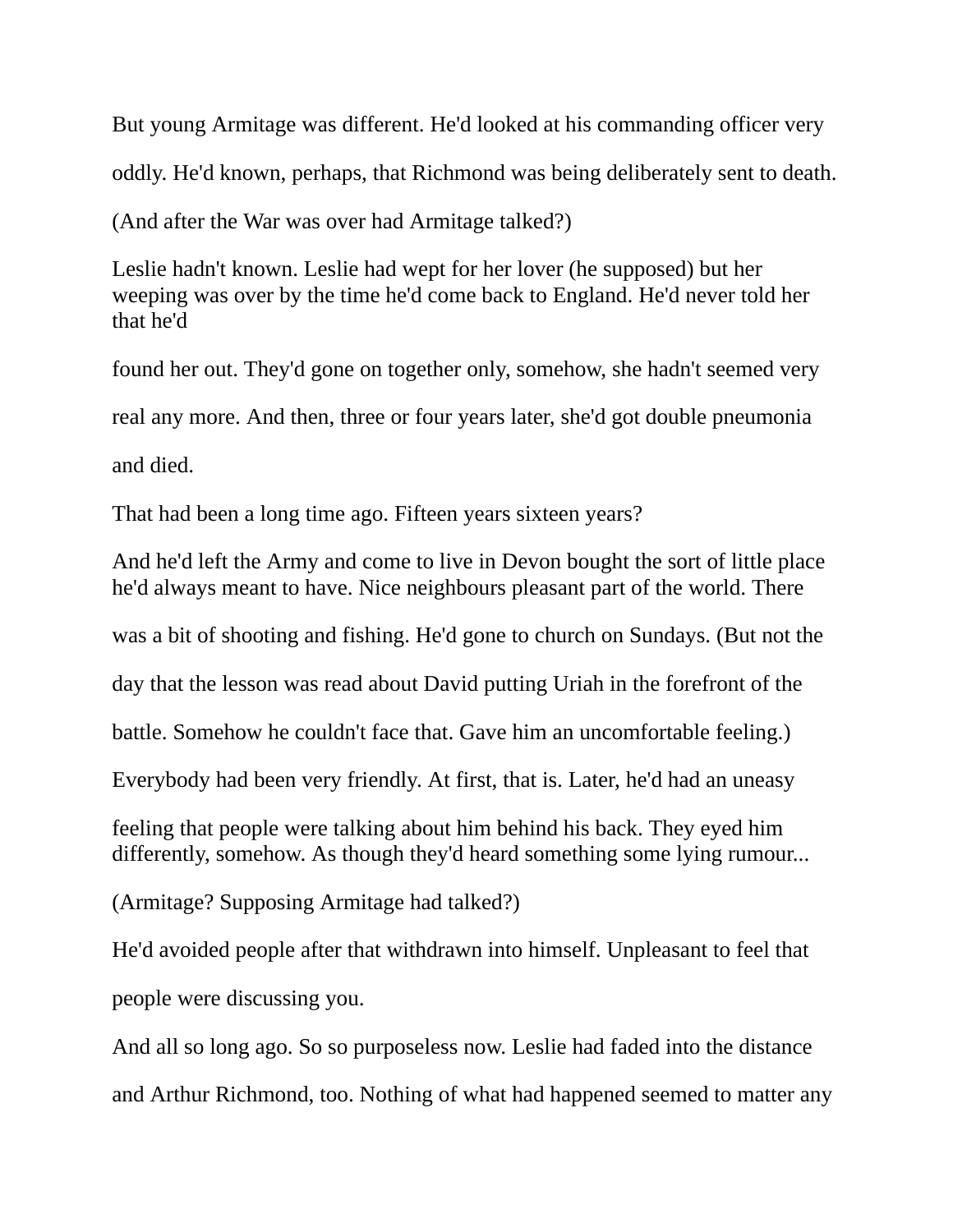more.

It made life lonely, though. He'd taken to shunning his old Army friends.

(If Armitage had talked, they'd know about it.)

And now this evening a hidden voice had blared out that old hidden story.

Had he dealt with it all right? Kept a stiff upper lip? Betrayed the right amount

of feeling indignation, disgust but no guilt, no discomfiture? Difficult to tell.

Surely nobody could have taken the accusation seriously. There had been a pack

of other nonsense, just as farfetched. That charming girl the voice had accused her of drowning a child! Idiotic! Some madman throwing crazy accusations about!

Emily Brent, too actually a niece of old Tom Brent of the Regiment. It had

accused her of murder! Any one could see with half an eye that the woman was

as pious as could be the kind that was hand and glove with parsons.

Damned curious business the whole thing! Crazy, nothing less.

Ever since they had got there when was that? Why, damn it, it was only this

afternoon! Seemed a good bit longer than that.

He thought: "I wonder when we shall get away again."

Tomorrow, of course, when the motor boat came from the mainland.

Funny, just this minute he didn't want much to get away from the island... To go

back to the mainland, back to his little house, back to all the troubles and worries. Through the open window he could hear the waves breaking on the rocks

a little louder now than earlier in the evening. Wind was getting up, too.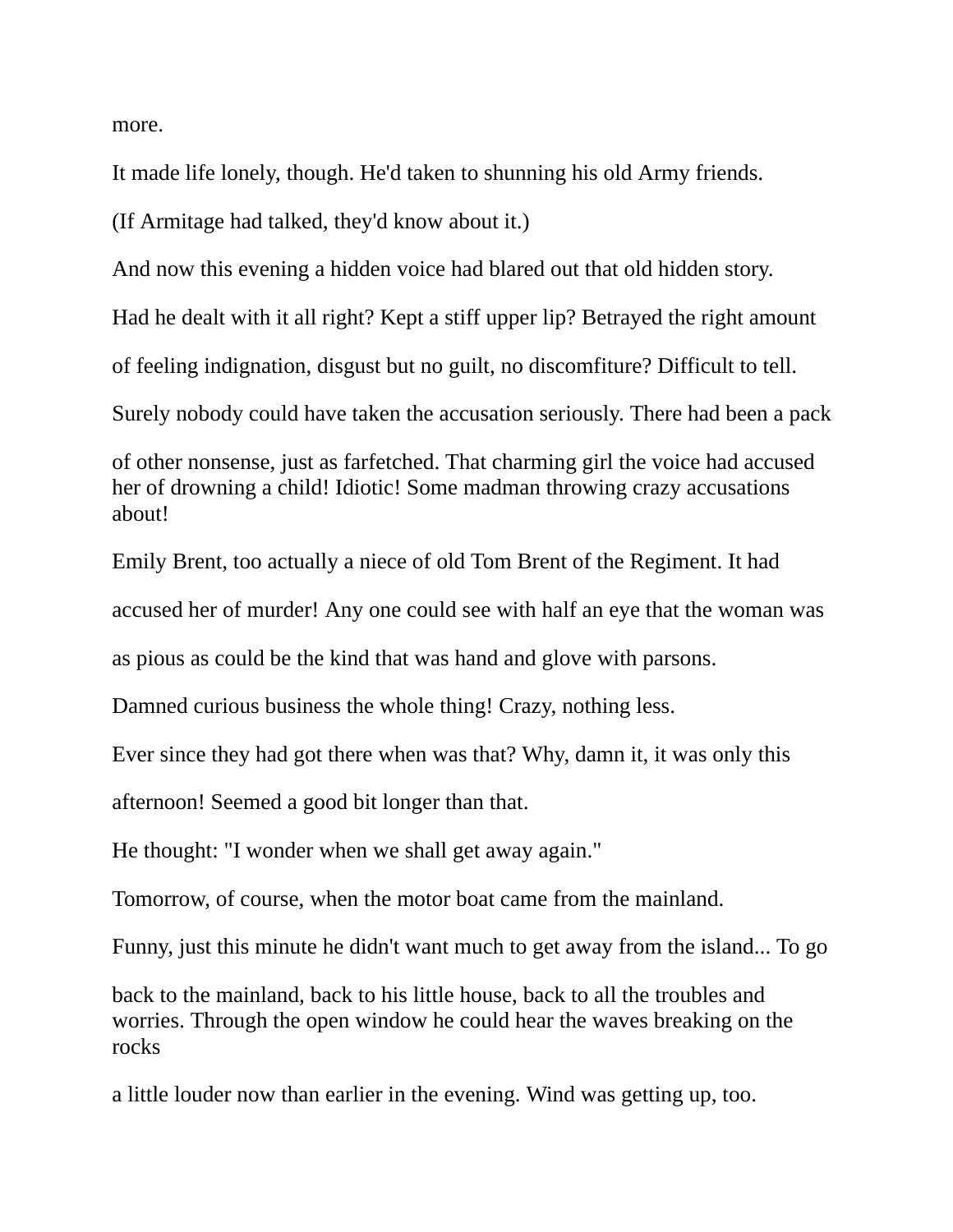He thought: "Peaceful sound. Peaceful place..."

He thought: "Best of an island is once you get there you can't go any further...

you've come to the end of things..."

He knew, suddenly, that he didn't want to leave the island.

VI

Vera Claythorne lay in bed, wide awake, staring up at the ceiling.

The light beside her was on. She was frightened of the dark.

She was thinking:

"Hugo... Hugo... Why do I feel you're so near to me tonight?... Somewhere quite close...

"Where is he really? I don't know. I never shall know. He just went away right away out of my life!"

It was no good trying not to think of Hugo. He was close to her. She had to think

of him to remember...

Cornwall...

The black rocks, the smooth yellow sand. Mrs. Hamilton, stout, goodhumoured.

Cyril, whining a little always, pulling at her hand.

"I want to swim out to the rock. Miss Claythorne. Why can't I swim out to the rock?"

Looking up meeting Hugo's eyes watching her.

The evenings after Cyril was in bed...

"Come out for a stroll, Miss Claythorne."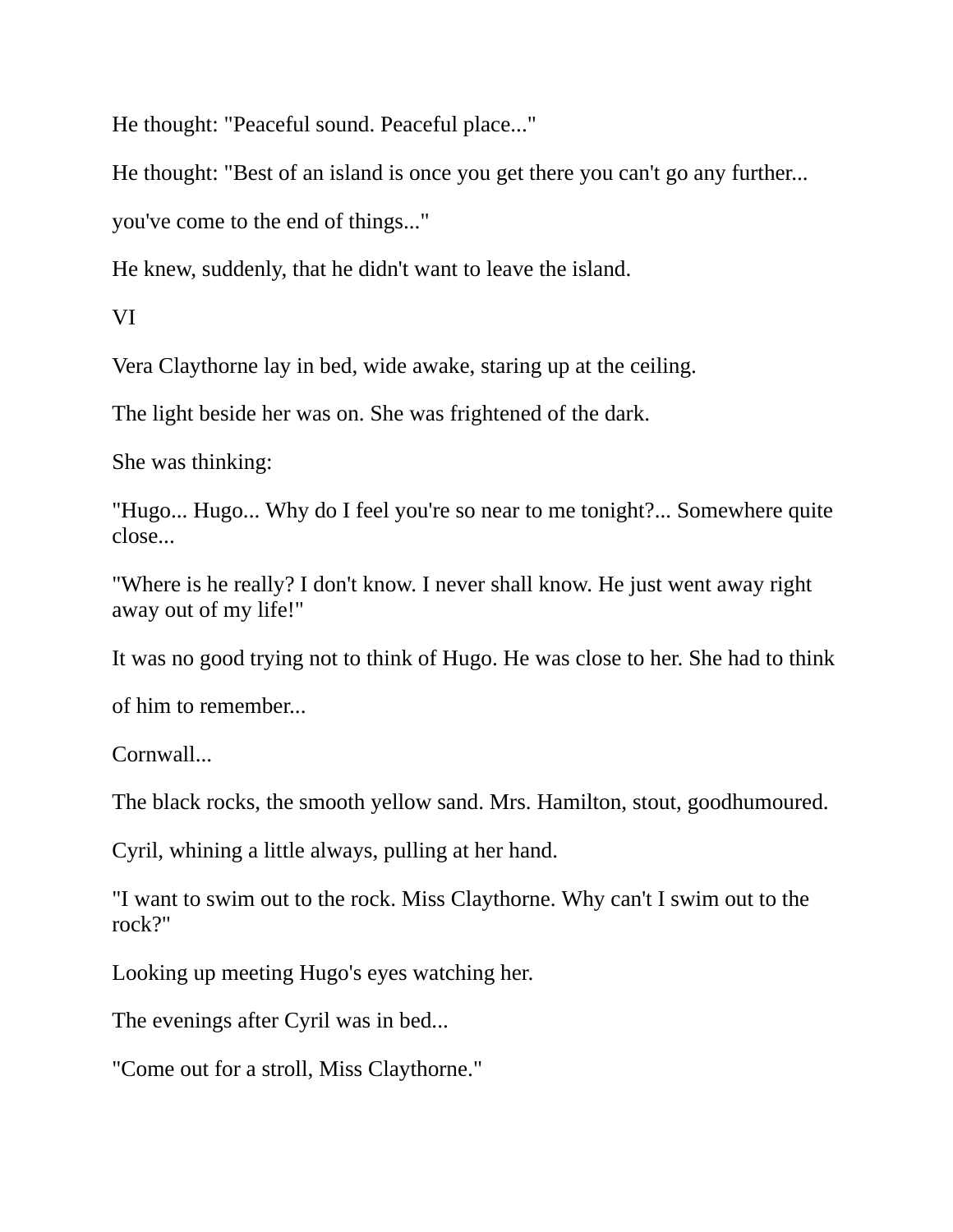"I think perhaps I will."

The decorous stroll down to the beach. The moonlight the soft Atlantic air. And then, Hugo's arm round her.

"I love you, I love you. You know I love you, Vera?"

Yes, she knew.

(Or thought she knew.)

"I can't ask you to marry me. I've not got a penny. Its all I can do to keep myself. Queer, you know, once, for three months I had the chance of being a rich man to look forward to. Cyril wasn't born until three months after Maurice died. If he'd been a girl..."

If the child has been a girl, Hugo would have come into everything. He'd been disappointed, he admitted.

"I hadn't built on it, of course. But it was a bit of a knock. Oh, well, luck's luck!

Cyril's a nice kid. I'm awfully fond of him."

And he was fond of him, too. Always ready to play games or amuse his small nephew. No rancour in Hugo's nature.

Cyril wasn't really strong. A puny child no stamina. The kind of child, perhaps, who wouldn't live to grow up...

And then ?

"Miss Claythorne, why can't I swim to the rock?"

Irritating whiney repetition.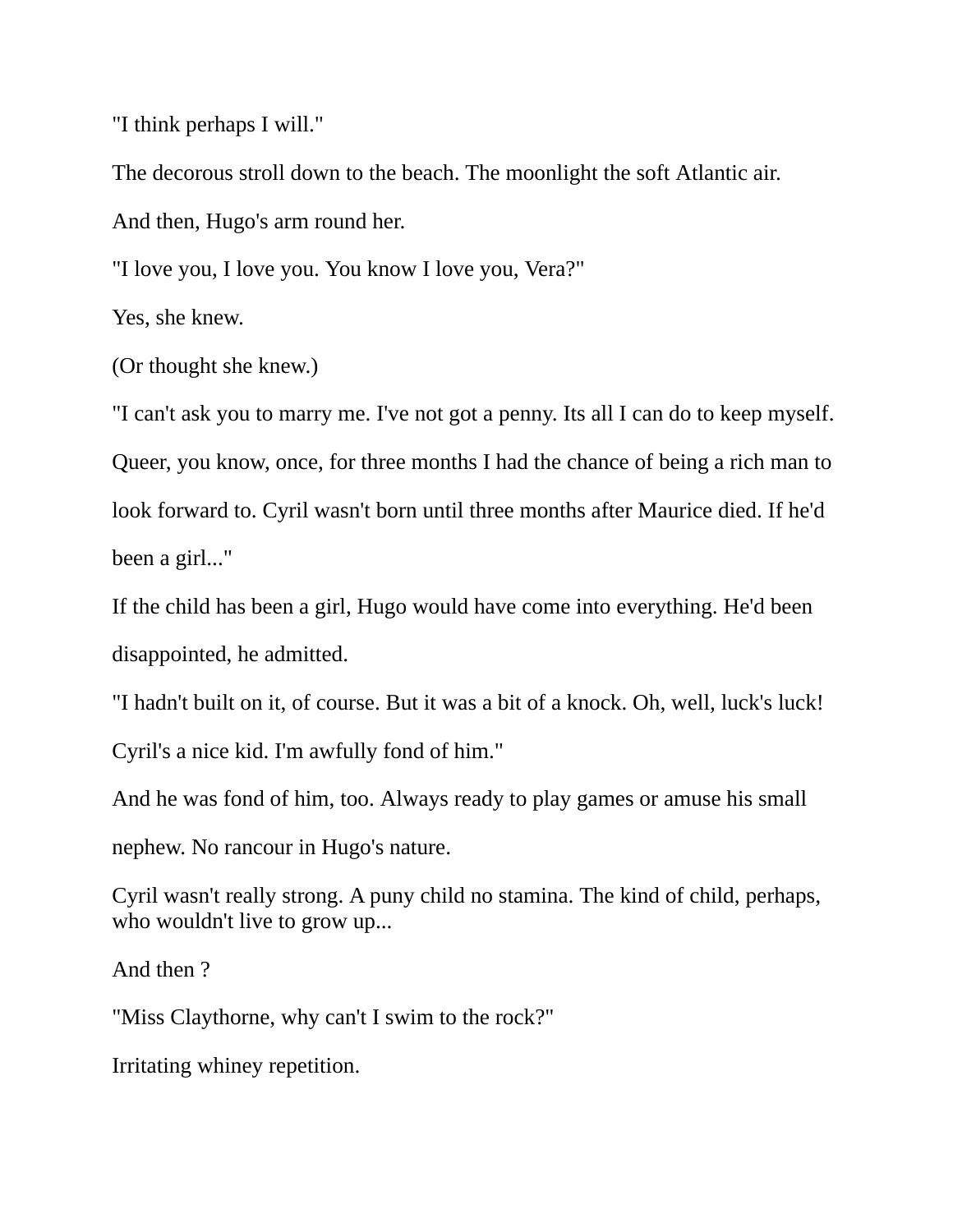"It s too far, Cyril."

"But, Miss Claythorne..."

Vera got up. She went to the dressingtable and swallowed three aspirins.

She thought:

"I wish I had some proper sleeping stuff."

She thought:

"If I were doing away with myself I'd take an overdose of veronal something like that not cyanide!"

She shuddered as she remembered Anthony Marston's convulsed purple face.

As she passed the mantelpiece, she looked up at the framed doggerel.

Ten little Indian boys went out to dine;

One choked his little self and then there were nine.

She thought to herself:

"It's horrible just like us this evening..."

Why had Anthony Marston wanted to die?

She didn't want to die.

She couldn't imagine wanting to die...

Death was for the other people...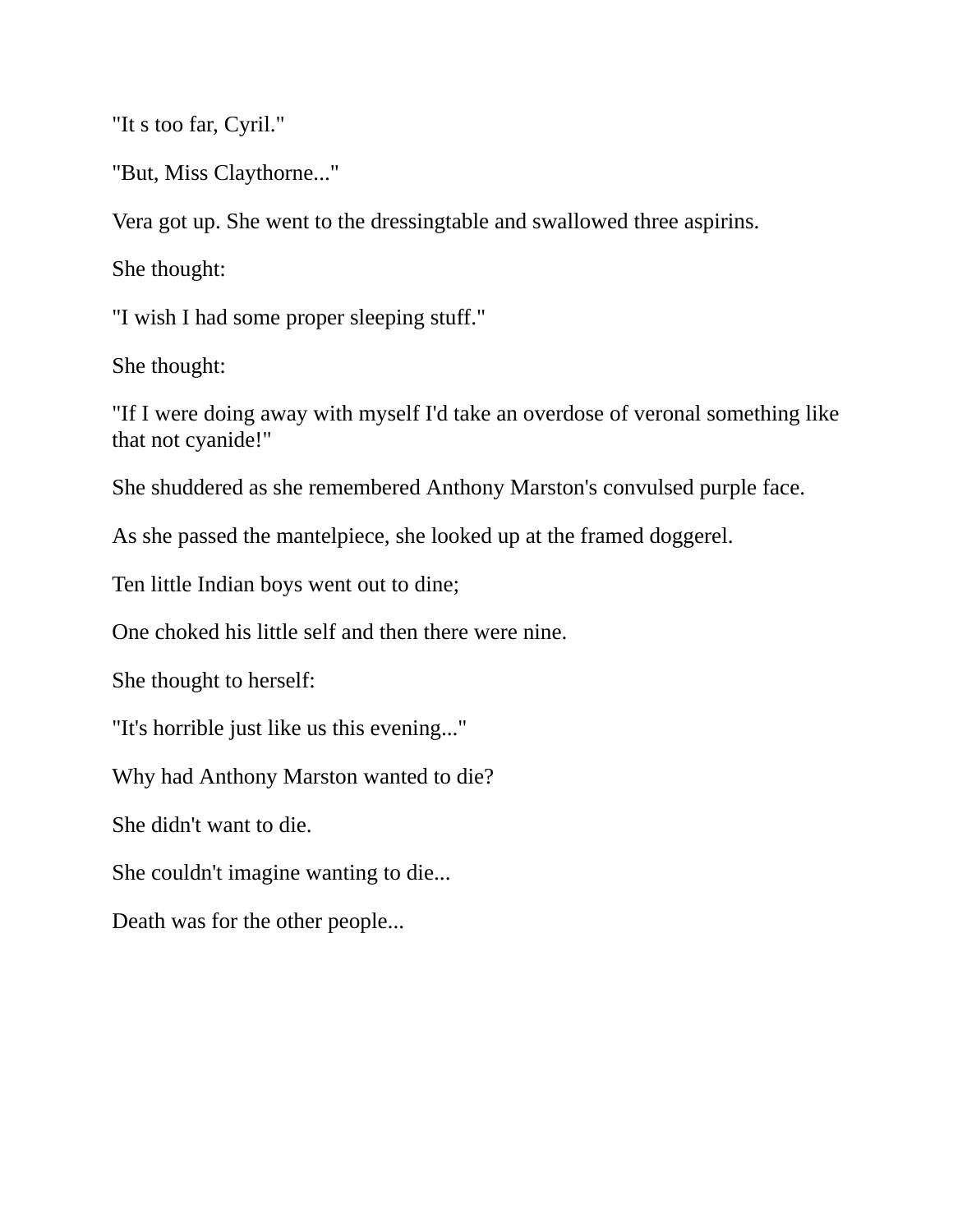## **Chapter 6**

Dr. Armstrong was dreaming...

It was very hot in the operating room...

Surely they'd got the temperature too high? The sweat was rolling down his face.

His hands were clammy. Difficult to hold the scalpel firmly...

How beautifully sharp it was...

Easy to do a murder with a knife like that. And of course he was doing a murder...

The woman's body looked different. It had been a large unwieldy body. This was a spare meagre body. And the face was hidden.

Who was it that he had to kill?

He couldn't remember. But he must know! Should he ask Sister?

Sister was watching him. No, he couldn't ask her. She was suspicious, he could see that.

But who was it on the operating table?

They shouldn't have covered up the face like that...

If he could only see the face...

Ah! that was better. A young probationer was pulling off the handkerchief.

Emily Brent, of course. It was Emily Brent that he had to kill.

How malicious her eyes were! Her lips were moving. What was she saying?

"In the midst of life we are in death..."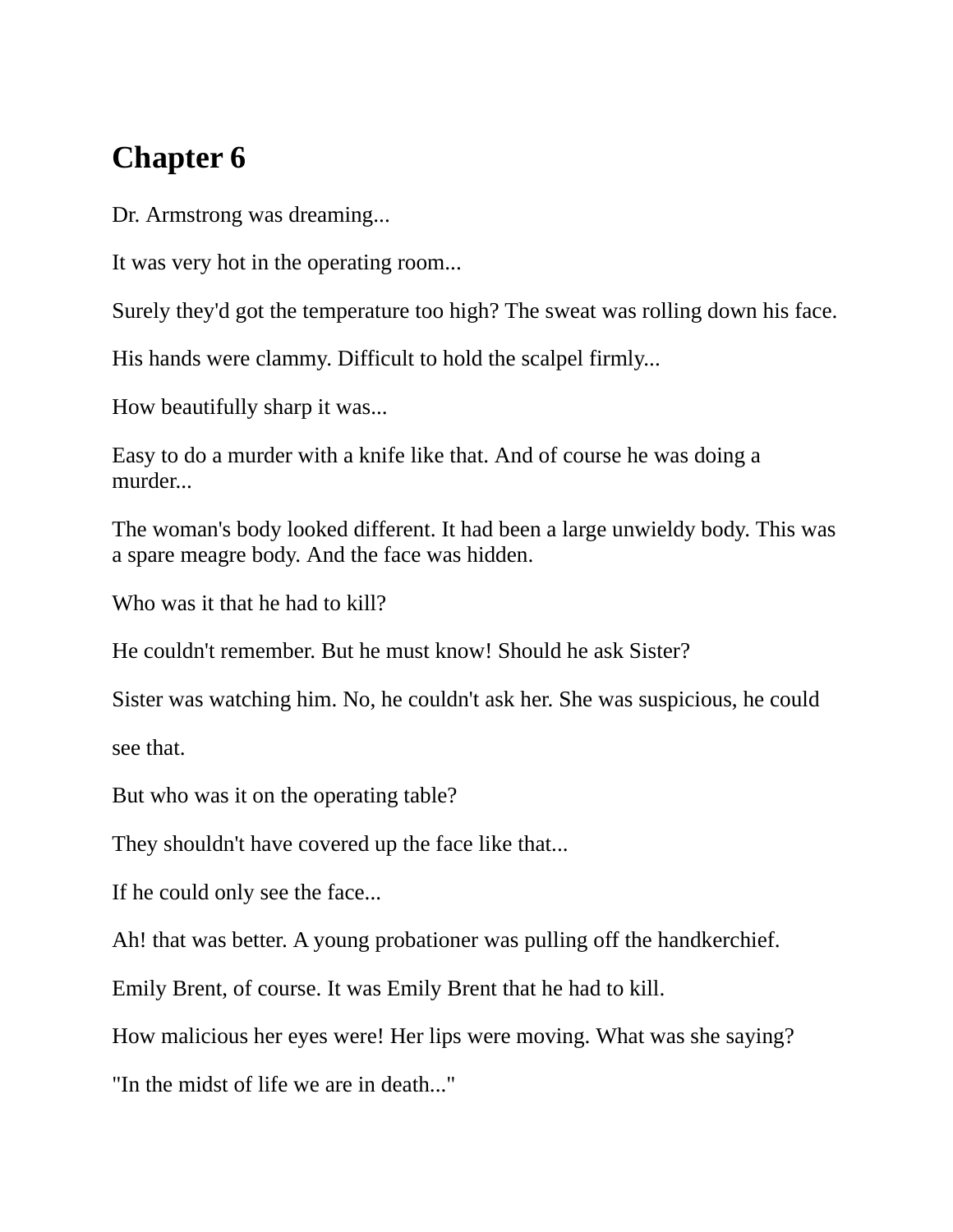She was laughing now. No, nurse, don't put the handkerchief back. I've got to see. I've got to give the anaesthetic. Where's the ether? I must have brought the ether with me. What have you done with the ether, Sister? Chвteau Neuf du

Pape? Yes, that will do quite as well.

Take the handkerchief away, nurse.

Of course! I knew it all the time! It's Anthony Marston! His face is purple and convulsed. But he's not dead he's laughing. I tell you he's laughing! He's shaking the operating table.

Look out, man, look out. Nurse, steady it steady it

With a start Dr. Armstrong woke up. It was morning. Sunlight was pouring into

the room.

And some one was leaning over him shaking him. It was Rogers. Rogers, with a

white face, saying: "Doctor doctor!"

Dr. Armstrong woke up completely.

He sat up in bed. He said sharply:

"What is it?"

"It's the wife, doctor. I can't get her to wake. My God! I can't get her to wake. And

and she don't look right to me."

Dr. Armstrong was quick and efficient. He wrapped himself in his dressinggown

and followed Rogers.

He bent over the bed where the woman was lying peacefully on her side. He lifted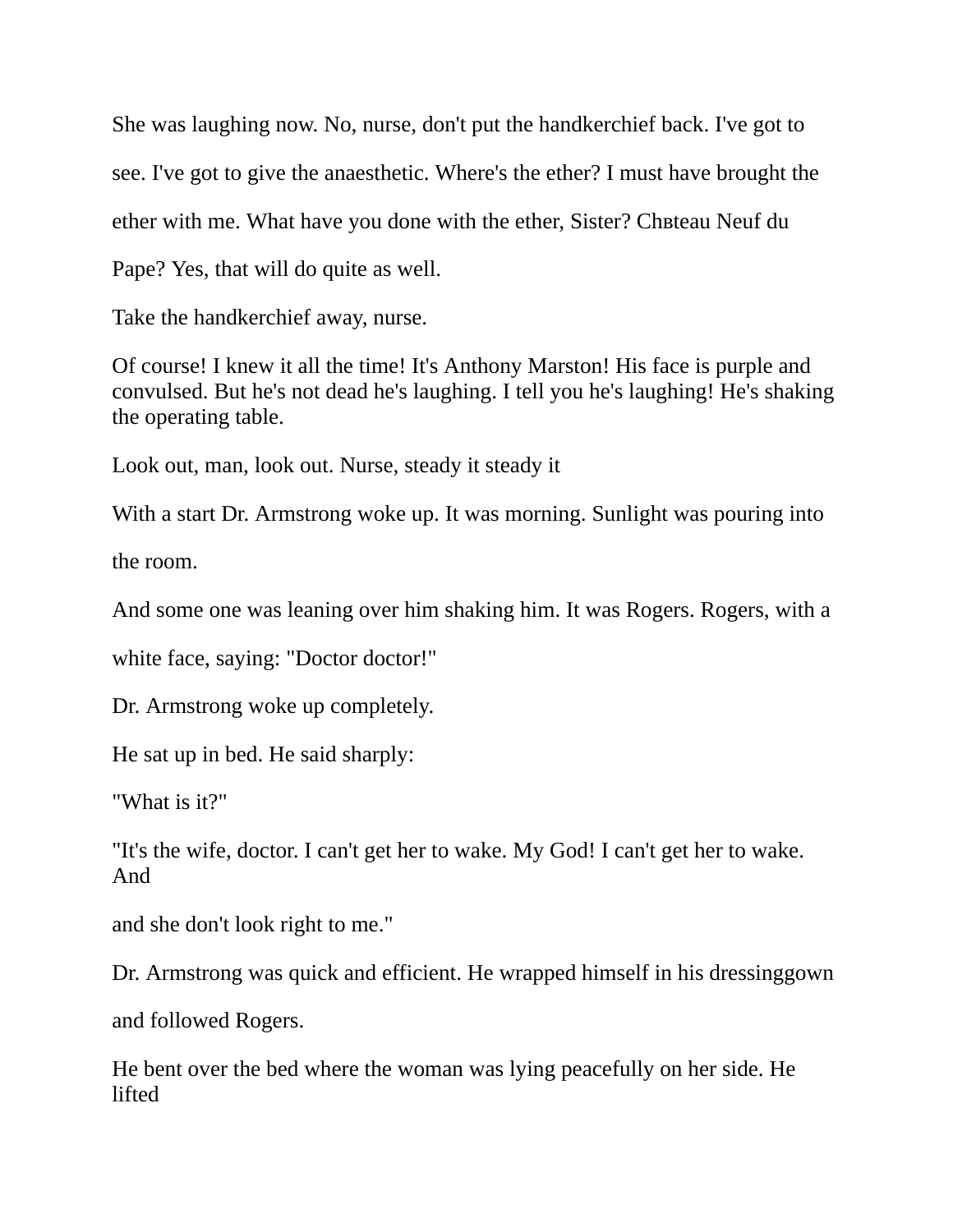the cold hand, raised the eyelid. It was some few minutes before he straightened himself and turned from the bed.

Rogers whispered:

"Is she is she ?"

He passed a tongue over dry lips.

Armstrong nodded.

"Yes, she's gone."

His eyes rested thoughtfully on the man before him. Then they went to the table

by the bed, to the washstand, then back to the sleeping woman.

Rogers said:

"Was it was it 'er 'eart, doctor?"

Dr. Armstrong was a minute or two before replying. Then he said:

"What was her health like normally?"

Rogers said:

"She was a bit rheumaticky."

"Any doctor been attending her recently?"

"Doctor?" Rogers stared. "Not been to a doctor for years neither of us."

"You'd no reason to believe she suffered from heart trouble?"

"No, doctor. I never knew of anything."

Armstrong said:

"Did she sleep well?"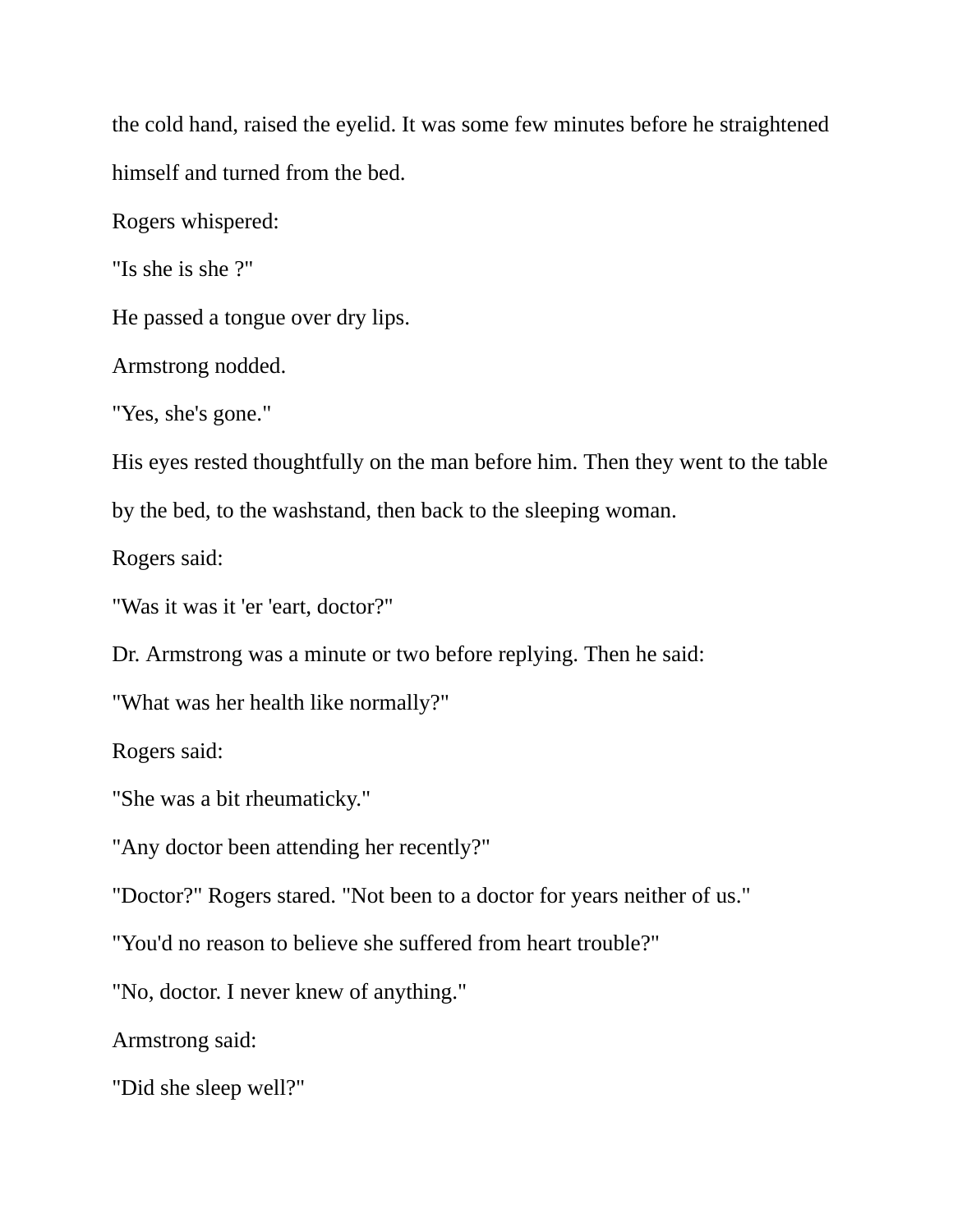Now Rogers' eyes evaded his. The man's hands came together and turned and twisted uneasily. He muttered.

"She didn't sleep extra well no."

The doctor said sharply:

"Did she take things to make her sleep?"

Rogers stared at him, surprised.

"Take things? To make her sleep? Not that I knew of. I'm sure she didn't."

Armstrong went over to the washstand.

There were a certain number of bottles on it. Hair lotion, lavender water, cascara, glycerine of cucumber for the hands, a mouthwash, toothpaste and some

Elliman's.

Rogers helped by pulling out the drawers of the dressingtable. From there they

moved on to the chest of drawers. But there was no sign of sleeping draughts or

tablets.

Rogers said:

"She didn't have nothing last night, sir, except what you gave her..."

II

When the gong sounded for breakfast at nine o'clock it found every one up and

awaiting the summons.

General Macarthur and the judge had been pacing the terrace outside, exchanging desultory comments on the political situation.

Vera Claythorne and Philip Lombard had been up to the summit of the island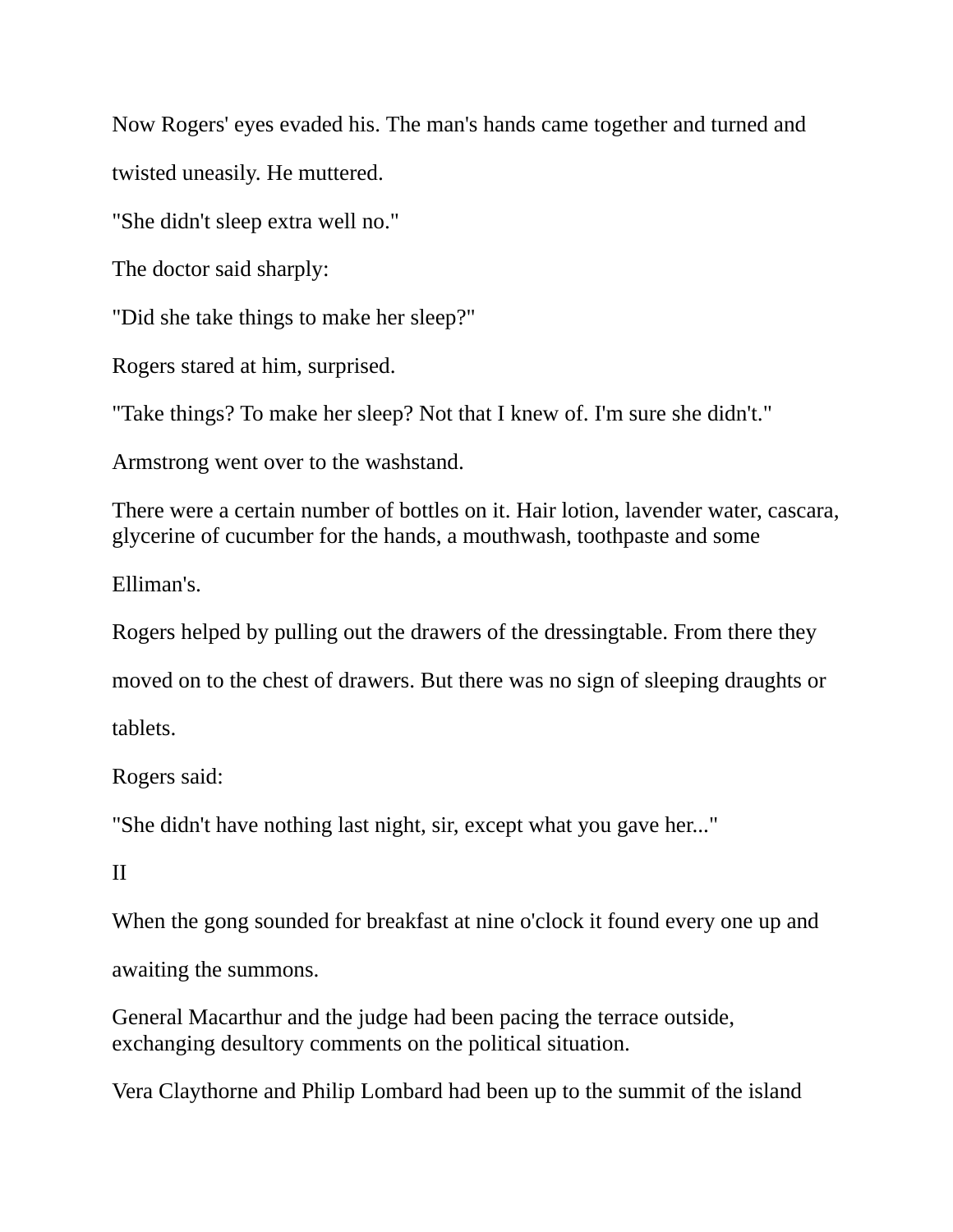behind the house. There they had discovered William Henry Blore, standing staring at the mainland.

He said:

"No sign of that motor boat yet. I've been watching for it."

Vera said, smiling:

"Devon's a sleepy county. Things are usually late."

Philip Lombard was looking the other way, out to sea.

He said abruptly:

"What d'you think of the weather?"

Glancing up at the sky, Blore remarked:

"Looks all right to me."

Lombard pursed up his mouth into a whistle.

He said:

"It will come on to blow before the day's out."

Blore said:

"Squally eh?"

From below them came the boom of a gong.

Philip Lombard said:

"Breakfast? Well, I could do with some."

As they went down the steep slope Blore said to Lombard in a ruminating voice:

"You know, it beats me why that young fellow wanted to do himself in! I've been worrying about it all night."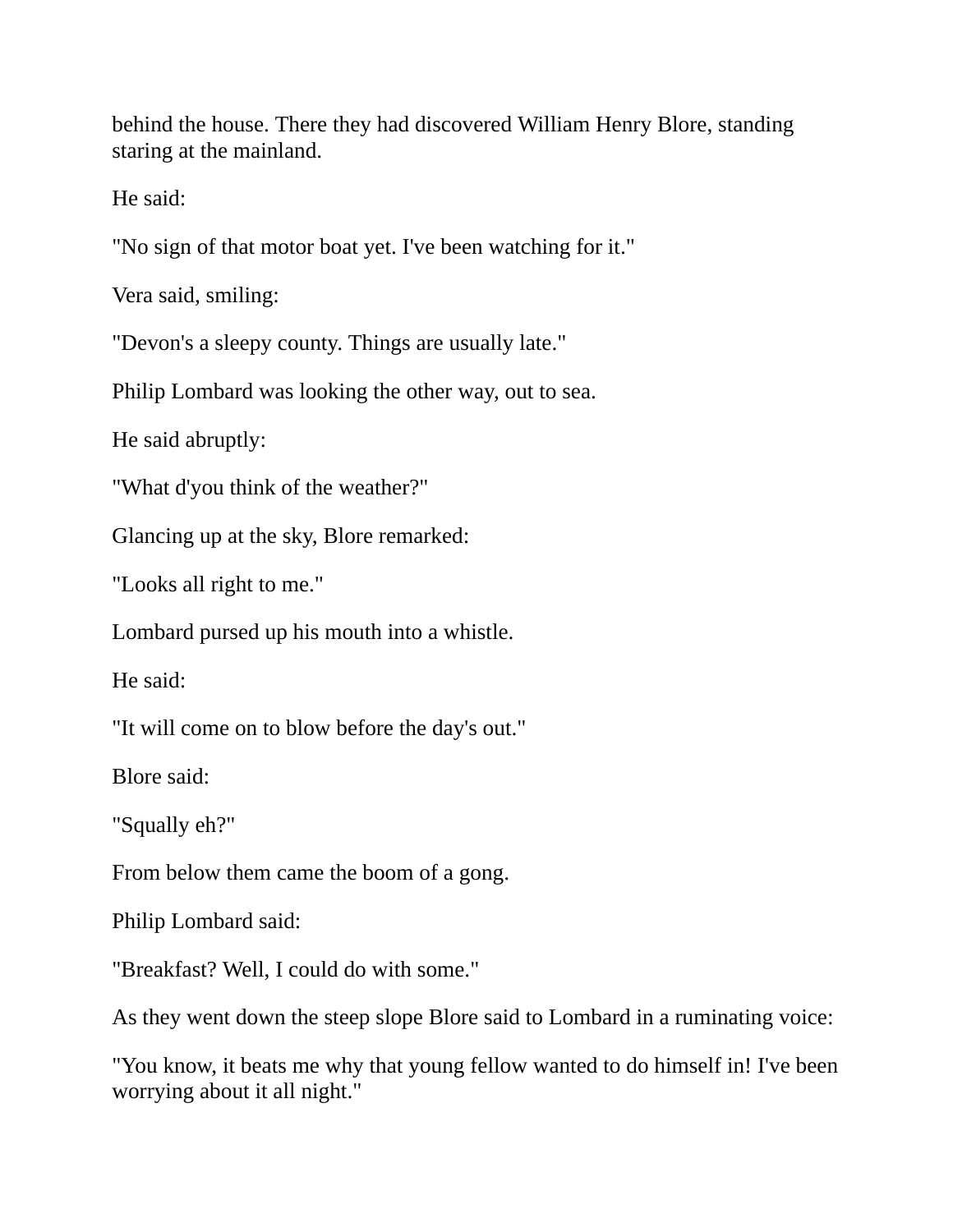Vera was a little ahead. Lombard hung back slightly. He said:

"Got any alternative theory?"

"I'd want some proof. Motive, to begin with. Welloff I should say he was."

Emily Brent came out of the drawingroom window to meet them.

She said sharply:

"Is the boat coming?"

"Not yet," said Vera.

They went in to breakfast. There was a vast dish of eggs and bacon on the

sideboard and tea and coffee.

Rogers held the door open for them to pass in, then shut it from the outside.

Emily Brent said:

"That man looks ill this morning."

Dr. Armstrong, who was standing by the window, cleared his throat. He said:

"You must excuse any er shortcomings this morning. Rogers has had to do the best he can for breakfast singlehanded. Mrs. Rogers has er not been able to

carry on this morning."

Emily Brent said sharply:

"What's the matter with the woman?"

Dr. Armstrong said easily:

"Let us start our breakfast. The eggs will be cold. Afterwards, there are several matters I want to discuss with you all."

They took the hint. Plates were filled, coffee and tea was poured. The meal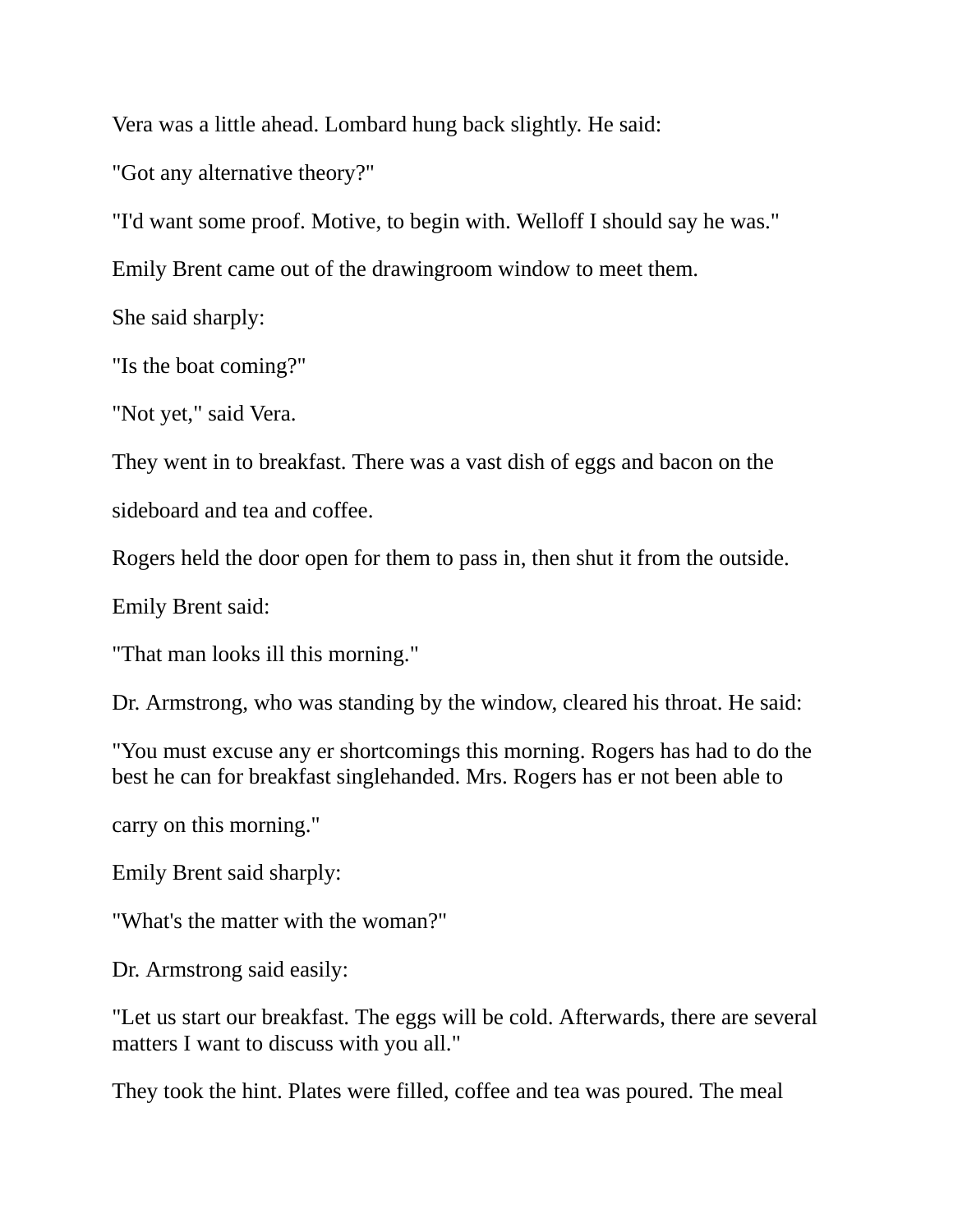began.

Discussion of the island was, by mutual consent, tabooed. They spoke instead in a desultory fashion of current events. The news from abroad, events in the world

of sport, the latest reappearance of the Loch Ness monster.

Then, when plates were cleared, Dr. Armstrong moved back his chair a little,

cleared his throat importantly and spoke.

He said:

"I thought it better to wait until you had had your breakfast before telling you of a sad piece of news. Mrs. Rogers died in her sleep."

There were startled and shocked ejaculations.

Vera exclaimed:

"How awful! Two deaths on this island since we arrived!"

Mr. Justice Wargrave, his eyes narrowed, said in his small precise clear voice:

"H'm very remarkable what was the cause of death?"

Armstrong shrugged his shoulders.

"Impossible to say offhand."

"There must be an autopsy?"

"I certainly couldn't give a certificate. I have no knowledge whatsoever of the woman's state of health."

Vera said:

"She was a very nervouslooking creature. And she had a shock last night. It

might have been heart failure, I suppose?"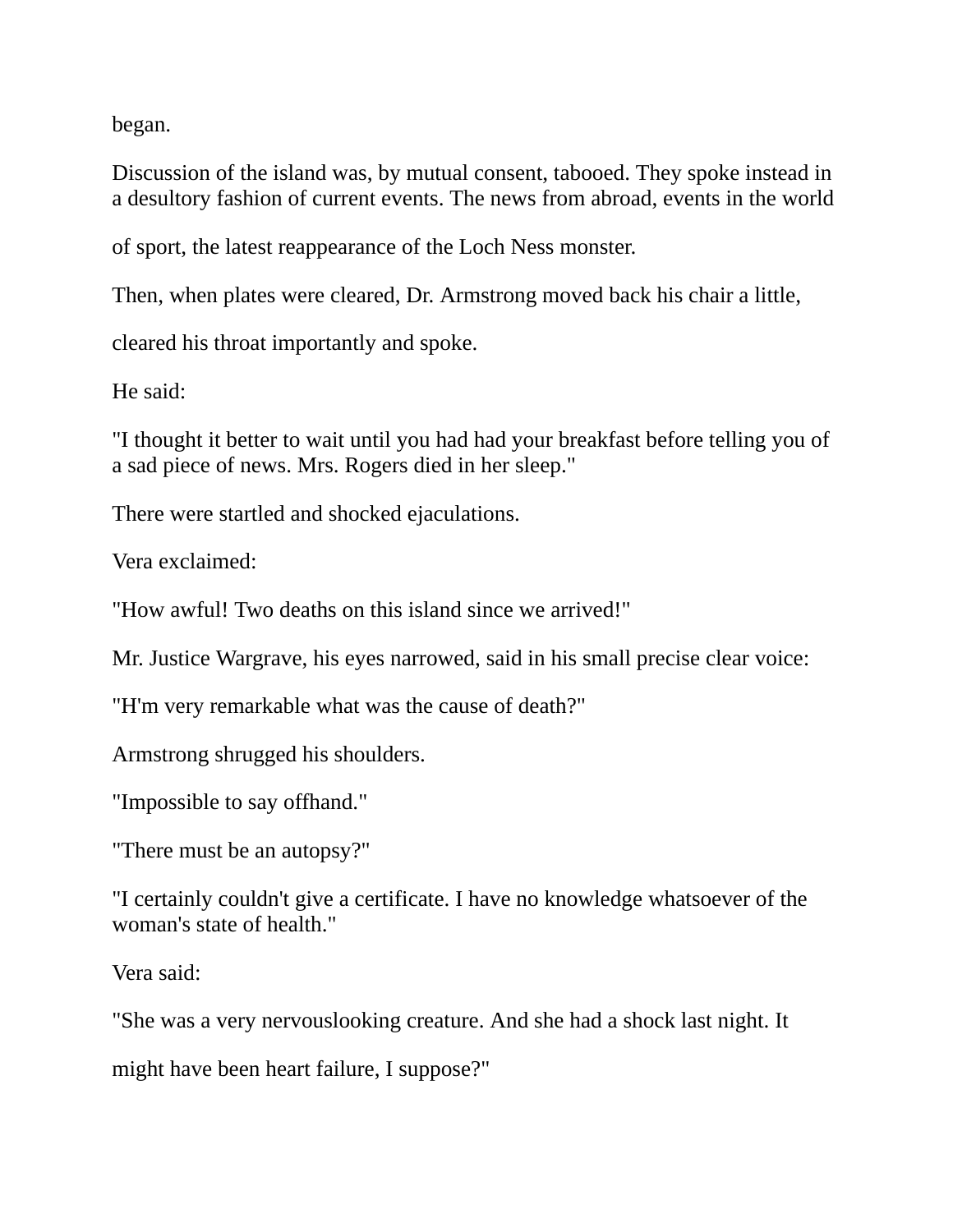Dr. Armstrong said drily:

"Her heart certainly failed to beat but what caused it to fail is the question."

One word fell from Emily Brent. It fell hard and clear into the listening group.

"Conscience!" she said.

Armstrong turned to her.

"What exactly do you mean by that, Miss Brent?"

Emily Brent, her lips tight and hard, said:

"You all heard. She was accused, together with her husband, of having deliberately murdered her former employer an old lady."

"And you think?"

Emily Brent said:

"I think that that accusation was true. You all saw her last night. She broke down completely and fainted. The shock of having her wickedness brought home

to her was too much for her. She literally died of fear."

Dr. Armstrong shook his head doubtfully.

"It is a possible theory," he said. "One cannot adopt it without more exact knowledge of her state of health. If there was cardiac weakness "

Emily Brent said quietly.

"Call it, if you prefer, an Act of God."

Every one looked shocked. Mr. Blore said uneasily:

"That's carrying things a bit far, Miss Brent."

She looked at them with shining eyes. Her chin went up. She said: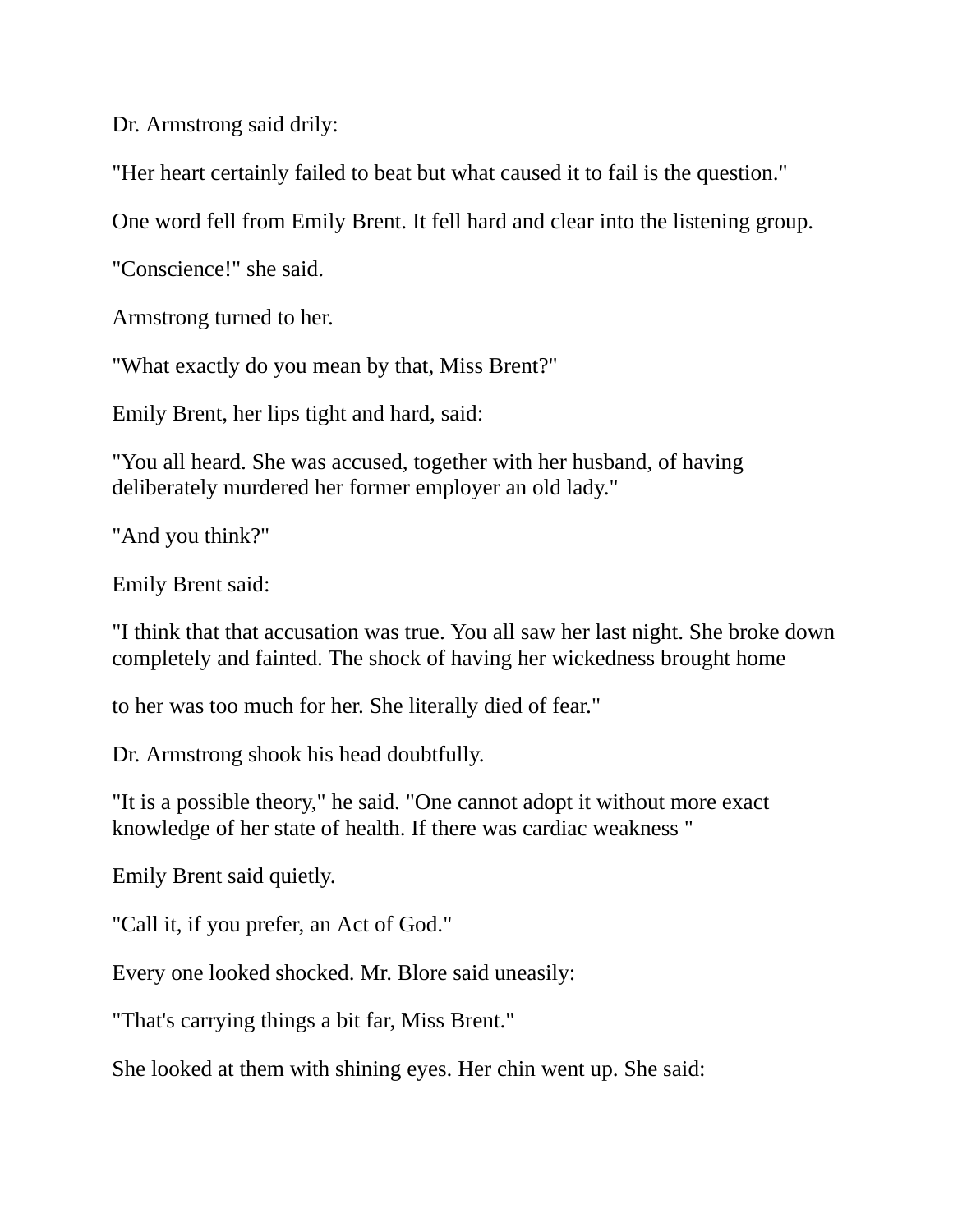"You regard it as impossible that a sinner should be struck down by the wrath of God! I do not!"

The judge stroked his chin. He murmured in a slightly ironic voice:

"My dear lady, in my experience of illdoing, Providence leaves the work of conviction and chastisement to us mortals and the process is often fraught with

difficulties. There are no short cuts."

Emily Brent shrugged her shoulders.

Blore said sharply:

"What did she have to eat and drink last night after she went up to bed?"

Armstrong said:

"Nothing."

"She didn't take anything? A cup of tea? A drink of water? I'll bet you she had a cup of tea. That sort always does."

"Rogers assures me she had nothing whatsoever."

"Ah," said Blore. "But he might say so!"

His tone was so significant that the doctor looked at him sharply.

Philip Lombard said:

"So that's your idea?"

Blore said aggressively:

"Well, why not? We all heard that accusation last night. May be sheer moonshine

just plain lunacy! On the other hand, it may not. Allow for the moment that it's true. Rogers and his missus polished off that old lady. Well, where does that get

you? They've been feeling quite safe and happy about it "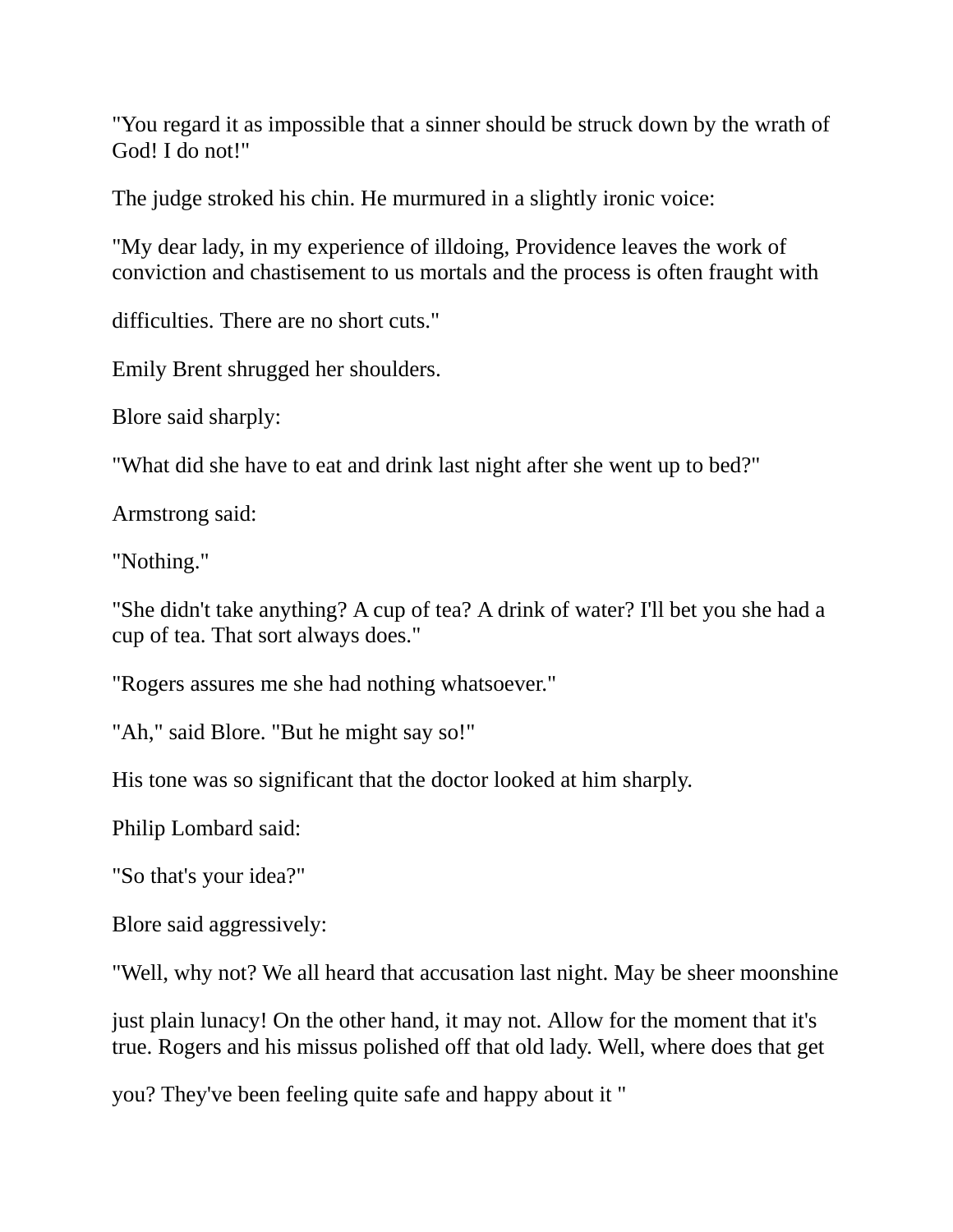Vera interrupted. In a low voice she said:

"No, I don't think Mrs. Rogers ever felt safe."

Blore looked slightly annoyed at the interruption. "Just like a woman," his glance said.

He resumed:

"That's as may be. Anyway there's no active danger to them as far as they know.

Then, last night, some unknown lunatic spills the beans. What happens? The

woman cracks she goes to pieces. Notice how her husband hung over her as she

was coming round. Not all husbandly solicitude! Not on your life! He was like a

cat on hot bricks. Scared out of his life as to what she might say.

"And there's the position for you! They've done a murder and got away with it.

But if the whole thing's going to be raked up, what's going to happen? Ten to one, the woman will give the show away. She hasn't got the nerve to stand up and

brazen it out. She's a living danger to her husband, that's what she is. He's all

right. He'll lie with a straight face till kingdom comes but he can't be sure of her! And if she goes to pieces, his neck's in danger! So he slips something into a cup of tea and makes sure that her mouth is shut permanently."

Armstrong said slowly:

"There was no empty cup by her bedside there was nothing there at all. I

looked."

Blore snorted.

"Of course there wouldn't be! First thing he'd do when she'd drunk it would be to take that cup and saucer away and wash it up carefully."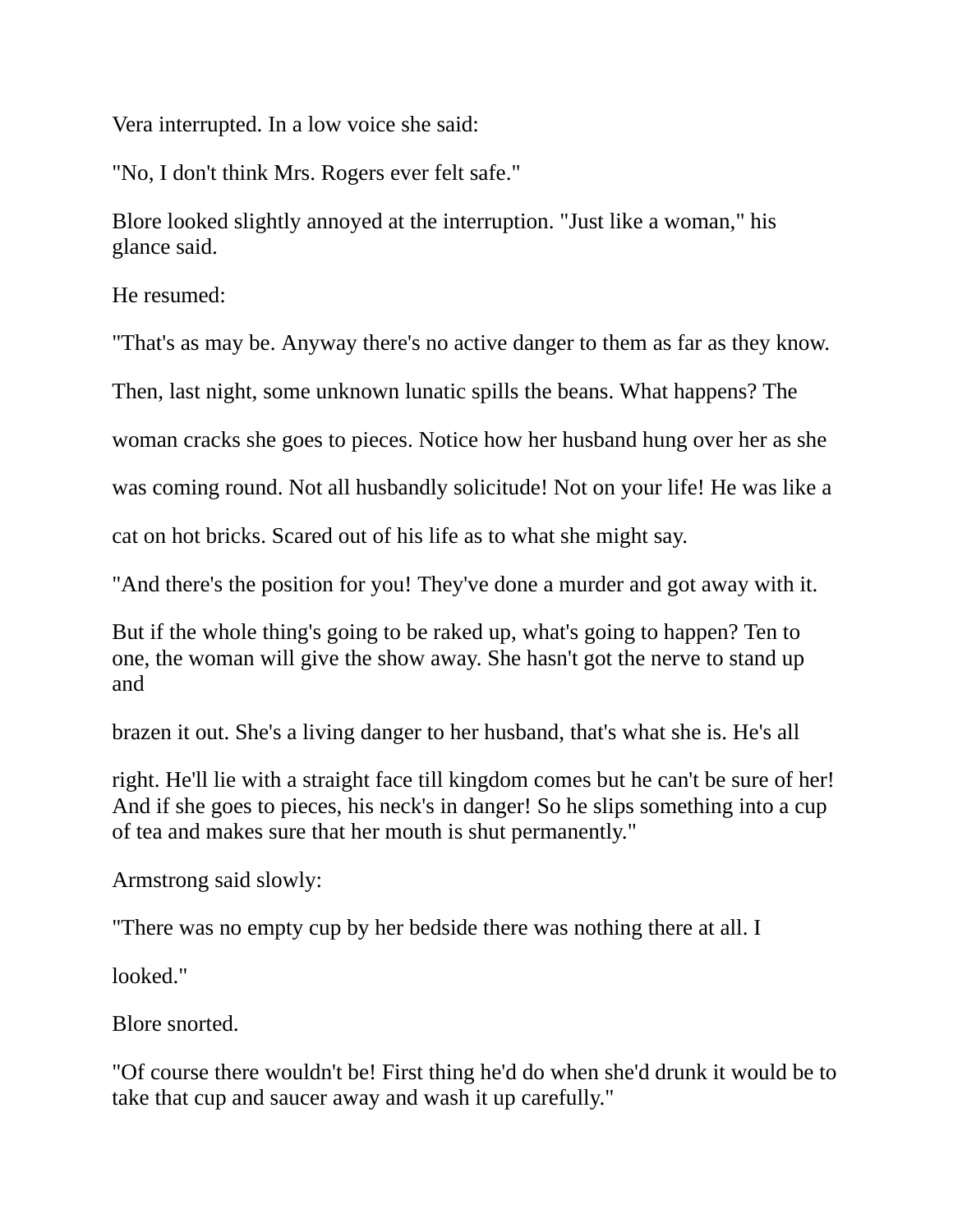There was a pause. Then General Macarthur said doubtfully:

"It may be so. But I should hardly think it possible that a man would do that to his wife."

Blore gave a short laugh.

He said:

"When a man's neck's in danger, he doesn't stop to think too much about sentiment."

There was a pause. Before any one could speak, the door opened and Rogers came

in.

He said, looking from one to the other:

"Is there anything more I can get you? I'm sorry there was so little toast, but we've run right out of bread. The new bread hasn't come over from the mainland

yet."

Mr. Justice Wargrave stirred a little in his chair. He asked:

"What time does the motor boat usually come over?"

"Between seven and eight, sir. Sometimes it's a bit after eight. Don't know what Fred Narracott can be doing this morning. If he's ill he'd send his brother."

Philip Lombard said:

"What's the time now?"

"Ten minutes to ten, sir."

Lombard's eyebrows rose. He nodded slowly to himself.

Rogers waited a minute or two.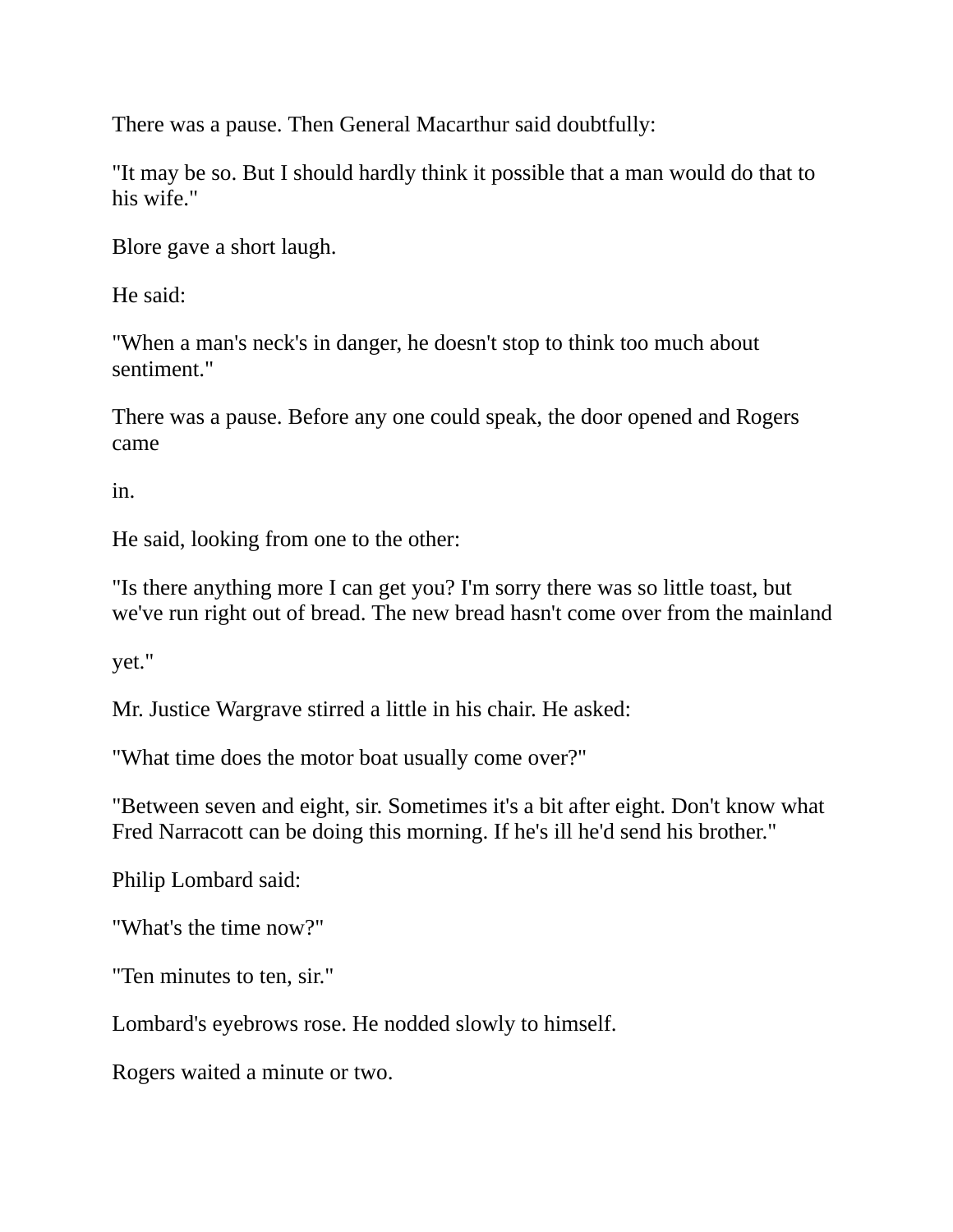General Macarthur spoke suddenly and explosively.

"Sorry to hear about your wife, Rogers. Doctor's just been telling us."

Rogers inclined his head.

"Yes, sir. Thank you, sir."

He took up the empty bacon dish and went out.

Again there was silence.

III

On the terrace outside Philip Lombard said:

"About this motor boat "

Blore looked at him.

Blore nodded his head.

He said:

"I know what you're thinking, Mr. Lombard. I've asked myself the same question.

Motor boat ought to have been here nigh on two hours ago. It hasn't come? Why?"

"Found the answer?" asked Lombard.

"It's not an accident that's what I say. It's part and parcel of the whole business.

It's all bound up together."

Philip Lombard said:

"It won't come, you think?"

A voice spoke behind him a testy impatient voice.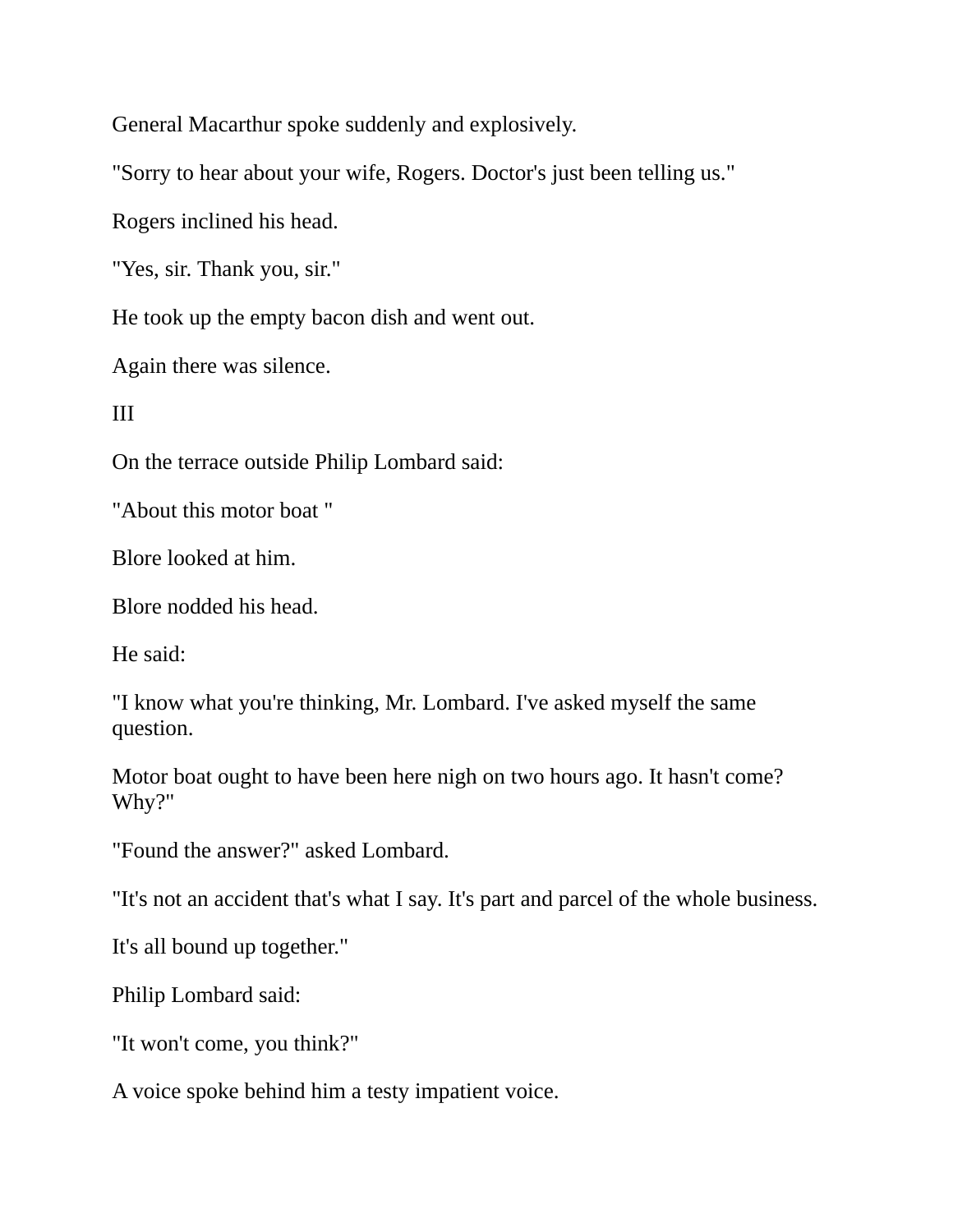"The motor boat's not coming," he said.

Blore turned his square shoulder slightly and viewed the last speaker thoughtfully.

"You think not too, General?"

General Macarthur said sharply:

"Of course it won't come. We're counting on the motor boat to take us off the island. That's the meaning of the whole business. We're not going to leave the

island... None of us will ever leave... Il's the end, you see the end of everything..."

He hesitated, then he said in a low strange voice:

"That's peace real peace. To come to the end not to have to go on... Yes, peace..."

He turned abruptly and walked away. Along the terrace, then down the slope

towards the sea obliquely to the end of the island where loose rocks went out

into the water.

He walked a little unsteadily, like a man who was only half awake.

Blore said:

"There goes another one who's balmy! Looks as though it'll end with the whole lot going that way."

Philip Lombard said:

"I don't fancy you will, Blore."

The exInspector laughed.

"It would take a lot to send me off my head." He added drily: "And I don't think you'll be going that way either, Mr. Lombard."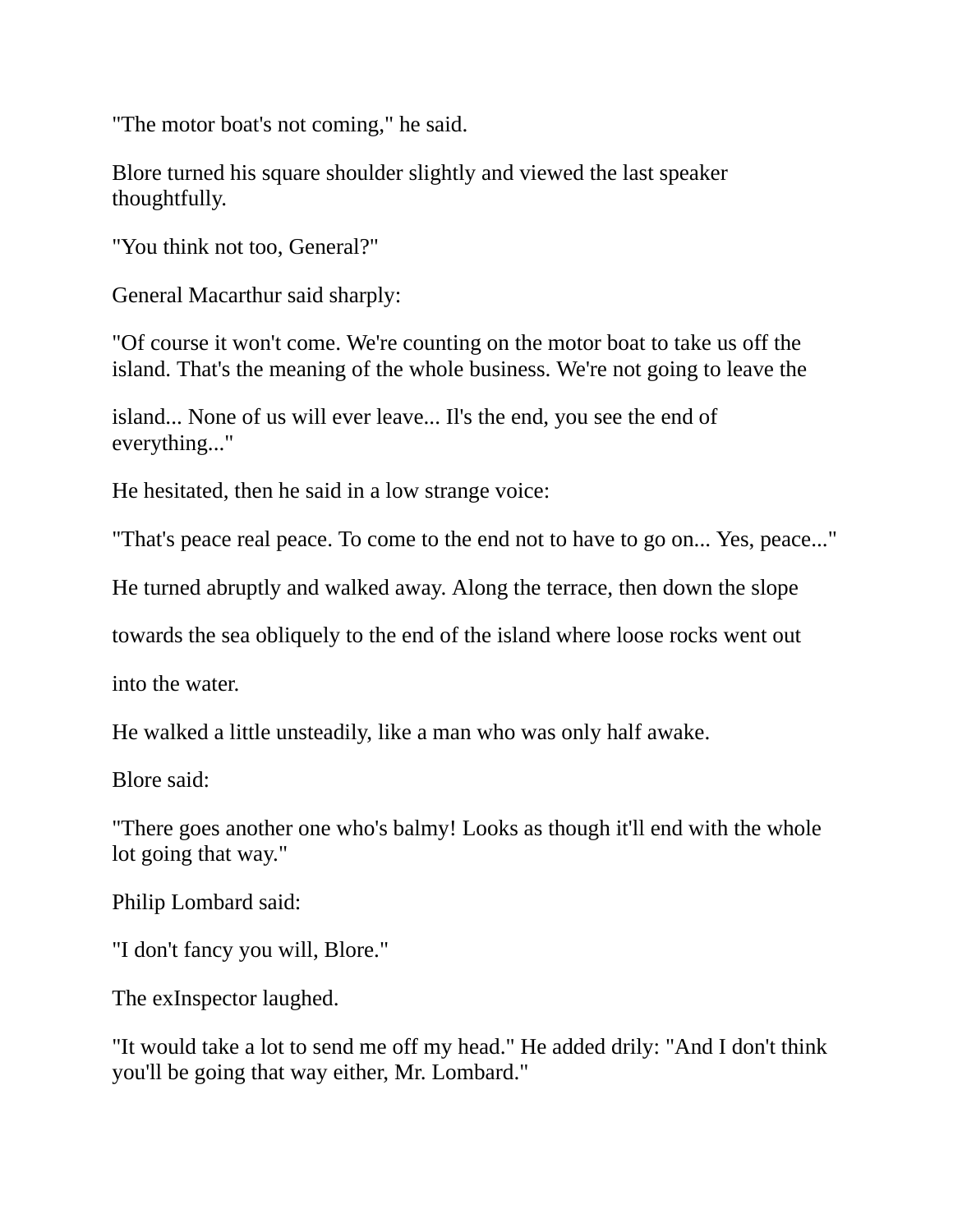Philip Lombard said:

"I feel quite sane at the minute, thank you."

IV

Dr. Armstrong came out onto the terrace. He stood there hesitating. To his left

were Blore and Lombard. To his right was Wargrave, slowly pacing up and down,

his head bent down.

Armstrong, after a moment of indecision, turned towards the latter.

But at that moment Rogers came quickly out of the house.

"Could I have a word with you, sir, please?"

Armstrong turned.

He was startled at what he saw.

Rogers' face was working. Its colour was greyish green. His hands shook.

It was such a contrast to his restraint of a few minutes ago that Armstrong was quite taken aback.

"Please, sir, if I could have a word with you. Inside, sir."

The doctor turned back and reentered the house with the frenzied butler. He said:

"What's the matter, man? Pull yourself together."

"In here, sir, come in here."

He opened the diningroom door. The doctor passed in. Rogers followed him and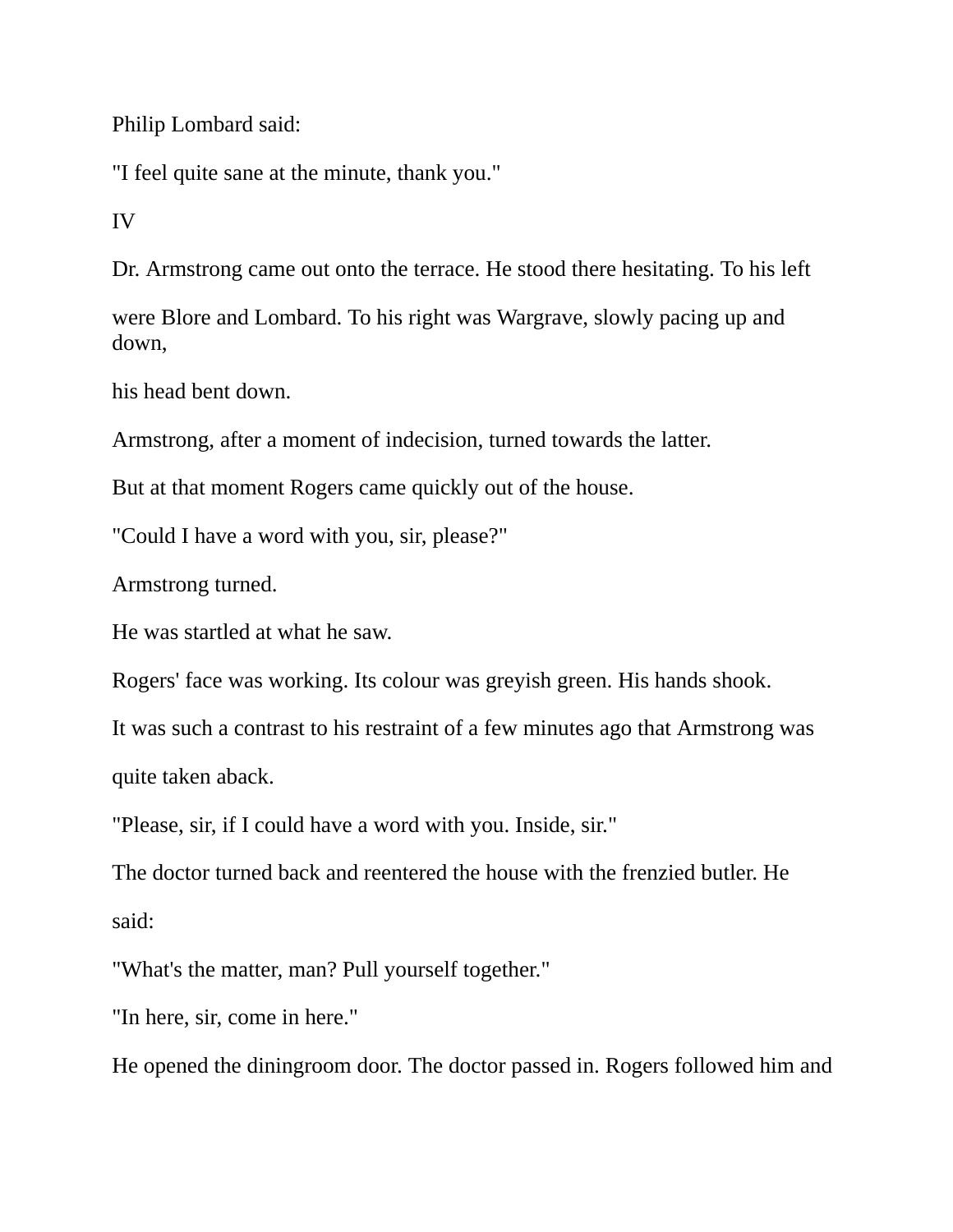shut the door behind him.

"Well," said Armstrong, "what is it?"

The muscles of Rogers' throat were working. He was swallowing. He jerked out

"There's things going on, sir, that I don't understand."

Armstrong said sharply: "Things? What things?"

"You'll think I'm crazy, sir. You'll say it isn't anything. But it's got to be explained, sir. It's got to be explained. Because it doesn't make any sense."

"Well, man, tell me what it is? Don't go on talking in riddles."

Rogers swallowed again.

He said:

"It's those little figures, sir. In the middle of the table. The little china figures.

Ten of them, there were. I'll swear to that, ten of them."

Armstrong said:

"Yes, ten. We counted them last night at dinner."

Rogers came nearer.

"That's just it, sir. Last night, when I was clearing up, there wasn't but nine, sir.

I noticed it and thought it queer. But that's all I thought. And now, sir, this

morning. I didn't notice when I laid the breakfast. I was upset and all that.

"But now, sir, when I came to clear away. See for yourself if you don't believe me.

"There's only eight, sir! Only eight! It doesn't make sense, does it? Only eight..."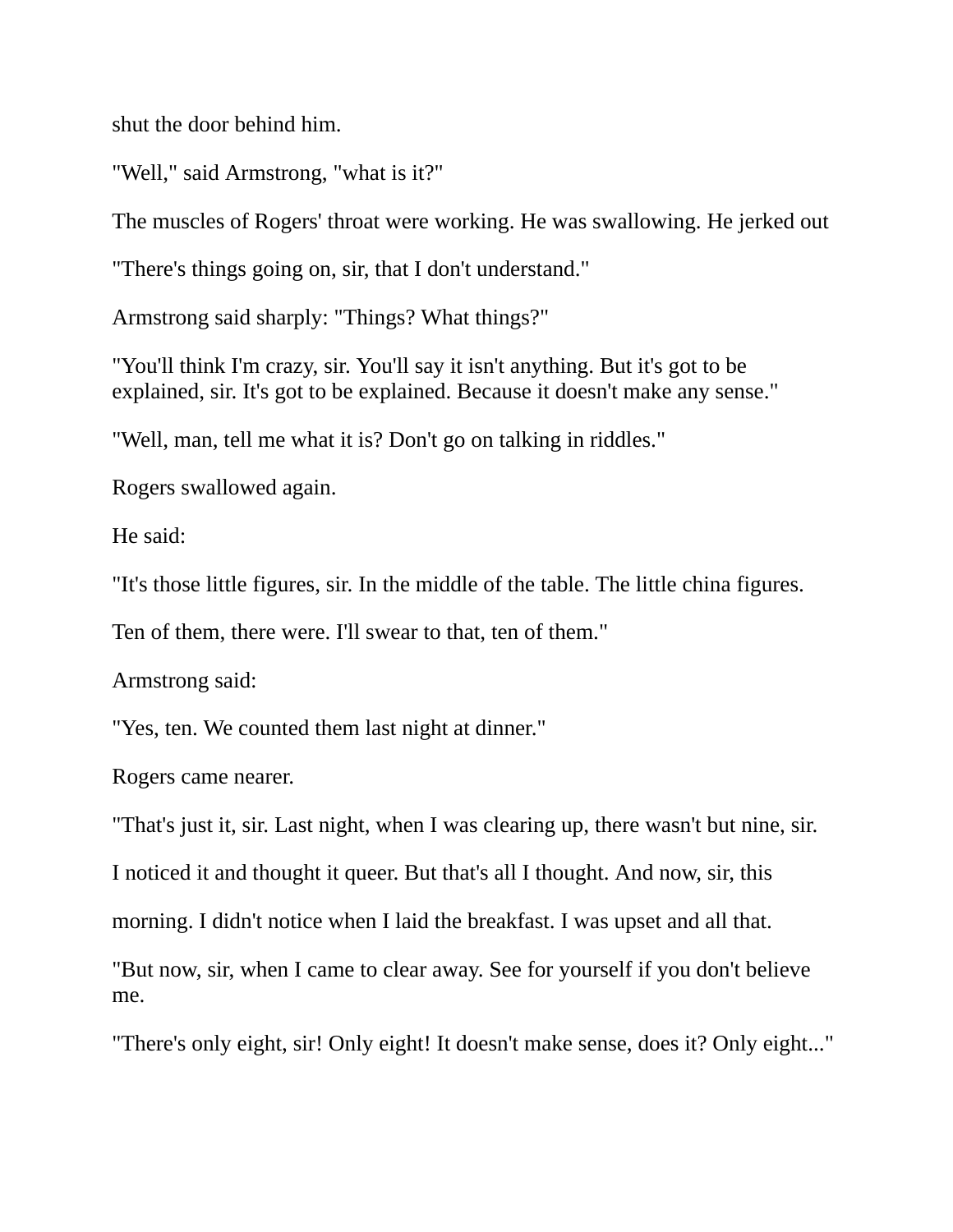## **Chapter 7**

After breakfast, Emily Brent had suggested to Vera Claythorne that they should walk up to the summit again and watch for the boat. Vera had acquiesced.

The wind had freshened. Small white crests were appearing on the sea. There

were no fishing boats out and no sign of the motor boat.

The actual village of Sticklehaven could not be seen, only the hill above it, a

juttingout cliff of red rock concealed the actual little bay.

Emily Brent said:

"The man who brought us out yesterday seemed a dependable sort of person. It is really very odd that he should be so late this morning."

Vera did not answer. She was fighting down a rising feeling of panic.

She said to herself angrily:

"You must keep cool. This isn't like you. You've always had excellent nerves."

Aloud she said after a minute or two:

"I wish he would come. I I want to get away."

Emily Brent said drily:

"I've no doubt we all do."

Vera said:

"It's all so extraordinary... There seems no no meaning in it all."

The elderly woman beside her said briskly:

"I'm very annoyed with myself for being so easily taken in. Really that letter is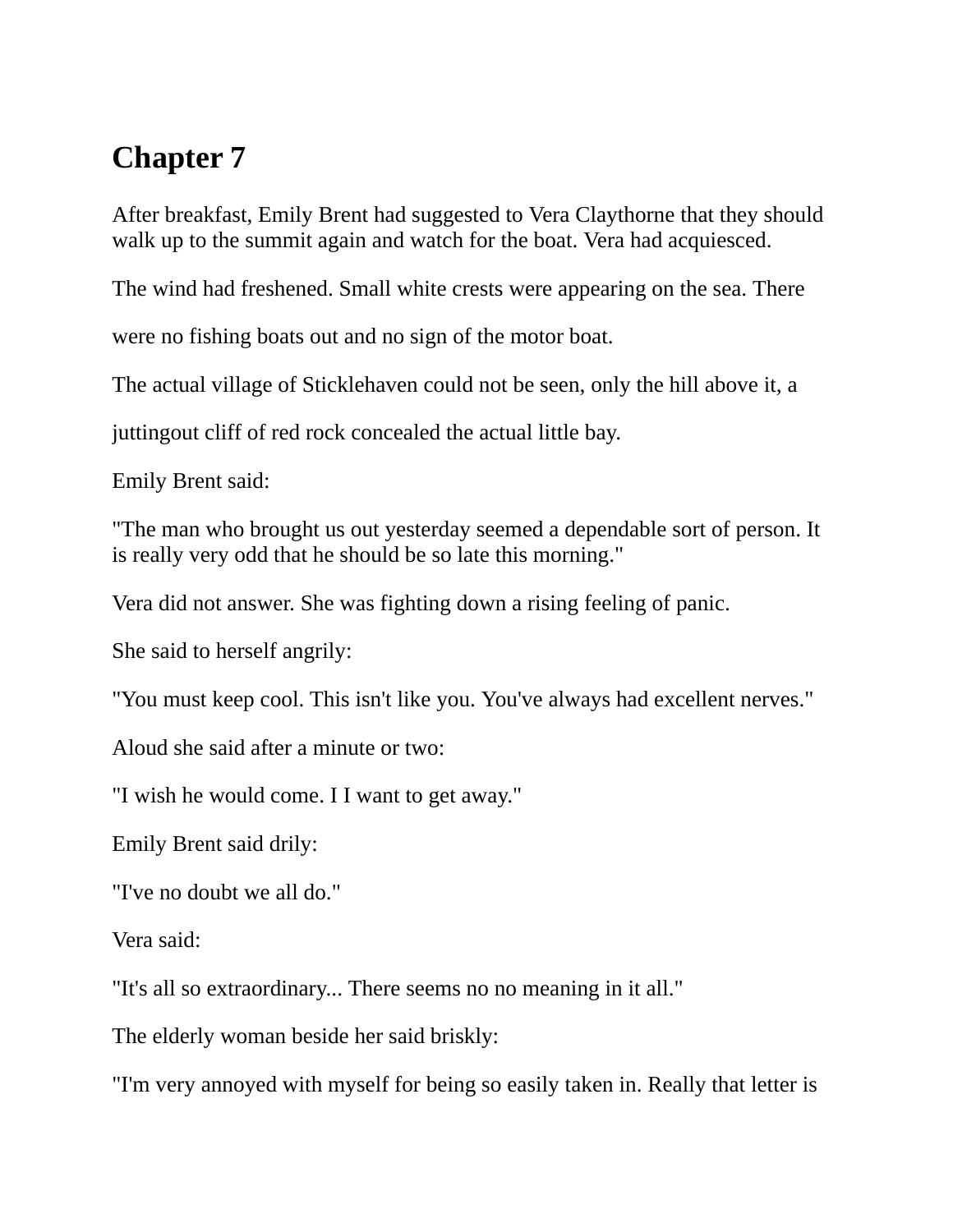absurd when one comes to examine it. But I had no doubts at the time none at all."

Vera murmured mechanically:

"I suppose not."

"One takes things for granted too much," said Emily Brent.

Vera drew a deep shuddering breath.

She said:

"Do you really think what you said at breakfast?"

"Be a little more precise, my dear. To what in particular are you referring?"

Vera said in a low voice:

"Do you really think that Rogers and his wife did away with that old lady?"

Emily Brent gazed thoughtfully out to sea. Then she said:

"Personally, I am quite sure of it. What do you think?"

"I don't know what to think."

Emily Brent said:

"Everything goes to support the idea. The way the woman fainted. And the man

dropped the coffee tray, remember. Then the way he spoke about it it didn't ring true. Oh, yes, I'm afraid they did it."

Vera said:

"The way she looked scared of her own shadow! I've never seen a woman look so frightened... She must have been always haunted by it..."

Miss Brent murmured: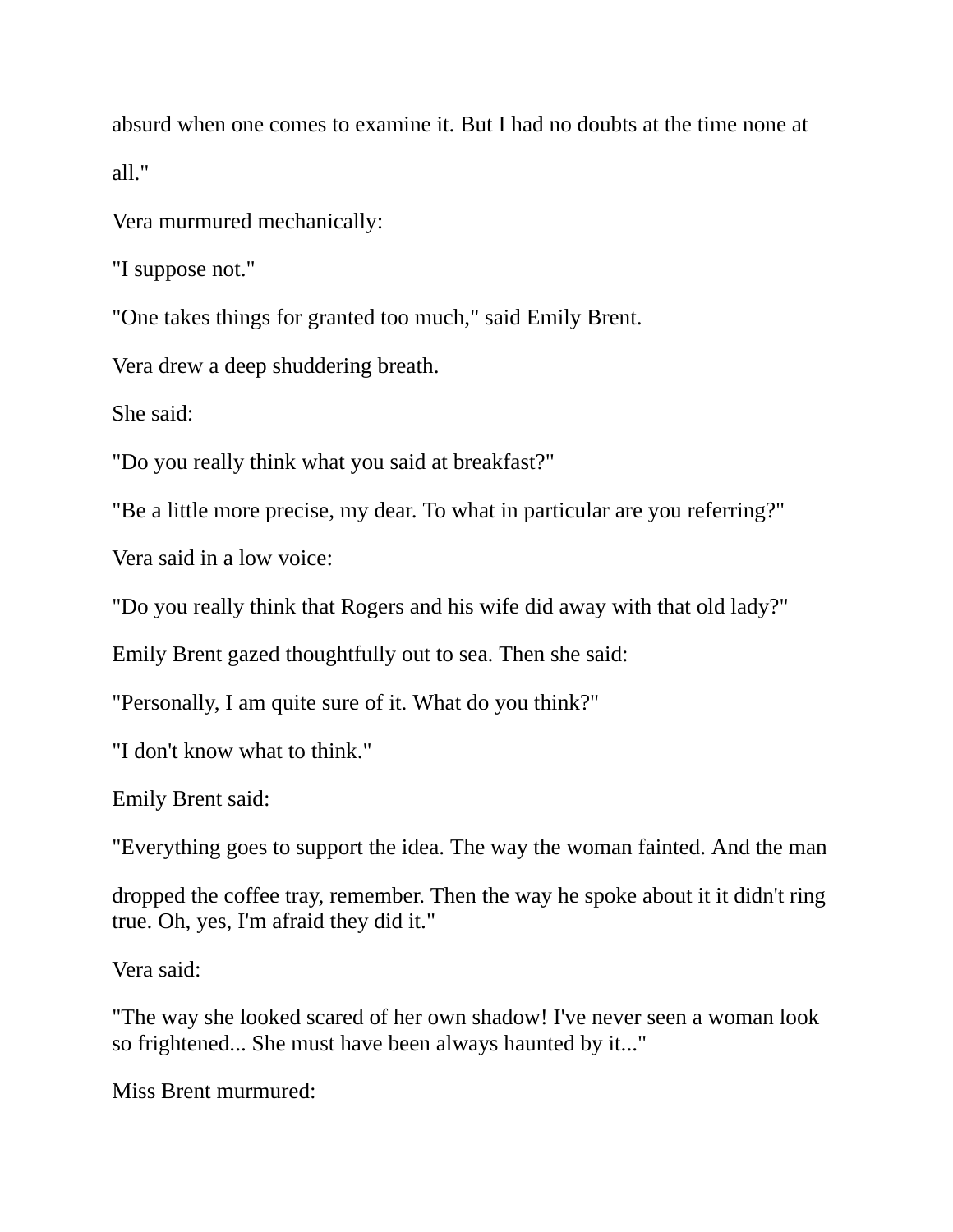"I remember a text that hung in my nursery as a child. 'Be sure thy sin will find thee out.' It's very true, that. 'Be sure thy sin will find thee out.'"

Vera scrambled to her feet. She said:

"But, Miss Brent Miss Brent in that case "

"Yes, my dear?"

"The others? What about the others?"

"I don't quite understand you."

"All the other accusations they they weren't true? But if it's true about the Rogerses " She stopped, unable to make her chaotic thought clear.

Emily Brent's brow, which had been frowning perplexedly, cleared.

She said:

"Ah, I understand you now. Well, there is that Mr. Lombard. He admits to having abandoned twenty men to their deaths."

Vera said:

"They were only natives..."

Emily Brent said sharply:

"Black or white, they are our brothers."

Vera thought:

"Our black brothers our black brothers. Oh, I'm going to laugh. I'm hysterical.

I'm not myself..."

Emily Brent continued thoughtfully:

"Of course, some of the other accusations were very farfetched and ridiculous.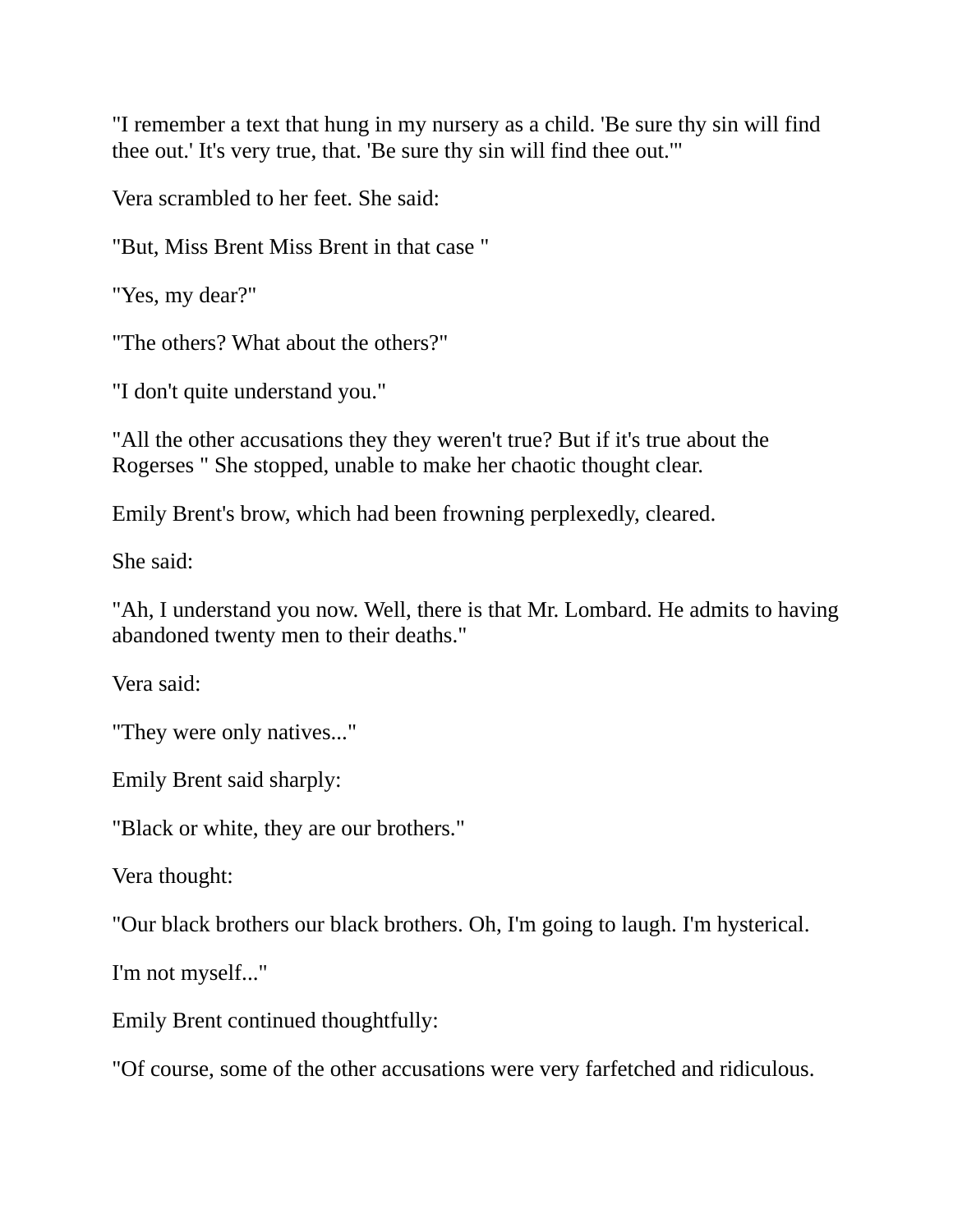Against the judge, for instance, who was only doing his duty in his public capacity, And the exScotland Yard man. My own case, too."

She paused and then went on:

"Naturally, considering the circumstances, I was not going to say anything last night. It was not a fit subject to discuss before gentlemen."

"No?"

Vera listened with interest. Miss Brent continued serenely:

"Beatrice Taylor was in service with me. Not a nice girl as I found out too late. I was very much deceived in her. She had nice manners and was very clean and

willing. I was very pleased with her. Of course all that was the sheerest hypocrisy! She was a loose girl with no morals. Disgusting! It was some time

before I found out that she was what they call 'in trouble.'" She paused, her delicate nose wrinkling itself in distaste. "It was a great shock to me. Her parents were decent folk, too, who had brought her up very strictly. I'm glad to say they

did not condone her behaviour."

Vera said, staring at Miss Brent:

"What happened?"

"Naturally I did not keep her an hour under my roof. No one shall ever say that I condoned immorality."

Vera said in a lower voice:

"What happened to her?"

Miss Brent said:

"The abandoned creature, not content with having one sin on her conscience,

committed a still graver sin. She took her own life."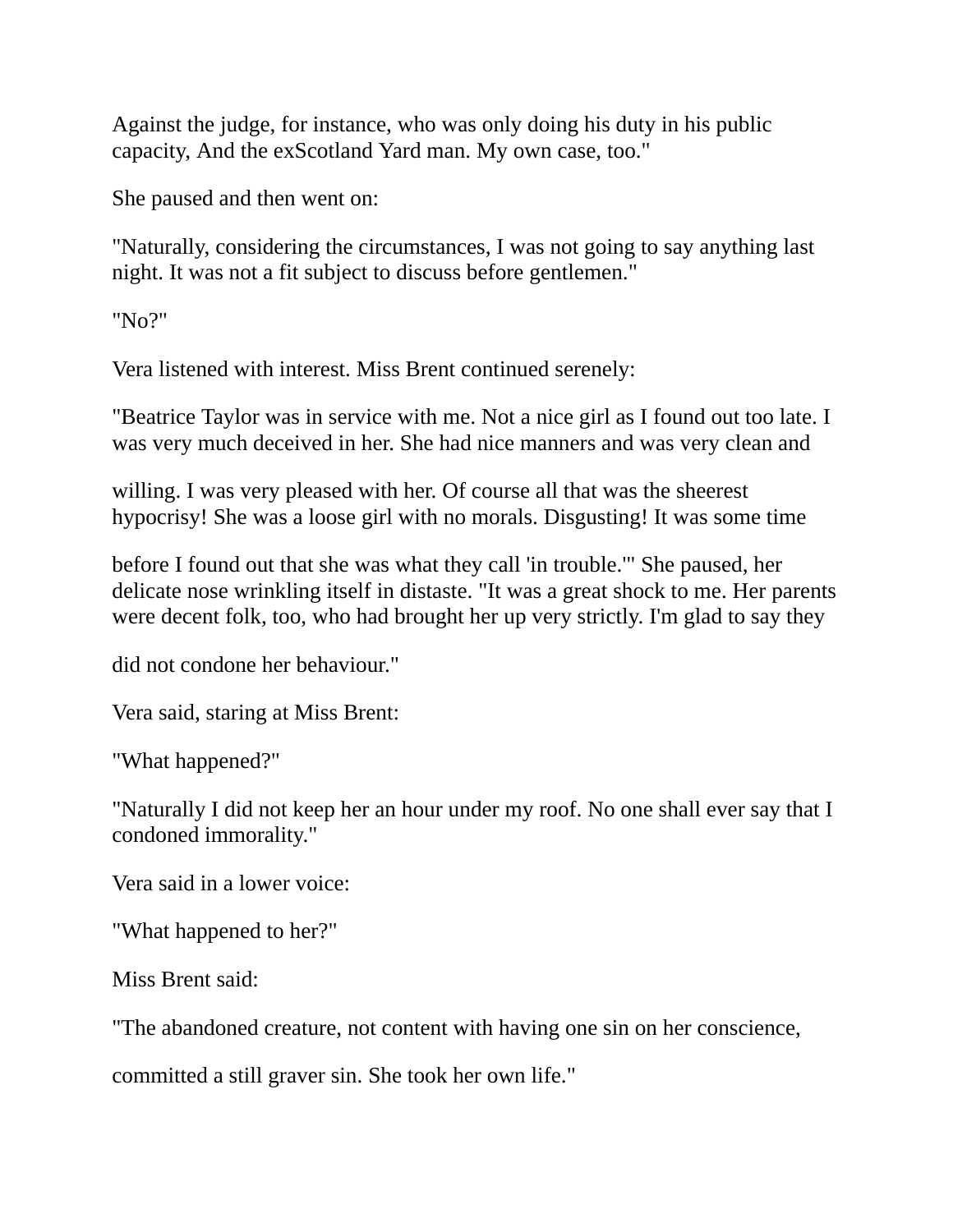Vera whispered, horrorstruck:

"She killed herself?"

"Yes, she threw herself into the river."

Vera shivered.

She stared at the calm delicate profile of Miss Brent. She said:

"What did you feel like when you knew she'd done that? Weren't you sorry?

Didn't you blame yourself?"

Emily Brent drew herself up.

"I? I had nothing with which to reproach myself."

Vera said:

"But if your hardness drove her to it"

Emily Brent said sharply:

"Her own action her own sin that was what drove her to it. If she had behaved like a decent modest young woman none of this would have happened."

She turned her face to Vera. There was no selfreproach, no uneasiness in those

eyes. They were hard and selfrighteous. Emily Brent sat on the summit of Indian Island, encased in her own armour of virtue.

The little elderly spinster was no longer slightly ridiculous to Vera.

Suddenly she was terrible.

II

Dr. Armstrong came out of the diningroom and once more came out on the

terrace.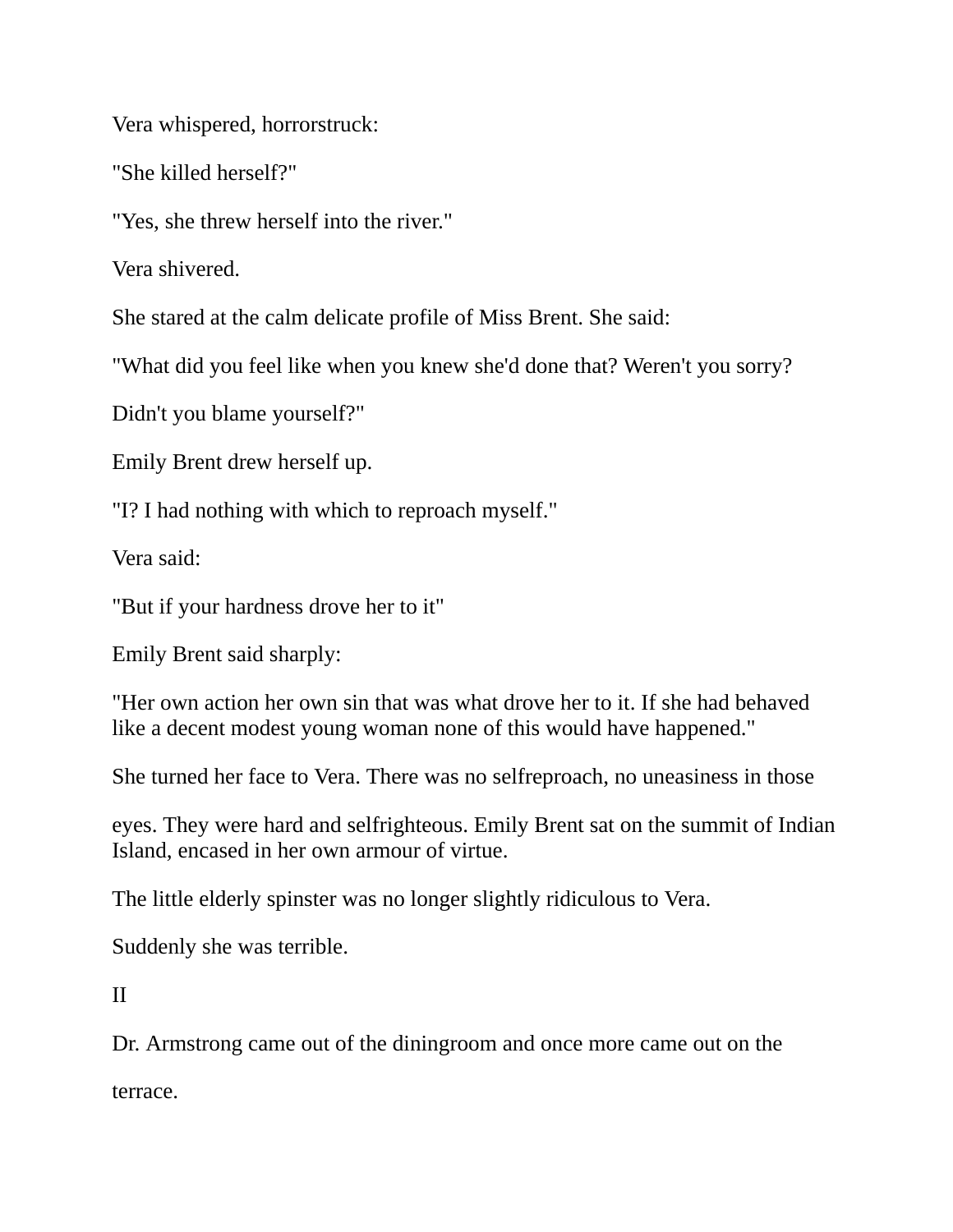The judge was sitting in a chair now, gazing placidly out to sea.

Lombard and Blore were over to the left, smoking but not talking.

As before, the doctor hesitated for a moment His eye rested speculatively on Mr. Justice Wargrave. He wanted to consult with some one. He was conscious of the judge's acute logical brain. But nevertheless he wavered. Mr. Justice Wargrave might have a good brain but he was an elderly man. At this juncture, Armstrong felt what was needed was a man of action.

He made up his mind.

"Lombard, can I speak to you for a minute?"

Philip started.

"Of course."

The two men left the terrace. They strolled down the slope towards the water.

When they were out of earshot, Armstrong said:

"I want a consultation."

Lombard's eyebrows went up. He said:

"My dear fellow, I've no medical knowledge."

"No, no, I mean as to the general situation."

"Oh, that's different."

Armstrong said:

"Frankly, what do you think of the position?"

Lombard reflected a minute. Then he said: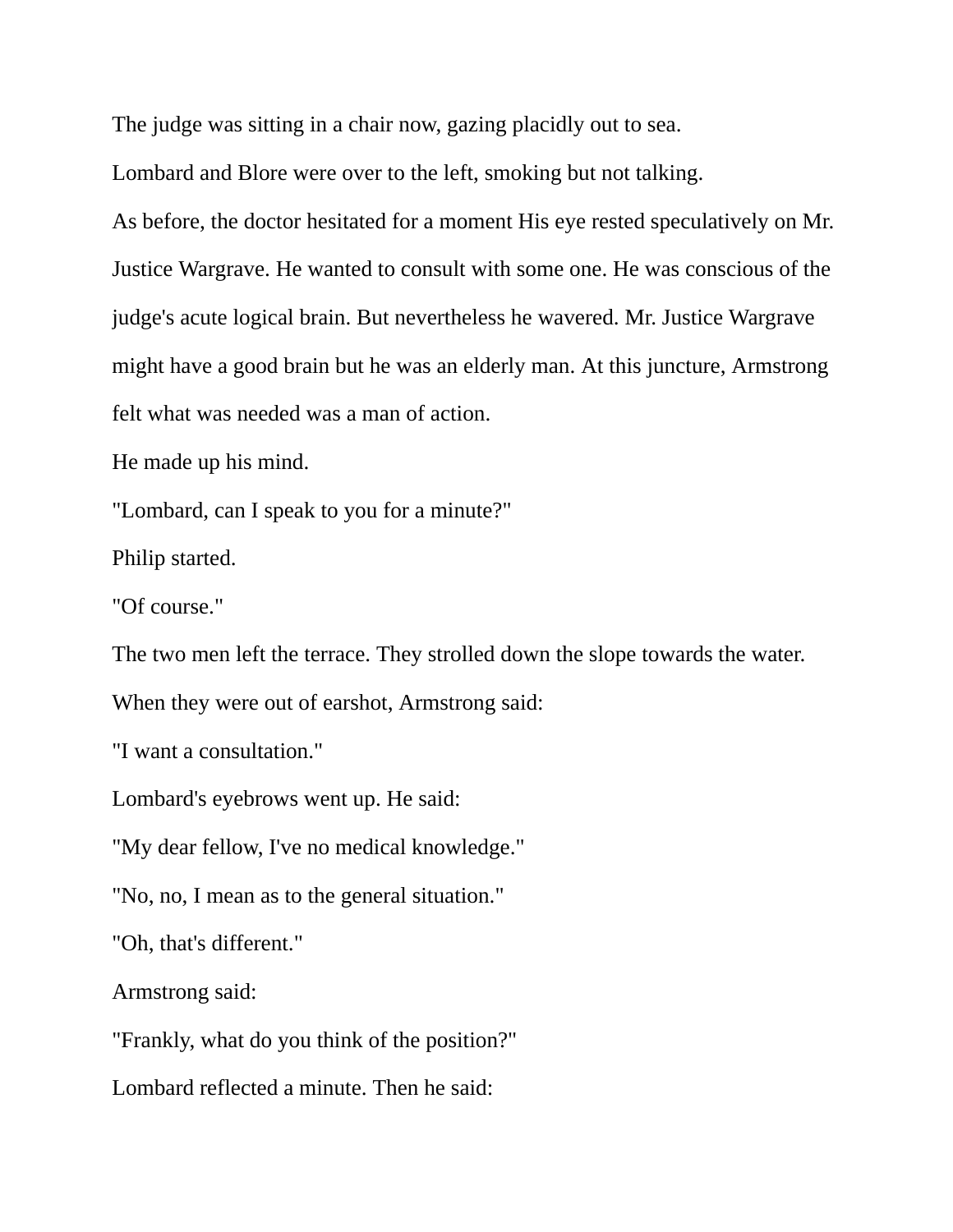"It's rather suggestive, isn't it?"

"What are your ideas on the subject of that woman? Do you accept Blore's theory?"

Philip puffed smoke into the air. He said:

"It's perfectly feasible taken alone."

"Exactly."

Armstrong's tone sounded relieved. Philip Lombard was no fool.

The latter went on:

"That is, accepting the premise that Mr. and Mrs. Rogers have successfully got away with murder in their time. And I don't see why they shouldn't. What do you

think they did exactly? Poisoned the old lady?"

Armstrong said slowly:

"It might be simpler than that. I asked Rogers this morning what this Miss

Brady had suffered from. His answer was enlightening. I don't need to go into

medical details, but in a certain form of cardiac trouble, amyl nitrite is used.

When an attack comes on an ampoule of amyl nitrite is broken and it is inhaled.

If amyl nitrite were withheld well, the consequences might easily be fatal."

Philip Lombard said thoughtfully:

"As simple as that. It must have been rather tempting."

The doctor nodded.

"Yes, no positive action. No arsenic to obtain and administer nothing definite just negation! And Rogers hurried through the night to fetch a doctor and they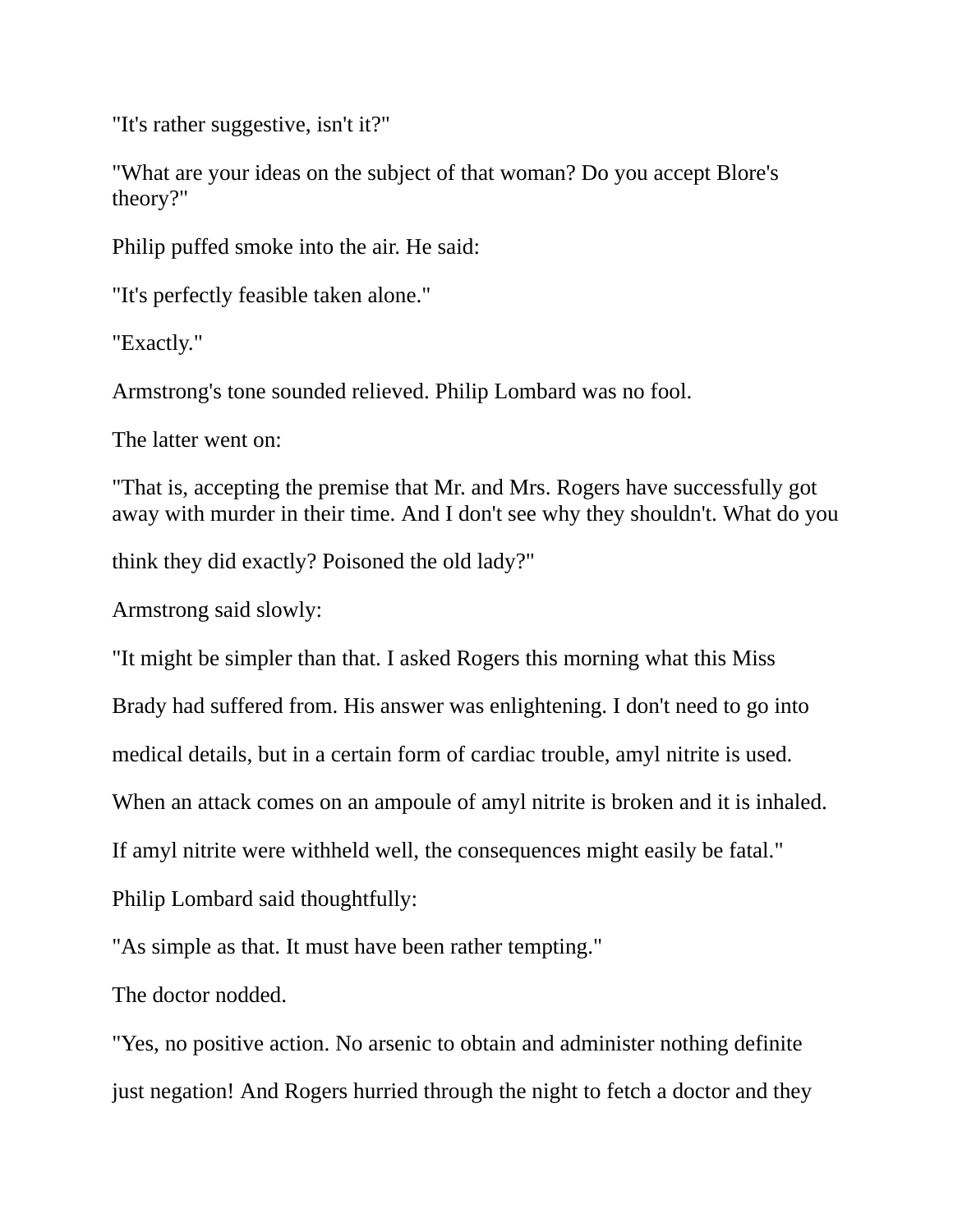both felt confident that no one could ever know."

"And, even if any one knew, nothing could ever be proved against them," added Philip Lombard.

He frowned suddenly.

"Of course that explains a good deal."

Armstrong said, puzzled:

"I beg your pardon."

Lombard said:

"I mean it explains Indian Island. There are crimes that cannot be brought home to their perpetrators. Instance, the Rogerses'. Another instance, old Wargrave, who committed his murder strictly within the law."

Armstrong said sharply:

"You believe that story?"

Philip Lombard smiled.

"Oh, yes, I believe it. Wargrave murdered Edward Seton all right, murdered him as surely as if he'd stuck a stiletto through him! But he was clever enough to do it from the judge's seat in wig and gown. So in the ordinary way you can't bring his

little crime home to him."

A sudden flash passed like lightning through Armstrong's mind.

"Murder in Hospital. Murder on the Operating Table. Safe yes, safe as houses!"

Philip Lombard was saying:

"Hence Mr. Owen hence Indian Island!"

Armstrong drew a deep breath.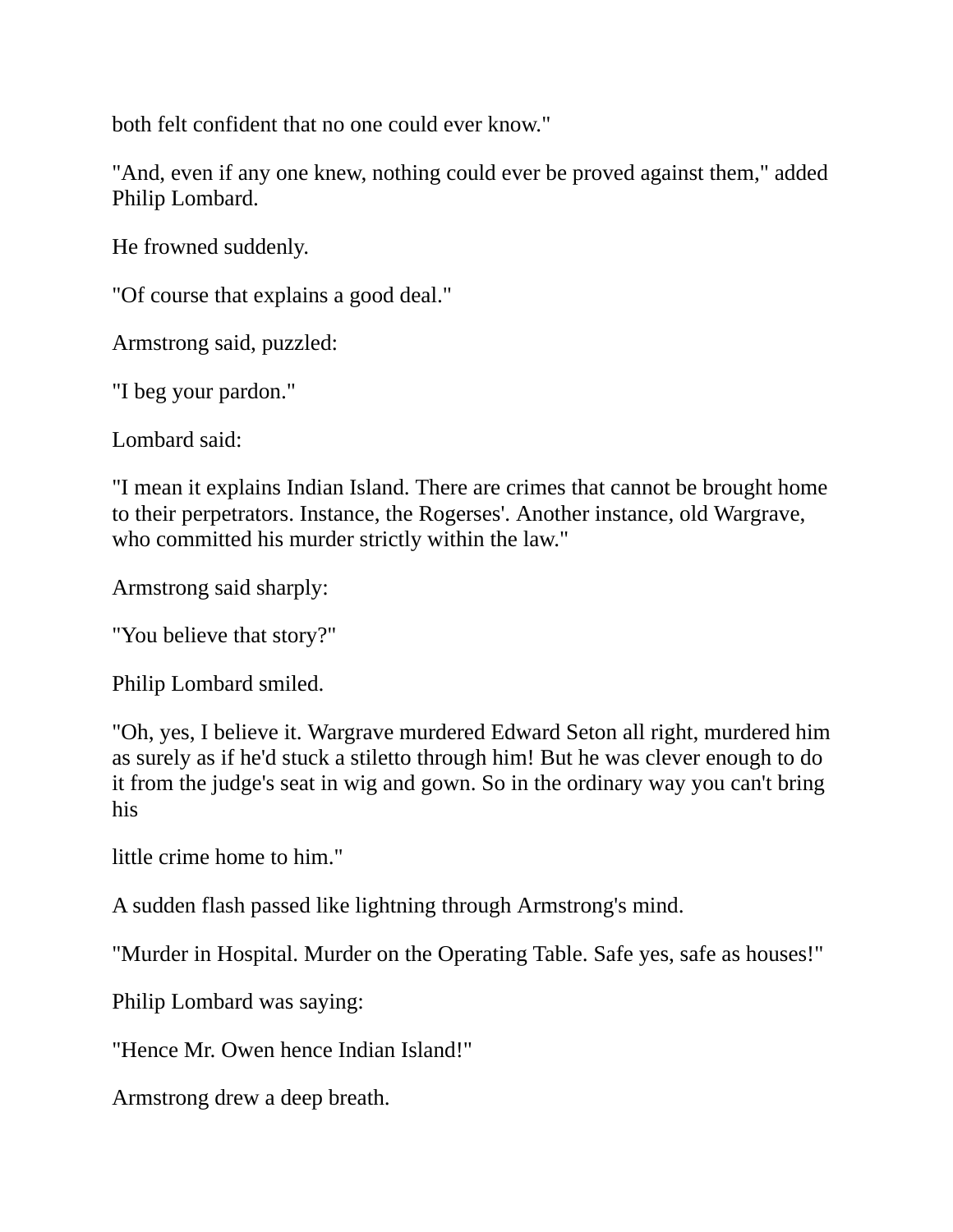"Now we're getting down to it. What's the real purpose of getting us all here?" Philip Lombard said:

"What do you think?"

Armstrong said abruptly:

"Let's go back a minute to this woman's death. What are the possible theories?

Rogers killed her because he was afraid she would give the show away. Second

possibility: She lost her nerve and took an easy way out herself."

Philip Lombard said:

"Suicide, eh?"

"What do you say to that?"

Lombard said:

"It could have been yes if it hadn't been for Marston's death. Two suicides within twelve hours is a little too much to swallow! And if you tell me that

Anthony Marston, a young bull with no nerves and precious little brains, got the

wind up over having mowed down a couple of kids and deliberately put himself

out of the way well, the idea's laughable! And anyway, how did he get hold of

the stuff? From all I've ever heard, Potassium Cyanide isn't the kind of stuff you take about with you in your waistcoat pocket. But that's your line of country."

Armstrong said:

"Nobody in their senses carries Potassium Cyanide. It might be done by some one who was going to take a wasps' nest."

"The ardent gardener or landowner, in fact? Again, not Anthony Marston. It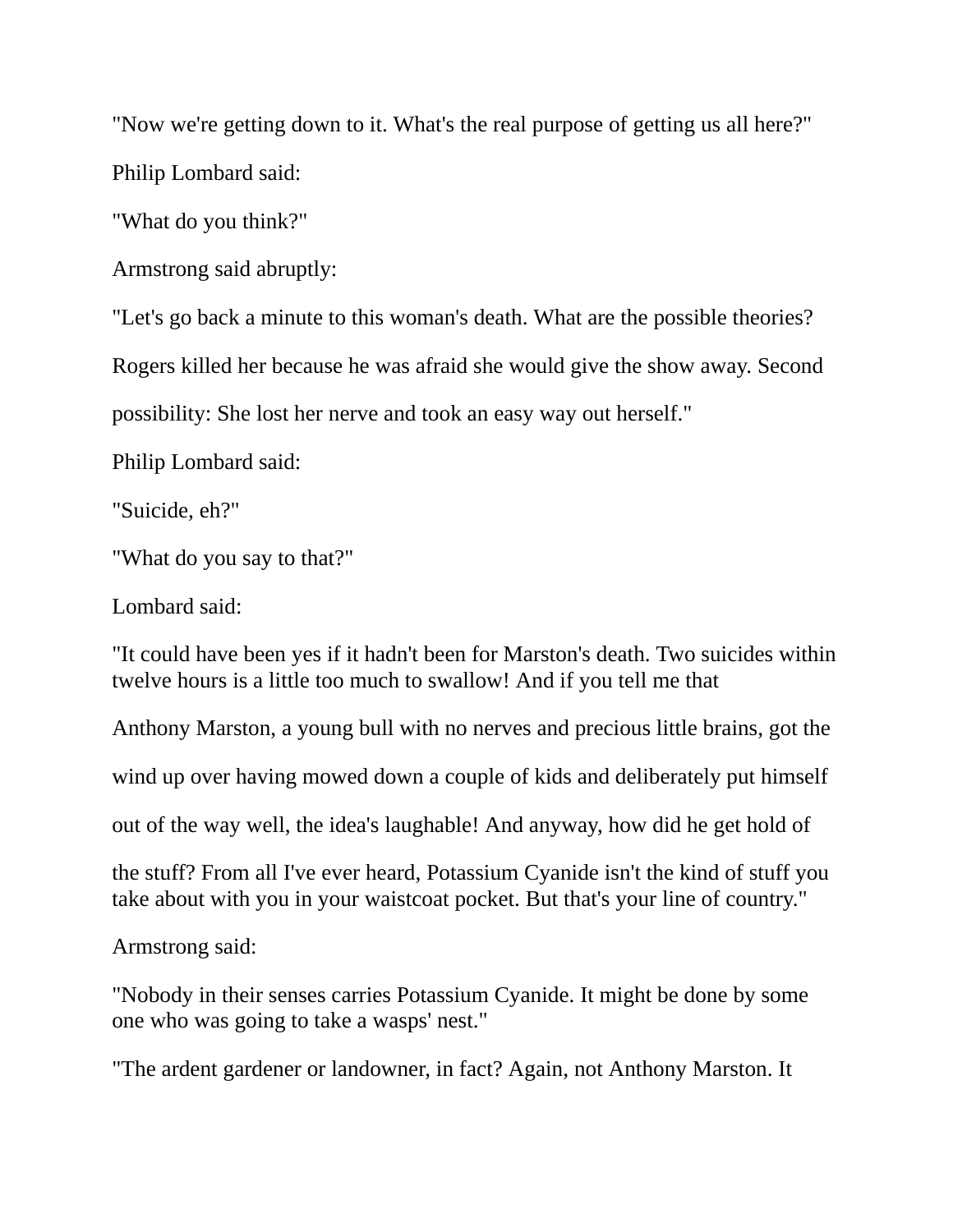strikes me that Cyanide is going to need a bit of explaining. Either Anthony

Marston meant to do away with himself before he came here, and therefore came

prepared or else "

Armstrong prompted him.

"Or else?"

Philip Lombard grinned.

"Why make me say it? When it's on the tip of your own tongue. Anthony Marston was murdered, of course."

III

Dr. Armstrong drew a deep breath.

"And Mrs. Rogers?"

Lombard said slowly:

"I could believe in Anthony's suicide (with difficulty) if it weren't for Mrs. Rogers.

I could believe in Mrs. Rogers' suicide (easily) if it weren't for Anthony Marston. I can believe that Rogers put his wife out of the way if it were not for the

unexplained death of Anthony Marston. But what we need is a theory to explain

two deaths following rapidly on each other."

Armstrong said:

"I can perhaps give you some help towards that theory."

And he repeated the facts that Rogers had given him about the disappearance of

the two little china figures.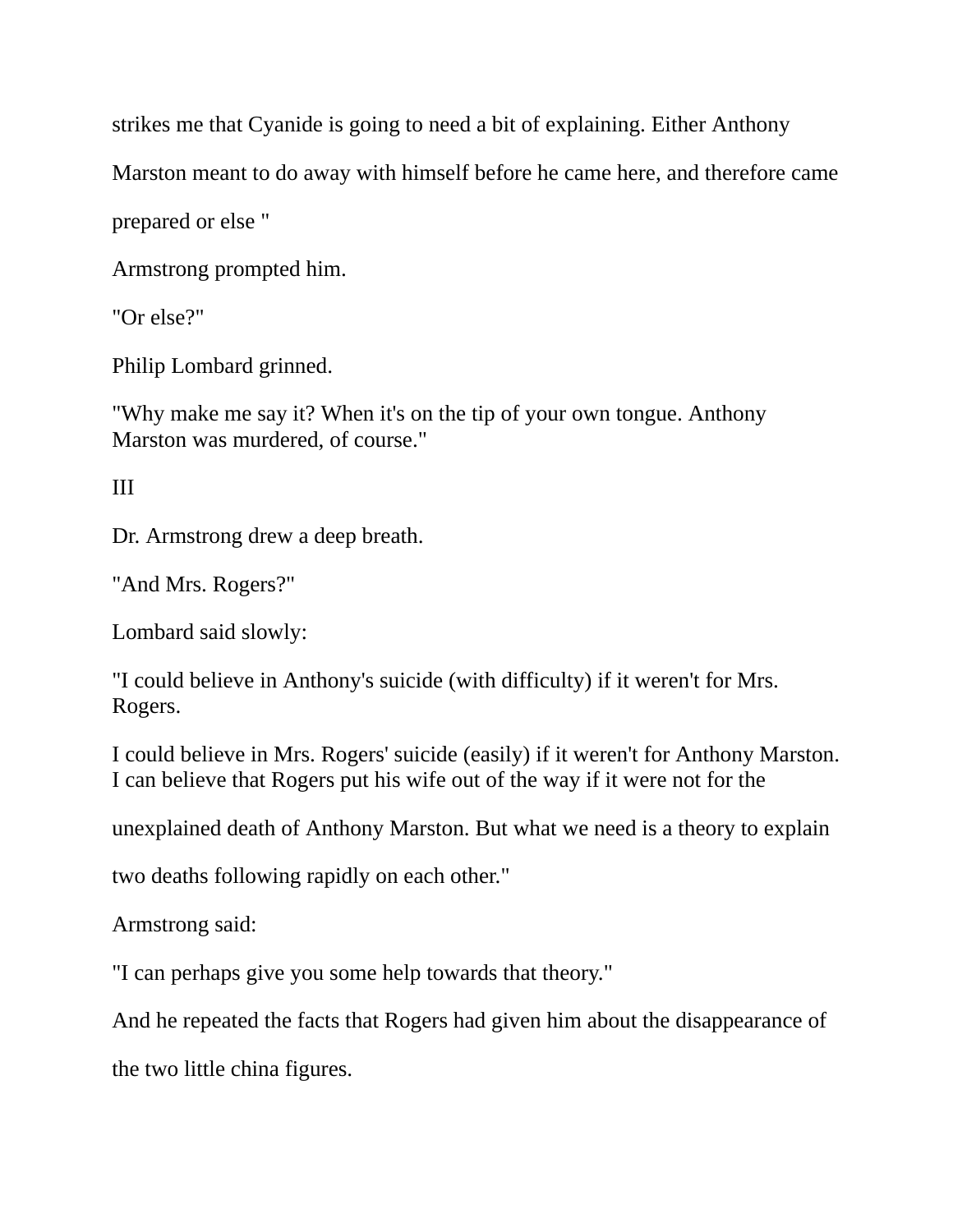Lombard said:

"Yes, little china Indian figures... There were certainly ten last night at dinner.

And now there are eight, you say?"

Dr. Armstrong recited:

"Ten little Indian boys going out to dine;

One went and choked himself and then there were nine.

"Nine little Indian boys sat up very late;

One overslept himself and then there were eight."

The two men looked at each other. Philip Lombard grinned and flung away his

cigarette.

"Fits too damned well to be a coincidence! Anthony Marston dies of asphyxiation or choking last night after dinner, and Mother Rogers oversleeps herself with a

vengeance."

"And therefore?" said Armstrong.

Lombard took him up.

"And therefore another kind of puzzle. The Nigger in the Woodpile! X! Mr. Owen!

U.N. Owen. One Unknown Lunatic at Large!"

"Ah!" Armstrong breathed a sigh of relief. "You agree. But you see what it involves? Rogers swore that there was no one but ourselves and he and his wife

on the island."

"Rogers is wrong! Or possibly Rogers is lying!"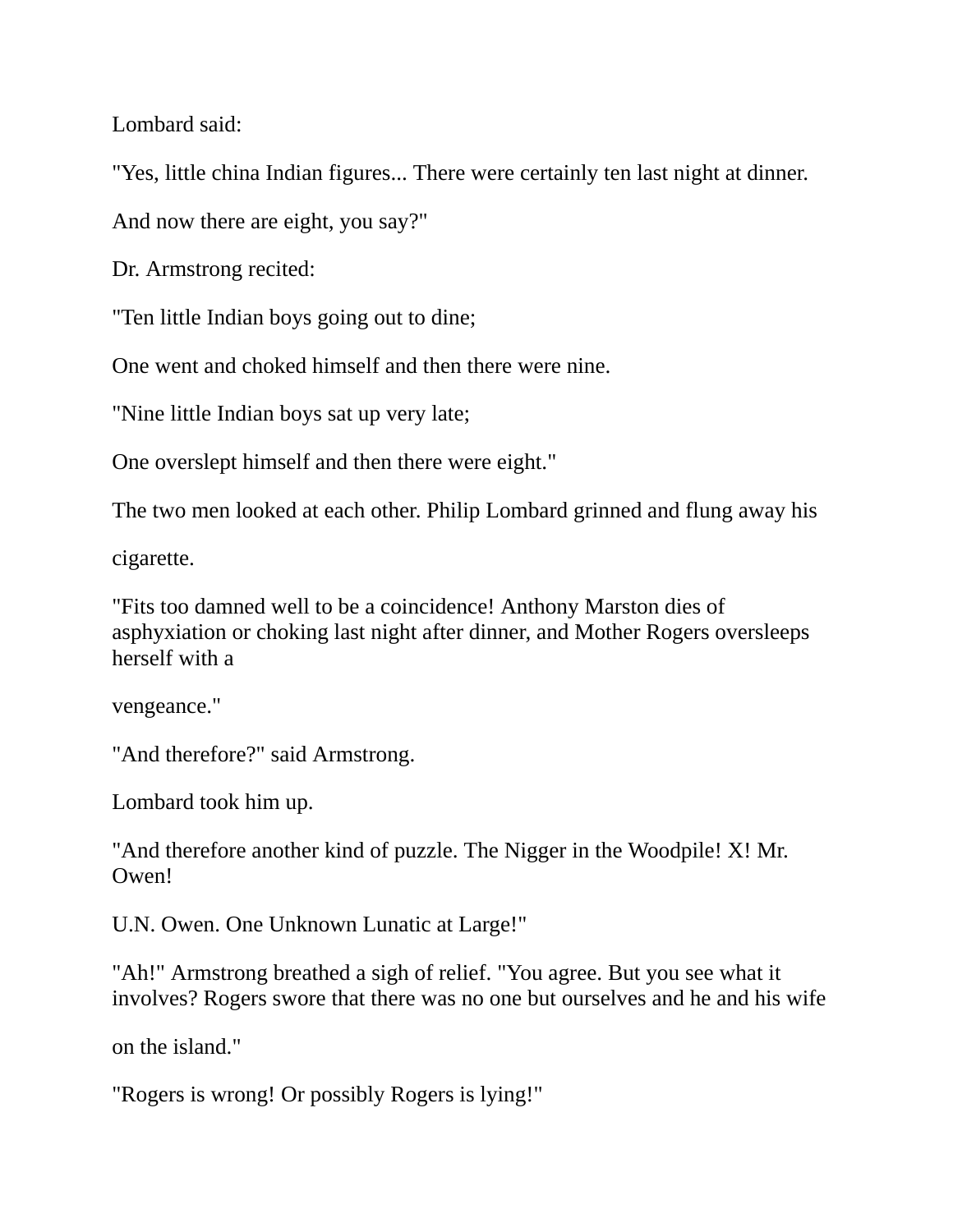Armstrong shook his head.

"I don't think he's lying. The man's scared. He's scared nearly out of his senses."

Philip Lombard nodded.

He said:

"No motor boat this morning. That fits in. Mr. Owen's little arrangements again to the fore. Indian Island is to be isolated until Mr. Owen has finished his job."

Armstrong had gone pale. He said:

"You realize the man must be a raving maniac!"

Philip Lombard said, and there was a new ring in his voice:

"There's one thing Mr. Owen didn't realize."

"What's that?"

"This island's more or less a bare rock. We shall make short work of searching it.

We'll soon ferret out U.N. Owen, Esq."

Dr. Armstrong said warningly:

"He'll be dangerous."

Philip Lombard laughed.

"Dangerous? Who's afraid of the big bad wolf? I'll be dangerous when I get hold of him!"

He paused and said:

"We'd better rope in Blore to help us. He'll be a good man in a pinch. Better not tell the women. As for the others, the General's ga ga, I think, and old Wargrave's forte is masterly inactivity. The three of us can attend to this job."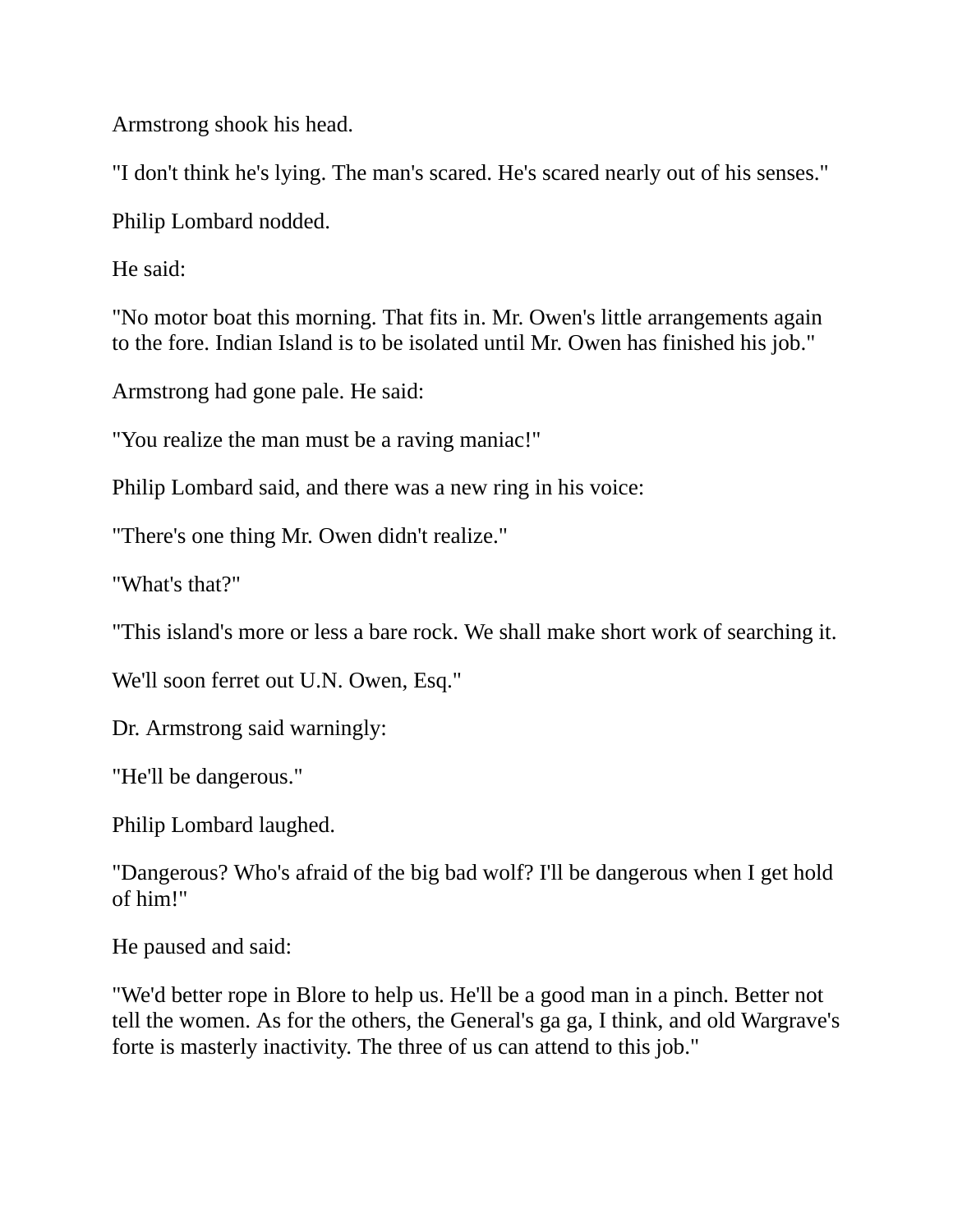## **Chapter 8**

Blore was easily roped in. He expressed immediate agreement with their arguments.

"What you've said about those china figures, sir, makes all the difference. That's crazy, that is! There's only one thing. You don't think this Owen's idea might be

to do the job by proxy, as it were?"

"Explain yourself, man."

"Well, I mean like this. After the racket last night this young Mr. Marston gets the wind up and poisons himself. And Rogers, he gets the wind up too and bumps

off his wife! All according to U.N.O.'s plan."

Armstrong shook his head. He stressed the point about the Cyanide. Blore agreed.

"Yes, I'd forgotten that. Not a natural thing to be carrying about with you. But how did it get into his drink, sir?"

Lombard said:

"I've been thinking about that. Marston had several drinks that night. Between the time he had his last one and the time he finished the one before it, there was quite a gap. During that time his glass was lying about on some table or other. I

think though I can't be sure, it was on the little table near the window. The

window was open. Somebody could have slipped a dose of the Cyanide into the

glass."

Blore said unbelievingly:

"Without our all seeing him, sir?"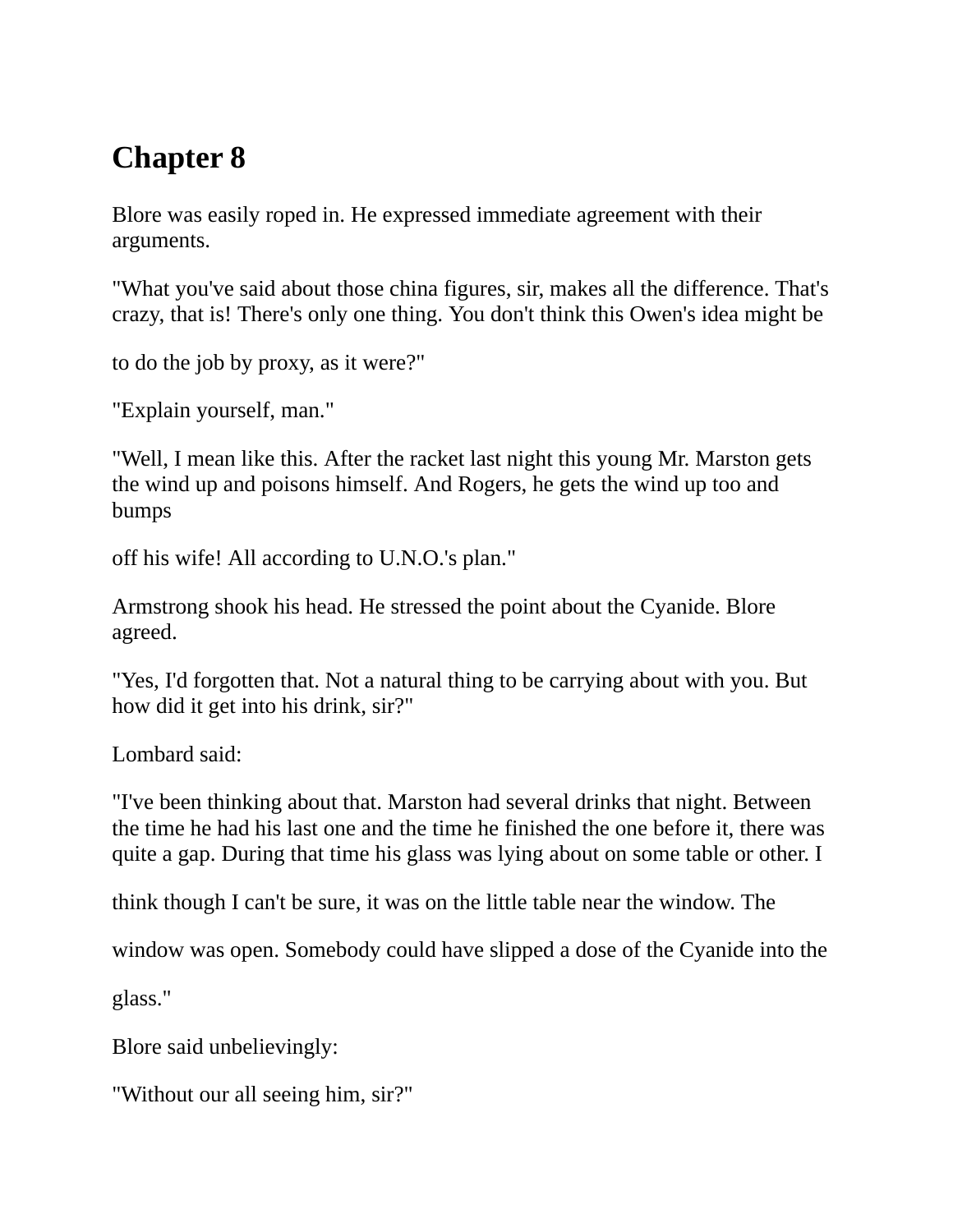Lombard said drily:

"We were all rather concerned elsewhere."

Armstrong said slowly:

"That's true. We'd all been attacked. We were walking about, moving about the room. Arguing, indignant, intent on our own business. I think it could have been

done..."

Blore shrugged his shoulders.

"Fact is, it must have been done! Now then, gentlemen, let's make a start.

Nobody's got a revolver, by any chance? I suppose that's too much to hope for."

Lombard said:

"I've got one." He patted his pocket.

Blore's eyes opened very wide. He said in an overcasual tone:

"Always carry that about with you, sir?"

Lombard said:

"Usually. I've been in some tight places, you know."

"Oh," said Blore and added: "Well, you've probably never been in a tighter place than you are today! If there's a lunatic hiding on this island, he's probably got a young arsenal on him to say nothing of a knife or dagger or two."

Armstrong coughed.

"You may be wrong there, Blore. Many homicidal lunatics are very quiet, unassuming people. Delightful fellows."

Blore said:

"I don't feel this one is going to be of that kind, Dr. Armstrong."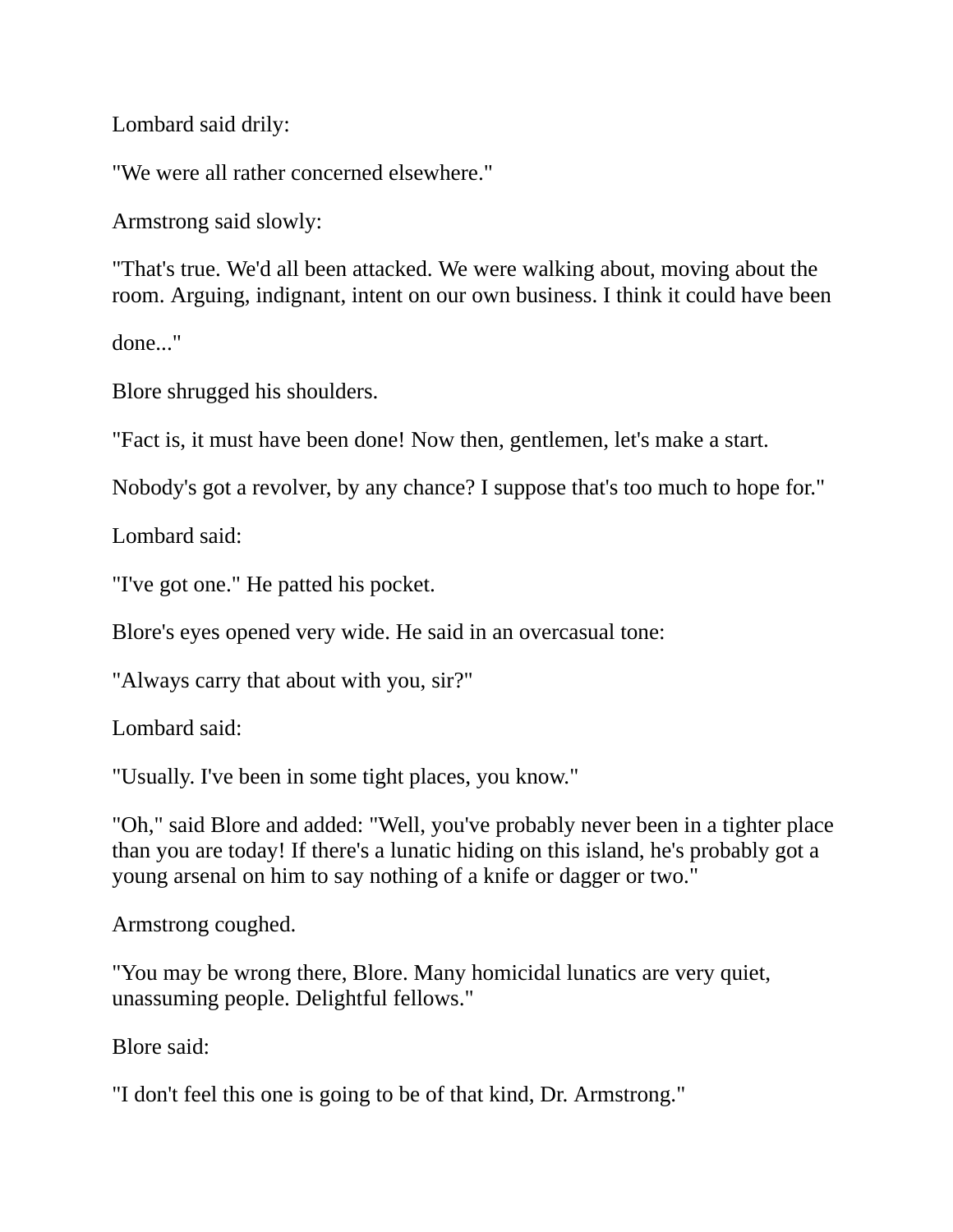The three men started on their tour of the island. It proved unexpectedly simple. On the northwest side, towards the coast, the cliffs fell sheer to the sea below, their surface unbroken.

On the rest of the island there were no trees and very little cover. The three men worked carefully and methodically, beating up and down from the highest point to the water's edge, narrowly scanning the least irregularity in the rock which might point to the entrance to a cave. But there were no caves.

They came at last, skirting the water's edge, to where General Macarthur sat looking out to sea. It was very peaceful here with the lap of the waves breaking over the rocks. The old man sat very upright, his eyes fixed on the horizon. He paid no attention to the approach of the searchers. His oblivion of them made one at least faintly uncomfortable.

Blore thought to himself:

"'Tisn't natural looks as though he'd gone into a trance or something."

He cleared his throat and said in a wouldbe conversational tone:

"Nice peaceful spot you've found for yourself, sir."

The General frowned. He cast a quick look over his shoulder. He said:

"There is so little time so little time. I really must insist that no one disturbs me."

Blore said genially:

"We won't disturb you. We're just making a tour of the island, so to speak. Just wondered, you know, if some one might be hiding on it."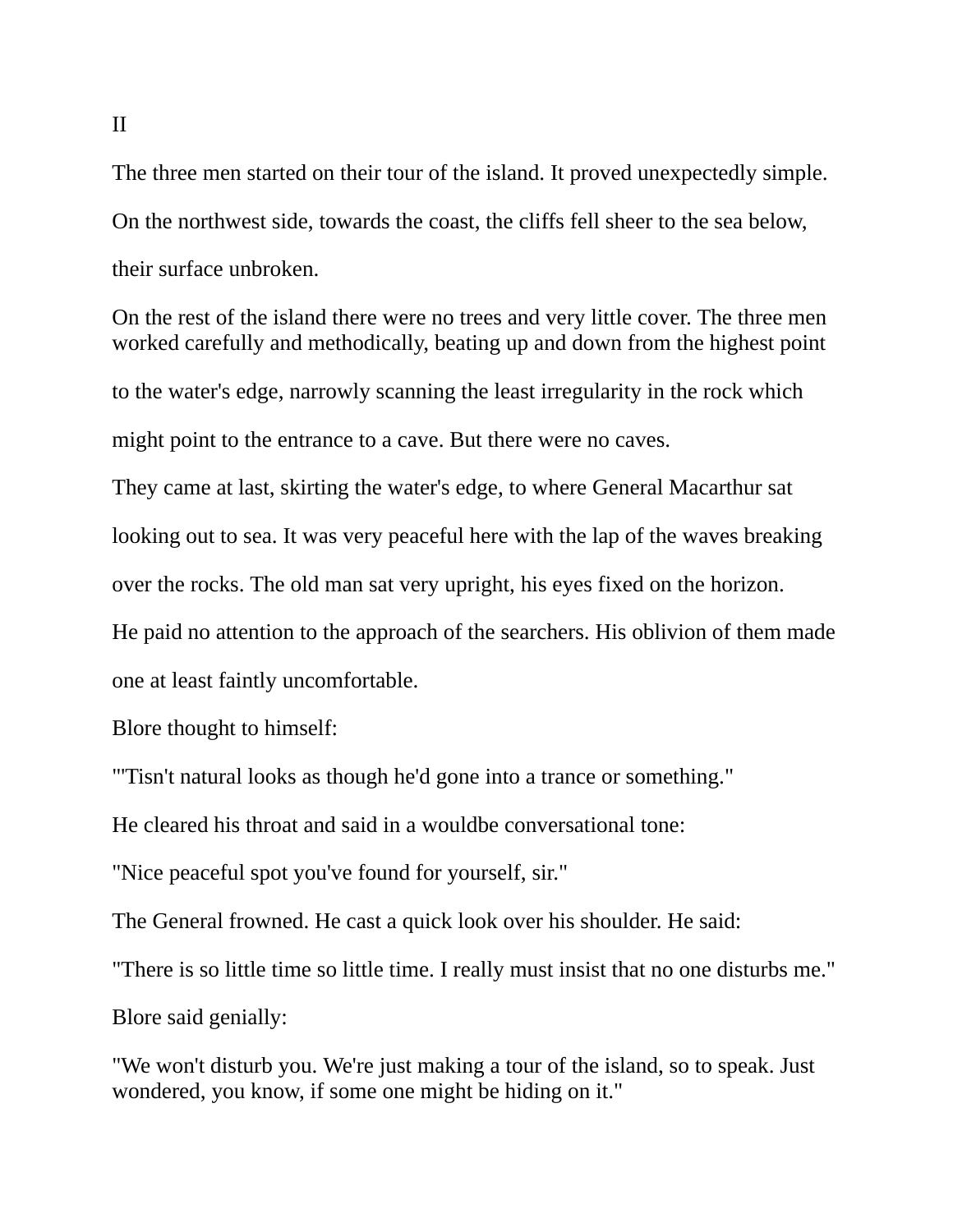The General frowned and said:

"You don't understand you don't understand at all. Please go away."

Blore retreated. He said, as he joined the other two:

"He's crazy... It's no good talking to him."

Lombard asked with some curiosity:

"What did he say?"

Blore shrugged his shoulders.

"Something about there being no time and that he didn't want to be disturbed."

Dr. Armstrong frowned.

He murmured:

```
"I wonder now..."
```
## III

The search of the island was practically completed. The three men stood on the highest point looking over towards the mainland. There were no boats out. The wind was freshening.

Lombard said:

"No fishing boats out. There's a storm coming. Damned nuisance you can't see the village from here. We could signal or do something."

Blore said:

"We might light a bonfire tonight."

Lombard said, frowning: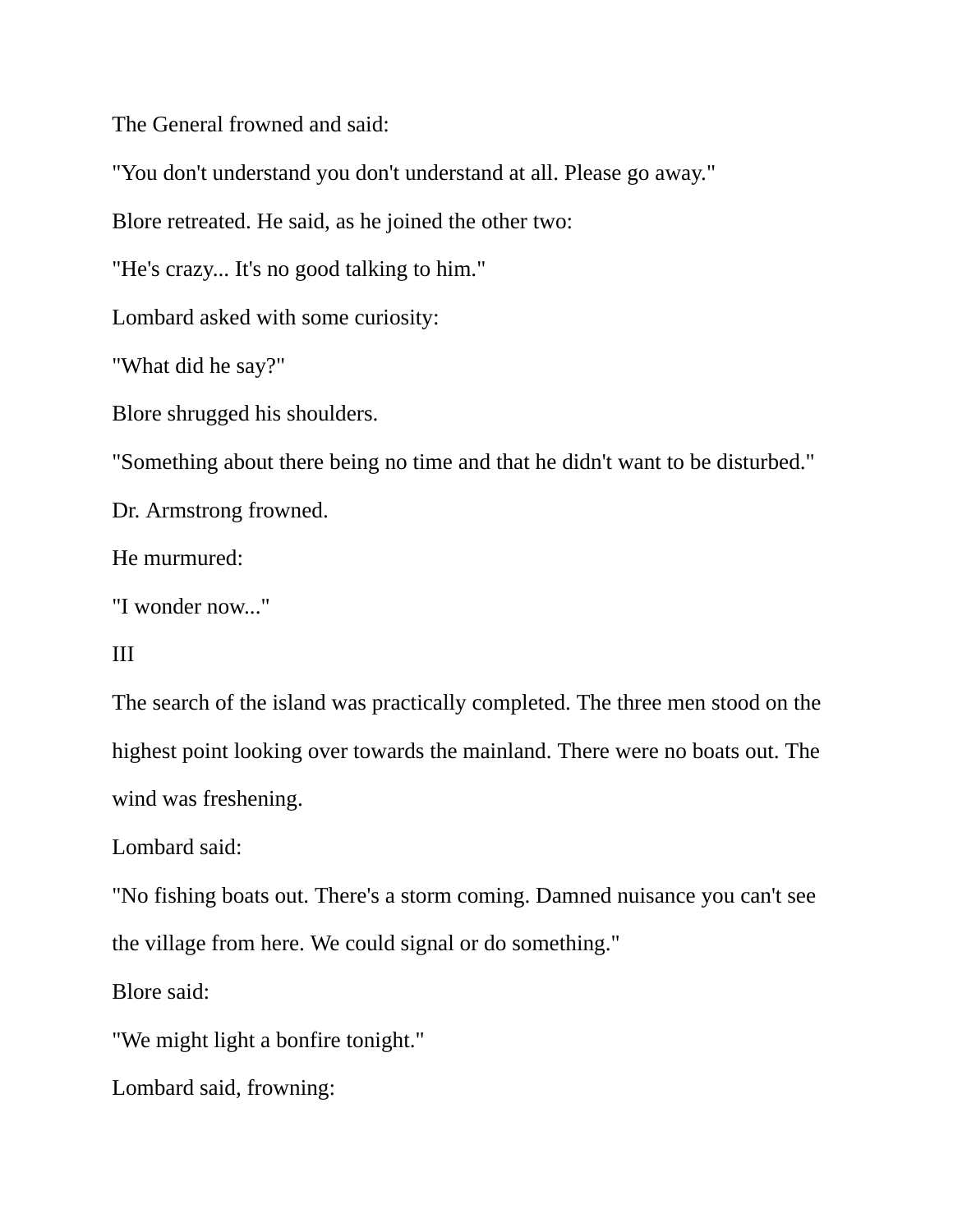"The devil of it is that that's all probably been provided for."

"In what way, sir?"

"How do I know? Practical joke, perhaps. We're to be marooned here, no attention is to be paid to signals, etc. Possibly the village has been told there's a wager on.

Some damn fool story anyway."

Blore said dubiously:

"Think they'd swallow that?"

Lombard said drily:

"It's easier of belief than the truth! If the village were told that the island was to be isolated until Mr. Unknown Owen had quietly murdered all his guests do you

think they'd believe that?"

Dr. Armstrong said:

"There are moments when I can't believe it myself. And yet "

Philip Lombard, his lips curling back from his teeth, said:

"And yet that's just it! You've said it, doctor!"

Blore was gazing down into the water.

He said:

"Nobody could have clambered down here, I suppose?"

Armstrong shook his head.

"I doubt it. It's pretty sheer. And where could he hide?"

Blore said: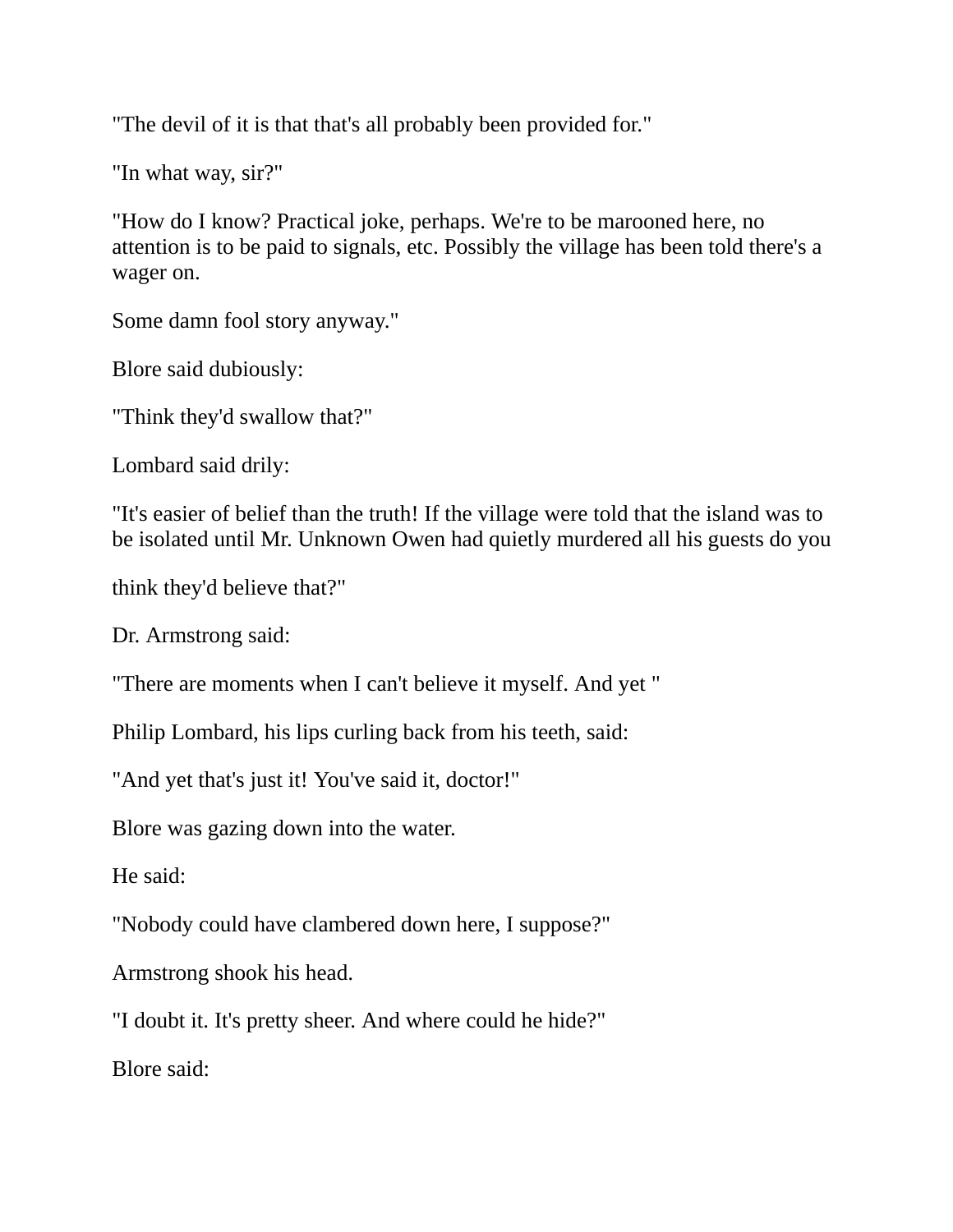"There might be a hole in the cliff. If we had a boat now, we could row round the island."

Lombard said:

"If we had a boat, we'd all be halfway to the mainland by now!"

"True enough, sir."

Lombard said suddenly:

"We can make sure of this cliff. There's only one place where there could be a recess just a little to the right below here. If you fellows can get hold of a rope, you can let me down to make sure."

Blore said:

"Might as well be sure. Though it seems absurd on the face of it! I'll see if I can get hold of something."

He started off briskly down to the house.

Lombard stared up at the sky. The clouds were beginning to mass themselves

together. The wind was increasing.

He shot a sideways look at Armstrong. He said:

"You're very silent, doctor. What are you thinking?"

Armstrong said slowly:

"I was wondering exactly how mad old Macarthur was..."

IV

Vera had been restless all the morning. She had avoided Emily Brent with a kind of shuddering aversion.

Miss Brent herself had taken a chair just round the corner of the house so as to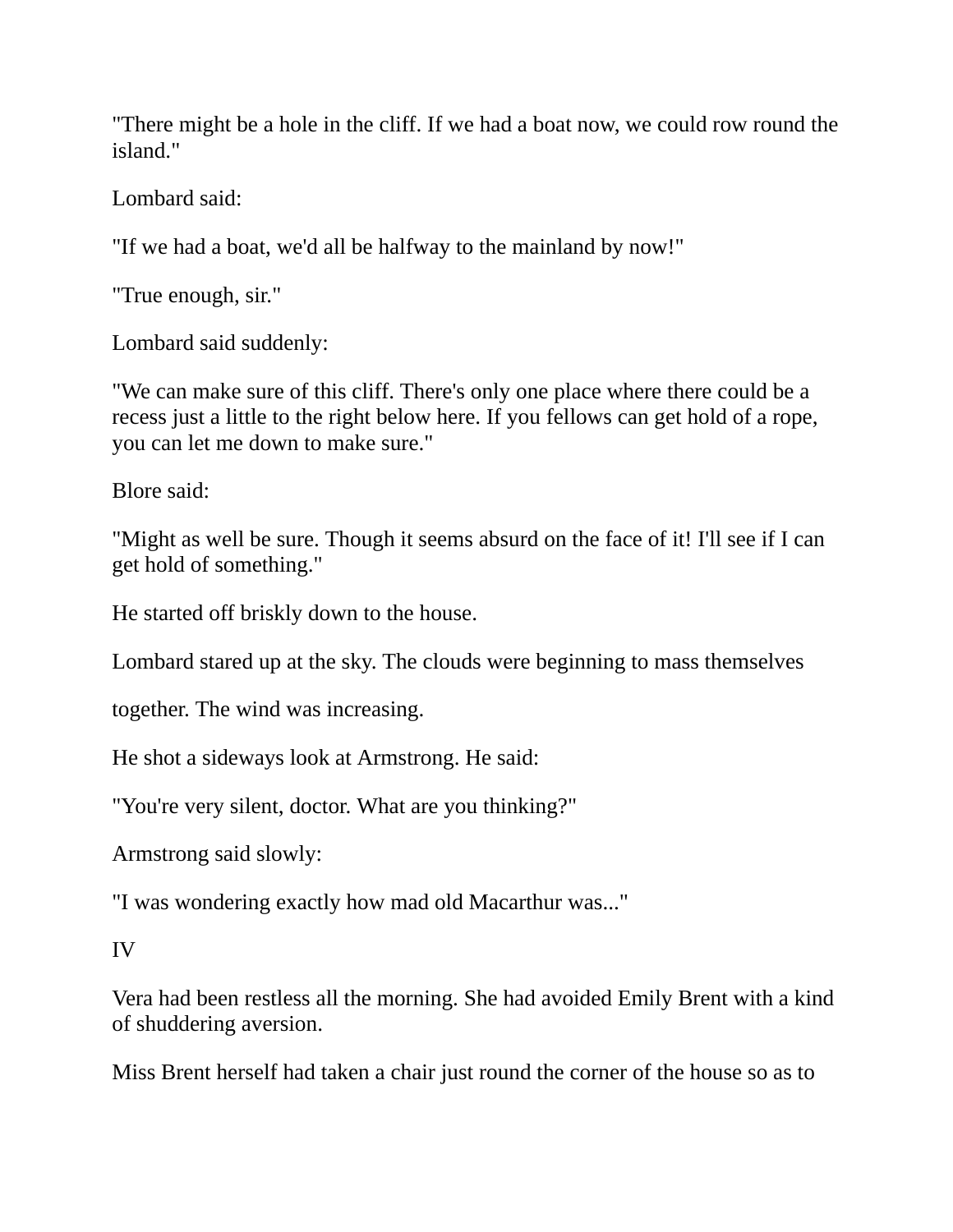be out of the wind. She sat there knitting.

Every time Vera thought of her she seemed to see a pale drowned face with seaweed entangled in the hair... A face that had once been pretty impudently pretty perhaps and which was now beyond the reach of pity or terror.

And Emily Brent, placid and righteous, sat knitting.

On the main terrace, Mr. Justice Wargrave sat huddled in a porter's chair. His head was poked down well into his neck.

When Vera looked at him, she saw a man standing in the dock a young man

with fair hair and blue eyes and a bewildered, frightened face. Edward Seton.

And in imagination she saw the judge's old hands put the black cap on his head and begin to pronounce sentence...

After a while Vera strolled slowly down to the sea. She walked along towards the

extreme end of the island where an old man sat staring out to the horizon.

General Macarthur stirred at her approach. His head turned there was a queer

mixture of questioning and apprehension in his look. It startled her. He stared intently at her for a minute or two.

She thought to herself:

"How queer. It's almost as though he knew..."

He said:

"Ah! it's you! You've come..."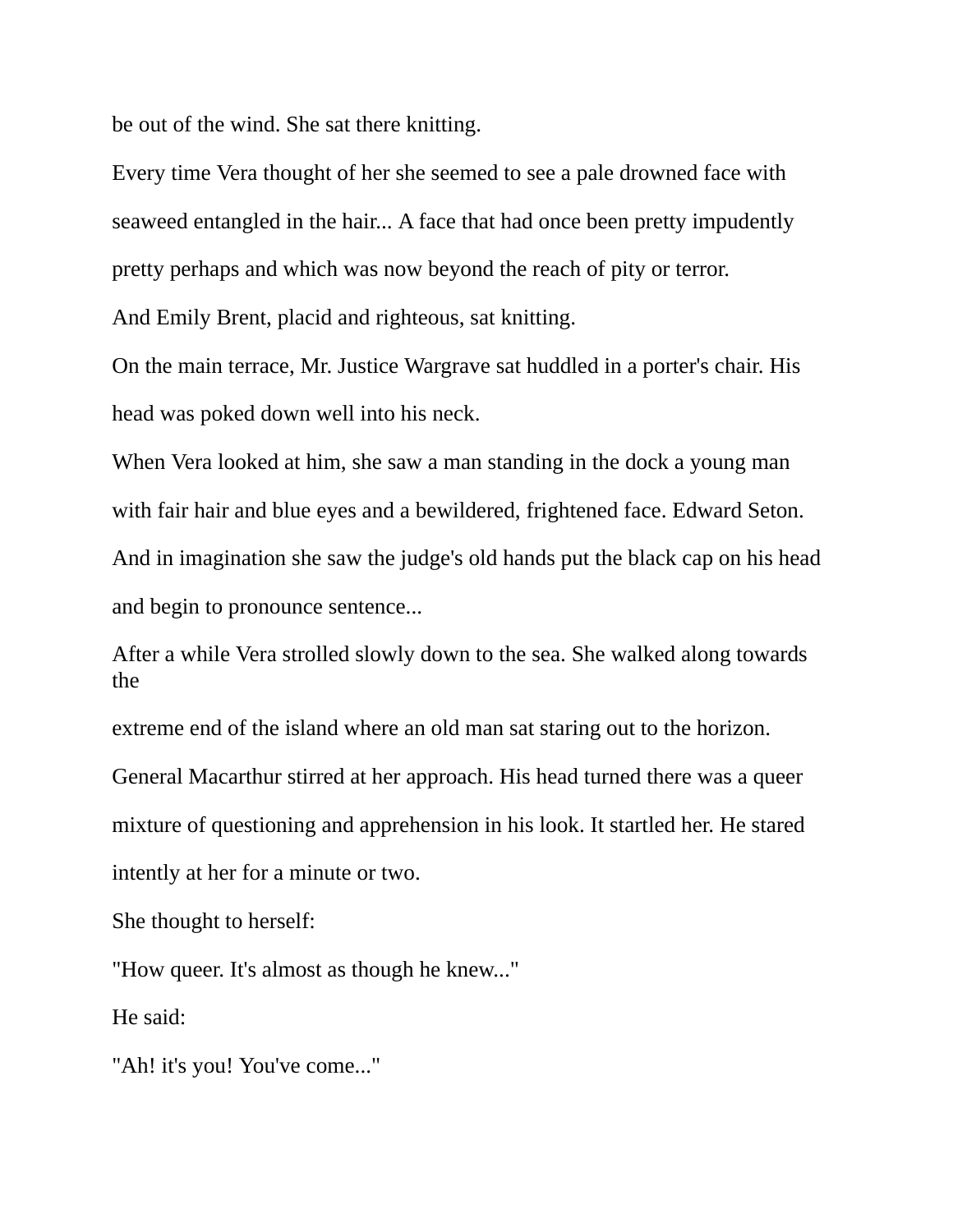Vera sat down beside him. She said:

"Do you like sitting here looking out to sea?"

He nodded his head gently.

"Yes," he said. "It's pleasant. It's a good place, I think, to wait."

"To wait?" said Vera sharply. "What are you waiting for?"

He said gently:

"The end. But I think you know that, don't you? It's true, isn't it? We're all waiting for the end."

She said unsteadily:

"What do you mean?"

General Macarthur said gravely:

"None of us are going to leave the island. That's the plan. You know it, of course, perfectly. What, perhaps, you can't understand is the relief!"

Vera said wonderingly:

"The relief?"

He said:

"Yes. Of course, you're very young... you haven't got to that yet. But it does come!

The blessed relief when you know that you've done with it all that you haven't

got to carry the burden any longer. You'll feel that too some day..."

Vera said hoarsely:

"I don't understand you."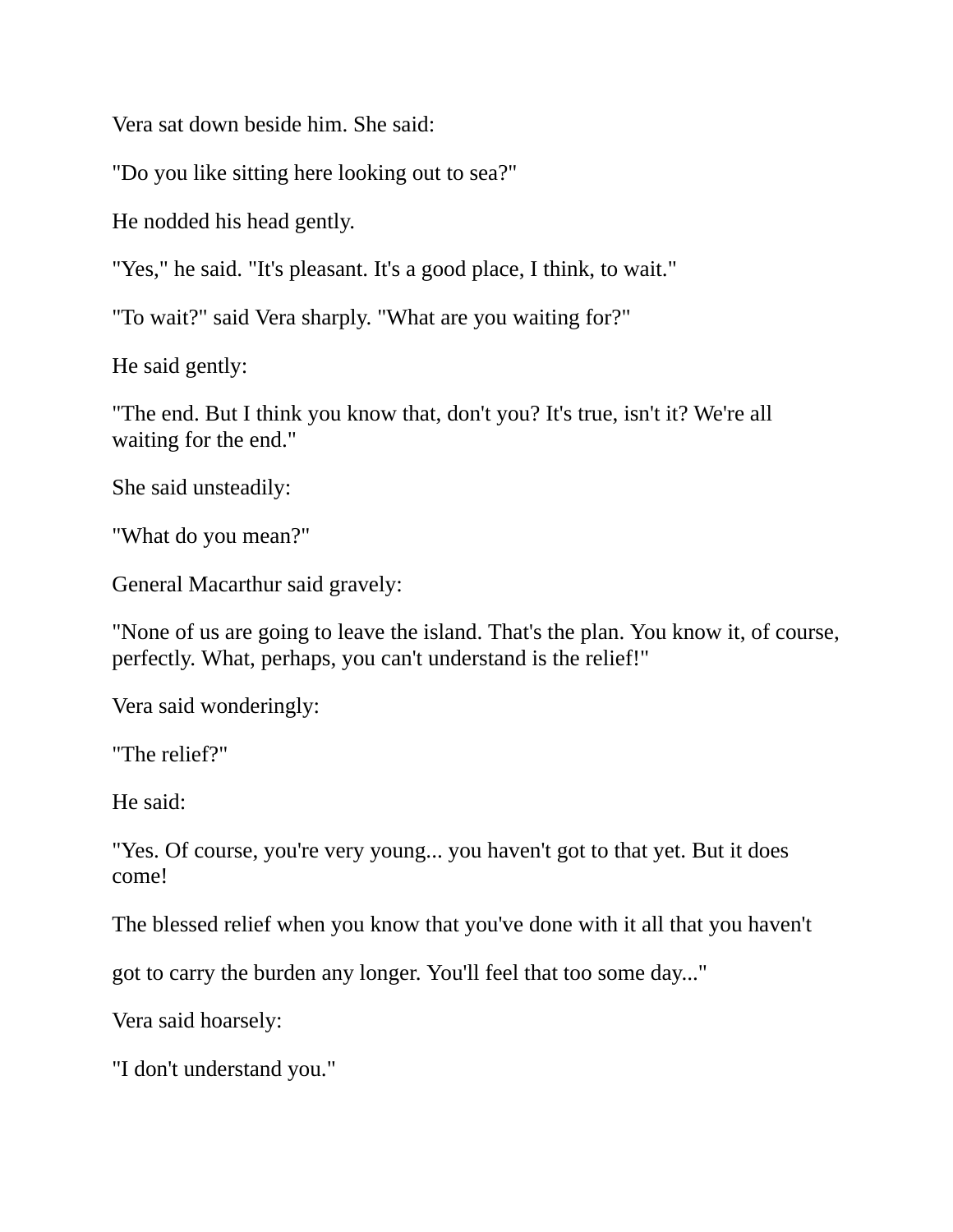Her fingers worked spasmodically. She felt suddenly afraid of this quiet old soldier.

He said musingly:

"You see, I loved Leslie. I loved her very much..."

Vera said questioningly:

"Was Leslie your wife?"

"Yes, my wife... I loved her and I was very proud of her. She was so pretty and so gay."

He was silent for a minute or two, then he said:

"Yes, I loved Leslie. That's why I did it."

Vera said:

"You mean " and paused.

General Macarthur nodded his head gently.

"It's not much good denying it now not when we're all going to die. I sent Richmond to his death. I suppose, in a way, it was murder. Curious. Murder

and I've always been such a lawabiding man! But it didn't seem like that at the

time. I had no regrets. 'Serves him damned well right!' that's what I thought.

But afterwards "

In a hard voice, Vera said:

"Well, afterwards?"

He shook his head vaguely. He looked puzzled and a little distressed.

"I don't know. I don't know. It was all different, you see. I don't know if Leslie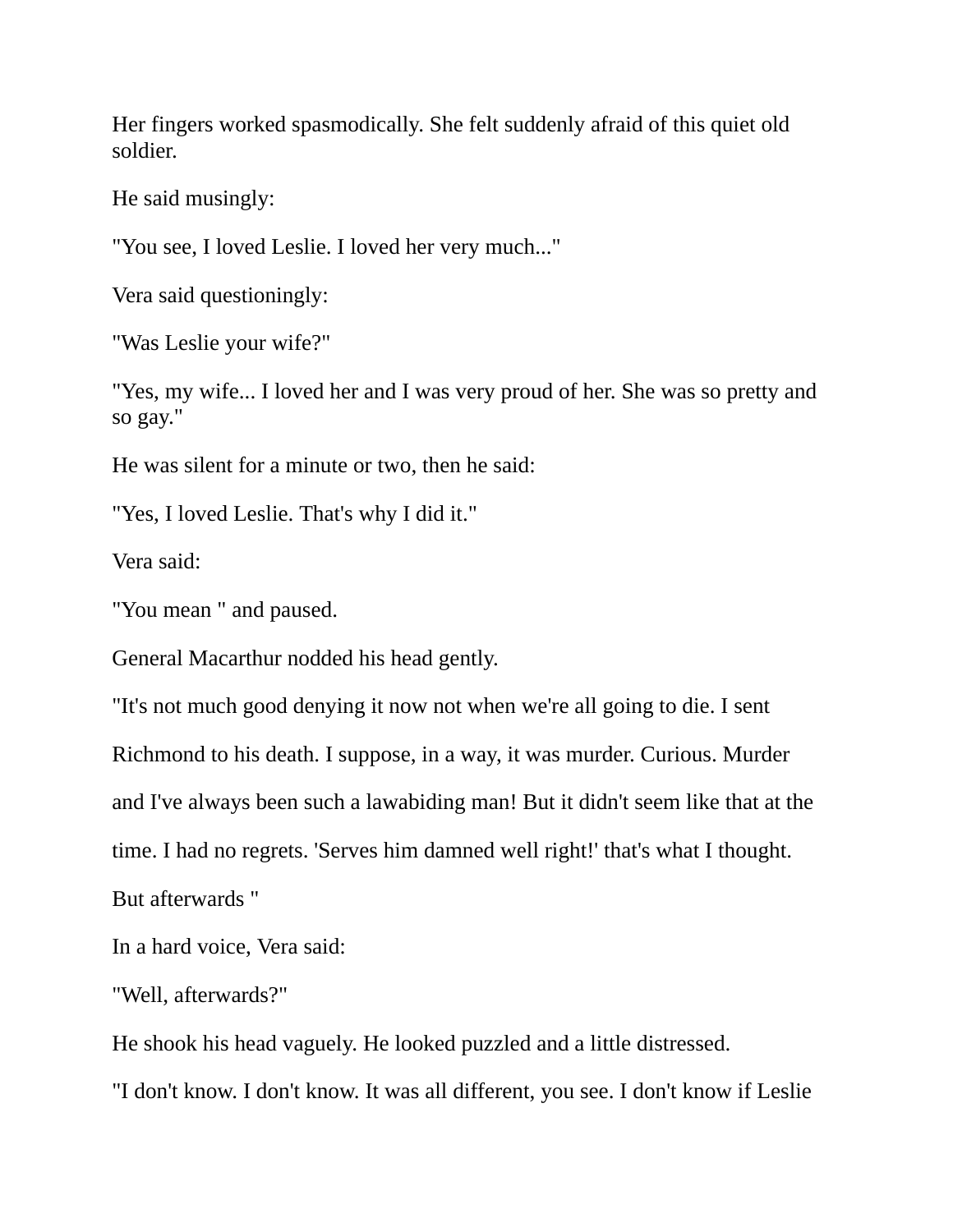ever guessed... I don't think so. But you see, I didn't know about her any more. She'd gone far away where I couldn't reach her. And then she died and I was alone..."

Vera said:

"Alone alone " and the echo of her voice came back to her from the rocks.

General Macarthur said:

"You'll be glad, too, when the end comes."

Vera got up. She said sharply:

"I don't know what you mean!"

He said:

"I know, my child, I know..."

"You don't. You don't understand at all..."

General Macarthur looked out to sea again. He seemed unconscious of her presence behind him.

He said very gently and softly:

"Leslie...?"

V

When Blore returned from the house with a rope coiled over his arm, he found

Armstrong where he had left him staring down into the depths.

Blore said breathlessly:

"Where's Mr. Lombard?"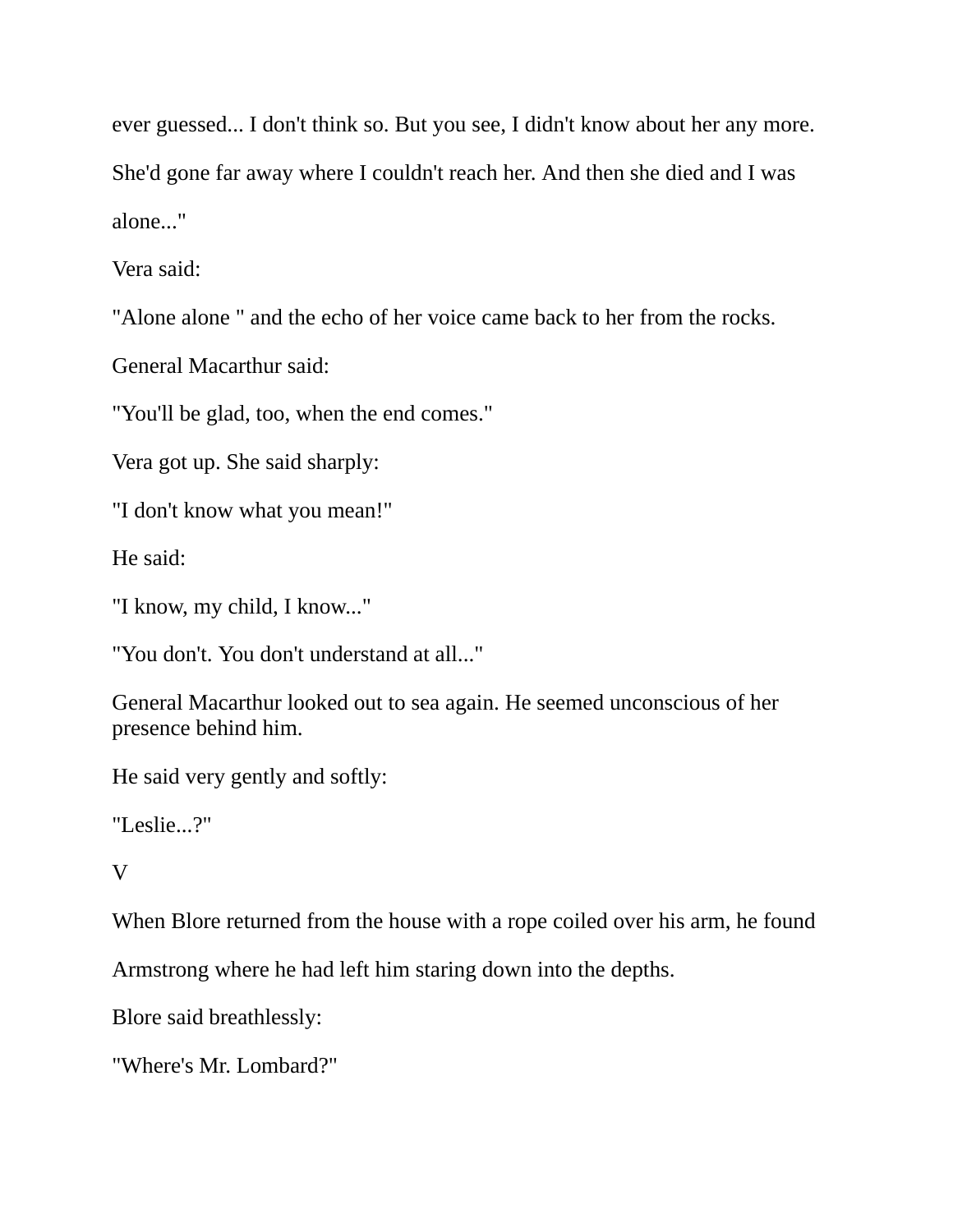Armstrong said carelessly:

"Gone to test some theory or other. He'll be back in a minute. Look here, Blore, I'm worried."

"I should say we were all worried."

The doctor waved an impatient hand.

"Of course of course. I don't mean it that way. I'm thinking of old Macarthur."

"What about him, sir?"

Dr. Armstrong said grimly:

"What we're looking for is a madman. What price Macarthur?"

Blore said incredulously:

"You mean he's homicidal?"

Armstrong said doubtfully:

"I shouldn't have said so. Not for a minute. But of course I'm not a specialist in mental diseases. I haven't really had any conversation with him I haven't studied him from that point of view."

Blore said doubtfully:

"Ga ga, yes! But I wouldn't have said "

Armstrong cut in with a slight effort as of a man who pulls himself together.

"You're probably right! Damn it all, there must be some one hiding on the island!

Ah! here comes Lombard."

They fastened the rope carefully.

Lombard said: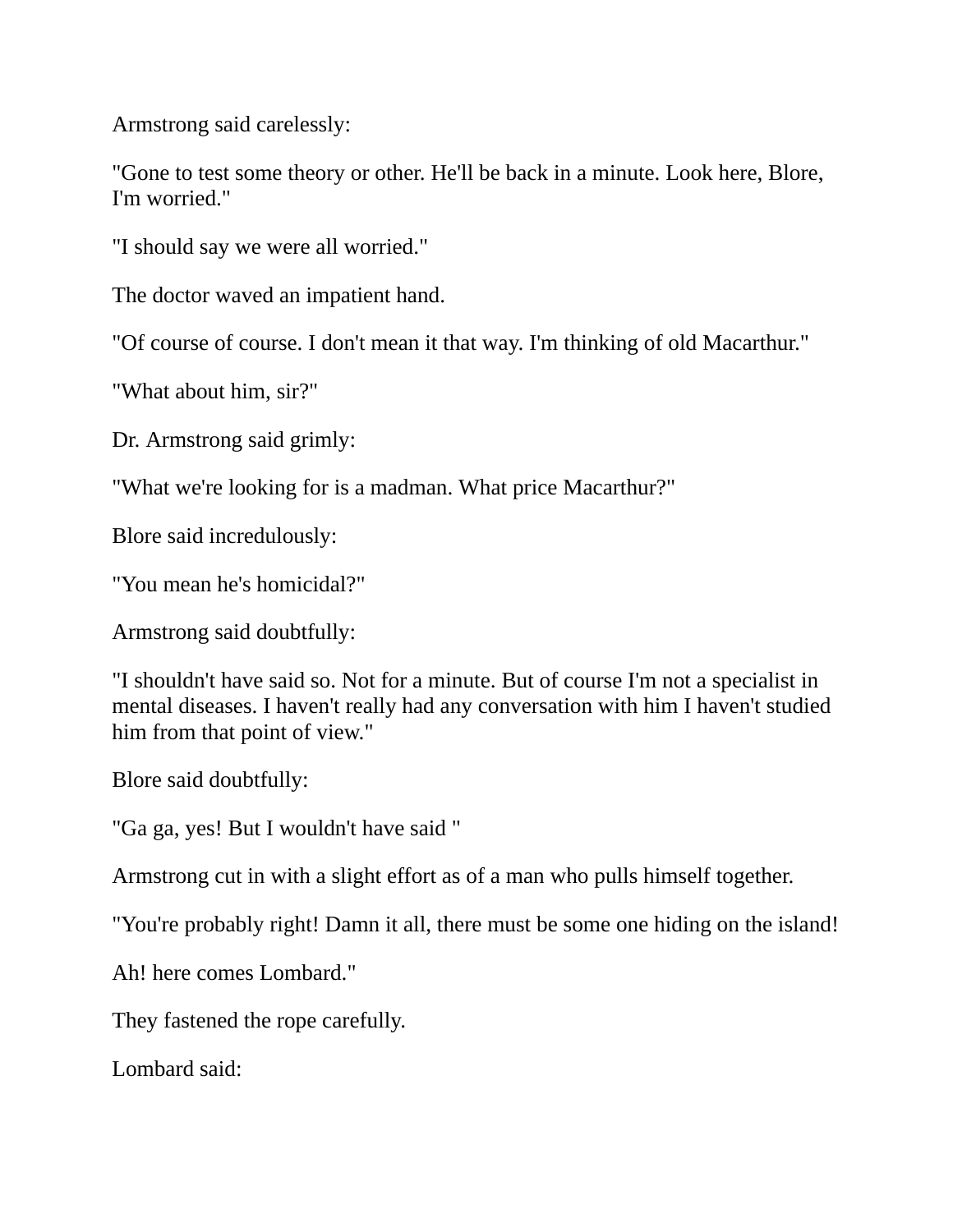"I'll help myself all I can. Keep a lookout for a sudden strain on the rope,"

After a minute or two, while they stood together watching Lombard's progress,

Blore said:

"Climbs like a cat, doesn't he?"

There was something odd in his voice.

Dr. Armstrong said:

"I should think he must have done some mountaineering in his time."

"Maybe."

There was a silence and the exInspector said:

"Funny sort of cove altogether. D'you know what I think?"

"What?"

"He's a wrong 'un!"

Armstrong said doubtfully:

"In what way?"

Blore grunted. Then he said:

"I don't know exactly. But I wouldn't trust him a yard."

Dr. Armstrong said;

"I suppose he's led an adventurous life."

Blore said:

"I bet some of his adventures have had to be kept pretty dark." He paused and then went on: "Did you happen to bring a revolver along with you, doctor?"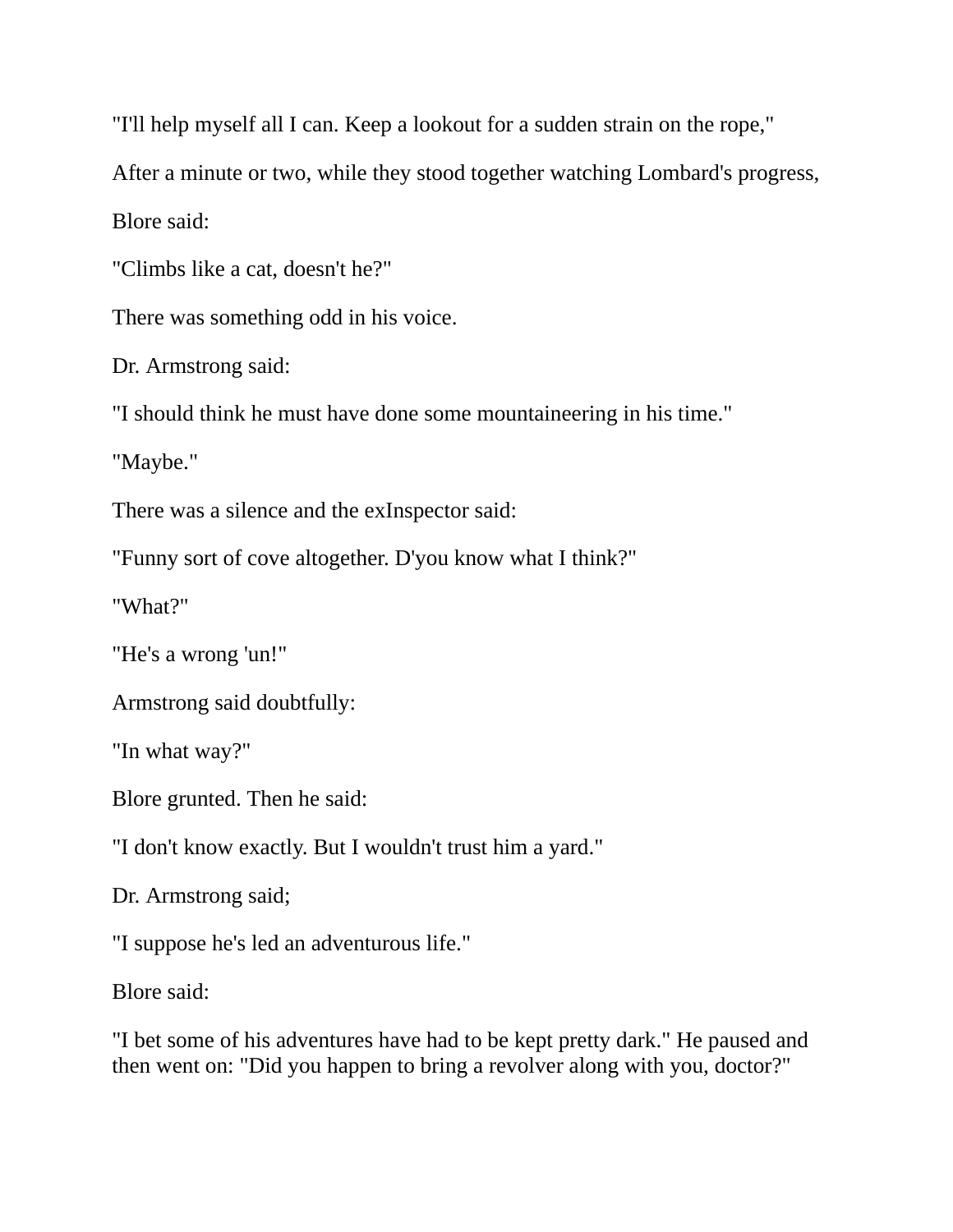Armstrong stared.

"Me? Good Lord, no. Why should I?"

Blore said:

"Why did Mr. Lombard?"

Armstrong said doubtfully:

"I suppose habit."

Blore snorted.

A sudden pull came on the rope. For some moments they had their hands full.

Presently, when the strain relaxed, Blore said:

"There are habits and habits! Mr. Lombard takes a revolver to outoftheway

places, right enough, and a primus and a sleeping bag and a supply of bug

powder, no doubt! But habit wouldn't make him bring the whole outfit down here! It's only in books people carry revolvers around as a matter of course,"

Dr. Armstrong shook his head perplexedly.

They leaned over and watched Lombard's progress. His search was thorough and

they could see at once that it was futile. Presently he came up over the edge of

the cliff. He wiped the perspiration from his forehead.

"Well," he said. "We're up against it. It's the house or nowhere."

VI

The house was easily searched. They went through the few outbuildings first and then turned their attention to the building itself. Mrs. Rogers' yard measure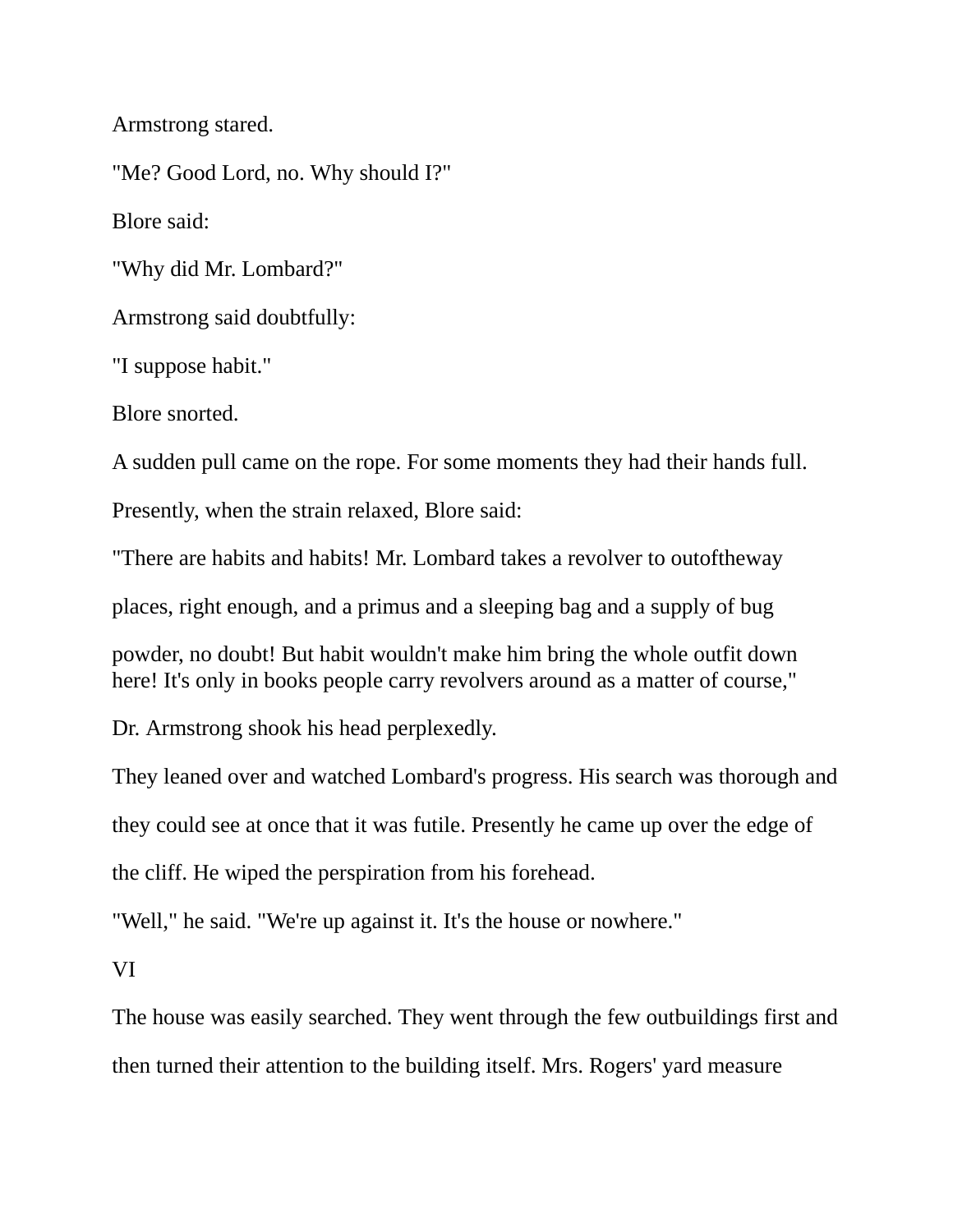discovered in the kitchen dresser assisted them. But there were no hidden spaces

left unaccounted for. Everything was plain and straightforward, a modern structure devoid of concealments. They went through the ground floor first. As

they mounted to the bedroom floor, they saw through the landing window Rogers

carrying out a tray of cocktails to the terrace.

Philip Lombard said lightly:

"Wonderful animal, the good servant. Carries on with an impassive countenance."

Armstrong said appreciatively:

"Rogers is a firstclass butler, I'll say that for him!"

Blore said:

"His wife was a pretty good cook, too. That dinner last night "

They turned in to the first bedroom.

Five minutes later they faced each other on the landing. No one hiding no

possible hidingplace.

Blore said:

"There's a little stair here."

Dr. Armstrong said:

"It leads up to the servants' room."

Blore said:

"There must be a place under the roof for cisterns, water tank, etc. It's the best chance and the only one!"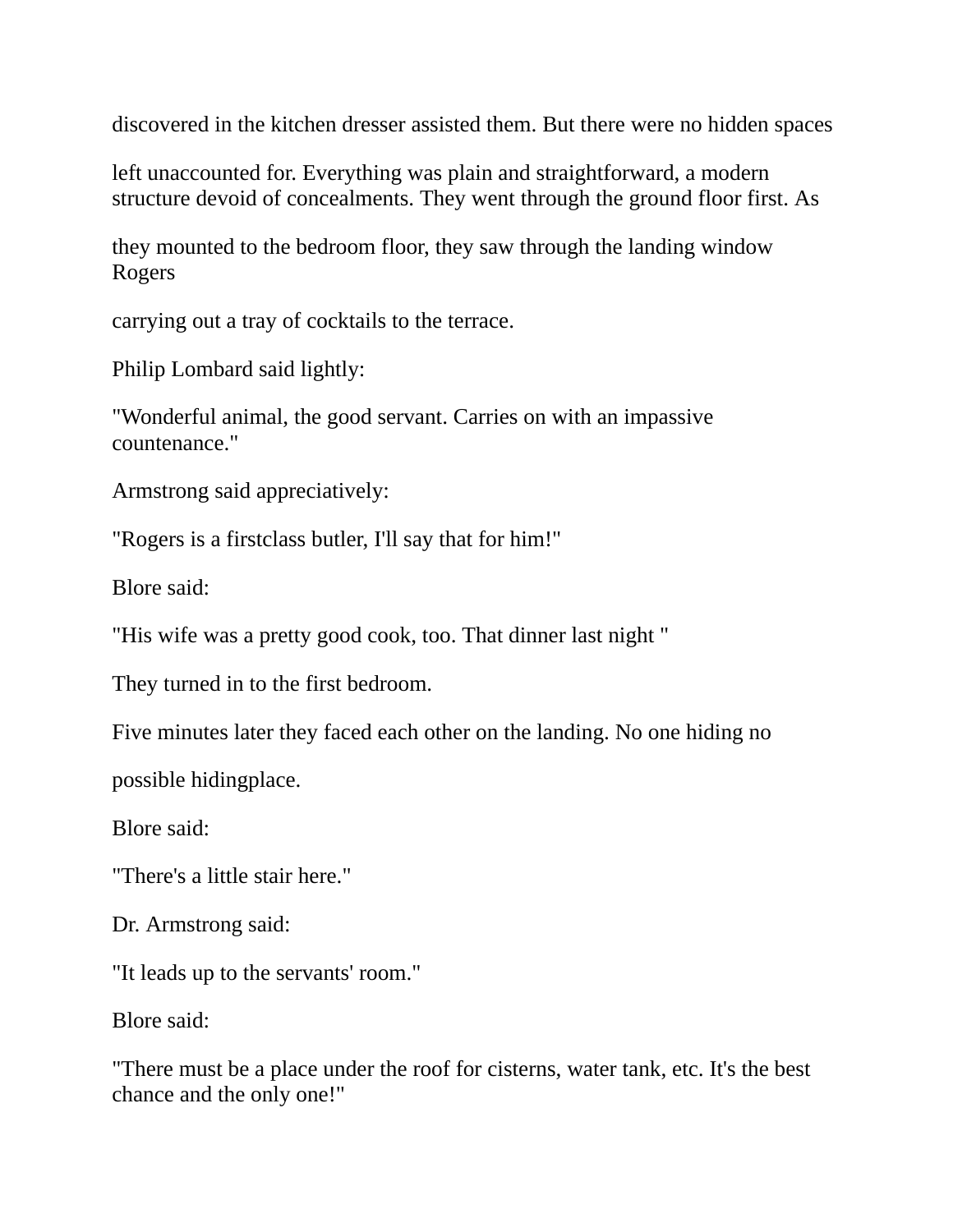And it was then, as they stood there, that they heard the sound from above. A soft furtive footfall overhead.

They all heard it. Armstrong grasped Blore's arm. Lombard held up an admonitory finger.

"Quiet listen."

It came again some one moving softly, furtively, overhead.

Armstrong whispered:

"He's actually in the bedroom itself. The room where Mrs. Rogers' body is."

Blore whispered back:

"Of course! Best hidingplace he could have chosen! Nobody likely to go there.

Now then quiet as you can."

They crept stealthily upstairs.

On the little landing outside the door of the bedroom they paused again. Yes,

some one was in the room. There was a faint creak from within.

Blore whispered:

"Now."

He flung open the door and rushed in, the other two close behind him.

Then all three stopped dead.

Rogers was in the room, his hands full of garments.

VII

Blore recovered himself first. He said: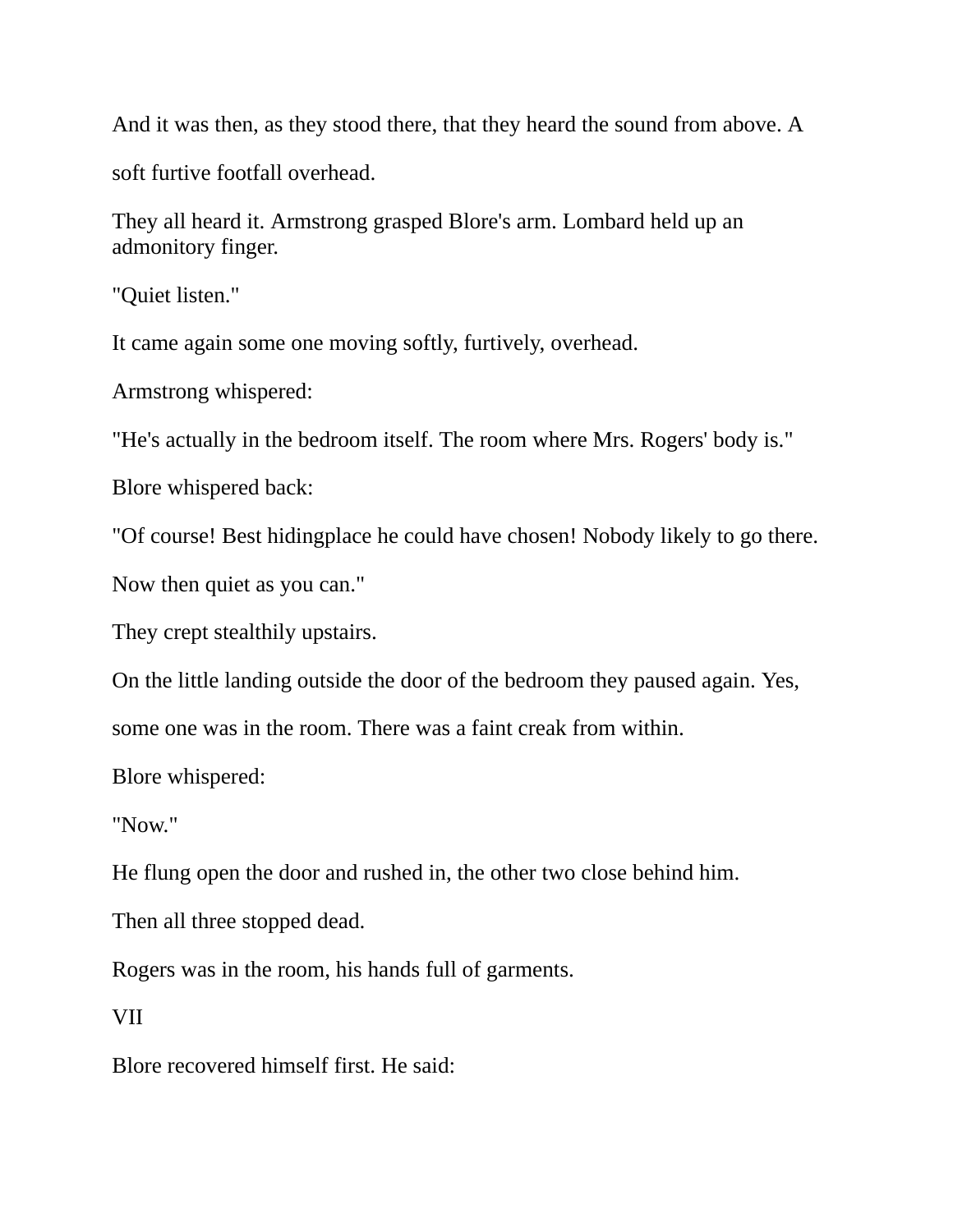"Sorry er Rogers. Heard some one moving about in here, and thought well "

He stopped.

Rogers said:

"I'm sorry, gentlemen. I was just moving my things. I take it there will be no objection if I take one of the vacant guest chambers on the floor below? The

smallest room."

It was to Armstrong that he spoke, and Armstrong replied:

"Of course. Of course. Get on with it."

He avoided looking at the sheeted figure lying on the bed.

Rogers said:

"Thank you, sir."

He went out of the room with his arm full of belongings and went down the stairs

to the floor below.

Armstrong moved over to the bed and, lifting the sheet, looked down on the

peaceful face of the dead woman. There was no fear there now. Just emptiness.

Armstrong said:

"Wish I'd got my stuff here. I'd like to know what drug it was."

Then he turned to the other two.

"Let's get finished. I feel it in my bones we're not going to find anything."

Blore was wrestling with the bolts of a low manhole.

He said: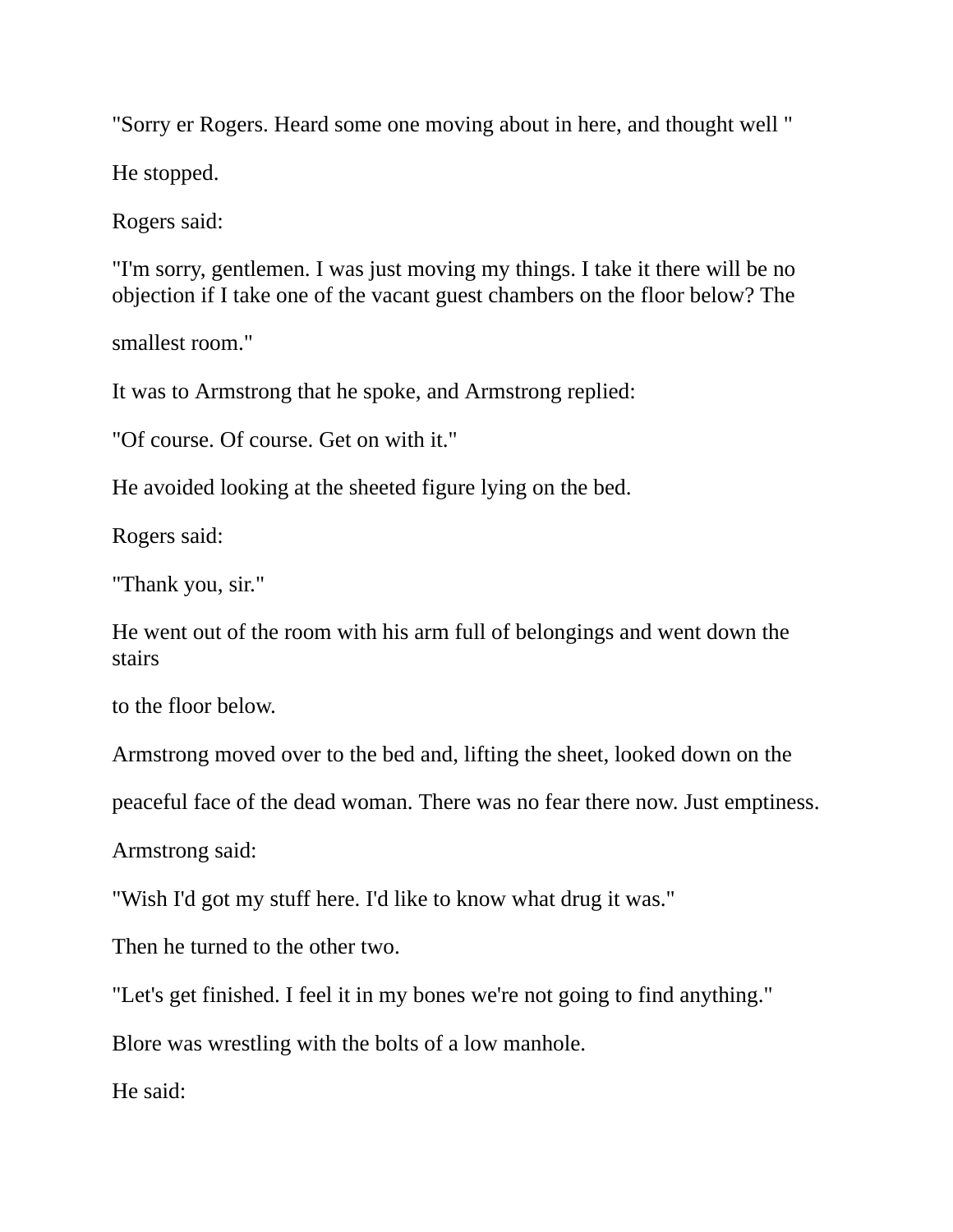"That chap moves damned quietly. A minute or two ago we saw him in the garden. None of us heard him come upstairs."

Lombard said:

"I suppose that's why we assumed it must be a stranger moving about up here." Blore disappeared into a cavernous darkness. Lombard pulled a torch from his pocket and followed.

Five minutes later three men stood on an upper landing and looked at each other. They were dirty and festooned with cobwebs and their faces were grim. There was no one on the island but their eight selves.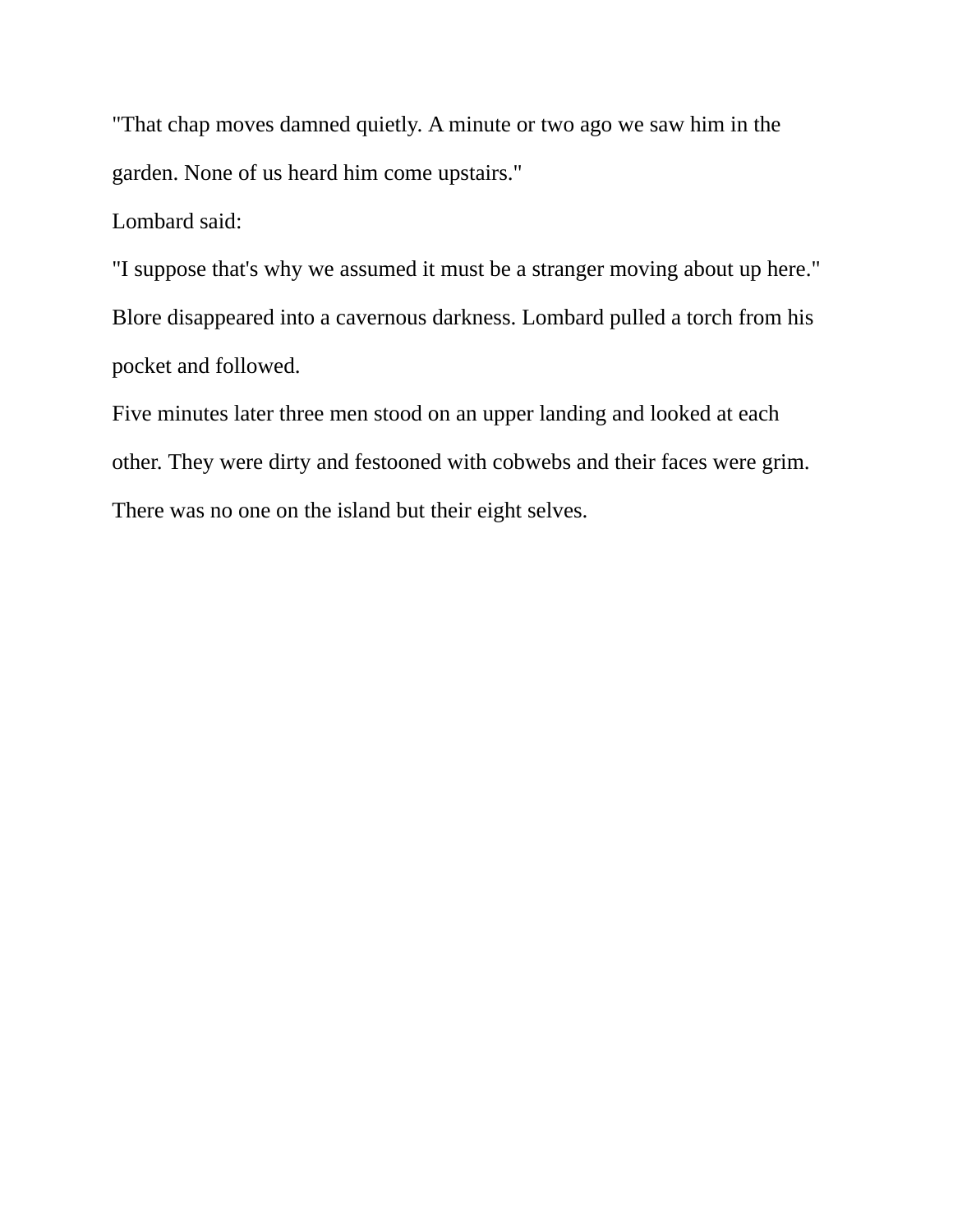## **Chapter 9**

## **Lombard said slowly:**

"So we've been wrong wrong all along! Built up a nightmare of superstition and fantasy all because of the coincidence of two deaths!"

Armstrong said gravely:

"And yet, you know, the argument holds. Hang it all, I'm a doctor, I know something about suicides. Anthony Marston wasn't a suicidal type."

Lombard said doubtfully:

"It couldn't, I suppose, have been an accident?"

Blore snorted, unconvinced.

"Damned queer sort of accident," he grunted.

There was a pause, then Blore said:

"About the woman " and stopped.

"Mrs. Rogers?"

"Yes. It's possible, isn't it, that that might have been an accident?"

Philip Lombard said:

"An accident? In what way?"

Blore looked slightly embarrassed. His redbrick face grew a little deeper in hue.

He said, almost blurting out the words:

"Look here, doctor, you did give her some dope, you know."

Armstrong stared at him.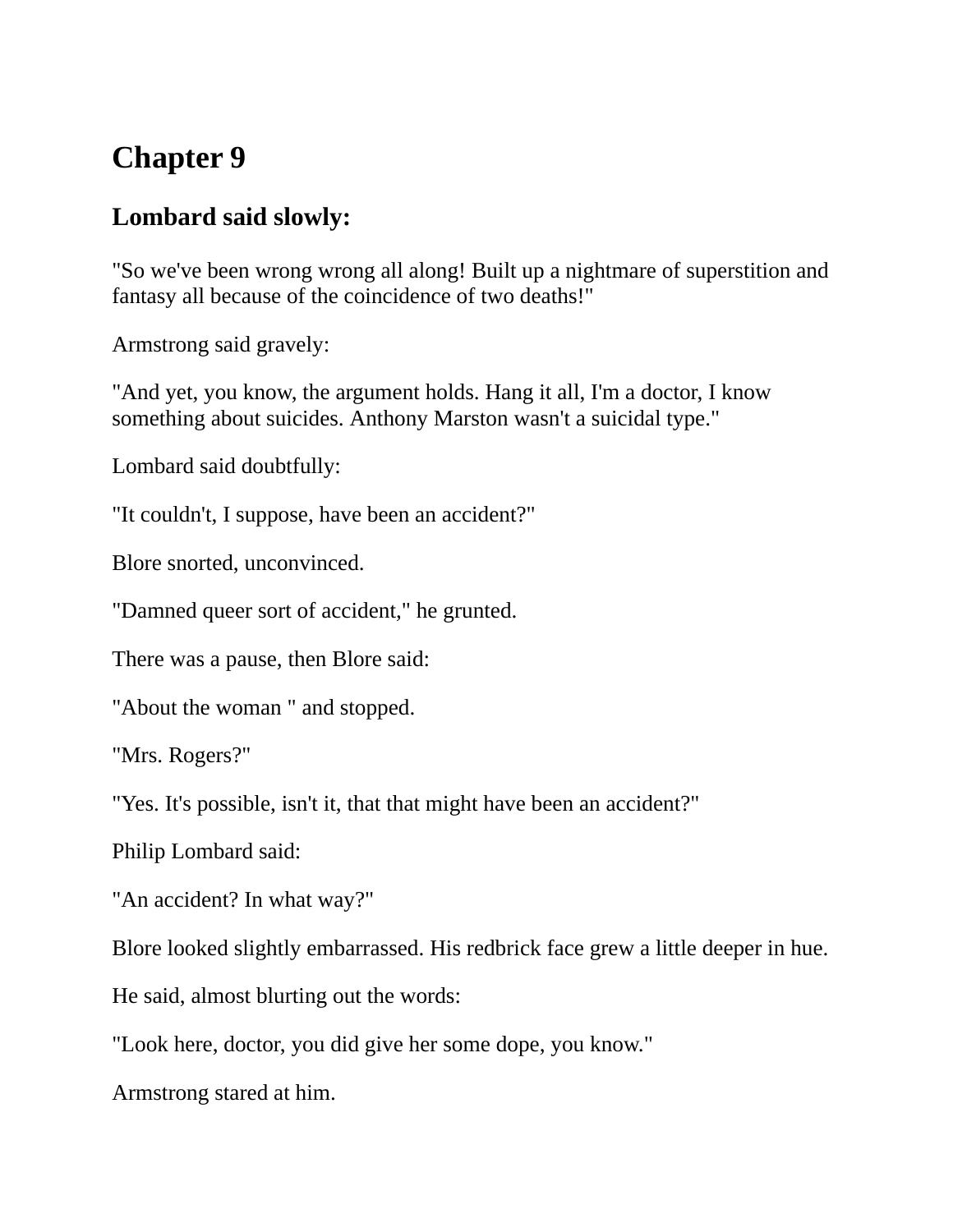"Dope? What do you mean?"

"Last night. You said yourself you'd give her something to make her sleep."

"Oh, that, yes. A harmless sedative."

"What was it exactly?"

"I gave her a mild dose of trional. A perfectly harmless preparation."

Blore grew redder still. He said:

"Look here not to mince matters you didn't give her an overdose, did you?"

Dr. Armstrong said angrily:

"I don't know what you mean."

Blore said:

"It's possible, isn't it, that you may have made a mistake? These things do happen once in awhile."

Armstrong said sharply:

"I did nothing of the sort. The suggestion is ridiculous," He stopped and added in a cold biting tone: "Or do you suggest that I gave her an overdose on purpose?"

Philip Lombard said quickly:

"Look here, you two, got to keep our heads. Don't let's start slinging accusations about."

Blore said sullenly:

"I only suggested the doctor had made a mistake."

Dr. Armstrong smiled with an effort. He said, showing his teeth in a somewhat

mirthless smile: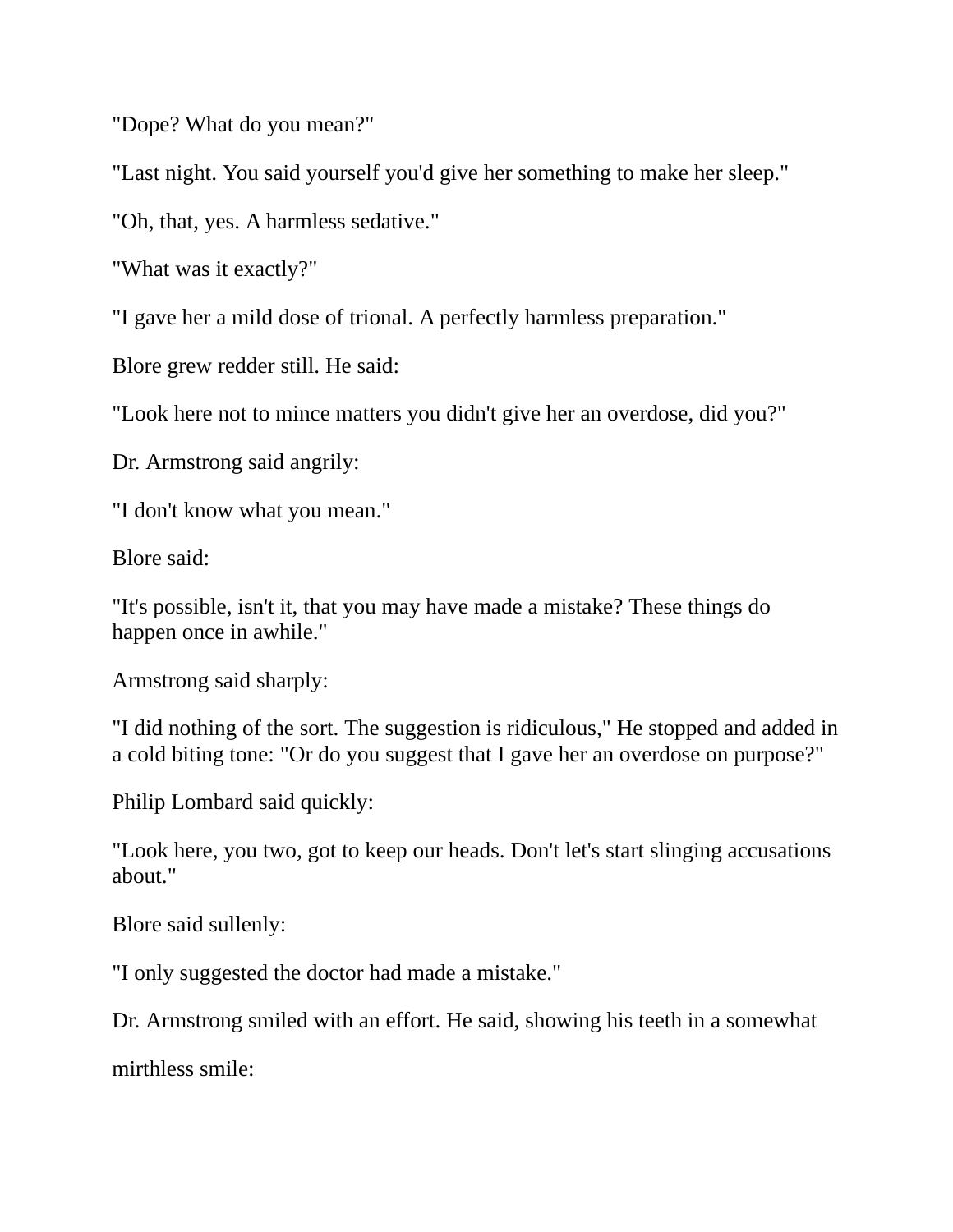"Doctors can't afford to make mistakes of that kind, my friend."

Blore said deliberately:

"It wouldn't be the first you've made if that gramophone record is to be believed!"

Armstrong went white. Philip Lombard said quickly and angrily to Blore:

"What's the sense of making yourself offensive? We're all in the same boat. We've got to pull together. What about your own pretty little spot of perjury?"

Blore took a step forward, his hands clenched. He said in a thick voice:

"Perjury be damned! That's a foul lie! You may try and shut me up, Mr. Lombard, but there's things I want to know and one of them is about you!"

Lombard's eyebrows rose.

"About me?"

"Yes. I want to know why you brought a revolver down here on a pleasant social visit?"

Lombard said:

"You do, do you?"

"Yes, I do, Mr. Lombard."

Lombard said unexpectedly:

"You know, Blore, you're not nearly such a fool as you look."

"That's as may be. What about that revolver?"

Lombard smiled.

"I brought it because I expected to run into a spot of trouble."

Blore said suspiciously: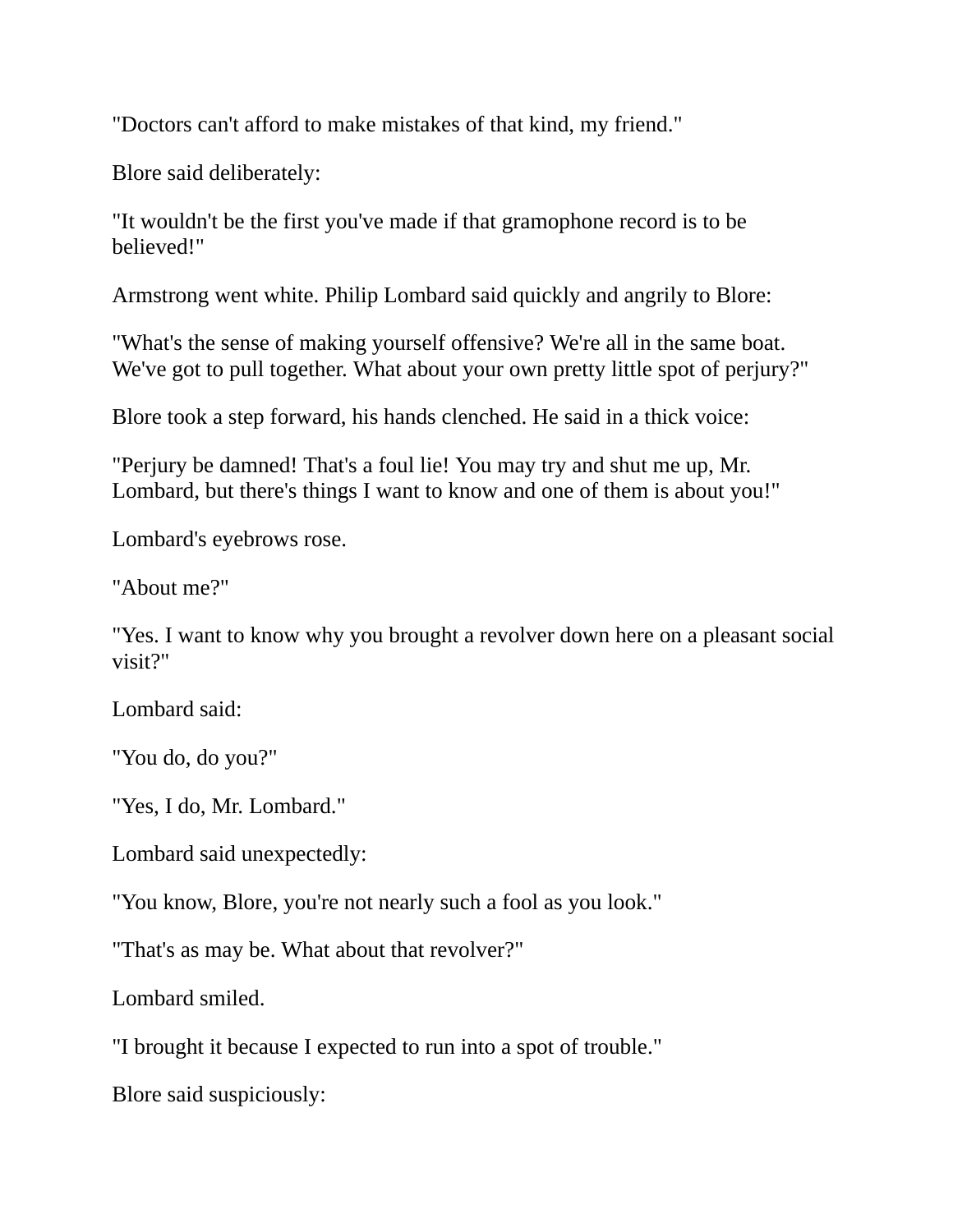"You didn't tell us that last night."

Lombard shook his head.

"You were holding out on us?" Blore persisted.

"In a way, yes," said Lombard.

"Well, come on, out with it."

Lombard said slowly:

"I allowed you all to think that I was asked here in the same way as most of the others, That's not quite true. As a matter of fact I was approached by a little

Jewboy Morris his name was. He offered me a hundred guineas to come down

here and keep my eyes open said I'd got a reputation for being a good man in a

tight place."

"Well?" Blore prompted impatiently.

Lombard said with a grin:

"That's all."

Dr. Armstrong said:

"But surely he told you more than that?"

"Oh, no, he didn't. Just shut up like a clam. I could take it or leave it those were his words. I was hard up. I took it." Blore looked unconvinced. He said:

"Why didn't you tell us all this last night?"

"My dear man " Lombard shrugged eloquent shoulders. "How was I to know that last night wasn't exactly the eventuality I was here to cope with? I lay low and

told a noncommittal story."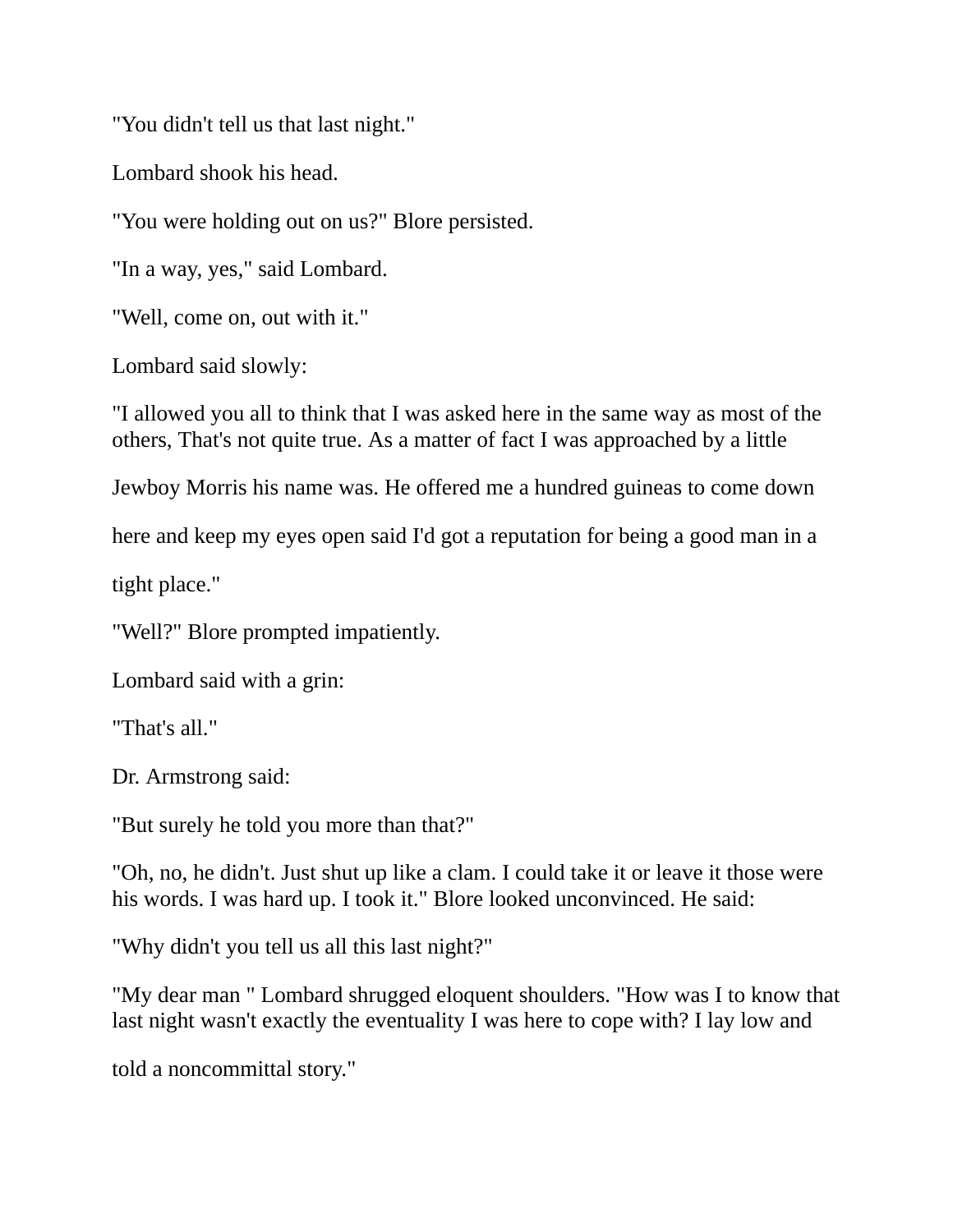Dr. Armstrong said shrewdly:

"But now you think differently?"

Lombard's face changed. It darkened and hardened. He said:

"Yes, I believe now that I'm in the same boat as the rest of you. That hundred guineas was just Mr. Owen's little bit of cheese to get me into the trap along with the rest of you."

He said slowly:

"For we are in a trap I'll take my oath on that! Mrs. Rogers' death! Tony

Marston's! The disappearing Indian boys on the dinnertable! Oh, yes, Mr.

Owen's hand is plainly to be seen but where the devil is Mr. Owen himself?"

Downstairs the gong pealed a solemn call to lunch.

II

Rogers was standing by the diningroom door. As the three men descended the

stairs he moved a step or two forward. He said in a low anxious voice:

"I hope lunch will be satisfactory. There is cold ham and cold tongue, and I've boiled some potatoes. And there's cheese and biscuits and some tinned fruits."

Lombard said:

"Sounds all right. Stores are holding out, then?"

"There is plenty of food, sir of a tinned variety. The larder is very well stocked.

A necessity, that, I should say, sir, on an island where one may be cut off from

the mainland for a considerable period."

Lombard nodded.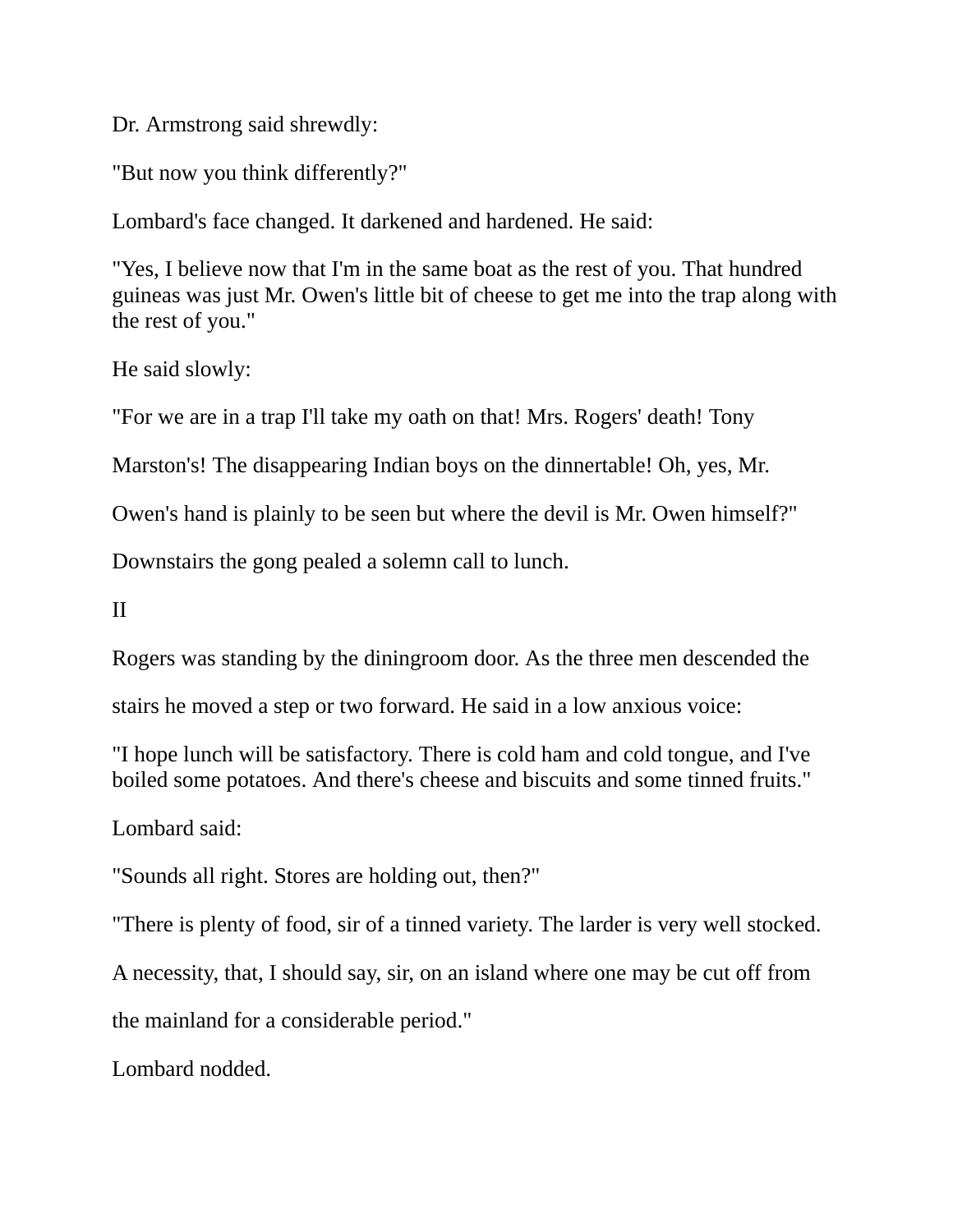Rogers murmured as he followed the three men into the diningroom:

"It wormes me that Fred Narracott hasn't been over today. It's peculiarly unfortunate, as you might say,"

"Yes," said Lombard, "peculiarly unfortunate describes it very well."

Miss Brent came into the room. She had just dropped a ball of wool and was

carefully rewinding the end of it.

As she took her seat at table she remarked:

"The weather is changing. The wind is quite strong and there are white horses on the sea."

Mr. Justice Wargrave came in. He walked with a slow measured tread. He darted

quick looks from under his bushy eyebrows at the other occupants of the diningroom. He said:

"You have had an active morning."

There was a faint malicious pleasure in his voice.

Vera Claythorne hurried in. She was a little out of breath.

She said quickly:

"I hope you didn't wait for me. Am I late?"

Emily Brent said:

"You're not the last. The General isn't here yet."

They sat round the table.

Rogers addressed Miss Brent:

"Will you begin, Madam, or will you wait?"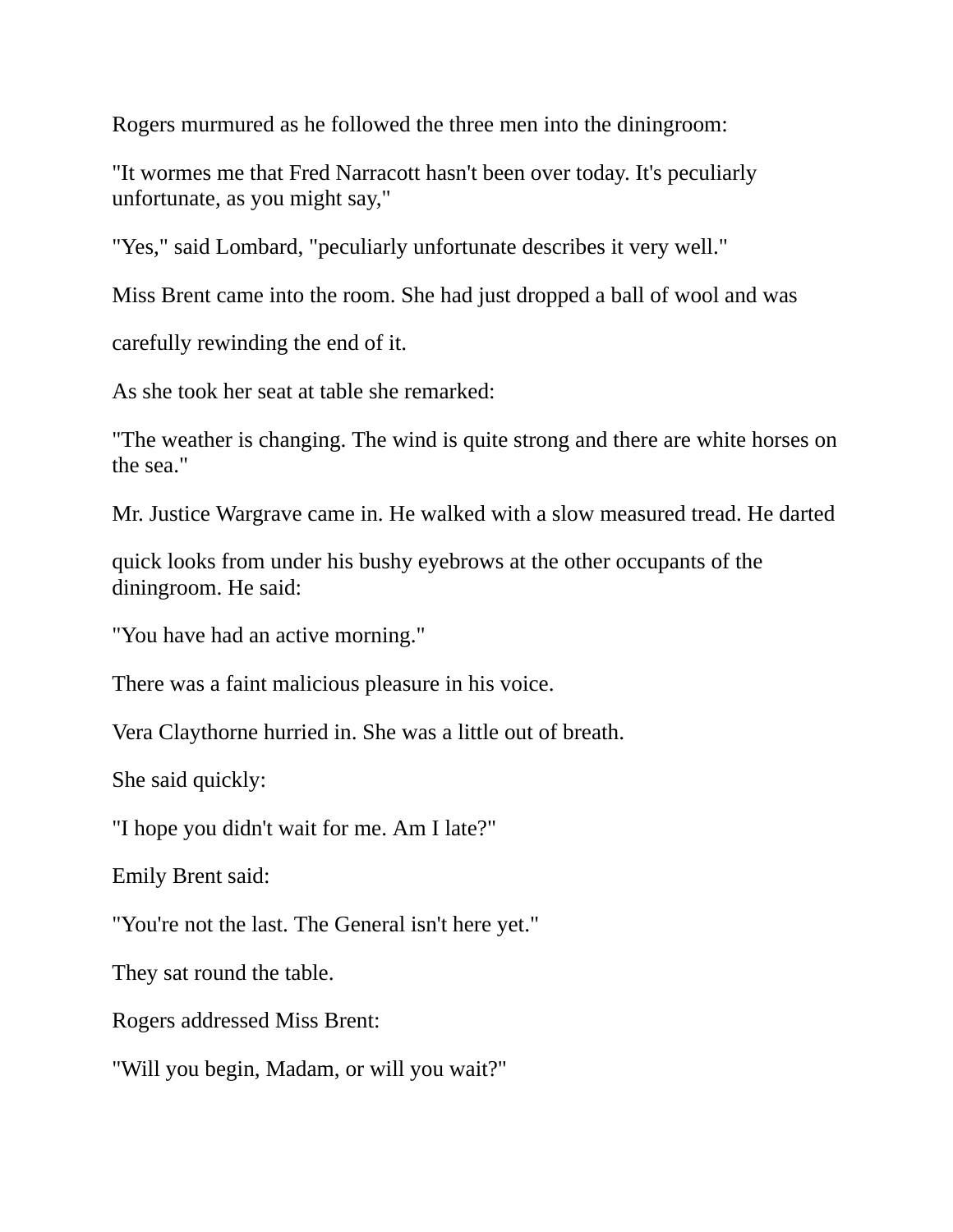Vera said:

"General Macarthur is sitting right down by the sea. I don't expect he would hear the gong there and anyway" she hesitated "he's a little vague today, I think."

Rogers said quickly:

"I will go down and inform him luncheon is ready."

Dr. Armstrong jumped up.

"I'll go," he said. "You others start lunch."

He left the room. Behind him he heard Rogers' voice.

"Will you take cold tongue or cold ham, Madam?"

III

The five people sitting round the table seemed to find conversation difficult.

Outside sudden gusts of wind came up and died away.

Vera shivered a little and said:

"There is a storm coming."

Blore made a contribution to the discourse. He said conversationally:

"There was an old fellow in the train from Plymouth yesterday. He kept saying a storm was coming. Wonderful how they know weather, these old salts."

Rogers went round the table collecting the meat plates.

Suddenly, with the plates held in his hands, he stopped. He said in an odd scared voice:

"There's somebody running..."

They could all hear it running feet along the terrace.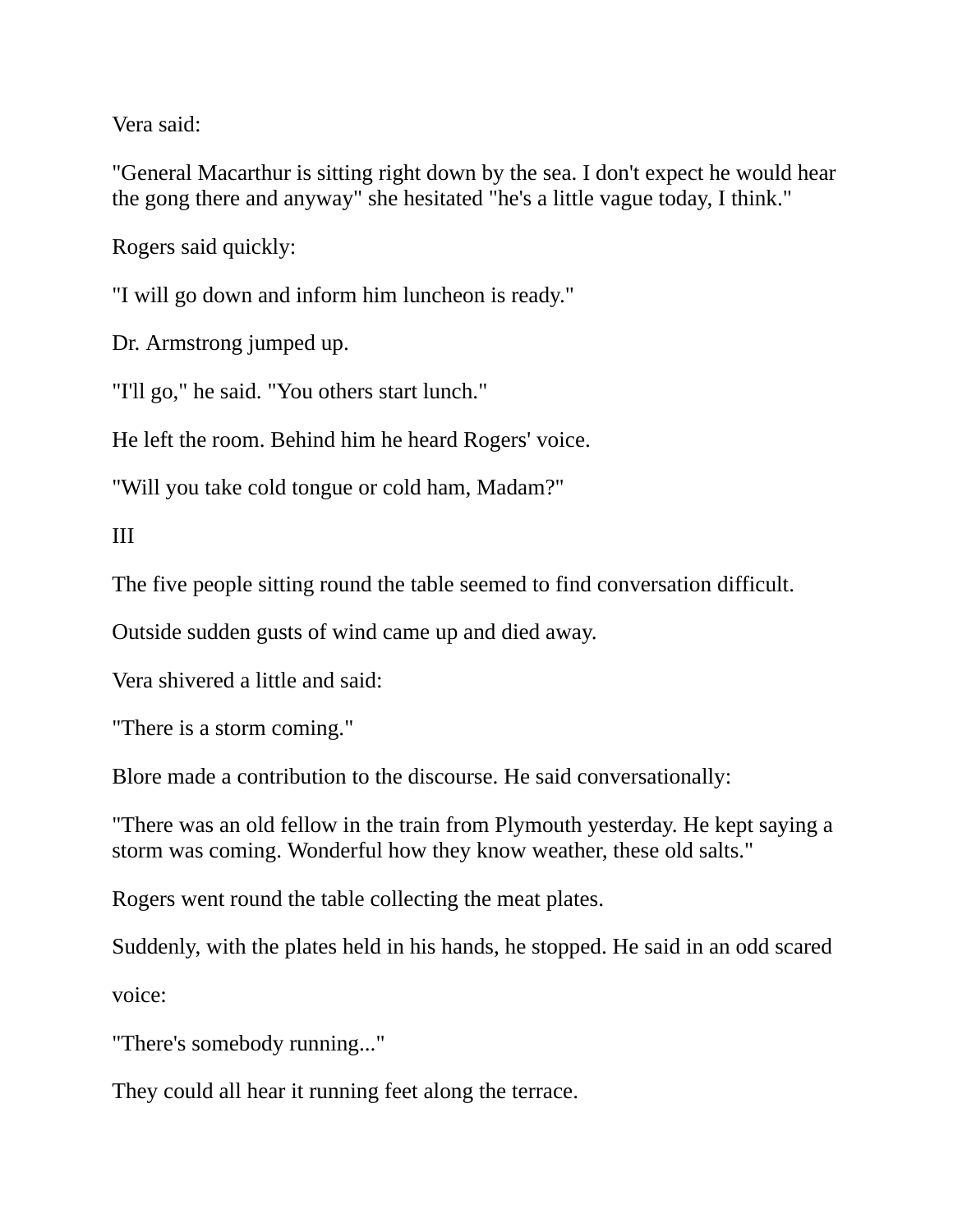In that minute, they knew knew without being told...

As by common accord, they all rose to their feet. They stood looking towards the door.

Dr. Armstrong appeared, his breath coming fast.

He said:

"General Macarthur "

"Dead!" The voice burst from Vera explosively.

Armstrong said:

"Yes, he's dead..."

There was a pause a long pause.

Seven people looked at each other and could find no words to say.

IV

The storm broke just as the old man's body was borne in through the door.

The others were standing in the hall.

There was a sudden hiss and roar as the rain came down.

As Blore and Armstrong passed up the stairs with their burden, Vera Claythorne

turned suddenly and went into the deserted diningroom.

It was as they had left it. The sweet course stood ready on the sideboard untasted,

Vera went up to the table. She was there a minute or two later when Rogers

came softly into the room.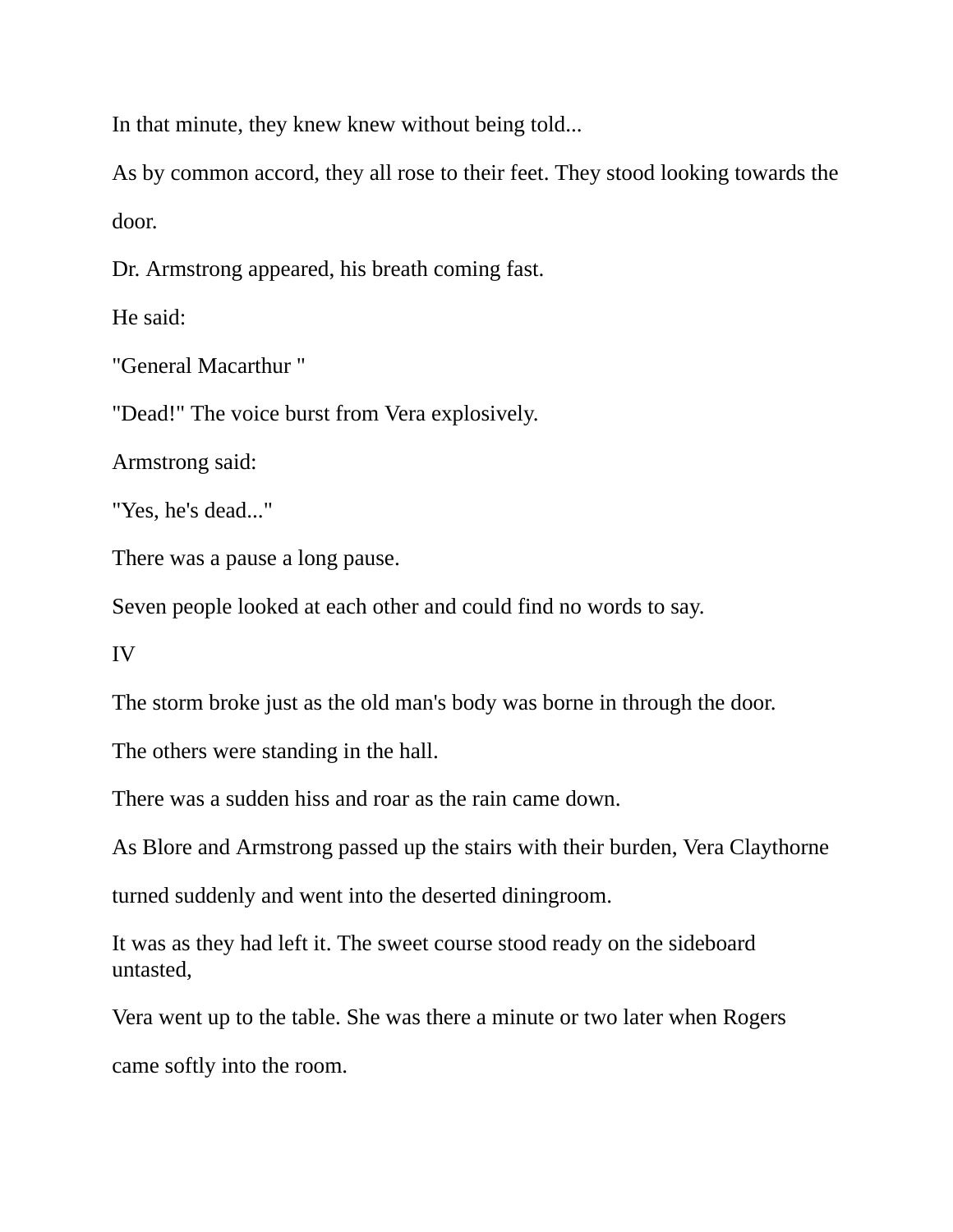He started when he saw her. Then his eyes asked a question.

He said:

"Oh, Miss, I I just came to see..."

In a loud harsh voice that surprised herself Vera said:

"You're quite right, Rogers. Look for yourself. There are only seven..."

V

General Macarthur had been laid on his bed.

After making a last examination Armstrong left the room and came downstairs.

He found the others assembled in the drawingroom.

Miss Brent was knitting. Vera Claythorne was standing by the window looking out at the hissing rain, Blore was sitting squarely in a chair, his hands on his knees. Lombard was walking restlessly up and down. At the far end of the room Mr. Justice Wargrave was sitting in a grandfather chair. His eyes were half closed.

They opened as the doctor came into the room. He said in a clear penetrating voice:

"Well, doctor?"

Armstrong was very pale. He said:

"No question of heart failure or anything like that. Macarthur was hit with a life preserver or some such thing on the back of the head."

A little murmur went round, but the clear voice of the judge was raised once more.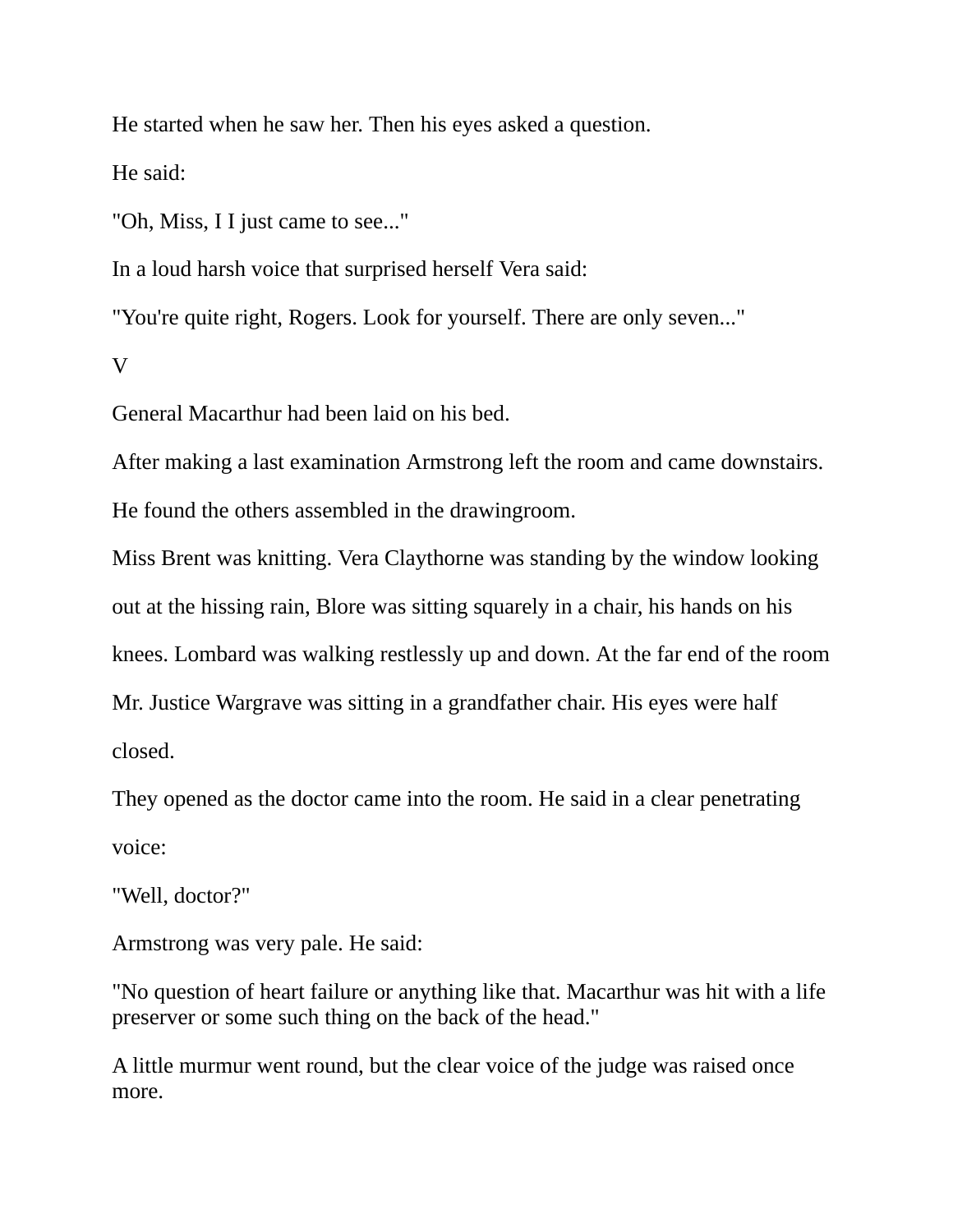"Did you find the actual weapon used?"

"No."

"Nevertheless you are sure of your facts?"

"I am quite sure."

Mr. Justice Wargrave said quietly:

"We know now exactly where we are."

There was no doubt now who was in charge of the situation. This morning Wargrave had sat huddled in his chair on the terrace refraining from any overt

activity. Now he assumed command with the ease born of a long habit of authority. He definitely presided over the court.

Clearing his throat, he once more spoke.

"This morning, gentlemen, whilst I was sitting on the terrace. I was an observer of your activities. There could be little doubt of your purpose. You were searching the island for an unknown murderer?"

"Quite right, sir," said Philip Lombard.

The judge went on.

"You had come, doubtless, to the same conclusion that I had namely that the deaths of Anthony Marston and Mrs. Rogers were neither accidental nor were

they suicides. No doubt you also reached a certain conclusion as to the purpose of Mr. Owen in enticing us to this island?"

Blore said hoarsely:

"He's a madman! A loony."

The judge coughed.

"That almost certainly. But it hardly affects the issue. Our main preoccupation is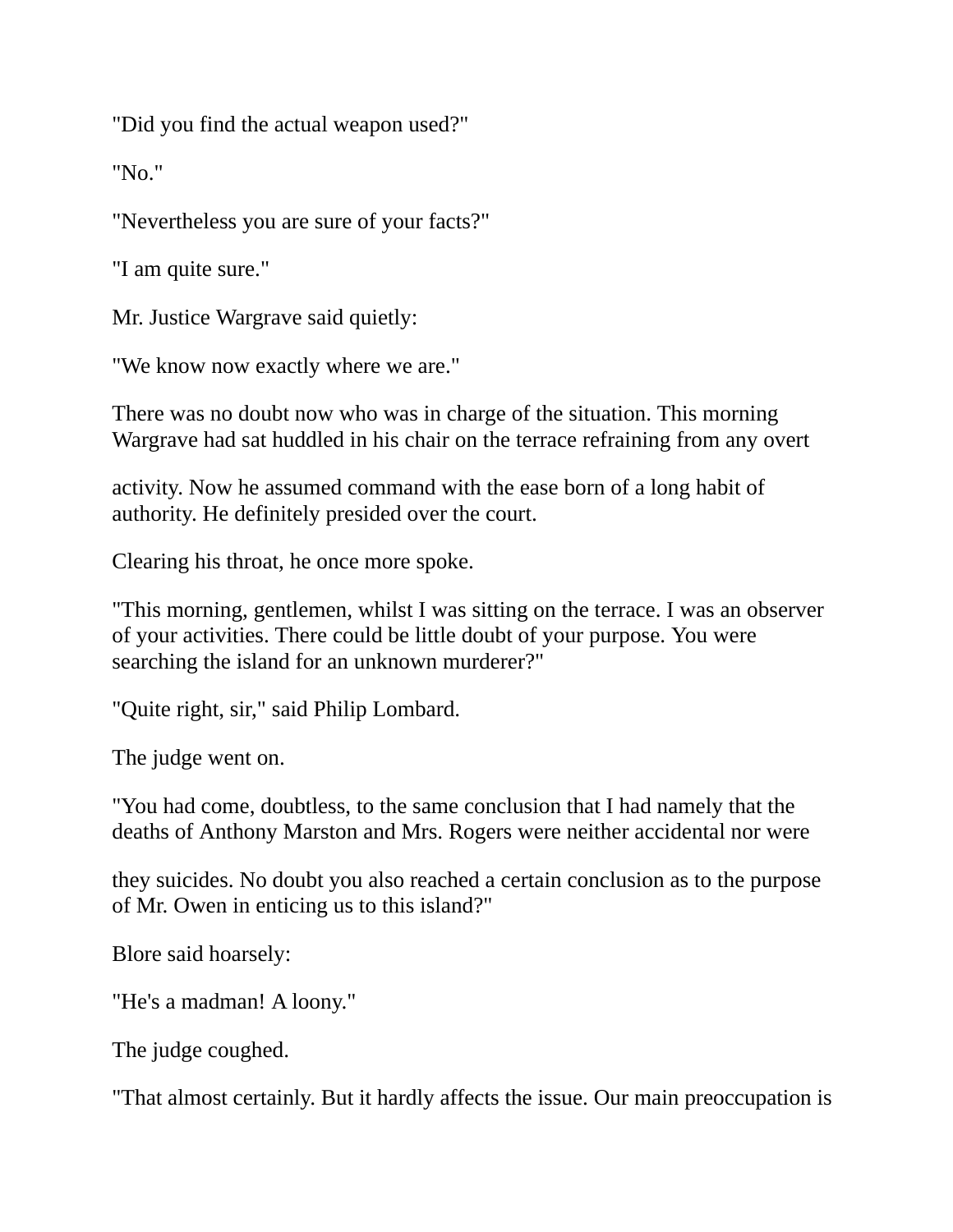this to save our lives."

Armstrong said in a trembling voice:

"There's no one on the island, I tell you. No one!"

The judge stroked his jaw.

He said gently:

"In the sense you mean, no. I came to that conclusion early this morning. I could have told you that your search would be fruitless. Nevertheless I am strongly of

the opinion that 'Mr. Owen' (to give him the name he himself has adopted) is on

the island. Very much so. Given the scheme in question which is neither more

nor less than the execution of justice upon certain individuals for offences which the law cannot touch, there is only one way in which that scheme could be

accomplished. Mr. Owen could only come to the island in one way.

"It is perfectly clear. Mr. Owen is one of us..."

VI

"Oh, no, no, no..."

It was Vera who burst out almost in a moan. The judge turned a keen eye on

her.

He said:

"My dear young lady, this is no time for refusing to look facts in the face. We are all in grave danger. One of us is U.N. Owen. And we do not know which of us. Of

the ten people who came to this island three are definitely cleared. Anthony

Marston, Mrs. Rogers, and General Macarthur have gone beyond suspicion.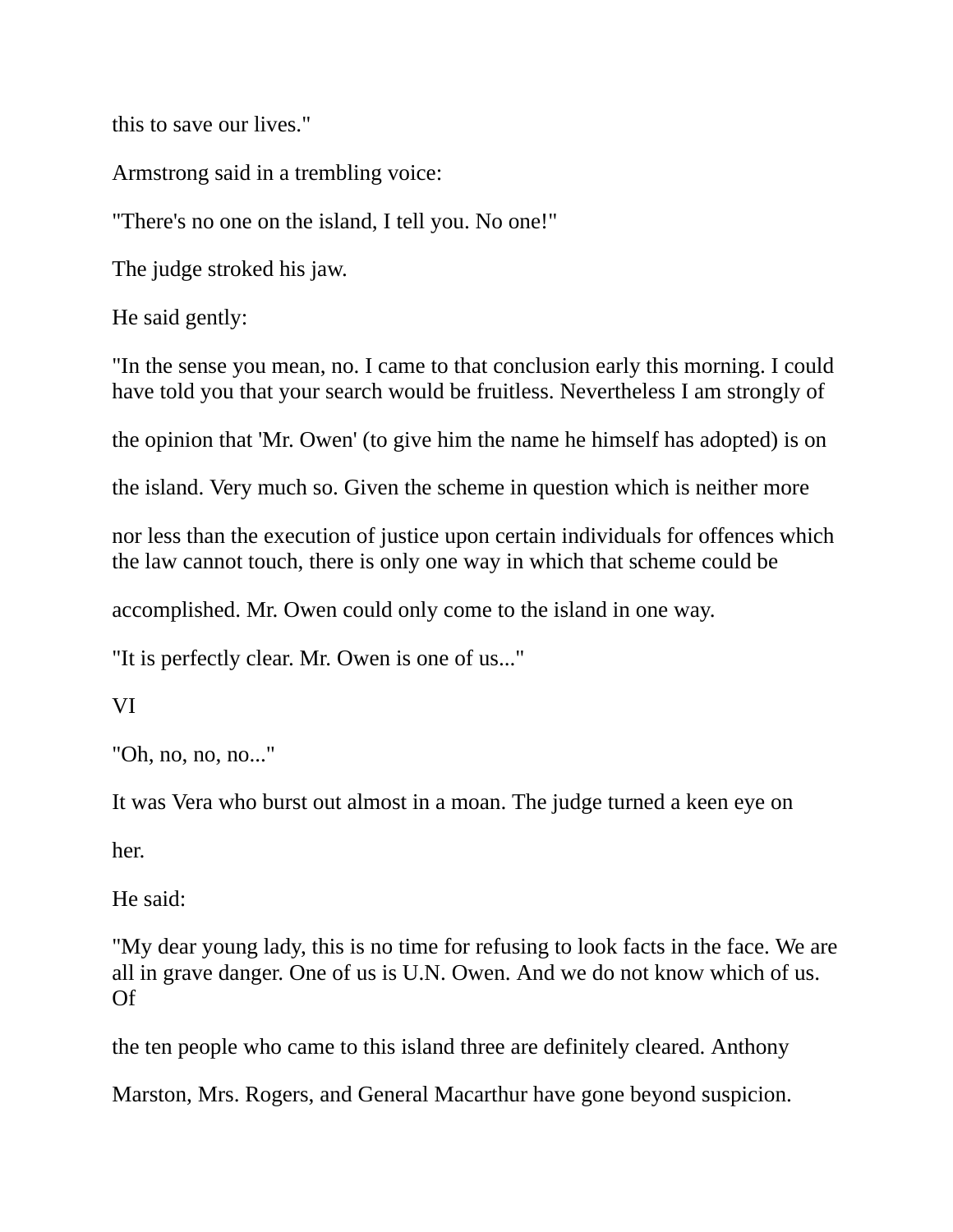There are seven of us left. Of those seven, one is, if I may so express myself, a

bogus little Indian boy."

He paused and looked round.

"Do I take it that you all agree?"

Armstrong said:

"It's fantastic but I suppose you're right."

Blore said:

"Not a doubt of it. And if you ask me, I've a very good idea "

A quick gesture of Mr. Justice Wargrave's hand stopped him. The judge said quietly:

"We will come to that presently. At the moment all I wish to establish is that we are in agreement on the facts."

Emily Brent, still knitting, said:

"Your argument seems logical. I agree that one of us is possessed by a devil."

Vera murmured:

"I can't believe it... I can't..."

Wargrave said:

"Lombard?"

"I agree, sir, absolutely."

The judge nodded his head in a satisfied manner. He said:

"Now let us examine the evidence. To begin with, is there any reason for suspecting one particular person? Mr. Blore, you have, I think, something to say."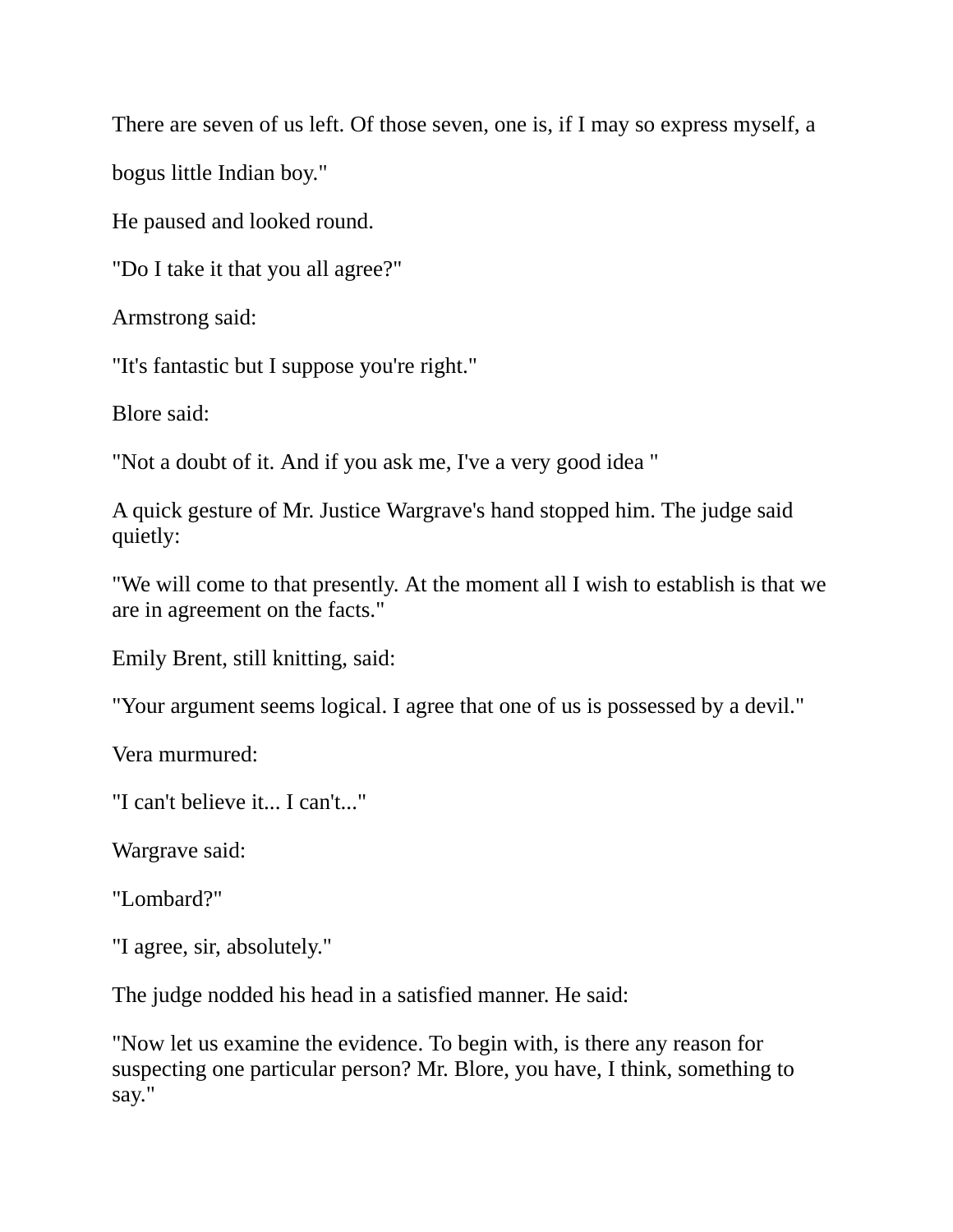Blore was breathing hard. He said:

"Lombard's got a revolver. He didn't tell the truth last night. He admits it."

Philip Lombard smiled scornfully.

He said:

"I suppose I'd better explain again."

He did so, telling the story briefly and succinctly.

Blore said sharply:

"What's to prove it? There's nothing to corroborate your story."

The judge coughed.

"Unfortunately," he said, "we are all in that position. There is only our own word to go upon."

He leaned forward.

"You have none of you yet grasped what a very peculiar situation this is. To my mind there is only one course of procedure to adopt. Is there any one whom we

can definitely eliminate from suspicion on the evidence which is in our possession?"

Dr. Armstrong said quickly:

"I am a wellknown professional man. The mere idea that I can be suspected of "

Again a gesture of the judge's hand arrested a speaker before he finished his

speech. Mr. Justice Wargrave said in his small clear voice:

"I, too, am a wellknown person! But, my dear sir, that proves less than nothing!

Doctors have gone mad before now. Judges have gone mad. So," he added, looking at Blore, "have policemen!"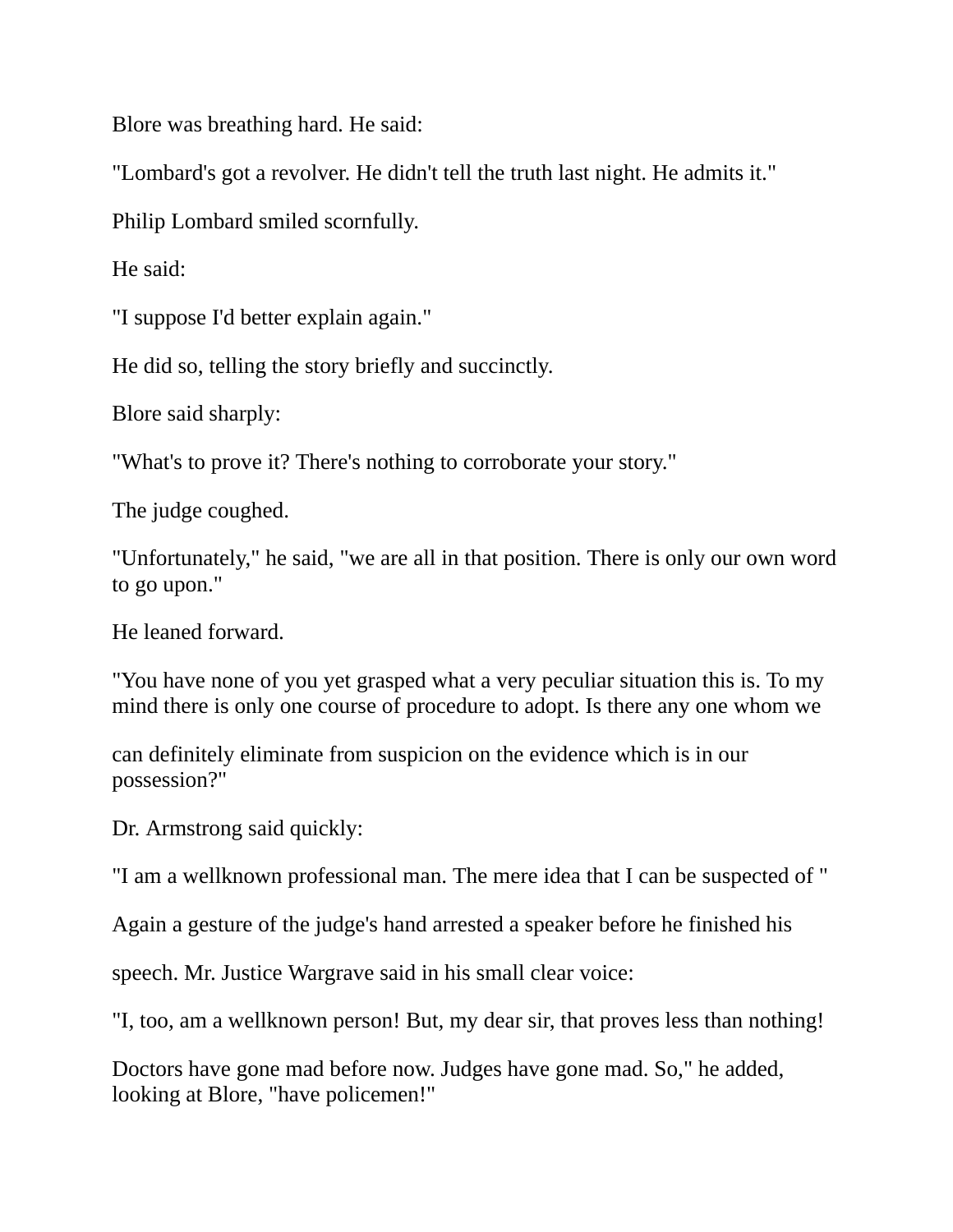Lombard said:

"At any rate, I suppose you'll leave the women out of it."

The judge's eyebrows rose. He said in the famous "acid" tone that Counsel knew so well:

"Do I understand you to assert that women are not subject to homicidal mania?"

Lombard said irritably:

"Of course not. But all the same, it hardly seems possible "

He stopped. Mr. Justice Wargrave still in the same thin sour voice addressed

Armstrong.

"I take it, Dr. Armstrong, that a woman would have been physically capable of striking the blow that killed poor Macarthur?"

The doctor said calmly:

"Perfectly capable given a suitable instrument, such as a rubber truncheon or cosh."

"It would require no undue exertion of force?"

"Not at all."

Mr. Justice Wargrave wriggled his tortoiselike neck. He said:

"The other two deaths have resulted from the administration of drugs. That, no one will dispute, is easily compassed by a person of the smallest physical strength."

Vera cried angrily:

"I think you're mad!"

His eyes turned slowly till they rested on her. It was the dispassionate stare of a man well used to weighing humanity in the balance. She thought: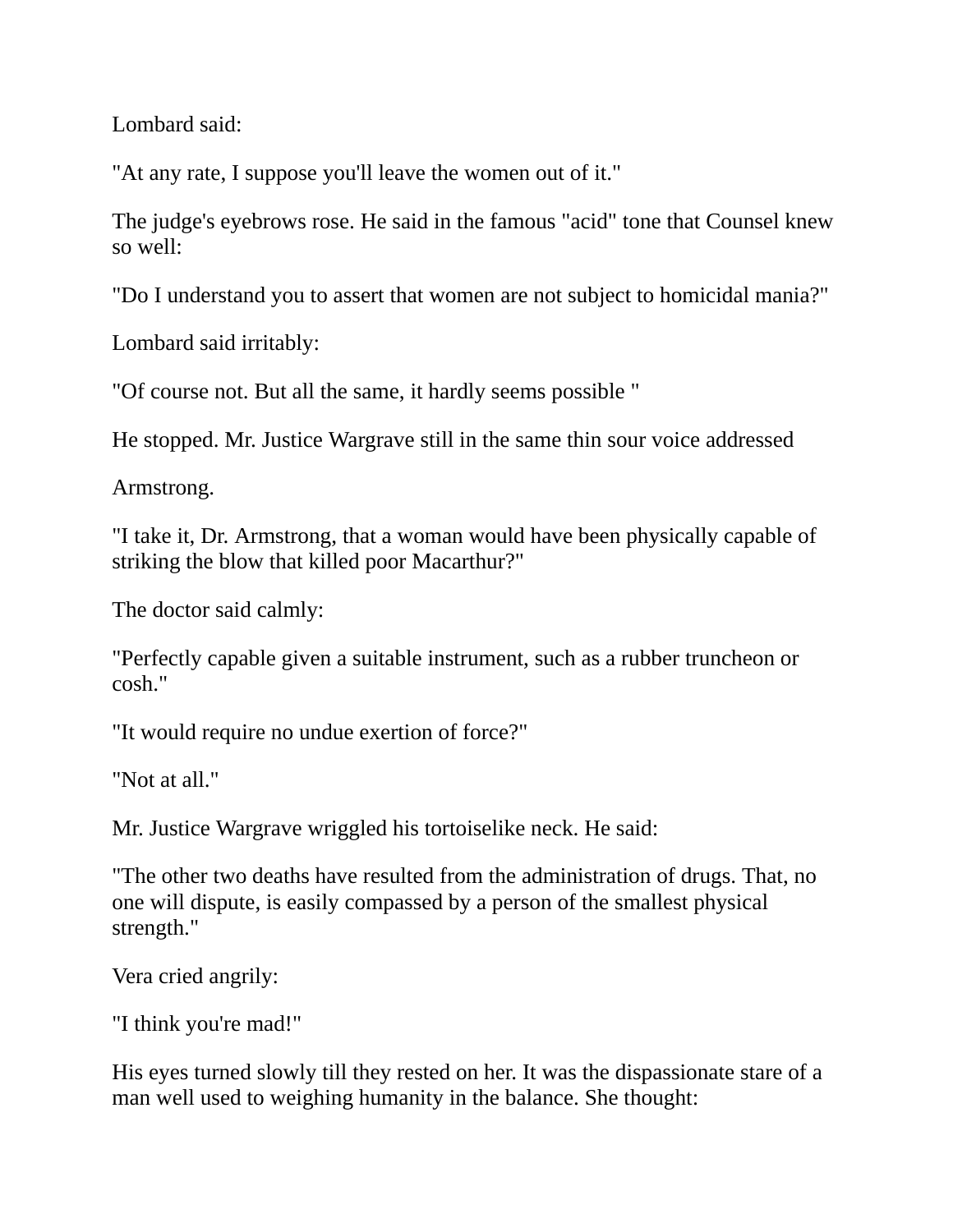"He's just seeing me as a as a specimen. And" the thought came to her with real surprise "he doesn't like me much!"

In measured tones the judge was saying:

"My dear young lady, do try and restrain your feelings. I am not accusing you."

He bowed to Miss Brent. "I hope, Miss Brent, that you are not offended by my

insistence that all of us are equally under suspicion?"

Emily Brent was knitting. She did not look up. In a cold voice she said:

"The idea that I should be accused of taking a fellow creature's life not to speak of the lives of three fellow creatures is, of course, quite absurd to any one who knows anything of my character. But I quite appreciate the fact that we are all

strangers to one another and that in those circumstances, nobody can be exonerated without the fullest proof. There is, as I have said, a devil amongst us."

The judge said:

"Then we are agreed. There can be no elimination on the ground of character or position alone."

Lombard said:

"What about Rogers?"

The judge looked at him unblinkingly.

"What about him?"

Lombard said:

"Well, to my mind, Rogers seems pretty well ruled out."

Mr. Justice Wargrave said:

"Indeed, and on what grounds?"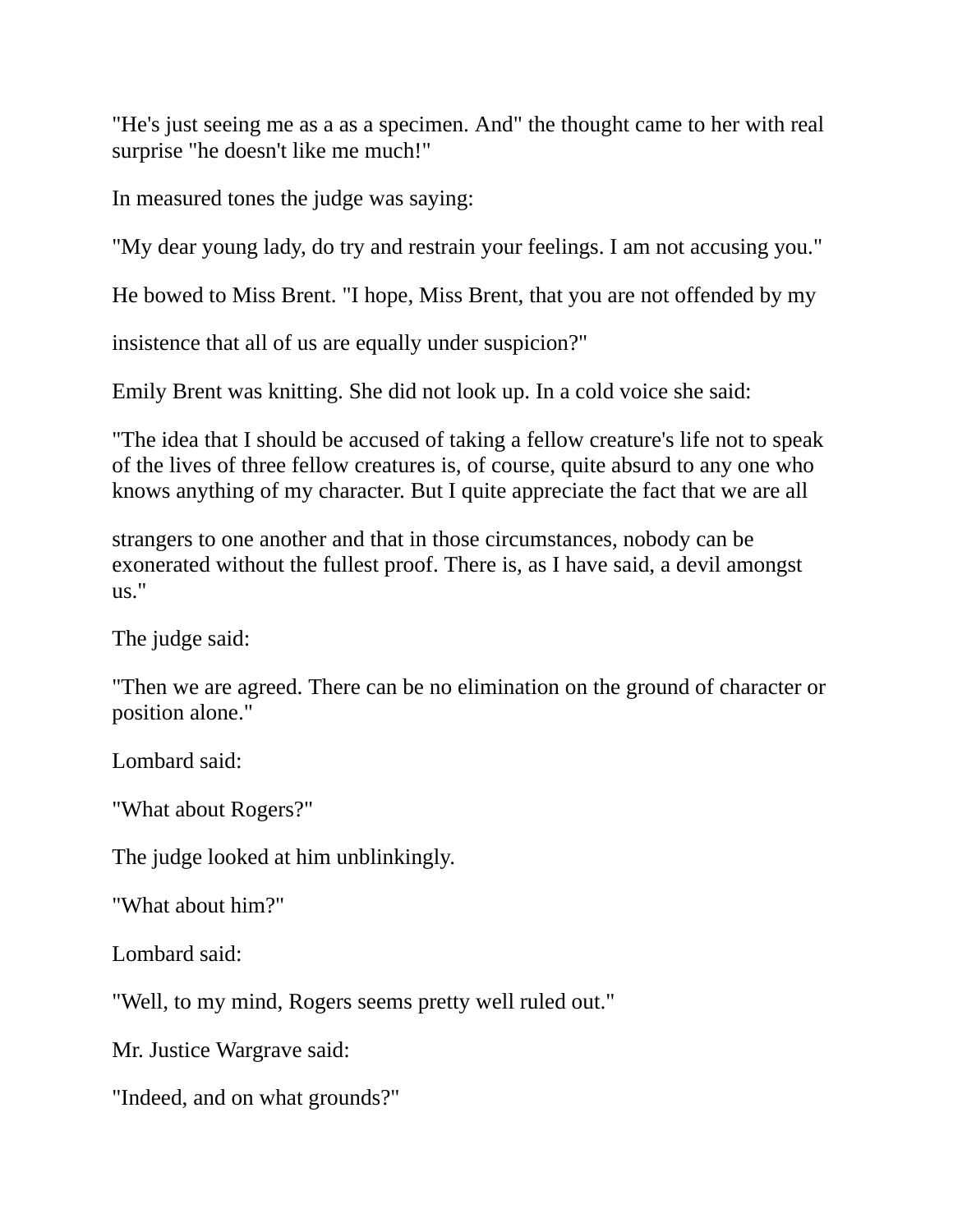Lombard said:

"He hasn't got the brains for one thing. And for another his wife was one of the victims."

The judge's heavy eyebrows rose once more. He said:

"In my time, young man, several people have come before me accused of the

murders of their wives and have been found guilty."

"Oh! I agree. Wife murder is perfectly possible almost natural, let's say! But not this particular kind! I can believe in Rogers killing his wife because he was

scared of her breaking down and giving him away, or because he'd taken a dislike

to her, or because he wanted to link up with some nice little bit rather less long in the tooth. But I can't see him as the lunatic Mr. Owen dealing out crazy justice and starting on his own wife for a crime they both committed."

Mr. Justice Wargrave said:

"You are assuming hearsay to be evidence. We do not know that Rogers and his

wife conspired to murder their employer. That may have been a false statement,

made so that Rogers should appear to be in the same position as ourselves. Mrs.

Rogers' terror last night may have been due to the fact that she realized her

husband was mentally unhinged."

Lombard said:

"Well, have it your own way, U.N. Owen is one of us. No exceptions allowed. We all qualify."

Mr. Justice Wargrave said:

"My point is that there can be no exceptions allowed on the score of character,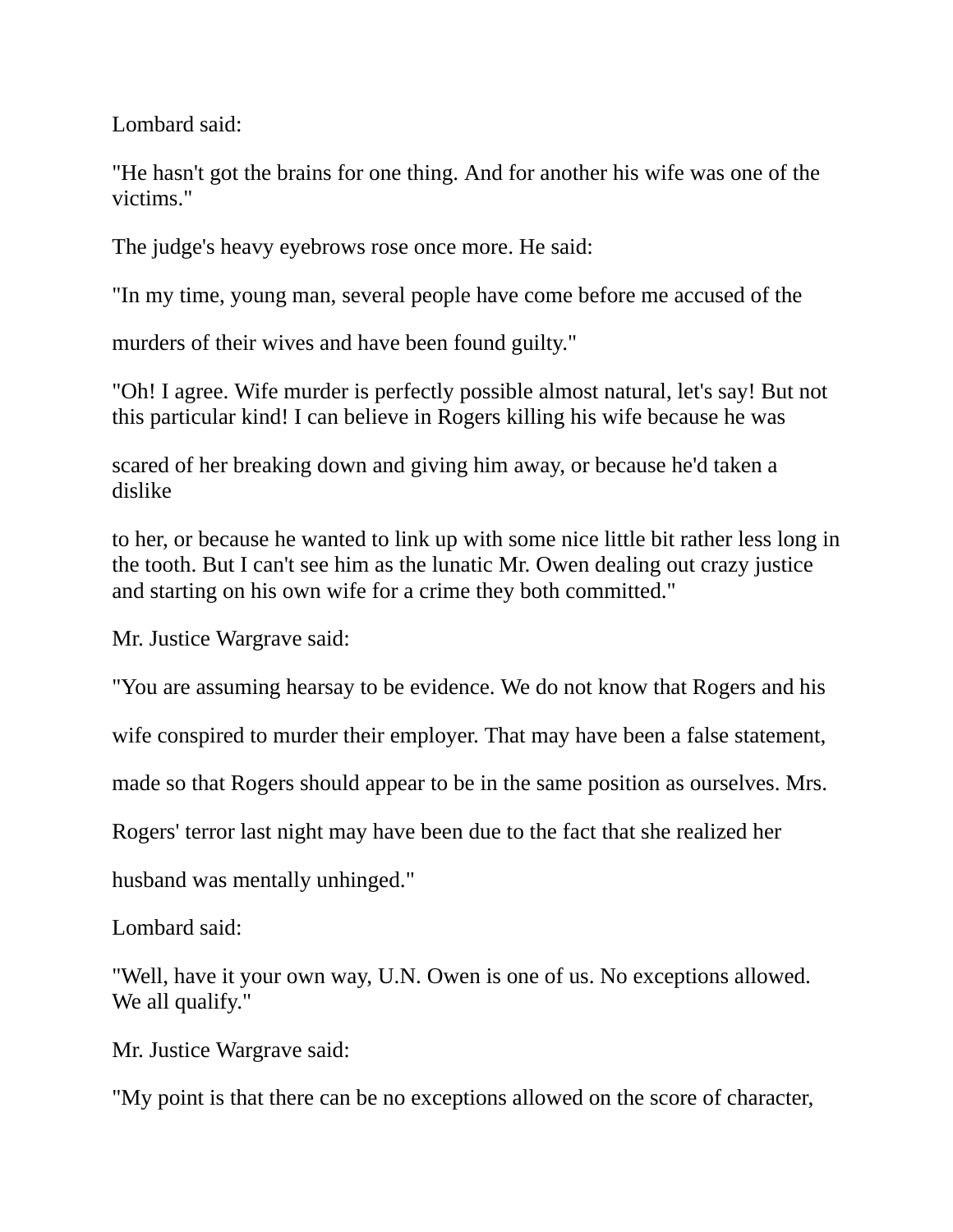position, or probability. What we must now examine is the possibility of eliminating one or more persons on the facts. To put it simply, is there among us

one or more persons who could not possibly have administered either Cyanide to

Anthony Marston, or an overdose of sleeping draught to Mrs. Rogers, and who

had no opportunity of striking the blow that killed General Macarthur?"

Blore's rather heavy face lit up. He leant forward.

"Now you're talking, sir!" he said. "That's the stuff! Let's go into it. As regards young Marston I don't think there's anything to be done. It's already been suggested that some one from outside slipped something into the dregs of his

glass before he refilled it for the last time. A person actually in the room could have done that even more easily. I can't remember if Rogers was in the room, but

any of the rest of us could certainly have done it."

He paused, then went on.

"Now take the woman Rogers. The people who stand out there are her husband

and the doctor. Either of them could have done it as easy as winking "

Armstrong sprang to his feet. He was trembling.

"I protest This is absolutely uncalled for! I swear that the dose I gave the woman was perfectly "

"Dr. Armstrong."

The small sour voice was compelling. The doctor stopped with a jerk in the

middle of his sentence. The small cold voice went on.

"Your indignation is very natural. Nevertheless you must admit that the facts have got to be faced. Either you or Rogers could have administered a fatal dose

with the greatest ease. Let us now consider the position of the other people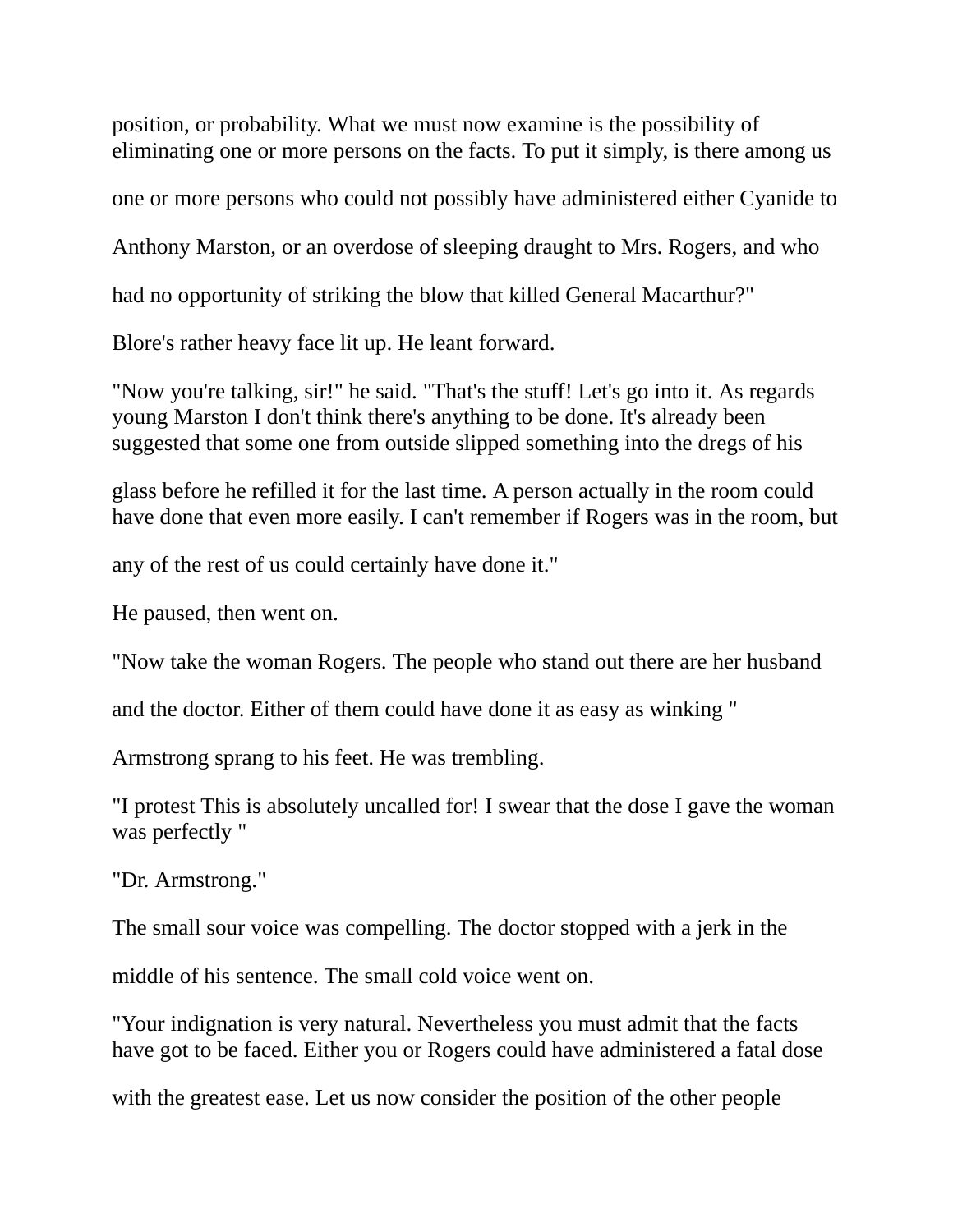present. What chance had I, had Inspector Blore, had Miss Brent, had Miss Claythorne, had Mr. Lombard of administering poison? Can any one of us be completely and entirely eliminated?" He paused. "I think not."

Vera said angrily:

"I was nowhere near the woman! All of you can swear to that."

Mr. Justice Wargrave waited a minute, then he said:

"As far as my memory serves me the facts were these will any one please correct me if I make a misstatement? Mrs. Rogers was lifted onto the sofa by Anthony

Marston and Mr. Lombard and Dr. Armstrong went to her. He sent Rogers for brandy. There was then a question raised as to where the voice we had just heard had come from. We all went into the next room with the exception of Miss Brent who remained in this room alone with the unconscious woman."

A spot of colour came into Emily Brent's cheeks. She stopped knitting. She said: "This is outrageous!"

The remorseless small voice went on.

"When we returned to this room, you, Miss Brent, were bending over the woman on the sofa."

Emily Brent said:

"Is common humanity a criminal offence?"

Mr. Justice Wargrave said:

"I am only establishing facts. Rogers then entered the room with the brandy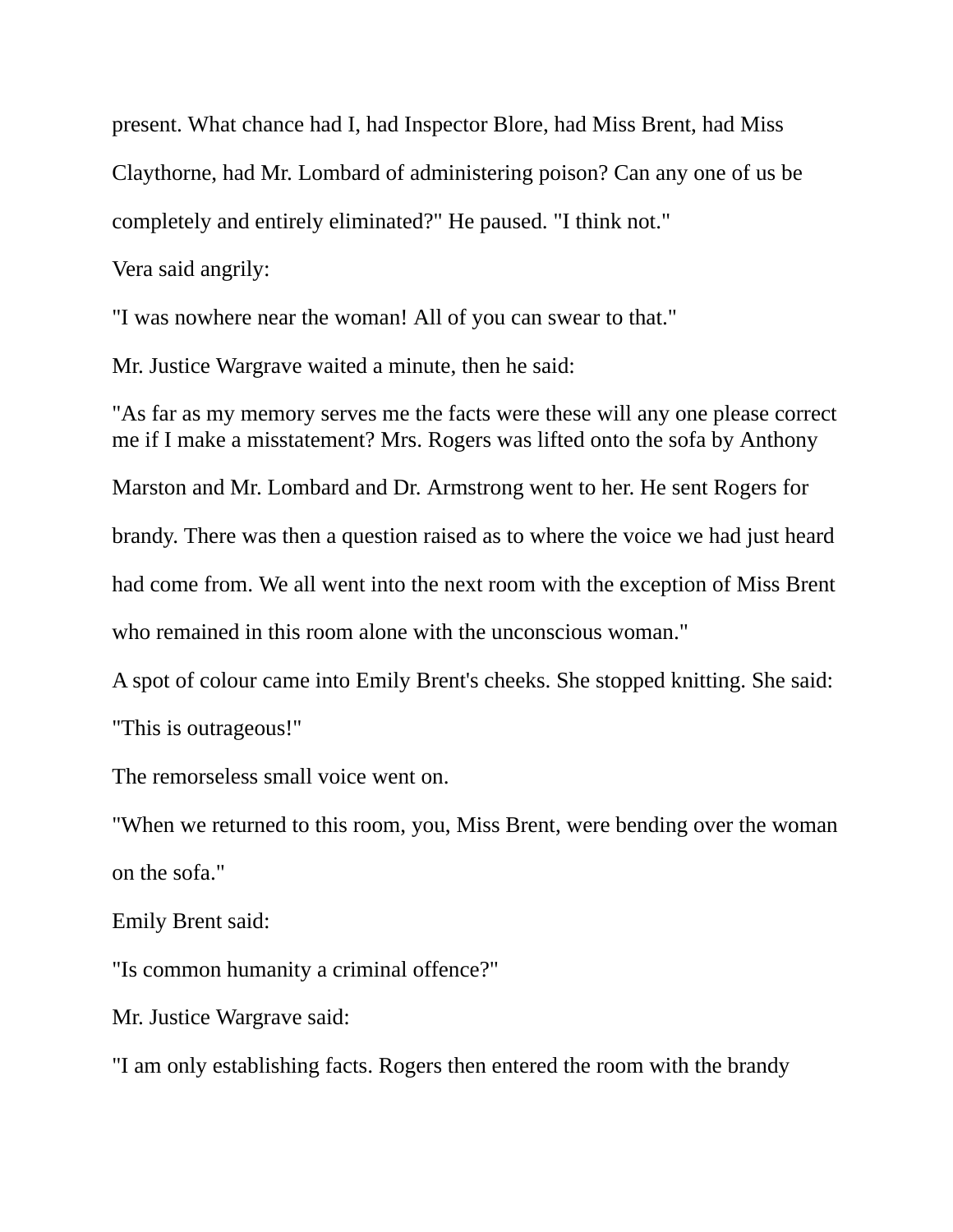which, of course, he could quite well have doctored before entering the room. The

brandy was administered to the woman and shortly afterwards her husband and

Dr. Armstrong assisted her up to bed where Dr. Armstrong gave her a sedative."

Blore said:

"That's what happened. Absolutely. And that lets out the judge, Mr. Lombard,

myself and Miss Claythorne."

His voice was loud and jubilant. Mr. Justice Wargrave, bringing a cold eye to bear upon him, murmured:

"Ah, but does it? We must take into account every possible eventuality."

Blore stared. He said:

"I don't get you."

Mr. Justice Wargrave said:

"Upstairs in her room, Mrs. Rogers is lying in bed. The sedative that the doctor has given her begins to take effect. She is vaguely sleepy and acquiescent.

Supposing that at that moment there is a tap on the door and some one enters

bringing her, shall we say, a tablet, or a draught, with the message that 'the

doctor says you're to take this.' Do you imagine for one minute that she would not have swallowed it obediently without thinking twice about it?"

There was a silence. Blore shifted his feet and frowned. Philip Lombard said:

"I don't believe in that story for a minute. Besides none of us left this room for hours afterwards. There was Marston's death and all the rest of it."

The judge said: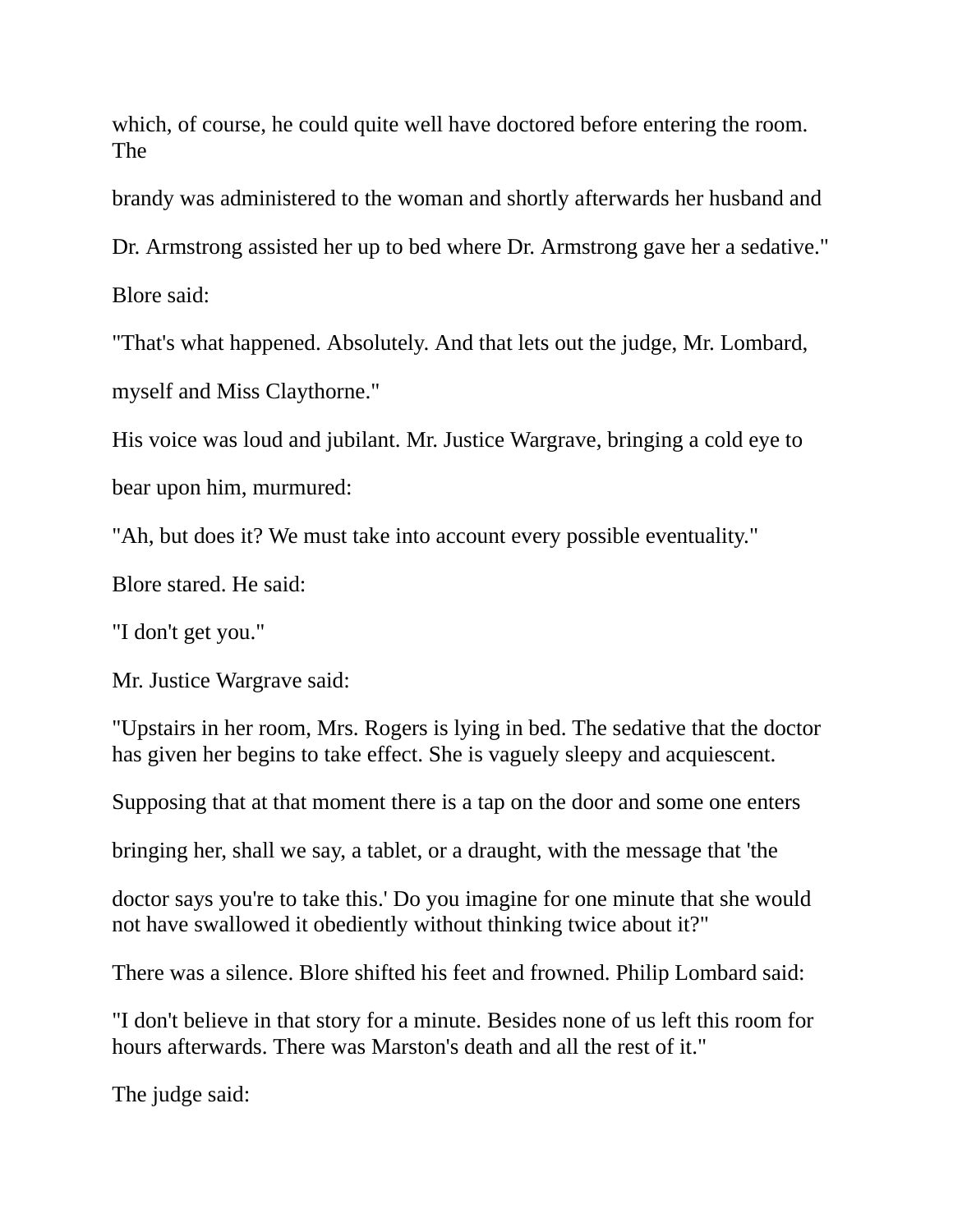"Some one could have left his or her bedroom later."

Lombard objected:

"But then Rogers would have been up there."

Dr. Armstrong stirred.

"No," he said. "Rogers went downstairs to clear up in the diningroom and pantry.

Any one could have gone up to the woman's bedroom then without being seen."

Emily Brent said:

"Surely, doctor, the woman would have been fast asleep by then under the influence of the drug you had administered?"

"In all likelihood, yes. But it is not a certainty. Until you have prescribed for a patient more than once you cannot tell their reaction to different drugs. There is, sometimes, a considerable period before a sedative takes effect. It depends on the personal idiosyncrasy of the patient towards that particular drug."

Lombard said:

"Of course you would say that, doctor. Suits your book eh?"

Again Armstrong's face darkened with anger.

But again that passionless cold little voice stopped the words on his lips.

"No good result can come from recrimination. Facts are what we have to deal

with. It is established, I think, that there is a possibility of such a thing as I have outlined occurring. I agree that its probability value is not high; though there

again, it depends on who that person might have been. The appearance of Miss Brent or of Miss Claythorne on such an errand would have occasioned no surprise in the patient's mind. I agree that the appearance of myself, or of Mr.

Blore, or of Mr. Lombard could have been, to say the least of it, unusual, but I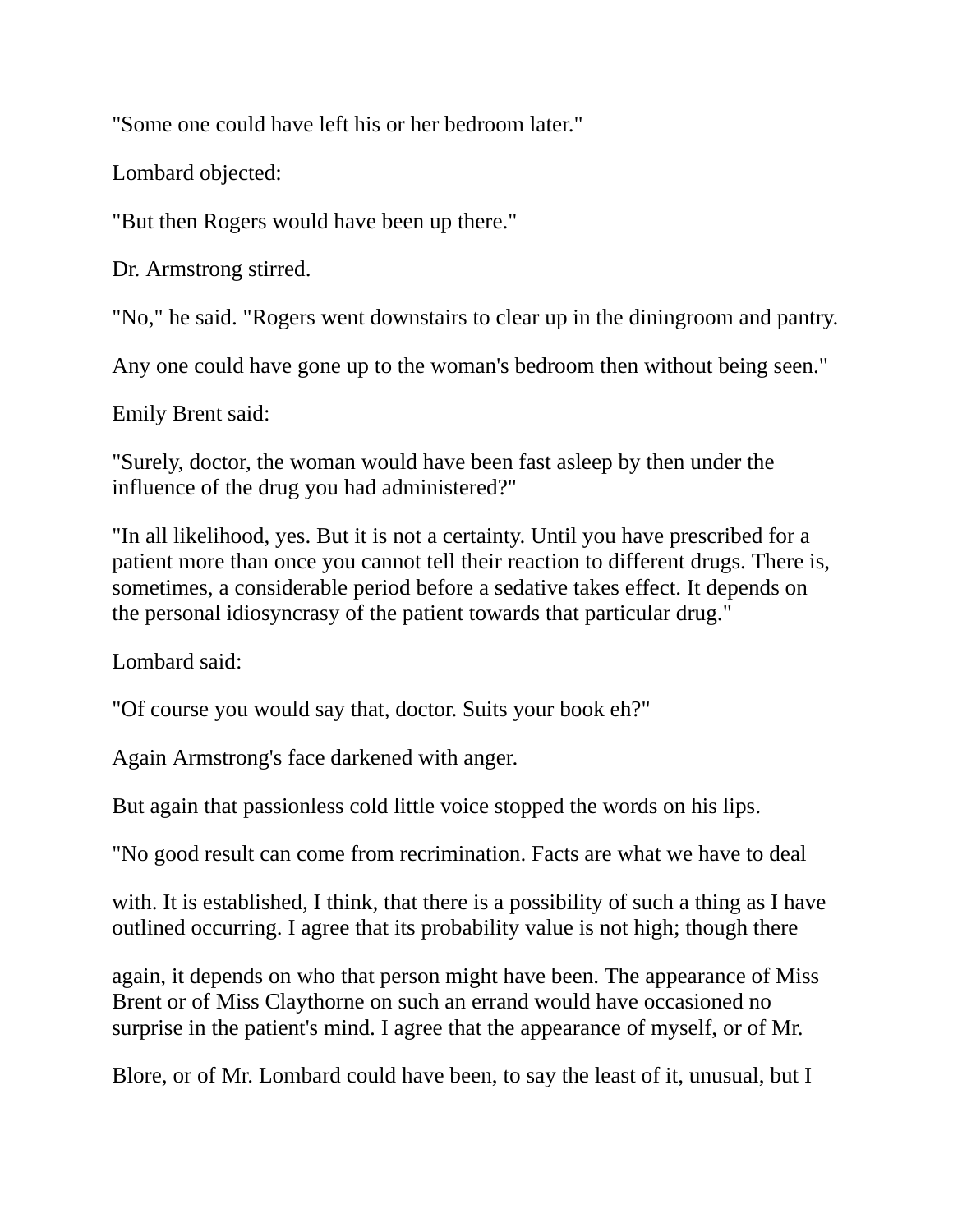still think the visit would have been received without the awakening of any real

suspicion."

Blore said:

"And that gets us where?"

VII

Mr. Justice Wargrave, stroking his lip and looking quite passionless and inhuman, said:

"We have now dealt with the second killing, and have established the fact that no one of us can be completely exonerated from suspicion."

He paused and went on.

"We come now to the death of General Macarthur. That took place this morning.

I will ask any one who considers that he or she has an alibi to state it in so many words. I myself will state at once that I have no valid alibi. I spent the morning sitting on the terrace and meditating on the singular position in which we all find ourselves.

"I sat on that chair on the terrace for the whole morning until the gong went, but there were, I should imagine, several periods during the morning when I was

quite unobserved and during which it would have been possible for me to walk

down to the sea, kill the General, and return to my chair. There is only my word for the fact that I never left the terrace. In the circumstances that is not enough.

There must be proof."

Blore said:

"I was with Mr. Lombard and Dr. Armstrong all the morning. They'll bear me out."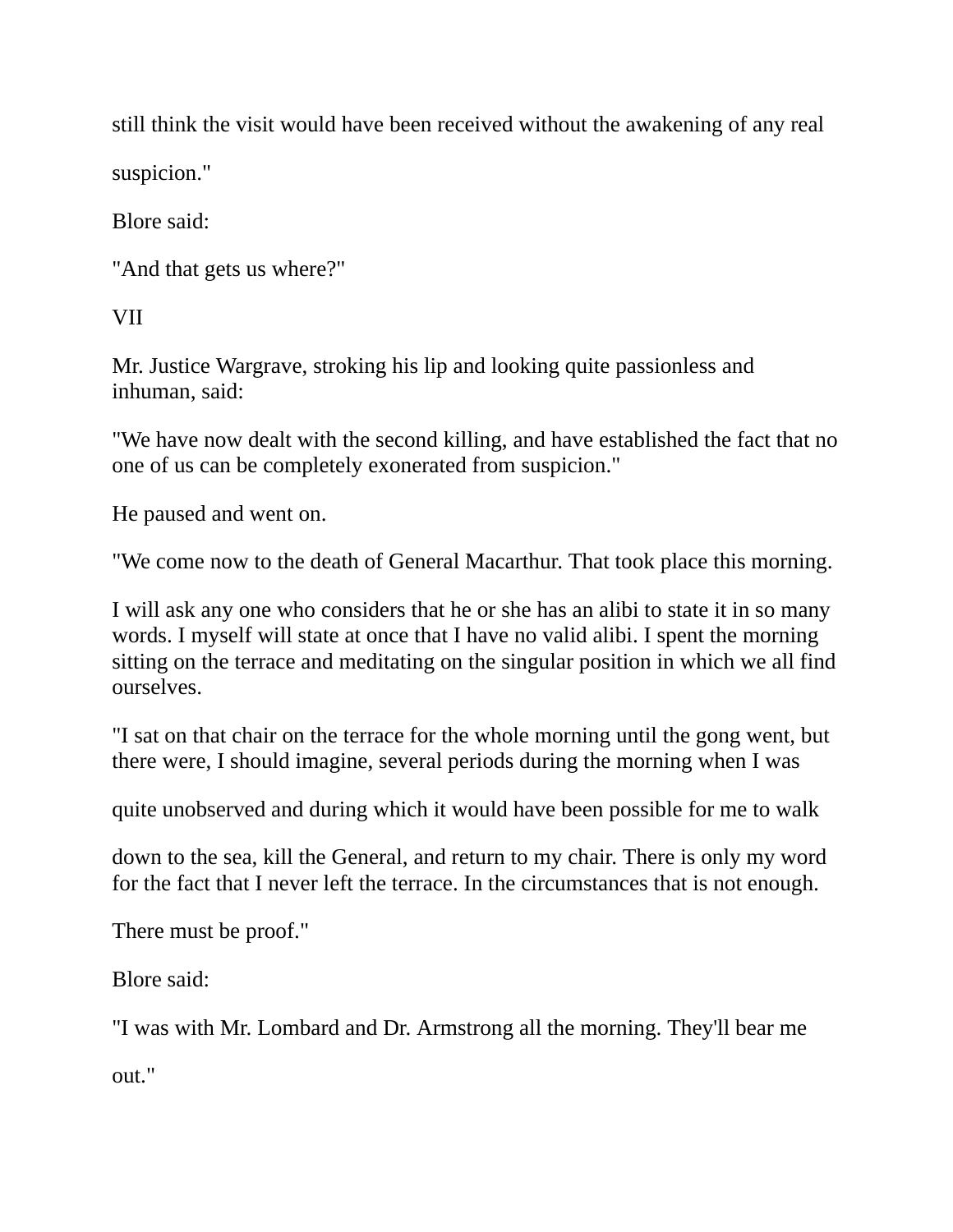Dr. Armstrong said:

"You went to the house for a rope."

Blore said:

"Of course, I did. Went straight there and straight back. You know I did."

Armstrong said:

"You were a long time..."

Blore turned crimson.

He said:

"What the hell do you mean by that, Dr. Armstrong?"

Armstrong repeated:

"I only said you were a long time."

"Had to find it, didn't I? Can't lay your hands on a coil of rope all in a minute."

Mr. Justice Wargrave said:

"During Inspector Blore's absence, were you two gentlemen together?"

Armstrong said hotly:

"Certainly. That is, Lombard went off for a few minutes. I remained where I

was."

Lombard said with a smile:

"I wanted to test the possibilities of heliographing to the mainland. Wanted to find the best spot. I was only absent a minute or two."

Armstrong nodded. He said: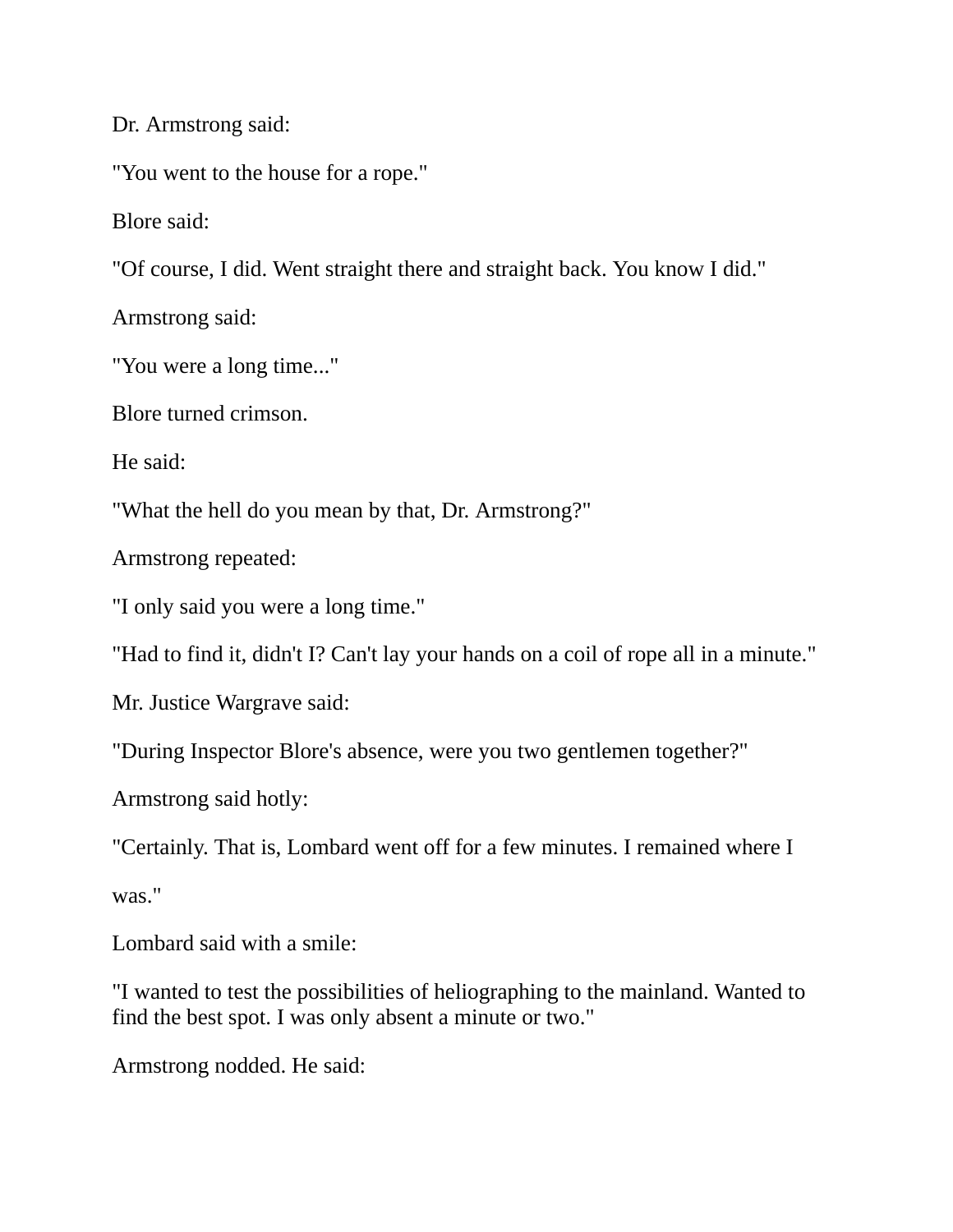"That's right. Not long enough to do a murder, I assure you."

The judge said:

"Did either of you two glance at your watches?"

"Well, no."

Philip Lombard said:

"I wasn't wearing one."

The judge said evenly:

"A minute or two is a vague expression."

He turned his head to the upright figure with the knitting lying on her lap.

"Miss Brent?"

Emily Brent said:

"I took a walk with Miss Claythorne up to the top of the island. Afterwards I sat on the terrace in the sun."

The judge said:

"I don't think I noticed you there."

"No, I was round the corner of the house to the east. It was out of the wind

there."

"And you sat there till lunch time?"

"Yes."

"Miss Claythorne?"

Vera answered readily and clearly.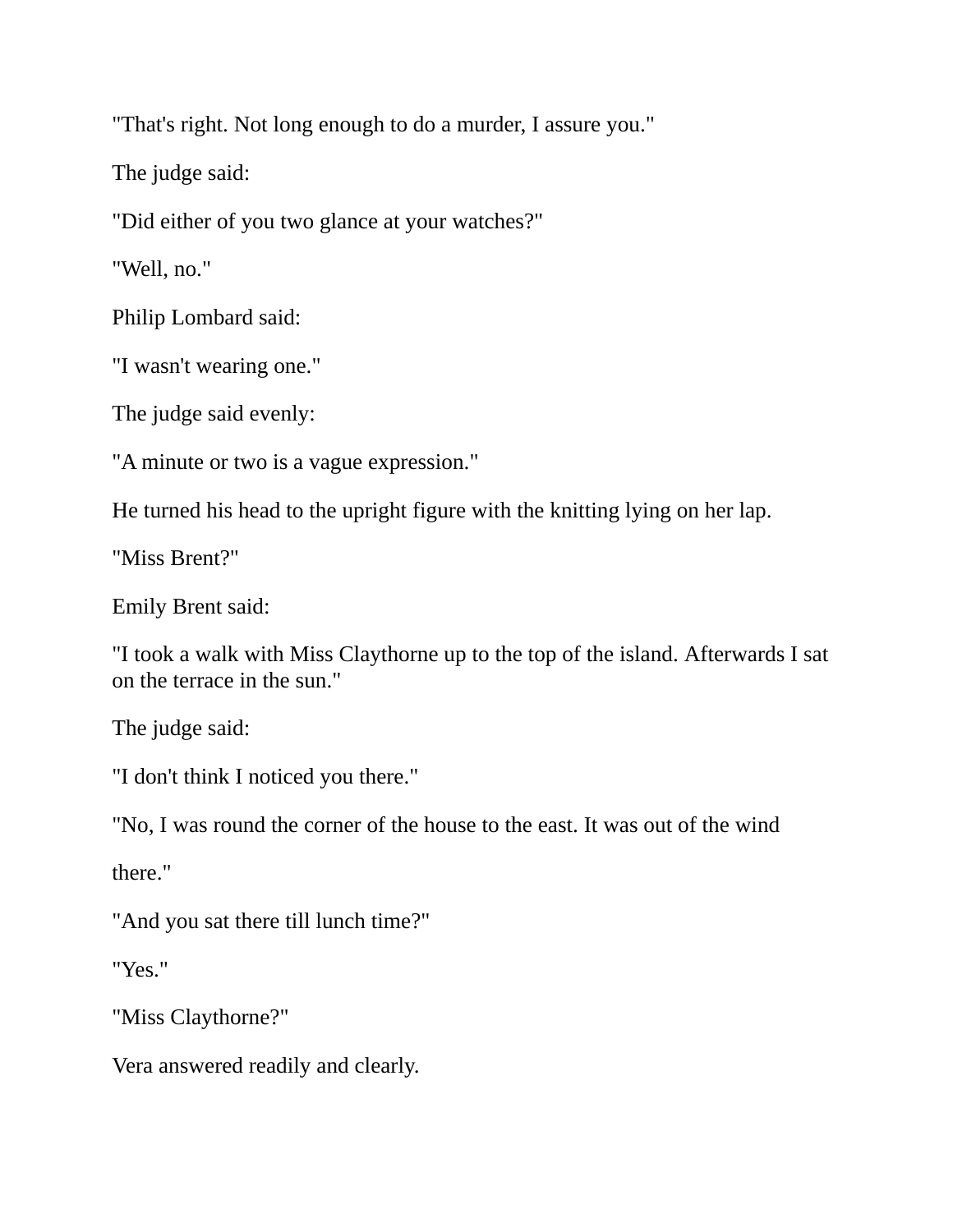"I was with Miss Brent early this morning. After that I wandered about a bit.

Then I went down and talked to General Macarthur."

Mr. Justice Wargrave interrupted. He said:

"What time was that?"

Vera for the first time was vague. She said;

"I don't know. About an hour before lunch, I think or it might have been less."

Blore asked:

"Was it after we'd spoken to him or before?"

Vera said:

"I don't know. He he was very queer."

She shivered.

"In what way was he queer?" the judge wanted to know.

Vera said in a low voice:

"He said we were all going to die he said he was waiting for the end. He he frightened me..."

The judge nodded. He said:

"What did you do next?"

"I went back to the house. Then, just before lunch, I went out again and up

behind the house. I've been terribly restless all day."

Mr. Justice Wargrave stroked his chin. He said:

"There remains Rogers. Though I doubt if his evidence will add anything to our sum of knowledge."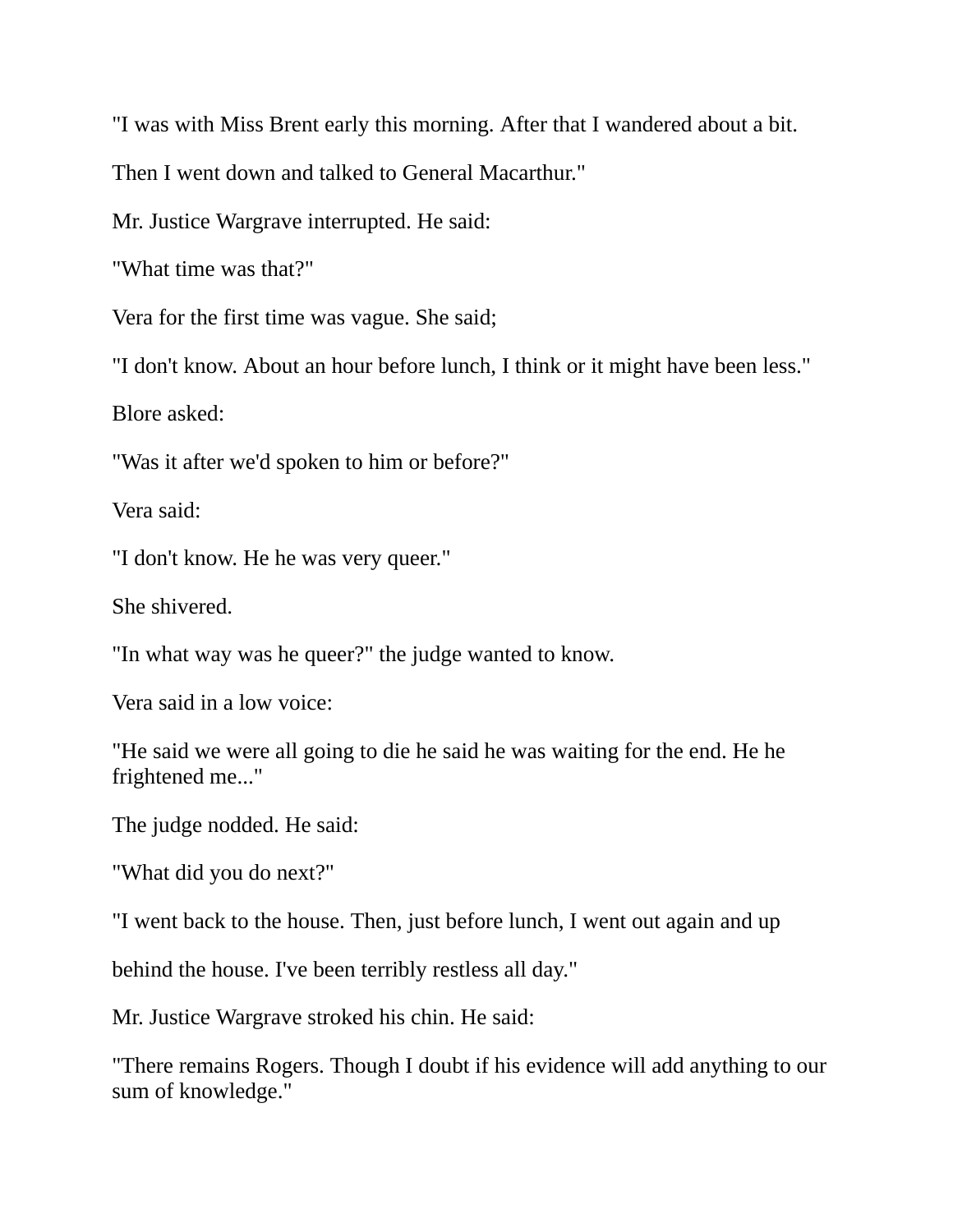Rogers, summoned before the court, had very little to tell. He had been busy all the morning about household duties and with the preparation of lunch. He had taken cocktails onto the terrace before lunch and had then gone up to remove his things from the attic to another room. He had not looked out of the window during the morning and had seen nothing that could have any bearing upon the death of General Macarthur. He would swear definitely that there had been eight china figures upon the diningtable when he laid the table for lunch.

At the conclusion of Rogers' evidence there was a pause. Mr. Justice Wargrave cleared his throat.

Lombard murmured to Vera Claythorne:

"The summing up will now take place!"

The judge said:

"We have inquired into the circumstances of these three deaths to the best of our ability. Whilst probability in some cases is against certain people being implicated, yet we cannot say definitely that any one person can be considered as

cleared of all complicity. I reiterate my positive belief that of the seven persons assembled in this room one is a dangerous and probably insane criminal. There is

no evidence before us as to who that person is. All we can do at the present

juncture is to consider what measures we can take for communicating with the

mainland for help, and in the event of help being delayed (as is only too possible

given the state of the weather) what measures we must adopt to ensure our safety.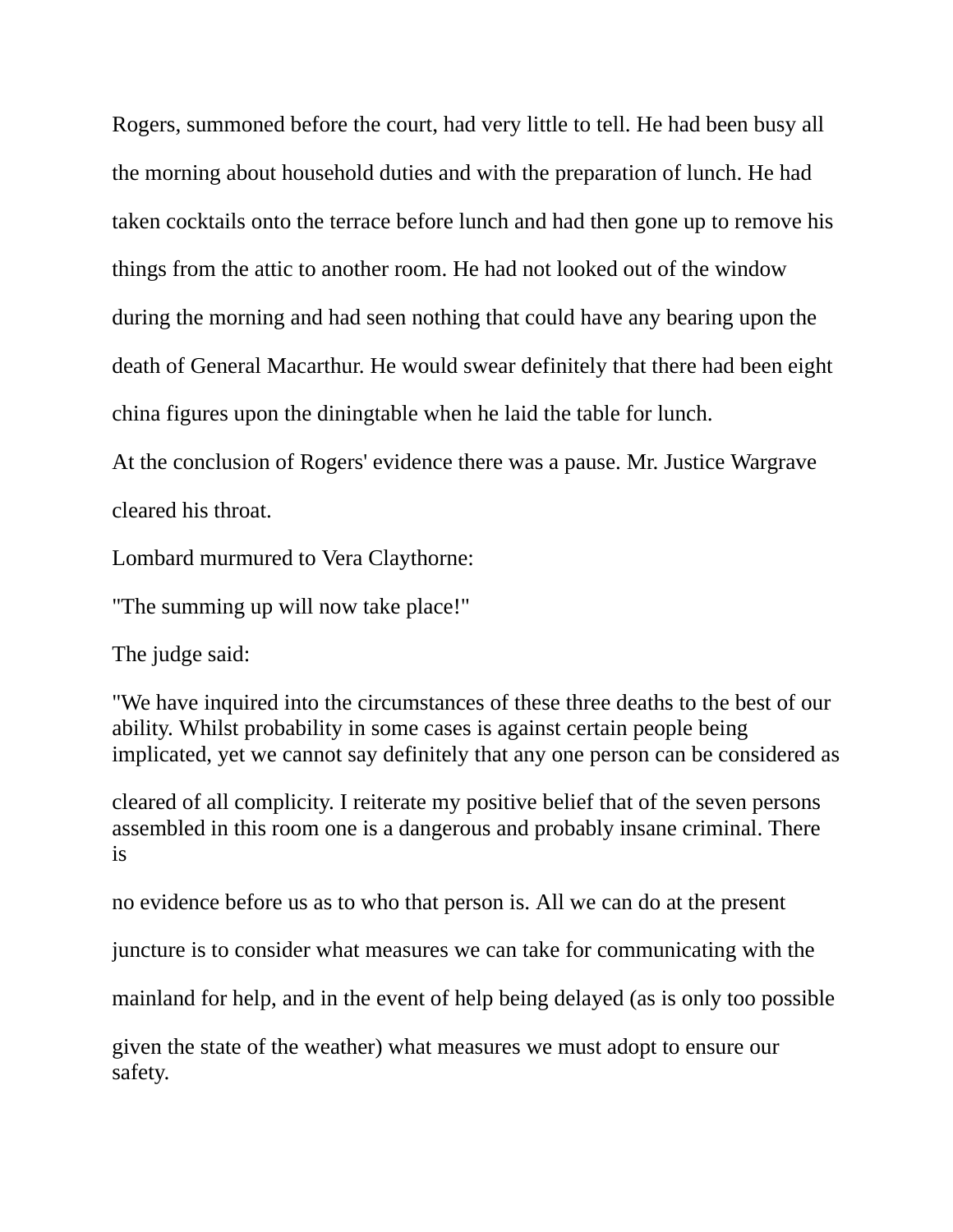"I would ask you all to consider this carefully and to give me any suggestions that may occur to you. In the meantime I warn everybody to be upon his or her guard.

So far the murderer has had an easy task, since his victims have been unsuspicious. From now on, it is our task to suspect each and every one amongst

us. Forewarned is forearmed. Take no risks and be alert to danger. That is all."

Philip Lombard murmured beneath his breath:

"The court will now adjourn..."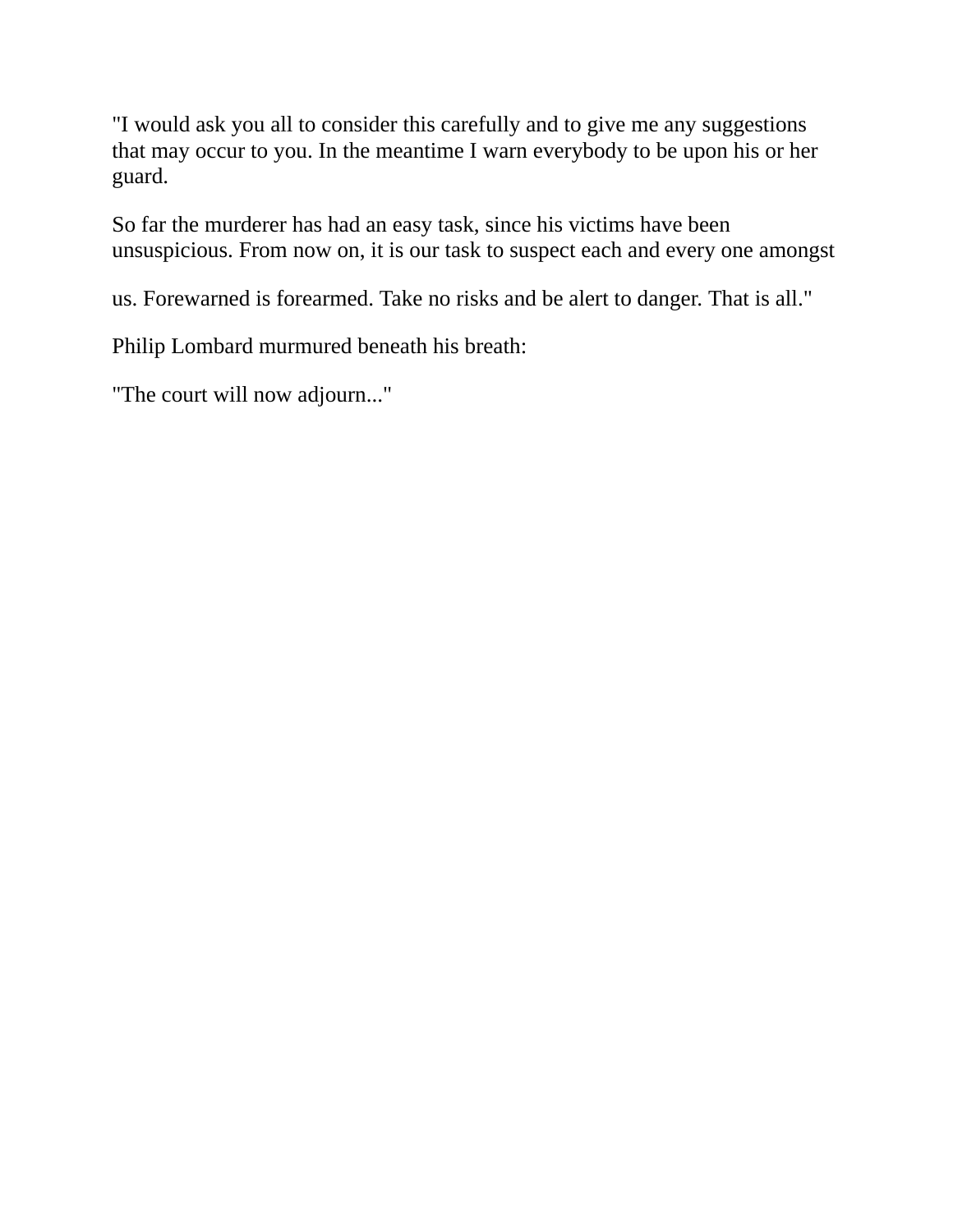## **Chapter 10**

"Do you believe it?" Vera asked.

She and Philip Lombard sat on the windowsill of the livingroom. Outside the rain poured down and the wind howled in great shuddering gusts against the windowpanes.

Philip Lombard cocked his head slightly on one side before answering. Then he said:

"You mean, do I believe that old Wargrave is right when he says it's one of us?"

"Yes."

Philip Lombard said slowly:

"It's difficult to say. Logically, you know, he's right, and yet "

Vera took the words out of his mouth.

"And yet it seems so incredible!"

Philip Lombard made a grimace.

"The whole thing's incredible! But after Macarthur's death there's no more doubt as to one thing. There's no question now of accidents or suicides. It's definitely murder. Three murders up to date."

Vera shivered. She said:

"It's like some awful dream. I keep feeling that things like this can't happen!"

He said with understanding:

"I know. Presently a tap will come on the door, and early morning tea will be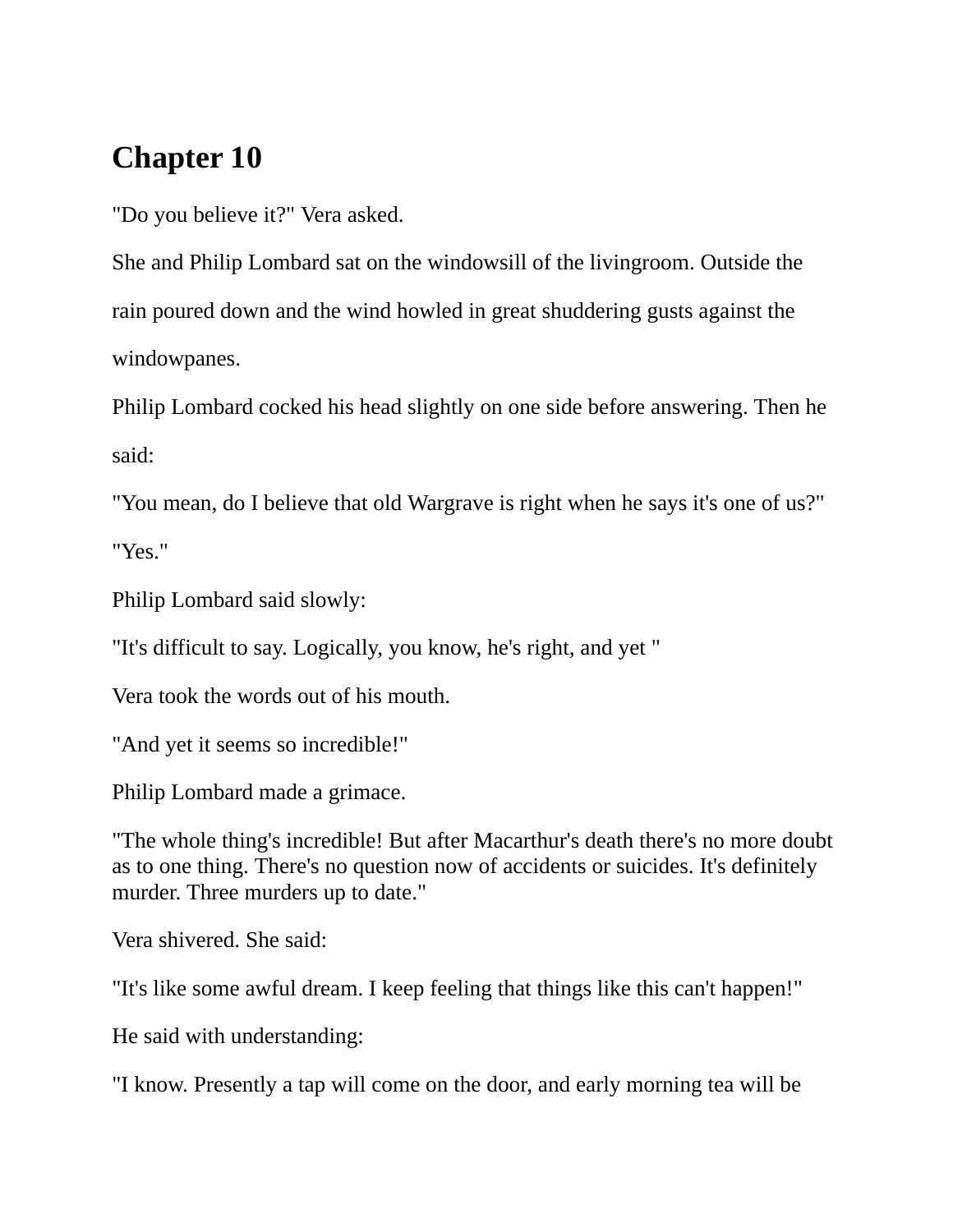brought in."

Vera said:

"Oh, how I wish that could happen!"

Philip Lombard said gravely:

"Yes, but it won't! We're all in the dream! And we've got to be pretty much upon our guard from now on."

Vera said, lowering her voice:

"If if it is one of them which do you think it is?"

Philip Lombard grinned suddenly. He said:

"I take it you are excepting our two selves? Well, that's all right. I know very well that I'm not the murderer, and I don't fancy that there's anything insane about

you, Vera. You strike me as being one of the sanest and most levelheaded girls

I've come across. I'd stake my reputation on your sanity."

With a slightly wry smile, Vera said:

"Thank you."

He said:

"Come now, Miss Vera Claythorne, aren't you going to return the compliment?"

Vera hesitated a minute, then she said:

"You've admitted, you know, that you don't hold human life particularly sacred, but all the same I can't see you as as the man who dictated that gramophone

record."

Lombard said: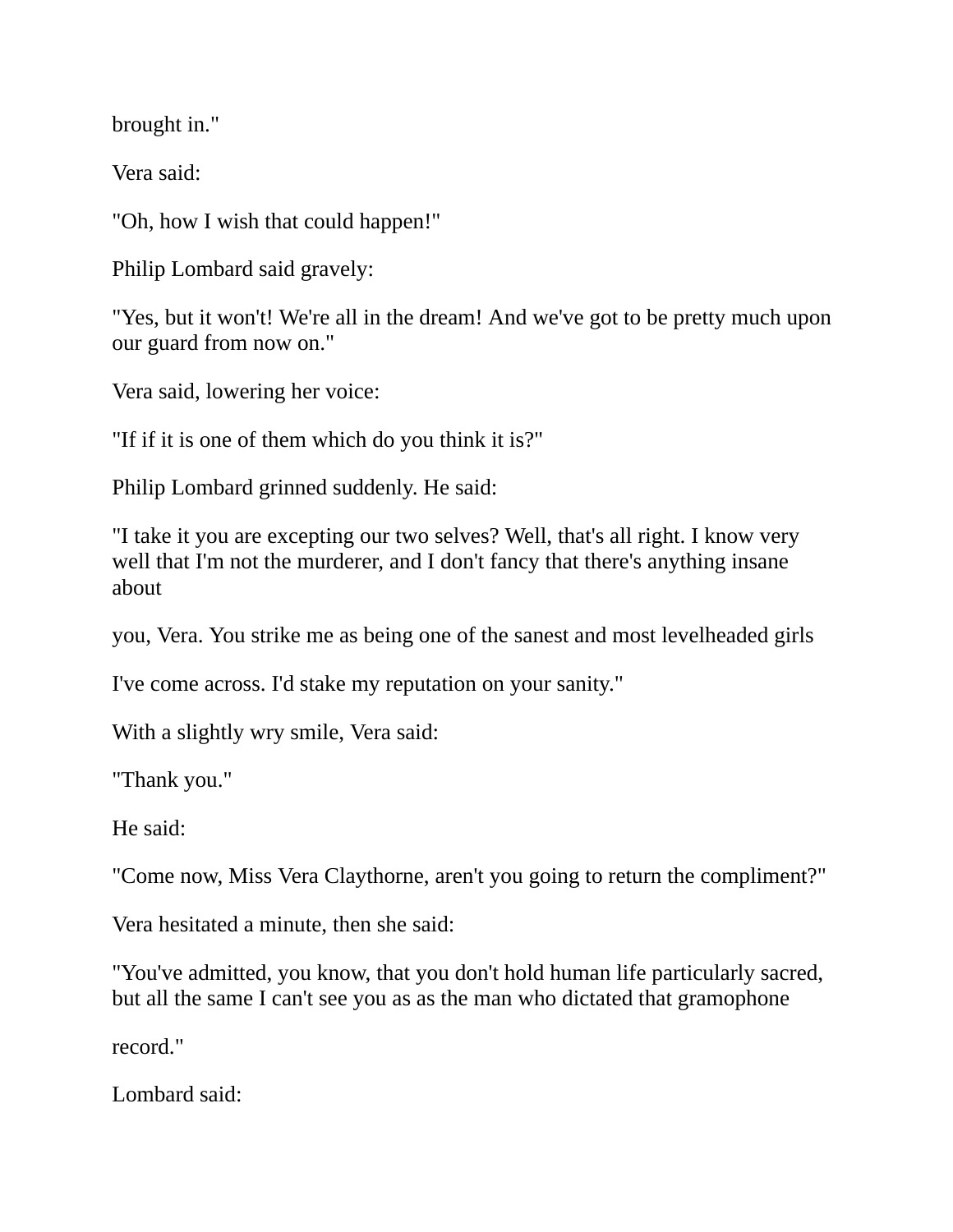"Quite right. If I were to commit one or more murders it would be solely for what I could get out of them. This mass clearance isn't my line of country. Good, then

we'll eliminate ourselves and concentrate on our five fellow prisoners. Which of

them is U.N. Owen? Well, at a guess, and with absolutely nothing to go upon, I'd plump for Wargrave!"

"Oh!" Vera sounded surprised. She thought a minute or two and then said,

"Why?"

"Hard to say exactly. But to begin with, he's an old man and he's been presiding over courts of law for years. That is to say, he's played God Almighty for a good many months every year. That must go to a man's head eventually. He gets to see himself as all powerful, as holding the power of life and death and it's possible that his brain might snap and he might want to go one step farther and

be Executioner and Judge Extraordinary."

Vera said slowly:

"Yes, I suppose that's possible..."

Lombard said:

"Who do you plump for?"

Without any hesitation Vera answered:

"Dr. Armstrong."

Lombard gave a low whistle.

"The doctor, eh? You know, I should have put him last of all."

Vera shook her head.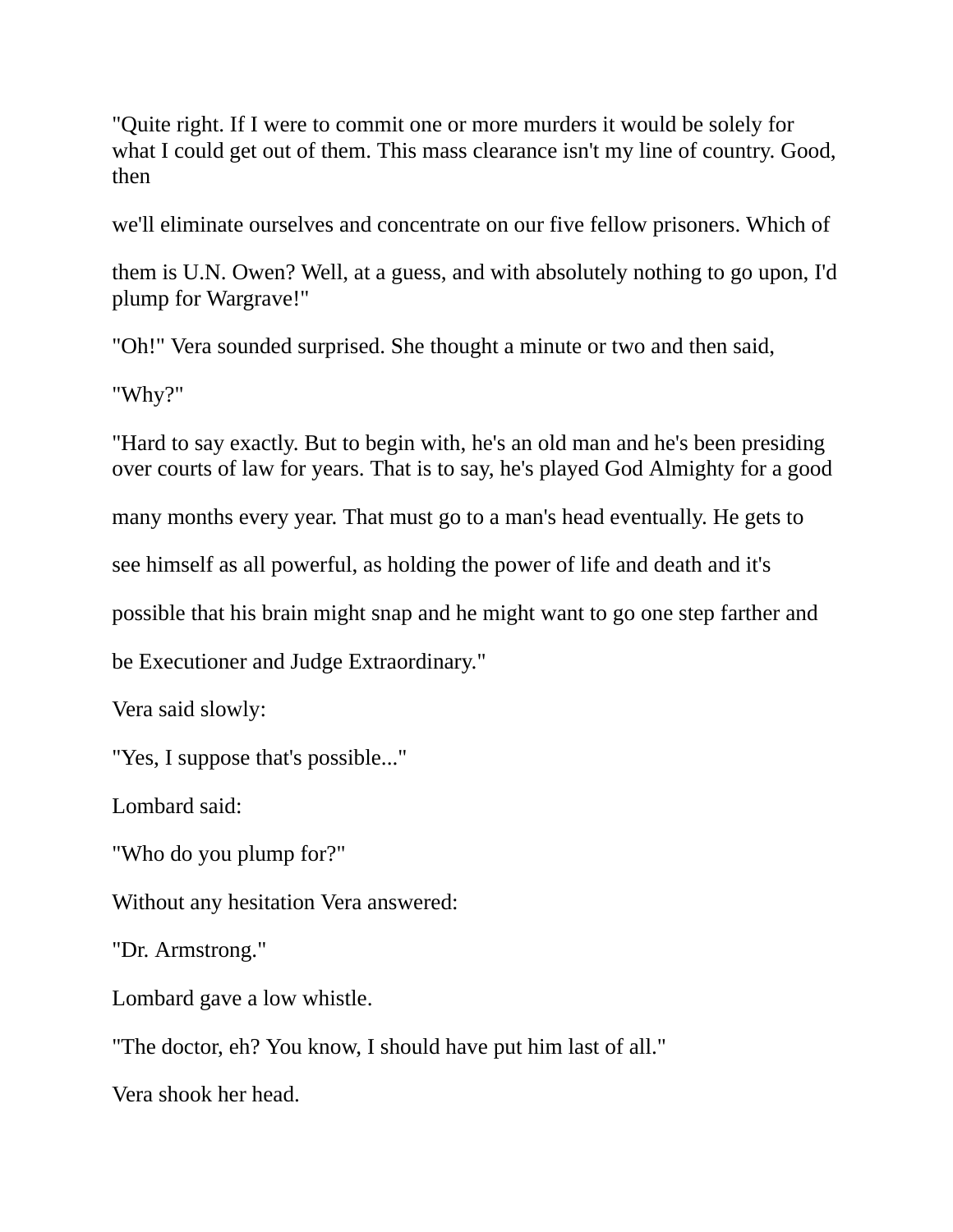"Oh, no! Two of the deaths have been poison. That rather points to a doctor. And then you can't get over the fact that the only thing we are absolutely certain Mrs.

Rogers had was the sleeping draught that he gave her."

Lombard admitted:

"Yes, that's true."

Vera persisted:

"If a doctor went mad, it would be a long time before any one suspected. And

doctors overwork and have a lot of strain."

Philip Lombard said:

"Yes but I doubt if he could have killed Macarthur. He wouldn't have had time during that brief interval when I left him not, that is, unless he fairly hared

down there and back again, and I doubt if he's in good enough training to do that

and show no signs of it."

Vera said:

"He didn't do it then. He had an opportunity later."

"When?"

"When he went down to call the General to lunch."

Philip whistled again very softly. He said:

"So you think he did it then? Pretty cool thing to do."

Vera said impatiently:

"What risk was there? He's the only person here with medical knowledge. He can swear the body's been dead at least an hour and who's to contradict him?"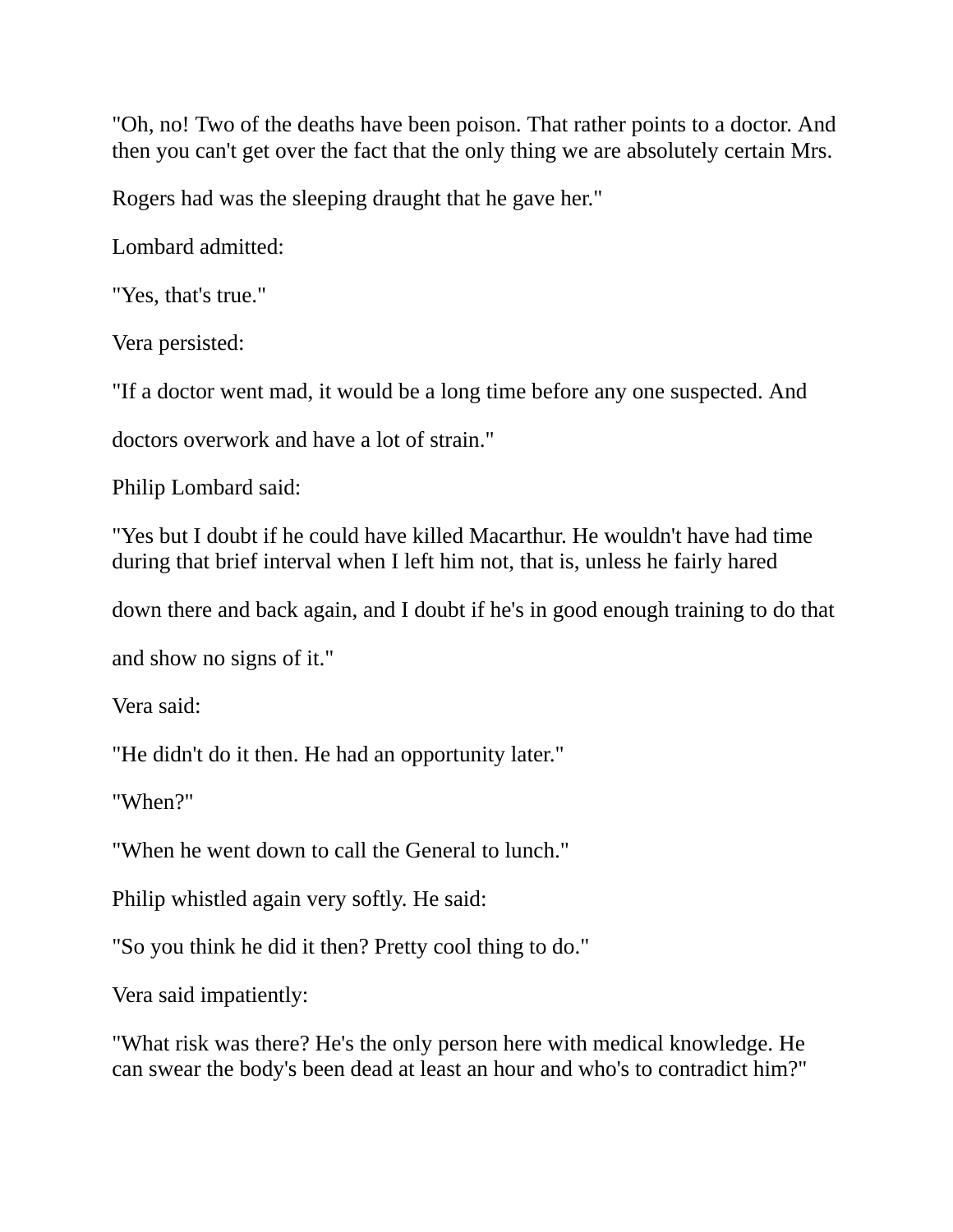Philip looked at her thoughtfully.

"You know," he said, "that's a clever idea of yours. I wonder "

II

"Who is it, Mr. Blore? That's what I want to know. Who is it?"

Rogers' face was working. His hands were clenched round the polishing leather

that he held in his hand.

ExInspector Blore said:

"Eh, my lad, that's the question!"

"One of us, 'is lordship said. Which one? That's what I want to know. Who's the fiend in 'uman form?"

"That," said Blore, "is what we all would like to know."

Rogers said shrewdly:

"But you've got an idea, Mr. Blore. You've got an idea, 'aven't you?"

"I may have an idea," said Blore slowly. "But that's a long way from being sure. I may be wrong. All I can say is that if I'm right the person in question is a very

cool customer a very cool customer indeed."

Rogers wiped the perspiration from his forehead. He said hoarsely:

"It's like a bad dream, that's what it is."

Blore said, looking at him curiously:

"Got any ideas yourself, Rogers?"

The butler shook his head. He said hoarsely:

"I don't know. I don't know at all. And that's what's frightening the life out of me.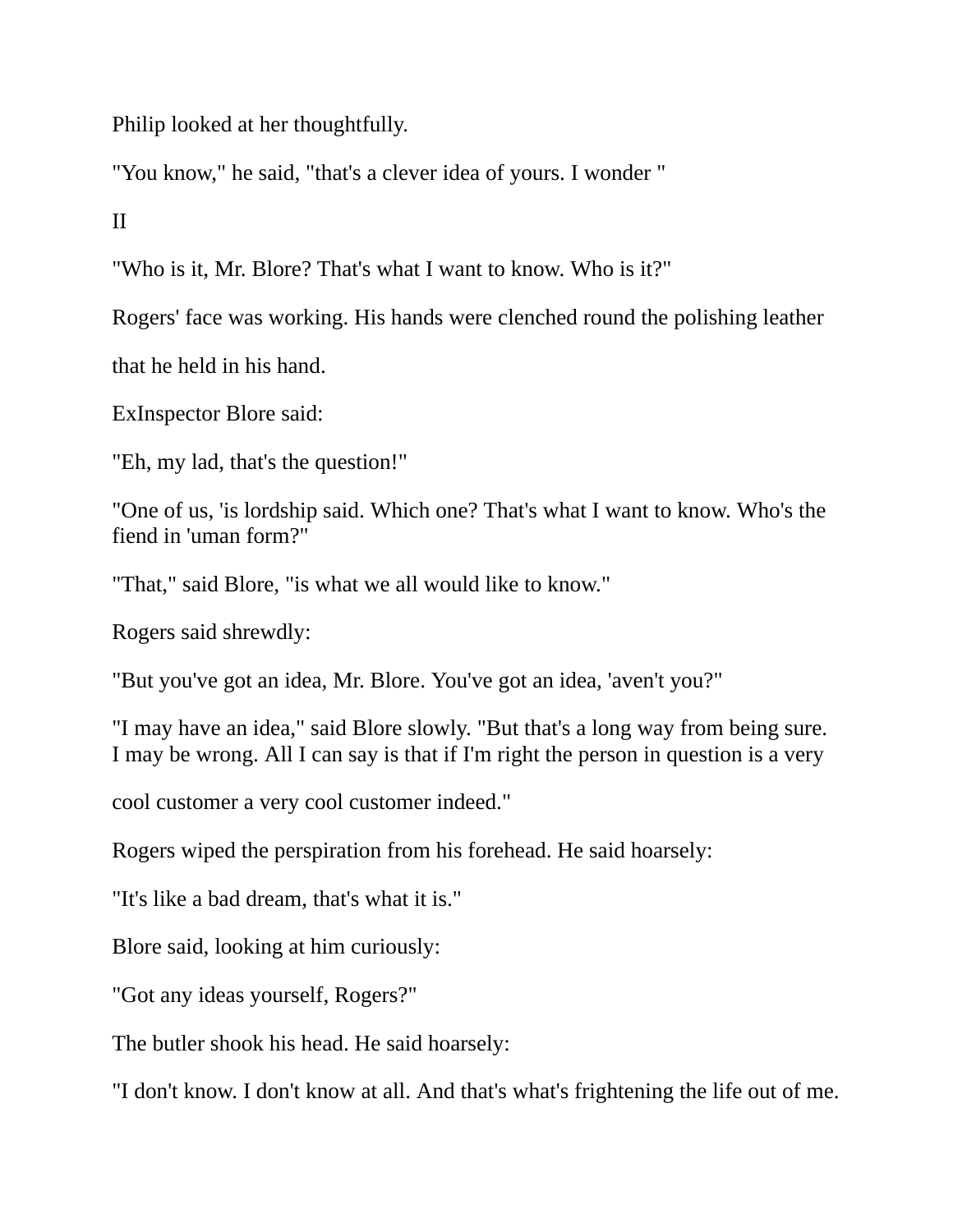To have no idea..."

III

Dr. Armstrong said violently:

"We must get out of here we must we must! At all costs!"

Mr. Justice Wargrave looked thoughtfully out of the smokingroom window. He

played with the cord of his eyeglasses. He said:

"I do not, of course, profess to be a weather prophet. But I should say that it is very unlikely that a boat could reach us even if they knew of our plight under twentyfour hours and even then only if the wind drops."

Dr. Armstrong dropped his head in his hands and groaned.

He said:

"And in the meantime we may all be murdered in our beds?"

"I hope not," said Mr. Justice Wargrave. "I intend to take every possible precaution against such a thing happening."

It flashed across Dr. Armstrong's mind that an old man like the judge, was far

more tenacious of life than a younger man would be. He had often marvelled at

that fact in his professional career. Here was he, junior to the judge by perhaps

twenty years, and yet with a vastly inferior sense of selfpreservation.

Mr. Justice Wargrave was thinking:

"Murdered in our beds! These doctors are all the same they think in clichйs. A thoroughly commonplace mind."

The doctor said:

"There have been three victims already, remember."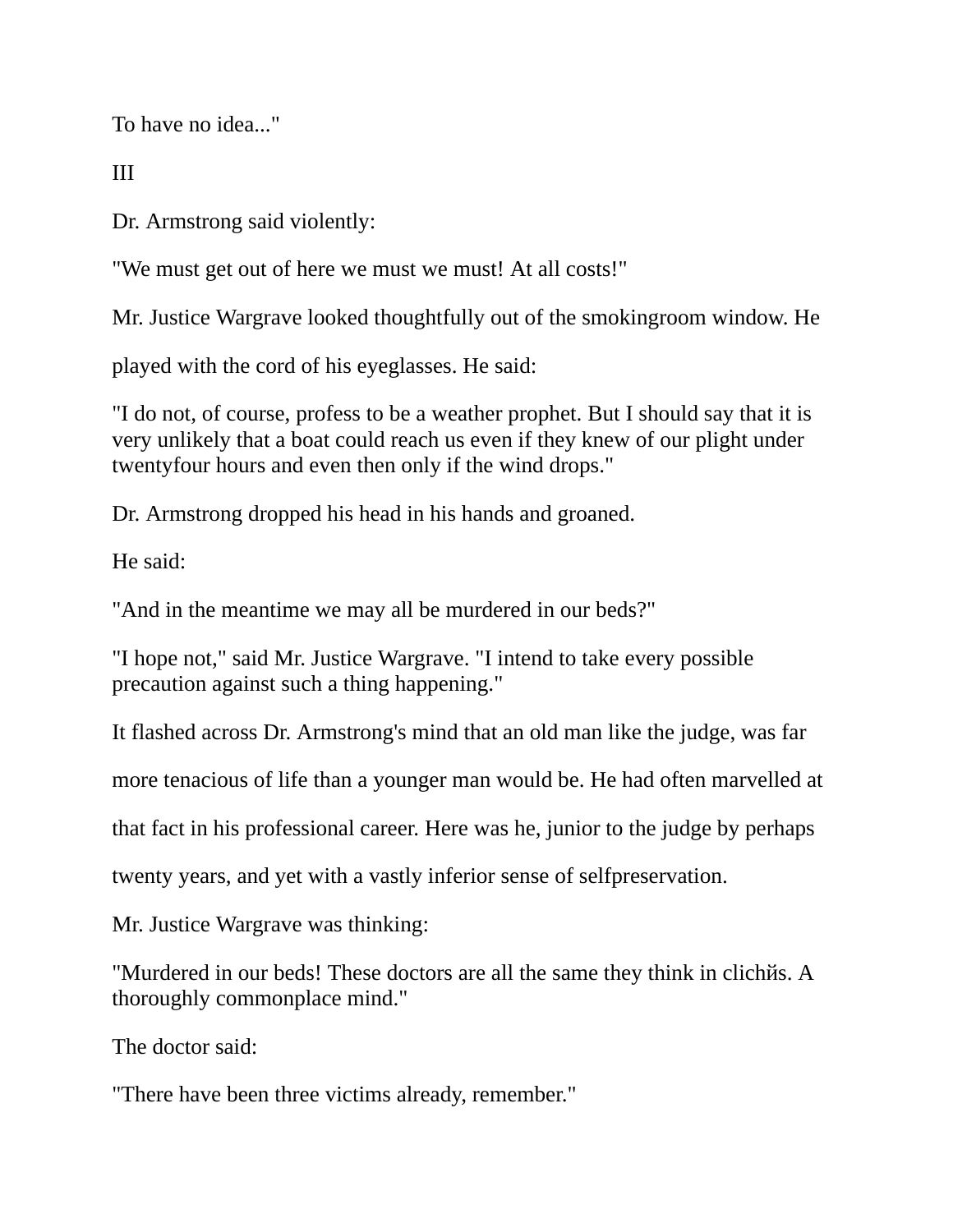"Certainly. But you must remember that they were unprepared for the attack.

We are forewarned."

Dr. Armstrong said bitterly:

"What can we do? Sooner or later "

"I think," said Mr. Justice Wargrave, "that there are several things we can do."

Armstrong said:

"We've no idea, even, who it can be "

The judge stroked his chin and murmured:

"Oh, you know, I wouldn't quite say that."

Armstrong stared at him.

"Do you mean you know?"

Mr. Justice Wargrave said cautiously:

"As regards actual evidence, such as is necessary in court, I admit that I have none. But it appears to me, reviewing the whole business, that one particular

person is sufficiently clearly indicated. Yes, I think so."

Armstrong stared at him.

He said:

```
"I don't understand."
```
IV

Miss Brent was upstairs in her bedroom.

She took up her Bible and went to sit by the window.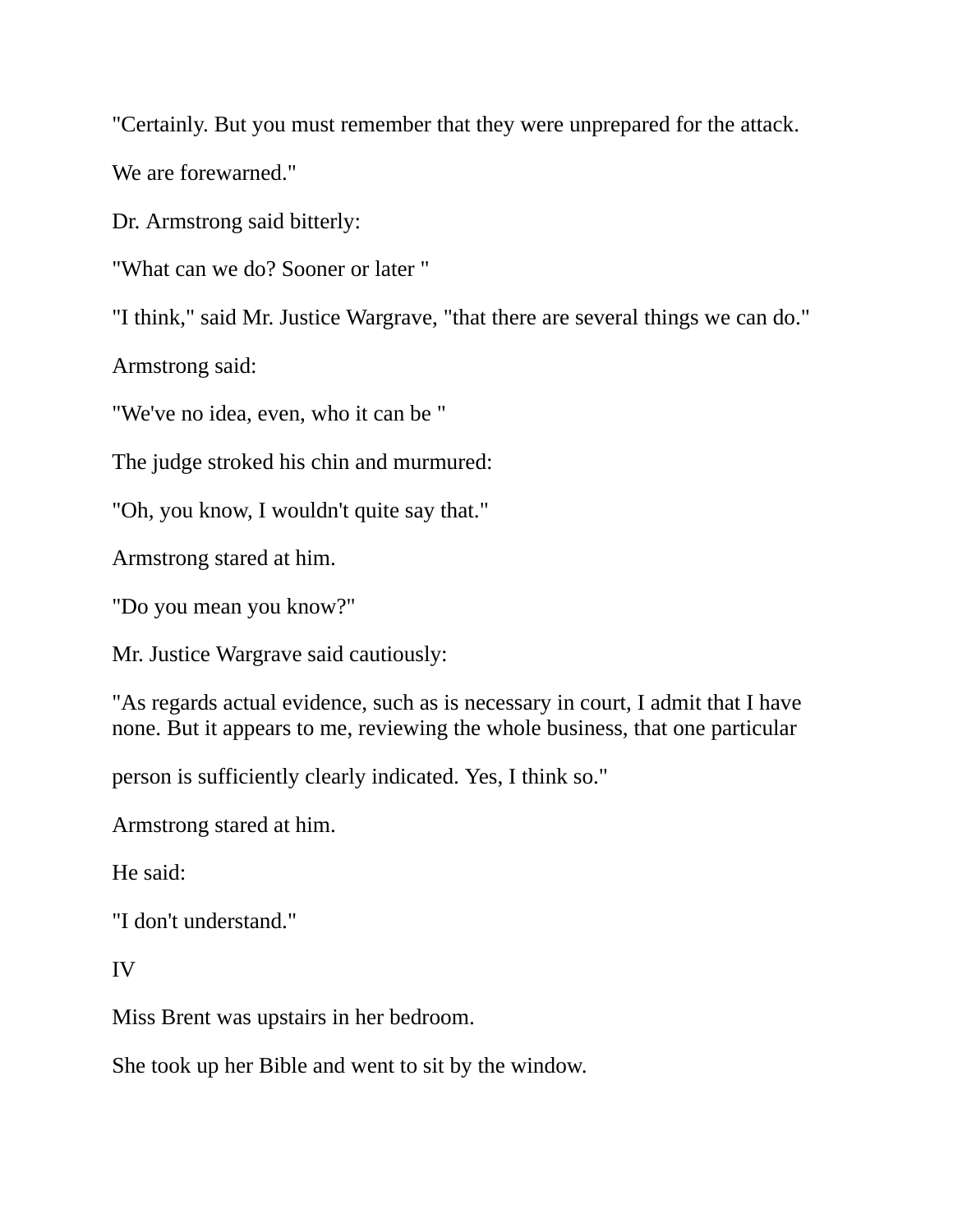She opened it. Then, after a minute's hesitation, she set it aside and went over to the dressingtable. From a drawer in it she took out a small blackcovered notebook.

She opened it and began writing.

"A terrible thing has happened. General Macarthur is dead. (His cousin married Elsie MacPherson.) There is no doubt but that he was murdered. After luncheon

the judge made us a most interesting speech. He is convinced that the murderer

is one of us. That means that one of us is possessed by a devil. I had already

suspected that. Which of us is it? They are all asking themselves that. I alone

know..."

She sat for some time without moving. Her eyes grew vague and filmy. The pencil

straggled drunkenly in her fingers. In shaking loose capitals she wrote:

THE MURDERER'S NAME IS BEATRICE TAYLOR...

Her eyes closed.

Suddenly, with a start, she awoke. She looked down at the notebook. With an angry exclamation she scored through the vague unevenly scrawled characters of the last sentence.

She said in a low voice:

"Did I write that? Did I? I must be going mad..."

V

The storm increased. The wind howled against the side of the house.

Every one was in the livingroom. They sat listlessly huddled together. And,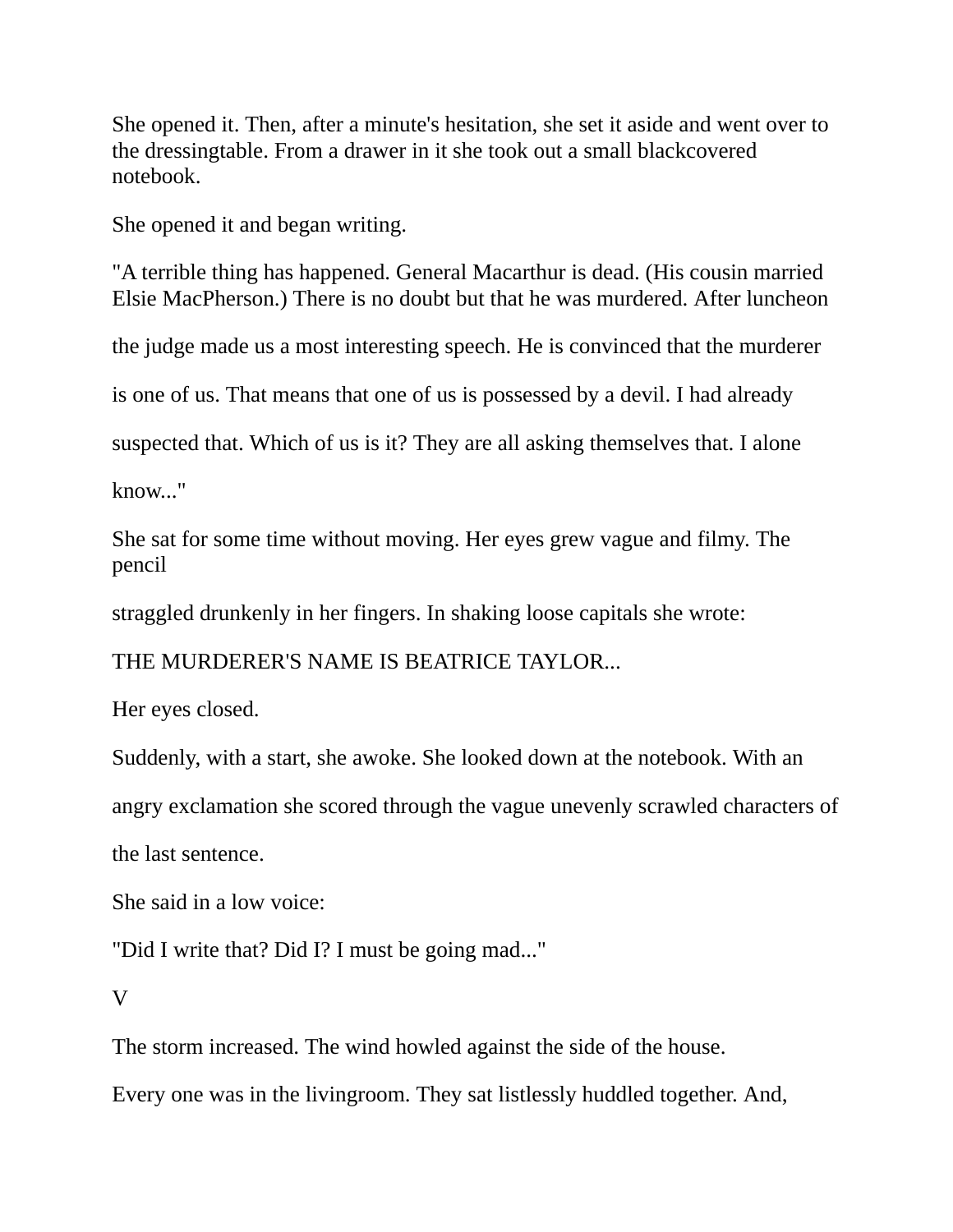surreptitiously, they watched each other.

When Rogers brought in the teatray, they all jumped.

He said:

"Shall I draw the curtains? It would make it more cheerful like."

Receiving an assent to this, the curtains were drawn and the lamps turned on.

The room grew more cheerful. A little of the shadow lifted. Surely, by tomorrow,

the storm would be over and some one would come a boat would arrive...Vera

Claythorne said:

"Will you pour out tea, Miss Brent?"

The elder woman replied:

"No, you do it, dear. That teapot is so heavy. And I have lost two skeins of my grey knittingwool. So annoying."

Vera moved to the teatable. There was a cheerful rattle and clink of china.

Normality returned.

Tea! Blessed ordinary everyday afternoon tea! Philip Lombard made a cheery

remark. Blore responded. Dr. Armstrong told a humorous story. Mr. Justice Wargrave, who ordinarily hated tea, sipped approvingly.

Into this relaxed atmosphere came Rogers.

And Rogers was upset. He said nervously and at random:

"Excuse me, sir, but does any one know what's become of the bathroom curtain?"

Lombard's head went up with a jerk.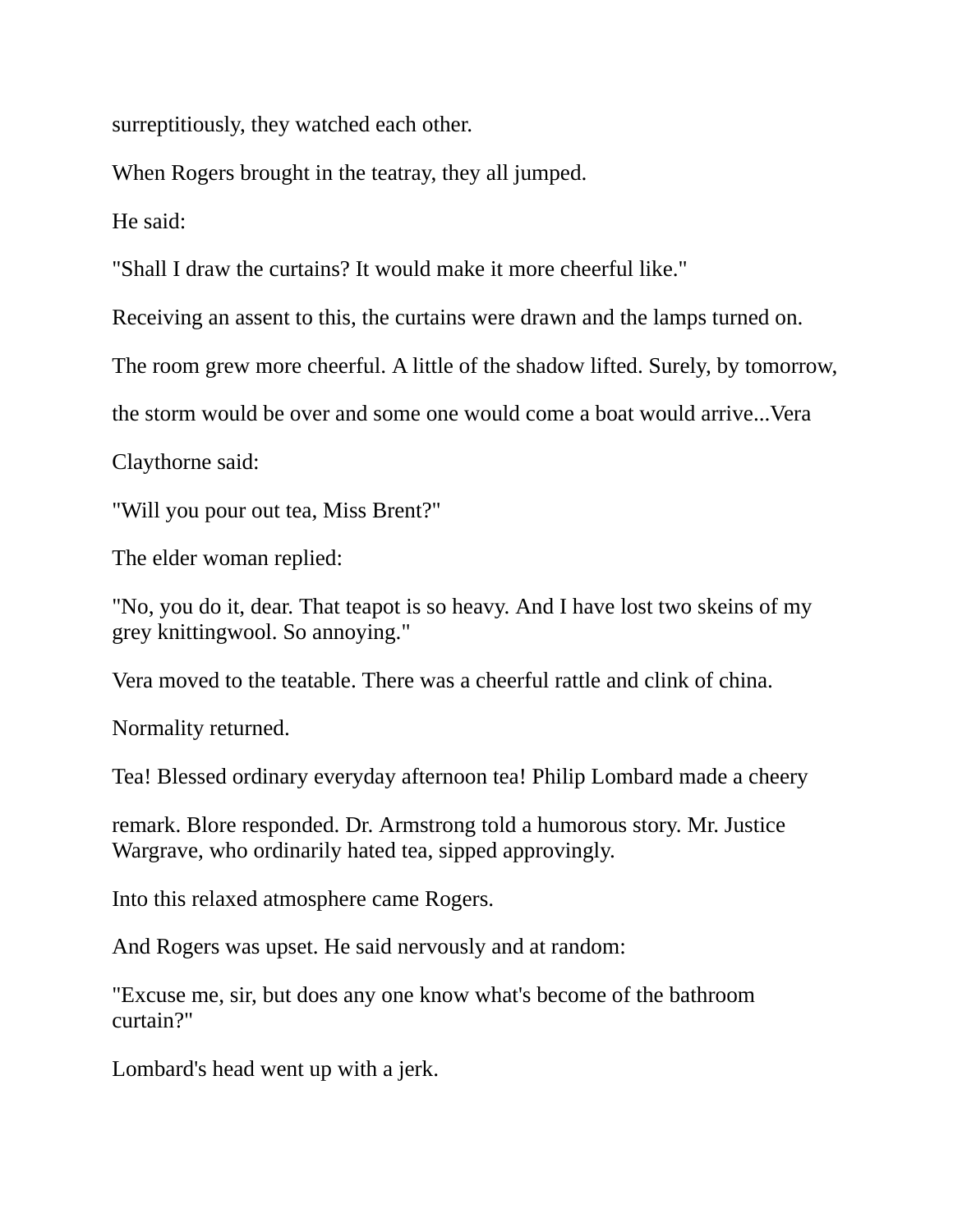"The bathroom curtain? What the devil do you mean, Rogers?"

"It's gone, sir, clean vanished. I was going round drawing all the curtains and the one in the lav bathroom wasn't there any longer."

Mr. Justice Wargrave asked:

"Was it there this morning?"

"Oh, yes, sir."

Blore said:

"What kind of a curtain was it?"

"Scarlet oilsilk, sir. It went with the scarlet tiles."

Lombard said:

"And it's gone?"

"Gone, sir."

They stared at each other.

Blore said heavily:

"Well after all what of it? It's mad but so's everything else. Anyway, it doesn't matter. You can't kill anybody with an oilsilk curtain. Forget about it."

Rogers said:

"Yes, sir, thank you, sir."

He went out, shutting the door behind him.

Inside the room, the pall of fear had fallen anew.

Again, surreptitiously, they watched each other.

VI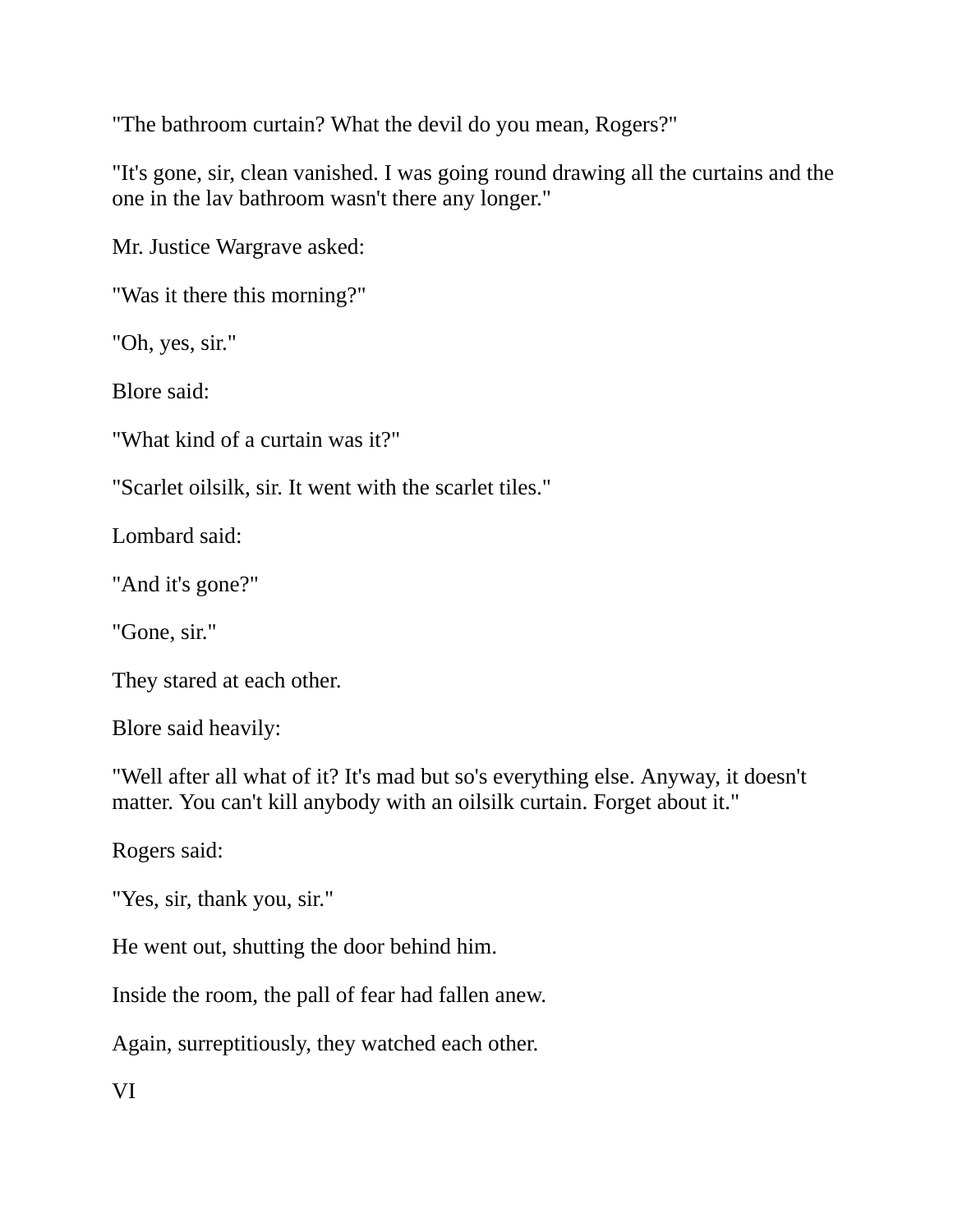Dinner came, was eaten, and cleared away. A simple meal, mostly out of tins.

Afterwards, in the livingroom, the strain was almost too great to be borne.

At nine o'clock, Emily Brent rose to her feet.

She said:

"I'm going to bed."

Vera said:

"I'll go to bed too."

The two women went up the stairs and Lombard and Blore went with them.

Standing at the top of the stairs, the two men watched the women go into their respective rooms and shut the doors. They heard the sound of two bolts being shot and the turning of two keys.

Blore said with a grin:

"No need to tell 'em to lock their doors!"

Lombard said:

"Well, they're all right for the night, at any rate!" He went down again and the other followed him.

## VII

The four men went to bed an hour later. They went up together. Rogers, from the diningroom where he was setting the table for breakfast, saw them go up. He heard them pause on the landing above.

Then the judge's voice spoke: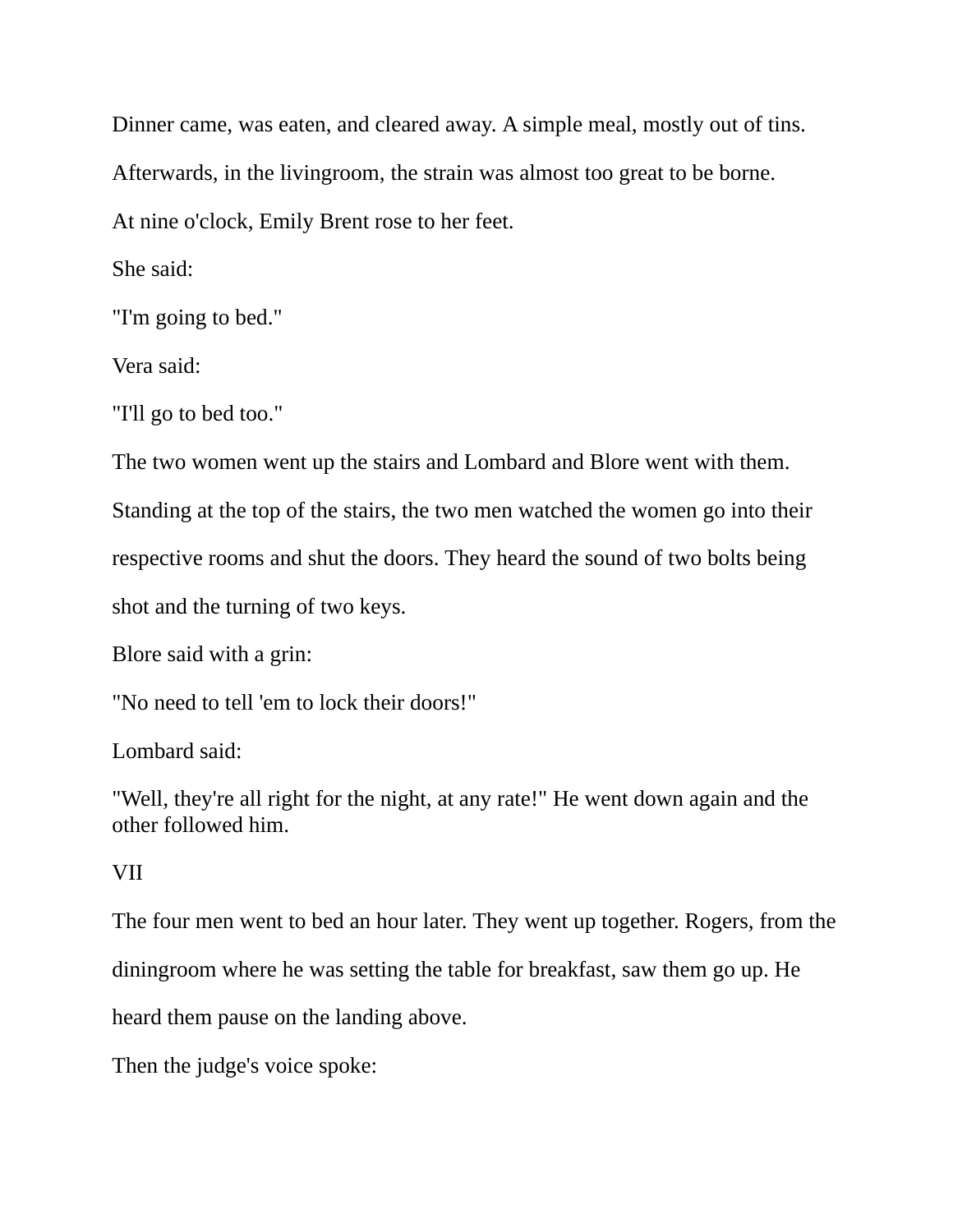"I need hardly advise you, gentlemen, to lock your doors."

Blore said:

"And, what's more, put a chair under the handle. There are ways of turning locks from the outside."

Lombard murmured:

"My dear Blore, the trouble with you is you know too much!"

The judge said gravely:

"Goodnight, gentlemen. May we all meet safely in the morning!"

Rogers came out of the diningroom and slipped halfway up the stairs. He saw

four figures pass through four doors and heard the turning of four locks and the

shooting of four bolts.

He nodded his head.

"That's all right," he muttered.

He went back into the diningroom. Yes, everything was ready for the morning.

His eye lingered on the centre plaque of lookingglass and the seven little china

figures.

A sudden grin transformed his face.

He murmured:

"I'll see no one plays tricks tonight, at any rate."

Crossing the room he locked the door to the pantry. Then going through the other door to the hall he pulled the door to, locked it and slipped the key into his

pocket.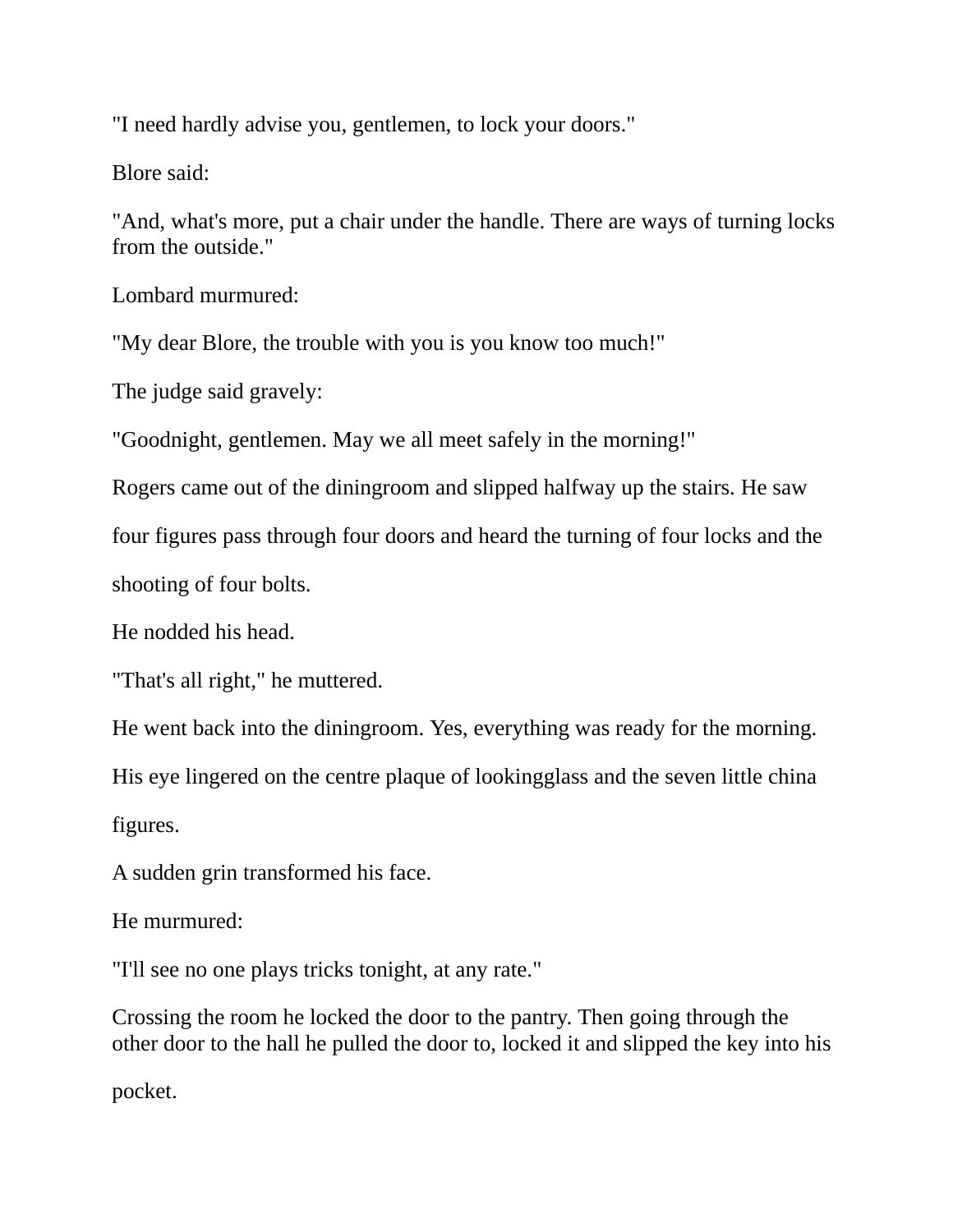Then, extinguishing the lights, he hurried up the stairs and into his new bedroom. There was only one possible hidingplace in it, the tall wardrobe, and he looked into that immediately. Then, locking and bolting the door, he prepared for bed. He said to himself:

"No more Indian tricks tonight I've seen to that..."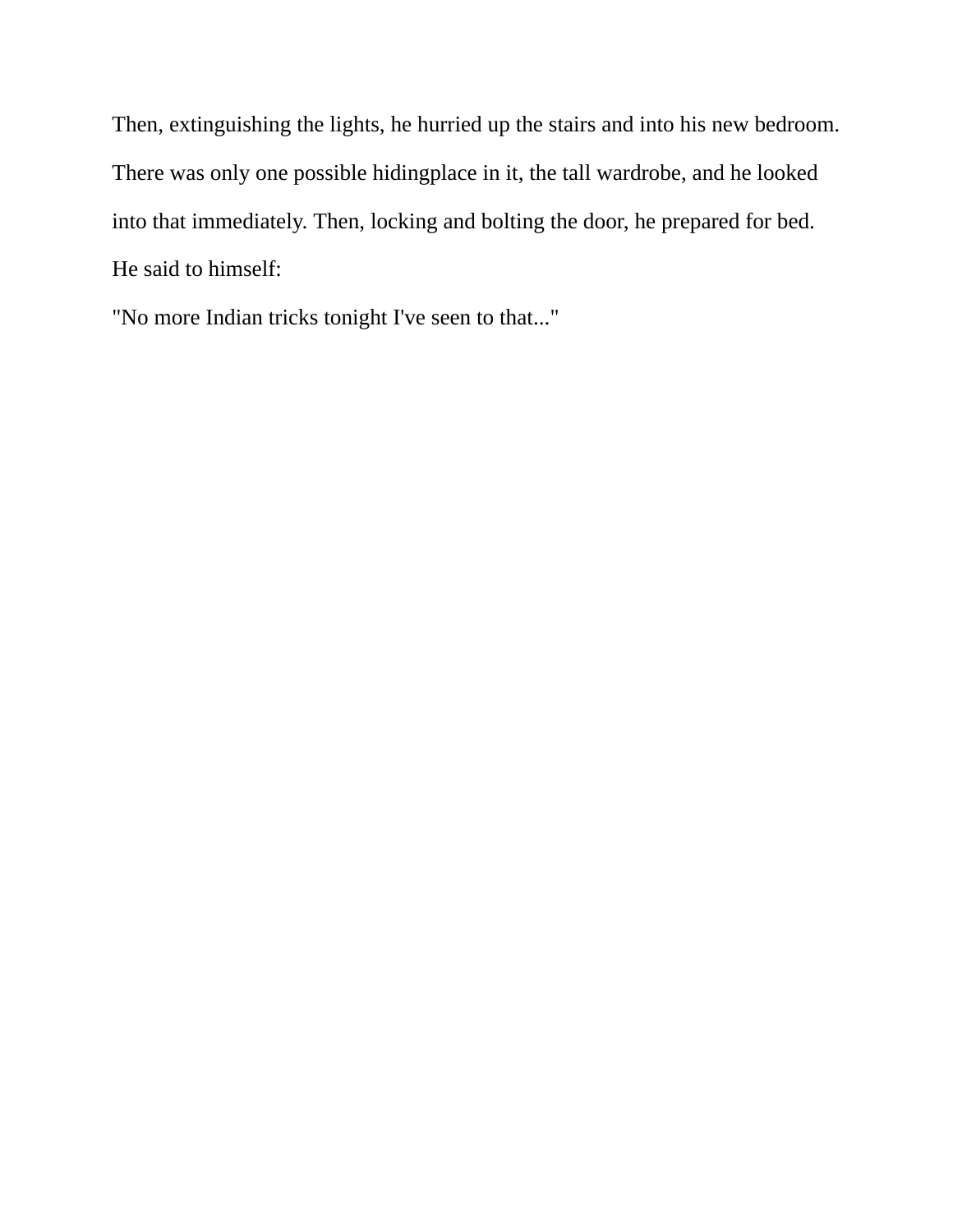## **Chapter 11**

Philip Lombard had the habit of waking at daybreak. He did so on this particular morning. He raised himself on an elbow and listened. The wind had somewhat abated but was still blowing. He could hear no sound of rain...

At eight o'clock the wind was blowing more strongly, but Lombard did not hear it.

He was asleep again.

At ninethirty he was sitting on the edge of his bed looking at his watch. He put it to his ear. Then his lips drew back from his teeth in that curious wolflike smile characteristic of the man.

He said very softly:

"I think the time has come to do something about this."

At twentyfive minutes to ten he was tapping on the closed door of Blore's room. The latter opened it cautiously. His hair was tousled and his eyes were still dim with sleep.

Philip Lombard said affably:

"Sleeping the clock round? Well, shows you've got an easy conscience."

Blore said shortly:

"What's the matter?"

Lombard answered: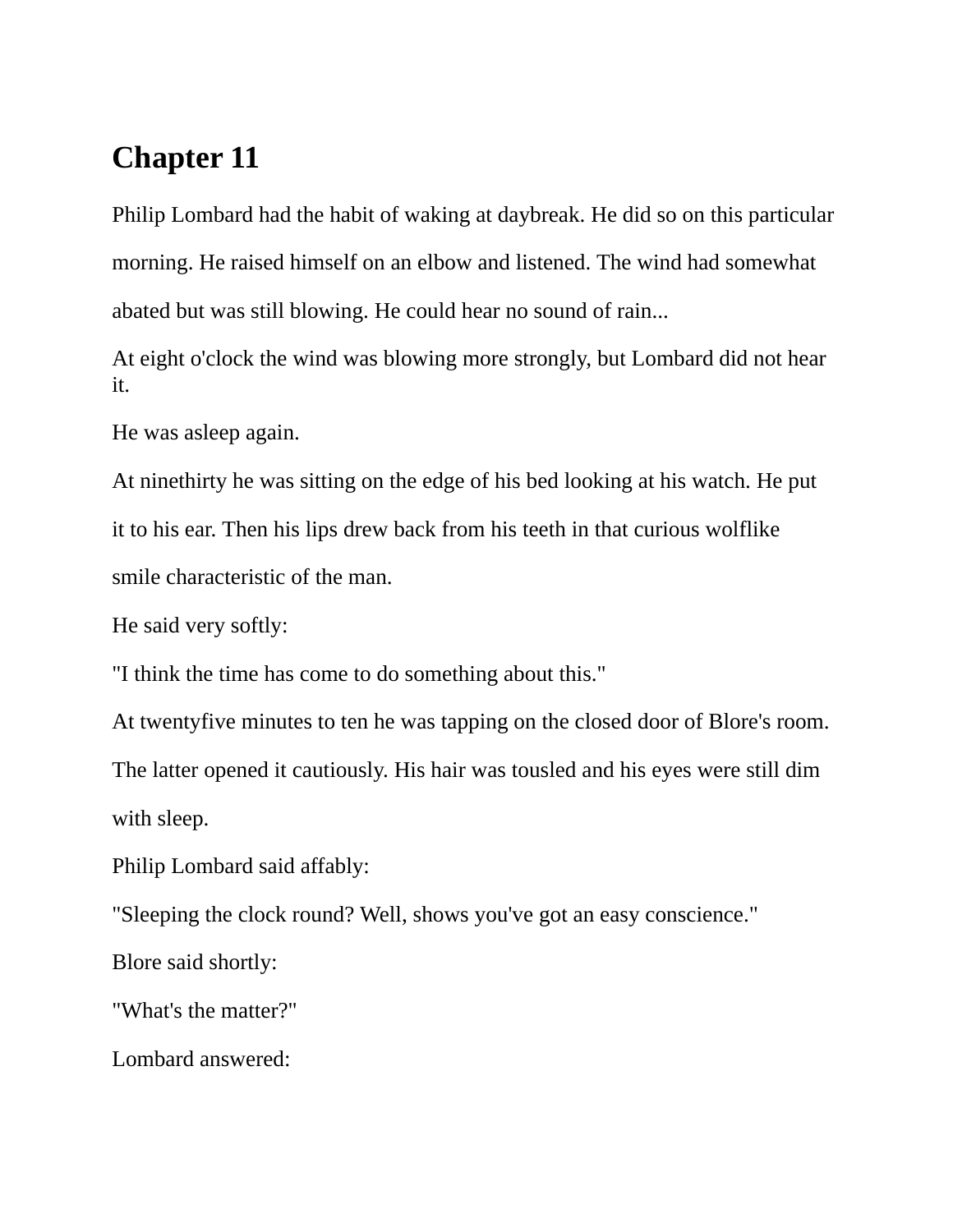"Anybody called you or brought you any tea? Do you know what time it is?"

Blore looked over his shoulder at a small travelling clock by his bedside.

He said:

"Twentyfive to ten. Wouldn't have believed I could have slept like that. Where's Rogers?"

Philip Lombard said:

"It's a case of echo answers where?"

"What d'you mean?" asked the other sharply.

Lombard said:

"I mean that Rogers is missing. He isn't in his room or anywhere else. And

there's no kettle on and the kitchen fire isn't even lit."

Blore swore under his breath. He said:

"Where the devil can he be? Out on the island somewhere? Wait till I get some clothes on. See if the others know anything."

Philip Lombard nodded. He moved along the line of closed doors.

He found Armstrong up and nearly dressed. Mr. Justice Wargrave, like Blore,

had to be roused from sleep. Vera Claythorne was dressed. Emily Brent's room was empty.

The little party moved through the house. Rogers' room, as Philip Lombard had already ascertained, was untenanted. The bed had been slept in, and his razor and sponge and soap were wet.

Lombard said: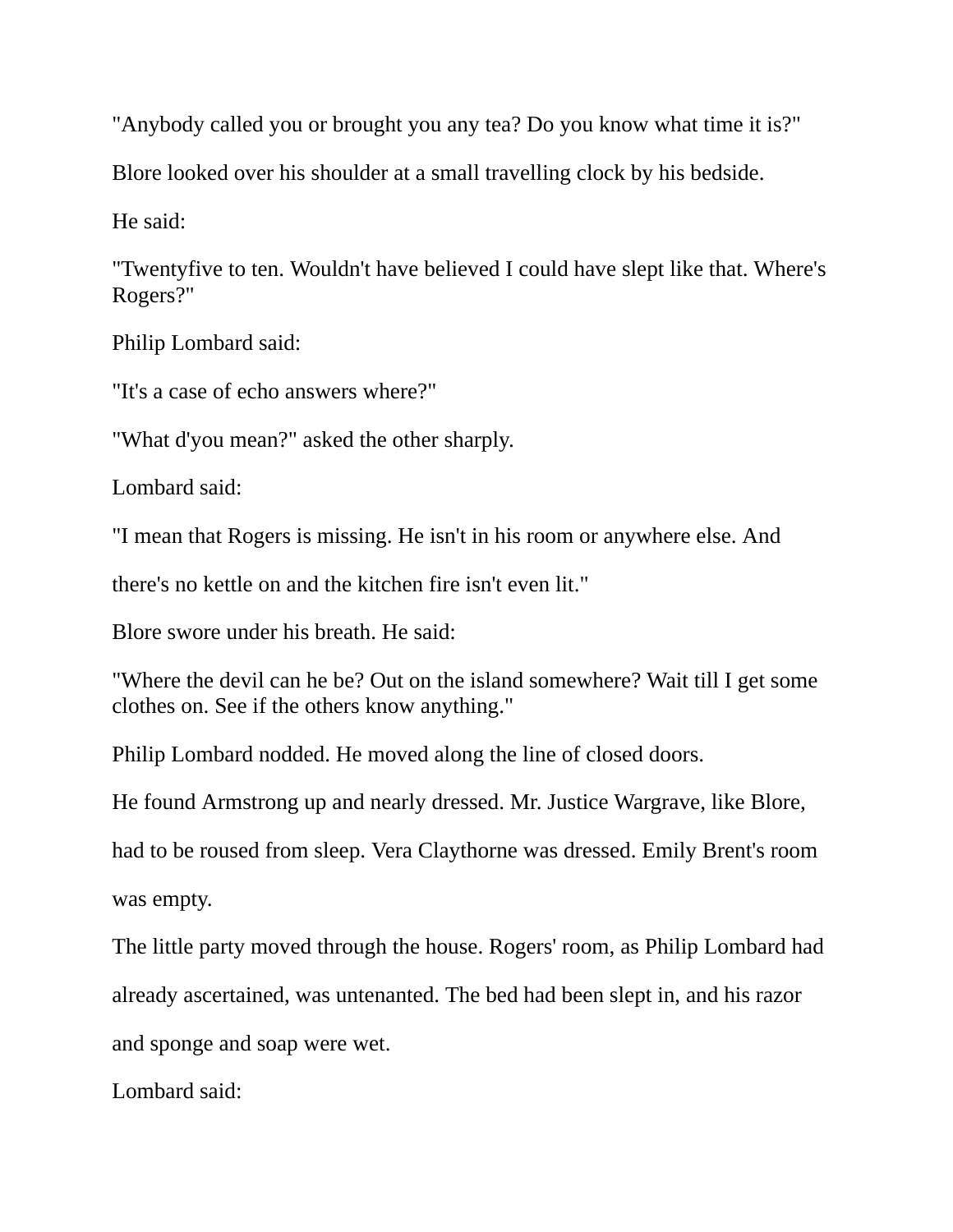"He got up all right."

Vera said in a low voice which she tried to make firm and assured:

"You don't think he's hiding somewhere waiting for us?"

Lombard said:

"My dear girl, I'm prepared to think anything of any one! My advice is that we keep together until we find him."

Armstrong said:

"He must be out on the island somewhere."

Blore who had joined them, dressed, but still unshaved, said:

"Where's Miss Brent got to that's another mystery?"

But as they arrived in the hall, Emily Brent came in through the front door. She

had on a mackintosh. She said:

"The sea is as high as ever. I shouldn't think any boat could put out today."

Blore said:

"Have you been wandering about the island alone, Miss Brent? Don't you realize that that's an exceedingly foolish thing to do?"

Emily Brent said:

"I assure you, Mr. Blore, that I kept an extremely sharp lookout."

Blore grunted. He said:

"Seen anything of Rogers?"

Miss Brent's eyebrows rose.

"Rogers? No, I haven't seen him this morning. Why?"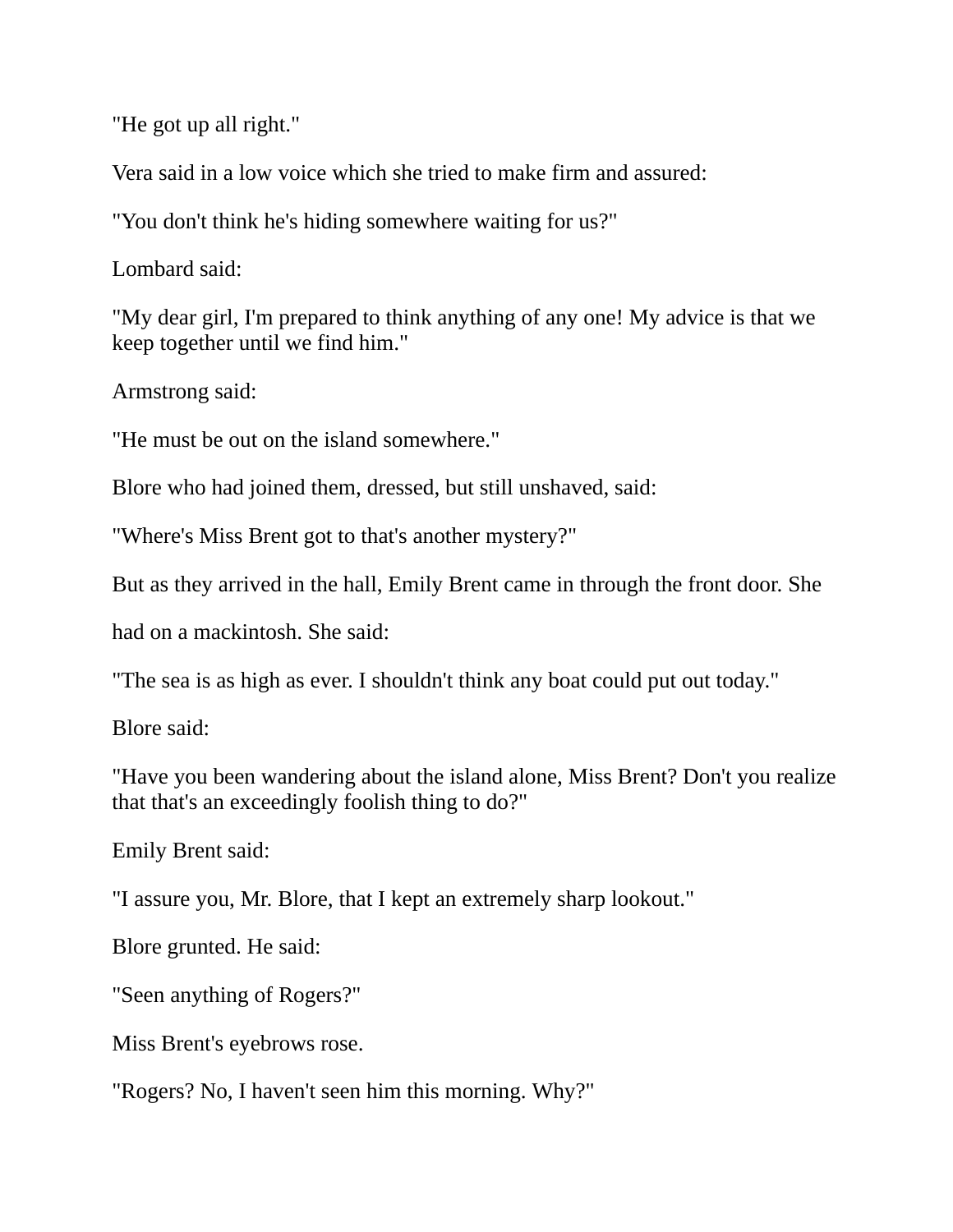Mr. Justice Wargrave, shaved, dressed and with his false teeth in position, came down the stairs. He moved to the open diningroom door. He said:

"He laid the table for breakfast, I see."

Lombard said:

"He might have done that last night."

They all moved inside the room, looking at the neatly set plates and cutlery. At

the row of cups on the sideboard. At the felt mats placed ready for the coffee urn.

It was Vera who saw it first. She caught the judge's arm and the grip of her

athletic fingers made the old gentleman wince.

She cried out:

"The Indians! Look!"

There were only six china figures in the middle of the table.

II

They found him shortly afterwards.

He was in the little washhouse across the yard. He had been chopping sticks in

preparation for lighting the kitchen fire. The small chopper was still in his hand.

A bigger chopper, a heavy affair, was leaning against the door the metal of it stained a dull brown. It corresponded only too well with the deep wound in the

back of Rogers' head...

III

"Perfectly clear," said Armstrong. "The murderer must have crept up behind him,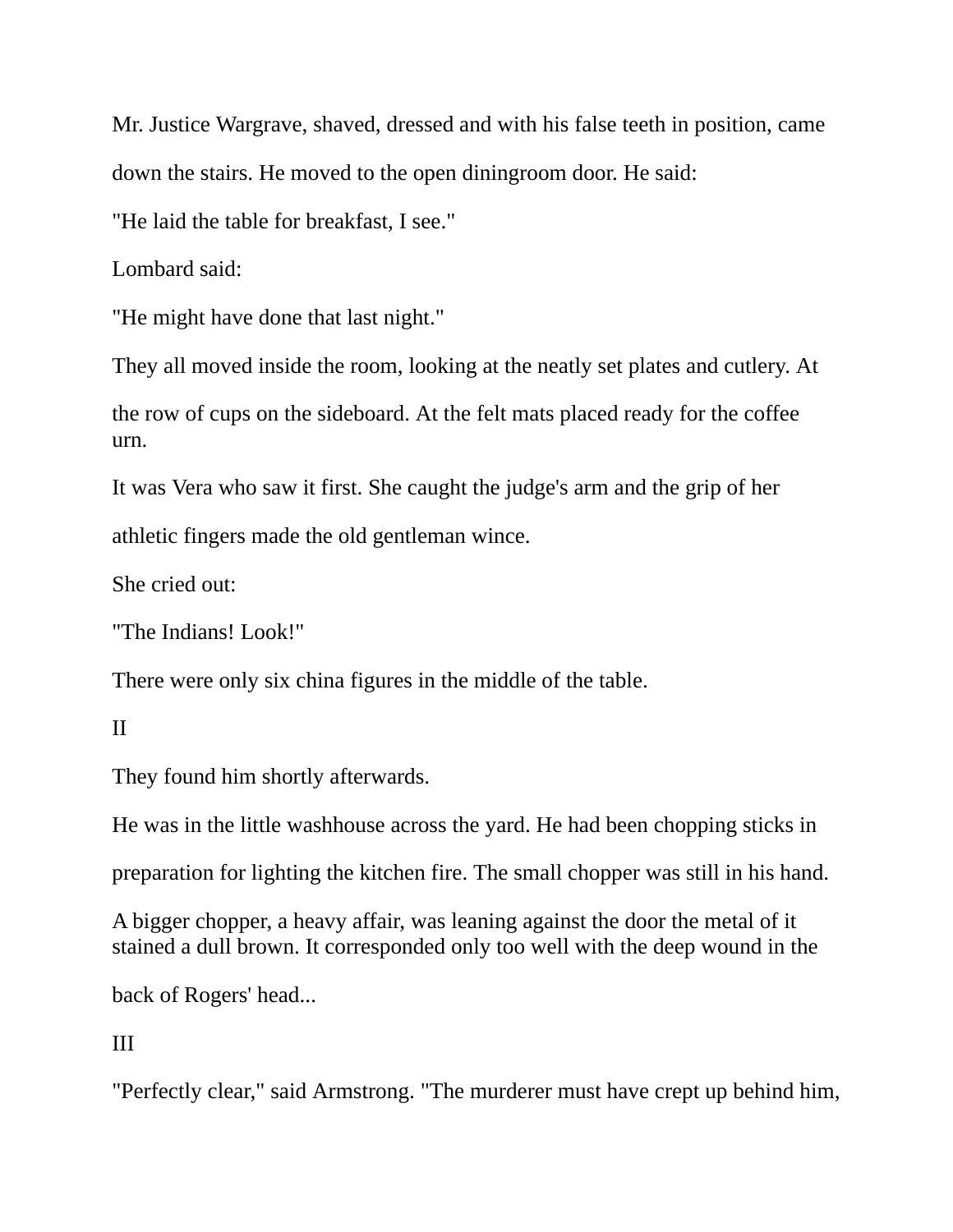swung the chopper once and brought it down on his head as he was bending

over."

Blore was busy on the handle of the chopper and the flour sifter from the kitchen.

Mr. Justice Wargrave asked:

"Would it have needed great force, doctor?"

Armstrong said gravely:

"A woman could have done it if that's what you mean." He gave a quick glance round. Vera Claythorne and Emily Brent had retired to the kitchen. "The girl

could have done it easily she's an athletic type. In appearance Miss Brent is

fragile looking, but that type of woman has often a lot of wiry strength. And you

must remember that any one who's mentally unhinged has a good deal of unsuspected strength."

The judge nodded thoughtfully.

Blore rose from his knees with a sigh. He said:

"No fingerprints. Handle was wiped afterwards."

A sound of laughter was heard they turned sharply. Vera Claythorne was standing in the yard. She cried out in a high shrill voice, shaken with wild bursts of laughter:

"Do they keep bees on this island? Tell me that. Where do we go for honey? Ha!

ha!"

They stared at her uncomprehendingly. It was as though the sane wellbalanced

girl had gone mad before their eyes. She went on in that high unnatural voice: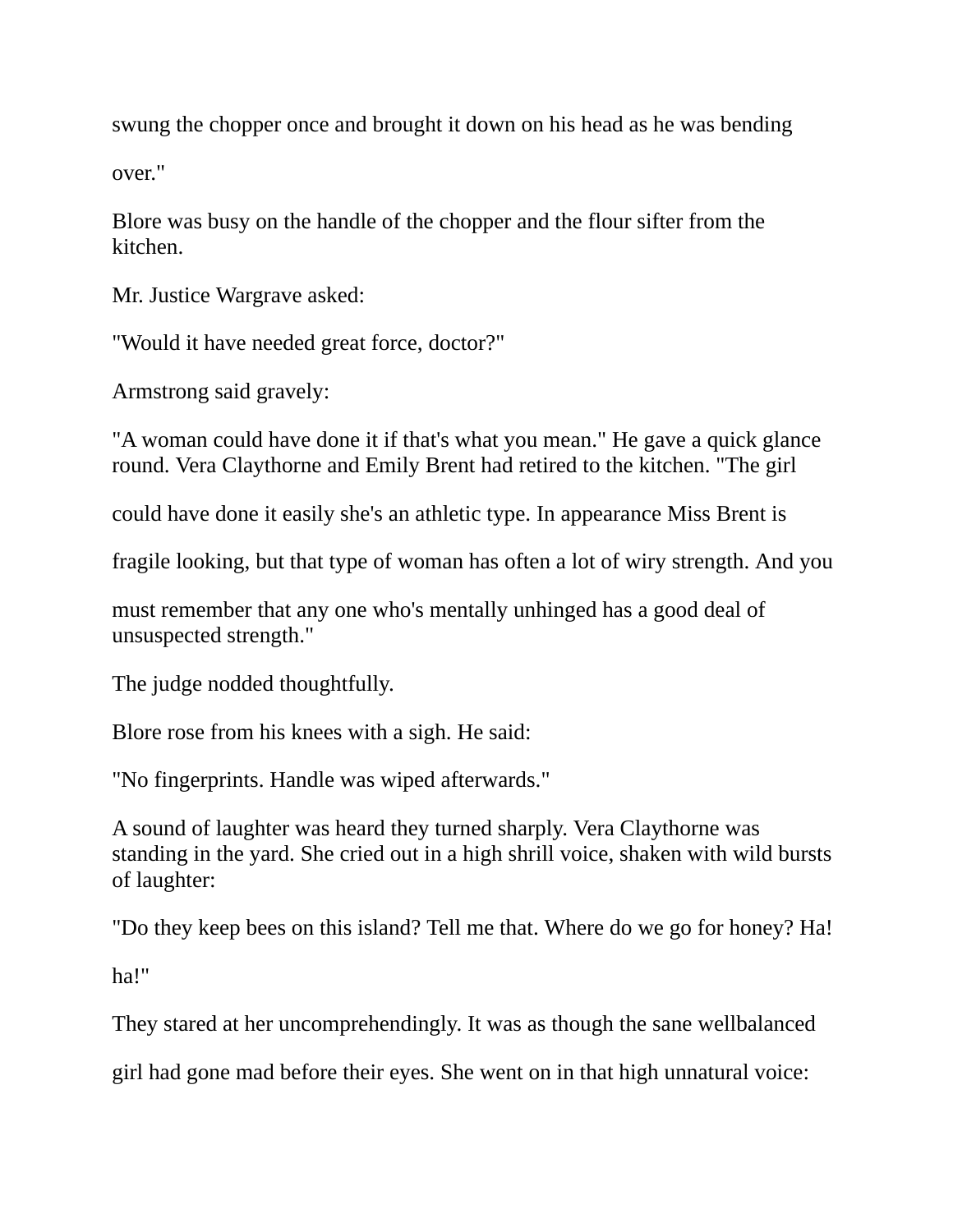"Don't stare like that! As though you thought I was mad. It's sane enough what I'm asking. Bees, hives, bees! Oh, don't you understand? Haven't you read that

idiotic rhyme? It's up in all your bedrooms put there for you to study! We might have come here straightaway if we'd had sense. Seven little Indian boys chopping

up sticks. And the next verse. I know the whole thing by heart, I tell you! Six

little Indian boys playing with a hive. And that's why I'm asking do they keep

bees on this island? isn't it funny? isn't it damned funny...?"

She began laughing wildly again. Dr. Armstrong strode forward. He raised his

hand and struck her a flat blow on the cheek.

She gasped, hiccuped and swallowed. She stood motionless a minute, then she said:

"Thank you... I'm all right now."

Her voice was once more calm and controlled the voice of the efficient games

mistress.

She turned and went across the yard into the kitchen saying: "Miss Brent and I are getting you breakfast. Can you bring some sticks to light the fire?"

The marks of the doctor's hand stood out red on her cheek.

As she went into the kitchen Blore said:

"Well, you dealt with that all right, doctor."

Armstrong said apologetically:

"Had to! We can't cope with hysteria on the top of everything else."

Philip Lombard said: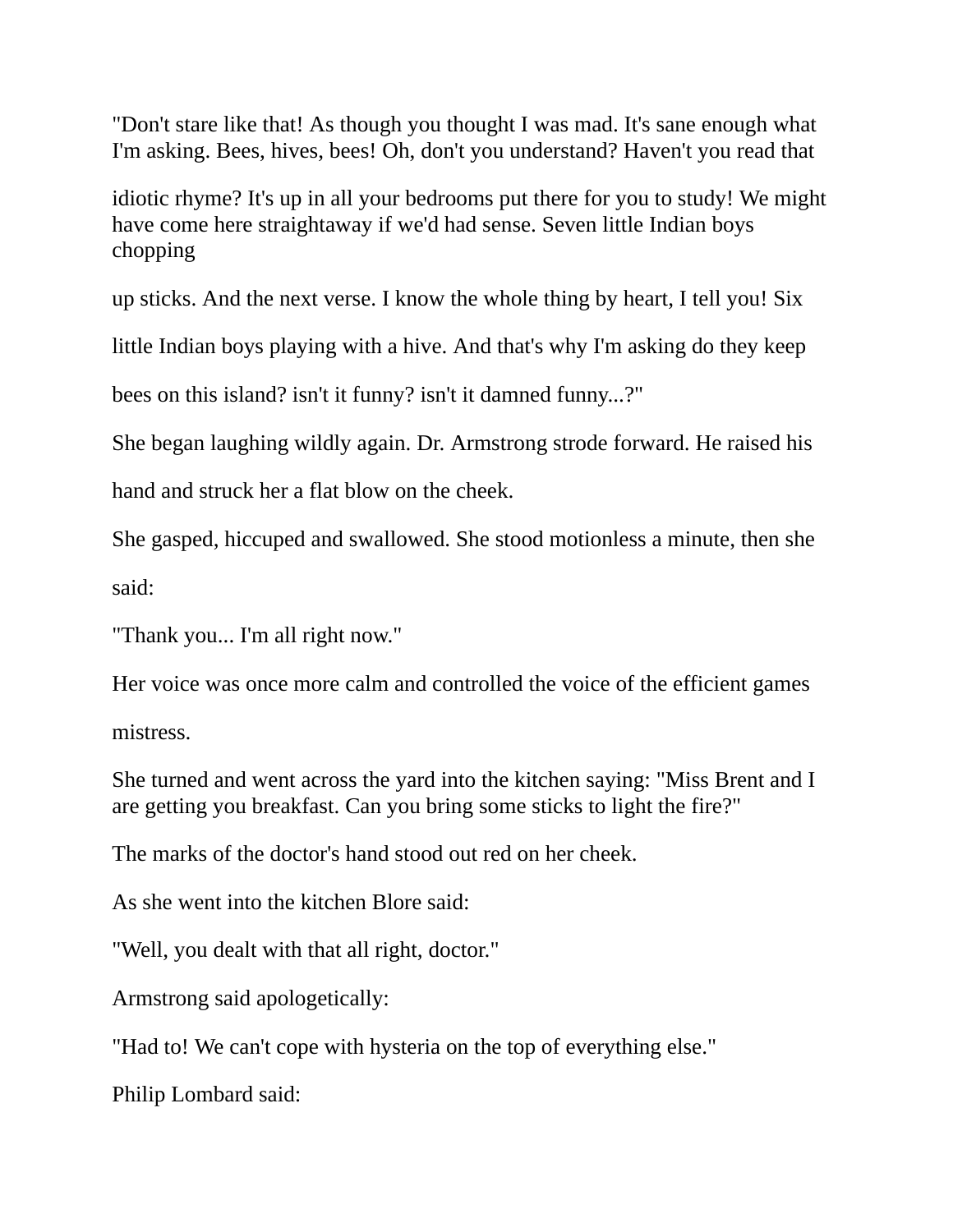"She's not a hysterical type."

Armstrong agreed.

"Oh, no. Good healthy sensible girl. Just the sudden shock. It might happen to anybody."

Rogers had chopped a certain amount of firewood before he had been killed. They

gathered it up and took it into the kitchen. Vera and Emily Brent were busy.

Miss Brent was raking out the stove. Vera was cutting the rind off the bacon.

Emily Brent said:

"Thank you. We'll be as quick as we can say half an hour to three quarters. The kettle's got to boil."

IV

ExInspector Blore said in a low hoarse voice to Philip Lombard:

"Know what I'm thinking?"

Philip Lombard said:

"As you're just about to tell me, it's not worth the trouble of guessing."

ExInspector Blore was an earnest man. A light touch was incomprehensible to

him. He went on heavily:

"There was a case in America. Old gentleman and his wife both killed with an axe. Middle of the morning. Nobody in the house but the daughter and the maid.

Maid, it was proved, couldn't have done it. Daughter was a respectable middleaged spinster. Seemed incredible. So incredible that they acquitted her. But they never found any other explanation." He paused. "I thought of that when I saw the axe and then when I went into the kitchen and saw her there so neat and calm.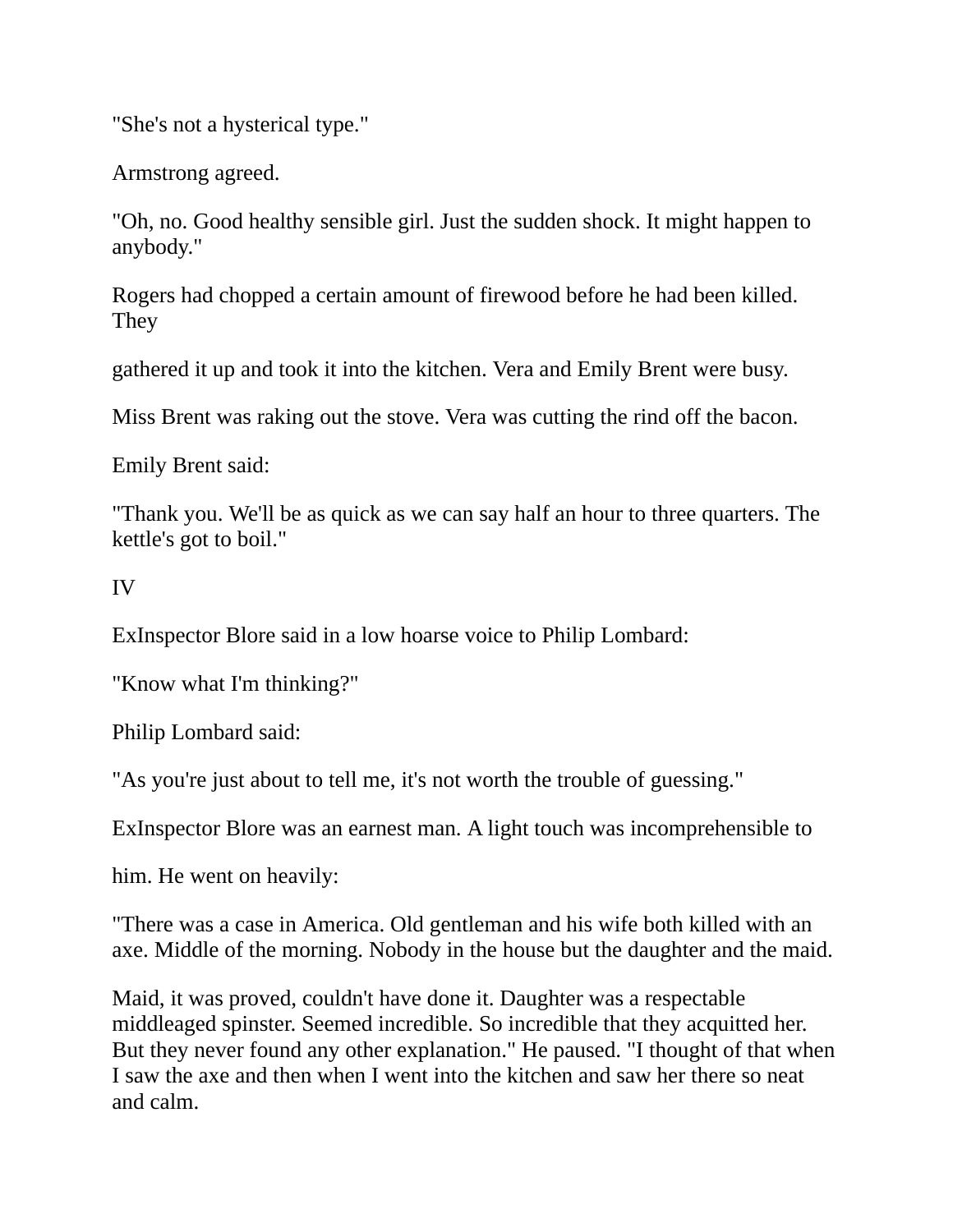Hadn't turned a hair! That girl, coming all over hysterical well, that's natural

the sort of thing you'd expect don't you think so?"

Philip Lombard said laconically:

"It might be."

Blore went on.

"But the other! So neat and prim wrapped up in that apron Mrs. Rogers'

apron, I suppose saying: 'Breakfast will be ready in half an hour or so.' If you

ask me that woman's as mad as a hatter! Lots of elderly spinsters go that way I don't mean go in for homicide on the grand scale, but go queer in their heads.

Unfortunately it's taken her this way. Religious mania thinks she's God's instrument, something of that kind! She sits in her room, you know, reading her

Bible."

Philip Lombard sighed and said:

"That's hardly proof positive of an unbalanced mentality, Blore."

But Blore went on, ploddingly, perseveringly:

"And then she was out in her mackintosh, said she'd been down to look at the sea."

The other shook his head.

He said:

"Rogers was killed as he was chopping firewood that is to say first thing when he got up. The Brent woman wouldn't have needed to wander about outside for

hours afterwards. If you ask me, the murderer of Rogers would take jolly good

care to be rolled up in bed snoring."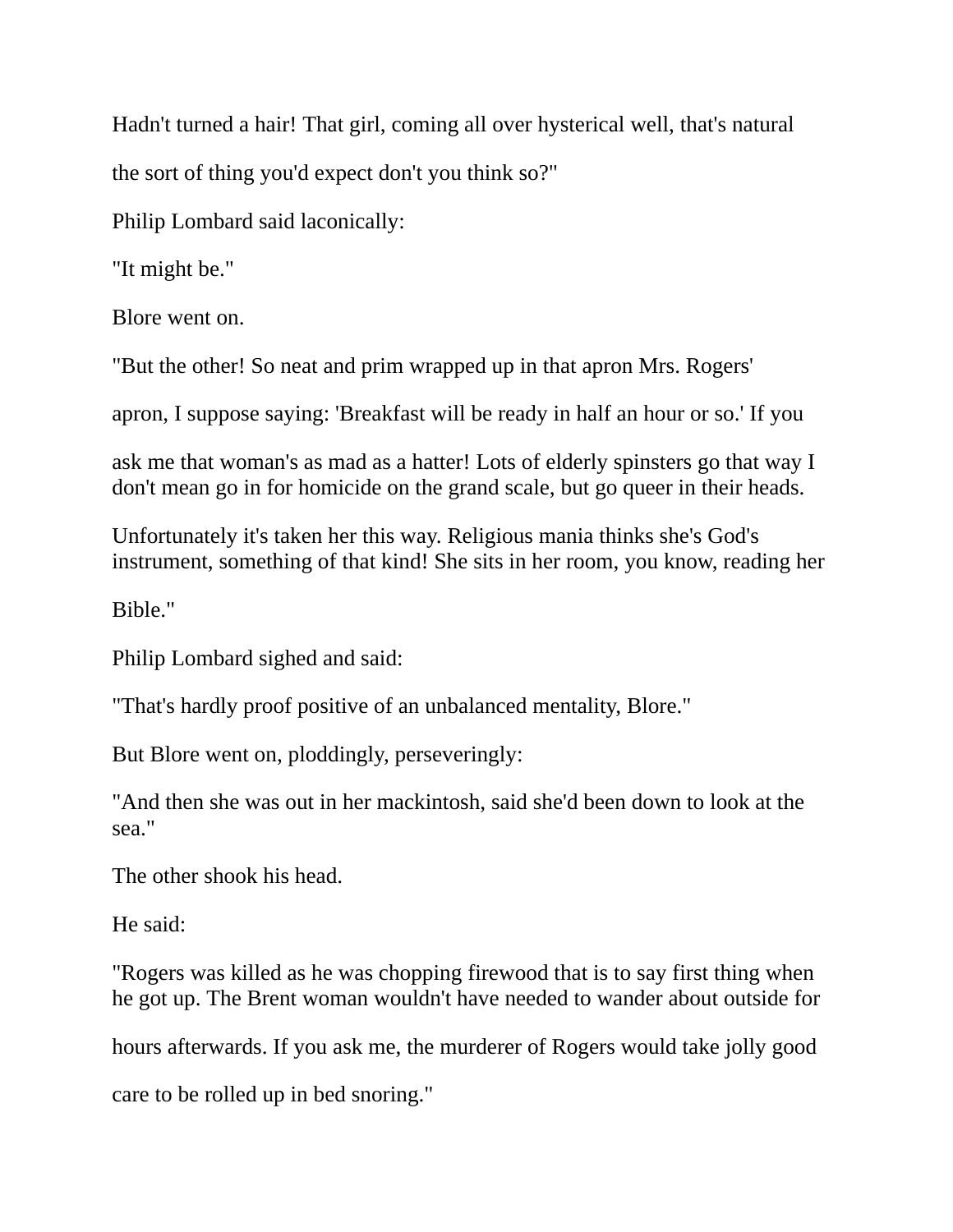Blore said:

"You're missing the point, Mr. Lombard. If the woman was innocent she'd be too dead scared to go wandering about by herself. She'd only do that if she knew that

she had nothing to fear. That's to say if she herself is the criminal."

Philip Lombard said:

"That's a good point... Yes, I hadn't thought of that."

He added with a faint grin:

"Glad you don't still suspect me."

Blore said rather shamefacedly:

"I did start by thinking of you that revolver and the queer story you told or didn't tell. But I've realized now that that was really a bit too obvious," He paused and said: "Hope you feel the same about me."

Philip said thoughtfully:

"I may be wrong, of course, but I can't feel that you've got enough imagination for this job. All I can say is, if you're the criminal, you're a damned fine actor and I take my hat off to you." He lowered his voice. "Just between ourselves, Blore, and taking into account that we'll probably both be a couple of stiffs before another

day is out, you did indulge in that spot of perjury, I suppose?"

Blore shifted uneasily from one foot to the other. He said at last:

"Doesn't seem to make much odds now. Oh, well, here goes. Landor was innocent right enough. The gang had got me squared and between us we got him put away

for a stretch. Mind you, I wouldn't admit this "

"If there were any witnesses," finished Lombard with a grin. "It's just between you and me. Well, I hope you made a tidy bit out of it."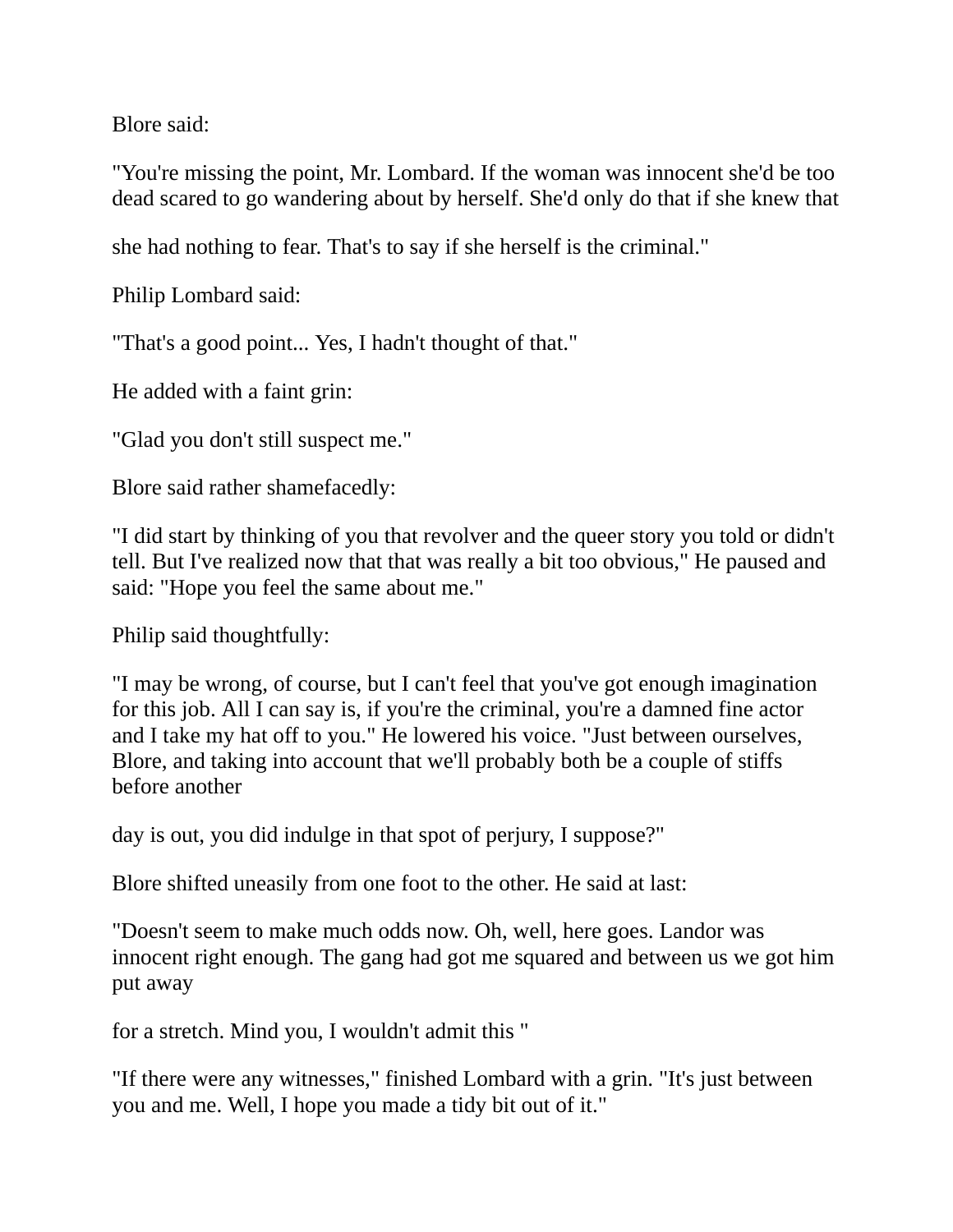"Didn't make what I should have done. Mean crowd, the Purcell gang. I got my promotion, though."

"And Landor got penal servitude and died in prison."

"I couldn't know he was going to die, could I?" demanded Blore.

"No, that was your bad luck."

"Mine? His, you mean."

"Yours, too. Because, as a result of it, it looks as though your own life is going to be cut unpleasantly short."

"Me?" Blore stared at him. "Do you think I'm going to go the way of Rogers and the rest of them? Not me! I'm watching out for myself pretty carefully, I can tell you."

Lombard said:

"Oh, well I'm not a betting man. And anyway if you were dead I wouldn't get paid."

"Look here, Mr. Lombard, what do you mean?"

Philip Lombard showed his teeth. He said:

"I mean, my dear Blore, that in my opinion you haven't got a chance!"

"What?"

"Your lack of imagination is going to make you absolutely a sitting target. A criminal of the imagination of U.N. Owen can make rings round you any time he

or she wants to."

Blore's face went crimson. He demanded angrily:

"And what about you?"

Philip Lombard's face went hard and dangerous.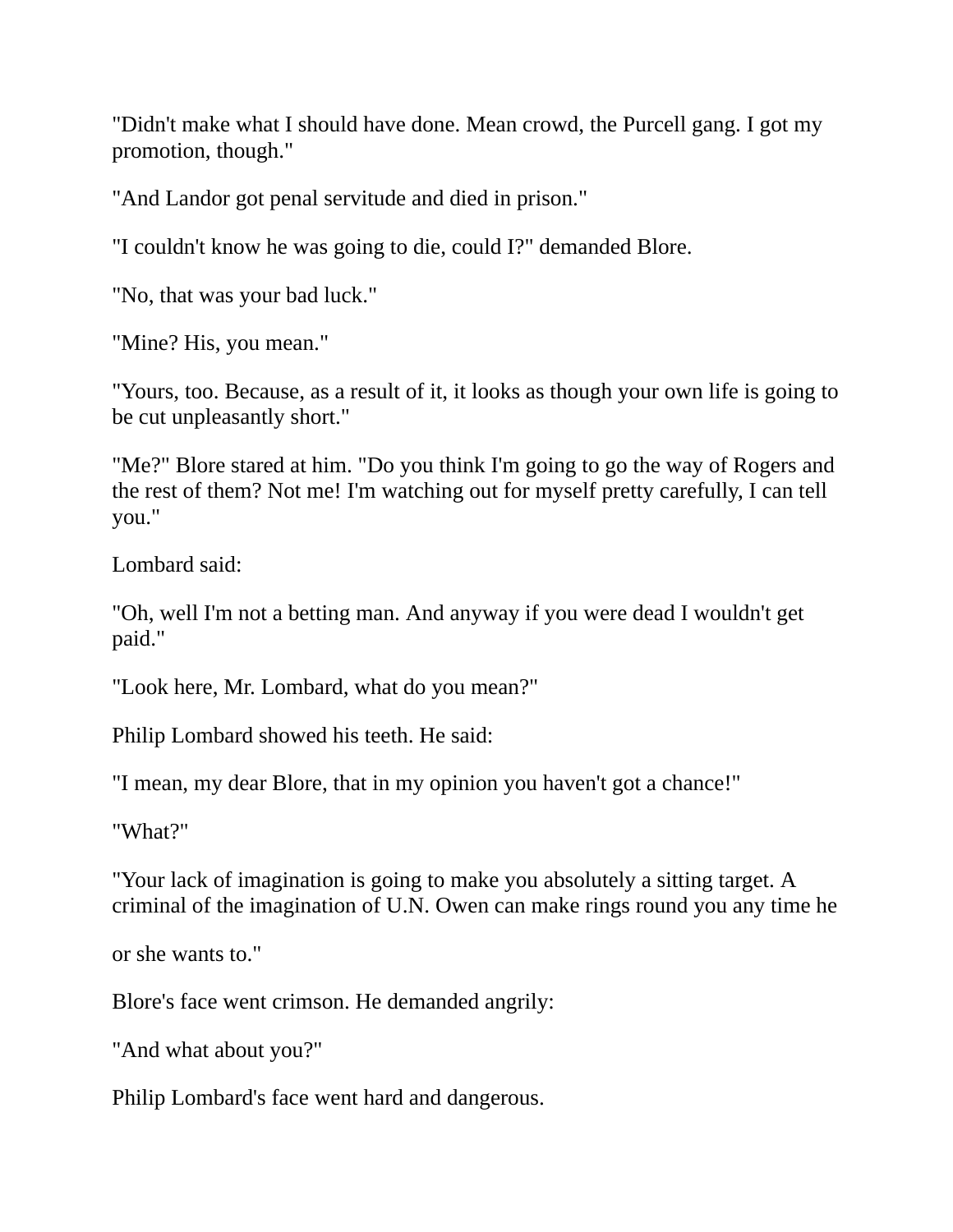He said:

"I've a pretty good imagination of my own. I've been in tight places before now and got out of them! I think I won't say more than that but I think I'll get out of this one."

V

The eggs were in the fryingpan. Vera, at the stove, thought to herself:

"Why did I make a hysterical fool of myself? That was a mistake. Keep calm, my girl, keep calm."

After all, she'd always prided herself on her levelheadedness!

"Miss Claythorne was wonderful kept her head started off swimming after

Cyril at once."

Why think of that now? All that was over over... Cyril had disappeared long

before she got near the rock. She had felt the current take her, sweeping her out

to sea. She had let herself go with it swimming quietly, floating till the boat arrived at last...

They had praised her courage and her sangfroid...

But not Hugo. Hugo had just looked at her...

God, how it hurt, even now, to think of Hugo...

Where was he? What was he doing? Was he engaged married?

Emily Brent said sharply:

"Vera, that bacon is burning."

"Oh, sorry, Miss Brent, so it is. How stupid of me."

Emily Brent lifted out the last egg from the sizzling fat.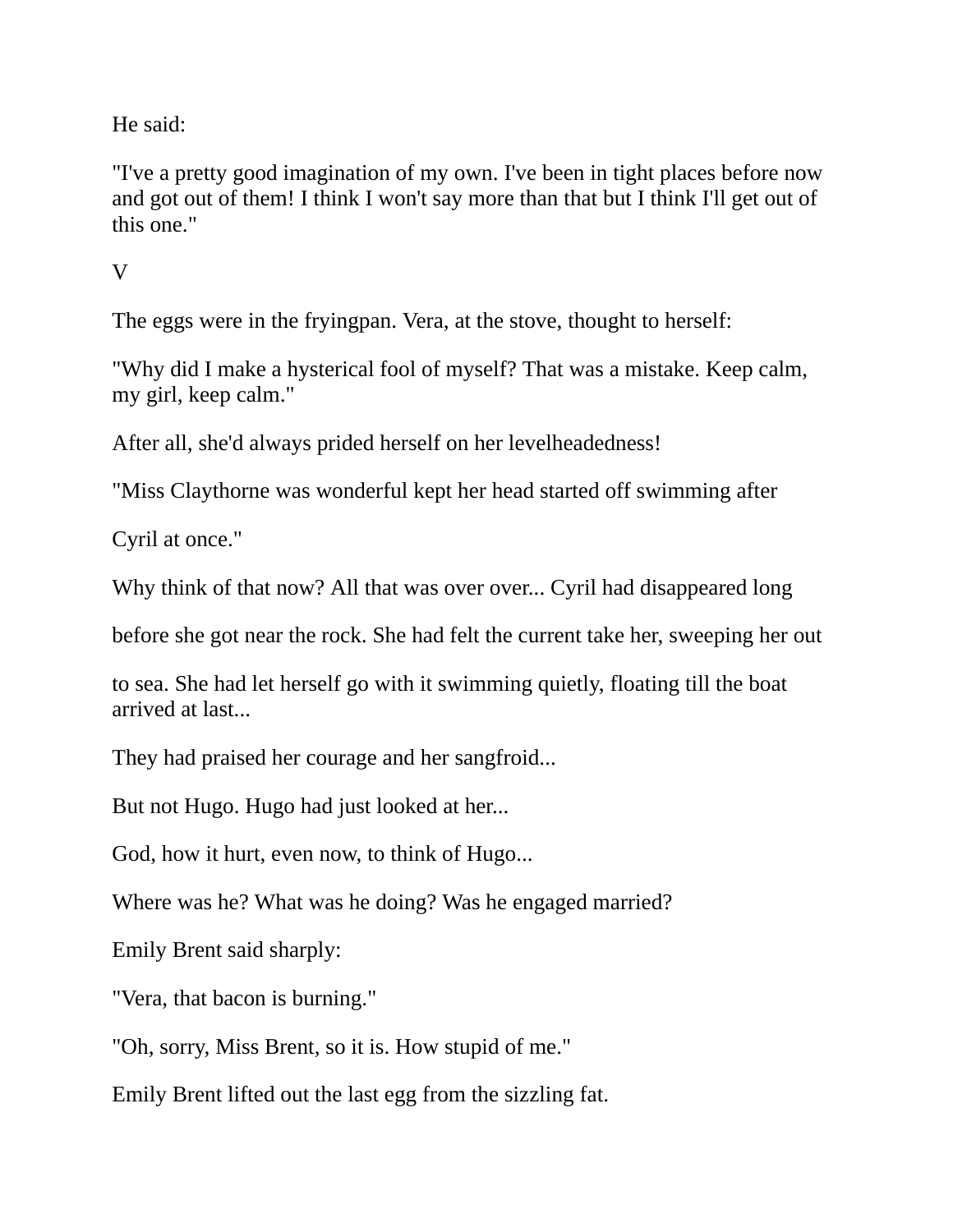Vera, putting fresh pieces of bacon in the fryingpan, said curiously:

"You're wonderfully calm, Miss Brent."

Emily Brent said, pressing her lips together:

"I was brought up to keep my head and never to make a fuss."

Vera thought mechanically:

"Repressed as a child... That accounts for a lot..."

She said:

"Aren't you afraid?"

She paused and then added:

"Or don't you mind dying?"

Dying! It was as though a sharp little gimlet had run into the solid congealed

mass of Emily Brent's brain. Dying? But she wasn't going to die! The others

would die yes but not she, Emily Brent. This girl didn't understand! Emily

wasn't afraid naturally none of the Brents were afraid, All her people were

Service people. They faced death unflinchingly. They led upright lives just as she, Emily Brent, had led an upright life... She had never done anything to be ashamed of... And so, naturally, she wasn't going to die...

"The Lord is mindful of his own." "Thou shalt not be afraid for the terror by night; nor for the arrow that flieth by day..." It was daylight now there was no terror. "We shall none of us leave this island... Who had said that? General Macarthur, of course, whose cousin had married Elsie MacPherson. He hadn't

seemed to care. He had seemed actually to welcome the idea! Wicked! Almost

impious to feel that way. Some people thought so little of death that they actually took their own lives. Beatrice Taylor... Last night she had dreamed of Beatrice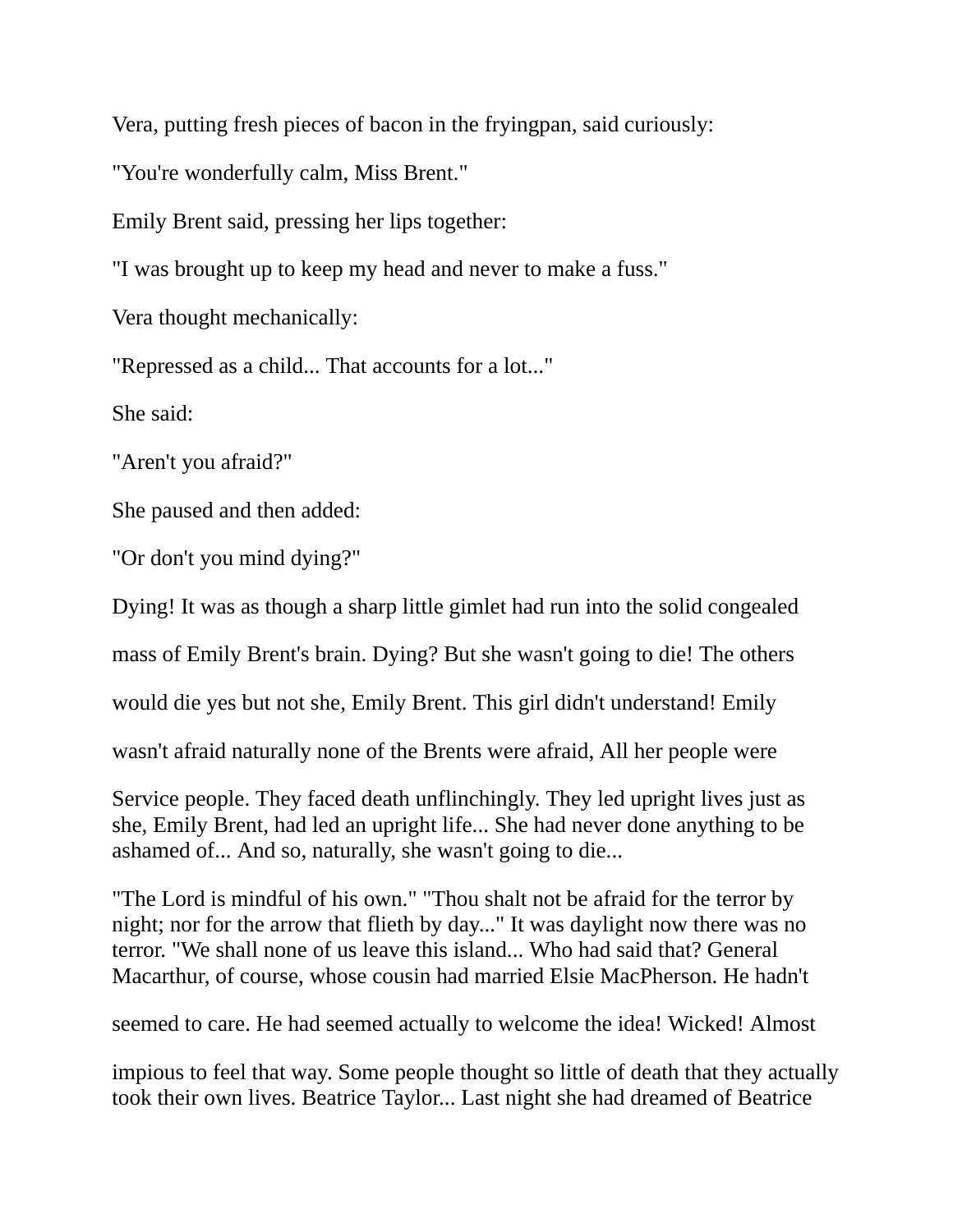dreamt that she was outside pressing her face against the window and moaning, asking to be let in. But Emily Brent hadn't wanted to let her in. Because, if she did, something terrible would happen...

Emily came to herself with a start. That girl was looking at her very strangely. She said in a brisk voice:

"Everything's ready, isn't it? We'll take the breakfast in."

VI

Breakfast was a curious meal. Every one was very polite.

"May I get you some more coffee, Miss Brent?"

"Miss Claythorne, a slice of ham?"

"Another piece of bacon?"

Six people, all outwardly selfpossessed and normal.

And within? Thoughts that ran round in a circle like squirrels in a cage...

"What next? What next? Who? Which?"

"Would it work? I wonder. It's worth trying. If there's time. My God, if there's time..."

"Religious mania, that's the ticket... Looking at her, though, you can hardly believe it... Suppose I'm wrong..."

"It's crazy every thing's crazy. I'm going crazy. Wool disappearing red silk curtains it doesn't make sense. I can't get the hang of it..."

"The damned fool, he believed every word I said to him. It was easy... I must be careful, though, very careful...

"Six of those little china figures... only six how many will there be by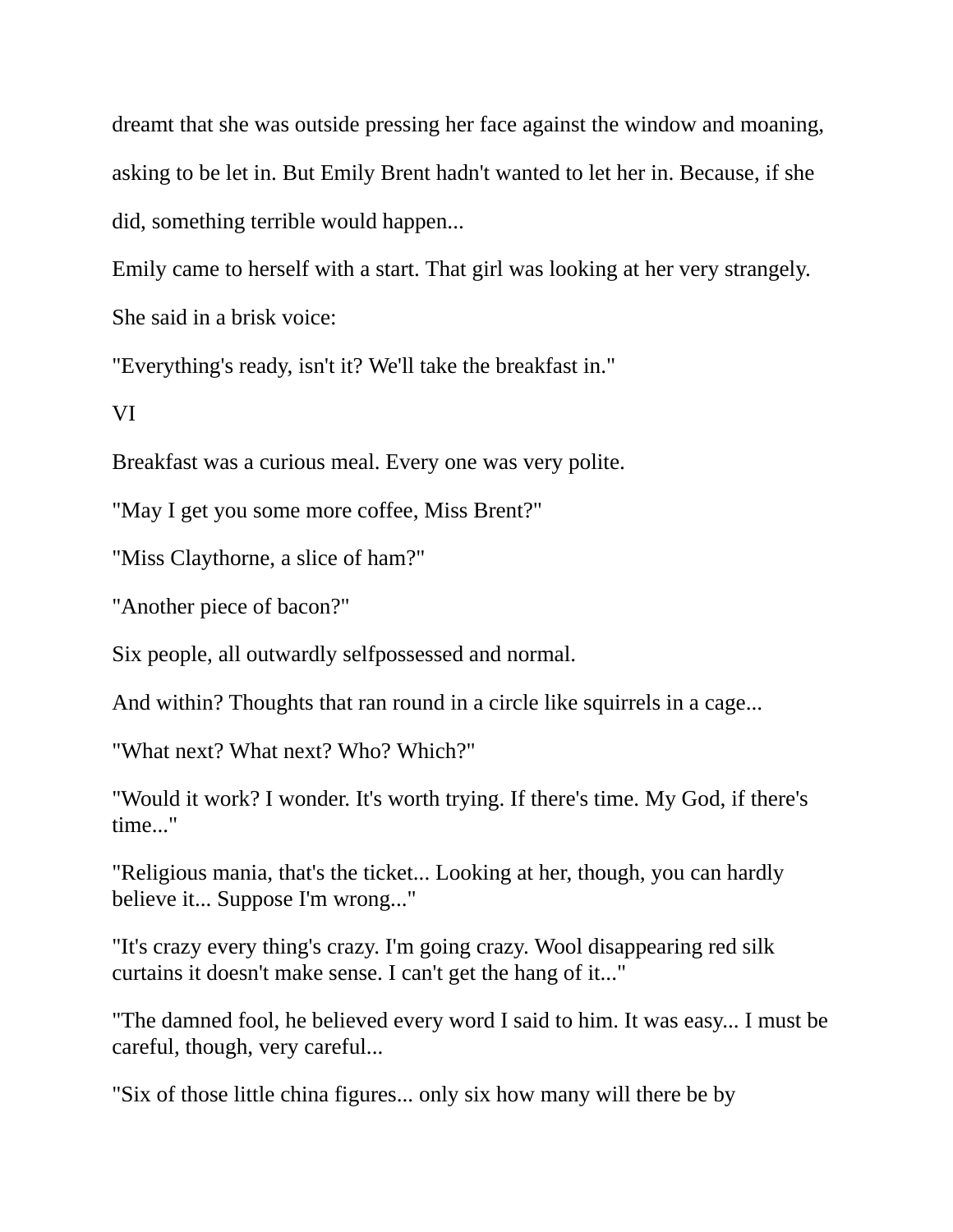tonight?..."

"Who'll have the last egg?"

"Marmalade?"

"Thanks, can I give you some ham?"

Six people, behaving normally at breakfast...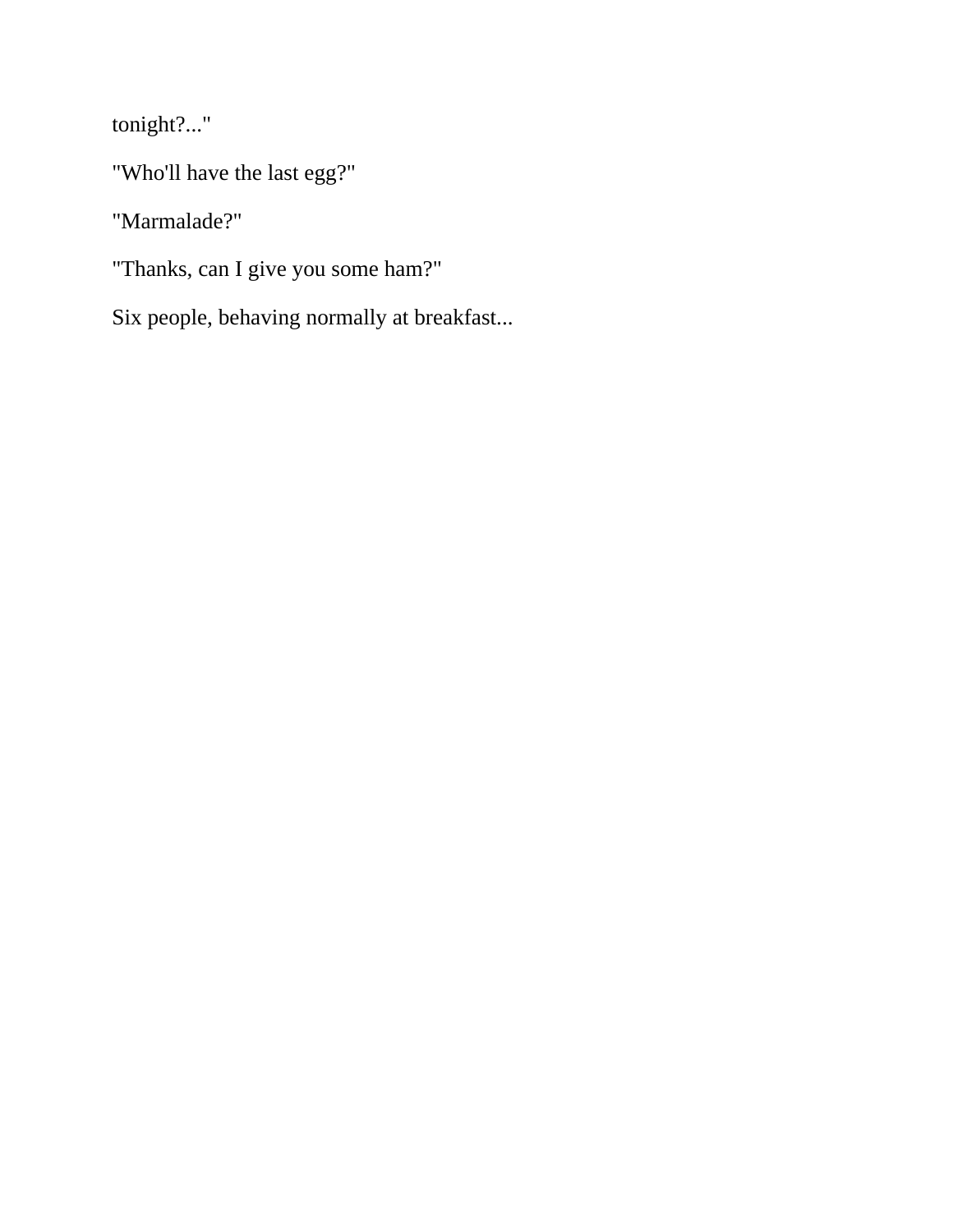## **Chapter 12**

The meal was over.

Mr. Justice Wargrave cleared his throat. He said in a small authoritative voice:

"It would be advisable, I think, if we met to discuss the situation. Shall we say in half an hour's time in the drawingroom?"

Every one made a sound suggestive of agreement.

Vera began to pile plates together.

She said:

"I'll clear away and wash up."

Philip Lombard said:

"We'll bring the stuff out to the pantry for you."

"Thanks."

Emily Brent, rising to her feet; sat down again. She said:

"Oh, dear."

The judge said:

"Anything the matter, Miss Brent?"

Emily said apologetically:

"I'm sorry. I'd like to help Miss Claythorne, but I don't know how it is. I feel just a little giddy."

"Giddy, eh?" Dr. Armstrong came towards her. "Quite natural. Delayed shock. I can give you something to "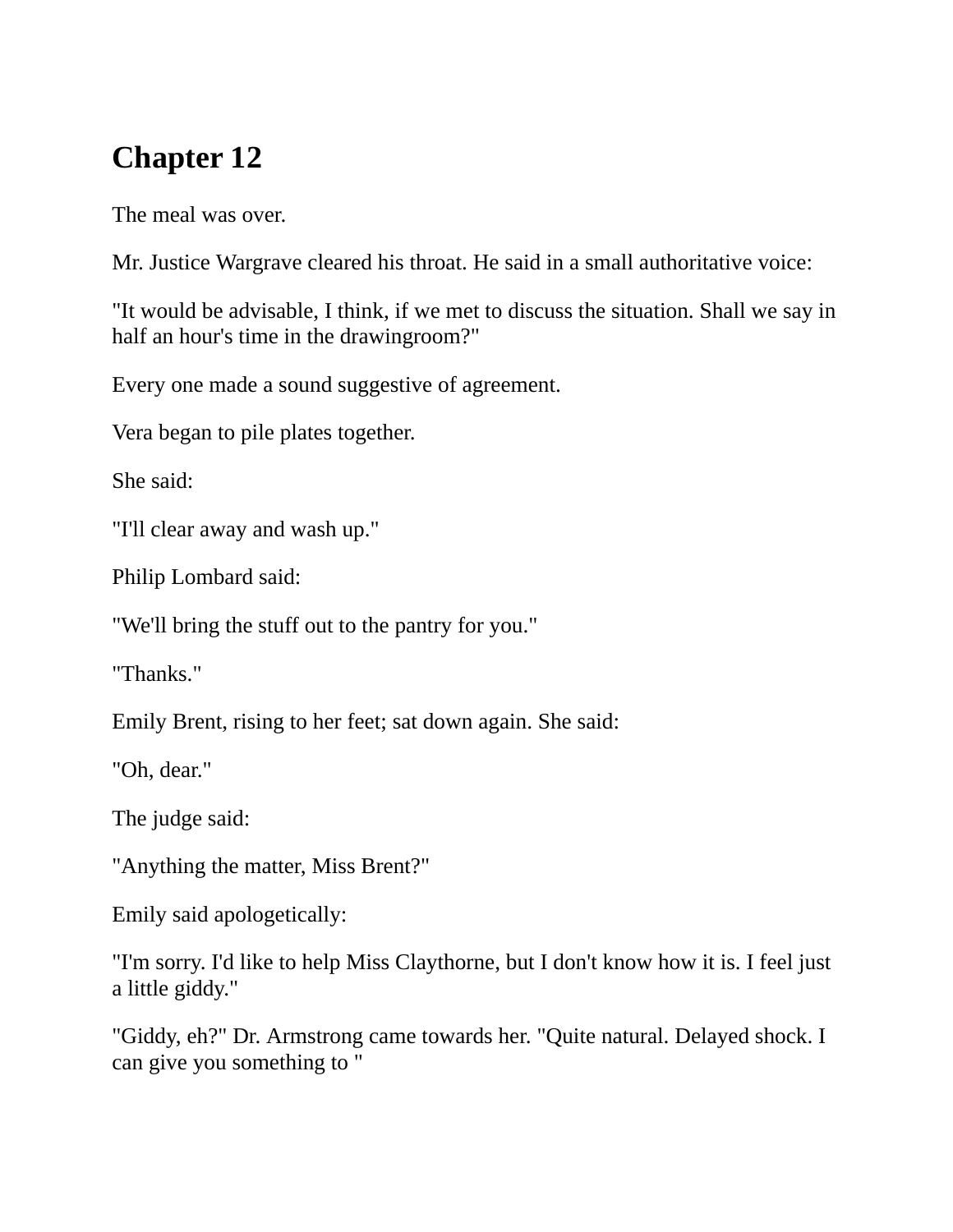"No!"

The word burst from her lips like an exploding shell.

It took every one aback. Dr. Armstrong flushed a deep red.

There was no mistaking the fear and suspicion in her face. He said stiffly:

"Just as you please, Miss Brent."

She said:

"I don't wish to take anything anything at all. I will just sit here quietly till the giddiness passes off."

They finished clearing away the breakfast things. Blore said:

"I'm a domestic sort of man. I'll give you a hand, Miss Claythorne."

Vera said: "Thank you."

Emily Brent was left alone sitting in the diningroom.

For a while she heard a faint murmur of voices from the pantry.

The giddiness was passing. She felt drowsy now, as though she could easily go to

sleep.

There was a buzzing in her ears or was it a real buzzing in the room?

She thought:

"It's like a bee a bumblebee."

Presently she saw the bee. It was crawling up the windowpane.

Vera Claythorne had talked about bees this morning.

Bees and honey...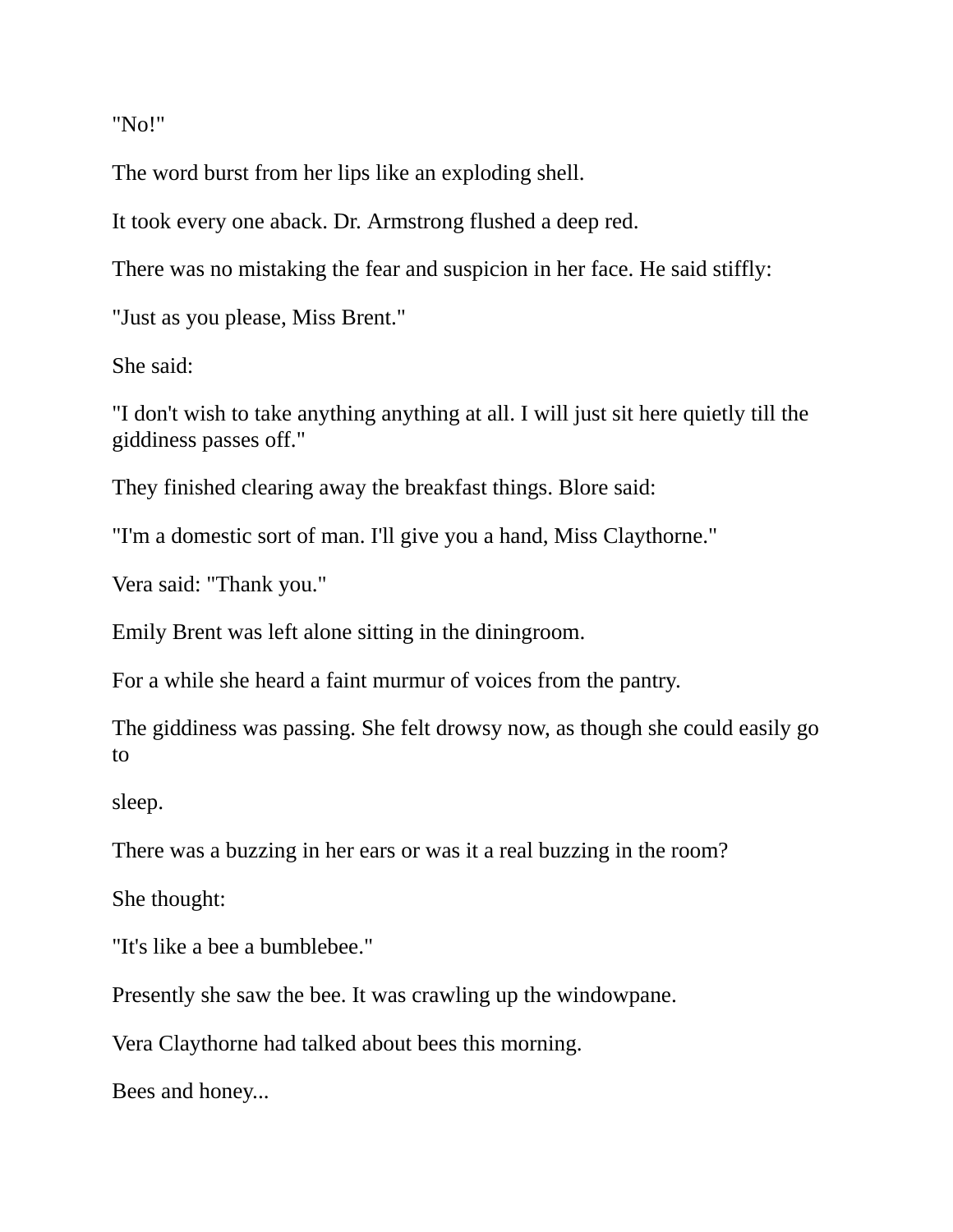She liked honey. Honey in the comb, and strain it yourself through a muslin bag.

Drip, drip, drip...

There was somebody in the room... somebody all wet and dripping... Beatrice Taylor came from the river...

She had only to turn her head and she would see her.

But she couldn't turn her head...

If she were to call out...

But she couldn't call out...

There was no one else in the house. She was all alone...

She heard footsteps soft dragging footsteps coming up behind her. The stumbling footsteps of the drowned girl...

There was a wet dank smell in her nostrils...

On the windowpane the bee was buzzing buzzing...

And then she felt the prick.

The bee sting on the side of her neck...

II

In the drawingroom they were waiting for Emily Brent.

Vera Claythorne said:

"Shall I go and fetch her?"

Blore said quickly:

"Just a minute."

Vera sat down again. Every one looked inquiringly at Blore.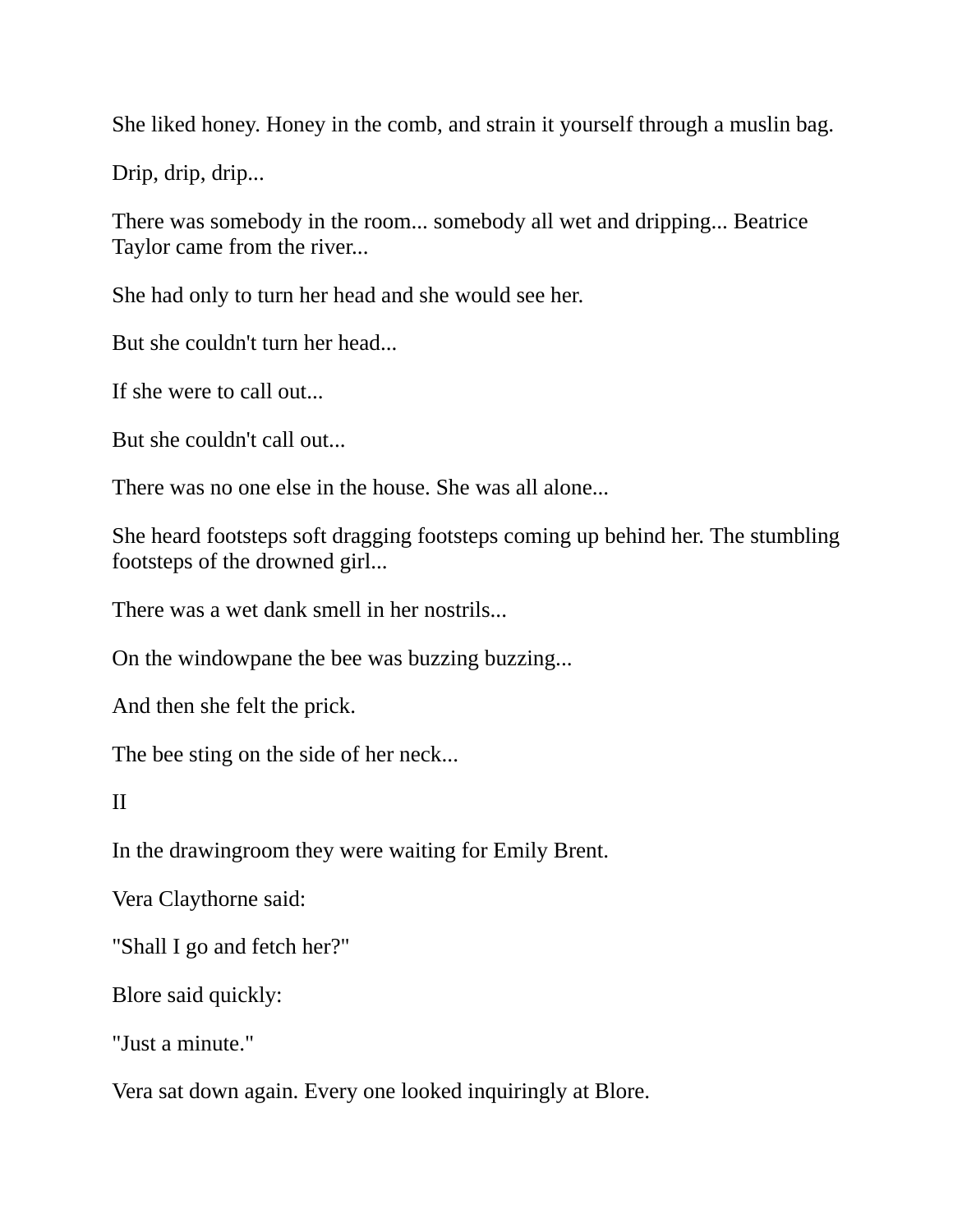He said:

"Look here, everybody, my opinion's this: we needn't look farther for the author of these deaths than the diningroom at this minute. I'd take my oath that woman's

the one we're after!"

Armstrong said:

"And the motive?"

"Religious mania. What do you say, doctor?"

Armstrong said:

"It's perfectly possible. I've nothing to say against it. But of course we've no proof."

Vera said:

"She was very odd in the kitchen when we were getting breakfast. Her eyes "

She shivered.

Lombard said:

"You can't judge her by that. We're all a bit off our heads by now!"

Blore said:

"There's another thing. She's the only one who wouldn't give an explanation after that gramophone record. Why? Because she hadn't any to give."

Vera stirred in her chair. She said:

"That's not quite true. She told me afterwards."

Wargrave said:

"What did she tell you, Miss Claythorne?"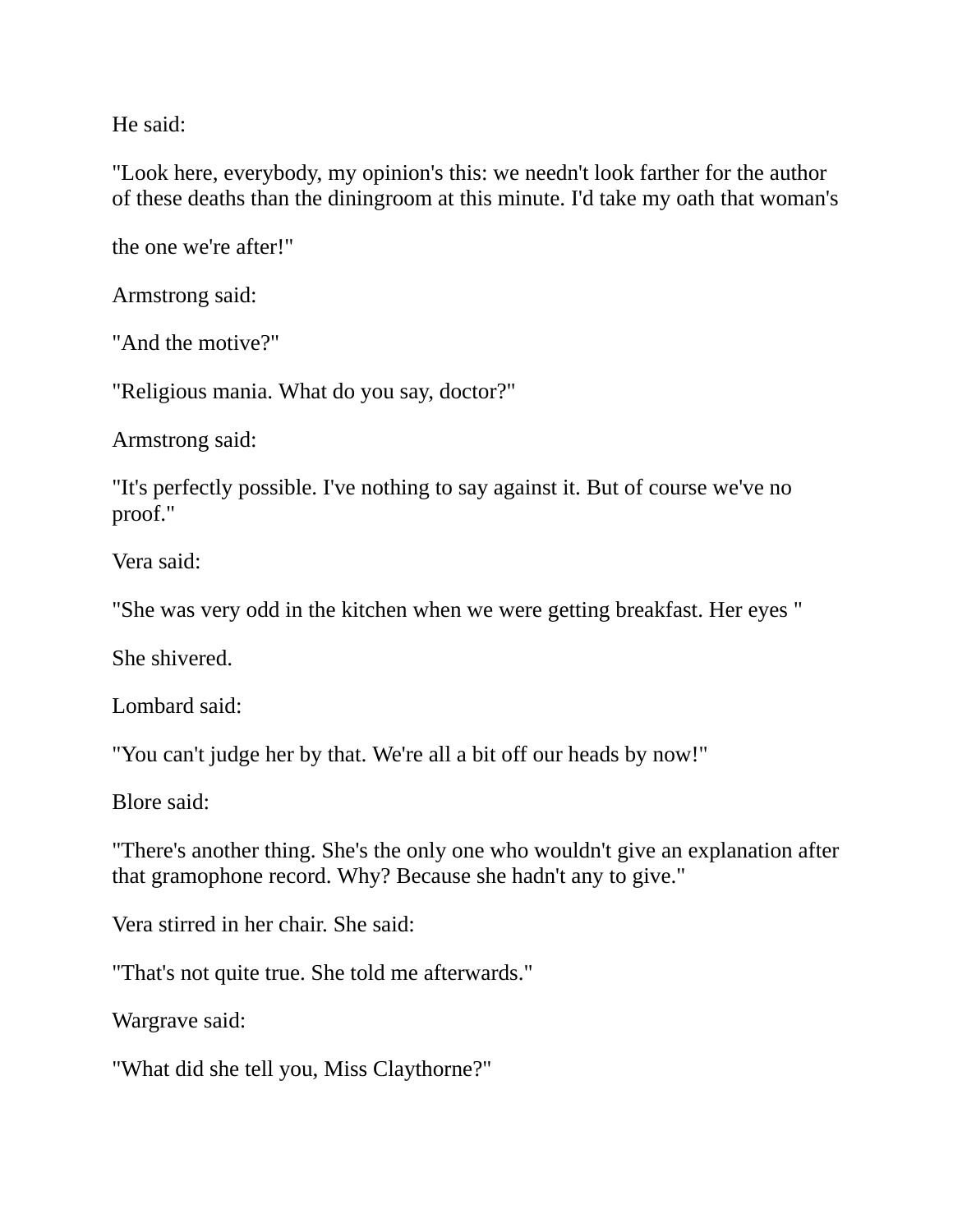Vera repeated the story of Beatrice Taylor.

Mr. Justice Wargrave observed:

"A perfectly straightforward story. I personally should have no difficulty in accepting it. Tell me, Miss Claythorne, did she appear to be troubled by a sense of guilt or a feeling of remorse for her attitude in the matter?"

"None whatever," said Vera. "She was completely unmoved."

Blore said:

"Hearts as hard as flints, these righteous spinsters! Envy, mostly!"

Mr. Justice Wargrave said:

"It is now five minutes to eleven. I think we should summon Miss Brent to join our conclave."

Blore said:

"Aren't you going to take any action?"

The judge said:

"I fail to see what action we can take. Our suspicions are, at the moment, only suspicions. I will, however, ask Dr. Armstrong to observe Miss Brent's demeanour very carefully. Let us now go into the diningroom."

They found Emily Brent sitting in the chair in which they had left her. From

behind they saw nothing amiss, except that she did not seem to hear their entrance into the room.

And then they saw her face suffused with blood, with blue lips and staring eyes.

Blore said:

"My God, she's dead!"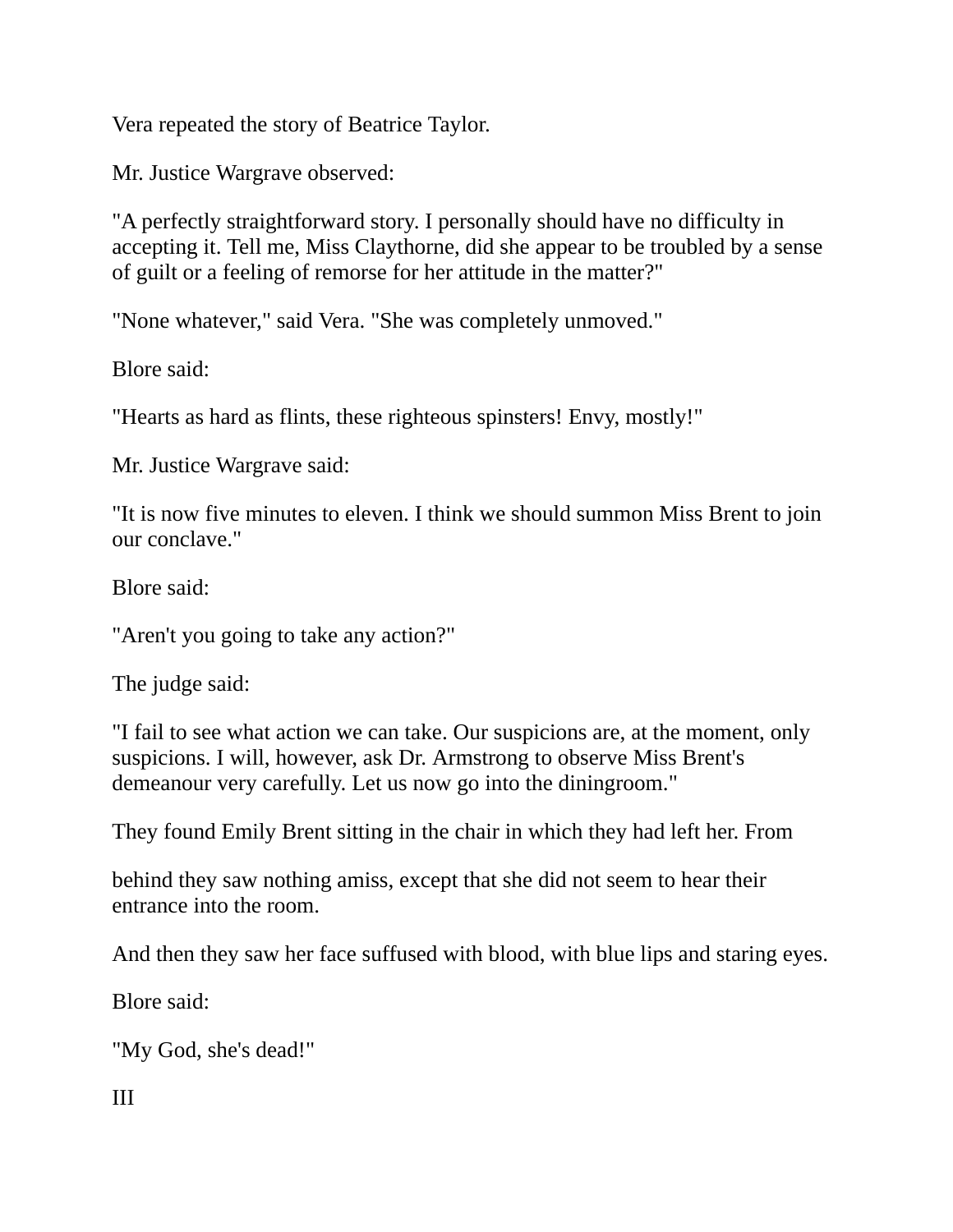The small quiet voice of Mr. Justice Wargrave said:

"One more of us acquitted too late!"

Armstrong was bent over the dead woman. He sniffed the lips, shook his head, peered into the eyelids.

Lombard said impatiently:

"How did she die, doctor? She was all right when we left her here!"

Armstrong's attention was riveted on a mark on the right side of the neck.

He said:

"That's the mark of a hypodermic syringe."

There was a buzzing sound from the window. Vera cried:

"Look a bee a bumblebee. Remember what I said this morning!"

Armstrong said grimly:

"It wasn't that bee that stung her! A human hand held the syringe."

The judge asked:

"What poison was injected?"

Armstrong answered:

"At a guess, one of the cyanides. Probably Potassium Cyanide, same as Anthony Marston. She must have died almost immediately by asphyxiation."

Vera cried:

"But that bee? It can't be coincidence?"

Lombard said grimly:

"Oh, no, it isn't coincidence! It's our murderer's touch of local colour! He's a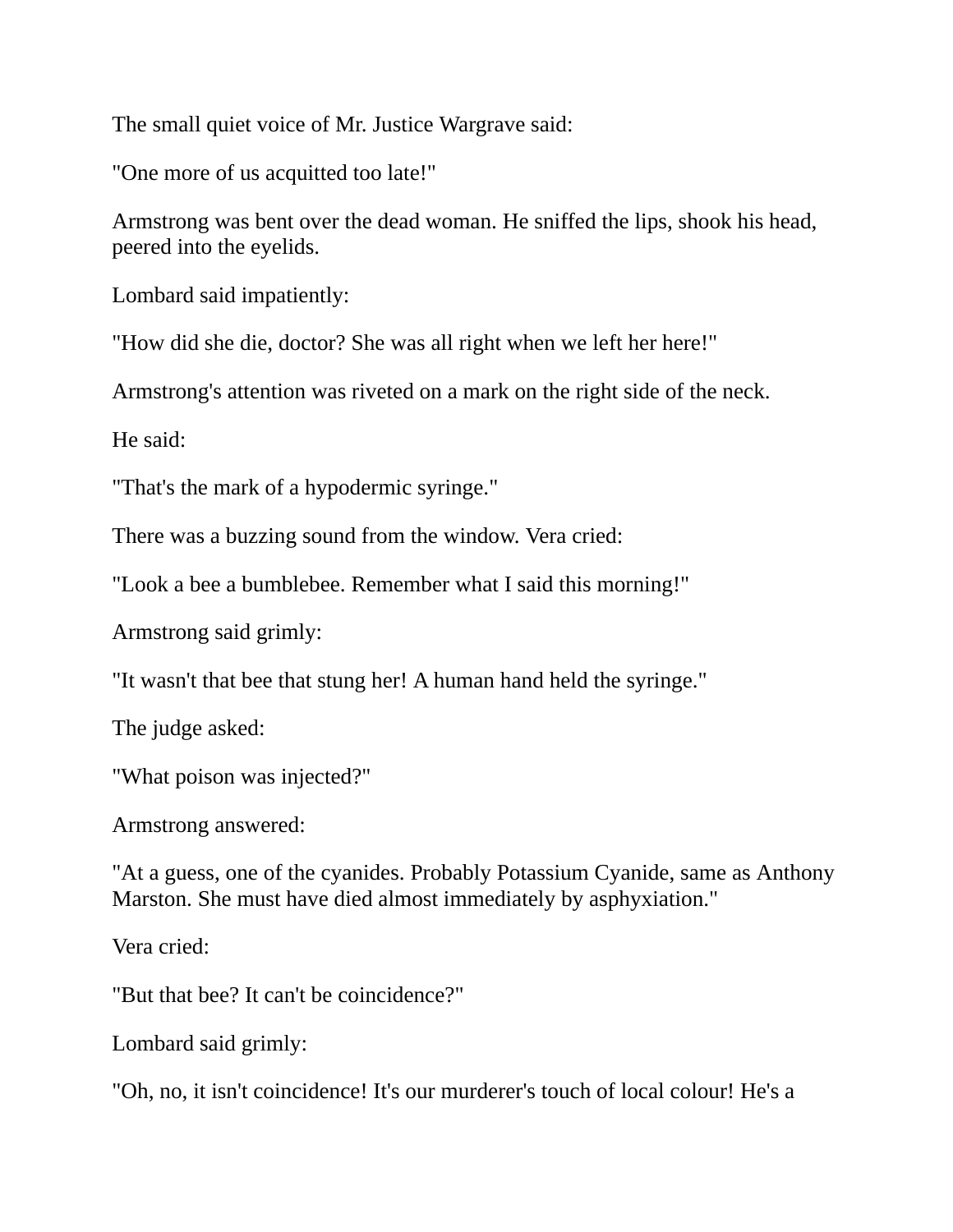playful beast. Likes to stick to his damnable nursery jingle as closely as possible'"

For the first time his voice was uneven, almost shrill. It was as though even his

nerves, seasoned by a long career of hazards and dangerous undertakings, had

given out at last.

He said violently:

"It's mad! absolutely mad we're all mad!"

The judge said calmly:

"We have still, I hope, our reasoning powers. Did any one bring a hypodermic

syringe to this house?"

Dr. Armstrong, straightening himself, said in a voice that was not too well assured:

"Yes, I did."

Four pairs of eyes fastened on him. He braced himself against the deep hostile

suspicion of those eyes. He said:

"Always travel with one. Most doctors do."

Mr. Justice Wargrave said calmly:

"Quite so. Will you tell us, doctor, where that syringe is now?"

"In the suitcase in my room."

Wargrave said:

"We might, perhaps, verify that fact."

The five of them went upstairs, a silent procession.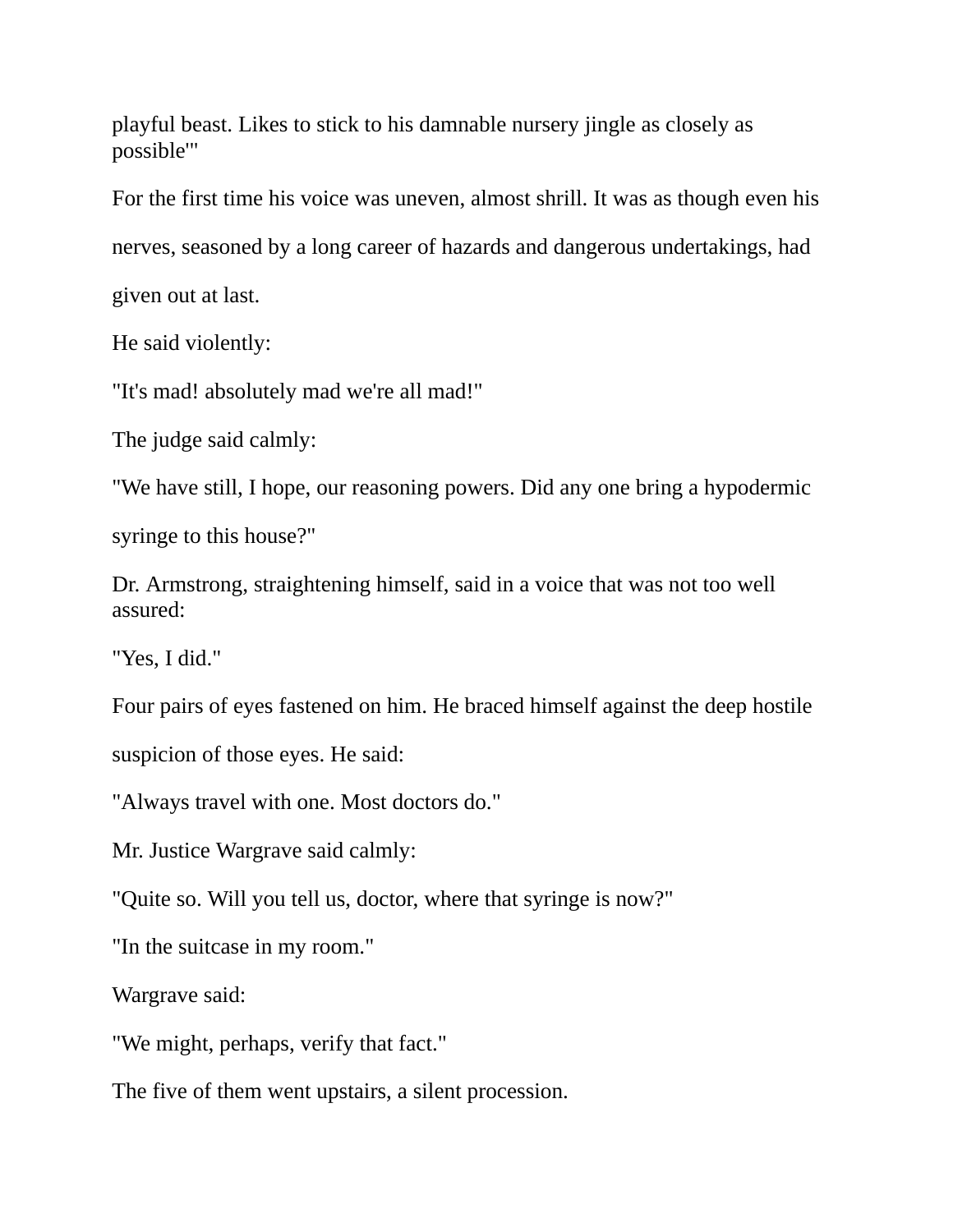The contents of the suitcase were turned out on the floor.

The hypodermic syringe was not there.

IV

Armstrong said violently:

"Somebody must have taken it!"

There was silence in the room.

Armstrong stood with his back to the window. Four pairs of eyes were on him,

black with suspicion and accusation. He looked from Wargrave to Vera and repeated helplessly weakly:

"I tell you some one must have taken it."

Blore was looking at Lombard who returned his gaze.

The judge said:

"There are five of us here in this room. One of us is a murderer. The position is fraught with grave danger. Everything must be done in order to safeguard the

four of us who are innocent. I will now ask you, Dr. Armstrong, what drugs you

have in your possession?"

Armstrong replied:

"I have a small medicine case here. You can examine it. You will find some

sleeping stuff trional and sulphonal tablets a packet of bromide, bicarbonate of soda, aspirin. Nothing else. I have no cyanide in my possession."

The judge said:

"I have, myself, some sleeping tablets sulphonal, I think they are. I presume they would be lethal if a sufficiently large dose were given. You, Mr. Lombard,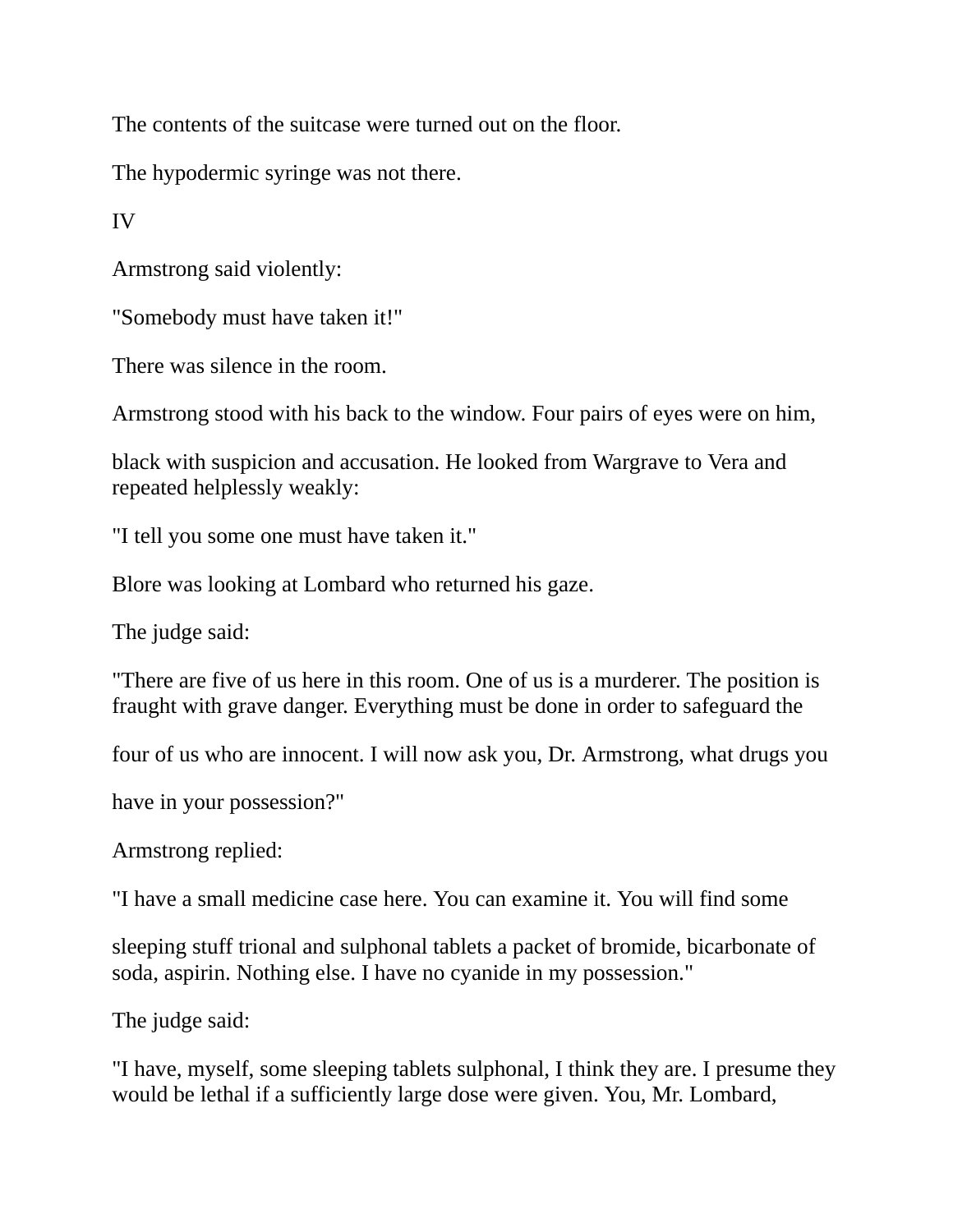have in your possession a revolver."

Philip Lombard said sharply:

"What if I have?"

"Only this. I propose that the doctor's supply of drugs, my own sulphonal tablets, your revolver and anything else of the nature of drugs or firearms should be collected together and placed in a safe place. That after this is done, we should each of us submit to a search both of our persons and of our effects." Lombard said:

"I'm damned if I'll give up my revolver!"

Wargrave said sharply:

"Mr. Lombard, you are a very strongly built and powerful young man, but ex Inspector Blore is also a man of powerful physique. I do not know what the outcome of a struggle between you would be but I can tell you this. On Blore's side, assisting him to the best of our ability will be myself, Dr. Armstrong and Miss Claythorne. You will appreciate, therefore, that the odds against you if you choose to resist will be somewhat heavy."

Lombard threw his head back. His teeth showed in what was almost a snarl.

"Oh, very well then. Since you've got it all taped out."

Mr. Justice Wargrave nodded his head.

"You are a sensible young man. Where is this revolver of yours?"

"In the drawer of the table by my bed."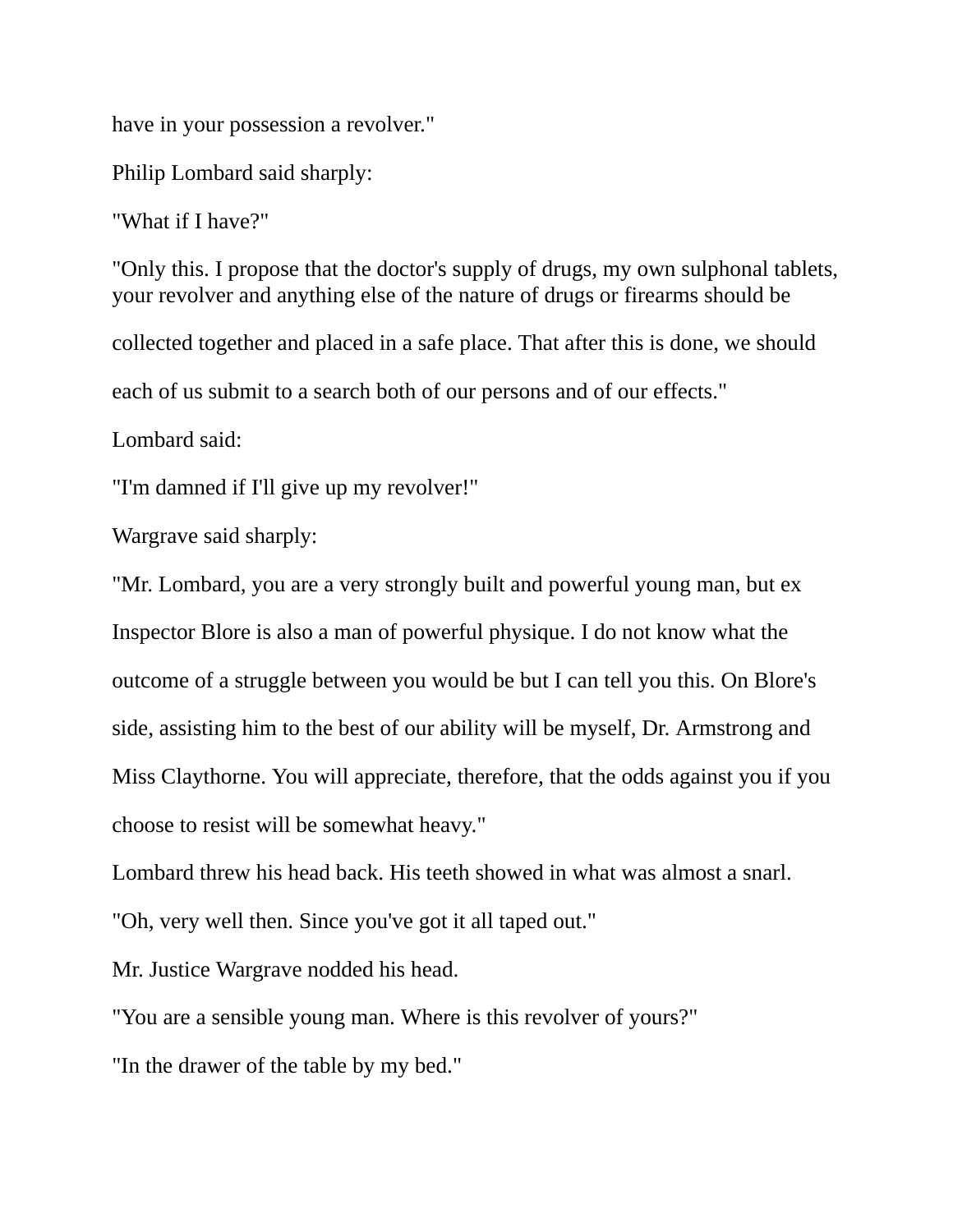"Good."

"I'll fetch it."

"I think it would be desirable if we went with you."

Philip said with a smile that was still nearer a snarl:

"Suspicious devil, aren't you?"

They went along the corridor to Lombard's room.

Philip strode across to the bedtable and jerked open the drawer.

Then he recoiled with an oath.

The drawer of the bedtable was empty.

V

"Satisfied?" asked Lombard.

He had stripped to the skin and he and his room had been meticulously searched

by the other three men. Vera Claythorne was outside in the corridor.

The search proceeded methodically. In turn, Armstrong, the judge and Blore submitted to the same test.

The four men emerged from Blore's room and approached Vera. It was the judge who spoke.

"I hope you will understand. Miss Claythorne, that we can make no exceptions. That revolver must be found. You have, I presume, a bathing dress with you?" Vera nodded.

"Then I will ask you to go into your room and put it on and then come out to us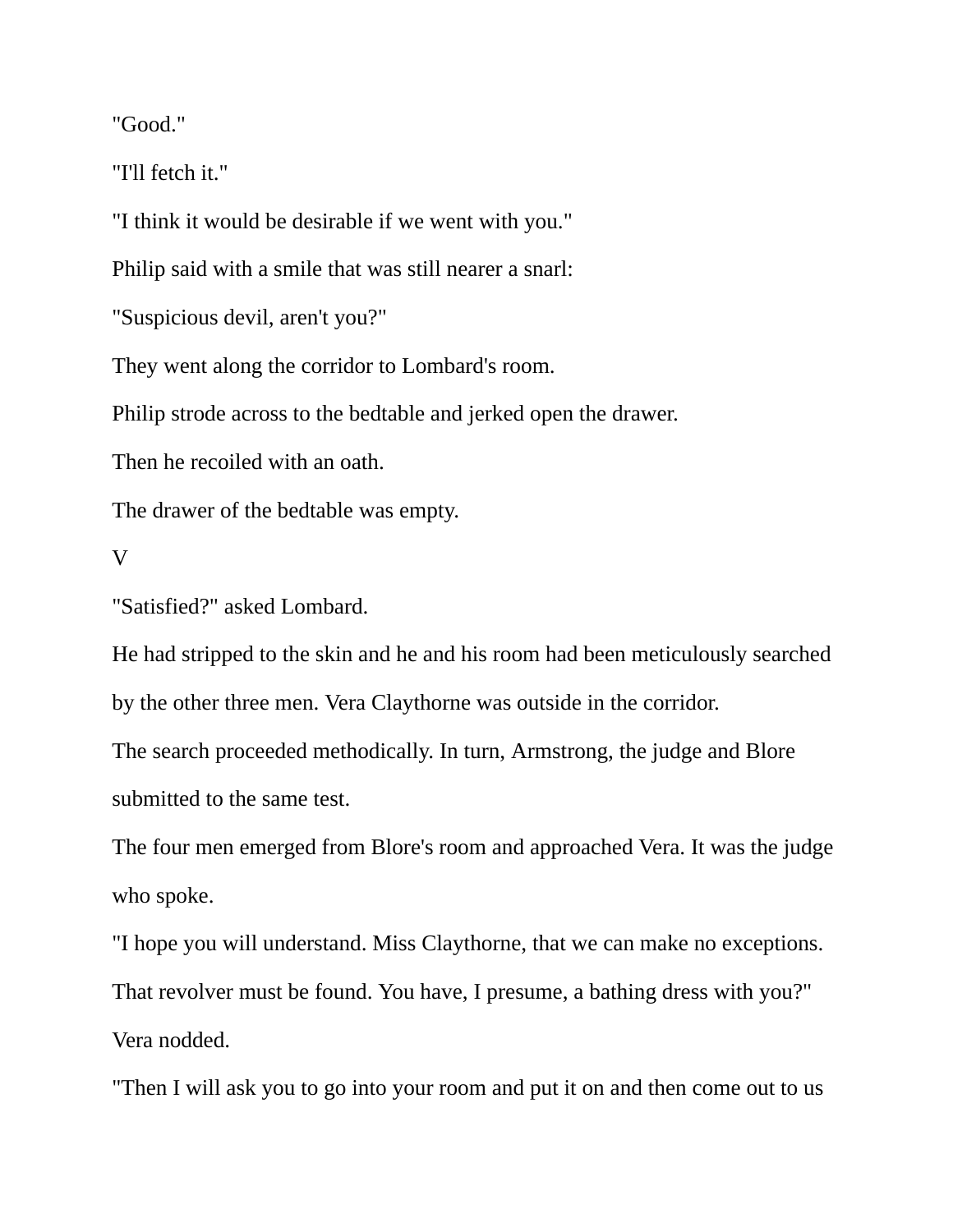here."

Vera went into her room and shut the door. She reappeared in under a minute dressed in a tightfitting silk rucked bathing dress.

Wargrave nodded approval.

"Thank you, Miss Claythorne. Now if you will remain here, we will search your room."

Vera waited patiently in the corridor until they emerged. Then she went in,

dressed, and came out to where they were waiting.

The judge said:

"We are now assured of one thing. There are no lethal weapons or drugs in the possession of any of us five. That is one point to the good. We will now place the drugs in a safe place. There is, I think, a silver chest, is there not, in the pantry?"

Blore said:

"That's all very well, but who's to have the key? You, I suppose."

Mr. Justice Wargrave made no reply.

He went down to the pantry and the others followed him. There was a small case

there designed for the purpose of holding silver and plate. By the judge's directions, the various drugs were placed in this and it was locked. Then, still on Wargrave's instructions, the chest was lifted into the plate cupboard and this in

turn was locked. The judge then gave the key of the chest to Philip Lombard and

the key of the cupboard to Blore.

He said:

"You two are the strongest physically. It would be difficult for either of you to get the key from the other. It would be impossible for any of us three to do so. To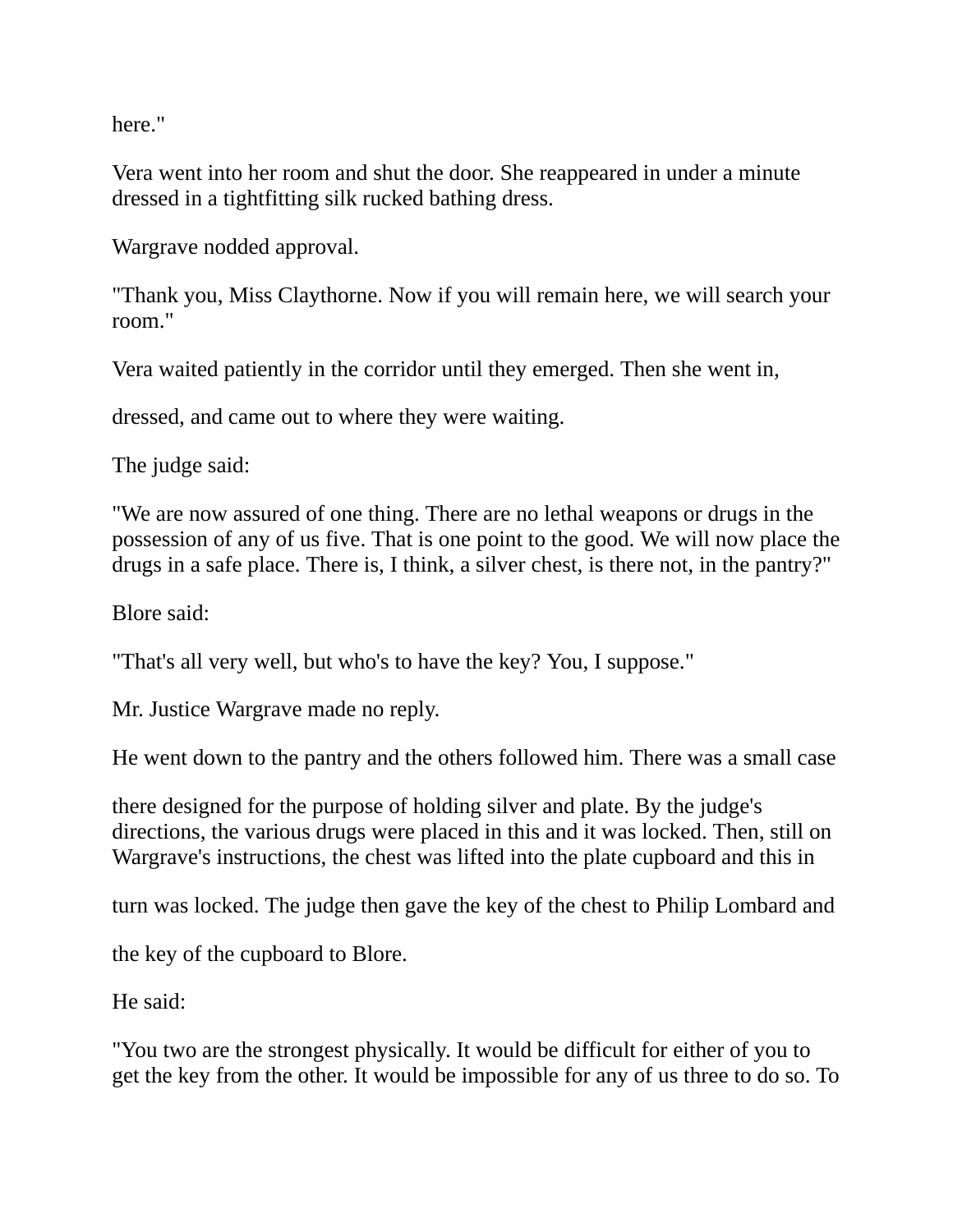break open the cupboard or the plate chest would be a noisy and cumbrous proceeding and one which could hardly be carried out without attention being attracted to what was going on."

He paused, then went on:

"We are still faced by one very grave problem. What has become of Mr. Lombard's revolver?"

Blore said:

"Seems to me its owner is the most likely person to know that."

A white dint showed in Philip Lombard's nostrils. He said:

"You damned pigheaded fool! I tell you it's been stolen from me!"

Wargrave asked:

"When did you see it last?"

"Last night. It was in the drawer when I went to bed ready in case anything happened."

The judge nodded.

He said:

"It must have been taken this morning during the confusion of searching for Rogers or after his dead body was discovered."

Vera said:

"It must be hidden somewhere about the house. We must look for it."

Mr. Justice Wargrave's finger was stroking his chin. He said:

"I doubt if our search will result in anything. Our murderer has had plenty of time to devise a hidingplace. I do not fancy we shall find that revolver easily."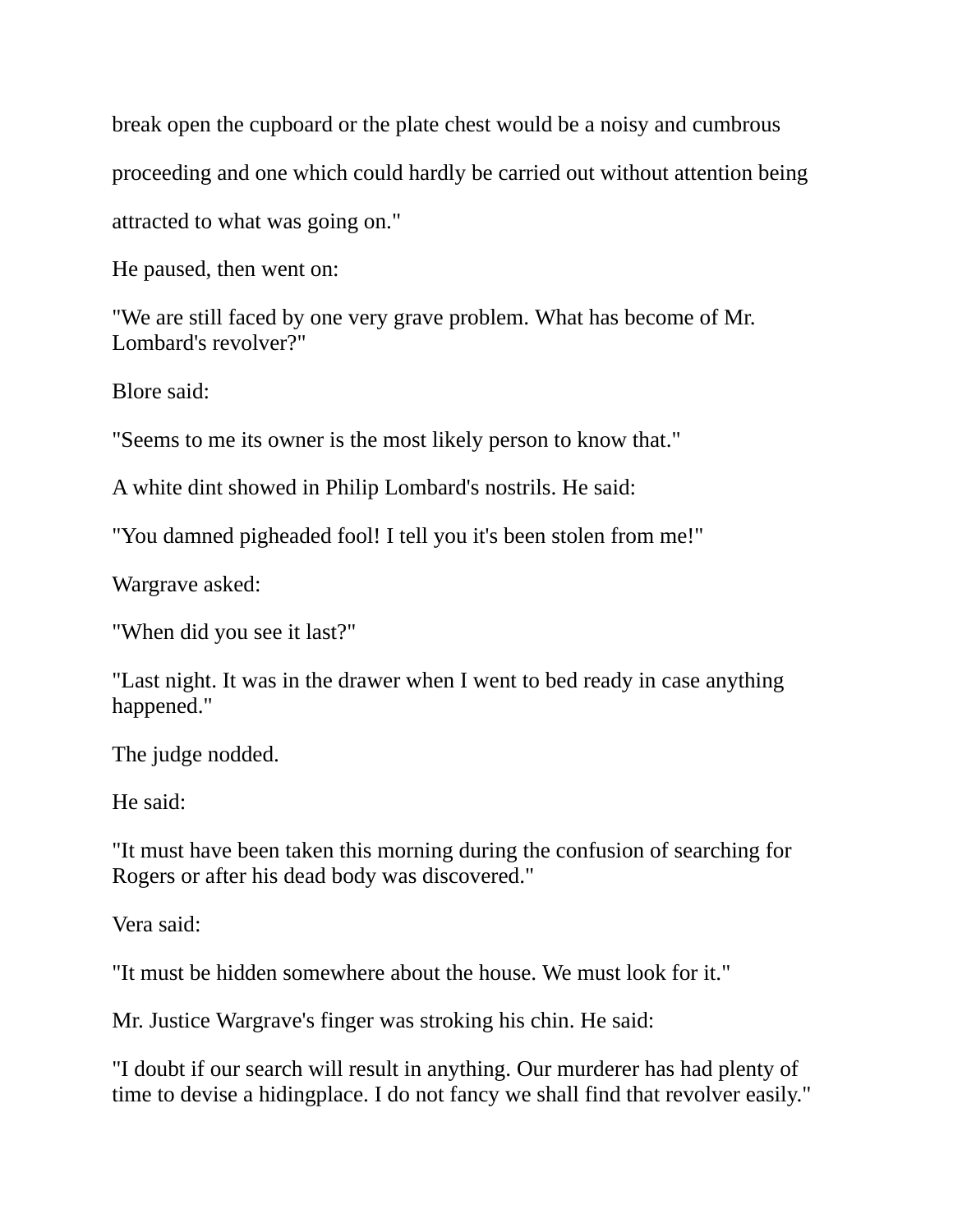Blore said forcefully:

"I don't know where the revolver is, but I'll bet I know where something else is

that hypodermic syringe. Follow me."

He opened the front door and led the way round the house.

A little distance away from the diningroom window he found the syringe. Beside

it was a smashed china figure a sixth broken Indian boy.

Blore said in a satisfied voice:

"Only place it could be. After he'd killed her, he opened the window and threw out the syringe and picked up the china figure from the table and followed on

with that."

There were no prints on the syringe. It had been carefully wiped.

Vera said in a determined voice:

"Now let us look for the revolver."

Mr. Justice Wargrave said:

"By all means. But in doing so let us be careful to keep together. Remember, if we separate, the murderer gets his chance."

They searched the house carefully from attic to cellars, but without result. The

revolver was still missing.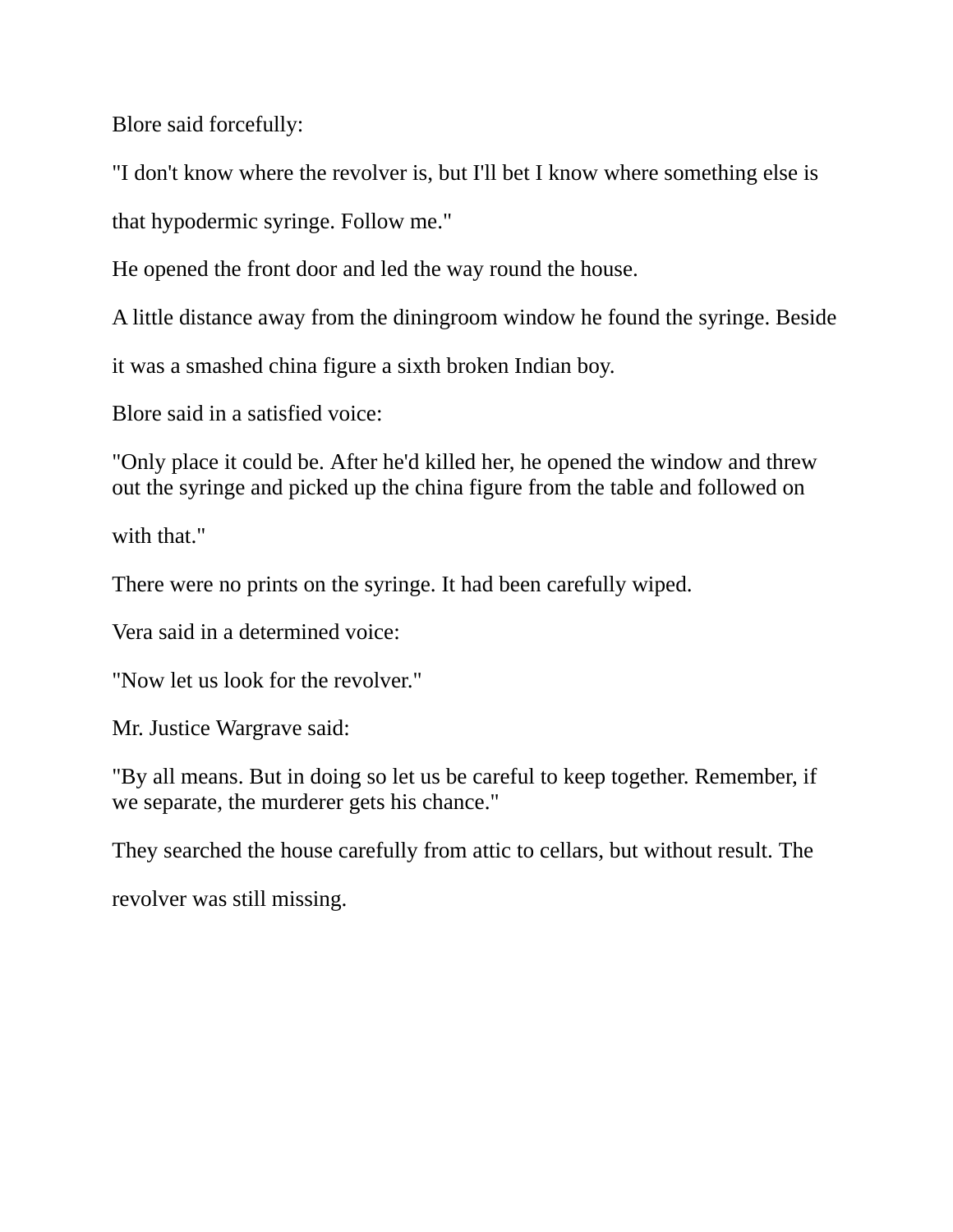## **Chapter 13**

"One of us... One of us... One of us..."

Three words, endlessly repeated, dinning themselves hour after hour into receptive brains.

Five people five frightened people. Five people who watched each other, who now hardly troubled to hide their state of nervous tension.

There was little pretence now no formal veneer of conversation. They were five

enemies linked together by a mutual instinct of selfpreservation.

And all of them, suddenly, looked less like human beings. They were reverted to

more bestial types. Like a wary old tortoise, Mr. Justice Wargrave sat hunched

up, his body motionless, his eyes keen and alert. ExInspector Blore looked

coarser and clumsier in build. His walk was that of a slow padding animal. His eyes were bloodshot. There was a look of mingled ferocity and stupidity about

him. He was like a beast at bay ready to charge its pursuers. Philip Lombard's

senses seemed heightened, rather than diminished. His ears reacted to the slightest sound. His step was lighter and quicker, his body was lithe and graceful. And he smiled often, his lips curling back from his long white teeth.

Vera Claythorne was very quiet. She sat most of the time huddled in a chair. Her

eyes stared ahead of her into space. She looked dazed. She was like a bird that

has dashed its head against glass and that has been picked up by a human hand.

It crouches there, terrified, unable to move, hoping to save itself by its immobility.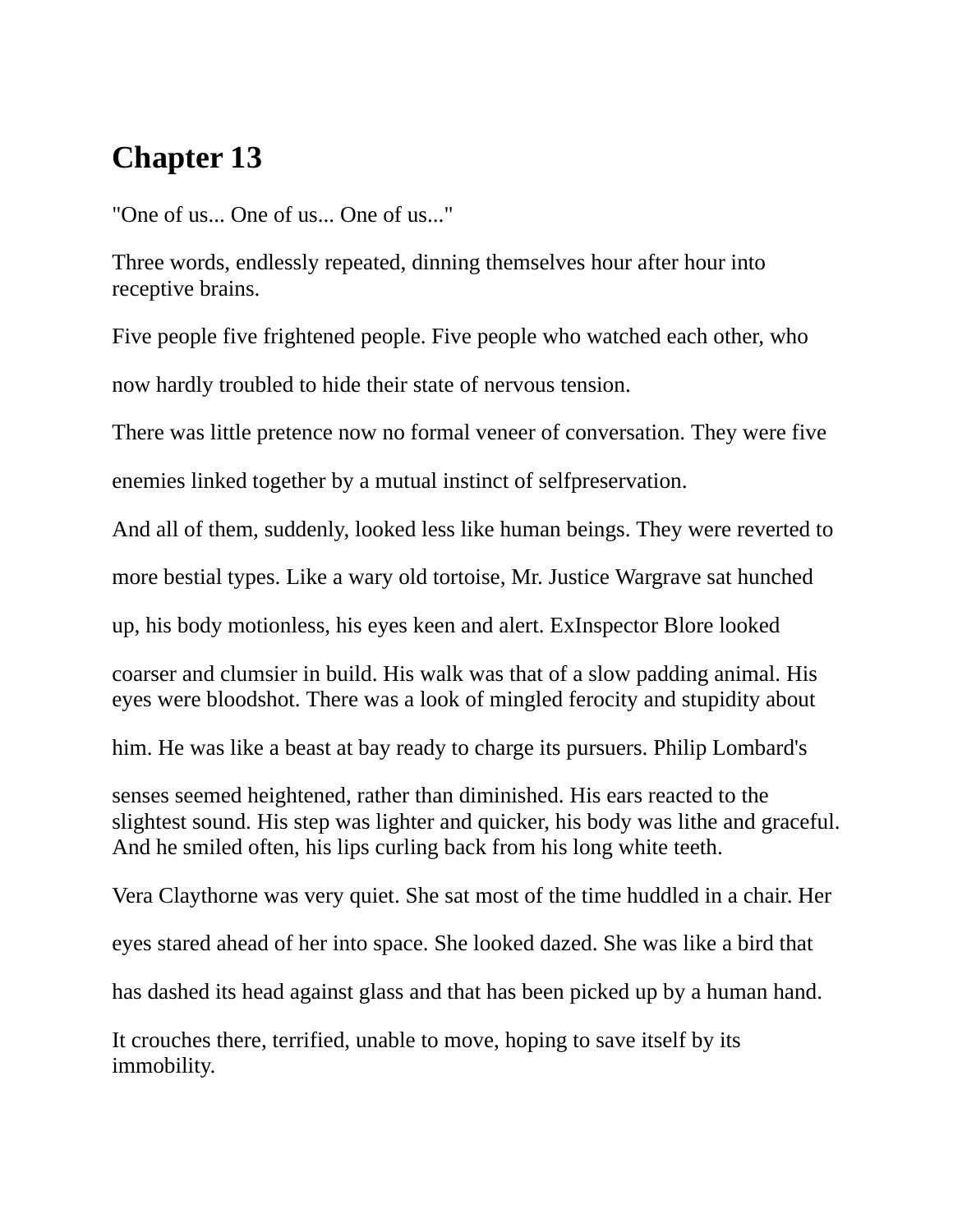Armstrong was in a pitiable condition of nerves. He twitched and his hands

shook. He lighted cigarette after cigarette and stubbed them out almost immediately. The forced inaction of their position seemed to gall him more than

the others. Every now and then he broke out into a torrent of nervous speech.

"We we shouldn't just sit here doing nothing! There must be something surely, surely, there is something that we can do? If we lit a bonfire "

Blore said heavily:

"In this weather?"

The rain was pouring down again. The wind came in fitful gusts. The depressing sound of the pattering rain nearly drove them mad.

By tacit consent, they had adopted a plan of campaign. They all sat in the big drawingroom. Only one person left the room at a time. The other four waited till the fifth returned.

Lombard said:

"It's only a question of time. The weather will clear. Then we can do something signallight fires make a raft something!"

Armstrong said with a sudden cackle of laughter:

"A question of time time? We can't afford time! We shall all be dead..."

Mr. Justice Wargrave said, and his small clear voice was heavy with passionate determination:

"Not if we are careful. We must be very careful..."

The midday meal had been duly eaten but there had been no conventional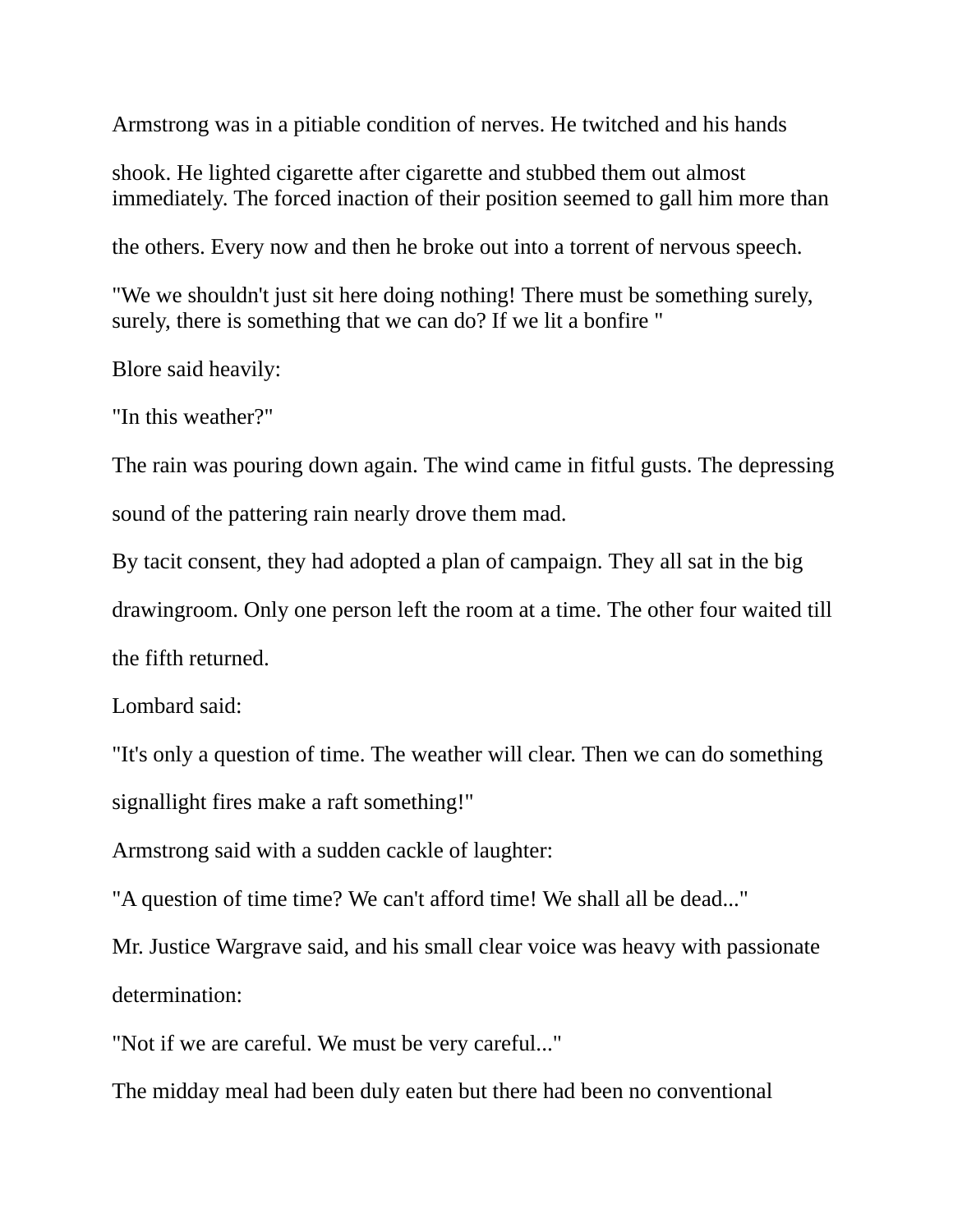formality about it. All five of them had gone to the kitchen. In the larder they had found a great store of tinned foods. They had opened a tin of tongue and two tins

of fruit. They had eaten standing round the kitchen table. Then, herding close

together, they had returned to the drawingroom to sit there sit watching

each other...

And by now the thoughts that ran through their brains were abnormal, feverish,

diseased...

"It's Armstrong... I saw him looking at me sideways just then... his eyes are mad... quite mad... Perhaps he isn't a doctor at all... That's it, of course!... He's a lunatic, escaped from some doctor's house pretending to be a doctor... It's true...

shall I tell them?... Shall I scream out?... No, it won't do to put him on his guard...

Besides he can seem so sane... What time is it?... Only a quarter past three!... Oh, God, I shall go mad myself... Yes, it's Armstrong... He's watching me now..."

"They won't get me! I can take care of myself... I've been in tight places before...

Where the hell is that revolver?... Who took it?... Who's got it?... Nobody's got it

we know that. We were all searched... Nobody can have it... But some one knows

where it is..."

"They're going mad... they're all go mad... Afraid of death... we're all afraid of death... I'm afraid of death... Yes, but that doesn't stop death coming... 'The hearse is at the door, sir.' Where did I read that? The girl... I'll watch the girl.

Yes, I'll watch the girl..."

"Twenty to four... only twenty to four... perhaps the clock has stopped... I don't understand no, I don't understand... This sort of thing can't happen... it is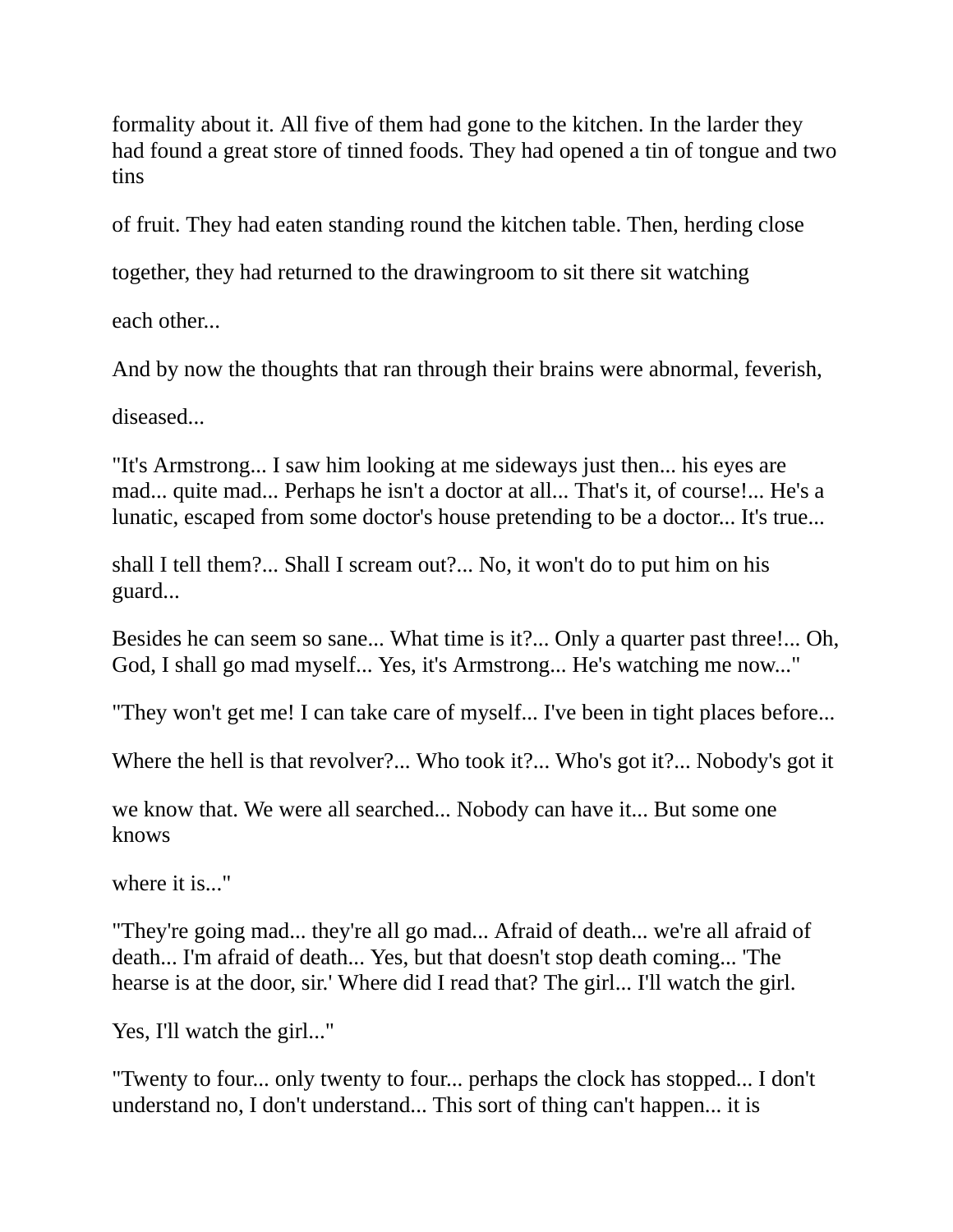happening... Why don't we wake up? Wake up Judgement Day not that! If I

could only think... My head something's happening in my head it's going to

burst it's going to split... This sort of thing can't happen... What's the time? Oh, God! it's only a quarter to four."

"I must keep my head... I must keep my head... If only I keep my head... It's all perfectly clear all worked out. But nobody must suspect. It may do the trick. It must! Which one? That's the question which one? I think yes, I rather think

yes him."

When the clock struck five they all jumped.

Vera said:

"Does any one want tea?"

There was a moment's silence. Blore said:

"I'd like a cup."

Vera rose. She said:

"I'll go and make it. You can all stay here."

Mr. Justice Wargrave said gently:

"I think, my dear young lady, we would all prefer to come and watch you make

it."

Vera stared, then gave a short rather hysterical laugh.

She said:

"Of course! You would!"

Five people went into the kitchen. Tea was made and drunk by Vera and Blore.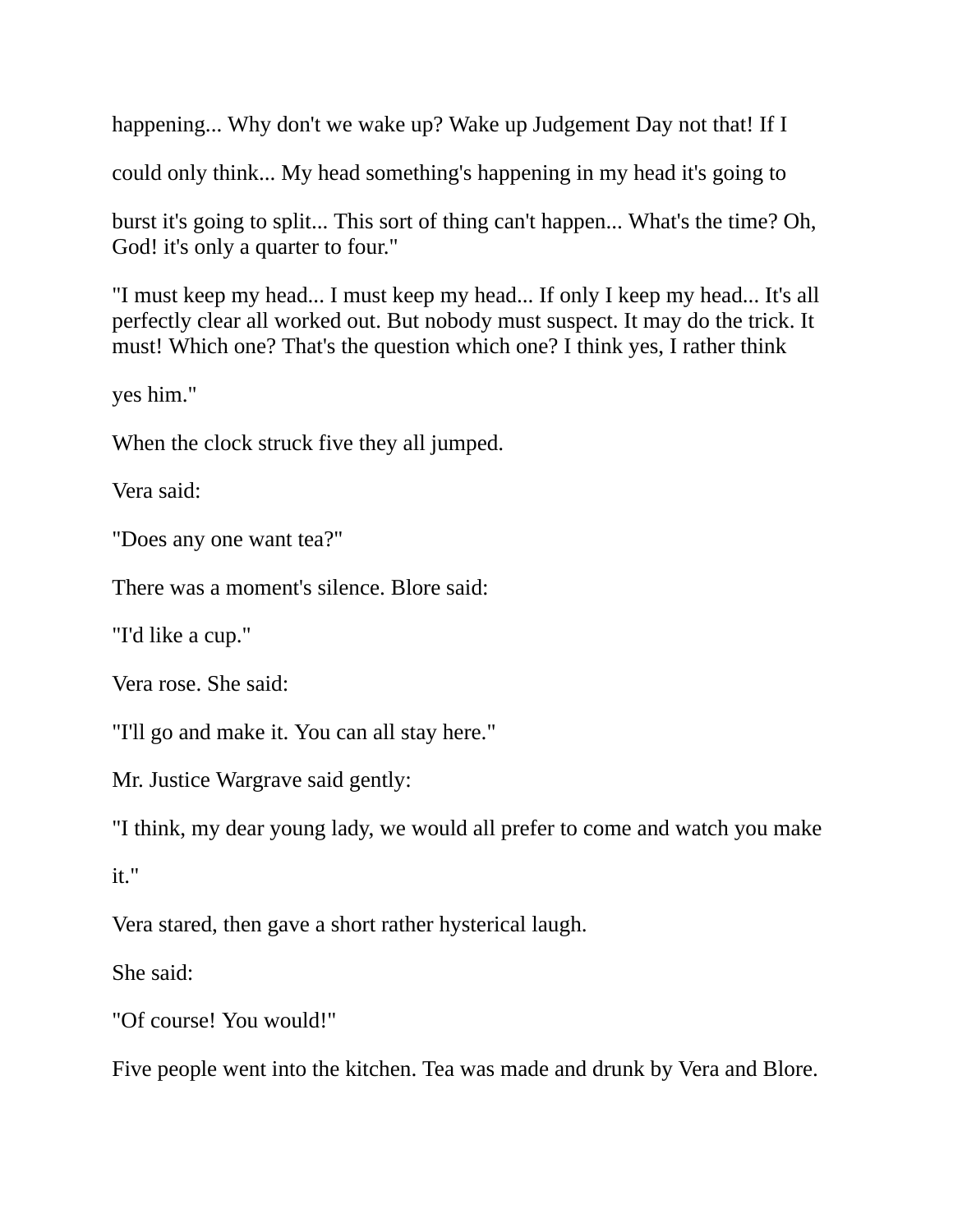The other three had whiskey opening a fresh bottle and using a siphon from a nailed up case.

The judge murmured with a reptilian smile:

"We must be very careful..."

They went back again to the drawingroom. Although it was summer the room

was dark. Lombard switched on the lights but they did not come on. He said:

"Of course! The engine's not been run today since Rogers hasn't been there to see to it."

He hesitated and said:

"We could go out and get it going, I suppose."

Mr. Justice Wargrave said:

"There are packets of candles in the larder, I saw them, better use those."

Lombard went out. The other four sat watching each other.

He came back with a box of candles and a pile of saucers. Five candles were lit and placed about the room.

The time was a quarter to six.

II

At twenty past six, Vera felt that to sit there longer was unbearable. She would

go to her room and bathe her aching head and temples in cold water.

She got up and went towards the door. Then she remembered and came back and

got a candle out of the box. She lighted it, let a little wax pour into a saucer and stuck the candle firmly to it. Then she went out of the room, shutting the door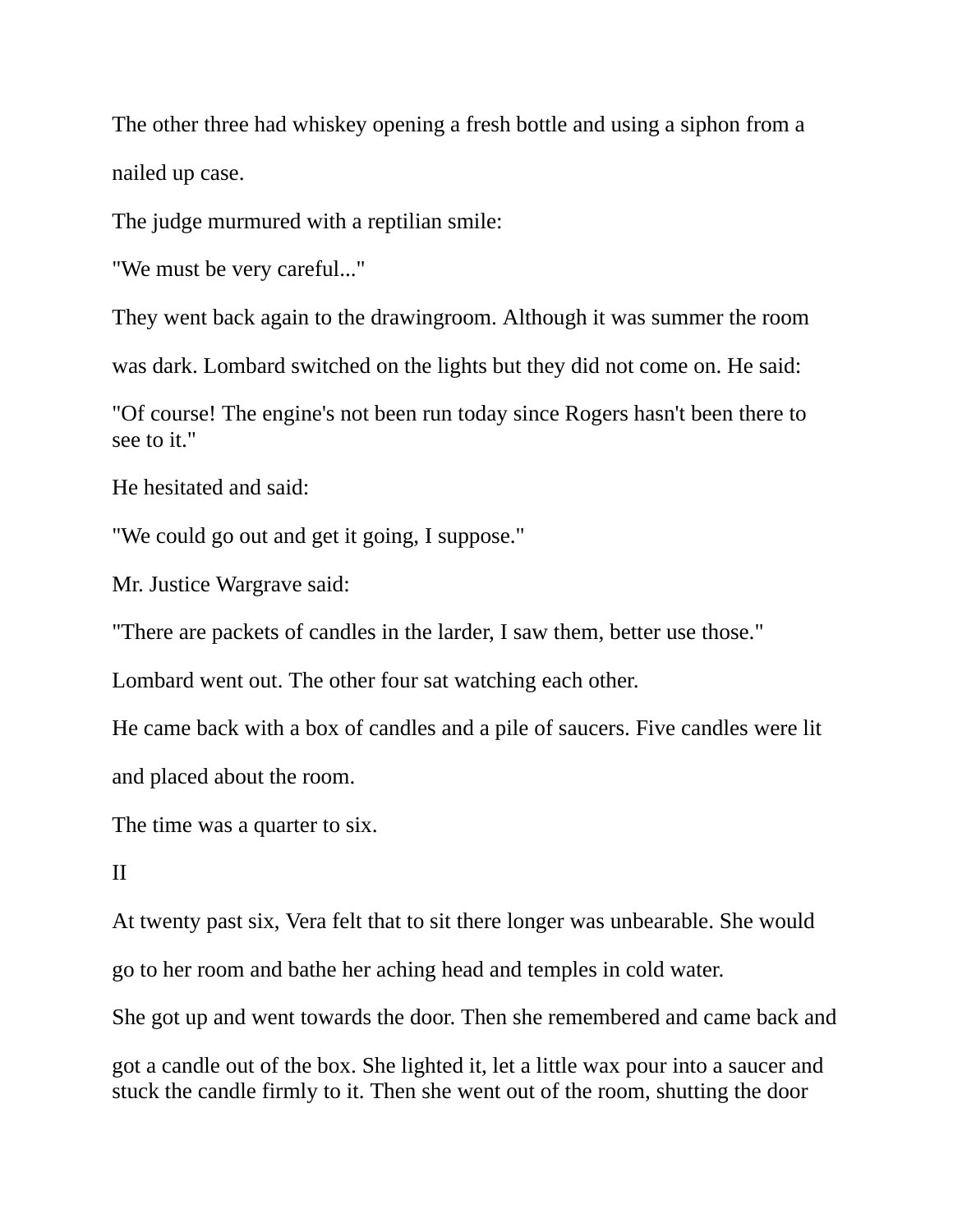behind her and leaving the four men inside.

She went up the stairs and along the passage to her room.

As she opened her door, she suddenly halted and stood stock still.

Her nostrils quivered.

The sea... The smell of the sea at St. Tredennick...

That was it. She could not be mistaken. Of course one smelt the sea on an island

anyway, but this was different. It was the smell there had been on the beach that

day with the tide out and the rocks covered with seaweed drying in the sun.

"Can I swim out to the island, Miss Claythorne?"

"Why can't I swim out to the island?..."

Horrid whiny spoilt little brat! If it weren't for him, Hugo would be rich... able to marry the girl he loved...

Hugo...

Surely surely Hugo was beside her? No, waiting for her in the room...

She made a step forward. The draught from the window caught the flame of the

candle. It flickered and went out...

Tn the dark she was suddenly afraid...

"Don't be a fool," Vera Claythorne urged herself. "It's all right. The others are downstairs. All four of them. There's no one in the room. There can't be. You're

imagining things, my girl."

But that smell that smell of the beach at St. Tredennick... That wasn't imagined. It was true...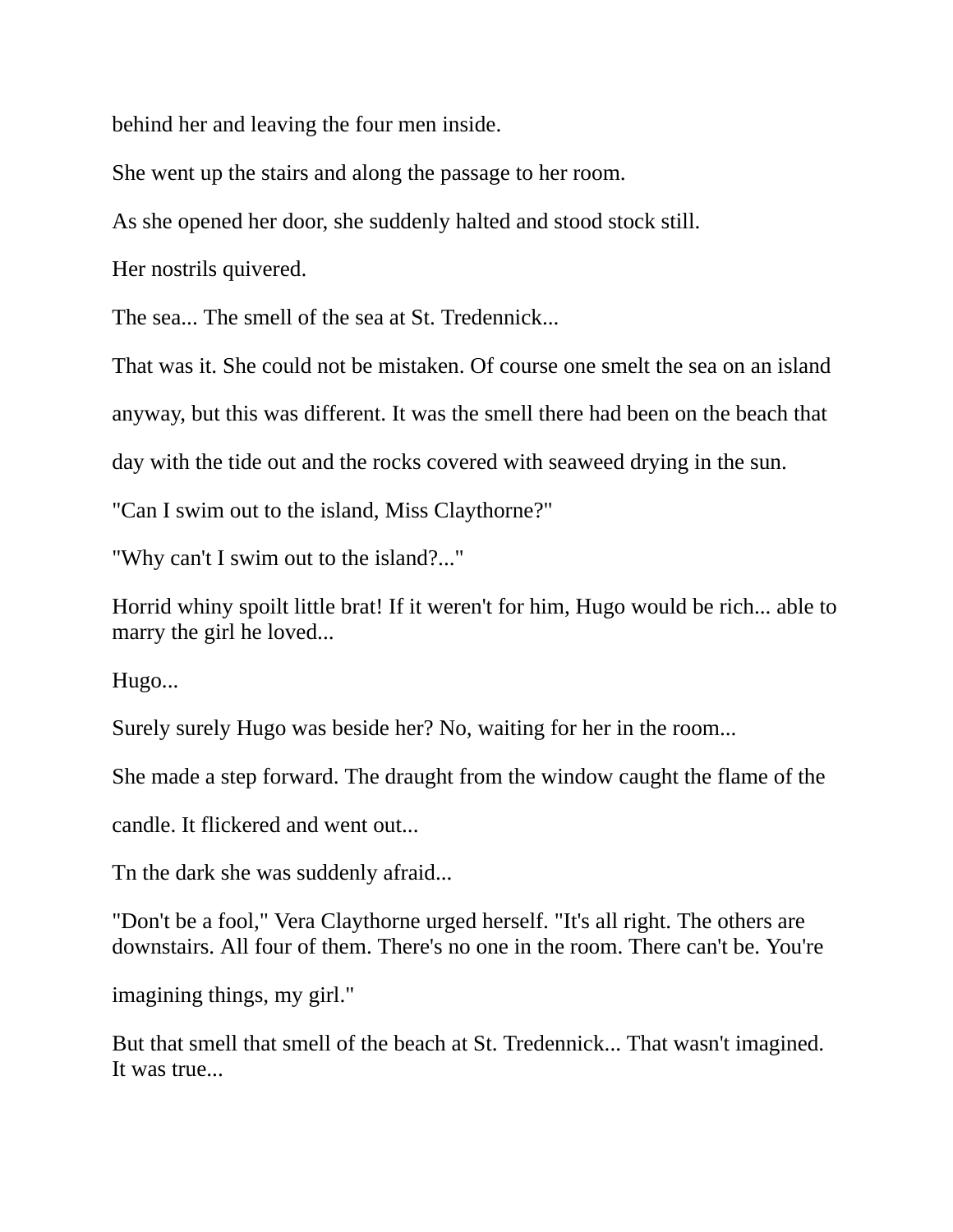And there was some one in the room... She had heard something surely she had heard something...

And then, as she stood there, listening a cold, clammy hand touched her throat a wet hand, smelling of the sea...

III

Vera screamed. She screamed and screamed screams of the utmost terror wild

desperate cries for help.

She did not hear the sounds from below, of a chair being overturned, of a door

opening, of men's feet running up the stairs. She was conscious only of supreme

terror.

Then, restoring her sanity, lights flickered in the doorway candles men hurrying into the room.

"What the devil?" "What's happened?" "Good God, what is it?"

She shuddered, took a step forward, collapsed on the floor.

She was only half aware of some one bending over her, of some one forcing her

head down between her knees.

Then a sudden exclamation, a quick "My God, look at that!" her senses returned.

She opened her eyes and raised her head. She saw what it was the men with the

candles were looking at.

A broad ribbon of wet seaweed was hanging down from the ceiling. It was that which in the darkness had swayed against her throat. It was that which she had

taken for a clammy hand, a drowned hand come back from the dead to squeeze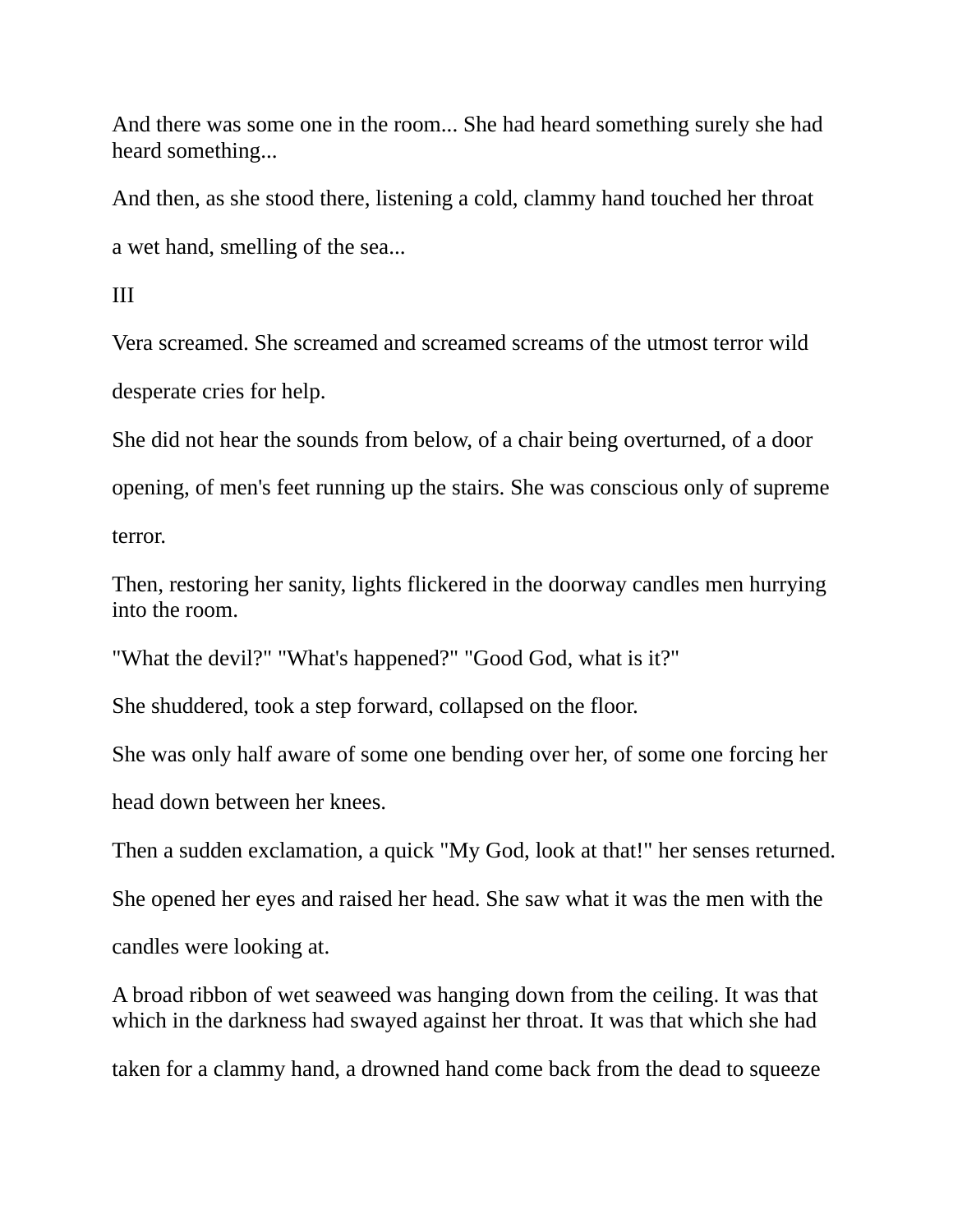the life out of her!...

She began to laugh hysterically. She said:

"It was seaweed only seaweed and that's what the smell was..."

And then the faintness came over her once more waves upon waves of sickness.

Again some one took her head and forced it between her knees.

Aeons of time seemed to pass. They were offering her something to drink

pressing the glass against her lips. She smelt brandy.

She was just about to gulp the spirit gratefully down when, suddenly, a warning note like an alarm bell sounded in her brain. She sat up, pushing the glass away.

She said sharply:

"Where did this come from?"

Blore's voice answered. He stared a minute before speaking.

He said:

"I got it from downstairs."

Vera cried:

```
"I won't drink it..."
```
There was a moment's silence, then Lombard laughed.

He said with appreciation:

"Good for you, Vera! You've got your wits about you even if you have been scared half out of your life. I'll get a fresh bottle that hasn't been opened."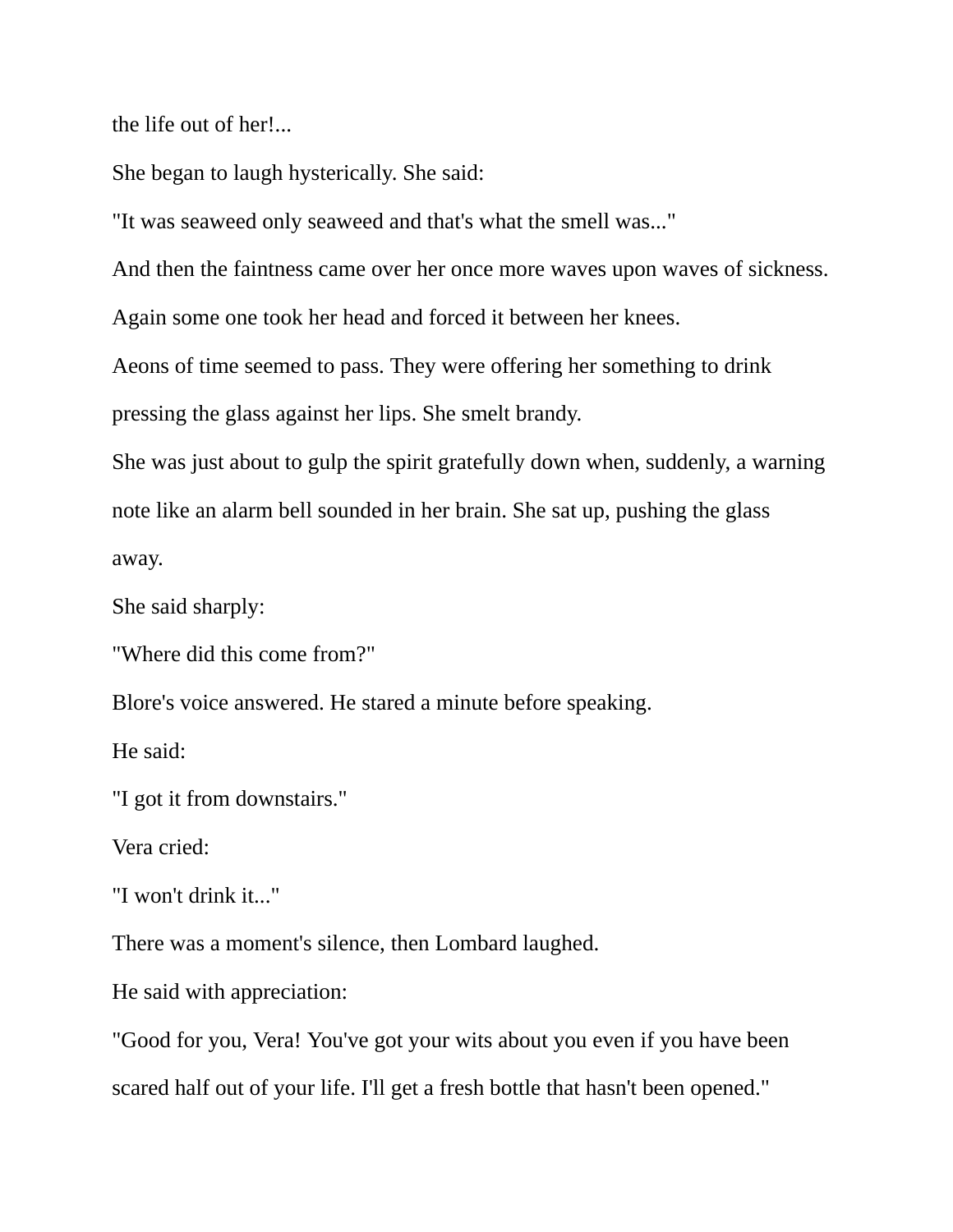He went swiftly out.

Vera said uncertainly:

"I'm all right now. I'll have some water."

Armstrong supported her as she struggled to her feet. She went over to the basin,

swaying and clutching at him for support. She let the cold tap run and then filled the glass.

Blore said resentfully:

"That brandy's all right."

Armstrong said:

"How do you know?"

Blore said angrily:

"I didn't put anything in it. That's what you're getting at, I suppose."

Armstrong said:

"I'm not saying you did. You might have done it, or some one might have tampered with the bottle for just this emergency."

Lombard came swiftly back into the room.

He had a new bottle of brandy in his hands and a corkscrew.

He thrust the sealed bottle under Vera's nose.

"There you are, my girl. Absolutely no deception." He peeled off the tin foil and drew the cork. "Lucky there's a good supply of spirits in the house. Thoughtful of U.N. Owen."

Vera shuddered violently.

Armstrong held the glass while Philip poured the brandy into it. He said: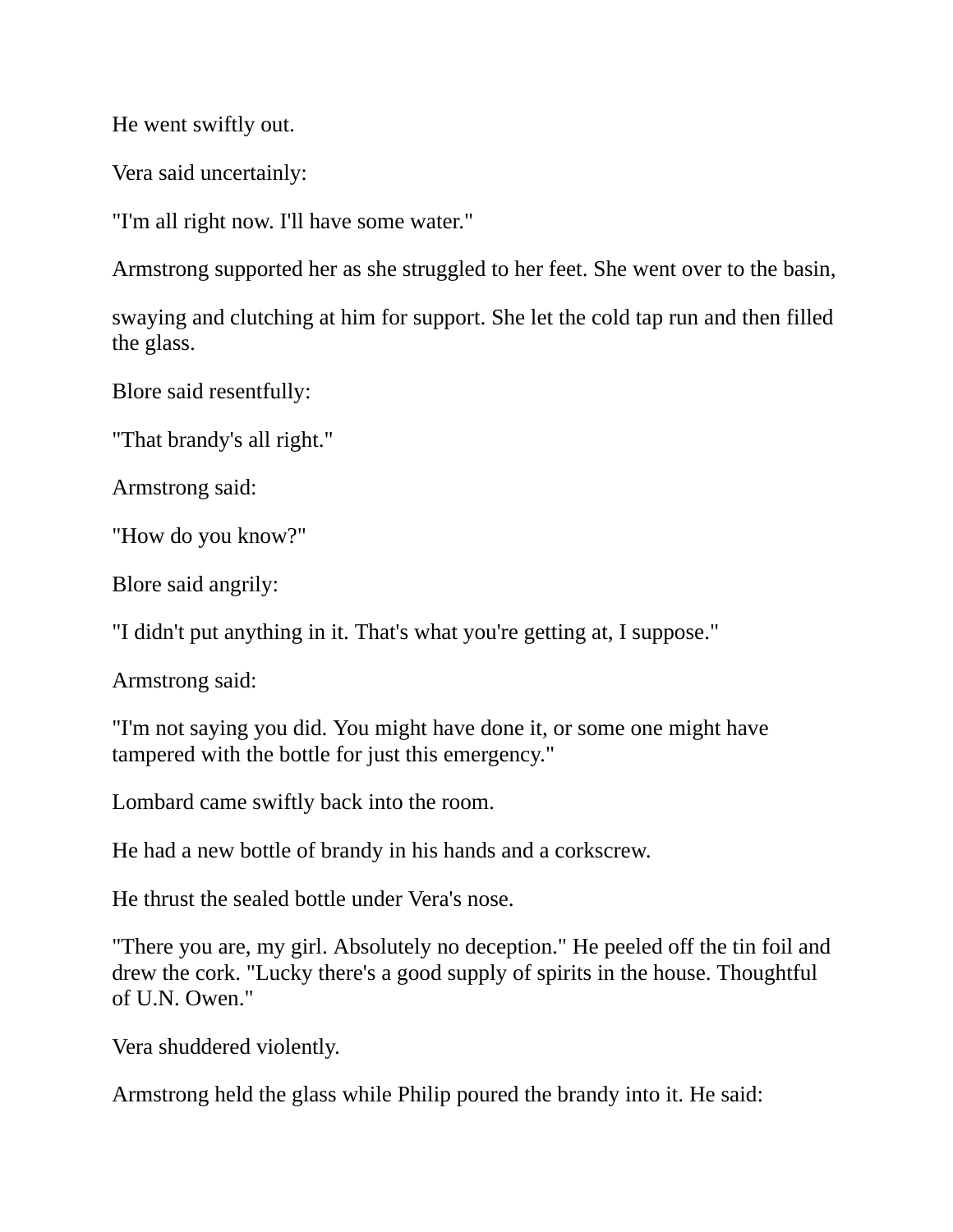"You'd better drink this, Miss Claythorne. You've had a nasty shock."

Vera drank a little of the spirit. The colour came back to her face.

Philip Lombard said with a laugh:

"Well, here's one murder that hasn't gone according to plan!"

Vera said almost in a whisper:

"You think that was what was meant?"

Lombard nodded.

"Expected you to pass out through fright! Some people would have, wouldn't they, doctor?"

Armstrong did not commit himself. He said doubtfully:

"H'm, impossible to say. Young healthy subject no cardiac weakness. Unlikely.

On the other hand "

He picked up the glass of brandy that Blore had brought. He dipped a finger in it, tasted it gingerly. His expression did not alter. He said dubiously: "H'm, tastes all right."

Blore stepped forward angrily. He said:

"If you're saying that I tampered with that, I'll knock your ruddy block off."

Vera, her wits revived by the brandy, made a diversion by saying:

"Where's the judge?"

The three men looked at each other.

"That's odd... Thought he came up with us."

Blore said: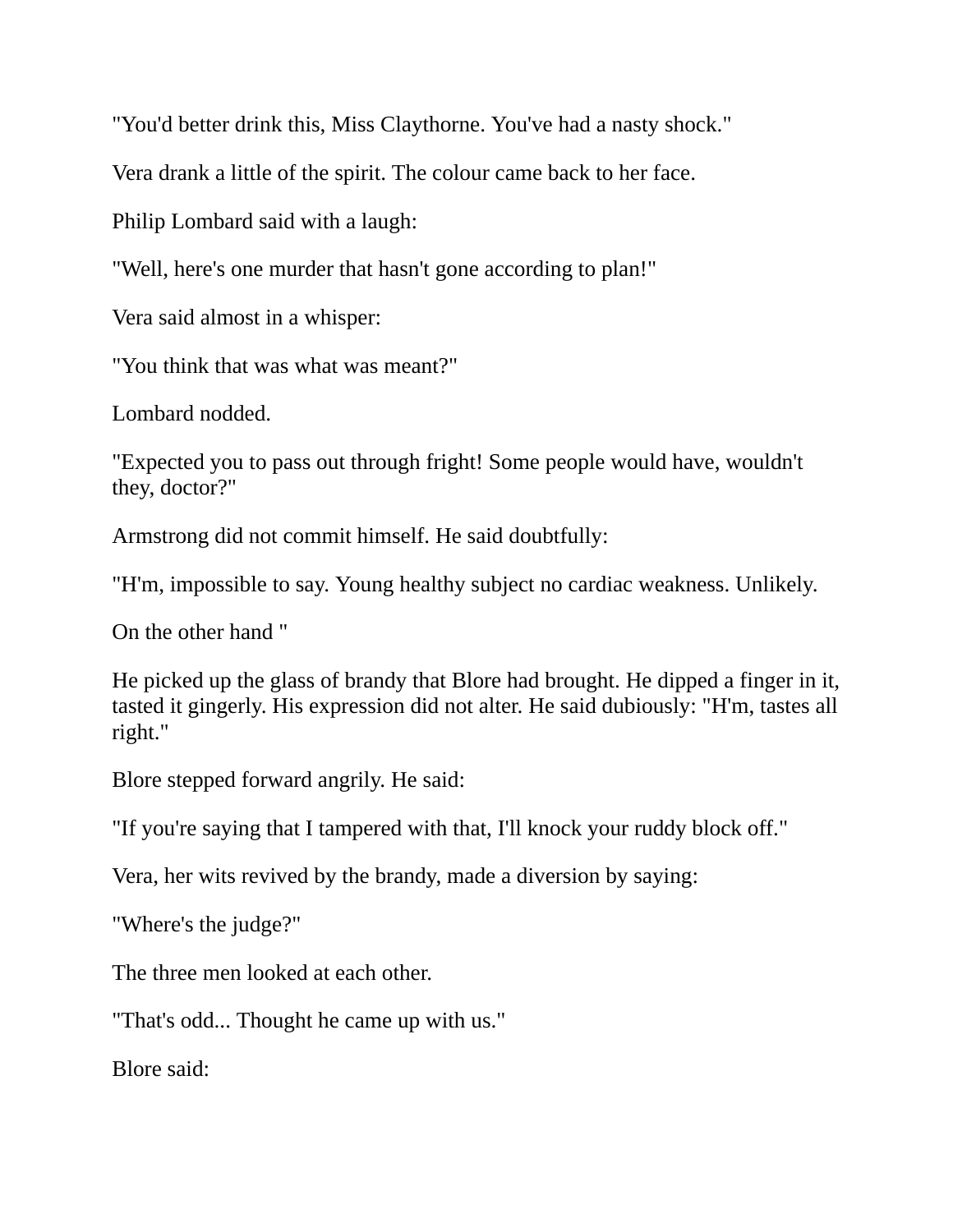"So did I... What about it, doctor? You came up the stairs behind me."

Armstrong said:

"I thought he was following me... Of course, he'd be bound to go slower than we did. He's an old man."

They looked at each other again.

Lombard said:

"It's damned odd..."

Blore cried:

"We must look for him."

He started for the door. The others followed him, Vera last.

As they went down the stairs Armstrong said over his shoulder:

"Of course he may have stayed in the livingroom..."

They crossed the hall. Armstrong called out loudly:

"Wargrave, Wargrave, where are you?"

There was no answer. A deadly silence filled the house apart from the gentle patter of the rain.

Then, in the entrance to the drawingroom door, Armstrong stopped dead. The others crowded up and looked over his shoulder.

Somebody cried out.

Mr. Justice Wargrave was silting in his highbacked chair at the end of the room. Two candles burnt on either side of him. But what shocked and startled the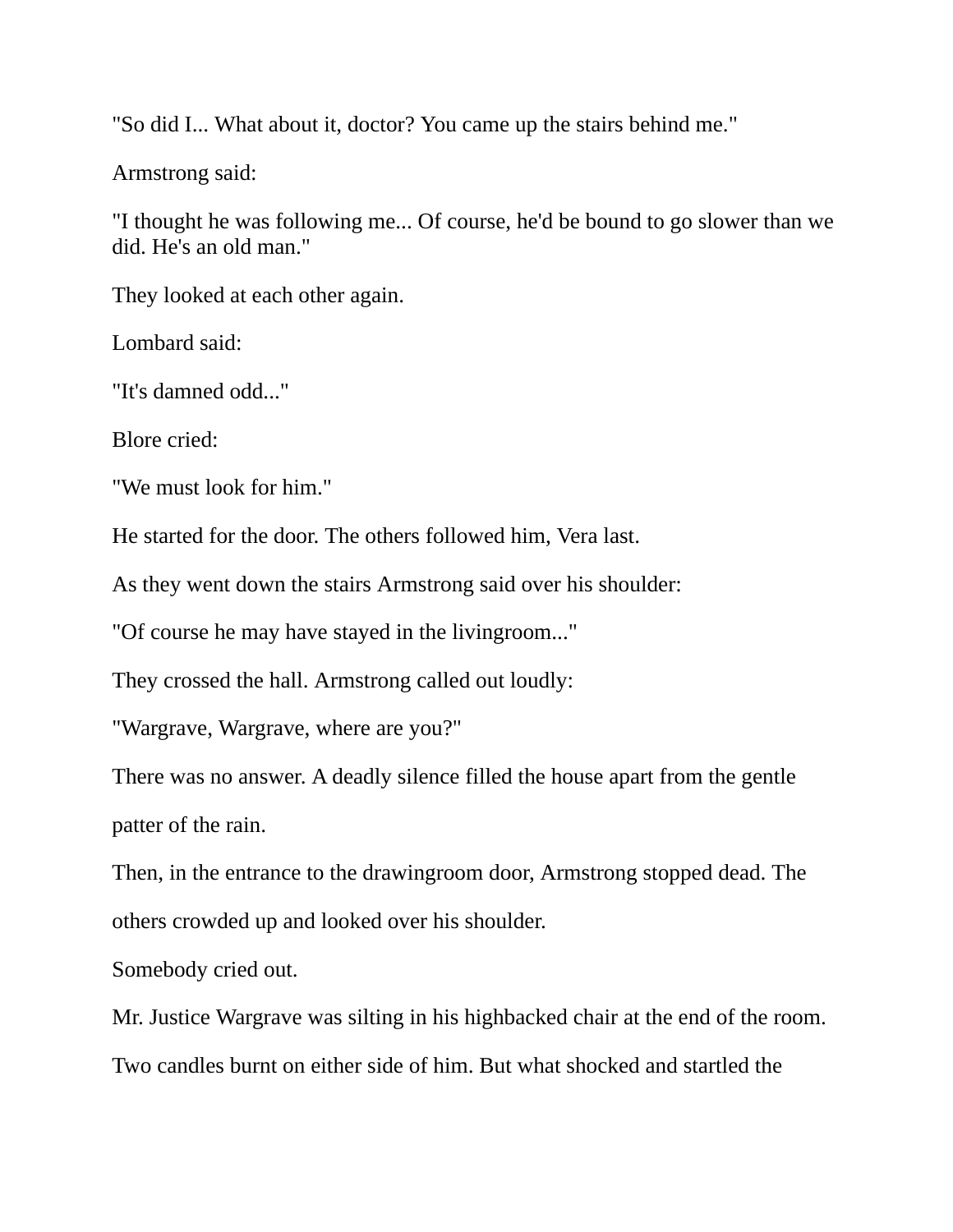onlookers was the fact that he sat there robed in scarlet with a judge's wig upon his head...

Dr. Armstrong motioned to the others to keep back. He himself walked across to the silent staring figure, reeling a little as he walked like a drunken man.

He bent forward, peering into the still face. Then, with a swift movement, he

raised the wig. It fell to the floor, revealing the high bald forehead with, in the very middle, a round stained mark from which something had trickled...

Dr. Armstrong raised the limp hand and felt for the pulse. Then he turned to the others.

He said and his voice was expressionless, dead, far away:

"He's been shot... "

Blore said:

"God the revolver!"

The doctor said, still in the same lifeless voice:

"Got him through the head. Instantaneous."

Vera stooped to the wig. She said, and her voice shook with terror:

"Miss Brent's missing grey wool..."

Blore said:

"And the scarlet curtain that was missing from the bathroom..."

Vera whispered:

"So this is what they wanted them for..."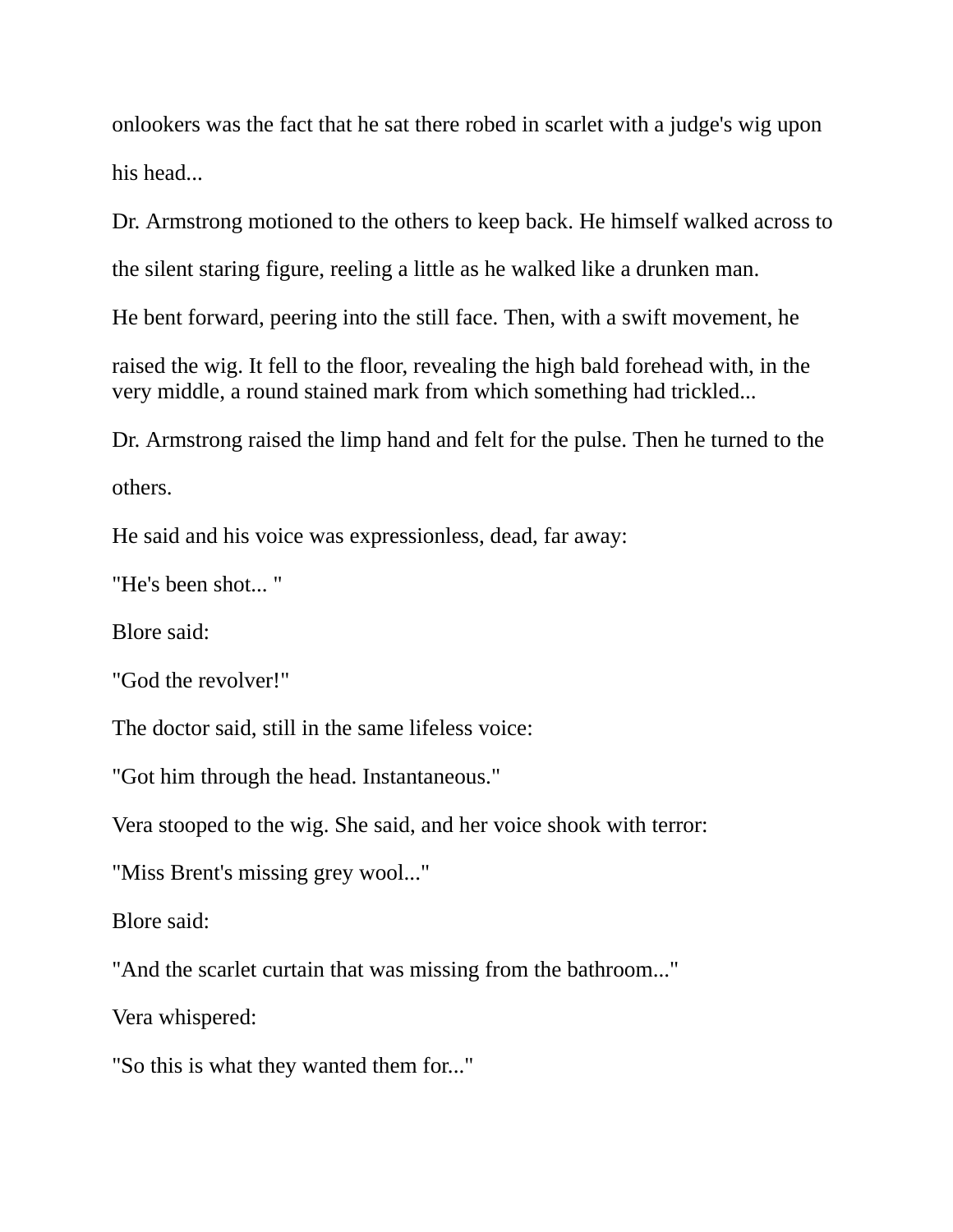Suddenly Philip Lombard laughed a high unnatural laugh.

"'Five little Indian boys going in for law; one got in Chancery and then there were four.' That's the end of Mr. Bloody Justice Wargrave. No more pronouncing sentence for him! No more putting on of the black cap! Here's the last time he'll

ever sit in court! No more summing up and sending innocent men to death. How

Edward Seton would laugh if he were here! God, how he'd laugh!"

His outburst shocked and startled the others.

Vera cried:

"Only this morning you said he was the one!"

Philip Lombard's face changed sobered.

He said in a low voice:

"I know I did... Well, I was wrong. Here's one more of us who's been proved

innocent too late!"

Chapter 14

They had carried Mr. Justice Wargrave up to his room and laid him on the bed.

Then they had come down again and had stood in the hall looking at each other.

Blore said heavily:

"What do we do now?"

Lombard said briskly:

"Have something to eat. We've got to eat, you know."

Once again they went into the kitchen. Again they opened a tin of tongue. They ate mechanically, almost without tasting.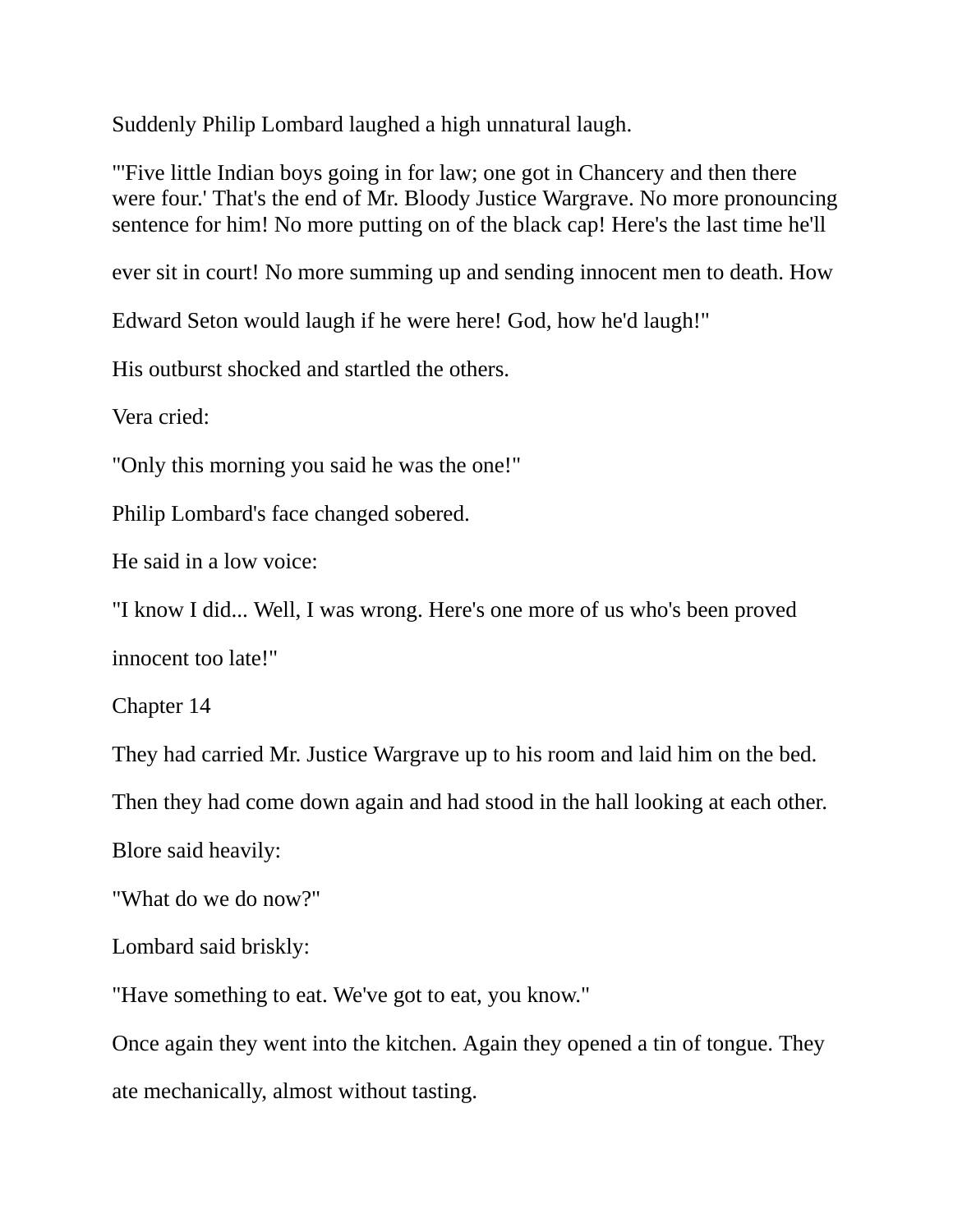Vera said:

"I shall never eat tongue again."

They finished the meal. They sat round the kitchen table staring at each other.

Blore said:

"Only four of us now... Who'll be the next?"

Armstrong stared. He said, almost mechanically:

"We must be very careful " and stopped.

Blore nodded.

"That's what he said... And now he's dead!"

Armstrong said:

"How did it happen, I wonder?"

Lombard swore. He said:

"A damned clever double cross! That stuff was planted in Miss Claythorne's room and it worked just as it was intended to. Every one dashes up there thinking

she's being murdered. And so in the confusion some one caught the old boy off his guard."

Blore said:

"Why didn't any one hear the shot?"

Lombard shook his head.

"Miss Claythorne was screaming, the wind was howling, we were running about

and calling out. No, it wouldn't be heard." He paused. "But that trick's not going to work again. He'll have to try something else next time."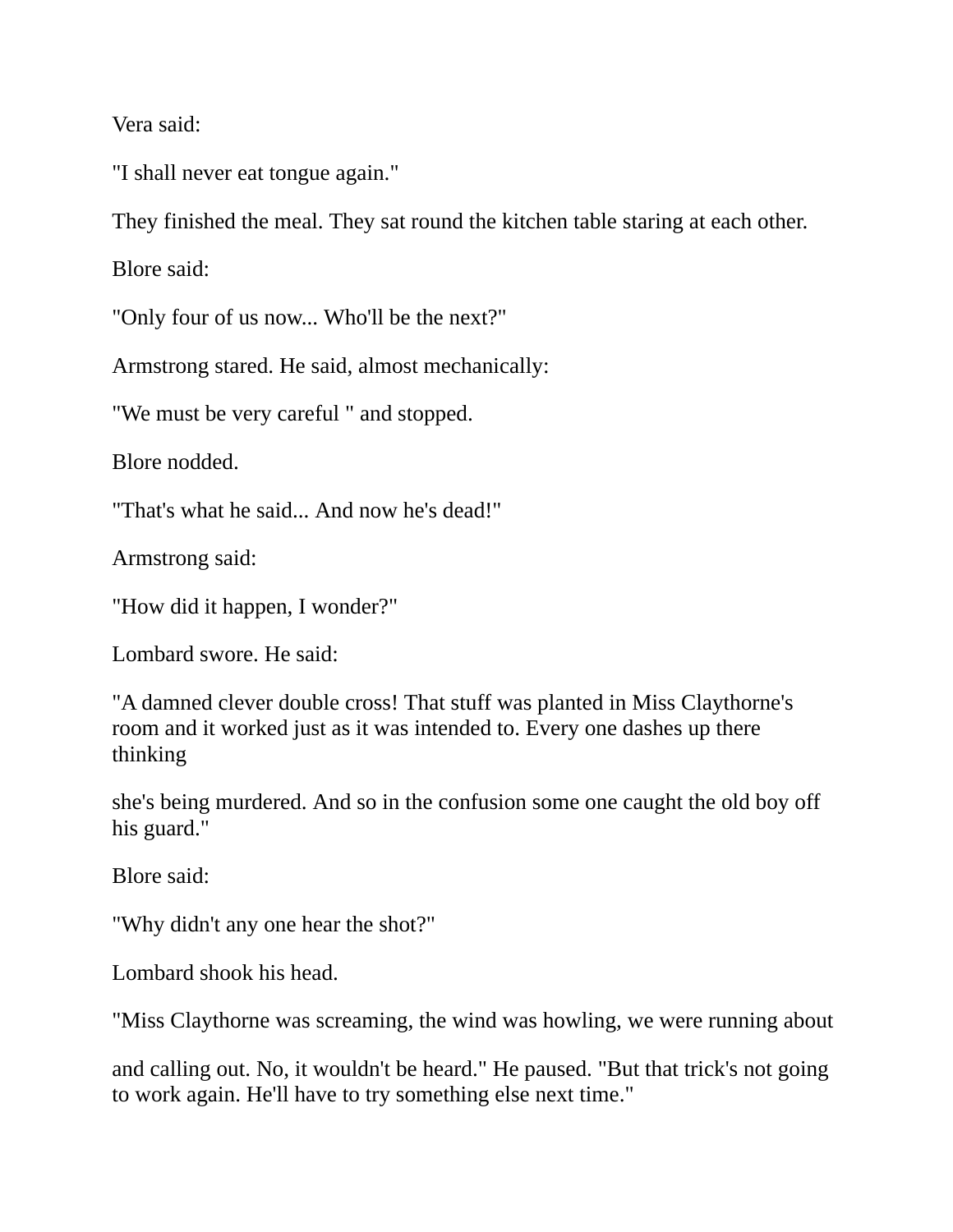Blore said:

"He probably will."

There was an unpleasant tone in his voice. The two men eyed each other.

Armstrong said:

"Four of us, and we don't know which..."

Blore said:

"I know..."

Vera said:

"I haven't the least doubt..."

Armstrong said slowly:

"I suppose I do know really..."

Philip Lombard said:

"I think I've got a pretty good idea now..."

Again they all looked at each other...

Vera staggered to her feet. She said:

"I feel awful. I must go to bed... I'm dead beat."

Lombard said:

"Might as well. No good sitting watching each other."

Blore said:

"I've no objection..."

The doctor murmured: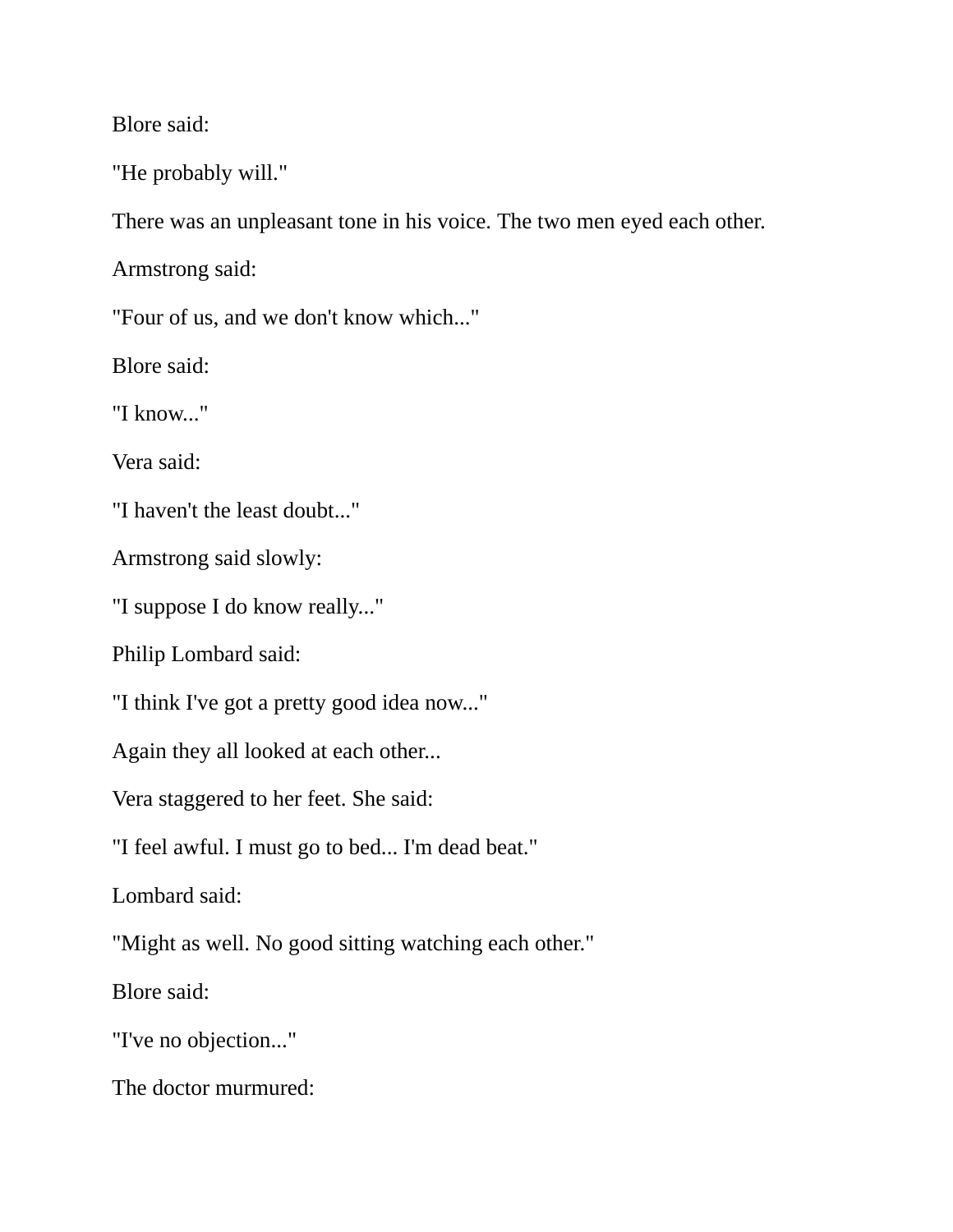"The best thing to do although I doubt if any of us will sleep."

They moved to the door. Blore said:

"I wonder where that revolver is now?..."

## II

They went up the stairs.

The next move was a little like a scene in a farce.

Each one of the four stood with a hand on his or her bedroom door handle. Then,

as though at a signal, each one stepped into the room and pulled the door shut.

There were sounds of bolts and locks, of the moving of furniture.

Four frightened people were barricaded in until morning.

III

Philip Lombard drew a breath of relief as he turned from adjusting a chair under the door handle.

He strolled across to the dressingtable.

By the light of the flickering candle he studied his face curiously.

He said softly to himself:

"Yes, this business has got you rattled all right."

His sudden wolflike smile flashed out.

He undressed quickly.

He went over to the bed, placing his wristwatch on the table by the bed.

Then he opened the drawer of the table.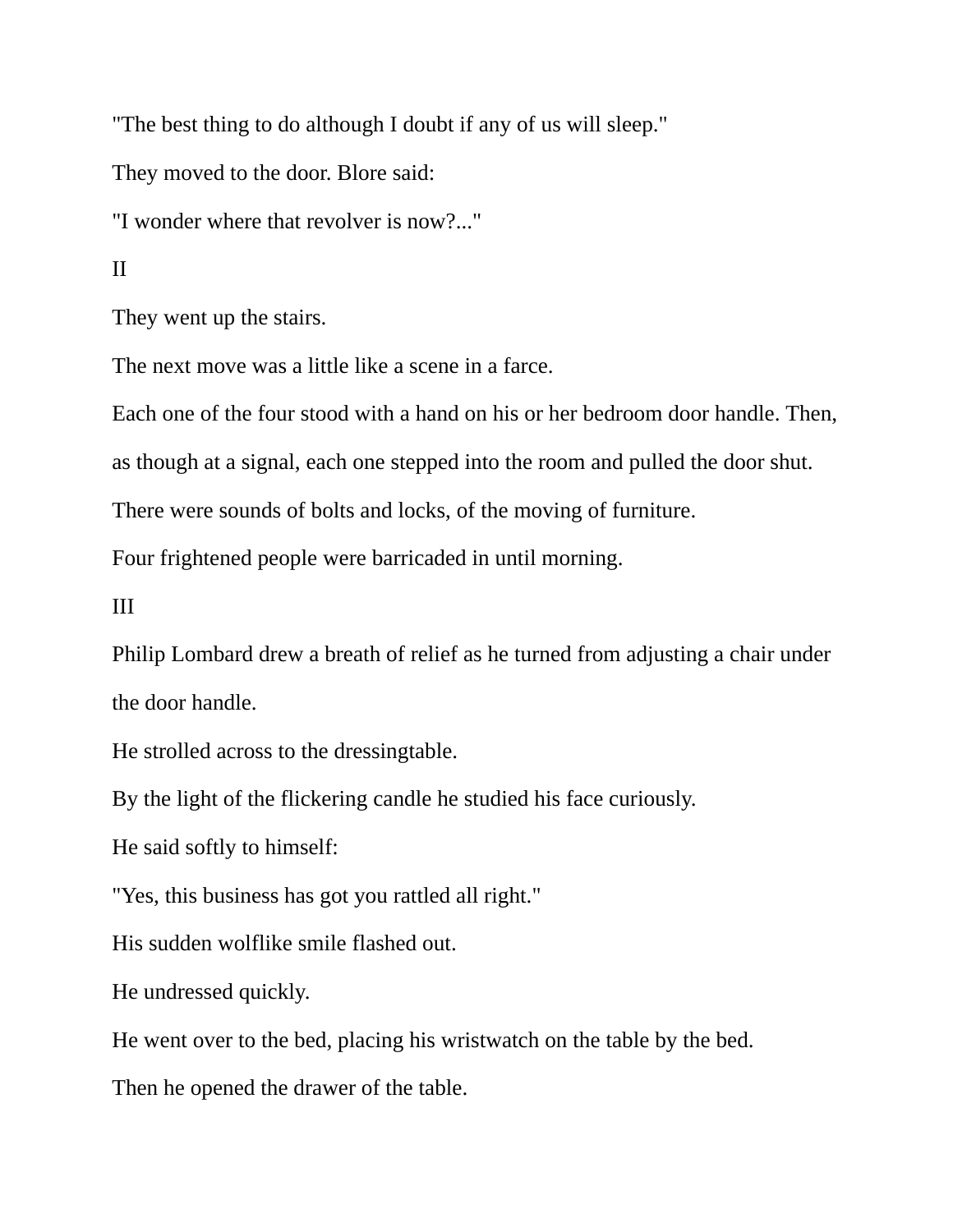He stood there, staring down at the revolver that was inside it...

IV

Vera Claythorne lay in bed.

The candle still burned beside her.

As yet she could not summon the courage to put it out.

She was afraid of the dark...

She told herself again and again: "You're all right until morning. Nothing happened last night. Nothing will happen tonight. Nothing can happen. You're

locked and bolted in. No one can come near you..."

And she thought suddenly:

"Of course! I can stay here! Stay here locked in! Food doesn't really matter! I can stay here safely till help comes! Even if it's a day or two days..."

Stay here. Yes, but could she stay here? Hour after hour with no one to speak

to, with nothing to do but think...

She'd begin to think of Cornwall of Hugo of of what she'd said to Cyril.

Horrid whiny little boy, always pestering her...

"Miss Claythorne, why can't I swim out to the rock? I can. I know I can."

Was it her voice that had answered?

"Of course you can, Cyril, really. I know that."

"Can I go then, Miss Claythorne?"

"Well, you see, Cyril, your mother gets so nervous about you. I'll tell you what.

Tomorrow you can swim out to the rock. I'll talk to your mother on the beach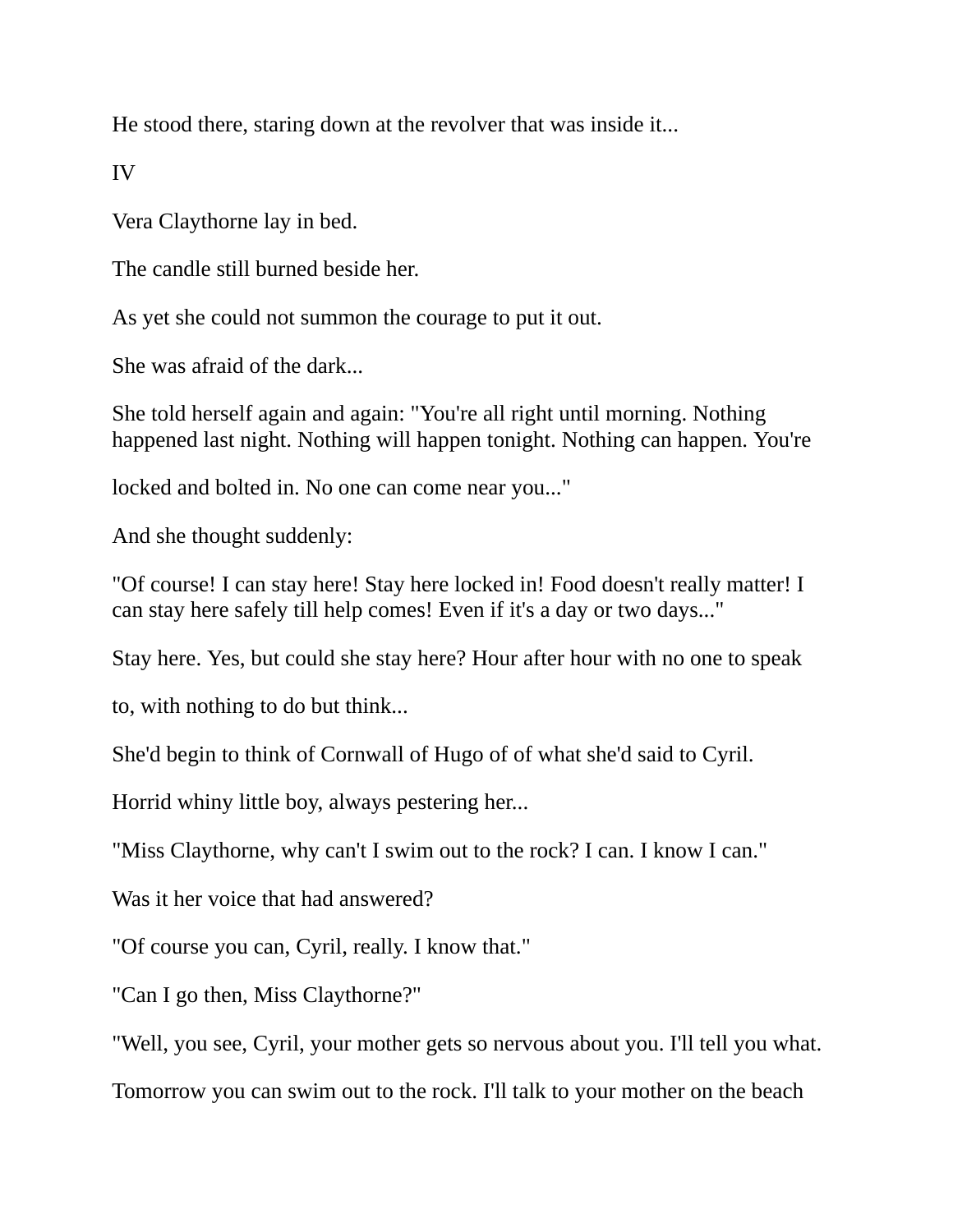and

distract her attention. And then, when she looks for you, there you'll be standing on the rock waving to her! It will be a surprise!"

"Oh, good egg, Miss Claythorne! That will be a lark!"

She'd said it now. Tomorrow! Hugo was going to Newquay. When he came back

it would be all over...

Yes, but supposing it wasn't? Supposing it went wrong? Cyril might be rescued in

time. And then then he'd say, "Miss Claythorne said I could... Well, what of it?

One must take some risk! If the worst happened she'd brazen it out. "How can

you tell such a wicked lie, Cyril? Of course I never said any such thing!" They'd believe her all right. Cyril often told stories. He was an untruthful child. Cyril would know, of course. But that didn't matter... And anyway nothing would go

wrong. She'd pretend to swim out after him. But she'd arrive too late... Nobody

would ever suspect...

Had Hugo suspected? Was that why he had looked at her in that queer faroff

way...? Had Hugo known?

Was that why he had gone off after the inquest so hurriedly?

He hadn't answered the one letter she had written to him...

Hugo...

Vera turned restlessly in bed. No, no, she mustn't think of Hugo. It hurt too

much! That was all over, over and done with... Hugo must be forgotten...

Why, this evening, had she suddenly felt that Hugo was in the room with her?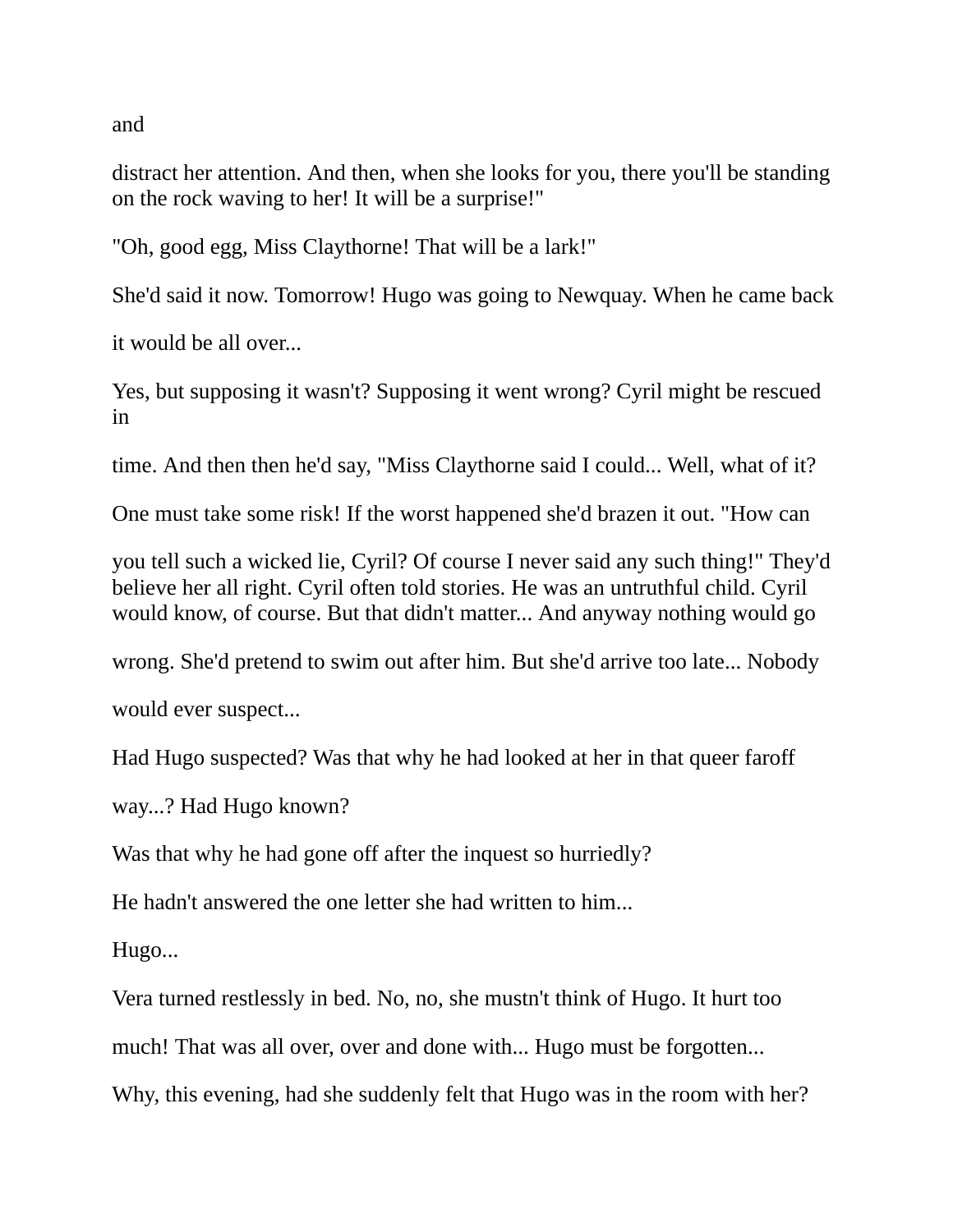She stared up at the ceiling, stared at the big black hook in the middle of the room.

She'd never noticed that hook before.

The seaweed had hung from that...

She shivered as she remembered that cold clammy touch on her neck...

She didn't like that hook on the ceiling. It drew your eyes, fascinated you... a big black hook...

V

ExInspector Blore sat on the side of his bed.

His small eyes, redrimmed and bloodshot, were alert in the solid mass of his

face. He was like a wild boar waiting to charge.

He felt no inclination to sleep.

The menace was coming very near now... Six out of ten!

For all his sagacity, for all his caution and astuteness, the old judge had gone the way of the rest.

Blore snorted with a kind of savage satisfaction.

"What was it the old geezer had said?"

"We must be very careful..."

Selfrighteous smug old hypocrite. Sitting up in court feeling like God Almighty.

He'd got his all right... No more being careful for him.

And now there were four of them. The girl, Lombard, Armstrong and himself.

Very soon another of them would go... But it wouldn't be William Henry Blore.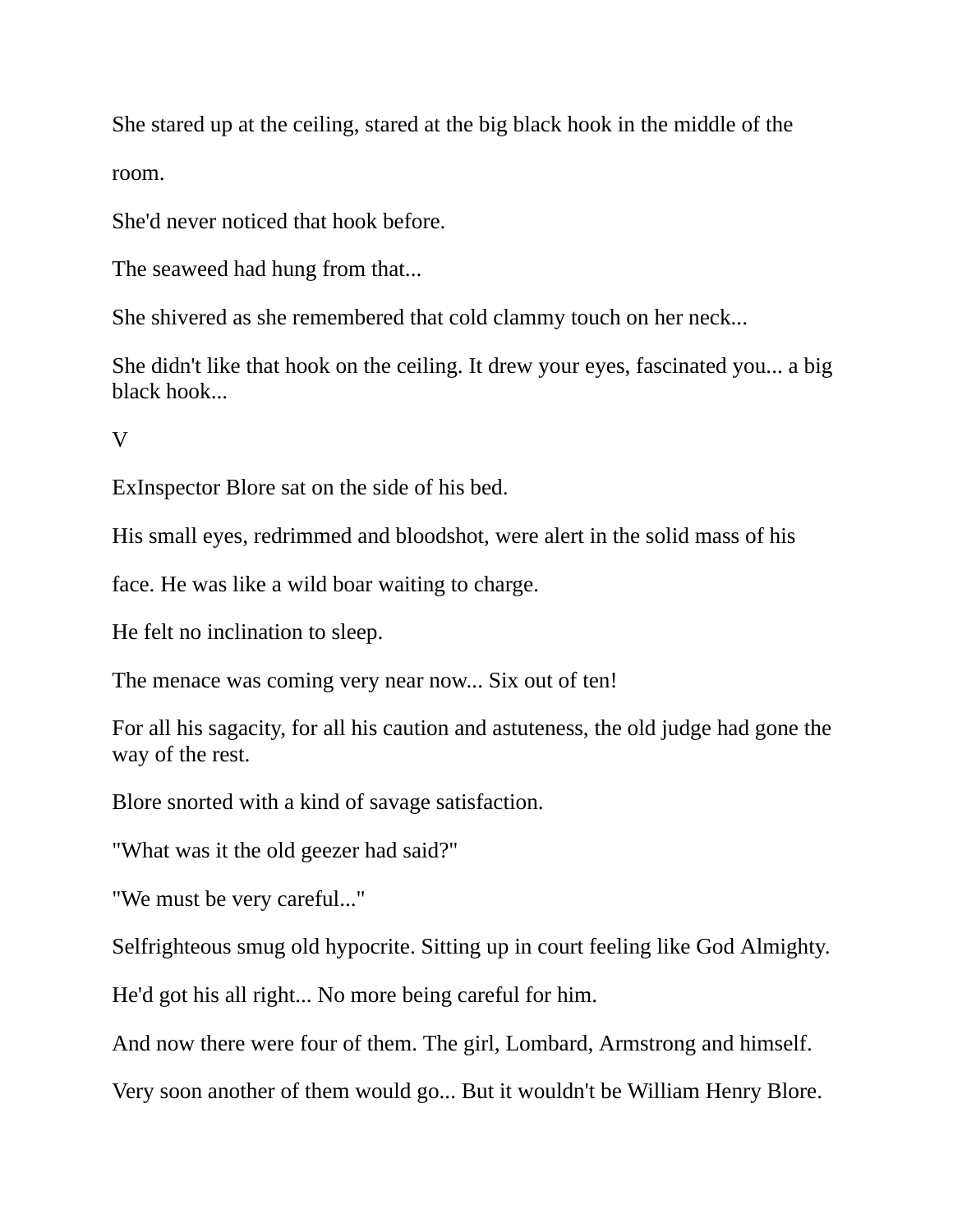He'd see to that all right.

(But the revolver... What about the revolver? That was the disturbing factor the revolver!)

Blore sat on his bed, his brow furrowed, his little eyes creased and puckered

while he pondered the problem of the revolver...

In the silence he could hear the clocks strike downstairs.

Midnight.

He relaxed a little now even went so far as to lie down on his bed. But he did not undress.

He lay there, thinking. Going over the whole business from the beginning, methodically, painstakingly, as he had been wont to do in his police officer days.

It was thoroughness that paid in the end.

The candle was burning down. Looking to see if the matches were within easy

reach of his hand, he blew it out.

Strangely enough, he found the darkness disquieting. It was as though a thousand ageold fears awoke and struggled for supremacy in his brain. Faces

floated in the air the judge's face crowned with that mockery of grey wool the cold dead face of Mrs. Rogers the convulsed purple face of Anthony Marston...

Another face pale, spectacled, with a small strawcoloured moustache...

A face he had seen sometime or other but when? Not on the island. No, much longer ago than that.

Funny, that he couldn't put a name to it... Silly sort of face really fellow looked a bit of a mug.

Of course!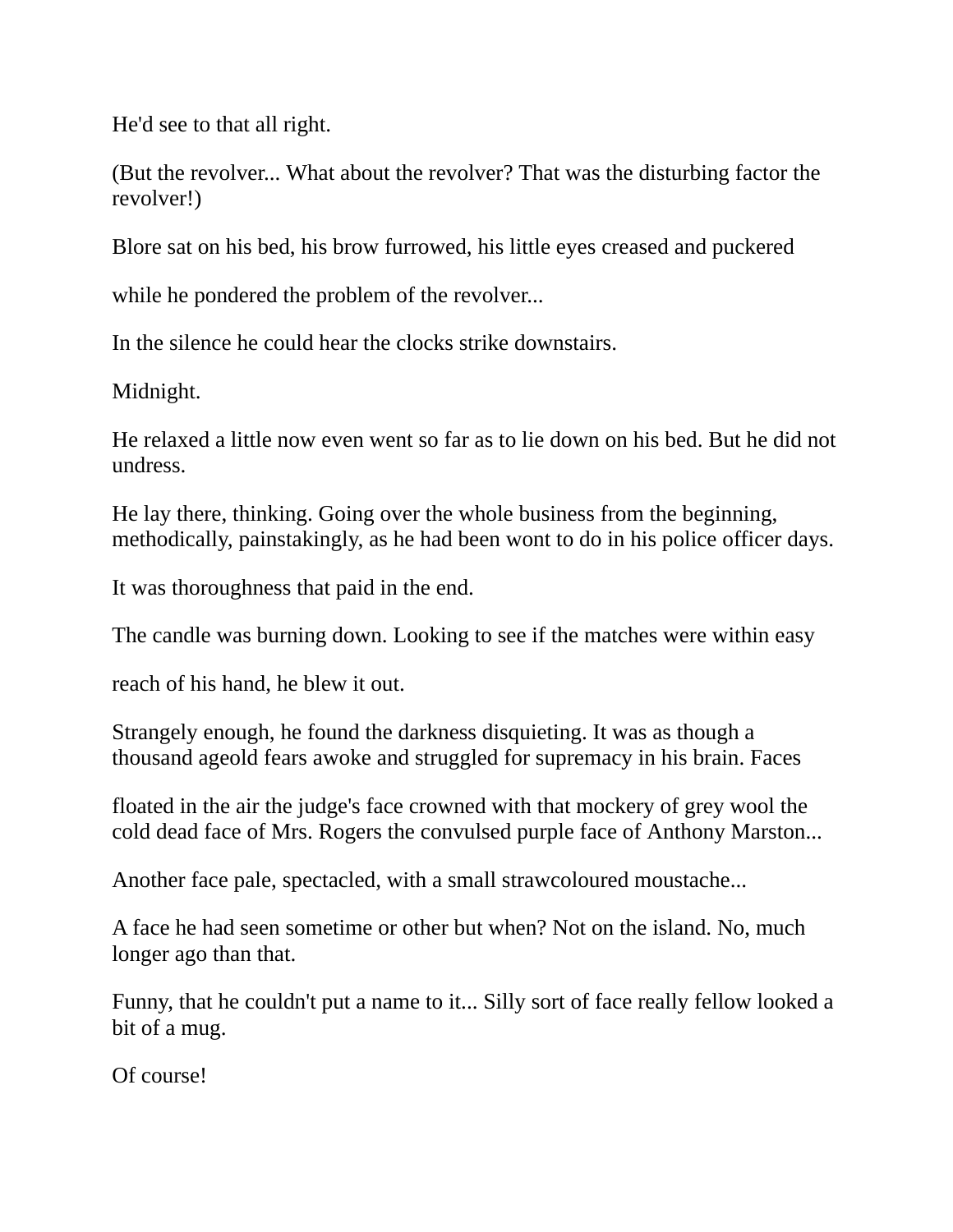It came to him with a real shock.

Landor!

Odd to think he'd completely forgotten what Landor looked like. Only yesterday he'd been trying to recall the fellow's face, and hadn't been able to.

And now here it was, every feature clear and distinct, as though he had seen it only yesterday...

Landor had had a wife a thin slip of a woman with a worried face. There'd been a kid too, a girl about fourteen. For the first time, he wondered what had become of them...

(The revolver. What had become of the revolver? That was much more important...)

The more he thought about it the more puzzled he was... He didn't understand this revolver business...

Somebody in the house had got that revolver...

Downstairs a clock struck one.

Blore's thoughts were cut short. He sat up on the bed, suddenly alert. For he had heard a sound a very faint sound somewhere outside his bedroom door.

There was some one moving about in the darkened house.

The perspiration broke out on his forehead. Who was it, moving secretly and silently along the corridors? Some one who was up to no good, he'd bet that! Noiselessly, in spite of his heavy build, he dropped off the bed and with two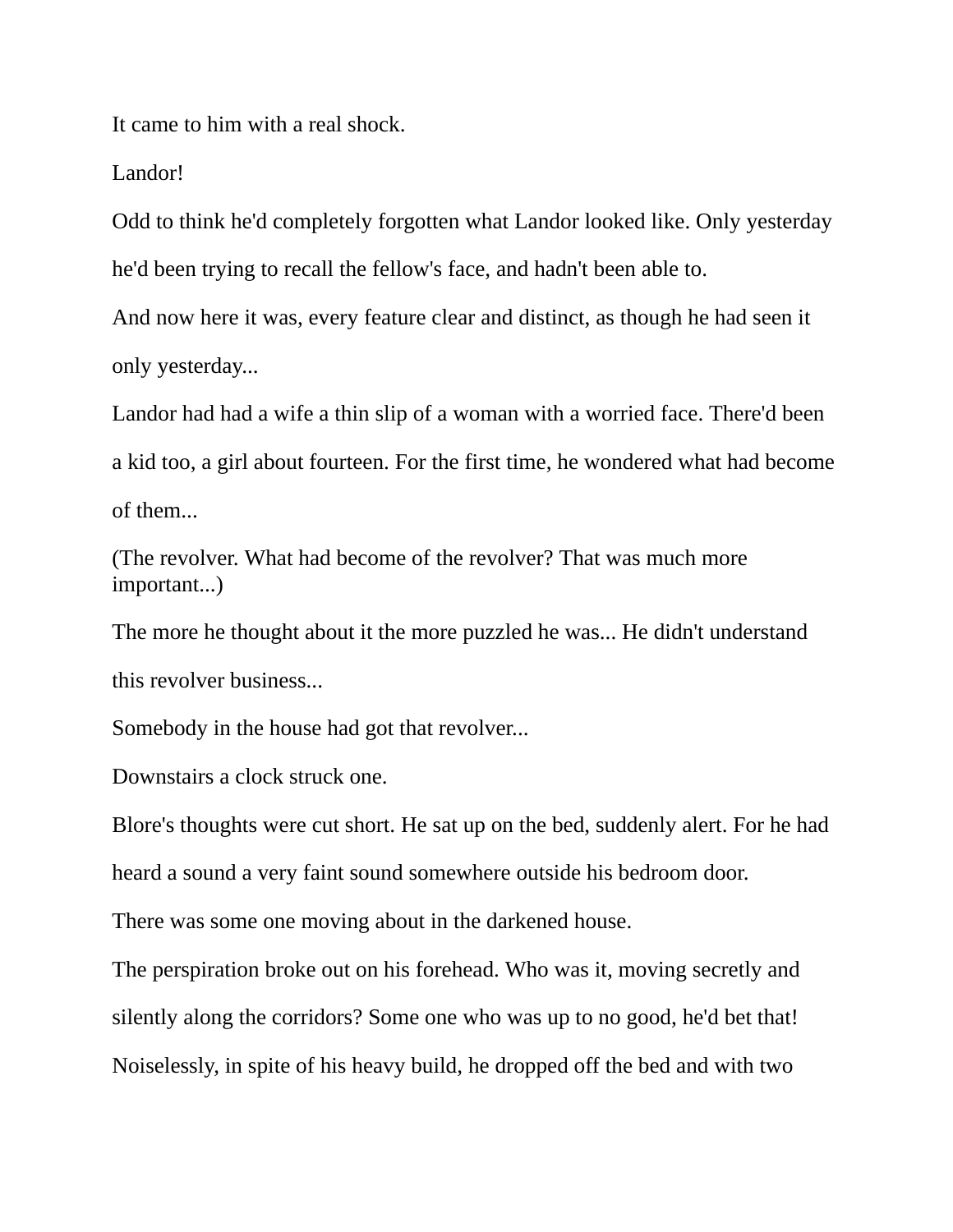strides was standing by the door listening.

But the sound did not come again. Nevertheless Blore was convinced that he was

not mistaken. He had heard a footfall just outside his door. The hair rose slightly on his scalp. He knew fear again...

Some one creeping about stealthily in the night...

He listened but the sound was not repeated.

And now a new temptation assailed him. He wanted, desperately, to go out and

investigate. If he could only see who it was prowling about in the darkness.

But to open his door would be the action of a fool. Very likely that was exactly

what the other was waiting for. He might even have meant Blore to hear what he

had heard, counting on him coming out to investigate.

Blore stood rigid listening. He could hear sounds everywhere now, cracks, rustles, mysterious whispers but his dogged realistic brain knew them for what

they were the creations of his own heated imagination.

And then suddenly he heard something that was not imagination. Footsteps, very soft, very cautious, but plainly audible to a man listening with all his ears as

Blore was listening.

They came softly along the corridor (both Lombard's and Armstrong's rooms were

farther from the stairhead than his). They passed his door without hesitating or

faltering.

And as they did so, Blore made up his mind.

He meant to see who it was! The footsteps had definitely passed his door going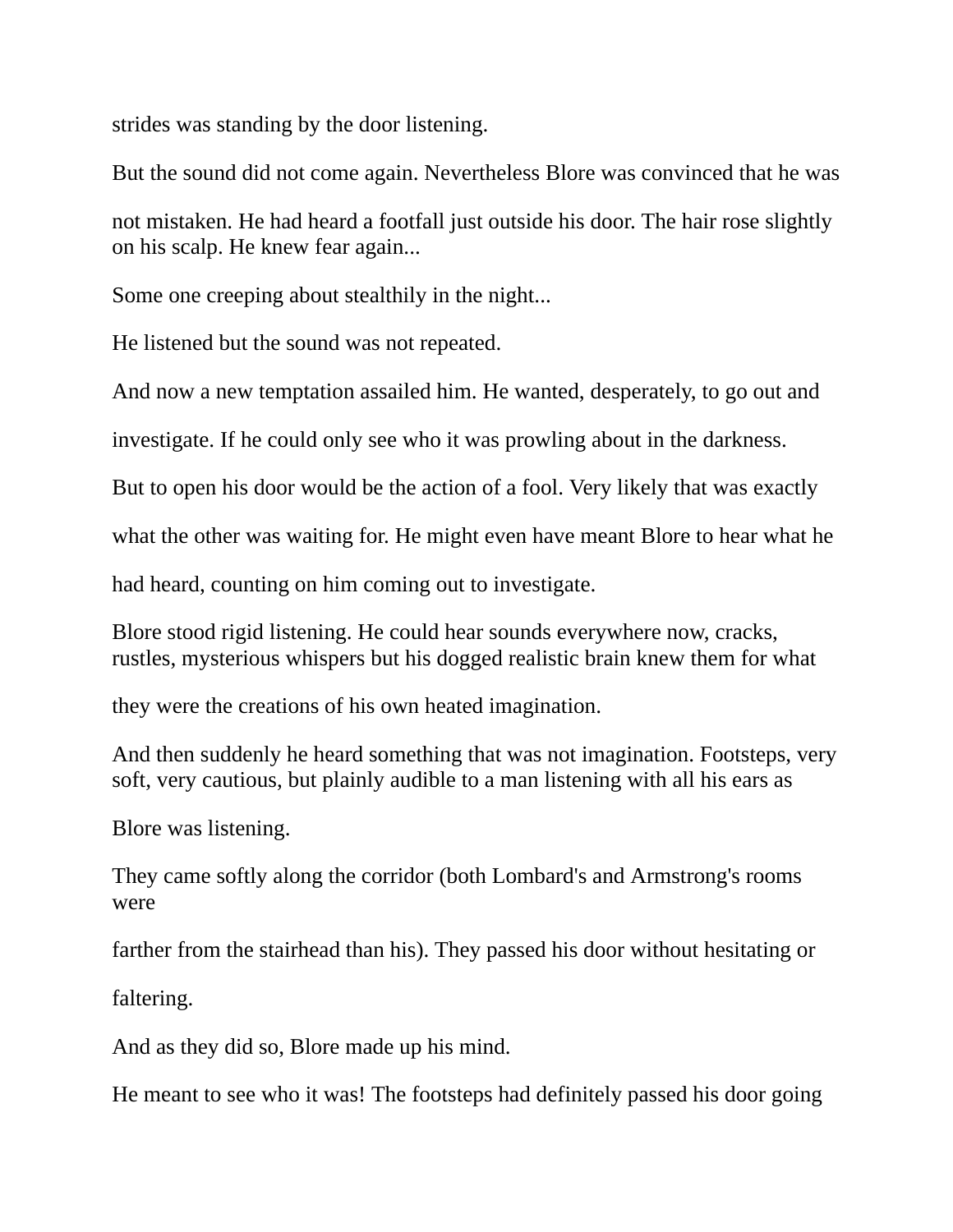the stairs. Where was the man going?

When Blore acted, he acted quickly, surprisingly so for a man who looked so heavy and slow. He tiptoed back to the bed, slipped matches into his pocket, detached the plug of the electric lamp by his bed, and picked it up winding the flex round it. It was a chromium affair with a heavy ebonite base a useful weapon.

He sprinted noiselessly across the room, removed the chair from under the door handle and with precaution unlocked and unbolted the door. He stepped out into the corridor. There was a faint sound in the hall below; Blore ran noiselessly in his stockinged feet to the head of the stairs.

At that moment he realized why it was he had heard all these sounds so clearly. The wind had died down completely and the sky must have cleared. There was faint moonlight coming in through the landing window and it illuminated the hall below.

Blore had an instantaneous glimpse of a figure just passing out through the front door.

In the act of running down the stairs in pursuit, he paused.

Once again, he had nearly made a fool of himself! This was a trap, perhaps, to lure him out of the house!

But what the other man didn't realize was that he had made a mistake, had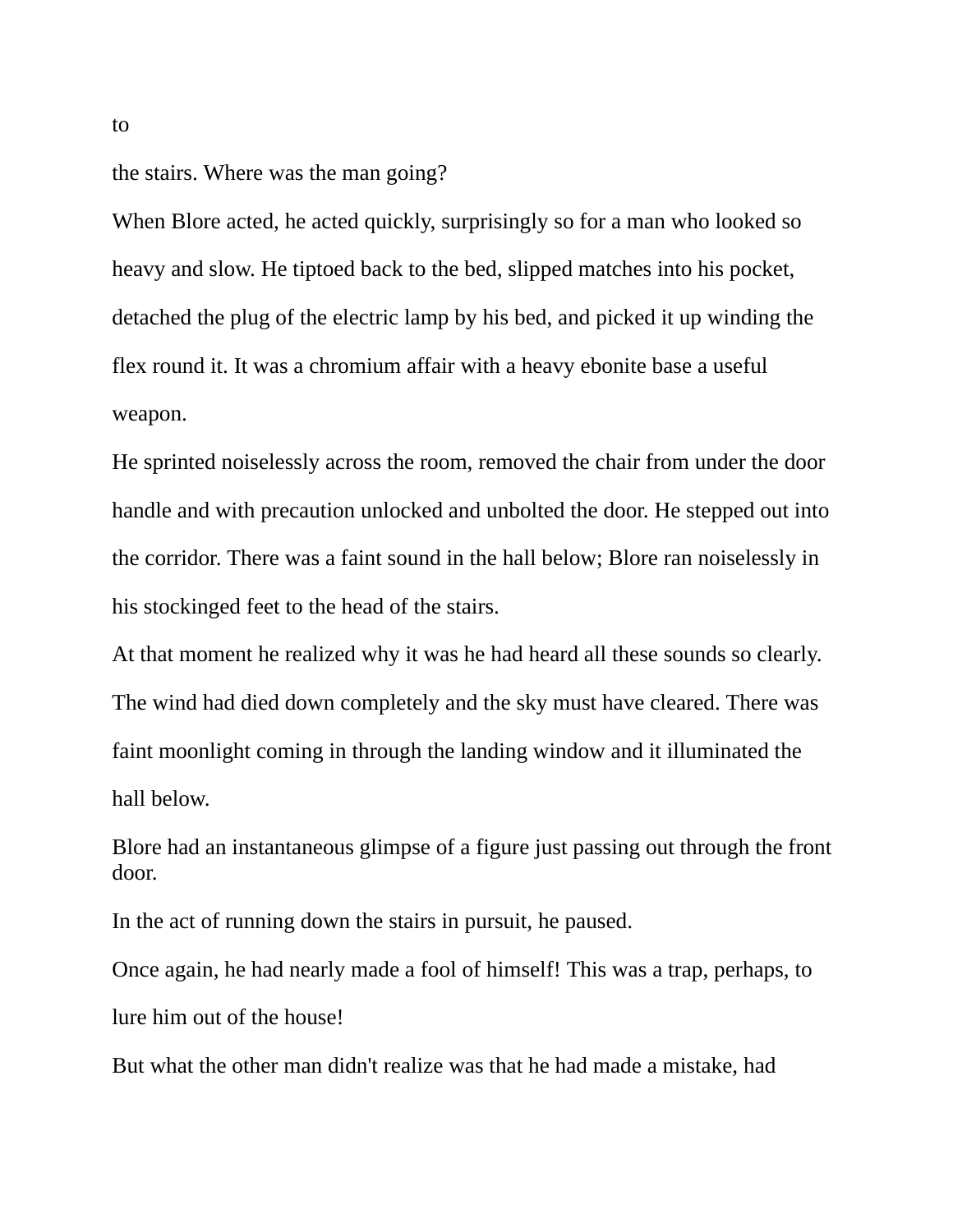delivered himself neatly into Blore's hands.

For, of the three tenanted rooms upstairs, one must now be empty. All that had

to be done was to ascertain which!

Blore went swiftly back along the corridor.

He paused first at Dr. Armstrong's door and tapped. There was no answer.

He waited a minute, then went on to Philip Lombard's room.

Here the answer came at once.

"Who's there?"

"It's Blore. I don't think Armstrong is in his room. Wait a minute."

He went on to the door at the end of the corridor. Here he tapped again.

"Miss Claythorne. Miss Claythorne."

Vera's voice, startled, answered him:

"Who is it? What's the matter?"

"It's all right, Miss Claythorne. Wait a minute. I'll come back."

He raced back to Lombard's room. The door opened as he did so. Lombard stood

there. He held a candle in his left hand. He had pulled on his trousers over his

pyjamas. His right hand rested in the pocket of his pyjama jacket. He said sharply:

"What the hell's all this?"

Blore explained rapidly. Lombard's eyes lit up.

"Armstrong eh? So he's our pigeon!" He moved along to Armstrong's door.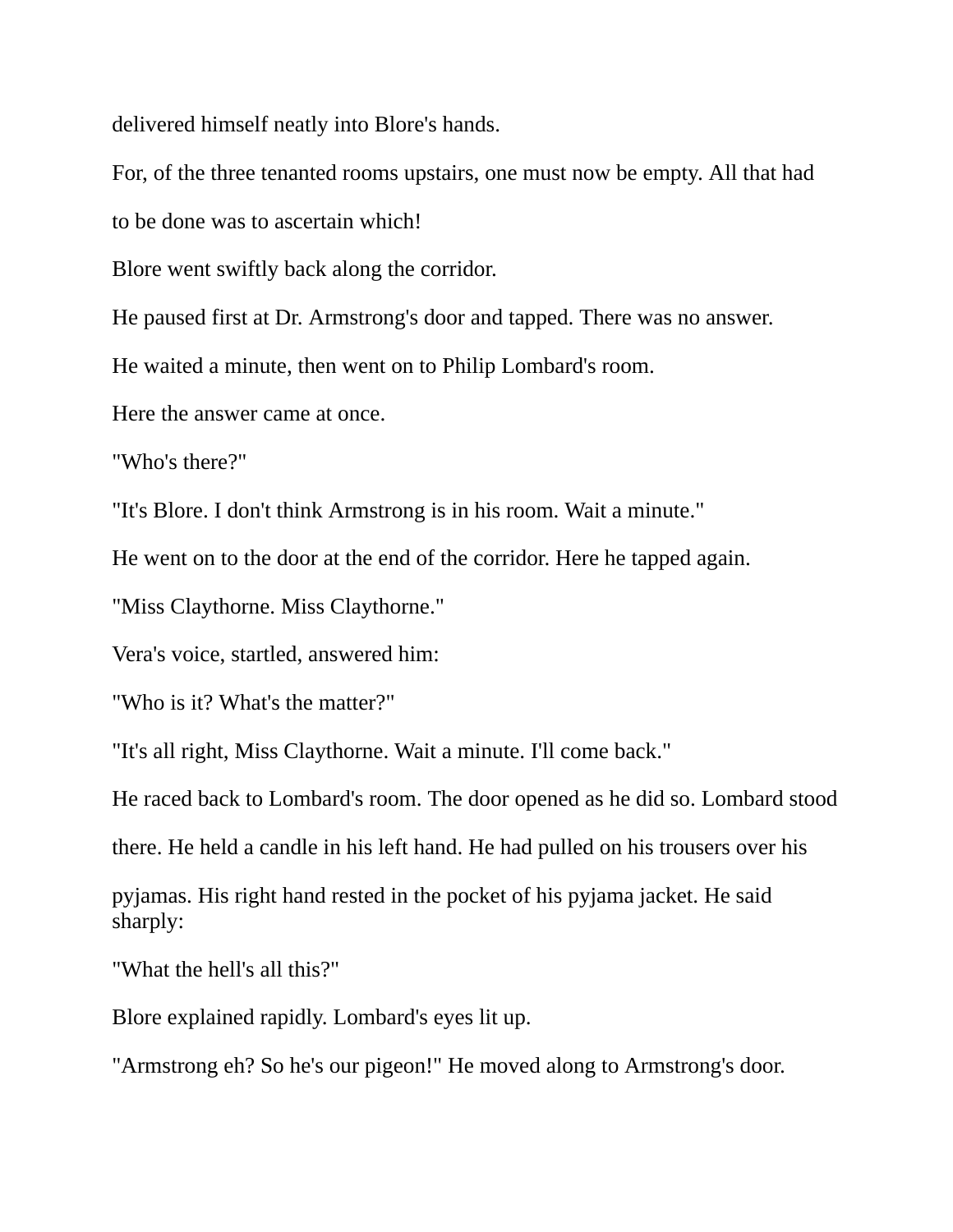"Sorry, Blore, but I don't take anything on trust."

He rapped sharply on the panel.

"Armstrong Armstrong."

There was no answer.

Lombard dropped to his knees and peered through the keyhole. He inserted his

little finger gingerly into the lock.

He said:

"Key's not in the door on the inside."

Blore said:

"That means he locked it on the outside and took it with him."

Philip nodded:

"Ordinary precaution to take. We'll get him, Blore... This time, we'll get him! Half a second."

He raced along to Vera's room.

"Vera."

"Yes."

"We're hunting Armstrong. He's out of his room. Whatever you do, don't open

your door. Understand?"

"Yes, I understand."

"If Armstrong comes along and says that I've been killed, or Blore's been killed, pay no attention. See? Only open your door if both Blore and I speak to you. Got

that?"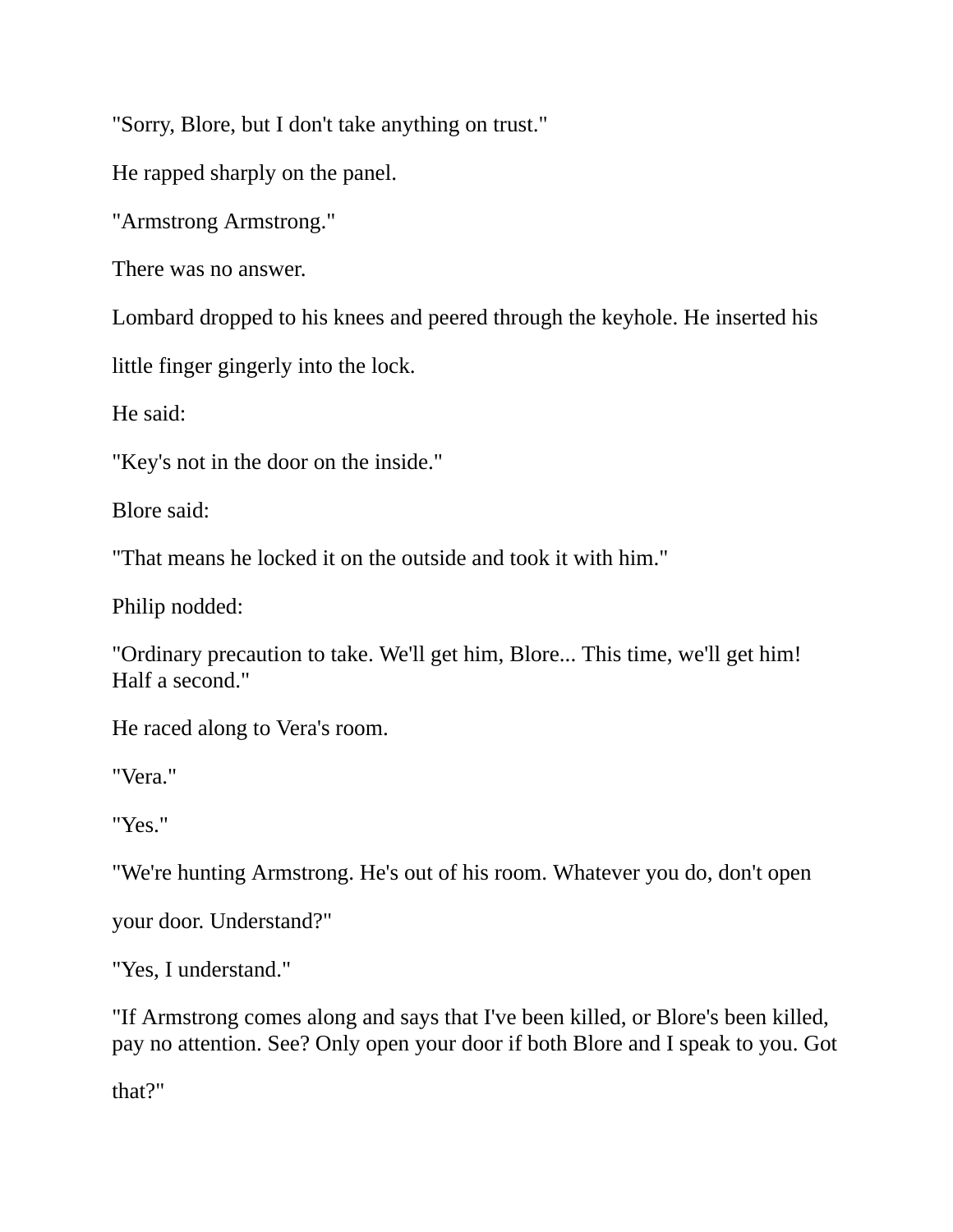Vera said:

"Yes. I'm not a complete fool."

Lombard said:

"Good."

He joined Blore. He said:

"And now after him! The hunt's up!"

Blore said:

"We'd better be careful. He's got a revolver, remember."

Philip Lombard raced down the stairs chuckling.

He said:

"That's where you're wrong." He undid the front door, remarking: "Latch pushed back so that he could get in again easily."

He went on:

"I've got that revolver!" He took it half out of his pocket as he spoke. "Found it put back in my drawer tonight."

Blore stopped dead on the doorstep. His face changed. Philip Lombard saw it.

He said impatiently:

"Don't be a damned fool, Blore! I'm not going to shoot you! Go back and barricade yourself in if you like! I'm off after Armstrong."

He started off into the moonlight. Blore, after a minute's hesitation, followed

him.

He thought to himself: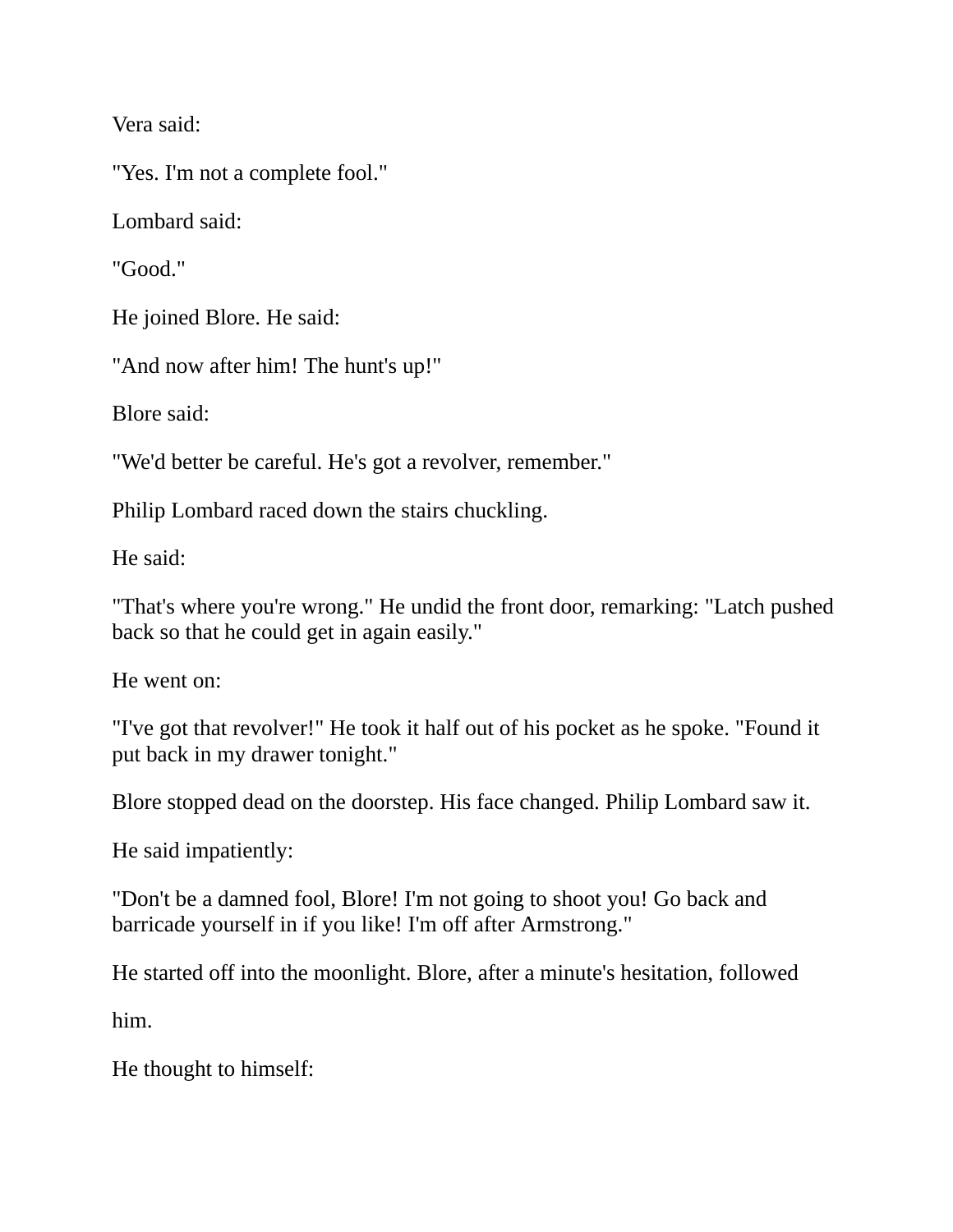"I suppose I'm asking for it. But after all "

After all he had tackled criminals armed with revolvers before now. Whatever

else he lacked, Blore did not lack courage. Show him the danger and he would

tackle it pluckily. He was not afraid of danger in the open, only of danger undefined and tinged with the supernatural.

VI

Vera, left to wait results, got up and dressed.

She glanced over once or twice at the door. It was a good solid door. It was both

bolted and locked and had an oak chair wedged under the handle.

It could not be broken open by force. Certainly not by Dr. Armstrong. He was not

a physically powerful man.

If she were Armstrong intent on murder, it was cunning that she would employ, not force.

She amused herself by reflecting on the means he might employ.

He might, as Philip had suggested, announce that one of the other two men was dead. Or he might possibly pretend to be mortally wounded himself, might drag himself groaning to her door.

There were other possibilities. He might inform her that the house was on fire. More, he might actually set the house on fire... Yes, that would be a possibility. Lure the other two men out of the house, then, having previously laid a trail of petrol, he might set light to it. And she, like an idiot, would remain barricaded in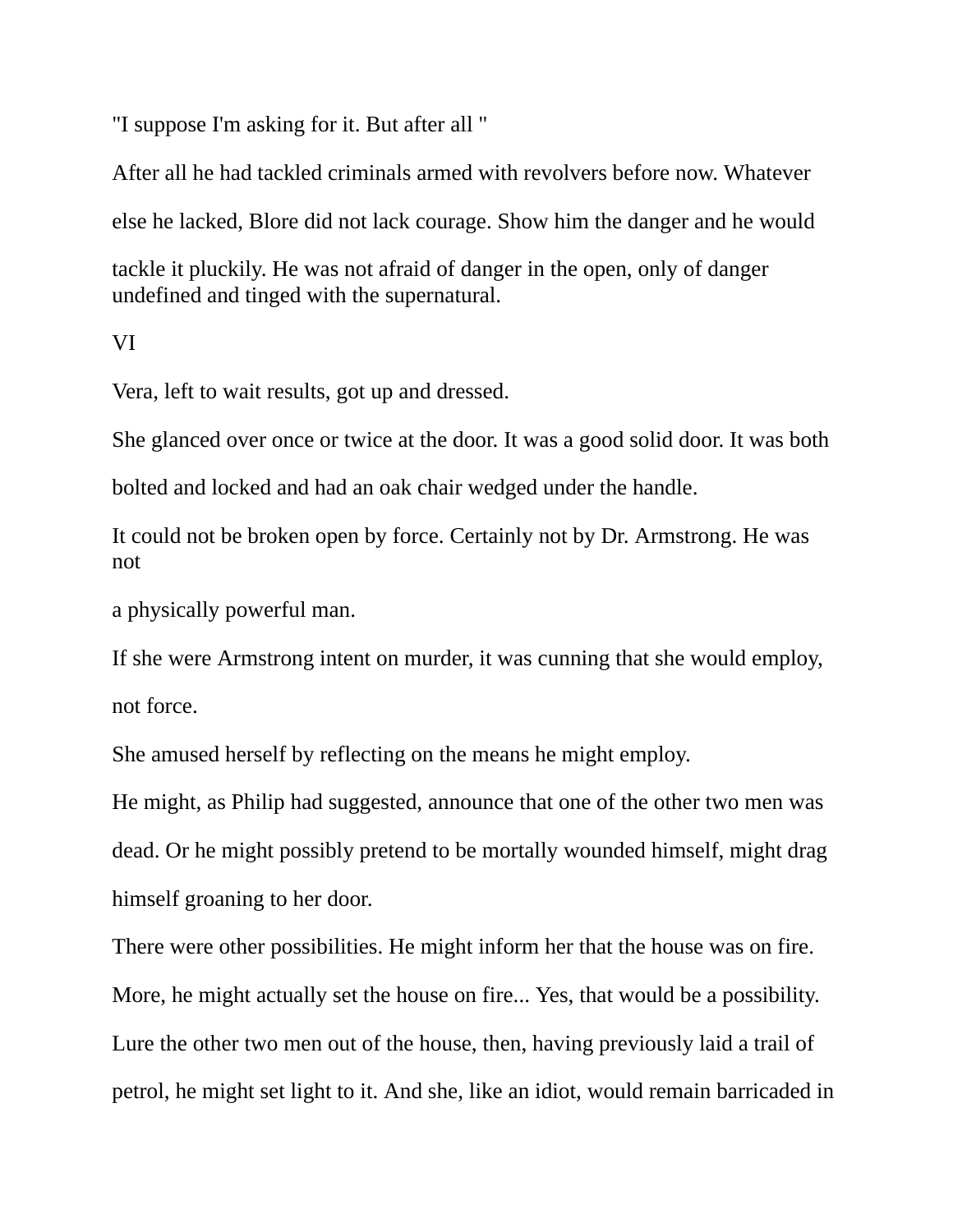her room until it was too late.

She crossed over to the window. Not too bad. At a pinch one could escape that way. It would mean a drop but there was a handy flowerbed.

She sat down and picking up her diary began to write in it in a clear flowing hand.

One must pass the time.

Suddenly she stiffened to attention. She had heard a sound. It was, she thought,

a sound like breaking glass. And it came from somewhere downstairs.

She listened hard, but the sound was not repeated.

She heard, or thought she heard, stealthy sounds of footsteps, the creak of stairs, the rustle of garments but there was nothing definite, and she concluded, as

Blore had done earlier, that such sounds had their origin in her own imagination.

But presently she heard sounds of a more concrete nature.

People moving about downstairs the murmur of voices. Then the very decided

sound of some one mounting the stairs doors opening and shutting feet going

up to the attics overhead. More noises from there.

Finally the steps came along the passage. Lombard's voice said:

"Vera? You all right?"

"Yes. What's happened?"

Blore's voice said:

"Will you let us in?"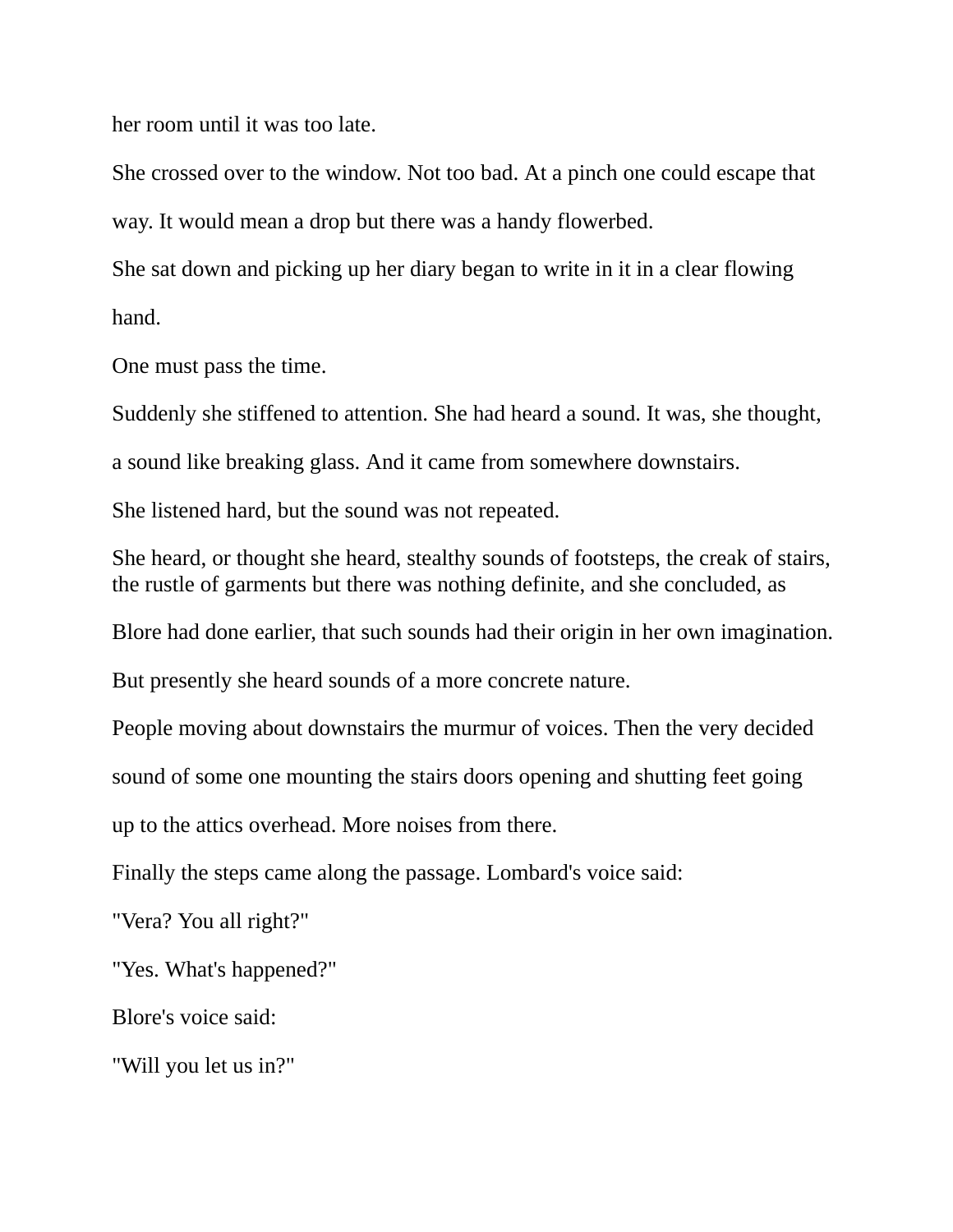Vera went to the door. She removed the chair, unlocked the door and slid back the bolt. She opened the door. The two men were breathing hard, their feet and the bottom of their trousers were soaking wet.

She said again:

"What's happened?"

Lombard said:

"Armstrong's disappeared..."

VII

Vera cried:

"What?"

Lombard said:

"Vanished clean off the island."

Blore concurred:

"Vanished that's the word! Like some damned conjuring trick."

Vera said impatiently:

"Nonsense! He's hiding somewhere!"

Blore said:

"No, he isn't! I tell you, there's nowhere to hide on this island. It's as bare as your hand! There's moonlight outside. As clear as day it is. And he s not to be found."

Vera said:

"He doubled back into the house."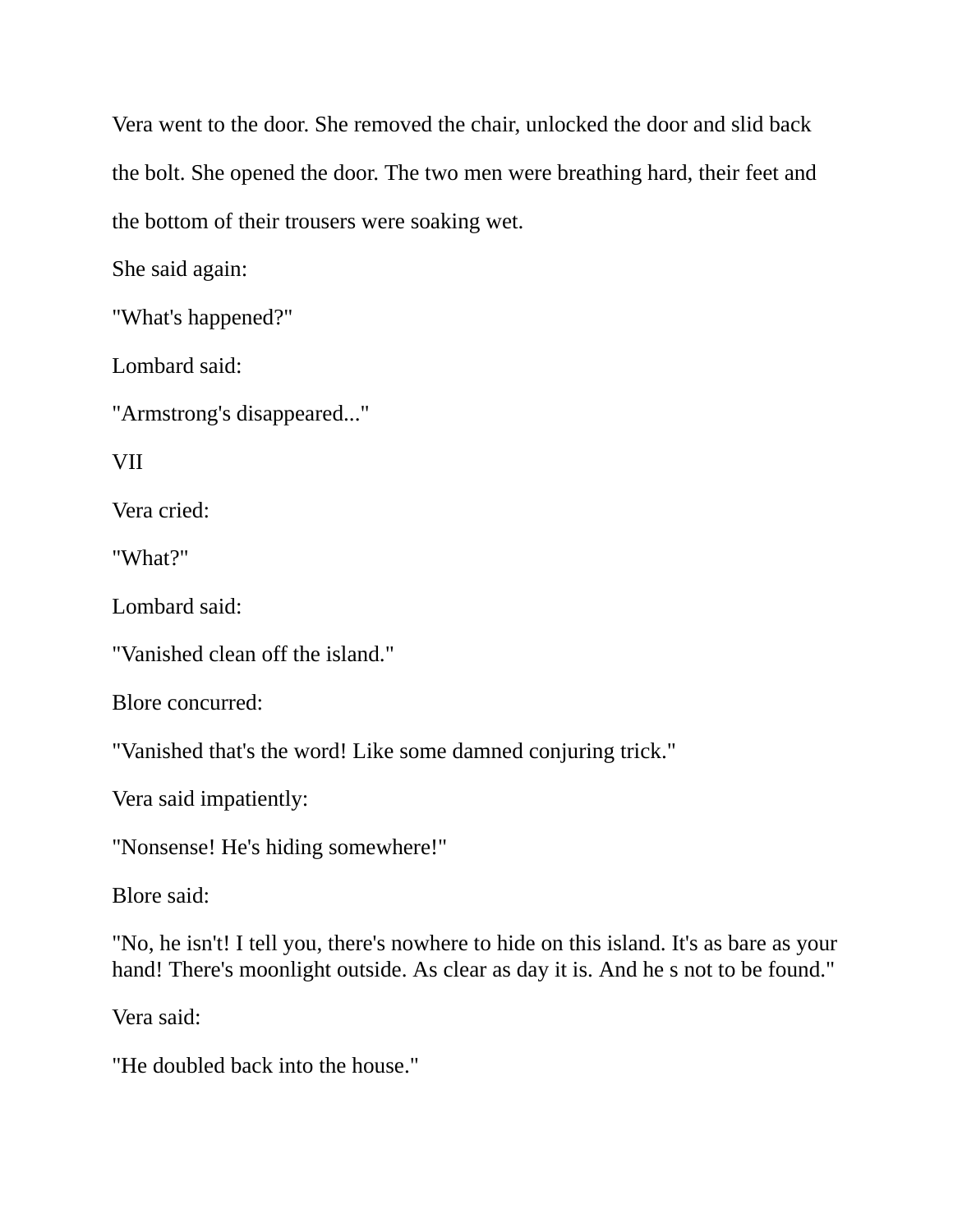Blore said:

"We thought of that. We've searched the house too. You must have heard us. He's not here, I tell you. He's gone clean vanished, vamoosed..."

Vera said incredulously:

"I don't believe it."

Lombard said:

"It's true, my dear."

He paused and then said:

"There's one other little fact. A pane in the diningroom window has been smashed and there are only three little Indian boys on the table."

Chapter 15

Three people sat eating breakfast in the kitchen.

Outside, the sun shone. It was a lovely day.

The storm was a thing of the past.

And with the change in the weather, a change had come in the mood of the

prisoners on the island.

They felt now like people just awakening from a nightmare. There was danger,

yet, but it was danger in daylight. That paralyzing atmosphere of fear that had wrapped them round like a blanket yesterday while the wind howled outside was

gone.

Lombard said:

"We'll try heliographing today with a mirror from the highest point of the island.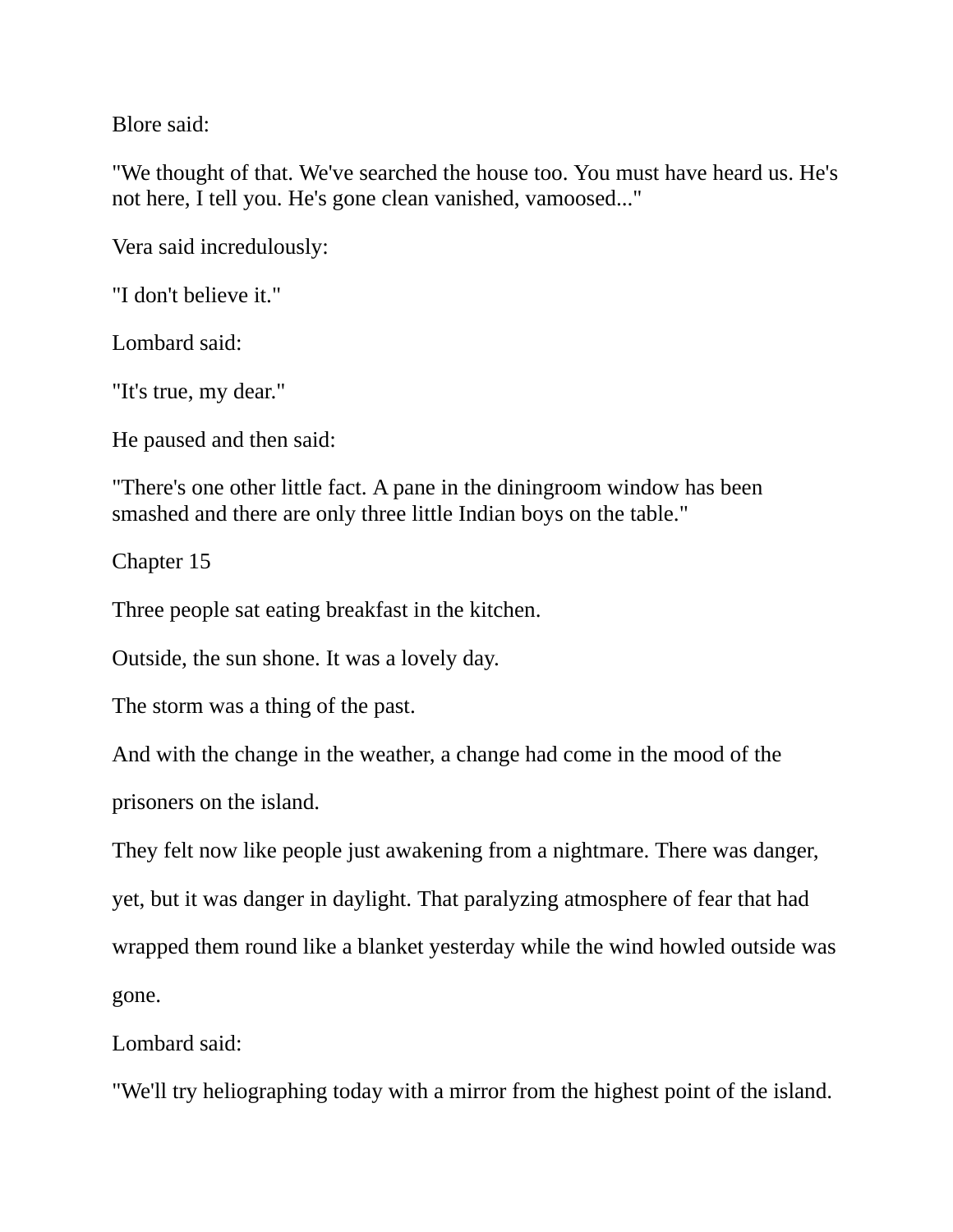Some bright lad wandering on the cliff will recognize SOS when he sees it, I hope.

In the evening we could try a bonfire only there isn't much wood and anyway

they might just think it was song and dance and merriment."

Vera said:

"Surely some one can read Morse. And then they'll come to take us off. Long

before this evening."

Lombard said:

"The weather's cleared all right, but the sea hasn't gone down yet. Terrific swell on! They won't be able to get a boat near the island before tomorrow."

Vera cried:

"Another night in this place!"

Lombard shrugged his shoulders.

"May as well face it! Twentyfour hours will do it, I think. If we can last out that, we'll be all right."

Blore cleared his throat. He said:

"We'd better come to a clear understanding. What's happened to Armstrong?"

Lombard said:

"Well, we've got one piece of evidence. Only three little Indian boys left on the dinnertable. It looks as though Armstrong had got his quietus."

Vera said:

"Then why haven't you found his dead body?"

Blore said: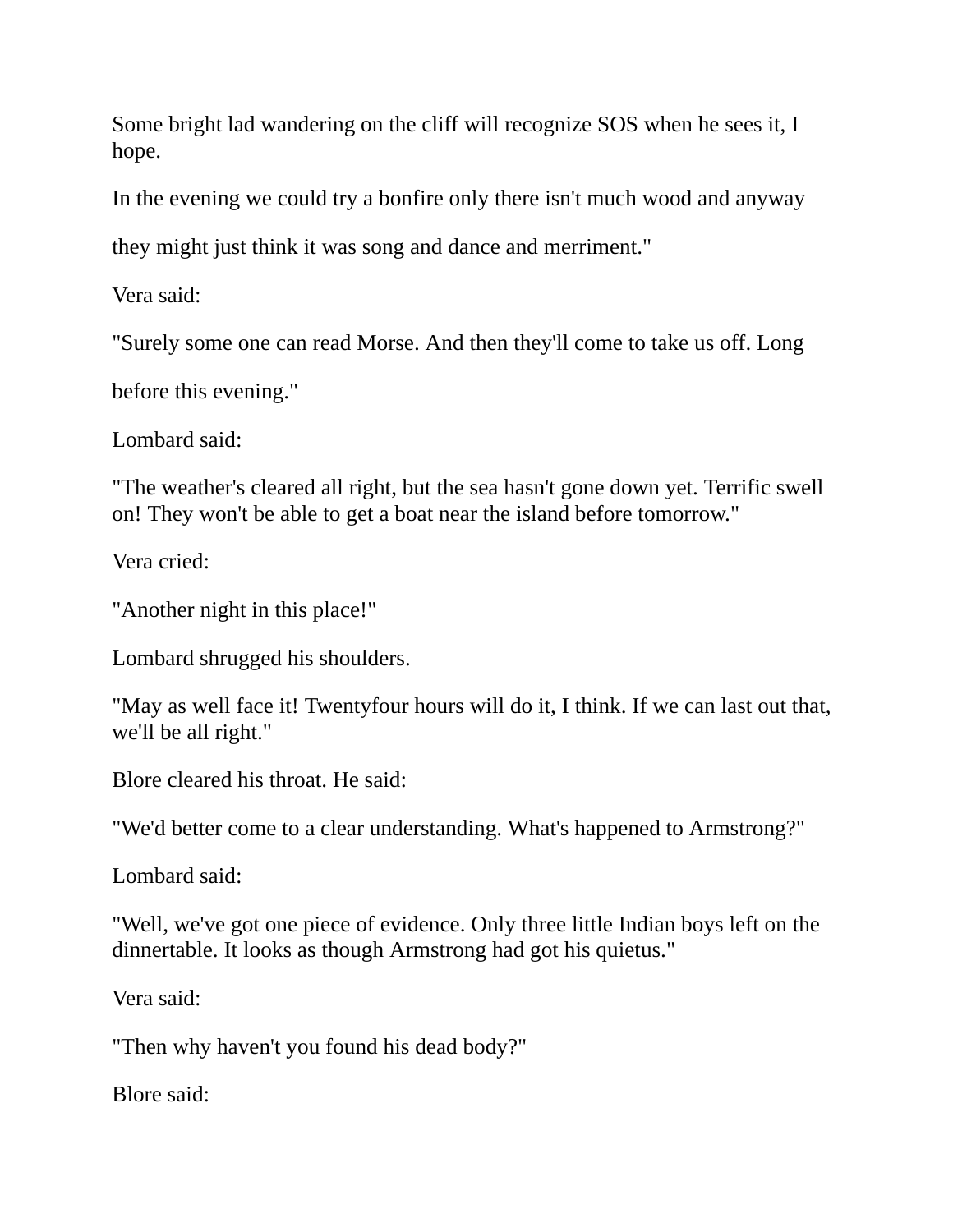"Exactly."

Lombard shook his head. He said:

"It's damned odd no getting over it."

Blore said doubtfully:

"It might have been thrown into the sea."

Lombard said sharply:

"By whom? You? Me? You saw him go out of the front door. You come along and

find me in my room. We go out and search together. When the devil had I time to

kill him and carry his body round the island?"

Blore said:

"I don't know. But I do know one thing."

Lombard said:

"What's that?"

Blore said:

"The revolver. It was your revolver. It's in your possession now. There's nothing to show that it hasn't been in your possession all along."

"Come now, Blore, we were all searched."

"Yes, you'd hidden it away before that happened. Afterwards you just took it back again."

"My good blockhead, I swear to you that it was put back in my drawer. Greatest surprise I ever had in my life when I found it there."

Blore said: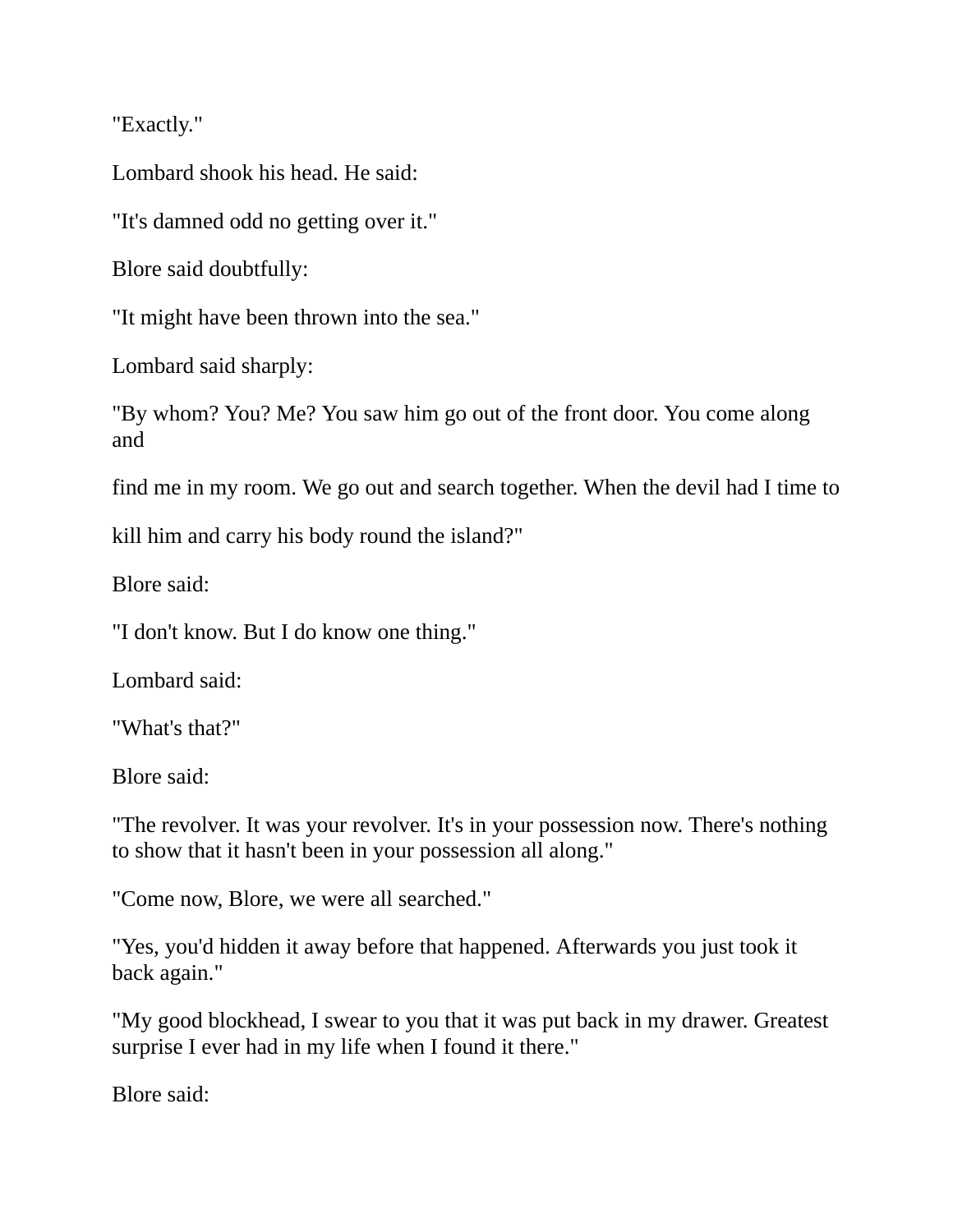"You ask us to believe a thing like that! Why the devil should Armstrong, or any one else for that matter, put it back?"

Lombard raised his shoulders hopelessly.

"I haven't the least idea. It's just crazy. The last thing one would expect. There seems no point in it."

Blore agreed.

"No, there isn't. You might have thought of a better story."

"Rather proof that I'm telling the truth, isn't it?"

"I don't look at it that way."

Philip said:

"You wouldn't."

Blore said:

"Look here, Mr. Lombard, if you're an honest man, as you pretend "

Philip murmured:

"When did I lay claims to being an honest man? No, indeed, I never said that."

Blore went on stolidly:

"If you're speaking the truth there's only one thing to be done. As long as you have that revolver, Miss Claythorne and I are at your mercy. The only fair thing

is to put that revolver with the other things that are locked up and you and I

will hold the two keys still."

Philip Lombard lit a cigarette.

As he puffed smoke, he said: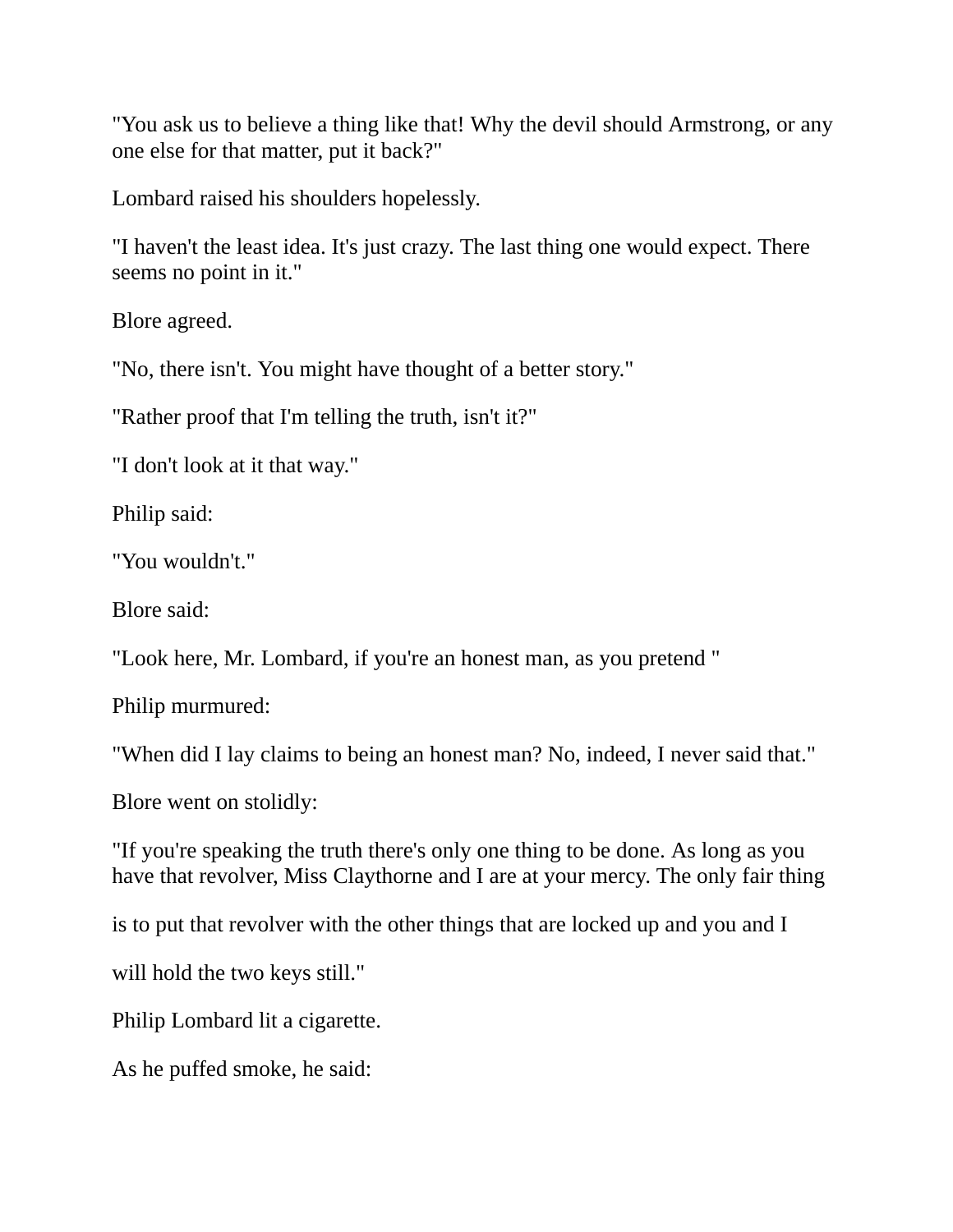"Don't be an ass."

"You won't agree to that?"

"No, I won't. That revolver's mine. I need it to defend myself and I'm going to keep it."

Blore said:

"In that case we're bound to come to one conclusion."

"That I'm U.N. Owen? Think what you damned well please. But I'll ask you, if

that's so, why I didn't pot you with the revolver last night? I could have, about

twenty times over."

Blore shook his head.

He said:

"I don't know and that's a fact. You must have had some reason."

Vera had taken no part in the discussion. She stirred now and said:

"I think you're both behaving like a pair of idiots."

Lombard looked at her.

"What's this?"

Vera said:

"You've forgotten the nursery rhyme. Don't you see there's a clue there?"

She recited in a meaning voice:

"Four little Indian boys going out to sea;

A red herring swallowed one and then there were three."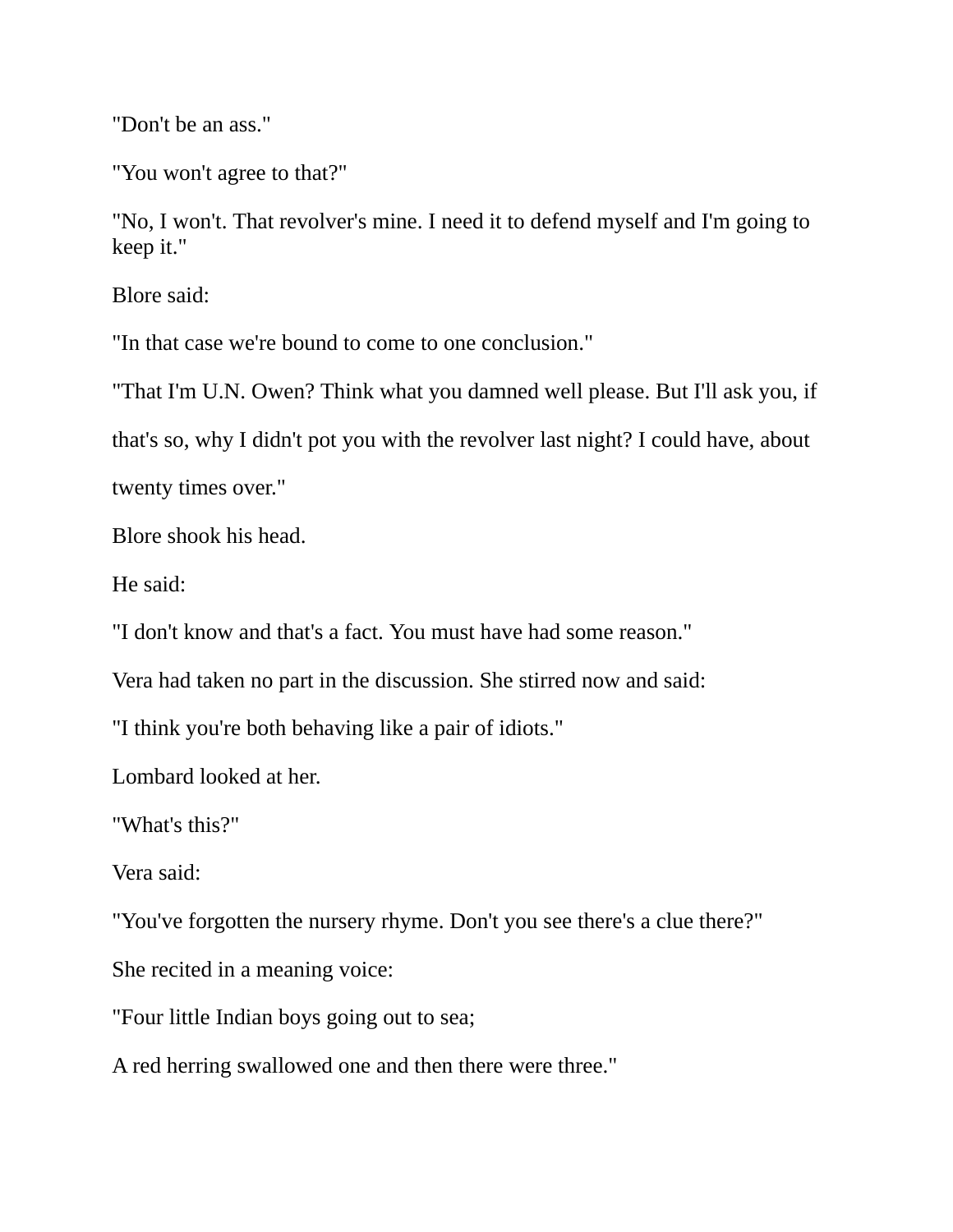She went on:

"A red herring that's the vital clue. Armstrong's not dead... He took away the china Indian to make you think he was. You may say what you like Armstrong's

on the island still. His disappearance is just a red herring across the track..."

Lombard sat down again.

He said:

"You know, you may be right."

Blore said:

"Yes, but if so, where is he? We've searched the place. Outside and inside."

Vera said scornfully:

"We all searched for the revolver, didn't we, and couldn't find it? But it was somewhere all the time!"

Lombard murmured:

"There's a slight difference in size, my dear, between a man and a revolver."

Vera said:

"I don't care I'm sure I'm right."

Blore murmured:

"Rather giving himself away, wasn't it? Actually mentioning a red herring in the verse. He could have written it up a bit different."

Vera cried:

"But don't you see, he's mad? It's all mad! The whole thing of going by the rhyme is mad! Dressing up the judge, killing Rogers when he was chopping sticks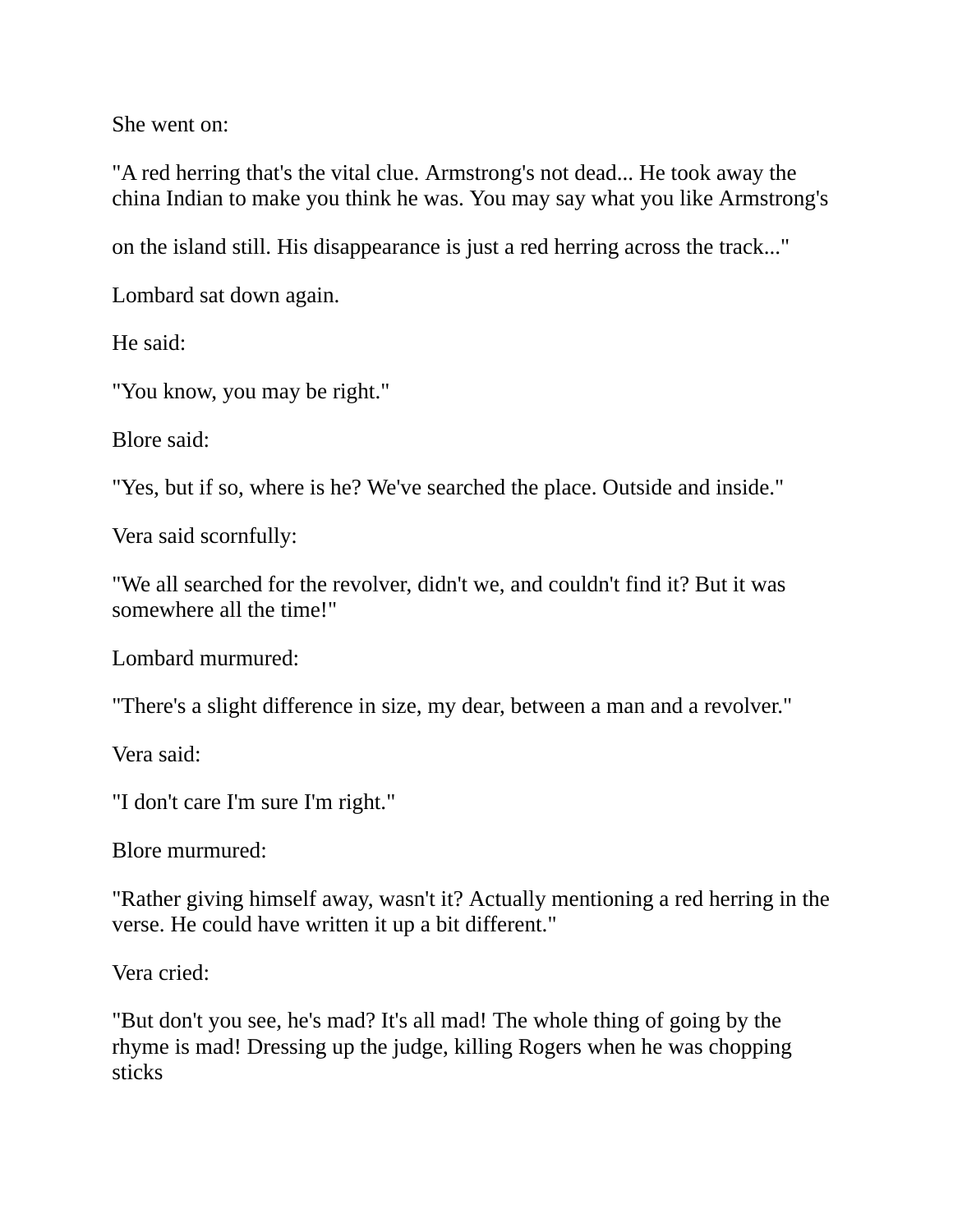drugging Mrs. Rogers so that she overslept herself arranging for a bumblebee

when Miss Brent died! It's like some horrible child playing a game. It's all got to fit in."

Blore said:

"Yes, you're right." He thought a minute. "At any rate there's no Zoo on the island. He'll have a bit of trouble getting over that."

Vera cried:

"Don't you see? We're the Zoo... Last night, we were hardly human any more.

We're the Zoo..."

II

They spent the morning on the cliffs, taking it in turns to flash a mirror at the mainland.

There were no signs that any one saw them. No answering signals. The day was

fine, with a slight haze. Below, the sea weaved in a gigantic swell. There were no boats out.

They had made another abortive search of the island. There was no trace of the

missing physician.

Vera looked up at the house from where they were standing.

She said, her breath coming with a slight catch in it:

"One feels safer here, out in the open... Don't let's go back into the house again."

Lombard said:

"Not a bad idea. We're pretty safe here, no one can get at us without our seeing him a long time beforehand."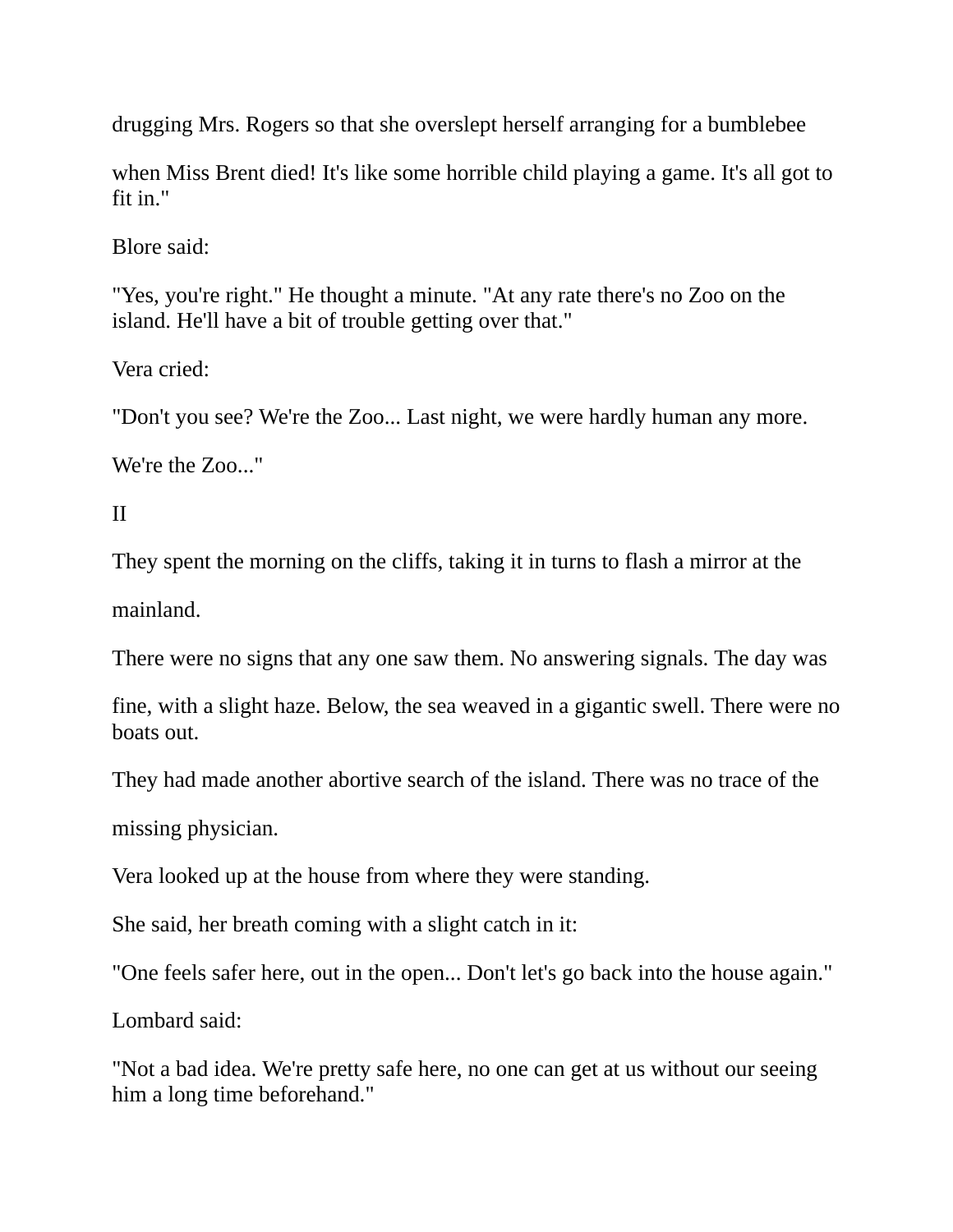Vera said:

"We'll stay here."

Blore said:

"Have to pass the night somewhere. We'll have to go back to the house then."

Vera shuddered,

"I can't bear it. I can't go through another night!"

Philip said:

"You'll be safe enough locked in your room."

Vera murmured: "I suppose so."

She stretched out her hands, murmuring:

"It's lovely to feel the sun again..."

She thought:

"How odd... I'm almost happy. And yet I suppose I'm actually in danger...

Somehow now nothing seems to matter... not in daylight... I feel full of power

I feel that I can't die..."

Blore was looking at his wristwatch. He said:

"It's two o'clock. What about lunch?"

Vera said obstinately:

"I'm not going back to the house. I'm going to stay here in the open."

"Oh, come now, Miss Claythorne. Got to keep your strength up, you know."

Vera said: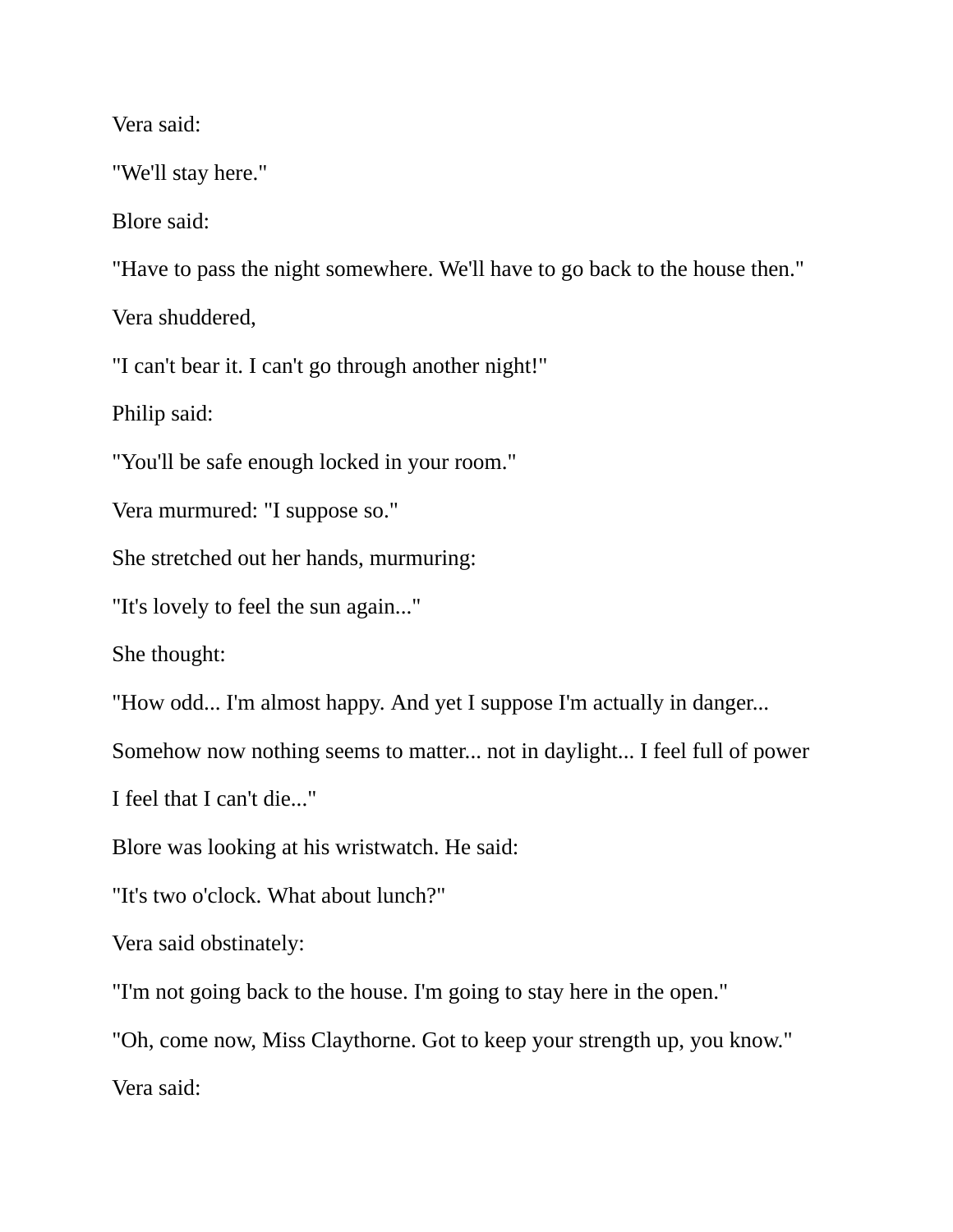"If I even see a tinned tongue, I shall be sick! I don't want any food. People go days on end with nothing sometimes when they're on a diet."

Blore said:

"Well, I need my meals regular. What about you, Mr. Lombard?"

Philip said:

"You know, I don't relish the idea of tinned tongue particularly. I'll stay here with Miss Claythorne."

Blore hesitated. Vera said:

"I shall be quite all right. I don't think he'll shoot me as soon as your back is turned if that's what you're afraid of."

Blore said:

"It's all right if you say so. But we agreed we ought not to separate."

Philip said:

"You're the one who wants to go into the lion's den. I'll come with you if you like?"

"No, you won't," said Blore. "You'll stay here."

Philip laughed.

"So you're still afraid of me? Why, I could shoot you both this very minute if I liked."

Blore said:

"Yes, but that wouldn't be according to plan. It's one at a time, and it's got to be done in a certain way."

"Well," said Philip, "you seem to know all about it."

"Of course," said Blore, "it's a bit jumpy going up to the house alone "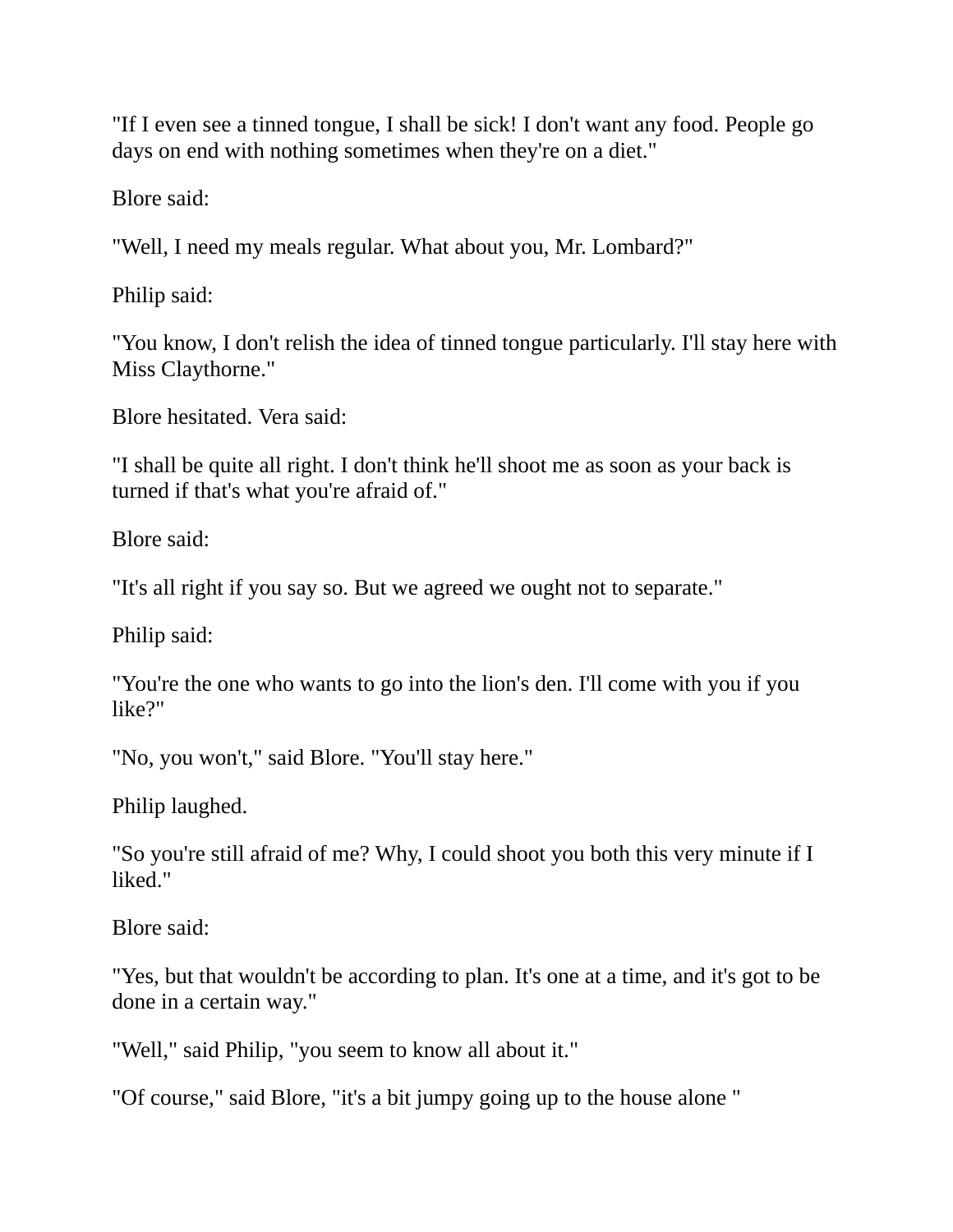Philip said softly:

"And therefore, will I lend you my revolver? Answer, no, I will not! Not quite so simple as that, thank you."

Blore shrugged his shoulders and began to make his way up the steep slope to

the house.

Lombard said softly:

"Feeding time at the Zoo! The animals are very regular in their habits!"

Vera said anxiously:

"Isn't it very risky, what he's doing?"

"In a sense you mean no, I don't think it is! Armstrong's not armed, you know, and anyway Blore is twice a match for him in physique and he's very much on his

guard. And anyway it's a sheer impossibility that Armstrong can be in the house.

I know he's not there."

"But what other solution is there?"

Philip said softly:

"There's Blore."

"Oh do you really think ?"

"Listen, my girl. You heard Blore's story. You've got to admit that if it's true, I can't possibly have had anything to do with Armstrong's disappearance. His story

clears me. But it doesn't clear him. We've only his word for it that he heard

footsteps and saw a man going downstairs and out at the front door. The whole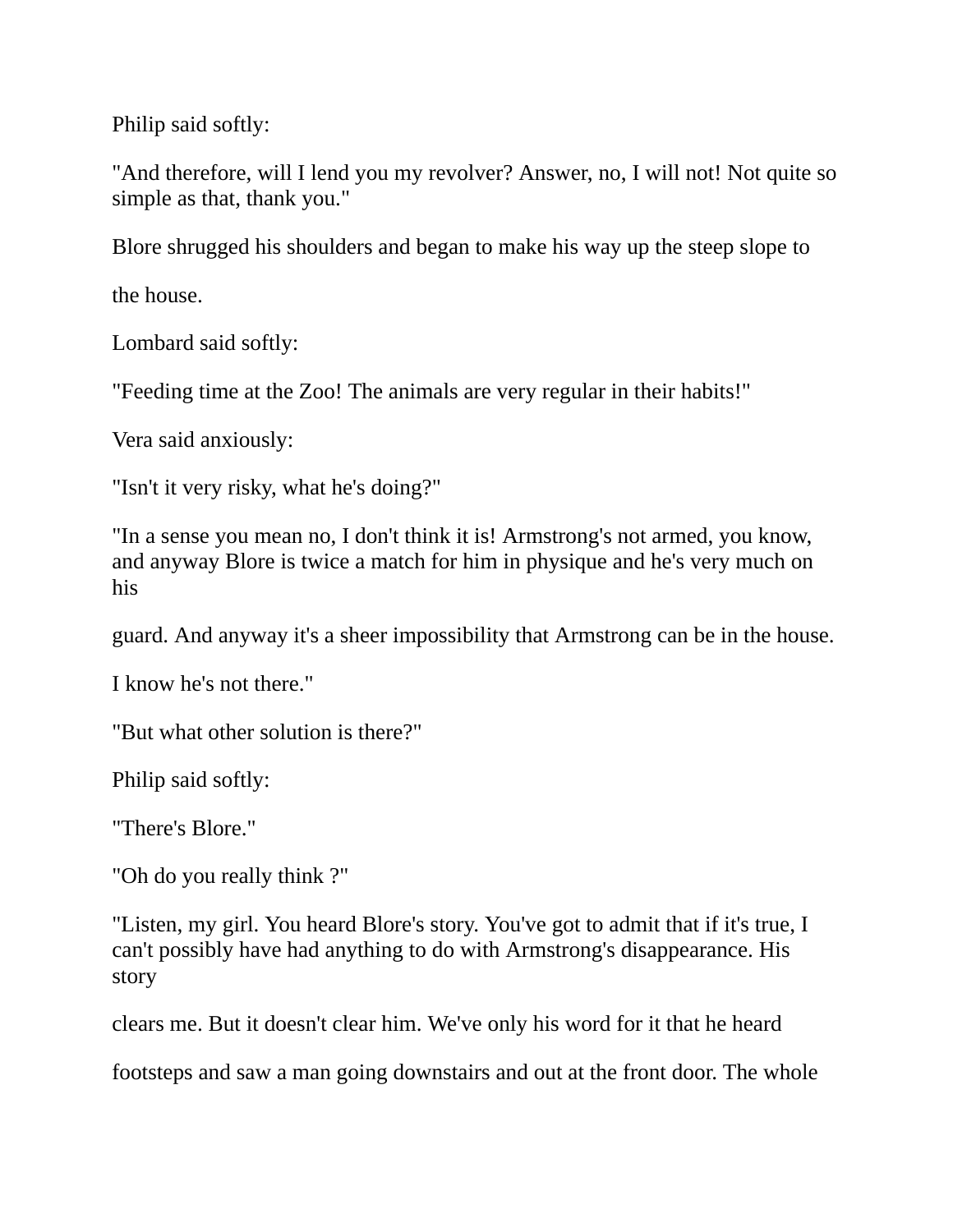thing may be a lie. He may have got rid of Armstrong a couple of hours before that."

"How?"

Lombard shrugged his shoulders.

"That we don't know. But if you ask me, we've only one danger to fear and that danger is Blore! What do we know about the man? Less than nothing! All this expoliceman story may be bunkum! He may be anybody a mad millionaire a crazy business man an escaped inmate of Broadmoor. One thing's certain. He

could have done every one of these crimes."

Vera had gone rather white. She said in a slightly breathless voice:

"And supposing he gets us?"

Lombard said softly, patting the revolver in his pocket:

"I'm going to take very good care he doesn't."

Then he looked at her curiously.

"Touching faith in me, haven't you, Vera? Quite sure I wouldn't shoot you?"

Vera said:

"One has got to trust some one... As a matter of fact I think you're wrong about Blore. I still think it's Armstrong."

She turned to him suddenly.

"Don't you feel all the time that there's some one. Some one watching and waiting?"

Lombard said slowly:

"That's just nerves."

Vera said eagerly: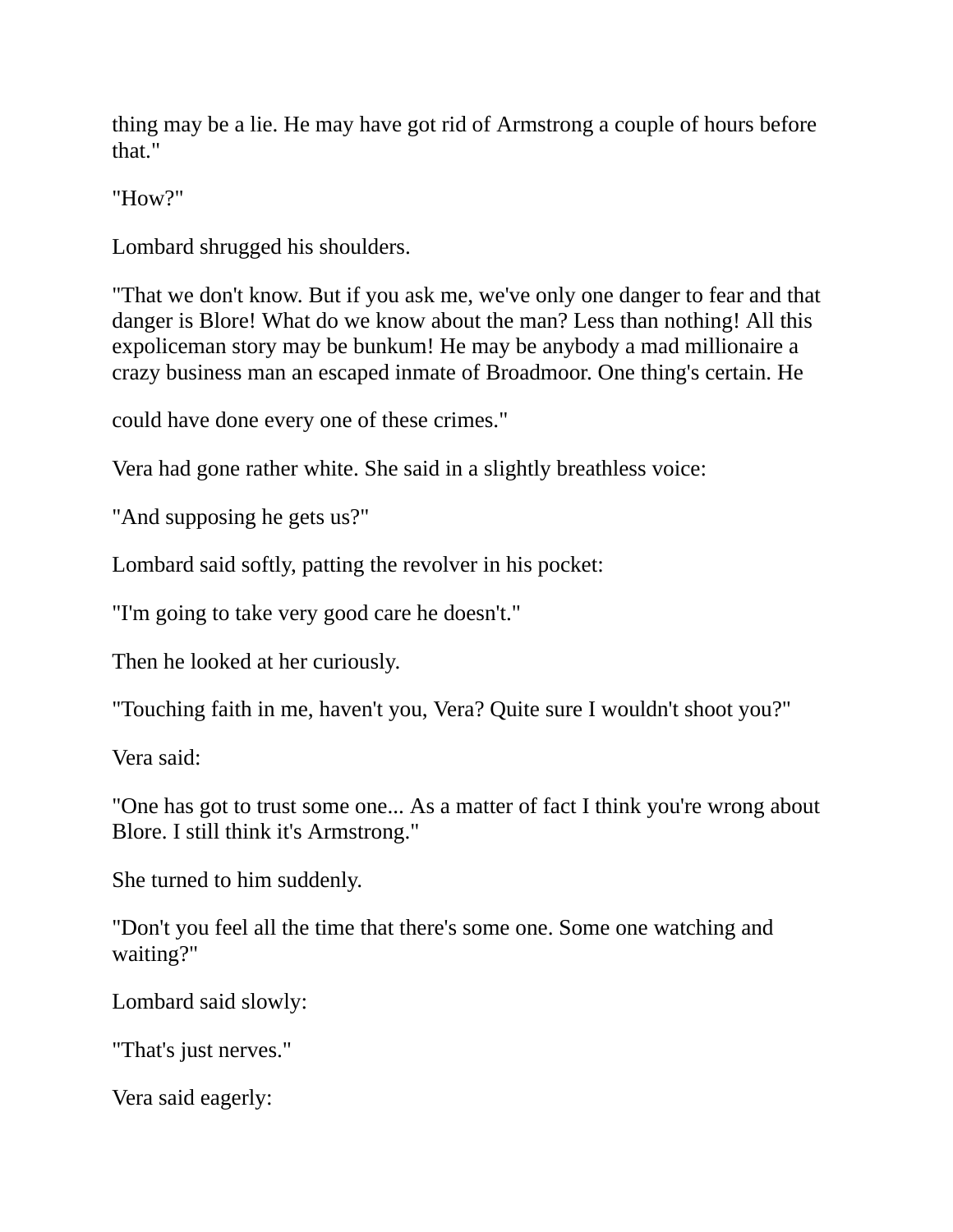"Then you have felt it?"

She shivered. She bent a little closer.

"Tell me you don't think " She broke off, went on: "I read a story once about two judges that came to a small American town from the Supreme Court. They

administered justice Absolute Justice. Because they didn't come from this

world at all..."

Lombard raised his eyebrows.

He said:

"Heavenly visitants, eh? No, I don't believe in the supernatural. This business is human enough."

Vera said in a low voice:

"Sometimes I'm not sure..."

Lombard looked at her. He said:

"That's conscience..." After a moment's silence he said very quietly: "So you did drown that kid after all?"

Vera said vehemently:

"I didn't! I didn't! You've no right to say that!"

He laughed easily.

"Oh, yes, you did, my good girl! I don't know why. Can't imagine. There was a man in it probably. Was that it?"

A sudden feeling of lassitude, of intense weariness, spread over Vera's limbs. She said in a dull voice:

```
"Yes there was a man in it..."
```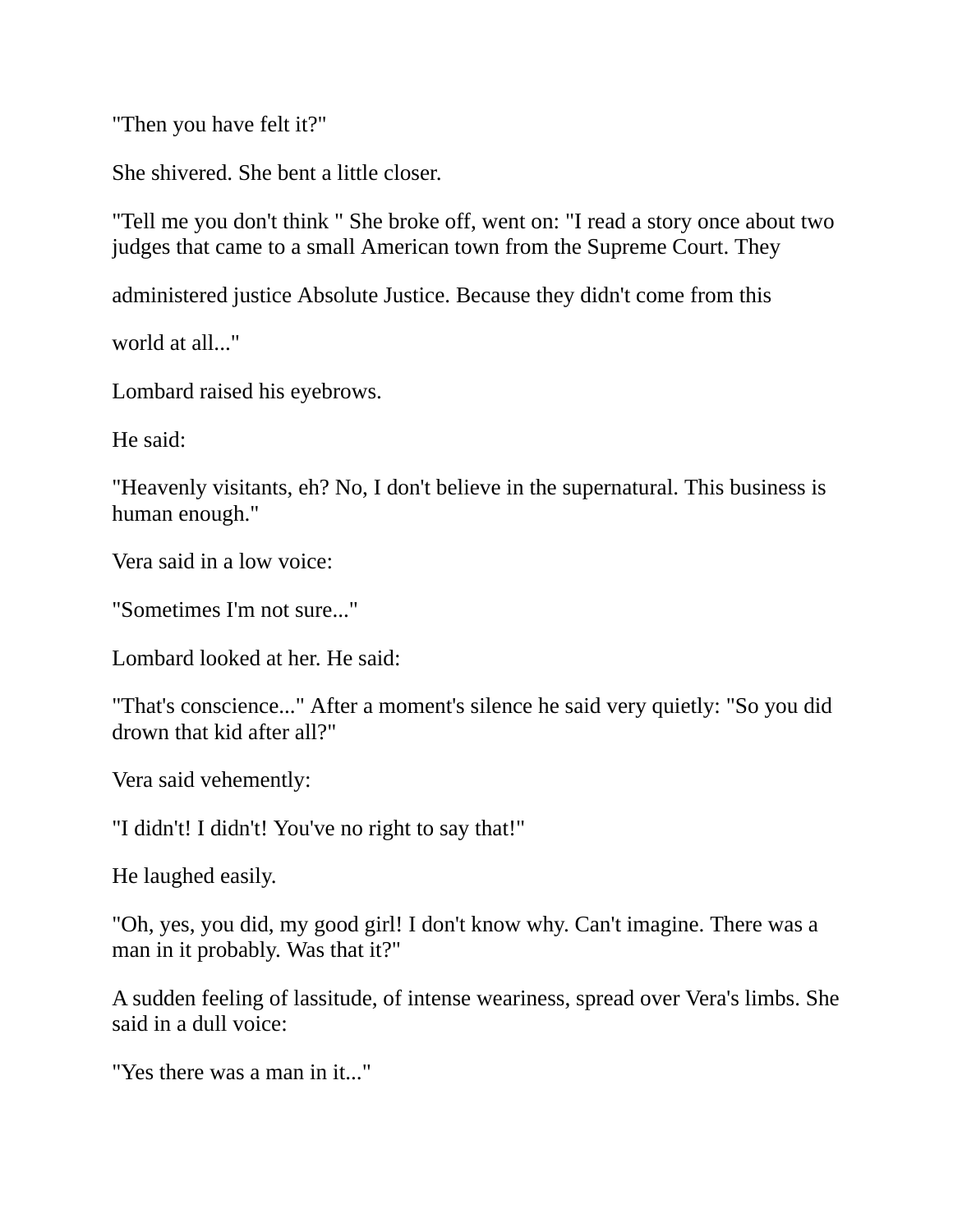Lombard said softly:

"Thanks. That's what I wanted to know..."

Vera sat up suddenly. She exclaimed:

"What was that? It wasn't an earthquake?"

Lombard said:

"No, no. Queer, though a thud shook the ground. And I thought did you hear a sort of cry? I did."

They stared up at the house.

Lombard said:

"It came from there. We'd better go up and see."

"No, no, I'm not going."

"Please yourself. I am."

Vera said desperately:

"All right. I'll come with you."

They walked up the slope to the house. The terrace was peaceful and innocuouslooking in the sunshine. They hesitated there a minute, then instead of entering by the front door, they made a cautious circuit of the house.

They found Blore. He was spreadeagled on the stone terrace on the east side, his

head crushed and mangled by a great block of white marble.

Philip looked up. He said:

"Whose is that window just above?"

Vera said in a low shuddering voice: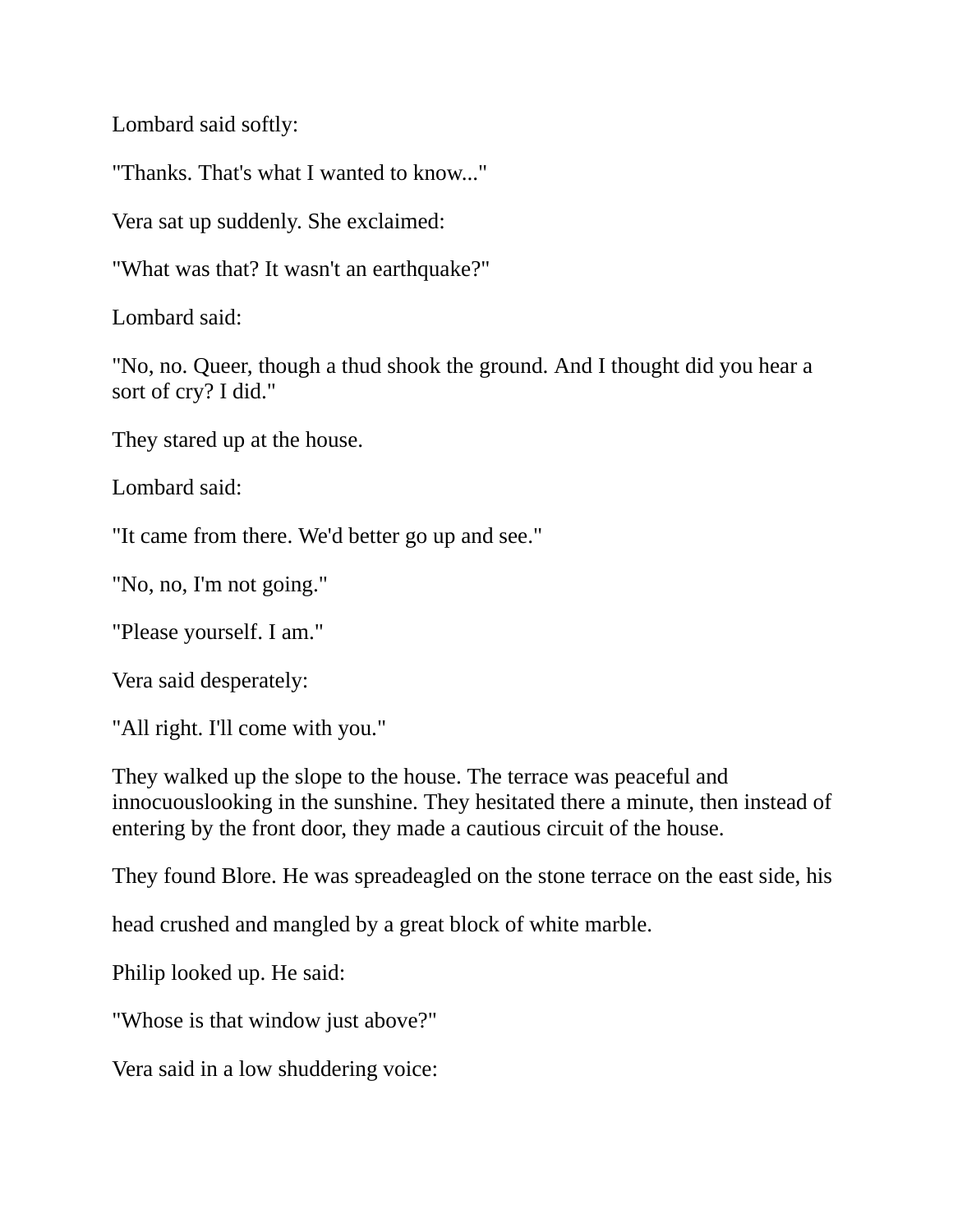"It's mine and that's the clock from my mantelpiece... I remember now. It was shaped like a bear."

She repeated and her voice shook and quavered:

"It was shaped like a bear..."

III

Philip grasped her shoulder.

He said, and his voice was urgent and grim:

"This settles it. Armstrong is in hiding somewhere in that house. I'm going to get him."

But Vera clung to him. She cried:

"Don't be a fool. It's us now! We're next! He wants us to look for him! He's

counting on it!"

Philip stopped. He said thoughtfully:

"There's something in that."

Vera cried:

"At any rate, you do admit now I was right."

He nodded.

"Yes you win! It's Armstrong all right. But where the devil did he hide himself?

We went over the place with a finetooth comb."

Vera said urgently:

"If you didn't find him last night, you won't find him now... That's commonsense."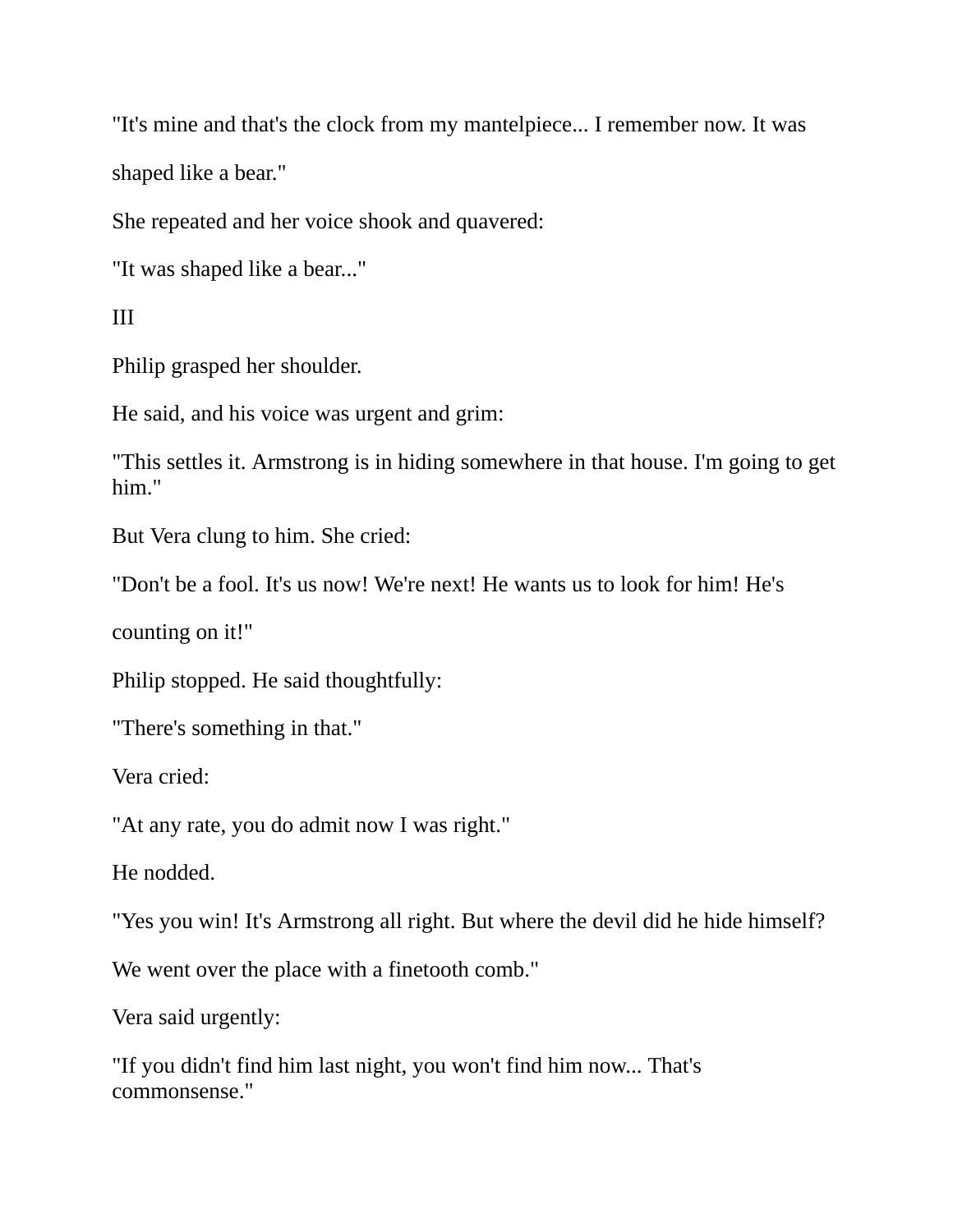Lombard said reluctantly:

"Yes, but "

"He must have prepared a secret place beforehand naturally of course it's just what he would do. You know, like a Priest's Hole in old manor houses."

"This isn't an old house of that kind."

"He could have had one made."

Philip Lombard shook his head.

He said:

"We measured the place that first morning. I'll swear there's no space unaccounted for."

Vera said:

"There must be..."

Lombard said:

"I'd like to see "

Vera cried:

"Yes, you'd like to see! And he knows that! He's in there waiting for you."

Lombard said, half bringing out the revolver from his pocket:

"I've got this, you know."

"You said Blore was all right that he was more than a match for Armstrong. So he was physically, and he was on the lookout too. But what you don't seem to

realize is that Armstrong is mad! And a madman has all the advantages on his

side. He's twice as cunning as any one sane can be."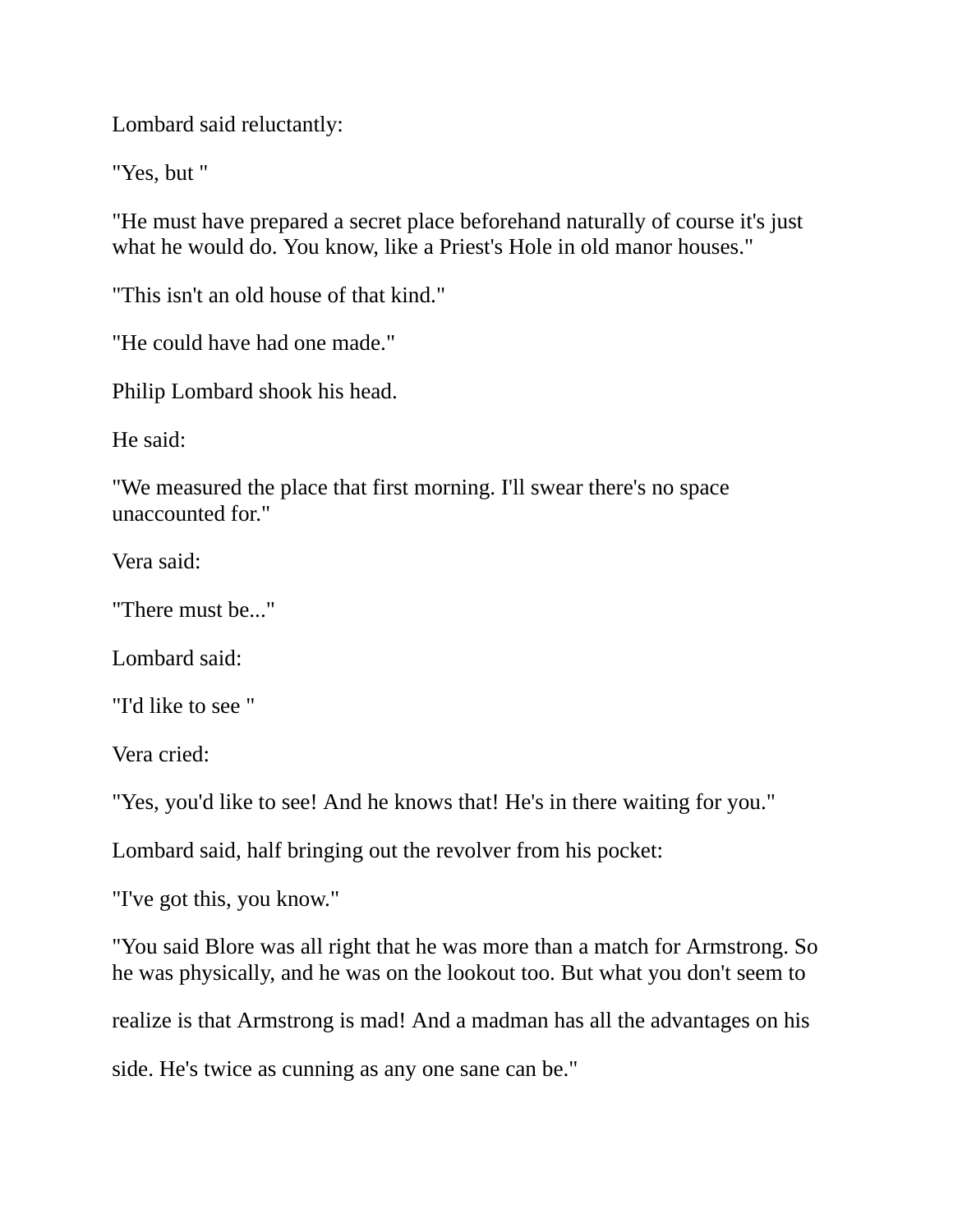Lombard put back the revolver in his pocket. He said:

"Come on, then."

IV

Lombard said at last:

"What are we going to do when night comes?"

Vera didn't answer. He went on accusingly:

"You haven't thought of that?"

She said helplessly:

"What can we do? Oh, my God, I'm frightened..."

Philip Lombard said thoughtfully:

"It's fine weather. There will be a moon. We must find a place up by the top cliffs perhaps. We can sit there and wait for morning. We mustn't go to sleep...

We must watch the whole time. And if any one comes up towards us, I shall

shoot!"

He paused:

"You'll be cold, perhaps, in that thin dress?"

Vera said with a raucous laugh:

"Cold? I should be colder if I were dead!"

Philip Lombard said quietly:

"Yes, that's true..."

Vera moved restlessly.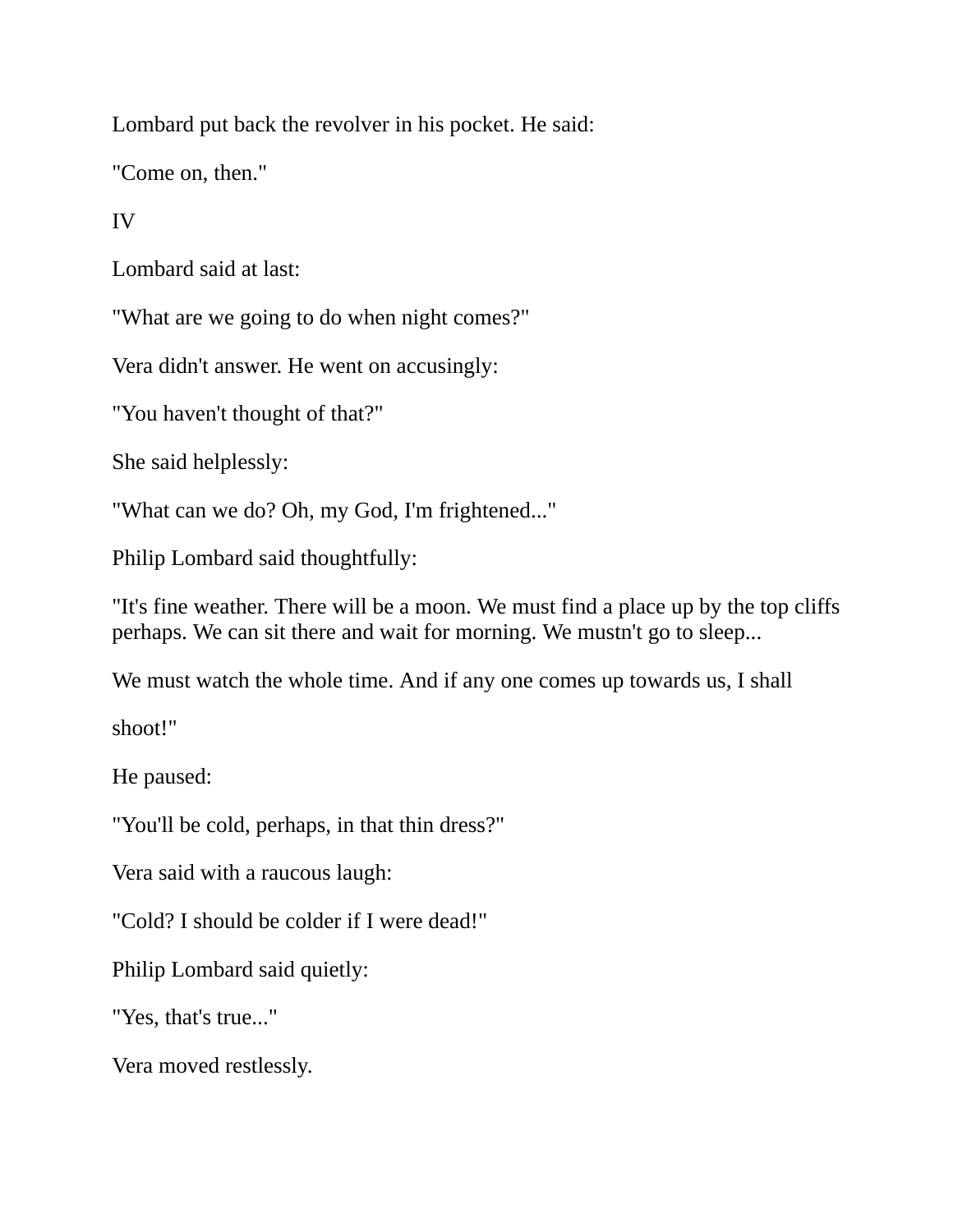She said:

"I shall go mad if I sit here any longer. Let's move about."

"All right."

They paced slowly up and down, along the line of the rocks overlooking the sea.

The sun was dropping towards the west. The light was golden and mellow. It

enveloped them in a golden glow.

Vera said, with a sudden nervous little giggle:

"Pity we can't have a bathe..."

Philip was looking down towards the sea. He said abruptly:

"What's that, there? You see by that big rock? No a little further to the right."

Vera stared. She said:

"It looks like somebody's clothes!"

"A bather, eh?" Lombard laughed. "Queer. I suppose it's only seaweed."

Vera said:

"Let's go and look."

"It is clothes," said. Lombard as they drew nearer. "A bundle of them. That's a boot. Come on, let's scramble along here."

They scrambled over the rocks.

Vera stopped suddenly. She said:

"It's not clothes it's a man..."

The man was wedged between two rocks, flung there by the tide earlier in the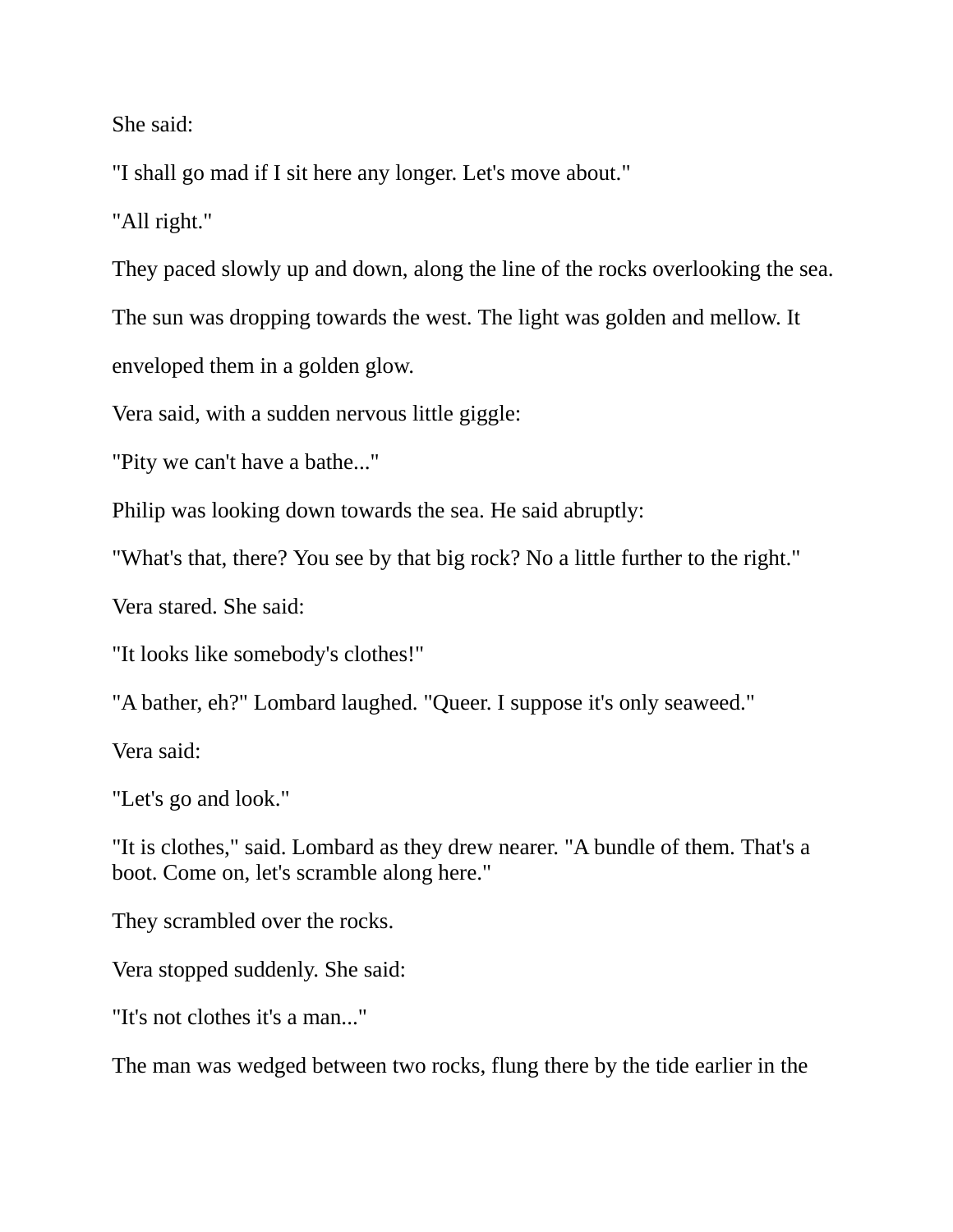day.

Lombard and Vera reached it in a last scramble. They bent down.

A purple discoloured face a hideous drowned face...

Lombard said:

"My God! It's Armstrong..."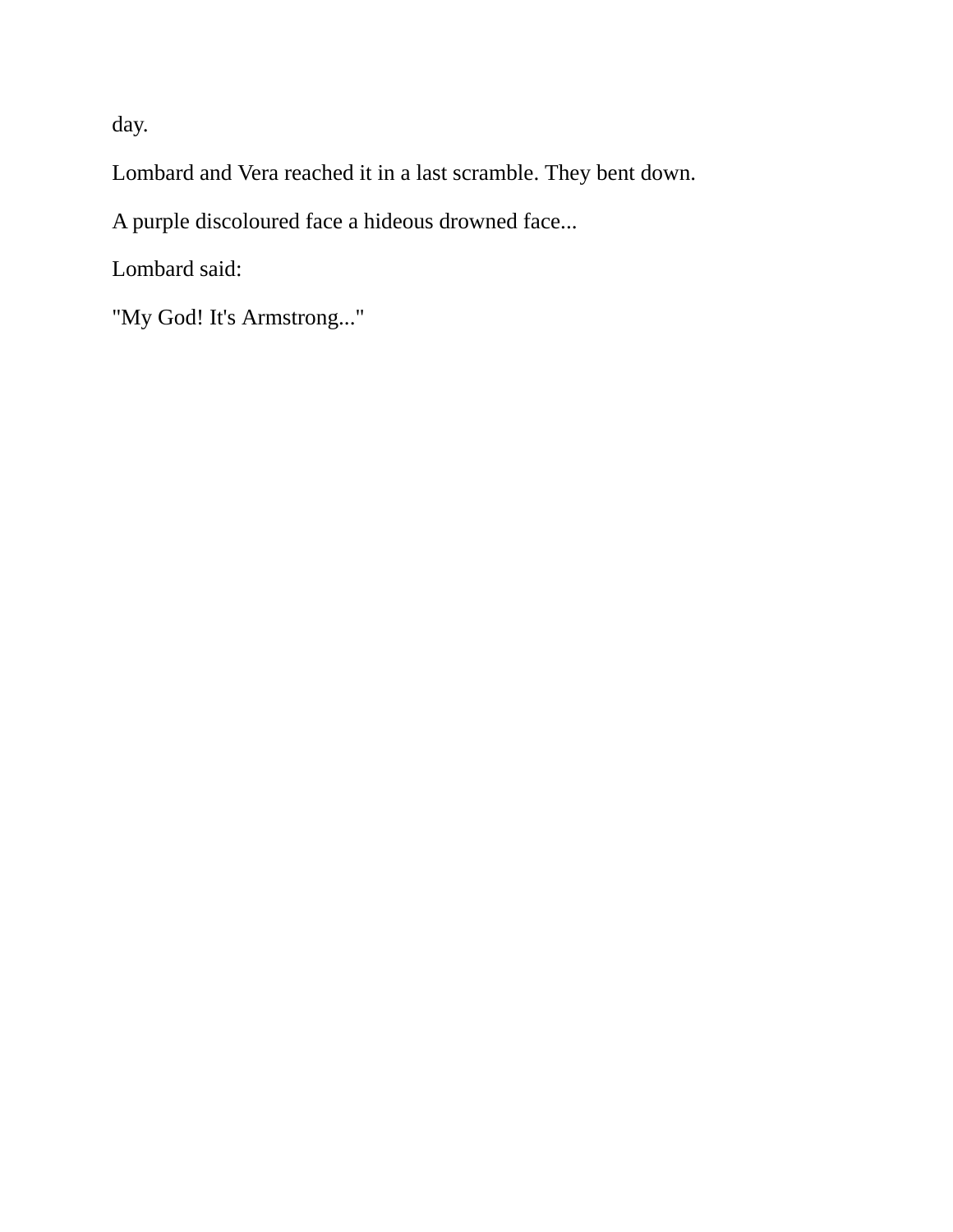## **Chapter 16**

Aeons passed... worlds span and whirled... Time was motionless... It stood still it passed through a thousand ages...

No, it was only a minute or so...

Two people were standing looking down on a dead man...

Slowly, very slowly, Vera Claythorne and Philip Lombard lifted their heads and looked into each other's eyes...

II

Lombard laughed.

He said:

"So that's it, is it, Vera?"

Vera said:

"There's no one on the island no one at all except us two..."

Her voice was a whisper nothing more.

Lombard said:

"Precisely. So we know where we are, don't we?"

Vera said:

"How was it worked that trick with the marble bear?"

He shrugged his shoulders.

"A conjuring trick, my dear a very good one..."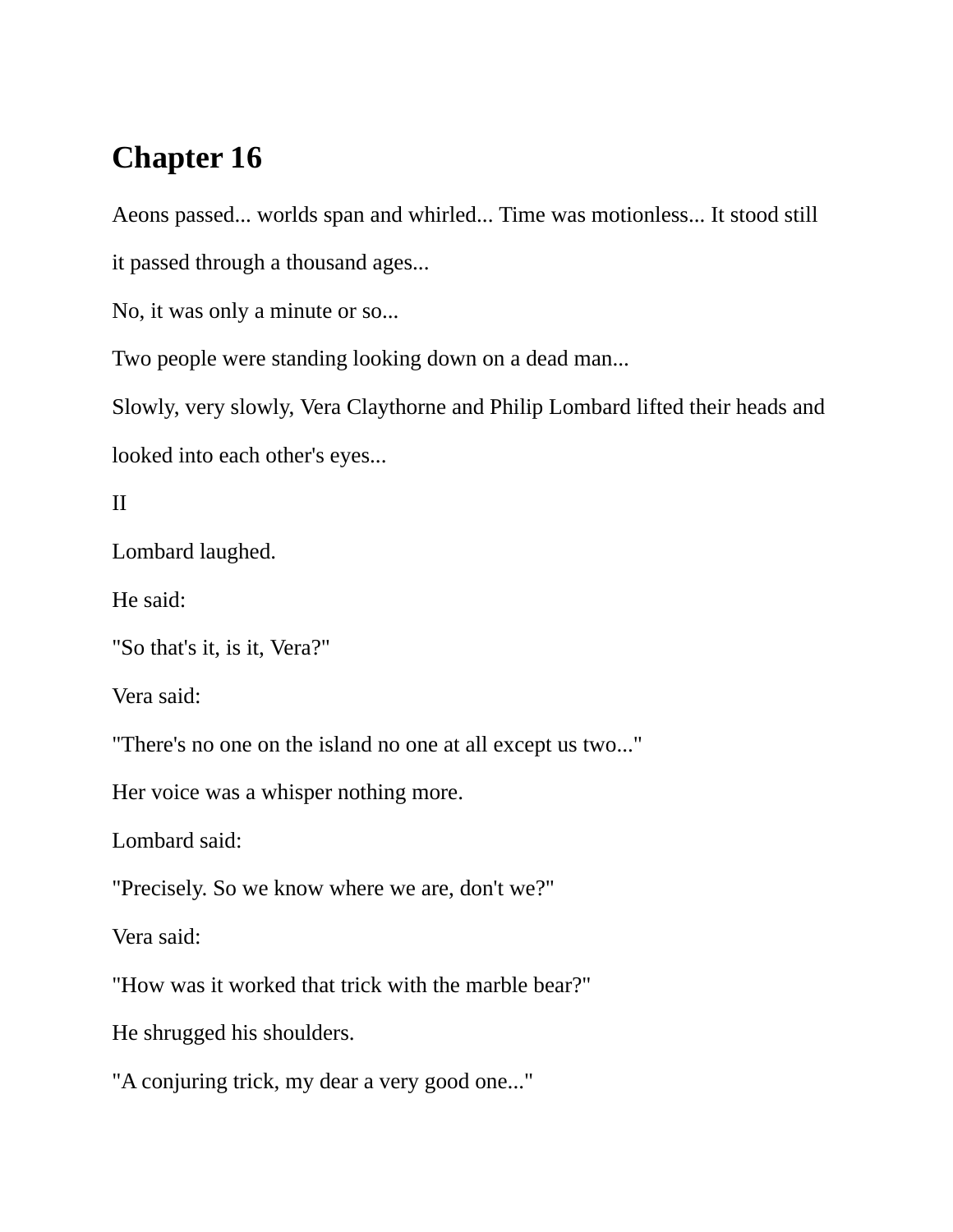Their eyes met again.

Vera thought:

"Why did I never see his face properly before. A wolf that's what it is a wolf's face... Those horrible teeth..."

Lombard said, and his voice was a snarl dangerous menacing:

"This is the end, you understand. We've come to the truth now. And it's the end..."

Vera said quietly:

"I understand..."

She stared out to sea. General Macarthur had stared out to sea when only

yesterday? Or was it the day before? He too had said, "This is the end..."

He had said it with acceptance almost with welcome.

But to Vera the words the thought brought rebellion.

No, it should not be the end.

She looked down at the dead man. She said:

"Poor Dr. Armstrong..."

Lombard sneered.

He said:

"What's this? Womanly pity?"

Vera said:

"Why not? Haven't you any pity?"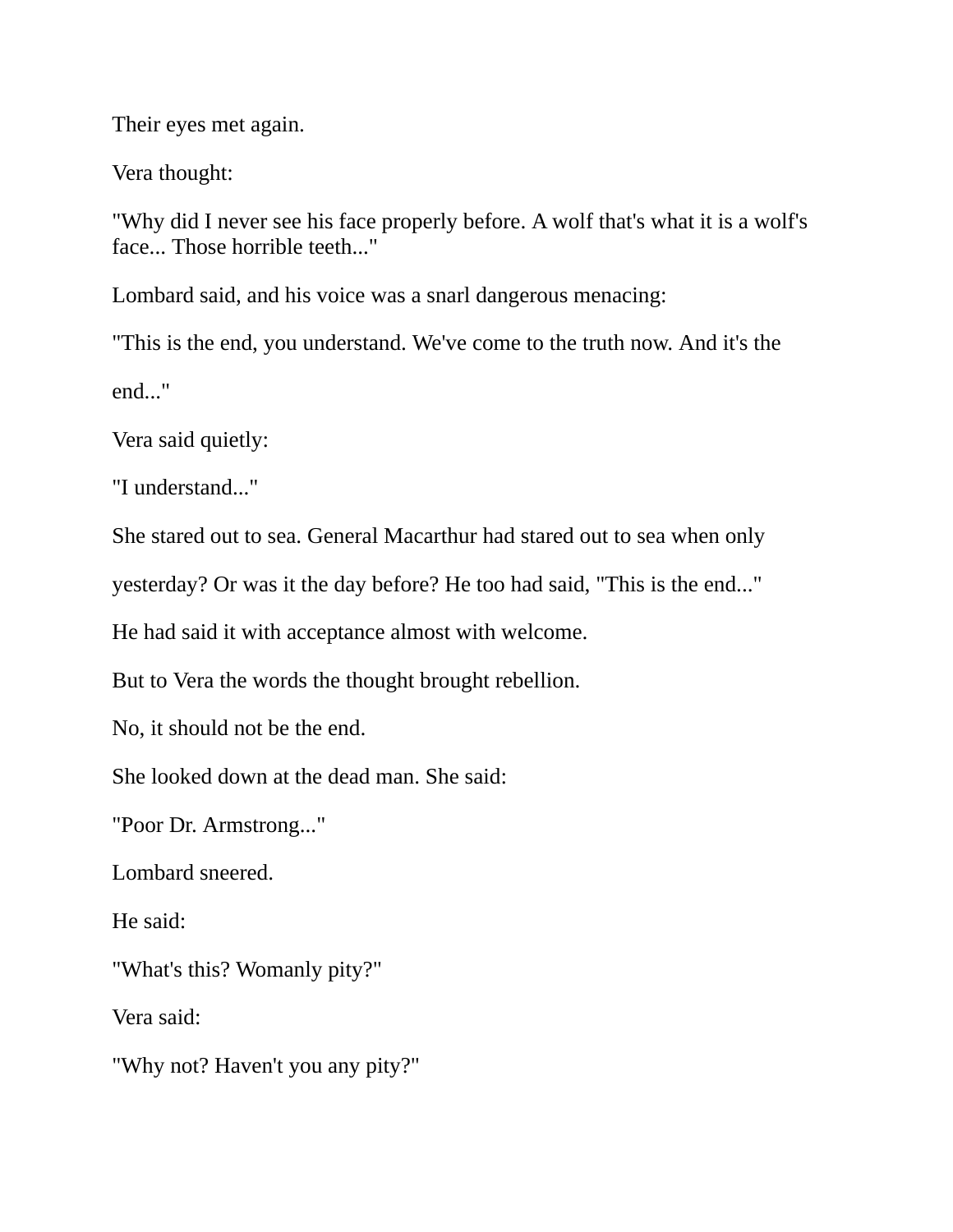He said:

"I've no pity for you. Don't expect it!"

Vera looked down again at the body. She said:

"We must move him. Carry him up to the house."

"To join the other victims, I suppose? All neat and tidy. As far as I'm concerned he can stay where he is."

Vera said:

"At any rate, let's get him out of reach of the sea."

Lombard laughed. He said:

"If you like."

He bent tugging at the body. Vera leaned against him, helping him. She pulled and tugged with all her might.

Lombard panted:

"Not such an easy job."

They managed it, however, drawing the body clear of the high water mark.

Lombard said as he straightened up:

"Satisfied?"

Vera said:

"Quite."

Her tone warned him. He spun around. Even as he clapped his hand to his pocket he knew that he would find it empty.

She had moved a yard or two and was facing him, revolver in hand.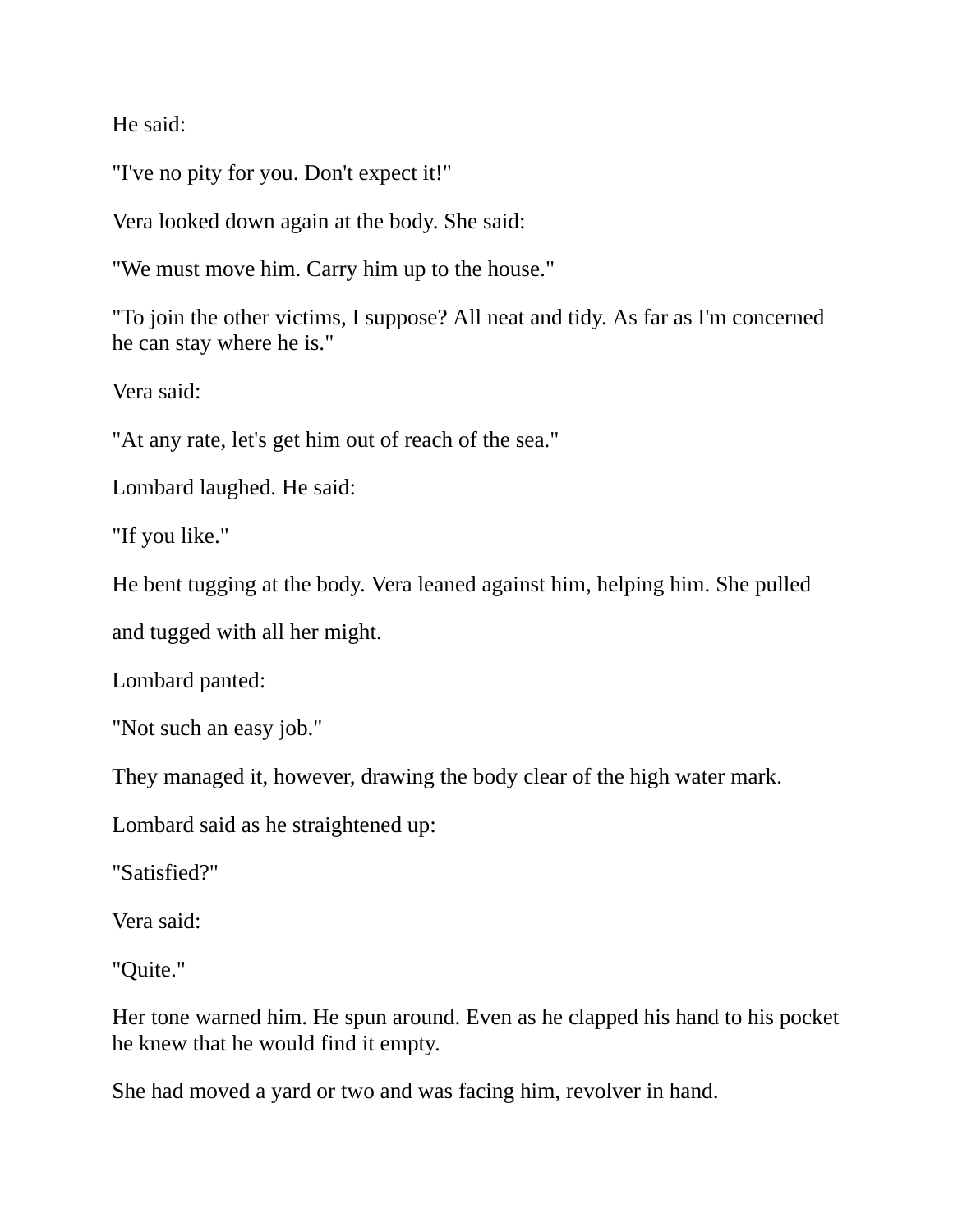Lombard said:

"So that's the reason for your womanly solicitude! You wanted to pick my pocket."

She nodded.

She held it steadily and unwaveringly.

Death was very near to Philip Lombard now. It had never, he knew, been nearer.

Nevertheless he was not beaten yet.

He said authoritatively:

"Give that revolver to me."

Vera laughed.

Lombard said:

"Come on, hand it over."

His quick brain was working. Which way which method talk her over lull her

into security or a swift dash

All his life Lombard had taken the risky way. He took it now.

He spoke slowly, argumentatively.

"Now look here, my dear girl, you just listen "

And then he sprang. Quick as a panther as any other feline creature...

Automatically Vera pressed the trigger...

Lombard's leaping body stayed poised in midspring, then crashed heavily to the ground.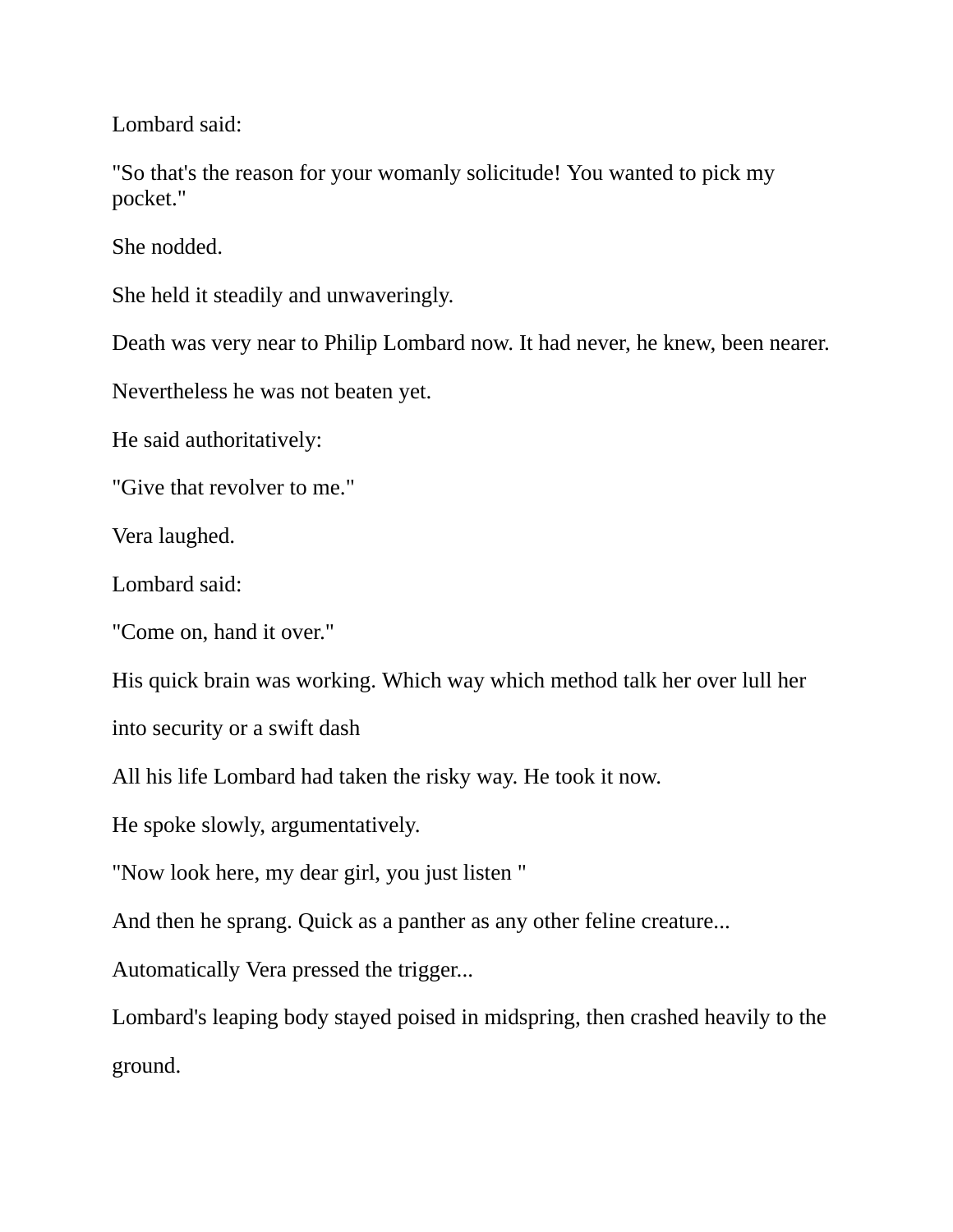Vera came warily forward, the revolver ready in her hand.

But there was no need of caution.

Philip Lombard was dead shot through the heart...

III

Relief possessed Vera enormous exquisite relief.

At last it was over.

There was no more fear no more steeling of her nerves...

She was alone on the island...

Alone with nine dead bodies...

But what did that matter? She was alive...

She sat there exquisitely happy exquisitely at peace...

No more fear...

## IV

The sun was setting when Vera moved at last. Sheer reaction had kept her immobile. There had been no room in her for anything but the glorious sense of safety.

She realized now that she was hungry and sleepy. Principally sleepy. She wanted to throw herself on her bed and sleep and sleep and sleep...

Tomorrow, perhaps, they would come and rescue her but she didn't really mind. She didn't mind staying here. Not now that she was alone...

Oh! blessed, blessed peace...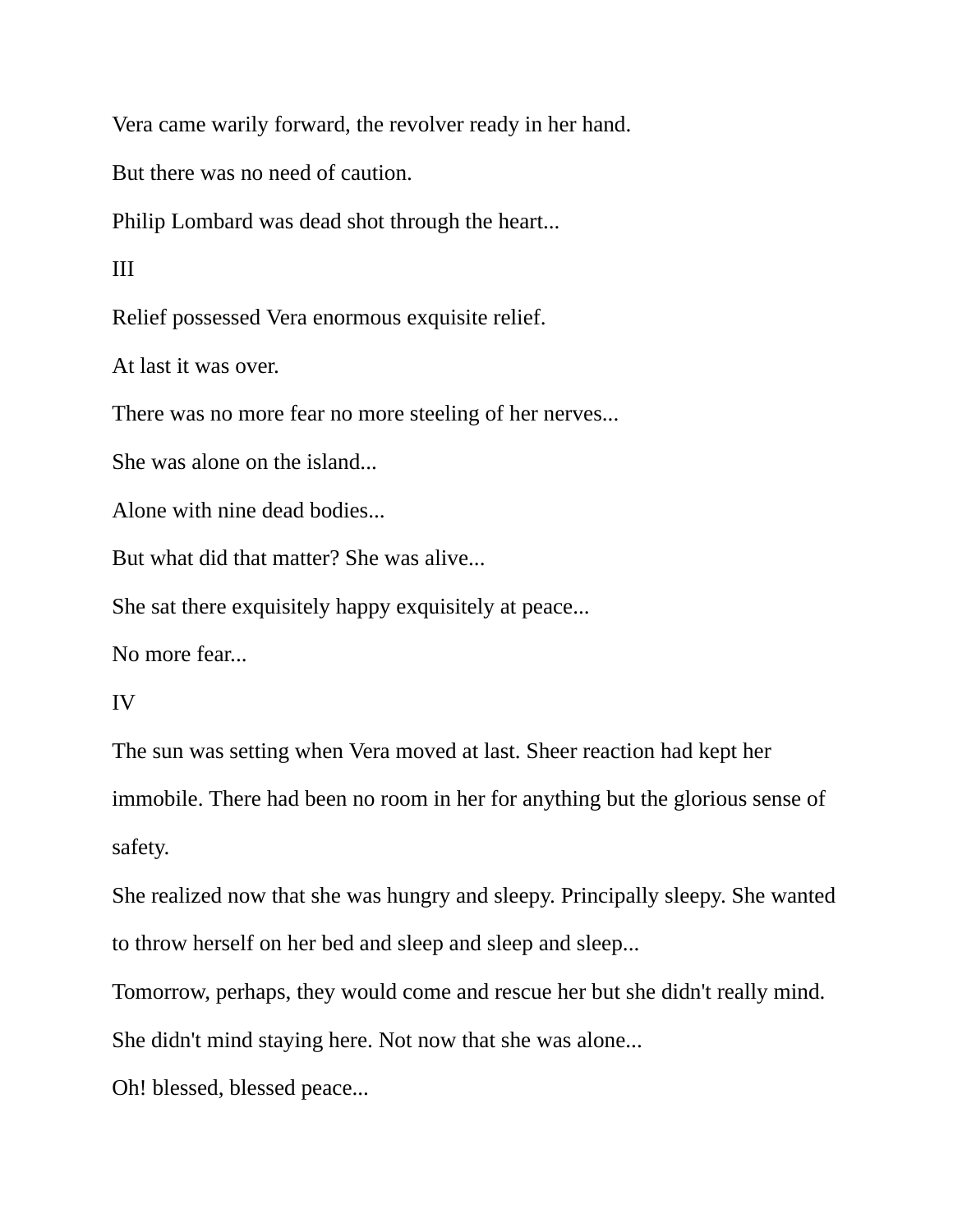She got to her feet and glanced up at the house.

Nothing to be afraid of any longer! No terrors waiting for her! Just an ordinary wellbuilt modern house. And yet, a little earlier in the day, she had not been able to look at it without shivering...

Fear what a strange thing fear was...

Well, it was over now. She had conquered had triumphed over the most deadly peril. By her own quickwittedness and adroitness she had turned the tables on her wouldbe destroyer.

She began to walk up towards the house.

The sun was setting, the sky to the west was streaked with red and orange. It was beautiful and peaceful...

Vera thought:

"The whole thing might be a dream..."

How tired she was terribly tired. Her limbs ached, her eyelids were drooping.

Not to be afraid any more... To sleep. Sleep... sleep... sleep...

To sleep safely since she was alone on the island. One little Indian boy left all alone.

She smiled to herself.

She went in at the front door. The house, too, felt strangely peaceful.

Vera thought:

"Ordinarily one wouldn't care to sleep where there's a dead body in practically every bedroom!"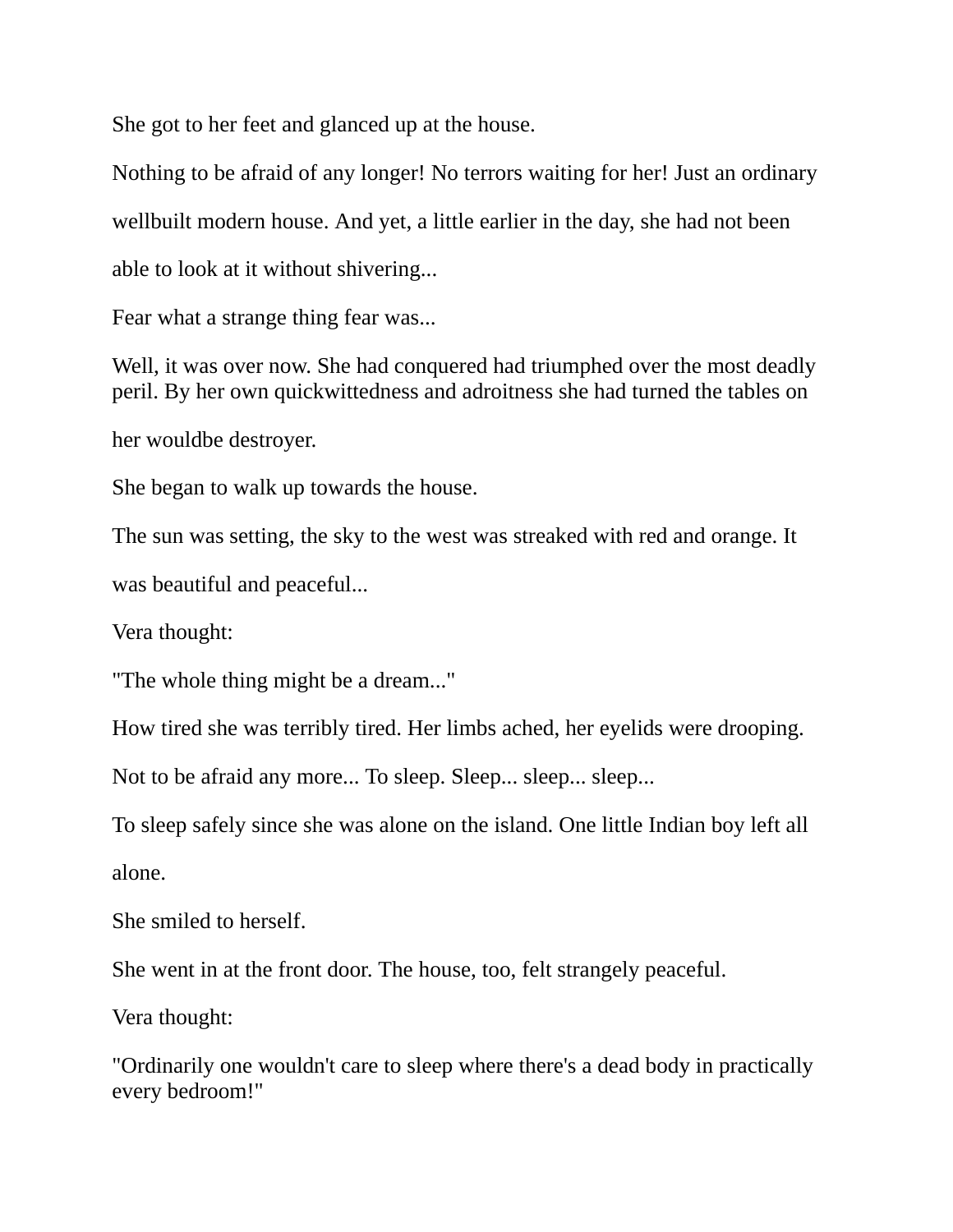Should she go the kitchen and get herself something to eat?

She hesitated a moment, then decided against it. She was really too tired...

She paused by the diningroom door. There were still three little china figures in the middle of the table.

Vera laughed.

She said:

"You're behind the times, my dears."

She picked up two of them and tossed them out through the window. She heard

them crash on the stone of the terrace.

The third little figure she picked up and held in her hand. She said:

"You can come with me. We've won, my dear! We've won!"

The hall was dim in the dying light.

Vera, the little Indian clasped in her hand, began to mount the stairs. Slowly,

because her legs were suddenly very tired.

"One little Indian boy left all alone." How did it end? Oh, yes! "He got married and then there were none."

Married... Funny, how she suddenly got the feeling again that Hugo was in the

house...

Very strong. Yes, Hugo was upstairs waiting for her.

Vera said to herself:

"Don't be a fool. You're so tired that you're imagining the most fantastic things..."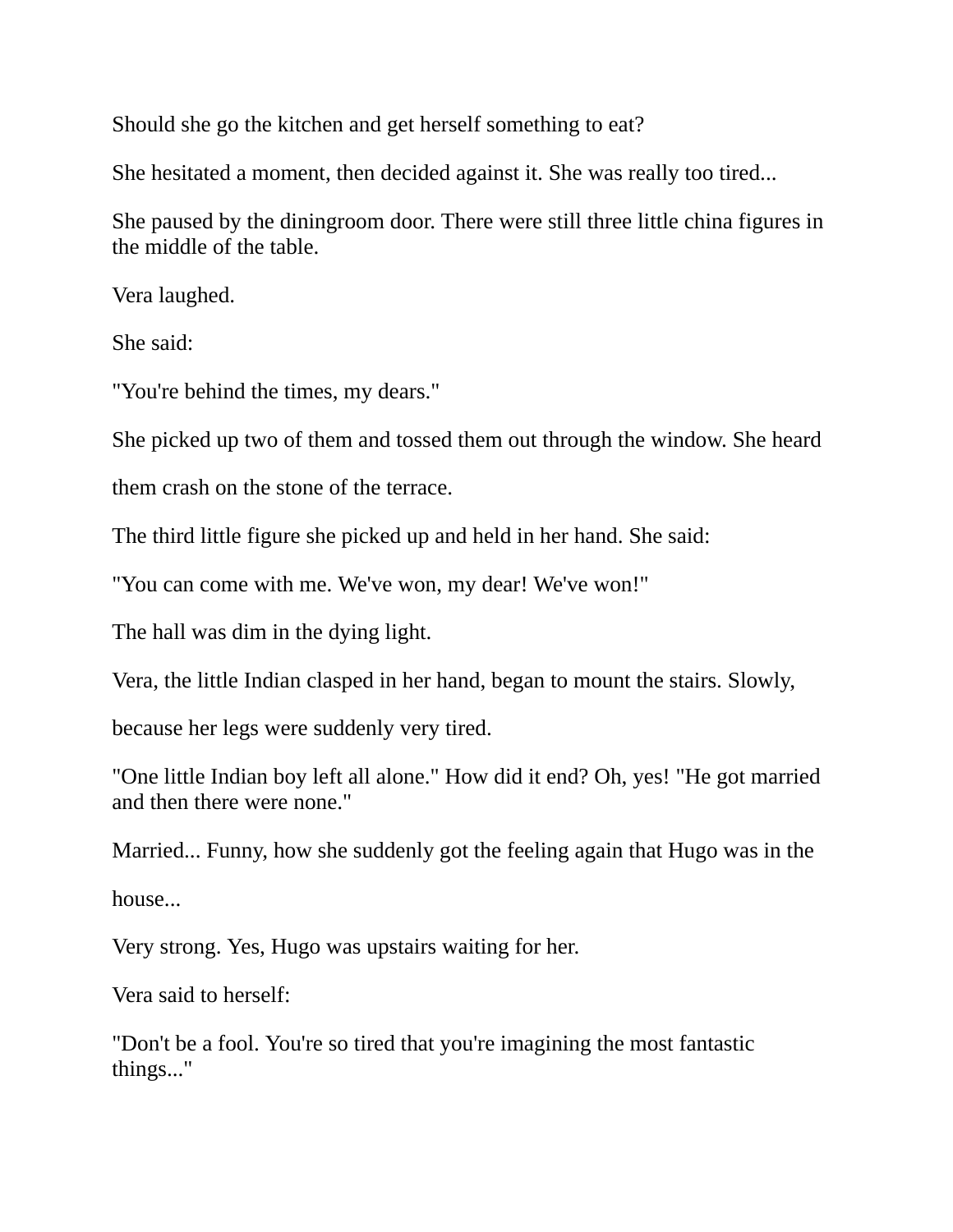Slowly up the stairs...

At the top of them something fell from her hand, making hardly any noise on the soft pile carpet. She did not notice that she had dropped the revolver. She was only conscious of clasping a little china figure.

How very quiet the house was. And yet it didn't seem like an empty house...

Hugo, upstairs, waiting for her...

"One little Indian boy left all alone... What was the last line again? Something about being married or was it something else?

She had come now to the door of her room. Hugo was waiting for her inside she

was quite sure of it.

She opened the door...

She gave a gasp...

What was that hanging from the hook in the ceiling? A rope with a noose all

ready? And a chair to stand upon a chair that could be kicked away...

That was what Hugo wanted...

And of course that was the last line of the rhyme.

"He went and hanged himself and then there were none...

The little china figure fell from her hand. It rolled unheeded and broke against the fender.

Like an automaton Vera moved forward. This was the end here where the cold

wet hand (Cyril's hand, of course) had touched her throat...

"You can go to the rock, Cyril..."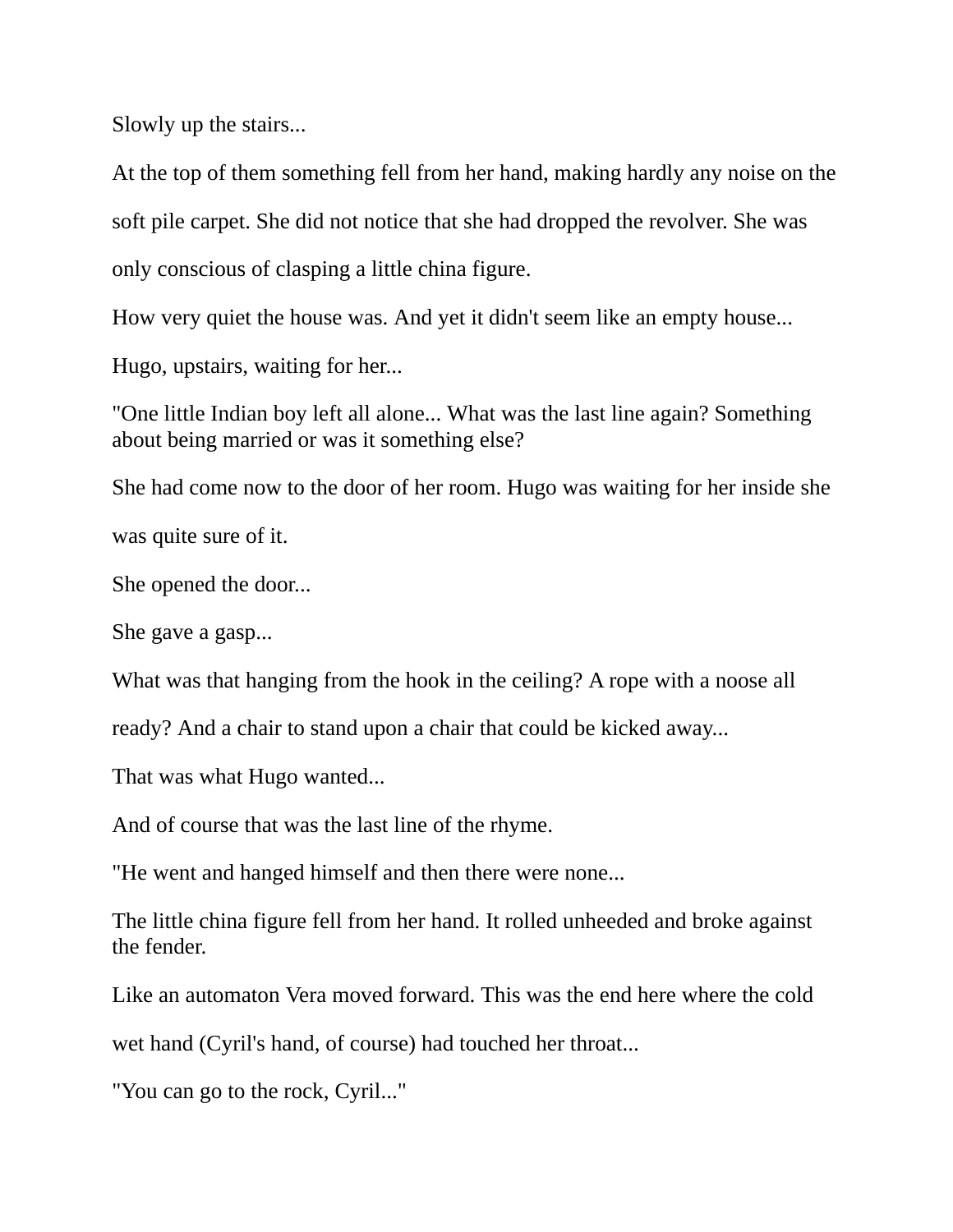That was what murder was as easy as that!

But afterwards you went on remembering...

She climbed up on the chair, her eyes staring in front of her like a sleepwalker's...

She adjusted the noose round her neck.

Hugo was there to see she did what she had to do.

She kicked away the chair...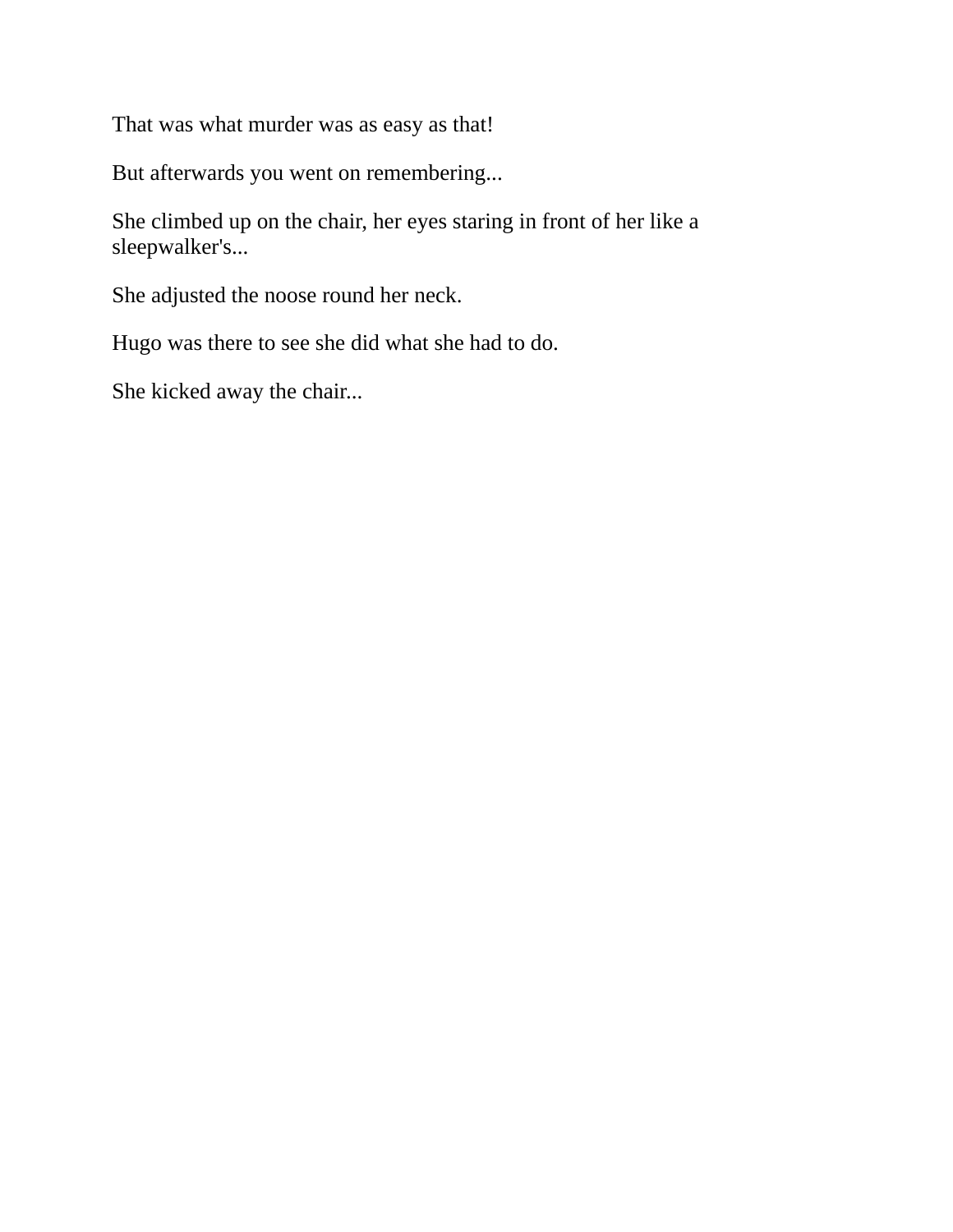## **Epilogue**

Sir Thomas Legge, Assistant Commissioner at Scotland Yard, said irritably:

"But the whole thing's incredible!"

Inspector Maine said respectfully:

"I know, sir."

The A.C. went on:

"Ten people dead on an island and not a living soul on it. It doesn't make sense!"

Inspector Maine said stolidly:

"Nevertheless, it happened, sir."

Sir Thomas Legge said:

"Damn it all, Maine, somebody must have killed 'em."

"That's just our problem, sir."

"Nothing helpful in the doctor's report?"

"No, sir. Wargrave and Lombard were shot, the first through the head, the second through the heart. Miss Brent and Marston died of cyanide poisoning,

Mrs. Rogers died of an overdose of chloral. Rogers' head was split open. Blore's

head was crushed in. Armstrong died of drowning. Macarthur's skull was fractured by a blow on the back of the head and Vera Claythorne was hanged."

The A.C. winced. He said:

"Nasty business all of it."

He considered for a minute or two. He said irritably: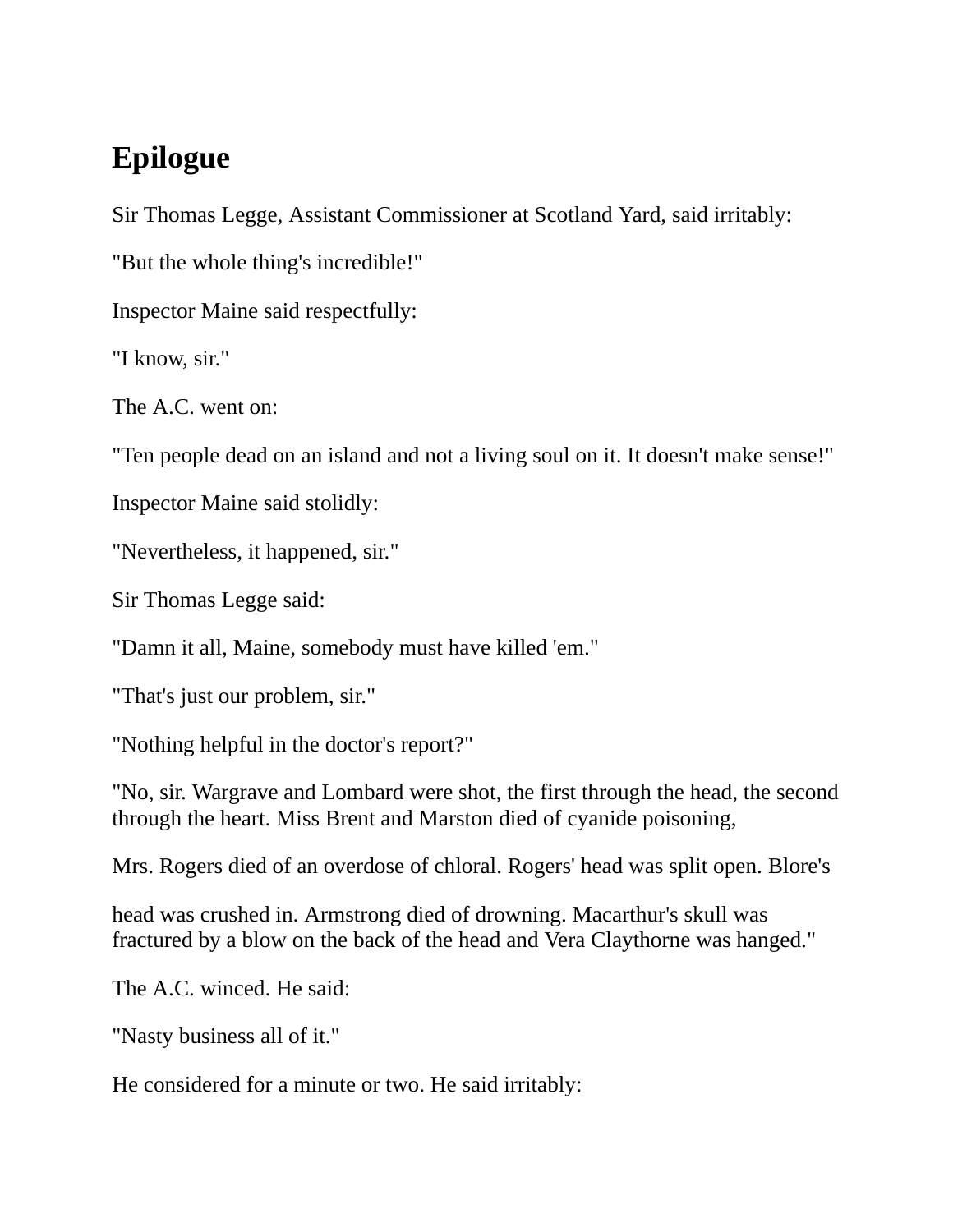"Do you mean to say that you haven't been able to get anything helpful out of the Sticklehaven people. Dash it, they must know something."

Inspector Maine shrugged his shoulders.

"They're ordinary decent seafaring folk. They know that the island was bought by a man called Owen and that's about all they do know."

"Who provisioned the island and made all the necessary arrangements?"

"Man called Morris. Isaac Morris."

"And what does he say about it all?"

"He can't say anything, sir, he's dead."

The A.C. frowned.

"Do we know anything abut this Morris?"

"Oh, yes, sir, we know about him. He wasn't a very savoury gentleman, Mr.

Morris. He was implicated in that sharepushing fraud of Bennito's three years

ago we're sure of that though we can't prove it. And he was mixed up in the

dope business. And again we can't prove it. He was a very careful man, Morris."

"And he was behind this island business?"

"Yes, sir, he put through the sale though he made it clear that he was buying Indian Island for a third party, unnamed."

"Surely there's something to be found out on the financial angle, there?"

Inspector Maine smiled.

"Not if you knew Morris! He can wangle figures until the best chartered accountant in the country wouldn't know if he was on his head or his heels! We've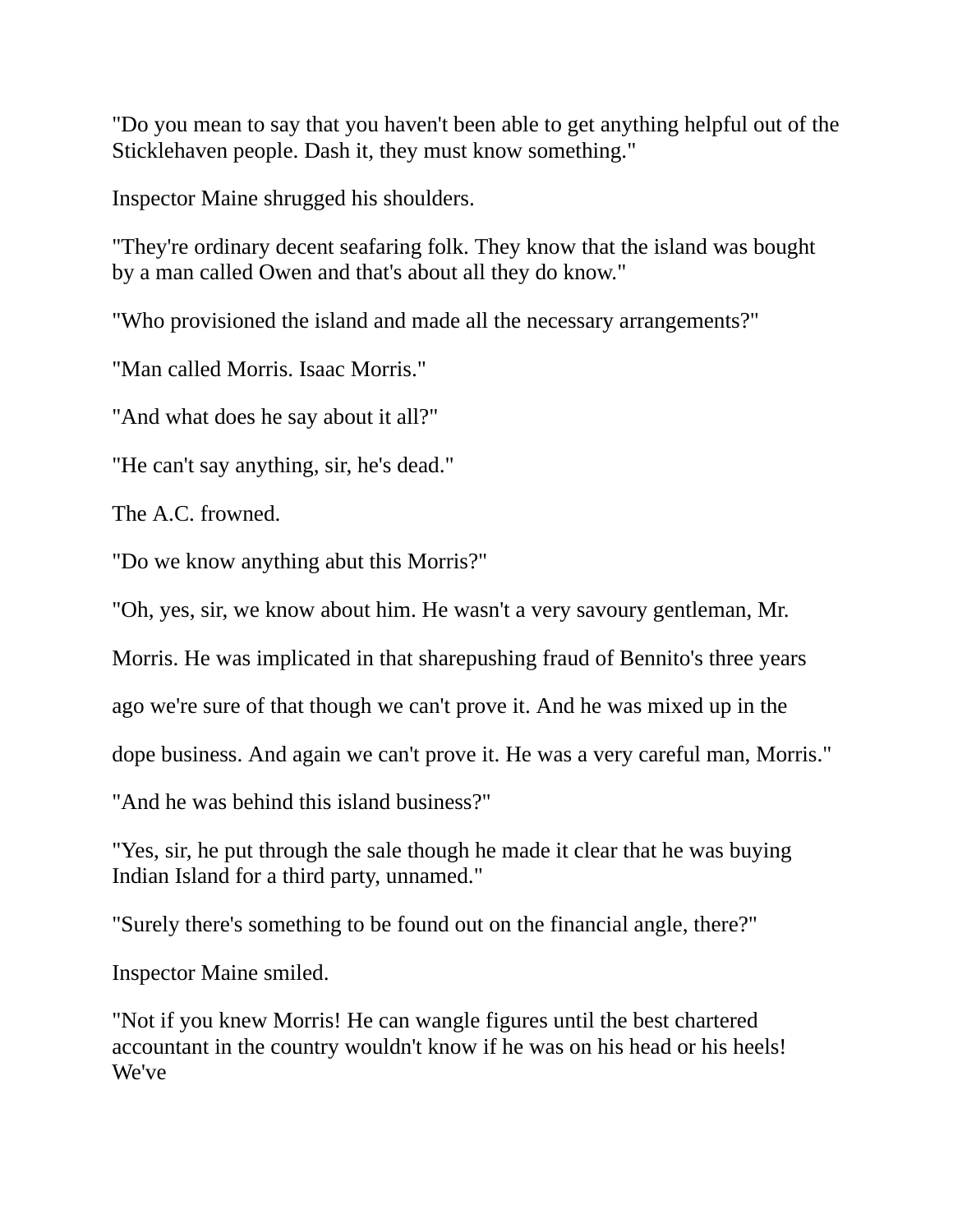had a taste of that in the Bennito business. No, he covered his employer's tracks

all right. "

The other man sighed. Inspector Maine went on:

"It was Morris who made all the arrangements down at Sticklehaven, Represented himself as acting for 'Mr. Owen.' And it was he who explained to the

people down there that there was some experiment on some bet about living on

a 'desert island' for a week and that no notice was to be taken of any appeal for help from out there."

Sir Thomas Legge stirred uneasily. He said:

"And you're telling me that those people didn't smell a rat? Not even then?"

Maine shrugged his shoulders. He said:

"You're forgetting, sir, that Indian Island previously belonged to young Elmer Robson, the American. He had the most extraordinary parties down there. I've no

doubt the local people's eyes fairly popped out over them. But they got used to it and they'd begun to feel that anything to do with Indian Island would necessarily

be incredible. It's natural, that, sir, when you come to think of it."

The Assistant Commissioner admitted gloomily that he supposed it was.

Maine said:

"Fred Narracott that's the man who took the party out there did say one thing that was illuminating. He said he was surprised to see what sort of people these

were. 'Not at all like Mr. Robson's parties.' I think it was the fact that they were all so normal and so quiet that made him override Morris' orders and take out a

boat to the island after he'd heard about the SOS signals."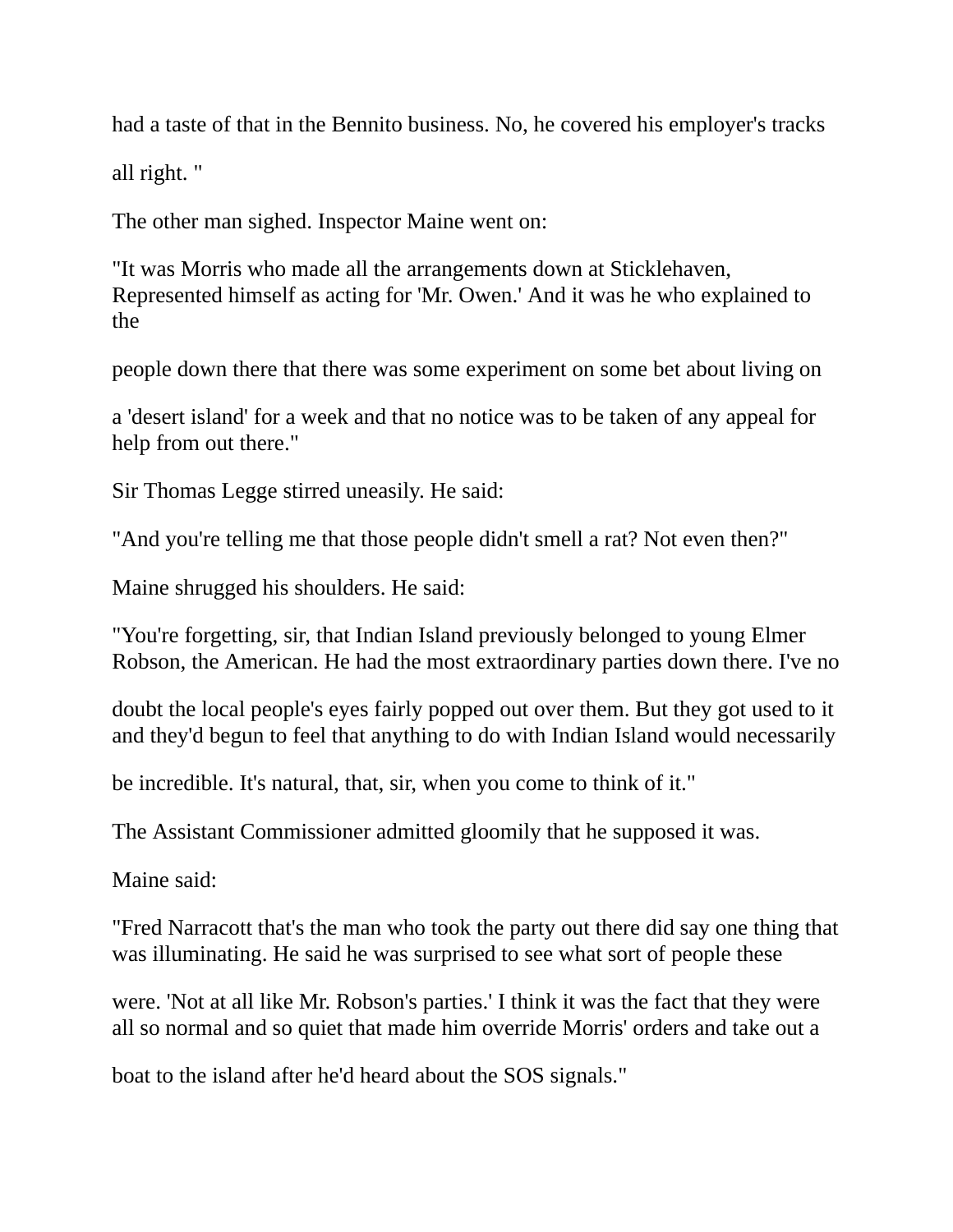"When did he and the other men go?"

"The signals were seen by a party of boy scouts on the morning of the 11th. There was no possibility of getting out there that day. The men got there on the afternoon of the 12th at the first moment possible to run a boat ashore there.

They're all quite positive that nobody could have left the island before they got

there. There was a big sea on after the storm."

"Couldn't some one have swum ashore?"

"It's over a mile to the coast and there were heavy seas and big breakers inshore.

And there were a lot of people, boy scouts and others on the cliffs looking out

towards the island and watching."

The A.C. sighed. He said:

"What about the gramophone record you found in the house? Couldn't you get

hold of anything there that might help?"

Inspector Maine said:

"I've been into that. It was supplied by a firm that do a lot of theatrical stuff and film effects. It was sent to U.N. Owen, Esq. c/o Isaac Morris, and was understood

to be required for the amateur performance of a hitherto unacted play. The typescript of it was returned with the record."

Legge said:

"And what about the subject matter, eh?"

Inspector Maine said gravely:

```
"I'm coming to that, sir."
```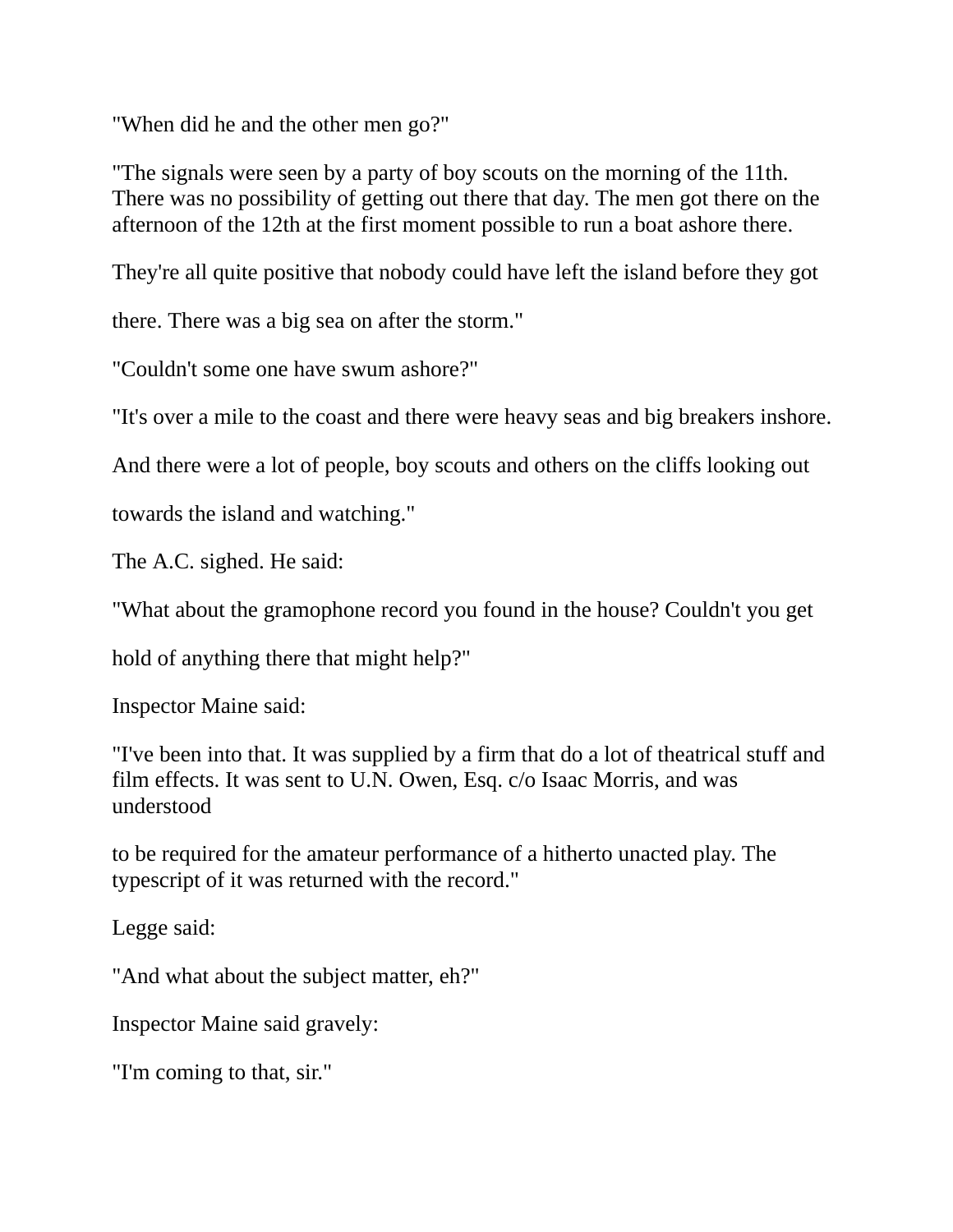He cleared his throat.

"I've investigated those accusations as thoroughly as I can.

"Starting with the Rogerses who were the first to arrive on the island. They were in service with a Miss Brady who died suddenly. Can't get anything definite out

of the doctor who attended her. He says they certainly didn't poison her, or

anything like that, but his personal belief if that there was some funny business

that she died as the result of neglect on their part. Says it's the sort of thing

that's quite impossible to prove.

"Then there is Mr. Justice Wargrave. That's O.K. He was the judge who sentenced Seton.

"By the way, Seton was guilty unmistakably guilty. Evidence turned up later after he was hanged which proved that beyond any shadow of doubt. But there

was a good deal of comment at the time nine people out of ten thought Seton

was innocent and that the judge's summing up had been vindictive.

"The Claythorne girl, I find, was governess in a family where a death occurred by drowning. However, she doesn't seem to have had anything to do with it, and as a

matter of fact she behaved very well, swam out to the rescue and was actually

carried out to sea and only just rescued in time."

"Go on," said the A.C. with a sigh.

Maine took a deep breath.

"Dr. Armstrong now. Wellknown man. Had a consulting room in Harley Street.

Absolutely straight and aboveboard in his profession. Haven't been able to trace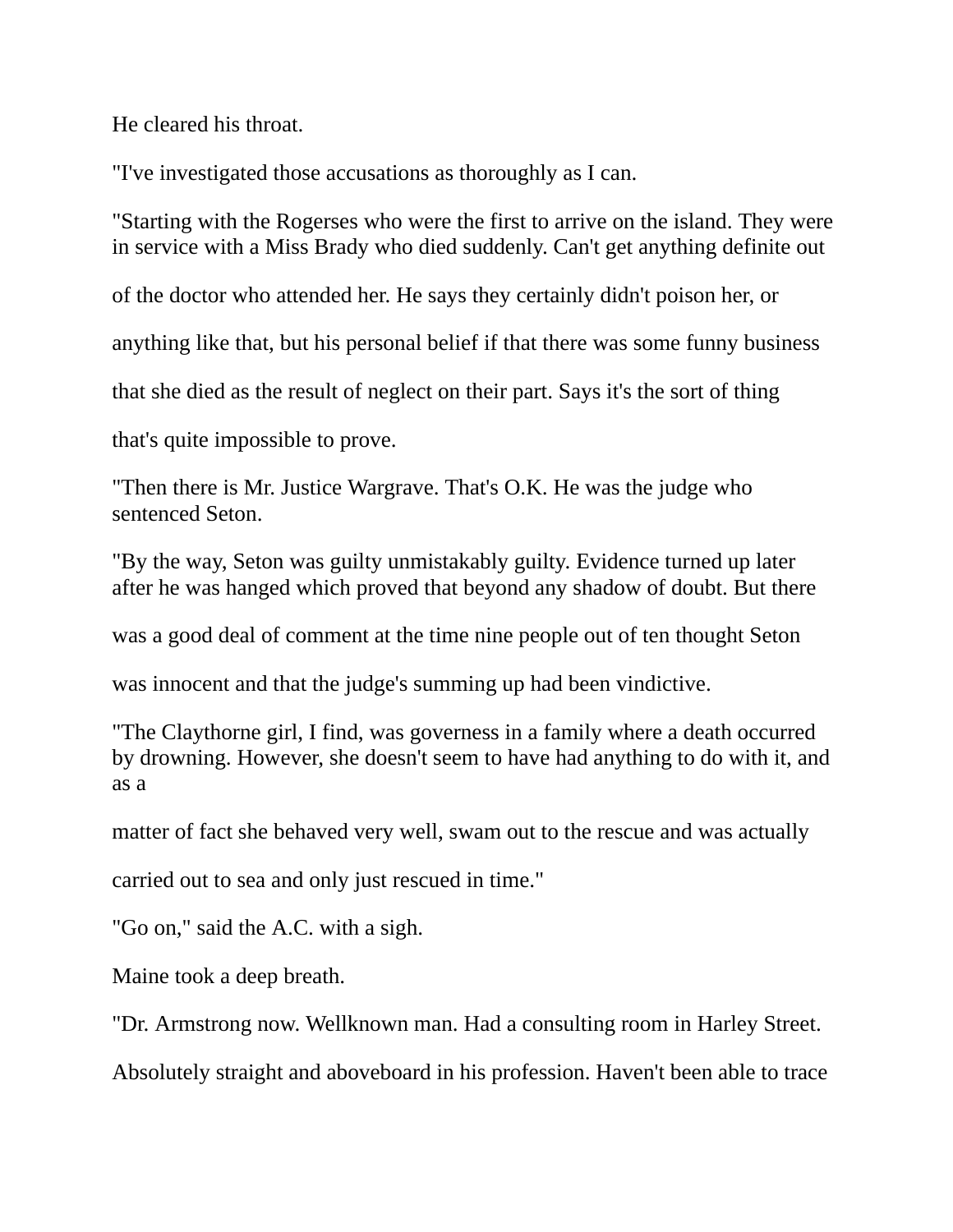any record of an illegal operation or anything of that kind. It's true that there was a woman called Clees who was operated on by him way back in 1925 at Leithmore, when he was attached to the hospital there. Peritonitis and she died on the operating table. Maybe he wasn't very skillful over the op. after all he hadn't much experience but after all clumsiness isn't a criminal offence. There was certainly no motive.

"Then there's Miss Emily Brent. Girl, Beatrice Taylor, was in service with her.

Got pregnant, was turned out by her mistress and went and drowned herself. Not

a nice business but again not criminal."

"That," said the A.C., "seems to be the point. U.N. Owen dealt with cases that the law couldn't touch."

Maine went stolidly on with his list.

"Young Marston was a fairly reckless car driver had his license endorsed twice and he ought to have been prohibited from driving, in my opinion. That's all

there is to him. The two names John and Lucy Combes were those of two kids he

knocked down and killed near Cambridge. Some friends of his gave evidence for him and he was let off with a fine.

"Can't find anything definite about General Macarthur. Fine record war service

all the rest of it. Arthur Richmond was serving under him in France and was

killed in action. No friction of any kind between him and the General. They were

close friends, as a matter of fact. There were some blunders made about that time

commanding officers sacrificed men unnecessarily possibly this was a blunder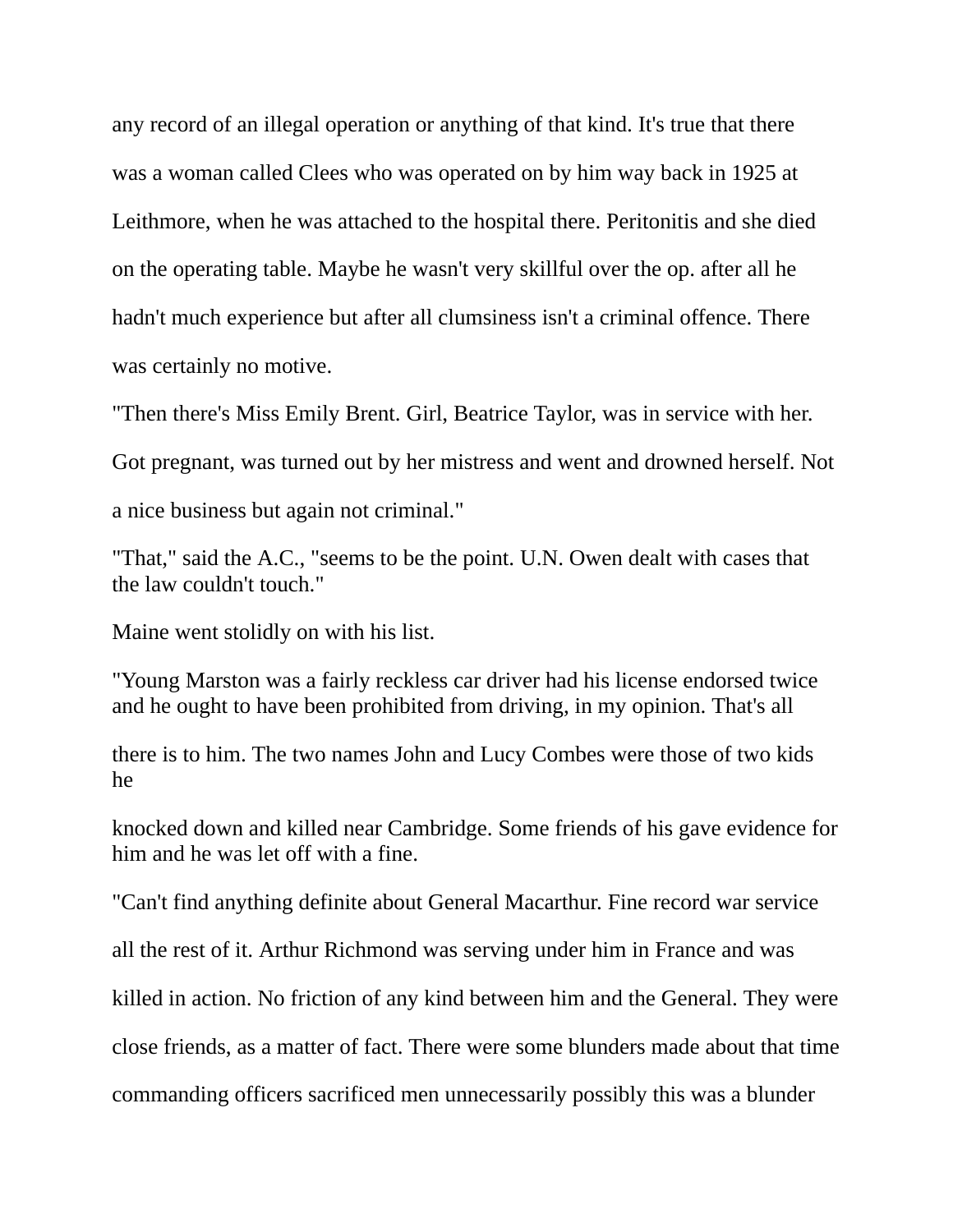of that kind."

"Possibly," said the A.C.

"Now, Philip Lombard. Lombard has been mixed up in some very curious shows abroad. He's sailed very near the law once or twice. Got a reputation for daring and for not being overscrupulous. Sort of fellow who might do several murders in

some quiet outoftheway spot.

"Then we come to Blore." Maine hesitated. "He of course was one of our lot."

The other man stirred.

"Blore," said the Assistant Commissioner forcibly, "was a bad hat!"

"You think so, sir?"

The A.C. said:

"I always thought so. But he was clever enough to get away with it. It's my

opinion that he committed black perjury in the Landor case. I wasn't happy about

it at the time. But I couldn't find anything. I put Hams onto it and he couldn't

find anything but I'm still of the opinion that there was something to find if we'd known how to set about it. The man wasn't straight."

There was a pause, then Sir Thomas Legge said:

"And Isaac Morris is dead, you say? When did he die?"

"I thought you'd soon come to that, sir. Isaac Morris died on the night of August 8th. Took an overdose of sleeping stuff one of the barbiturates, I understand.

There wasn't anything to show whether it was accident or suicide."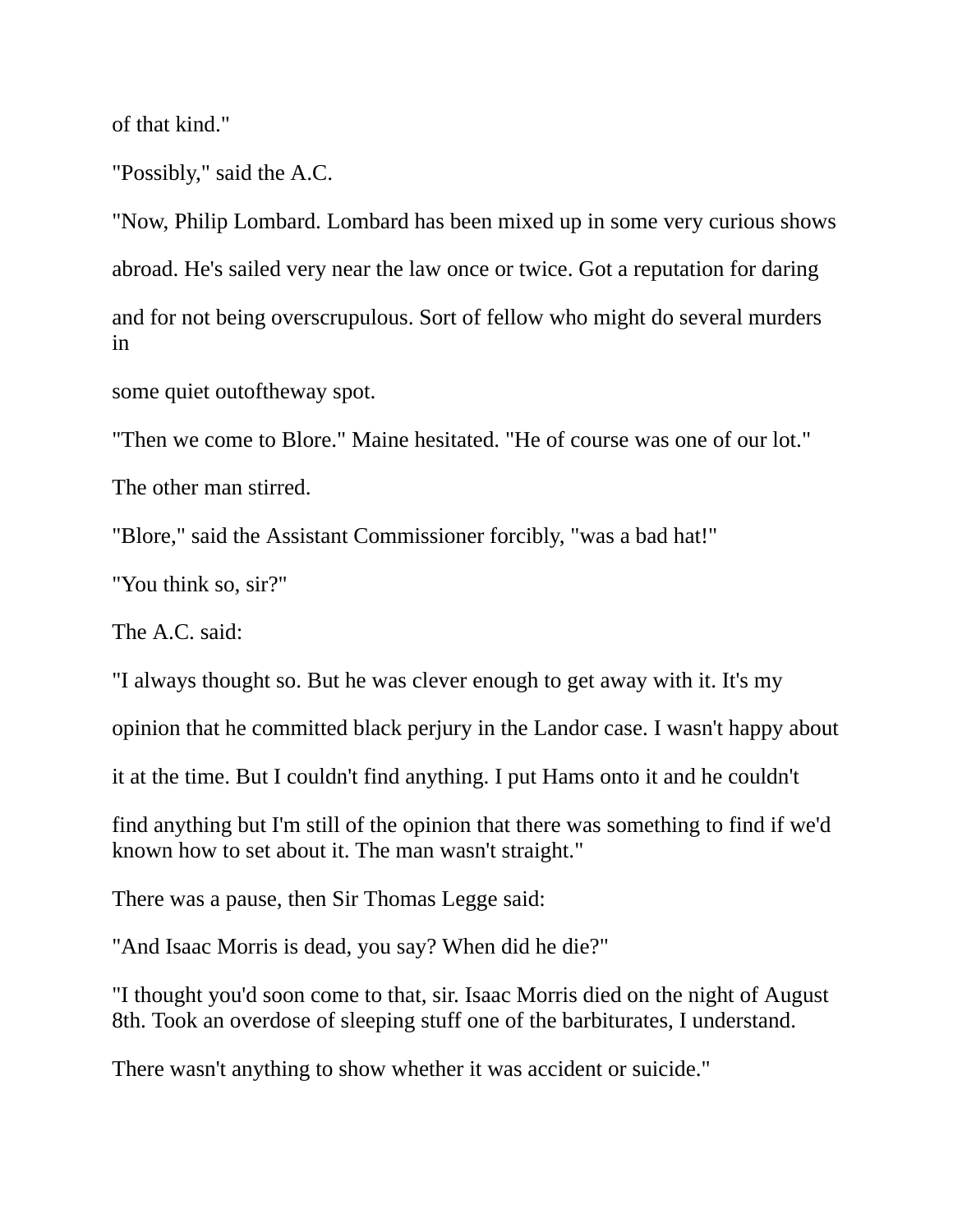Legge said slowly:

"Care to know what I think, Maine?"

"Perhaps I can guess, sir."

Legge said heavily:

"That death of Morris' is a damned sight too opportune!"

Inspector Maine nodded. He said:

"I thought you'd say that, sir."

The Assistant Commissioner brought down his fist with a bang on the table. He

cried out:

"The whole thing's fantastic impossible. Ten people killed on a bare rock of an island and we don't know who did it, or why, or how."

Maine coughed. He said:

"Well, it's not quite like that, sir. We do know why, more or less. Some fanatic with a bee in his bonnet about justice. He was out to get people who were beyond

the reach of the law. He picked ten people whether they were really guilty or

not doesn't matter "

The Commissioner stirred. He said sharply:

"Doesn't it? It seems to me "

He stopped. Inspector Maine waited respectfully. With a sigh Legge shook his

head.

"Carry on," he said. "Just for a minute I felt I'd got somewhere. Got, as it were, the clue to the thing. It's gone now. Go ahead with what you were saying."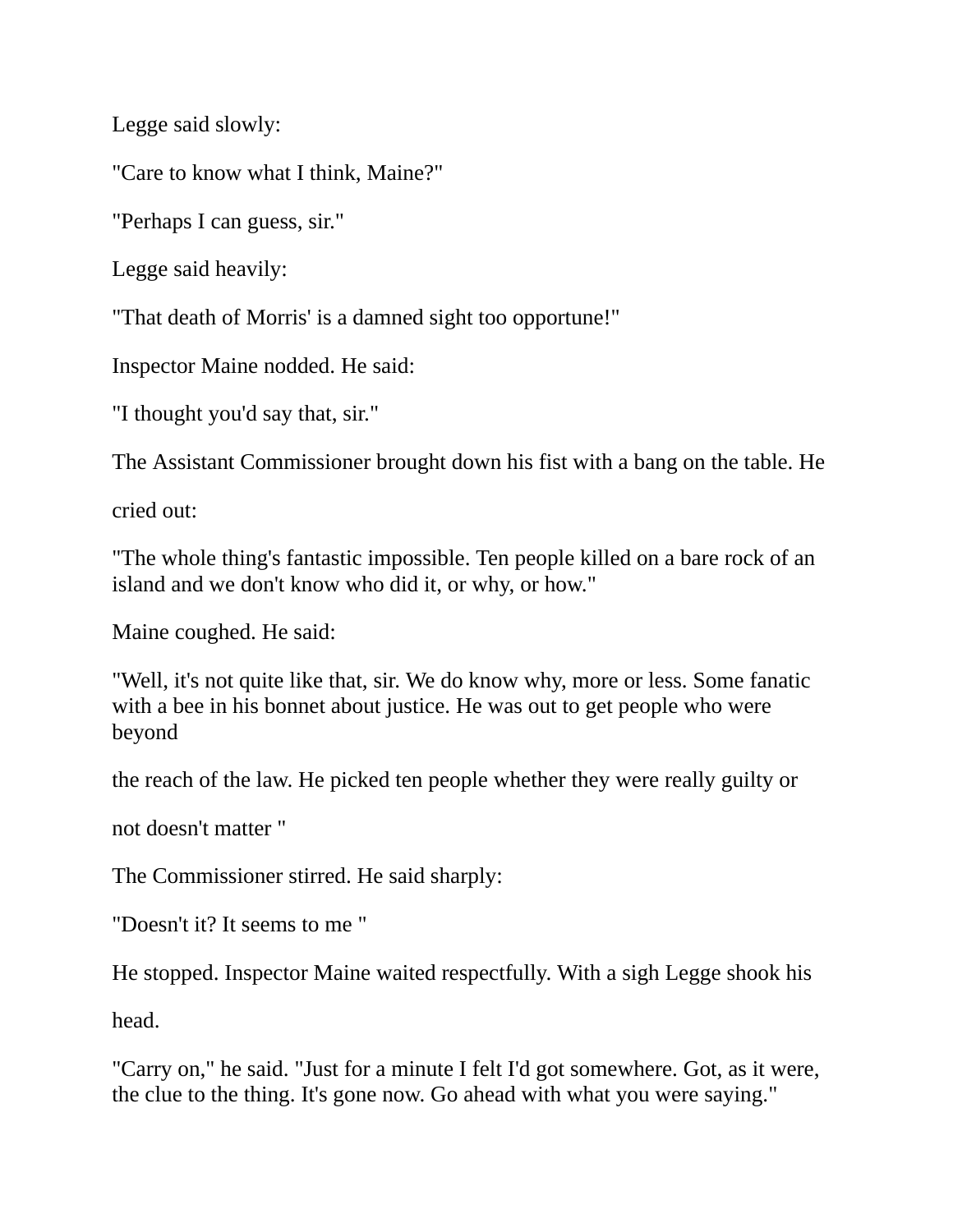Maine went on:

"There were ten people to be executed, let's say. They were executed. U.N. Owen accomplished his task. And somehow or other he spirited himself off that island

into thin air."

The A.C. said:

"Firstclass vanishing trick. But you know, Maine, there must be an explanation."

Maine said:

"You're thinking, sir, that if the man wasn't on the island, he couldn'l have left the island, and according to the account of the interested parties he never was on the island. Well, then the only explanation possible is that he was actually one of the ten."

The A.C. nodded.

Maine said earnestly:

"We thought of that, sir. We went into it. Now, to begin with, we're not quite in the dark as to what happened on Indian Island. Vera Claythorne kept a diary, so

did Emily Brent. Old Wargrave made some notes dry legal cryptic stuff, but

quite clear. And Blore made notes too. All those accounts tally. The deaths occurred in this order: Marston, Mrs. Rogers, Macarthur, Rogers, Miss Brent,

Wargrave. After his death Vera Claythorne's diary states that Armstrong left the

house in the night and that Blore and Lombard had gone after him. Blore has

one more entry in his notebook. Just two words: 'Armstrong disappeared.'

"Now, sir, it seemed to me, taking everything into account, that we might find here a perfectly good solution. Armstrong was drowned, you remember. **Granting**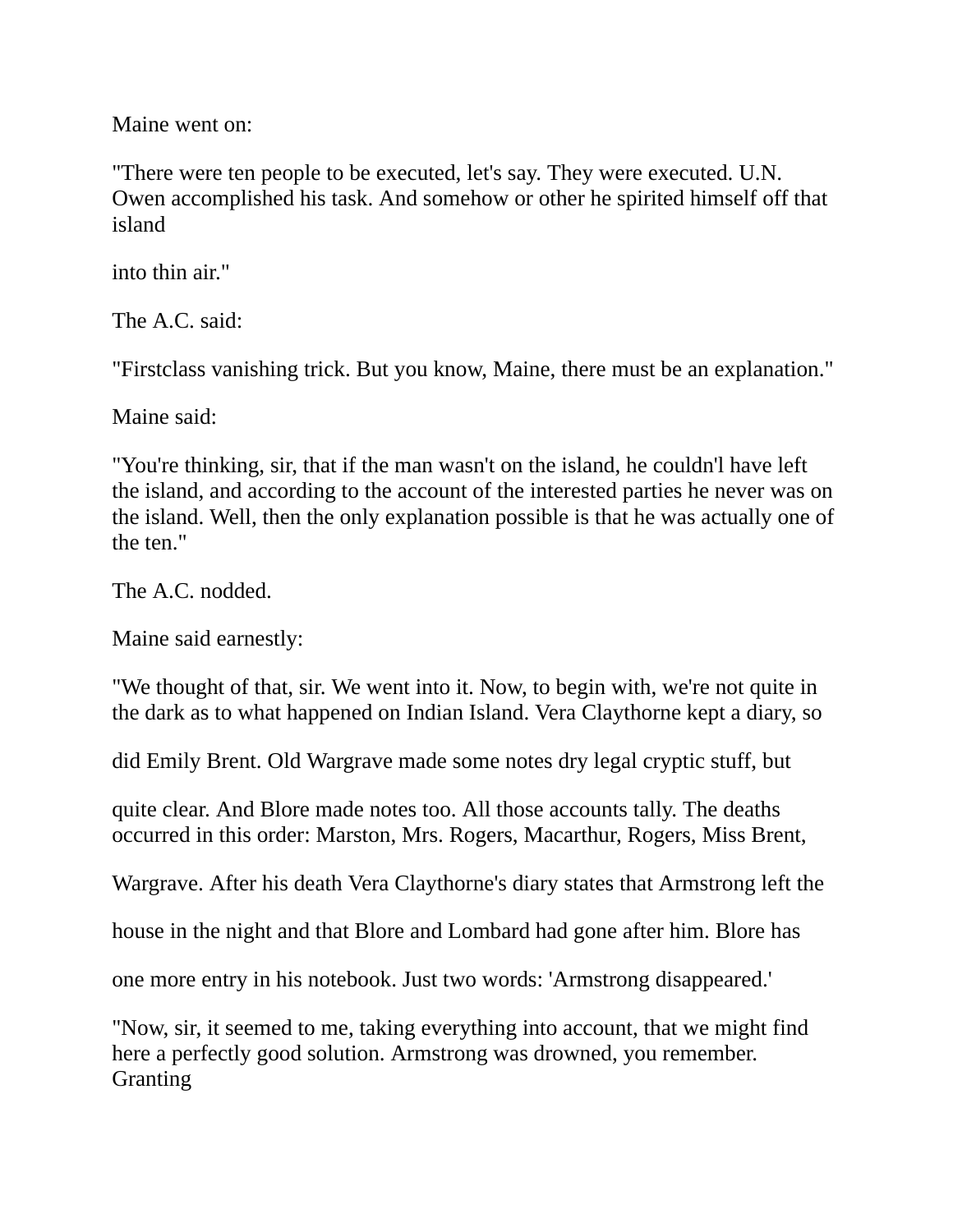that Armstrong was mad, what was to prevent him having killed off all the others and then committed suicide by throwing himself over the cliff, or perhaps while trying to swim to the mainland?

"That was a good solution but it won't do. No, sir, it won't do. First of all there's the police surgeon's evidence. He got to the island early on the morning of August 13th. He couldn't say much to help us. All he could say was that all the people

had been dead at least thirtysix hours and probably a good deal longer. But he was fairly definite about Armstrong. Said he must have been from eight to ten hours in the water before his body was washed up. That works out at this, that Armstrong must have gone into the sea sometime during the night of the 10th 11th and I'll explain why. We found the point where the body was washed up it had been wedged between two rocks and there were bits of cloth, hair, etc. on them. It must have been deposited there at high water on the 11th that's to say round about 11 o'clock A.M. After that, the storm subsided, and succeeding high water marks are considerably lower.

"You might say, I suppose that Armstrong managed to polish off the other three before he went into the sea that night. But there's another point and one you can't get over. Armstrong's body had been dragged above high water mark. We found it well above the reach of any tide. And it was laid out straight on the ground all neat and tidy.

"So that settles one point definitely. Some one was alive on the island after Armstrong was dead."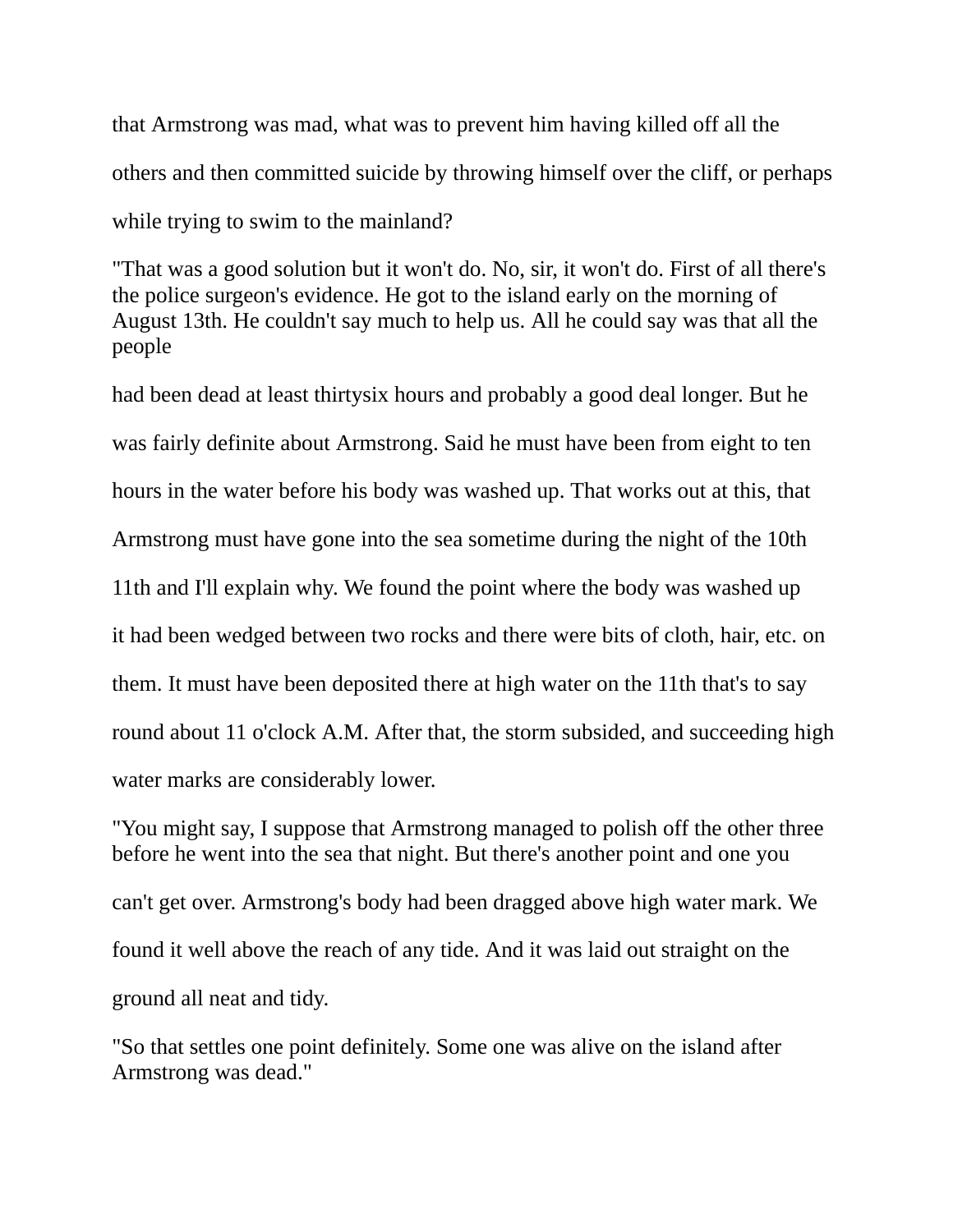He paused and then went on.

"And that leaves just what exactly? Here's the position early on the morning of the 11th. Armstrong has 'disappeared' (drowned). That leaves us three people.

Lombard, Blore and Vera Claythorne. Lombard was shot. His body was down by

the sea near Armstrong's. Vera Claythorne was found hanged in her own bedroom. Blore's body was on the terrace. His head was crushed in by a heavy

marble clock that it seems reasonable to suppose fell on him from the window

above."

The A.C. said sharply:

"Whose window?"

"Vera Claythorne's. Now, sir, let's take each of these cases separately. First Philip Lombard. Let's say he pushed over that lump of marble onto Blore then

he doped Vera Claythorne and strung her up. Lastly, he went down to the seashore and shot himself.

"But if so, woo took away the revolver from him? For that revolver was found up in the house just inside the door at the top of the stairs Wargrave's room."

The A.C. said:

"Any fingerprints on it?"

"Yes, sir, Vera Claythorne's."

"But, man alive, then "

"I know what you're going to say, sir. That it was Vera Claythorne. That she shot Lombard, took the revolver back to the house, toppled the marble block onto

Blore and then hanged herself.

"And that's quite all right up to a point. There's a chair in her bedroom and on the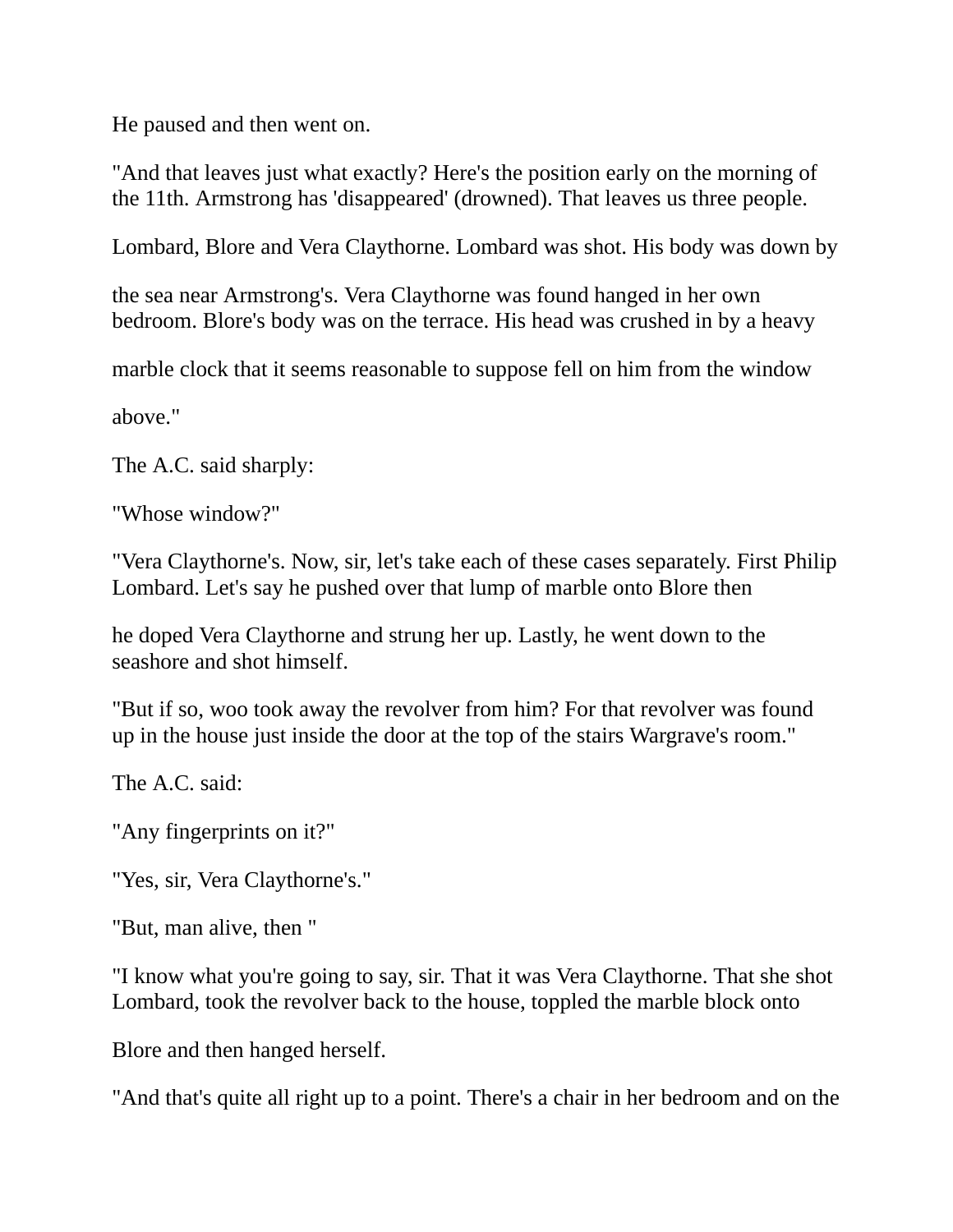seat of it there are marks of seaweed same as on her shoes. Looks as though she stood on the chair, adjusted the rope round her neck and kicked away the chair.

"But that chair wasn't found kicked over. It was, like, all the other chairs, neatly put back against the wall. That was done after Vera Claythorne's death by some

one else.

"That leaves us with Blore and if you tell me that after shooting Lombard and inducing Vera Claythorne to hang herself he then went out and pulled down a

whacking great block of marble on himself by tying a string to it or something

like that well, I simply don't believe you. Men don't commit suicide that way

and what's more Blore wasn't that kind of man. We knew Blore and he was not the man that you'd ever accuse of a desire for abstract justice."

The Assistant Commissioner said:

"I agree."

Inspector Maine said:

"And therefore, sir, there must have been some one else on the island. Some one who tidied up when the whole business was over. But where was he all the time

and where did he go to? The Sticklehaven people are absolutely certain that no

one could have left the island before the rescue boat got there. But in that case "

He stopped.

The Assistant Commissioner said:

"In that case "

He sighed. He shook his head. He leaned forward.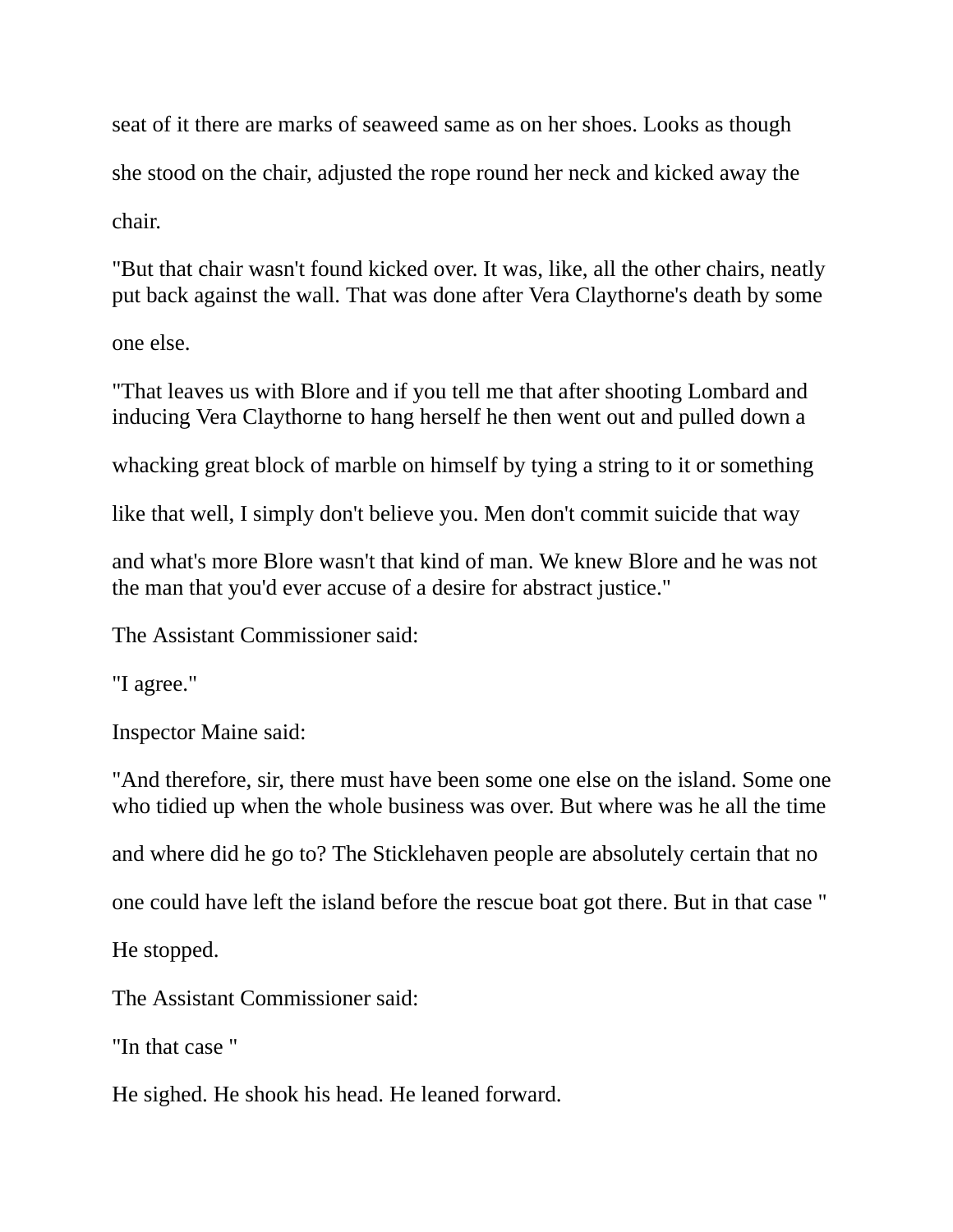"But in that case," he said, "who killed them?"

## A MANUSCRIPT DOCUMENT SENT TO SCOTLAND YARD BY THE MASTER

## OF THE EMMA JANE, FISHING TRAWLER

From my earliest youth I realized that my nature was a mass of contradictions. I

have to begin with, an incurably romantic imagination. The practice of throwing

a bottle into the sea with an important document inside was one that never failed to thrill me when reading adventure stories as a child. It thrills me still and for that reason I have adopted this course writing my confession, enclosing it in a

bottle, sealing the latter, and casting it into the waves. There is, I suppose, a

hundred to one chance that my confession may be found and then (or do I flatter

myself!) a hitherto unsolved murder mystery will be explained.

I was born with other traits besides my romantic fancy. I have a definite sadistic delight in seeing or causing death. I remember experiments with wasps with

various garden pests... From an early age I knew very strongly the lust to kill.

But side by side with this went a contradictory trait a strong sense of justice. It is abhorrent to me that an innocent person or creature should suffer or die by any act of mine. I have always felt strongly that right should prevail.

It may be understood I think a psychologist would understand that with my

mental makeup being what it was, I adopted the law as a profession. The legal

profession satisfied nearly all my instincts.

Crime and its punishment has always fascinated me. I enjoy reading every kind

of detective story and thriller. I have devised for my own private amusement the

most ingenious ways of carrying out a murder.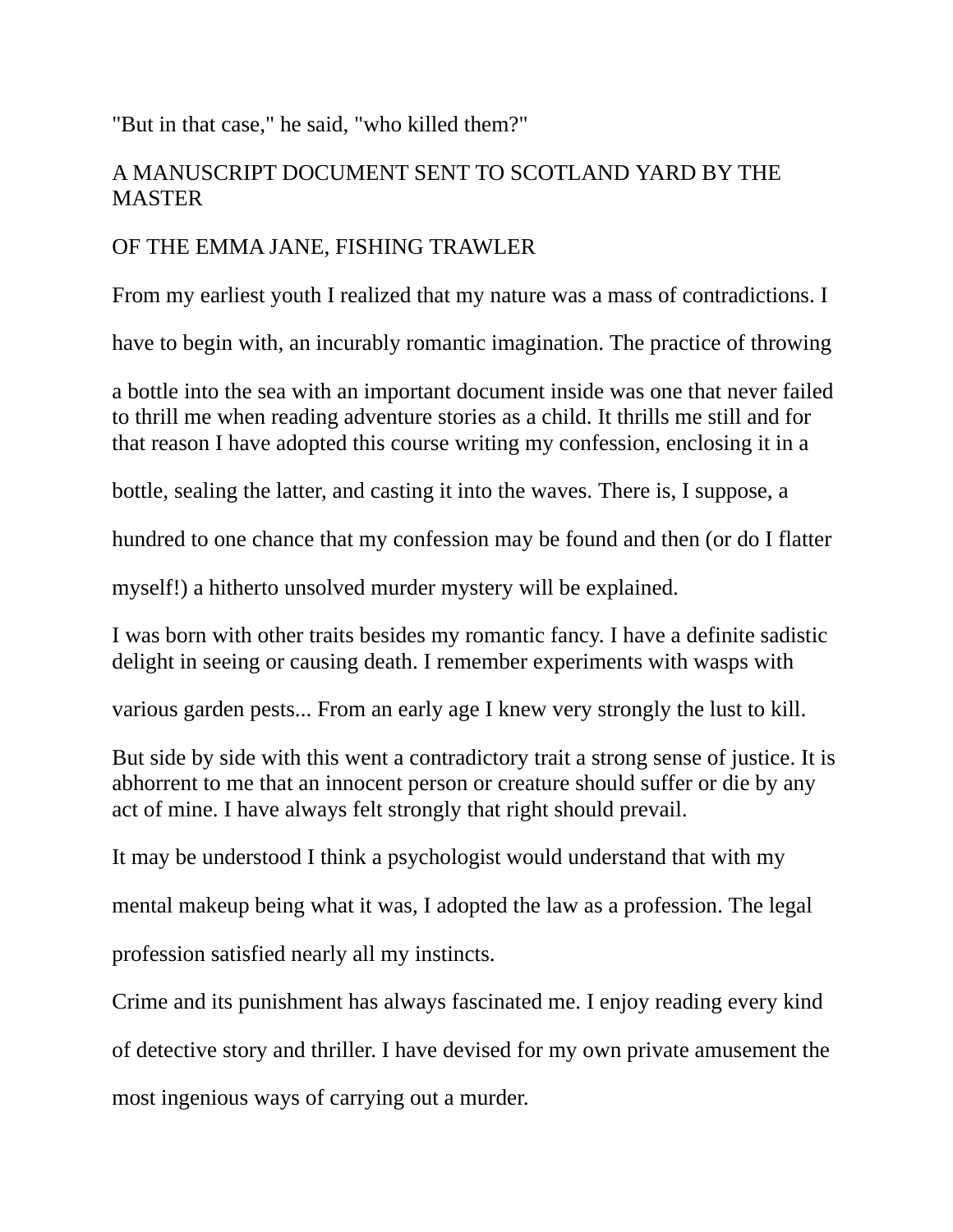When in due course I came to preside over a court of law, that other secret instinct of mine was encouraged to develop. To see a wretched criminal squirming in the dock, suffering the tortures of the damned, as his doom came slowly and slowly nearer, was to me an exquisite pleasure. Mind you, I took no pleasure in seeing an innocent man there. On at least two occasions I stopped cases where to my mind the accused was palpably innocent, directing the jury that there was no case. Thanks, however, to the fairness and efficiency of our police force, the majority of the accused persons who have come before me to be tried for murder, have been guilty.

I will say here that such was the case with the man Edward Seton. His appearance and manner were misleading and he created a good impression on the jury. But not only the evidence, which was clear, though unspectacular, but my own knowledge of criminals told me without any doubt that the man had actually committed the crime with which he was charged, the brutal murder of an elderly woman who trusted him.

I have a reputation as a hanging judge, but that is unfair. I have always been strictly just and scrupulous in my summing up of a case.

All I have done is to protect the jury against the emotional effect of emotional appeals by some of our more emotional counsel. I have drawn their attention to the actual evidence.

For some years past I have been aware of a change within myself, a lessening of control a desire to act instead of to judge.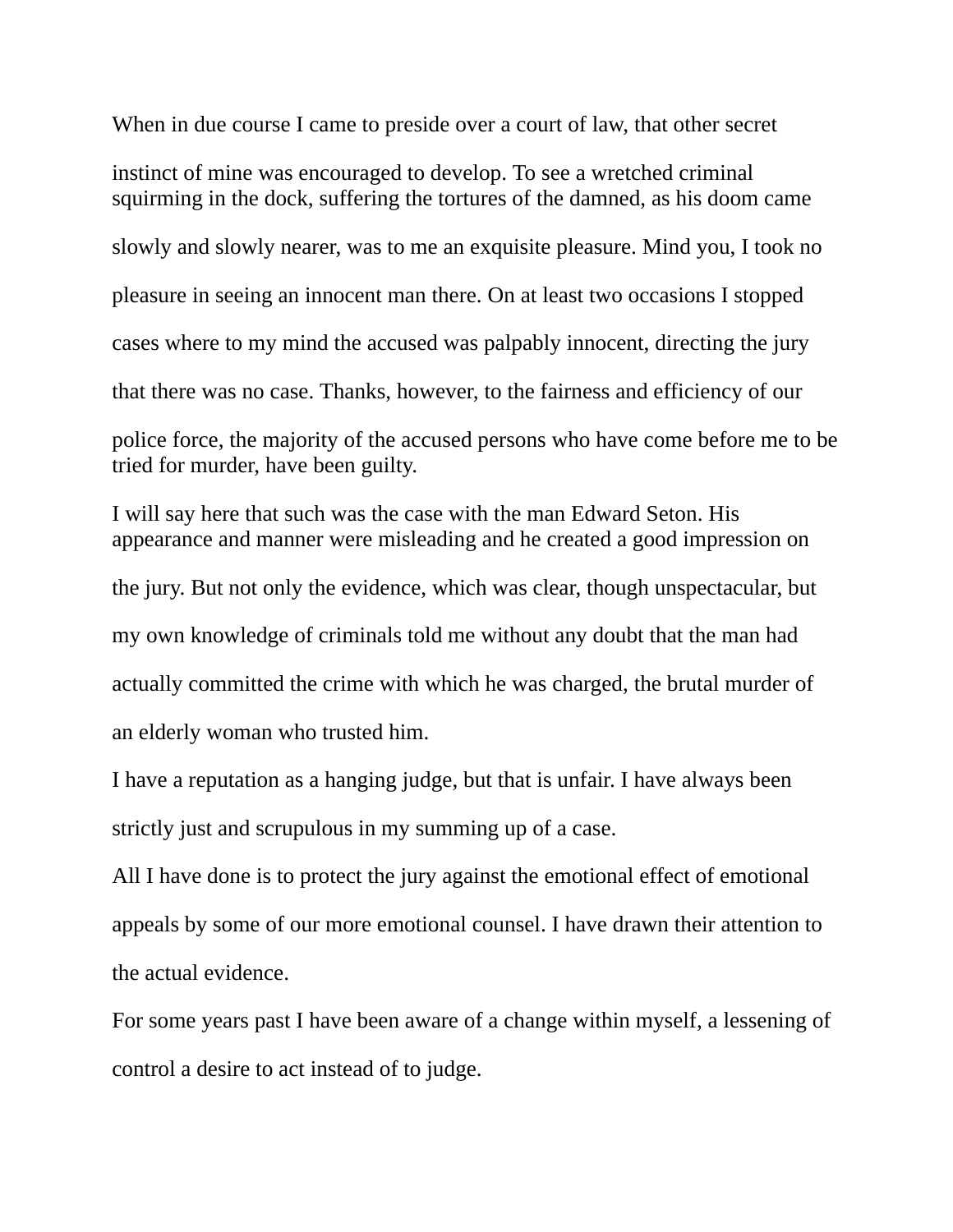I have wanted let me admit it frankly to commit a murder myself. I recognized

this as the desire of the artist to express himself! I was, or could be, an artist in crime! My imagination, sternly checked by the exigencies of my profession, waxed

secretly to colossal force.

I must I must I must commit a murder! And what is more, it must be no

ordinary murder! It must be a fantastical crime something stupendous out of

the common! In that one respect, I have still, I think, an adolescent's imagination.

I wanted something theatrical, impossible!

I wanted to kill... Yes, I wanted to kill...

But incongruous as it may seem to some I was restrained and hampered by my

innate sense of justice. The innocent must not suffer.

And then, quite suddenly, the idea came to me started by a chance remark

uttered during casual conversation. It was a doctor to whom I was talking some

ordinary undistinguished G.P. He mentioned casually how often murder must be

committed which the law was unable to touch.

And he instanced a particular case that of an old lady, a patient of his who had recently died. He was, he said, himself convinced that her death was due to the

withholding of a restorative drug by a married couple who attended on her and

who stood to benefit very substantially by her death. That sort of thing, he explained, was quite impossible to prove, but he was nevertheless quite sure of it in his own mind. He added that there were many cases of a similar nature going

on all the time cases of deliberate murder and all quite untouchable by the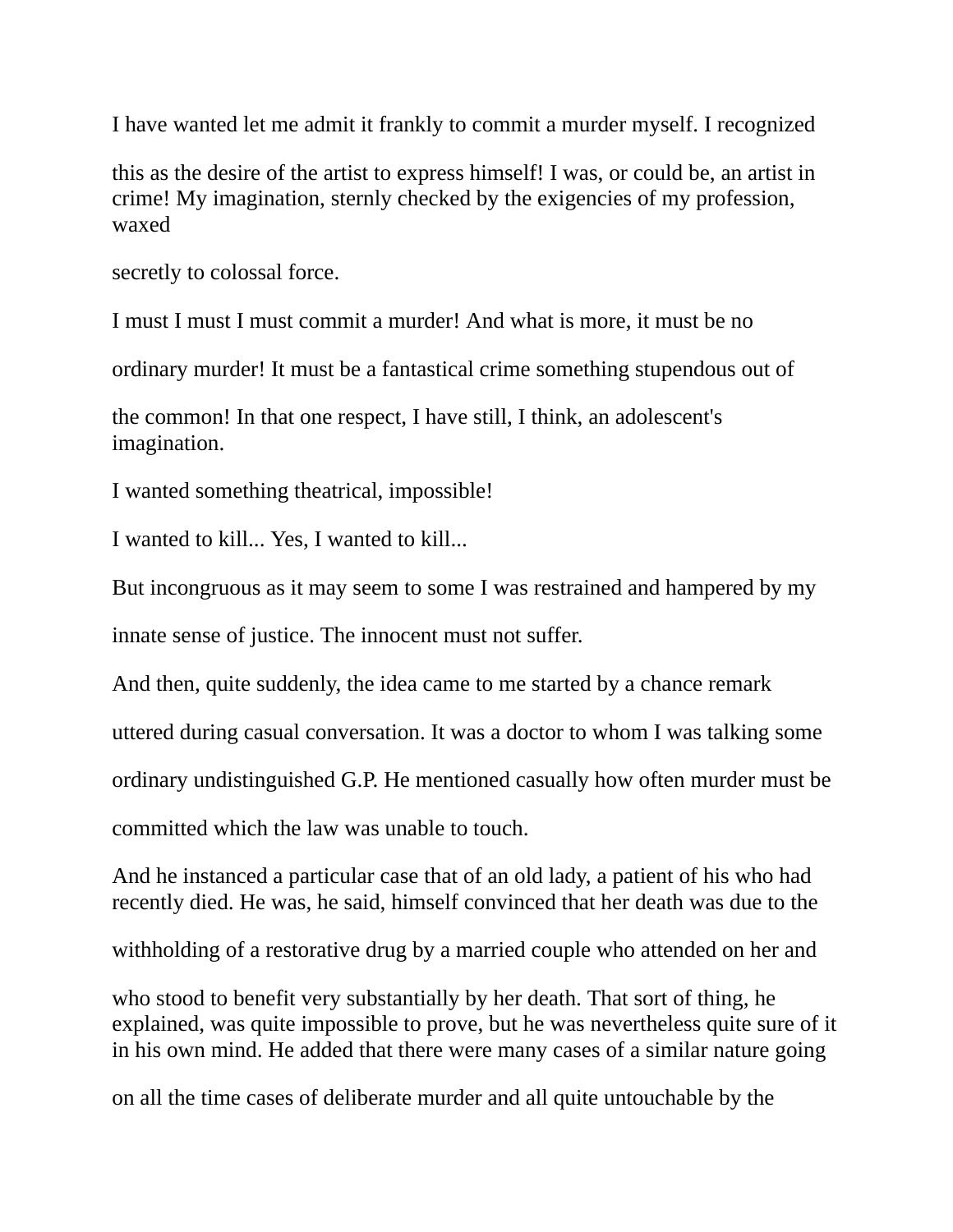law.

That was the beginning of the whole thing. I suddenly saw my way clear. And I

determined to commit not one murder, but murder on a grand scale.

A childish rhyme of my infancy came back into my mind the rhyme of the ten

little Indian boys. It had fascinated me as a child of two the inexorable diminishment the sense of inevitability.

I began, secretly, to collect victims...

I will not take up space here by going into detail of how this was accomplished. I had a certain routine line of conversation which I employed with nearly every one

I met and the results I got were really surprising. During the time I was in a nursing home I collected the case of Dr. Armstrong a violently teetotal sister

who attended on me being anxious to prove to me the evils of drink by recounting

to me a case many years ago in hospital when a doctor under the influence of

alcohol had killed a patient on whom he was operating. A careless question as to

where the sister in question had trained, etc., soon gave me the necessary data. I tracked down the doctor and the patient mentioned without difficulty.

A conversation between two old military gossips in my Club put me on the track

of General Macarthur. A man who had recently returned from the Amazon gave

me a devastating resume of the activities of one Philip Lombard. An indignant

mem sahib in Majorca recounted the tale of the Puritan Emily Brent and her

wretched servant girl. Anthony Marston I selected from a large group of people

who had committed similar offences. His complete callousness and his inability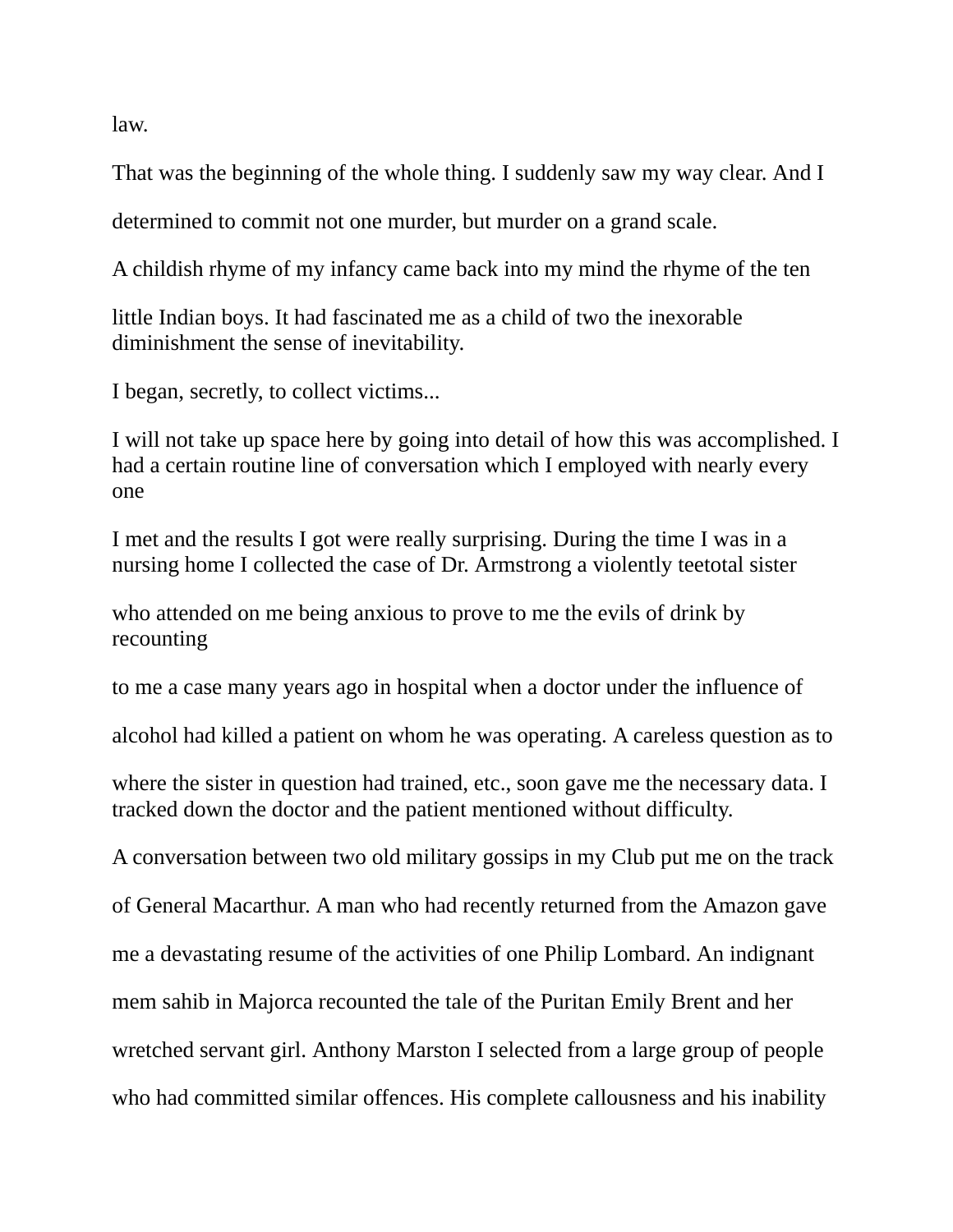feel any responsibility for the lives he had taken made him, I considered, a type dangerous to the community and unfit to live. ExInspector Blore came my way

quite naturally, some of my professional brethren discussing the Landor case

with freedom and vigour. I took a serious view of his offence. The police, as

servants of the law, must be of a high order of integrity. For their word is perforce believed by virtue of their profession.

Finally there was the case of Vera Claythorne. It was when I was crossing the

Atlantic. At a late hour one night the sole occupants of the smokingroom were

myself and a goodlooking young man called Hugo Hamilton.

Hugo Hamilton was unhappy. To assuage that unhappiness he had taken a

considerable quantity of drink. He was in the maudlin confidential stage.

Without much hope of any result I automatically started my routine conversational gambit. The response was startling. I can remember his words

now. He said:

"You're right. Murder isn't what most people think giving some one a dollop of arsenic pushing them over a cliff that sort of stuff." He leaned forward, thrusting his face into mine. He said: "I've known a murderess known her, I tell you. And what's more I was crazy about her... God help me, sometimes I think I

still am... It's Hell, I tell you Hell You see, she did it more or less for me... Not that I ever dreamed. Women are fiends absolute fiends you wouldn't think a

girl like that a nice straight jolly girl you wouldn't think she'd do that, would you? That she'd take a kid out to sea and let it drown you wouldn't think a

woman could do a thing like that?"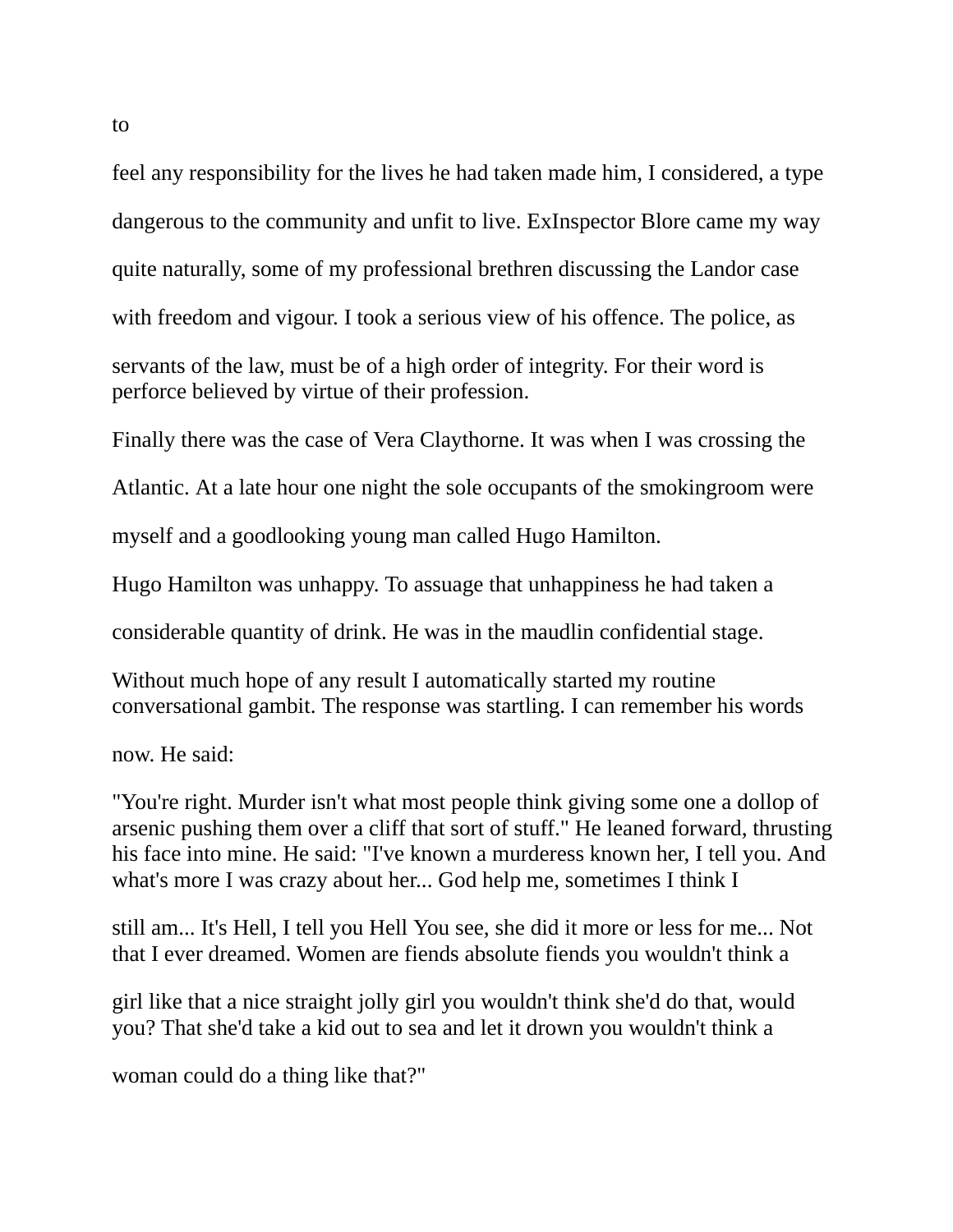I said to him:

"Are you sure she did do it?"

He said and in saying it he seemed suddenly to sober up:

"I'm quite sure. Nobody else ever thought of it. But I knew the moment I looked at her when I got back after... And she knew I knew... What she didn't realize was that I loved that kid..."

He didn't say any more, but it was easy enough for me to trace back the story and

reconstruct it.

I needed a tenth victim. I found him in a man named Morris. He was a shady

little creature. Amongst other things he was a dope pedlar and he was responsible for inducing the daughter of friends of mine to take to drugs. She

committed suicide at the age of twentyone.

During all this time of search my plan had been gradually maturing in my mind.

It was now complete and the coping stone to it was an interview I had with a

doctor in Harley Street. I have mentioned that I underwent an operation. My

interview in Harley Street told me that another operation would be useless. My medical adviser wrapped up the information very prettily, but I am accustomed

to getting at the truth of a statement.

I did not tell the doctor of my decision that my death should not be a slow and protracted one as it would be in the course of nature. No, my death should take place in a blaze of excitement. I would live before I died.

And now to the actual mechanics of the crime of Indian Island. To acquire the island, using the man Morris to cover my tracks, was easy enough. He was an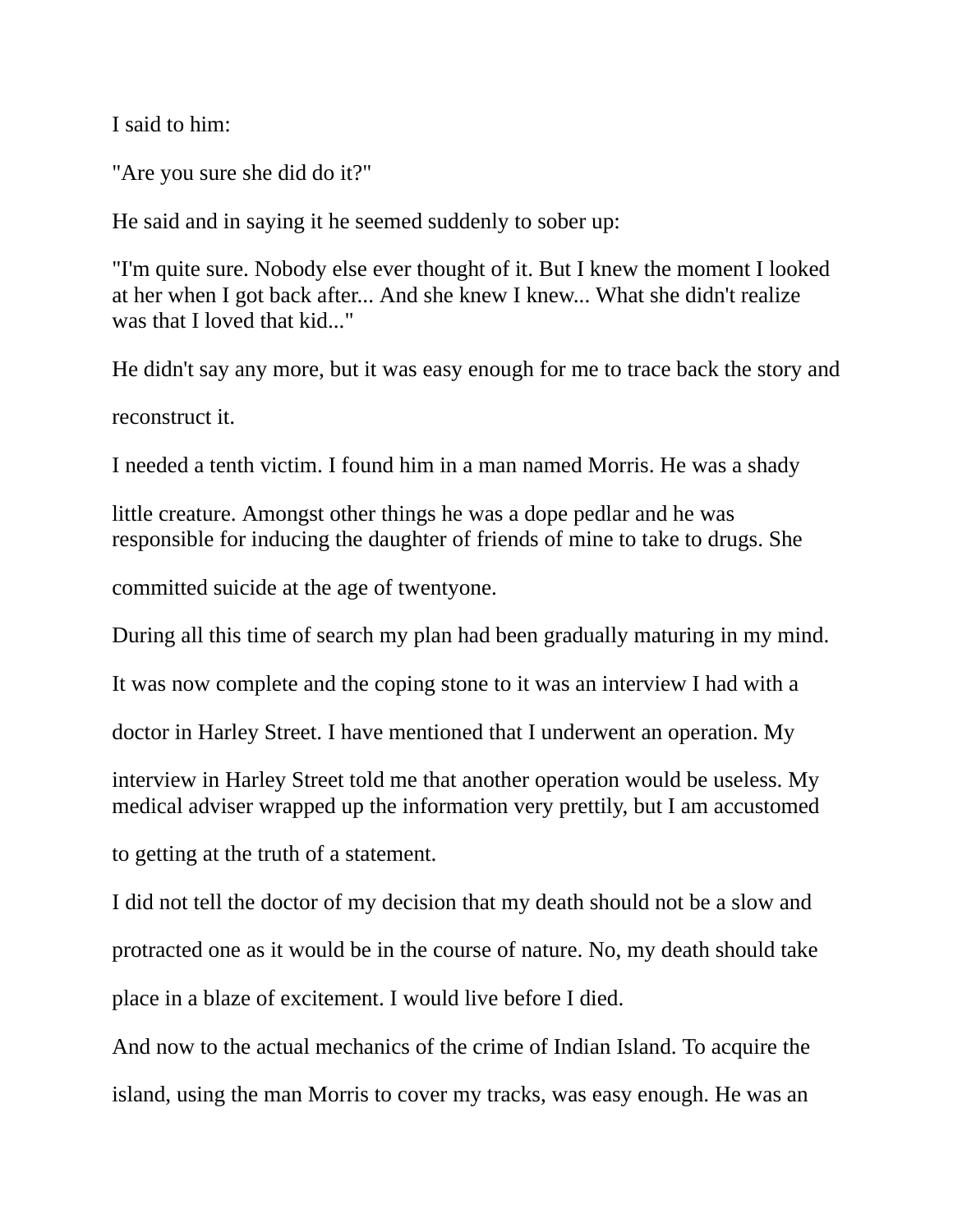expert in that sort of thing. Tabulating the information I had collected about my

prospective victims, I was able to concoct a suitable bait for each. None of my

plans miscarried. All my guests arrived at Indian Island on the 8th of August.

The party included myself.

Morris was already accounted for. He suffered from indigestion. Before leaving

London I gave him a capsule to take last thing at night which had, I said, done

wonders for my own gastric juices. He accepted it unhesitatingly the man was a

slight hypochondriac. I had no fear that he would leave any compromising documents or memoranda behind. He was not that sort of man.

The order of death upon the island had been subjected by me to special thought

and care. There were, I considered, amongst my guests, varying degrees of guilt.

Those whose guilt was the lightest should, I decided, pass out first, and not suffer the prolonged mental strain and fear that the more coldblooded offenders were

to suffer.

Anthony Marston and Mrs. Rogers died first, the one instantaneously, the other

in a peaceful sleep. Marston, I recognized, was a type born without that feeling of moral responsibility which most of us have. He was amoral pagan. Mrs. Rogers,

I had no doubt, had acted very largely under the influence of her husband.

I need not describe closely how those two met their deaths. The police will have been able to work that out quite easily. Potassium Cyanide is easily obtained by

householders for putting down wasps. I had some in my possession and it was

easy to slip it into Marston's almost empty glass during the tense period after the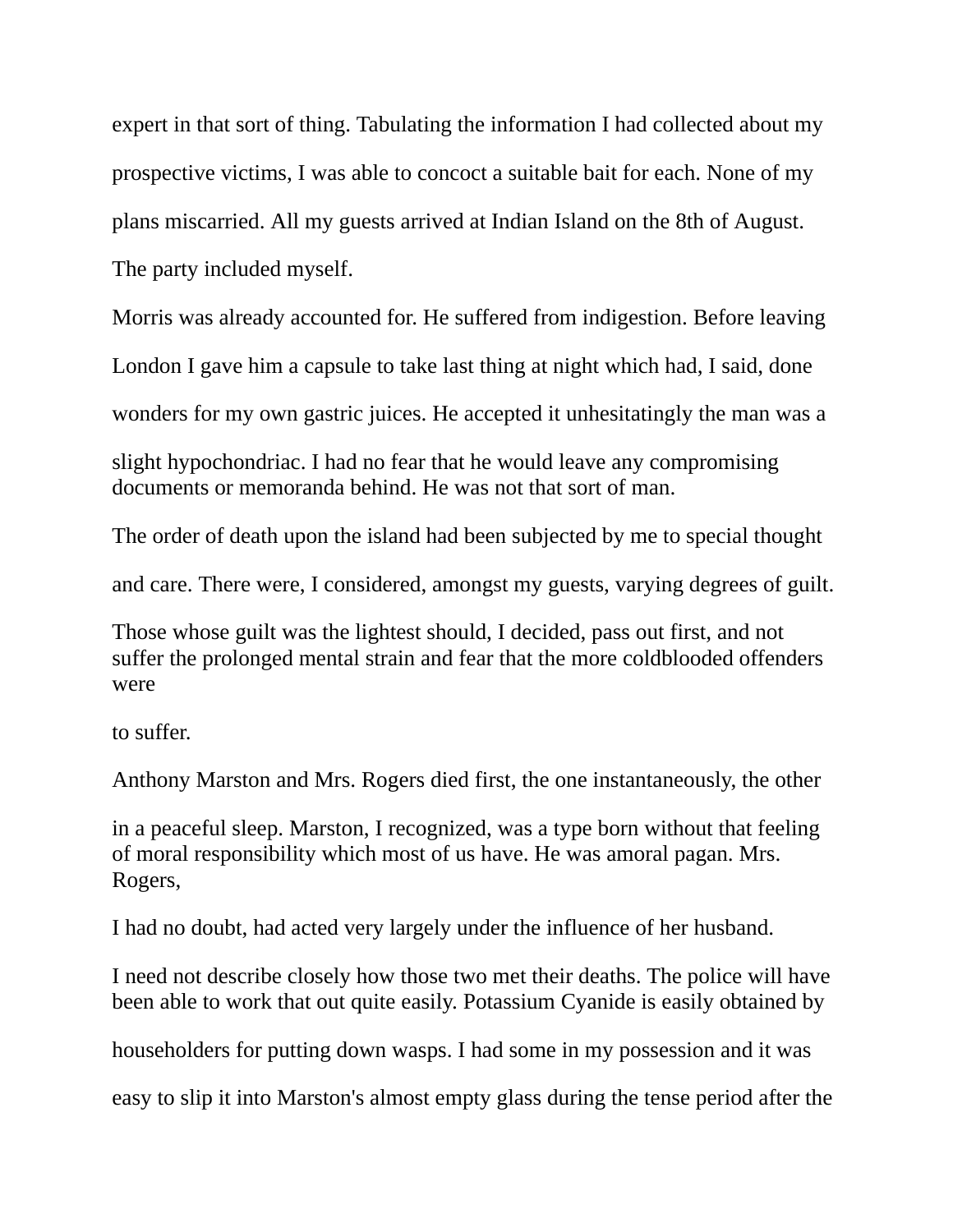gramophone recital.

I may say that I watched the faces of my guests closely during that indictment and I had no doubt whatever, after my long court experience, that one and all were guilty.

During recent bouts of pain, I had been ordered a sleeping draught Chloral

Hydrate. It had been easy for me to suppress this until I had a lethal amount in

my possession. When Rogers brought up some brandy for his wife, he set it down

on a table and in passing that table I put the stuff into the brandy. It was easy, for at that time suspicion had not begun to set in.

General Macarthur met his death quite painlessly. He did not hear me come up behind him. I had, of course, to choose my time for leaving the terrace very carefully, but everything was successful.

As I had anticipated, a search was made of the island and it was discovered that there was no one on it but our seven selves. That at once created an atmosphere of suspicion. According to my plan I should shortly need an ally. I selected Dr. Armstrong for that part. He was a gullible sort of man, he knew me by sight and reputation and it was inconceivable to him that a man of my standing should actually be a murderer! All his suspicions were directed against Lombard and I pretended to concur in these. I hinted to him that I had a scheme by which it might be possible to trap the murderer into incriminating himself.

Though a search had been made of every one's room, no search had as yet been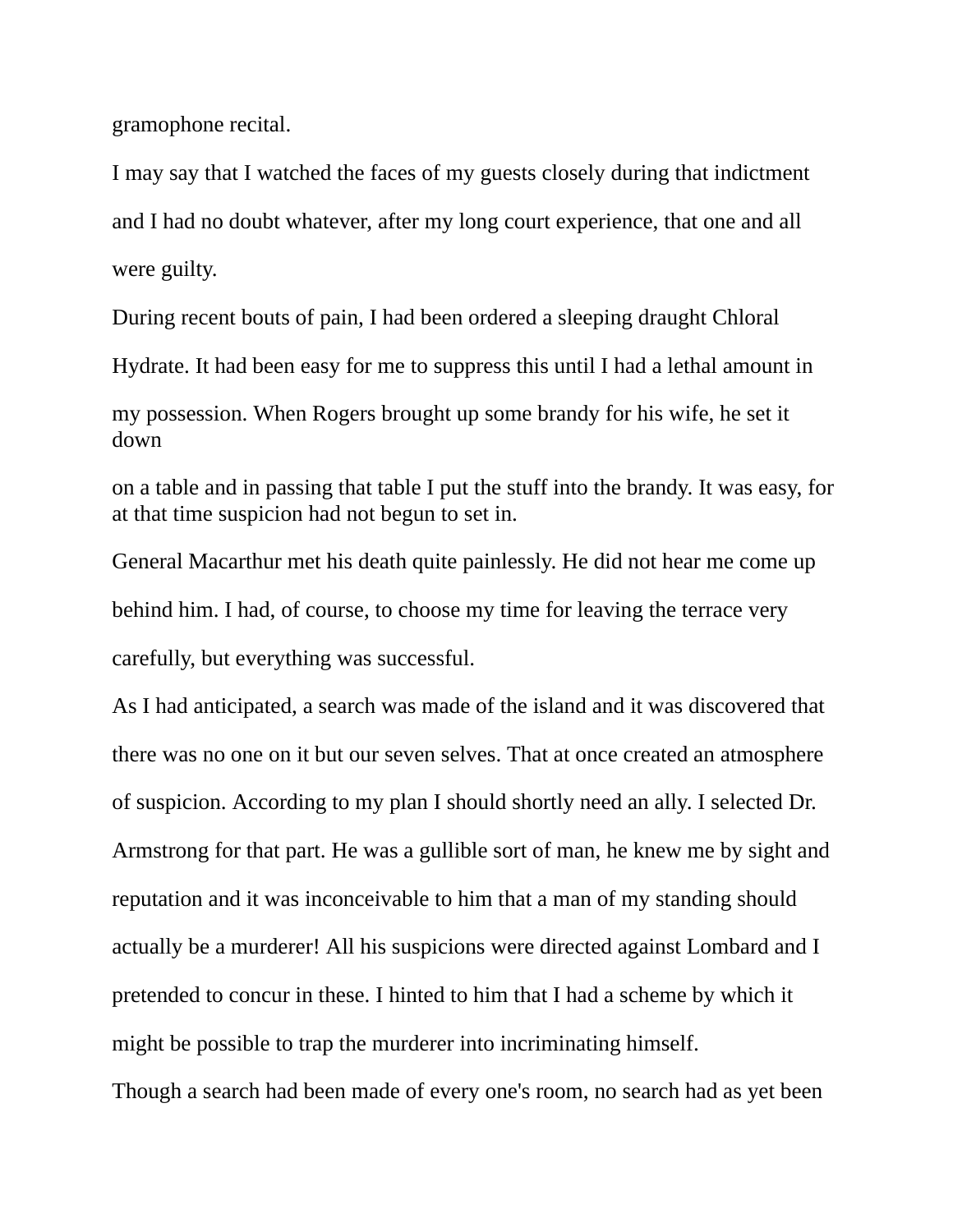made of the persons themselves. But that was bound to come soon.

I killed Rogers on the morning of August 10th. He was chopping sticks for lighting the fire and did not hear me approach. I found the key to the diningroom door in his pocket. He had locked it the night before.

In the confusion attending the finding of Rogers' body I slipped into Lombard's

room and abstracted his revolver. I knew that he would have one with him in

fact, I had instructed Morris to suggest as much when he interviewed him.

At breakfast I slipped my last dose of chloral into Miss Brent's coffee when I was refilling her cup. We left her in the diningroom. I slipped in there a little while later she was nearly unconscious and it was easy to inject a strong solution of

cyanide into her. The bumblebee business was really rather childish but somehow, you know, it pleased me. I liked adhering as closely as possible to my

nursery rhyme.

Immediately after this what I had already foreseen happened indeed I believe I suggested it myself. We all submitted to a rigorous search. I had safely hidden away the revolver, and had no more cyanide or chloral in my possession. It was then that I intimated to Armstrong that we must carry our plan into effect. It was simply this I must appear to be the next victim. That would perhaps rattle the murderer at any rate once I was supposed to be dead I could move about the house and spy upon the unknown murderer.

Armstrong was keen on the idea. We carried it out that evening. A little plaster of red mud on the forehead the red curtain and the wool and the stage was set. The lights of the candles were very flickering and uncertain and the only person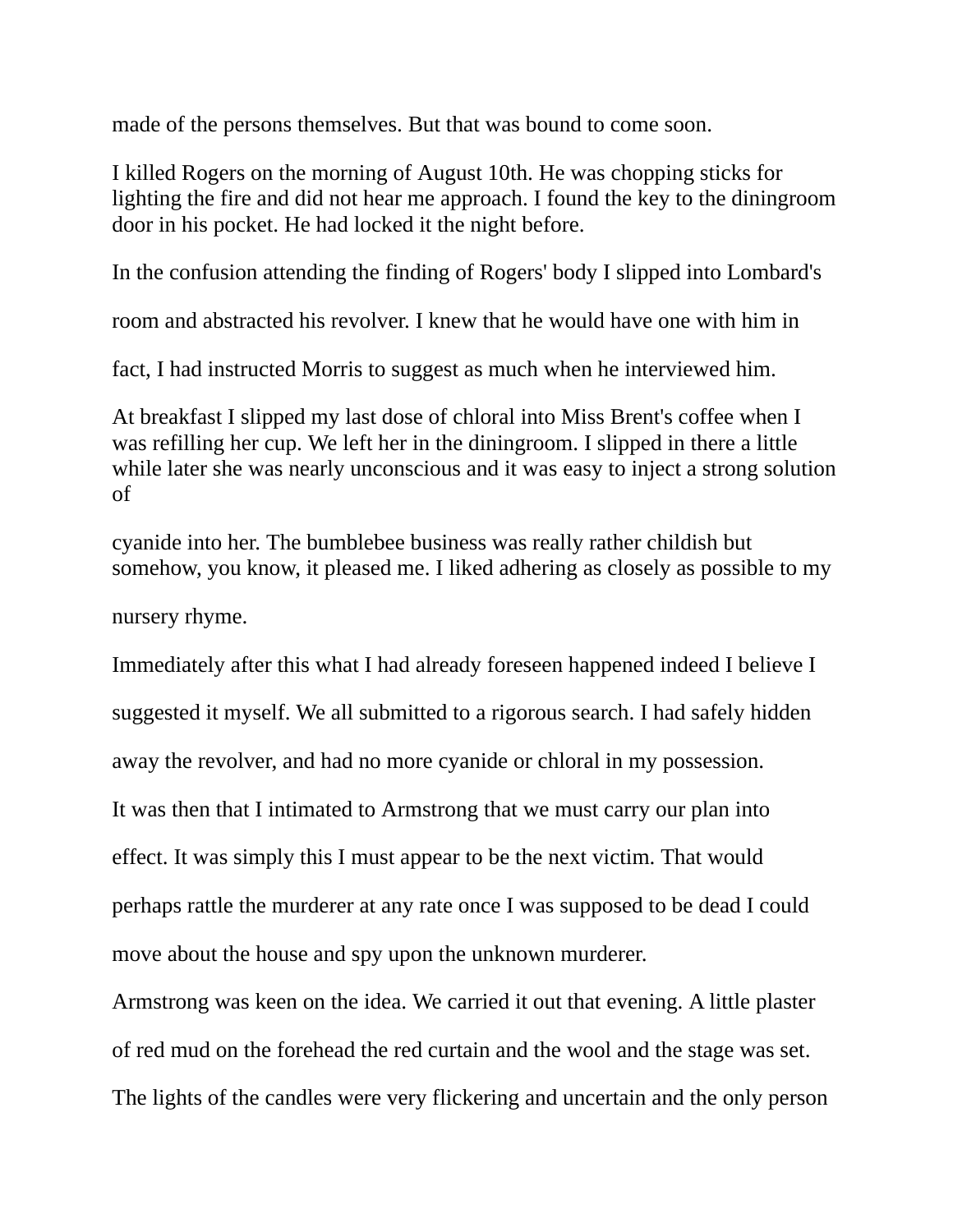who would examine me closely was Armstrong.

It worked perfectly. Miss Claythorne screamed the house down when she found the seaweed which I had thoughtfully arranged in her room. They all rushed up,

and I took up my pose of a murdered man.

The effect on them when they found me was all that could be desired. Armstrong

acted his part in the most professional manner. They carried me upstairs and

laid me on my bed. Nobody worried about me, they were all too deadly scared and

terrified of each other.

I had a rendezvous with Armstrong outside the house at a quarter to two. I took

him up a little way behind the house on the edge of the cliff. I said that here we could see if any one else approached us, and we should not be seen from the

house as the bedrooms faced the other way. He was still quite unsuspicious and

yet he ought to have been warned If he had only remembered the words of the

nursery rhyme, "A red herring swallowed one..." He took the red herring all right.

It was quite easy. I uttered an exclamation, leant over the cliff, told him to look, wasn't that the mouth of a cave? He leant right over. A quick vigorous push sent

him off his balance and splash into the heaving sea below. I returned to the

house. It must have been my footfall that Blore heard. A few minutes after I had

returned to Armstrong's room I left it, this time making a certain amount of noise so that some one should hear me. I heard a door open as I got to the bottom of the stairs. They must have just glimpsed my figure as I went out of the front door.

It was a minute or two before they followed me. I had gone straight round the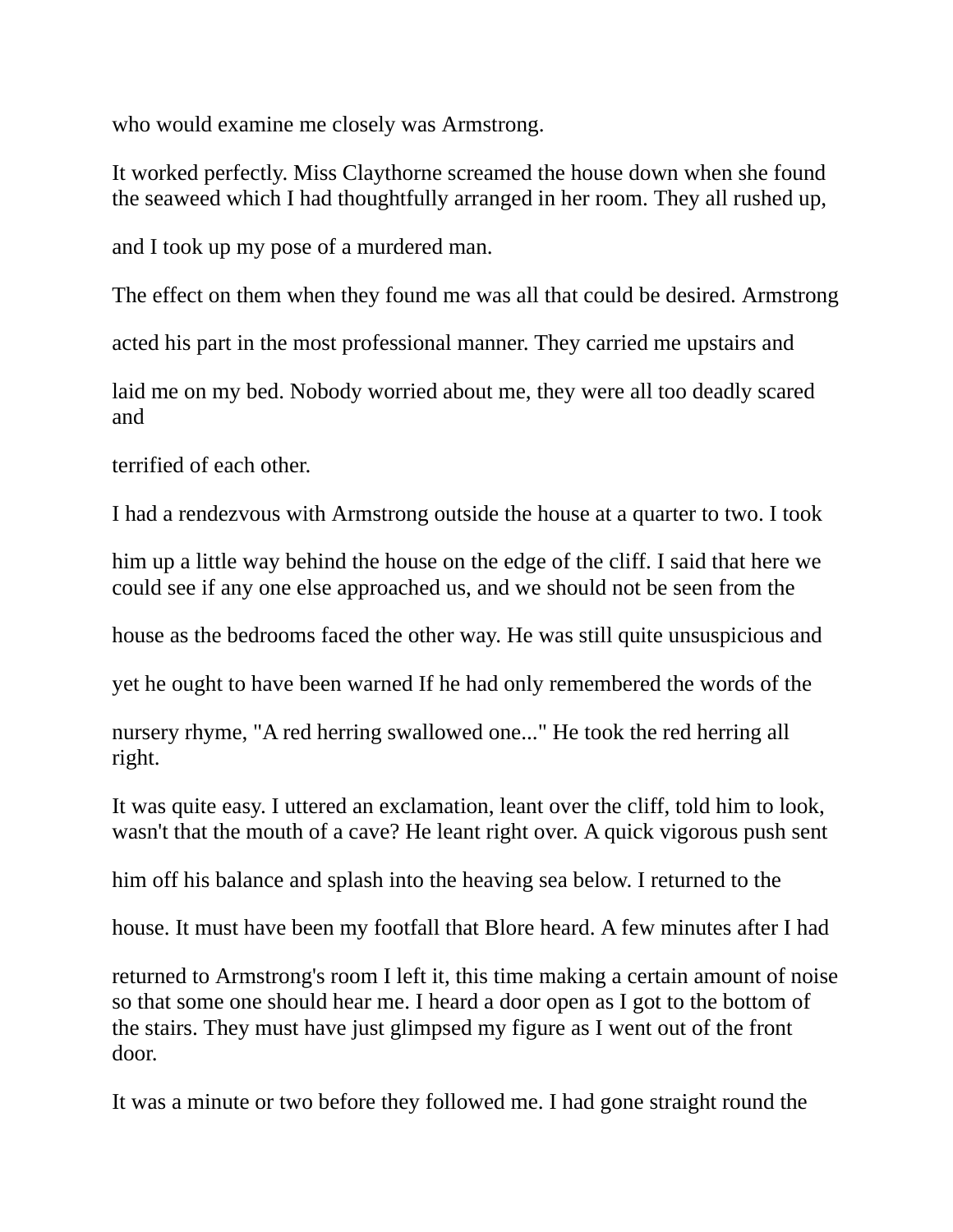house and in at the diningroom window which I had left open. I shut the window and later I broke the glass. Then I went upstairs and laid myself out again on my bed.

I calculated that they would search the house again, but I did not think they would look closely at any of the corpses, a mere twitch aside of the sheet to satisfy themselves that it was not Armstrong masquerading as a body. This is exactly what occurred.

I forgot to say that I returned the revolver to Lombard's room. It may be of

interest to some one to know where it was hidden during the search. There was a

big pile of tinned food in the larder. I opened the bottom most of the tins

biscuits I think it contained, bedded in the revolver and replaced the strip of

adhesive tape.

I calculated, and rightly, that no one would think of working their way through a

pile of apparently untouched foodstuffs, especially as all the top tins were soldered.

The red curtain I had concealed by laying it flat on the seat of one of the drawingroom chairs under the chintz cover and the wool in the seat cushion, cutting a small hole.

And now came the moment that I had anticipated three people who were so frightened of each other that anything might happen and one of them had a revolver. I watched them from the windows of the house. When Blore came up alone I had the big marble clock poised ready. Exit Blore...

From my window I saw Vera Claythorne shoot Lombard. A daring and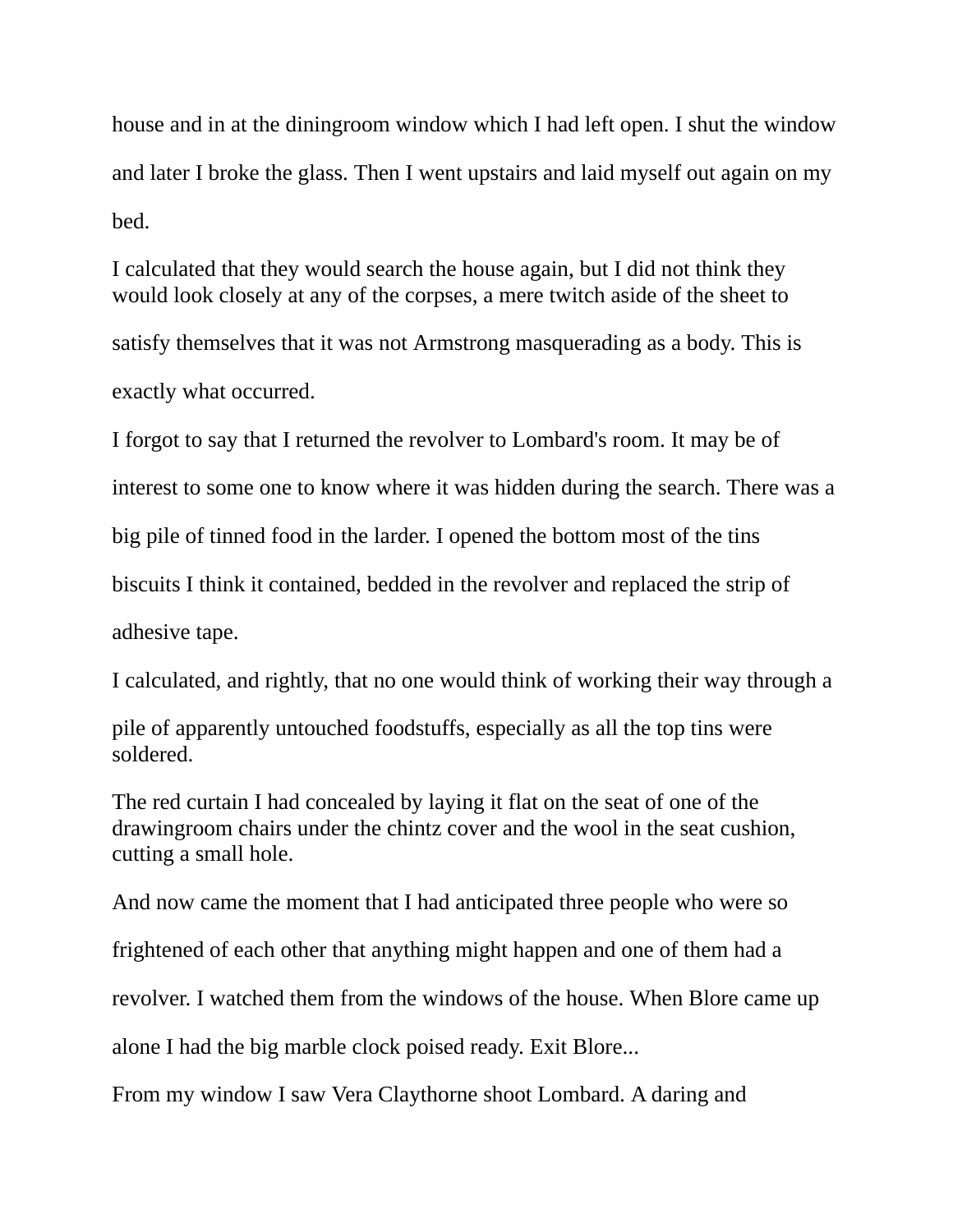resourceful young woman. I always thought she was a match for him and more.

As soon as that had happened I set the stage in her bedroom.

It was an interesting psychological experiment. Would the consciousness of her

own guilt, the state of nervous tension consequent on having just shot a man, be

sufficient, together with the hypnotic suggestion of the surroundings, to cause

her to take her own life? I thought it would. I was right. Vera Claythorne hanged herself before my eyes where I stood in the shadow of the wardrobe.

And now for the last stage. I came forward, picked up the chair and set it against the wall. I looked for the revolver and found it at the top of the stairs where the girl had dropped it I was careful to preserve her fingerprints on it.

And now?

I shall finish writing this. I shall enclose it and seal it in a bottle and I shall throw the bottle into the sea.

Why?

Yes, why?...

It was my ambition to invent a murder mystery that no one could solve.

But no artist, I now realize, can be satisfied with art alone. There is a natural

craving for recognition which cannot be gainsaid.

I have, let me confess it in all humility, a pitiful human wish that some one

should know just how clever I have been...

In all this, I have assumed that the mystery of Indian Island will remain unsolved. It may be, of course, that the police will be cleverer than I think. There are, after all, three clues. One: the police are perfectly aware that Edward Seton was guilty. They know, therefore, that one of the ten people on the island was not a murderer in any sense of the word, and it follows, paradoxically, that that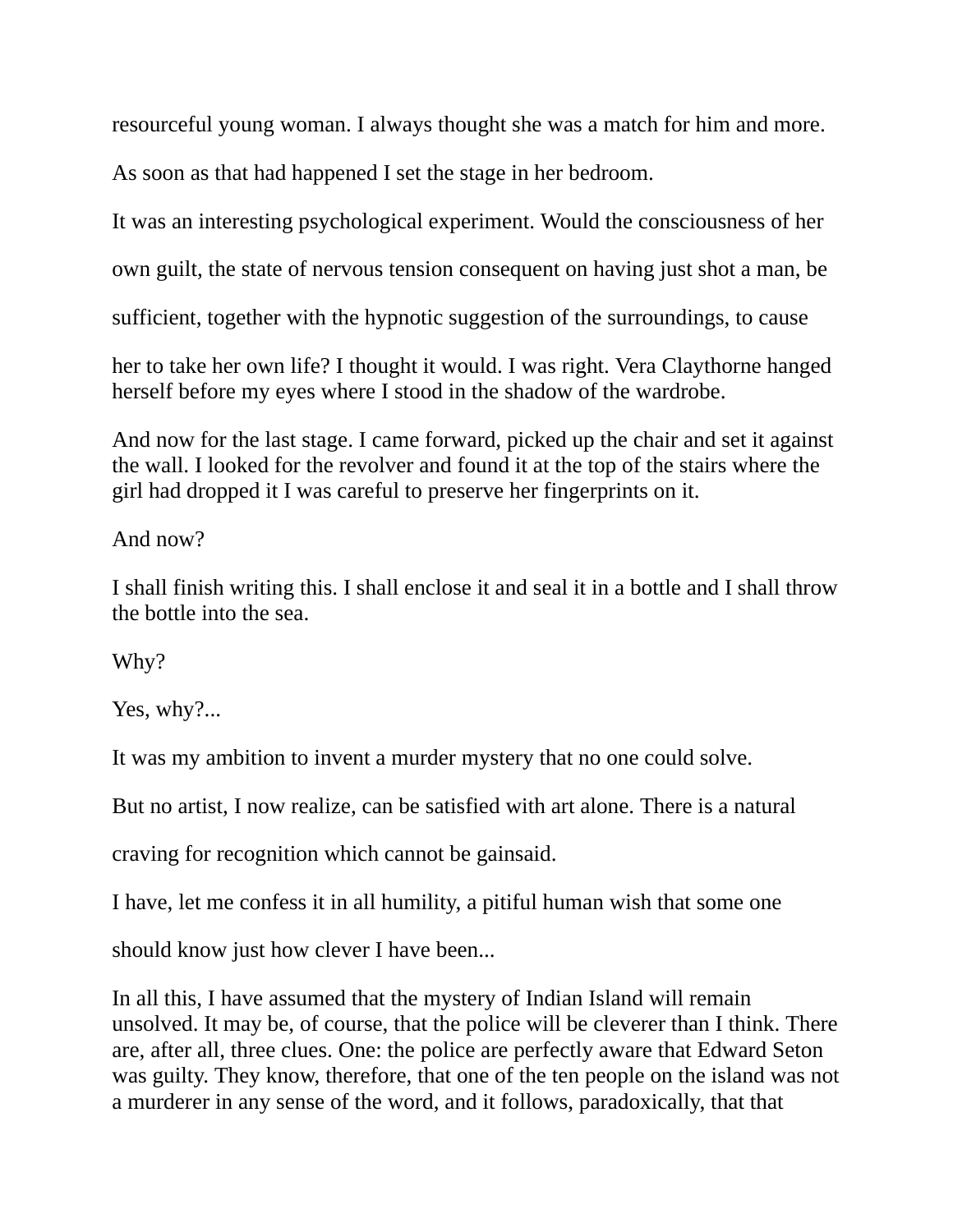person must logically be the murderer. The second clue lies in the seventh verse

of the nursery rhyme. Armstrong's death is associated with a "red herring" which

he swallowed or rather which resulted in swallowing him! That is to say that at that stage of the affair some hocuspocus is clearly indicated and that Armstrong was deceived by it and sent to his death. That might start a promising

line of inquiry. For at that period there are only four persons and of those four I am clearly the only one likely to inspire him with confidence.

The third is symbolical. The manner of my death marking me on the forehead.

The brand of Cain.

There is, I think, little more to say.

After entrusting my bottle and its message to the sea I shall go to my room and

lay myself down on the bed. To my eyeglasses is attached what seems a length of

fine black cord but it is elastic cord. I shall lay the weight of the body on the glasses. The cord I shall loop round the doorhandle and attach it, not too solidly, to the revolver. What I think will happen is this:

My hand, protected with a handkerchief, will press the trigger. My hand will fall

to my side, the revolver, pulled by the elastic will recoil to the door, jarred by the doorhandle it will detach itself from the elastic and fall. The elastic, released, will hang down innocently from the eyeglasses on which my body is lying. A

handkerchief lying on the floor will cause no comment whatever.

I shall be found, laid neatly on my bed, shot through the forehead in accordance

with the record kept by my fellow victims. Times of death cannot be stated with

any accuracy by the time our bodies are examined.

When the sea goes down, there will come from the mainland boats and men.